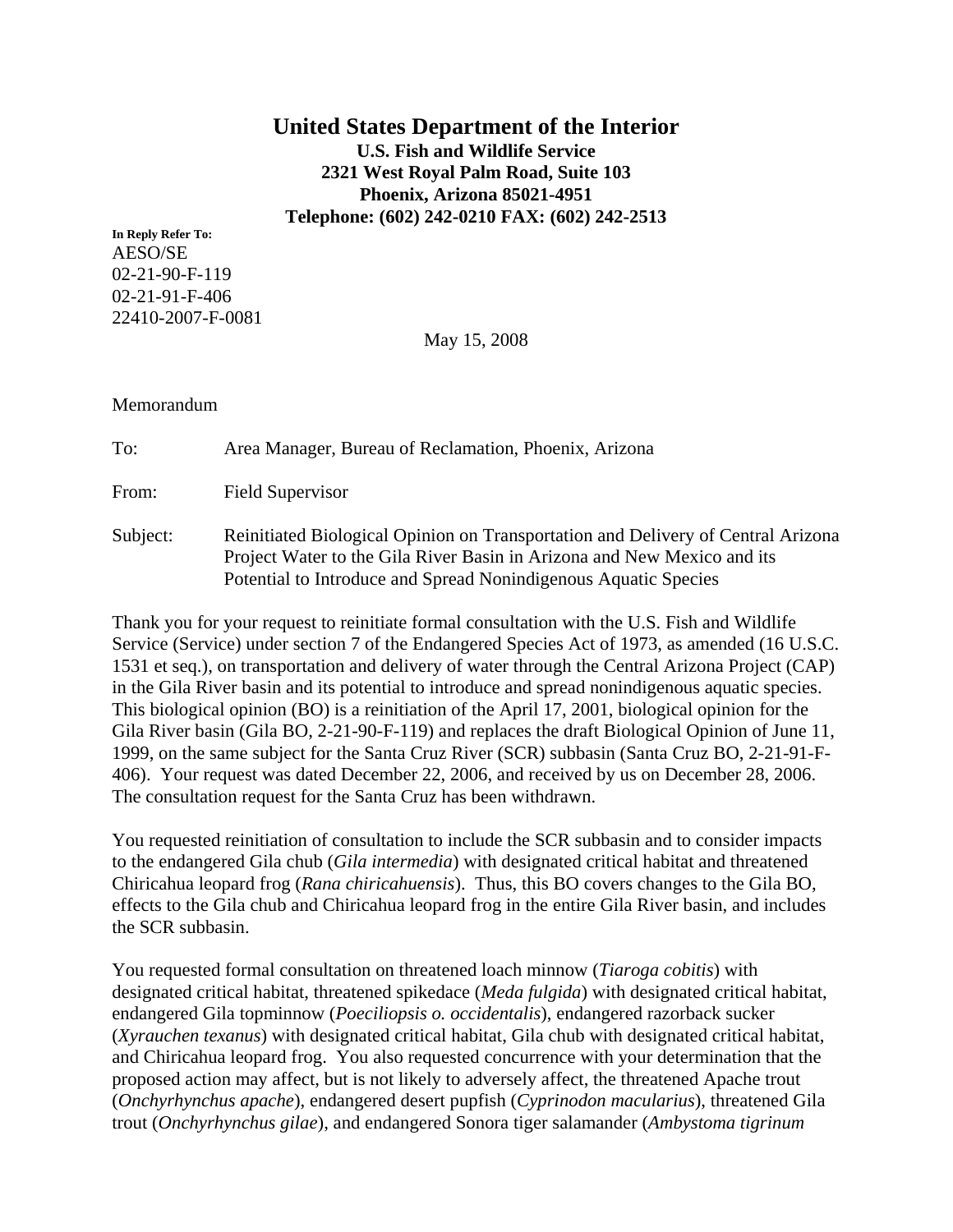*stebbensi*). We concur with your determinations. The rationale for our concurrences is in Appendix 1.

This reinitiated BO addresses all changes in effects of the action on the endangered Gila topminnow, razorback sucker, Sonora tiger salamander, and desert pupfish, and the threatened spikedace, loach minnow, Apache trout, and Gila trout for the Gila River basin. We will consider effects to the Gila topminnow in the SCR subbasin, as well as effects to the Gila chub and Chiricahua leopard frog for the entire Gila River basin.

This biological opinion is based on the 1994 and 2001 Gila BOs, and the Draft 1999 Santa Cruz BO, which are incorporated here by reference (USFWS 1994, 1999b, 2001c); information used in the preparation of all BOs; the 1994, 1996, 2001, and 2006 biological assessments (BA) (USBR 1994, 1996, 2001, 2006); multiple official correspondence; comments from the applicants and Bureau of Reclamation (Reclamation) on various draft biological opinions; telephone conversations; electronic mail; meetings; data in our files; and other sources of information. References cited in this biological opinion are not a complete bibliography of all references available on the species of concern, the effects of the proposed action, or on other subjects considered in this biological opinion. A complete administrative record of this consultation is on file in this office.

# **CONSULTATION HISTORY**

More detailed information on the topics discussed in this section, including dates of meetings, letters, and memoranda, can be found in the administrative record and is summarized in the biological assessment and previous documents. The consultation history is complex because of the separation of the Gila basin and SCR subbasin for consultation purposes, and their subsequent recombination; the number of times consultation was reinitiated in the Gila basin; the rendering of jeopardy and draft biological opinions; and the length of time that consultation has occurred over the issue of nonindigenous species. Appendix 2 lists the various section 7 consultations that have been done on the CAP.

# **APPLICANTS**

Because of the separate but parallel tracks that consultation on the Gila basin and SCR subbasin took, applicant status was granted by Reclamation at different times for each consultation (Table 1). All the entities listed below are considered applicants for this consultation.

| TABLE 1. LIST OF APPLICANTS FOR THIS CONSULTATION AND THE DATES |            |                     |  |  |  |
|-----------------------------------------------------------------|------------|---------------------|--|--|--|
| THEY WERE GRANTED APPLICANT STATUS FOR PREVIOUS                 |            |                     |  |  |  |
| CONSULTATIONS.                                                  |            |                     |  |  |  |
| Applicant                                                       | Gila Basin | Santa Cruz Subbasin |  |  |  |
| Central Arizona Water                                           | 2000       | 1995                |  |  |  |
| <b>Conservation District</b>                                    |            |                     |  |  |  |
| <b>Tucson Water</b>                                             |            | 1996                |  |  |  |
| Tohono O'odham Nation<br>1996                                   |            |                     |  |  |  |
| Farmer's Investment Company                                     |            | 2000                |  |  |  |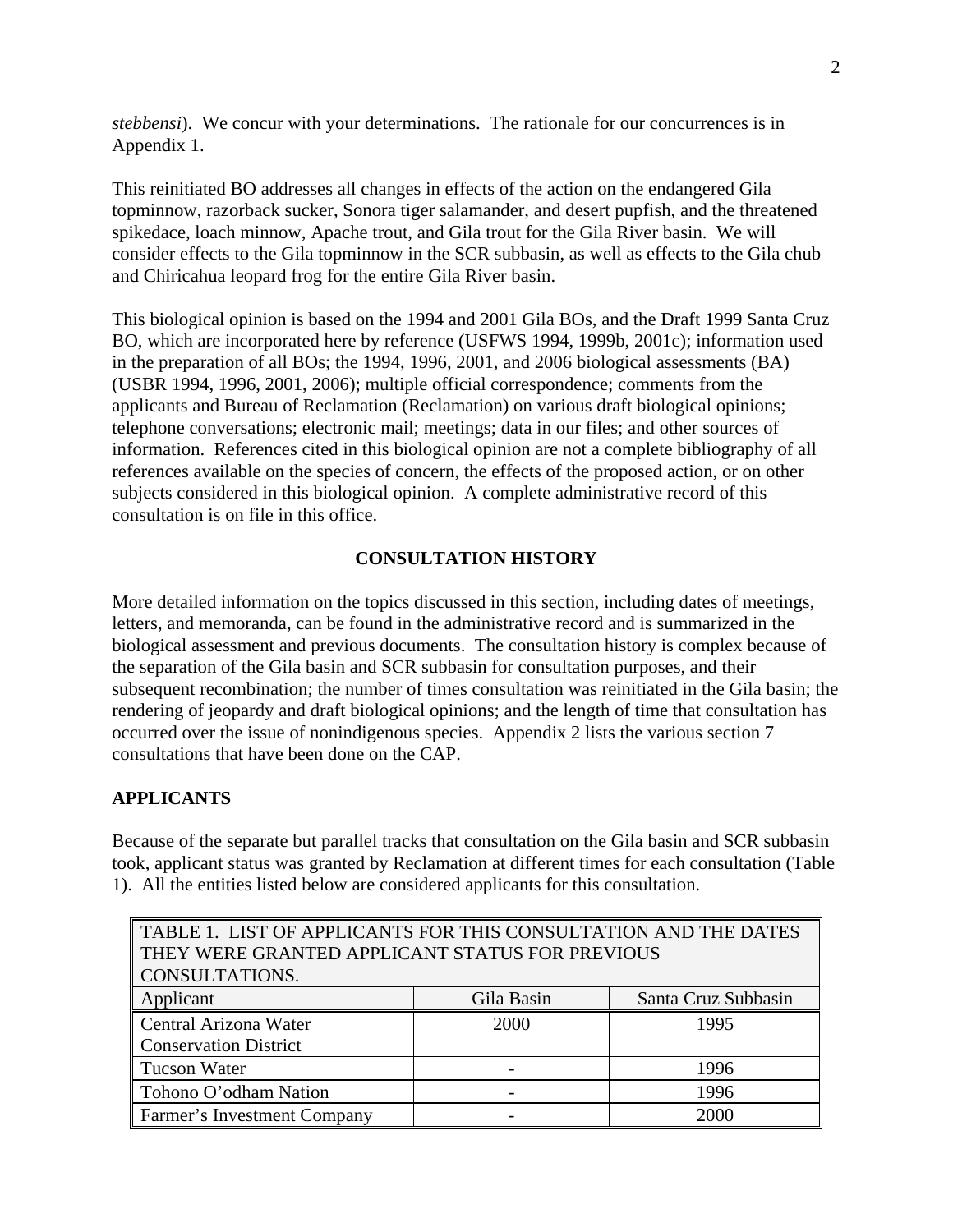| $\overline{C}$<br>1Ver<br>Indian.<br>п |  |
|----------------------------------------|--|
|                                        |  |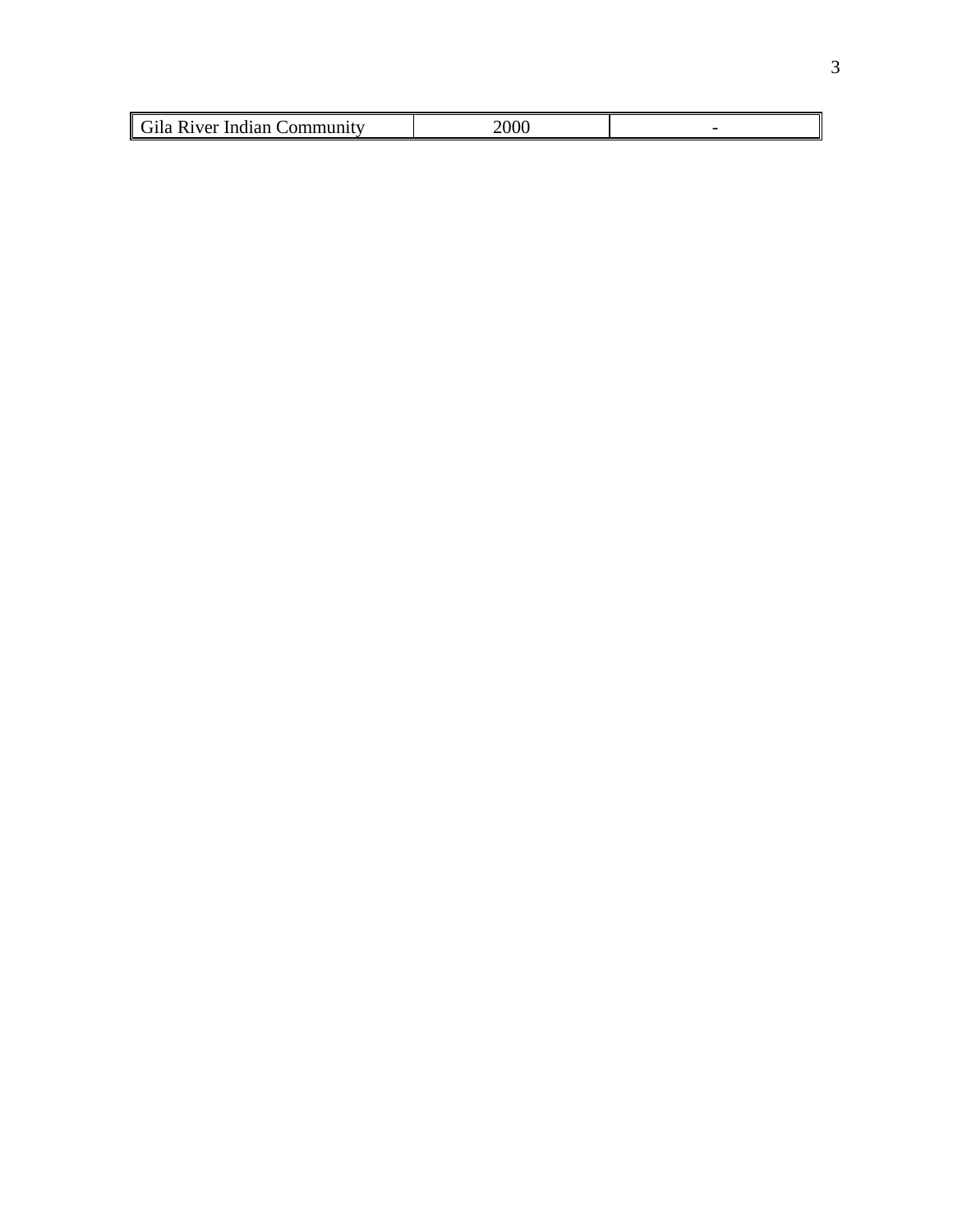#### **BIOLOGICAL OPINION**

#### **PROPOSED ACTION**

The CAP was constructed to provide a long-term, non-groundwater, water source for municipal, industrial, and agricultural (Indian and non-Indian) users in central and southern Arizona. The water provided through the CAP aqueduct is Arizona's remaining entitlement to the flow of the Colorado River. The water is taken from the Colorado River at Lake Havasu and is conveyed 336 miles (540 kilometers) across the state in a series of large, open, concrete-lined aqueducts (Figure 1). Construction began in 1973, and the system was declared substantially completed in 1993 (CAWCD 1995). The proposed action is the same as that described in the Gila BO and the Santa Cruz BO. There have been few changes since then, with the exception of some new recharge projects and water uses, and additional conservation measures.



 **Figure 1**. Map of the Gila River basin, showing major rivers and the route and primary features of the Central Arizona Project canal.

Most details of the CAP aqueduct and its associated features, especially for the Gila River basin exclusive of the SCR subbasin, were provided in Reclamation's various biological assessments (Reclamation 1994, 1996, 2001, 2006) and our various biological opinions (USFWS 1994,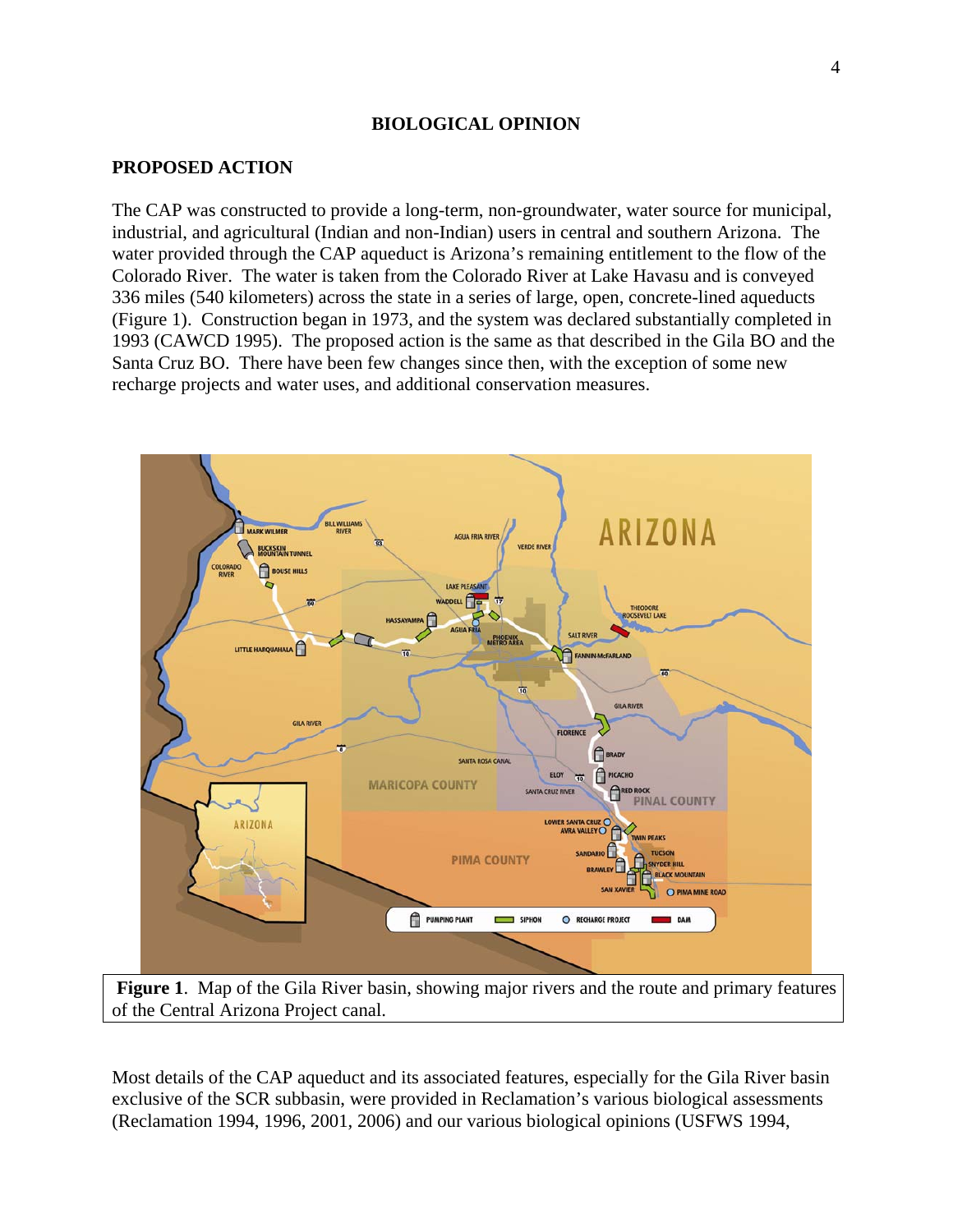1999b, 2001c), and are not repeated here in detail. The CAP was authorized by Congress in the Colorado River Basin Project Act of 1968 as a system to use Arizona's apportionment of Colorado River water. The purpose is to deliver Colorado River water to municipal, industrial, and agricultural users in central and southern Arizona. There are a series of 14 pumping plants along the canal that raise water to higher elevations. Dozens of turnouts for agricultural, municipal, and industrial uses are present, including several that supply water to groundwater recharge projects within or close to 100-year floodplains.

#### **Santa Cruz River Basin**

The part of the CAP considered in the SCR subbasin under this consultation is the 93-mile (150 km) segment that begins at the Pima Lateral turnout near Florence, and ends at the present aqueduct terminus near Pima Mine Road and the Interstate 19 interchange about 15 miles (24 km) south of Tucson (Figure 2). Although water deliveries through the Pima Lateral, Kleck Road, and Casa Grande Extension turnouts were considered in the 1994 Gila BO and its subsequent 2001 revision (USFWS 1994, 2001c), that analysis considered movement of fish through those turnouts directly into the Gila River or into the Santa Cruz River and then downstream into the Gila River. This consultation also considers the movement of those nonindigenous fish and other species through those turnouts upstream into the SCR subbasin, and into the rest of the Gila basin.

Discretionary Reclamation actions for CAP are only a part of a highly complex water delivery system. The system also includes significant State and private actions, and some aspects of CAP include inextricably intertwined Federal and State or private actions and responsibilities (Table 2).

The effects to listed species from the Federal portion of the overall CAP are dependent upon, and cannot be logically analyzed in isolation from, the remainder of the CAP system. Although section 7 consultation applies to Federal actions only, once a Federal action triggers consultation for CAP, then the entire CAP project falls under the purview of the consultation as interrelated or interdependent actions. The environmental baseline of the consultation considers earlier completed Federal actions, such as construction of CAP, earlier State and private activities in relation to CAP, as well as other State, Tribal, local, and private actions already affecting the species or that will occur contemporaneously with the consultation in process. Central Arizona Water Conservation District (CAWCD), a political subdivision of the State, conducts operation and maintenance of the CAP and delivery of water. The operation and maintenance of CAP by CAWCD is done under contract with Reclamation. Thus, operations and maintenance has a federal nexus, and is part of the proposed action under consultation. Delivery of CAP water for M&I entails three-party subcontracts among CAWCD, Reclamation, and the cities. Water deliveries to Tribes, where the Federal government holds the contract, are also a Federal action. However, past water deliveries are part of the environmental baseline. A number of private actions using CAP water, such as some recharge projects, are also interrelated, interdependent, and cumulative to the proposed Federal action. Many recharge projects are likely to have a Federal nexus.

Capacity of the aqueduct in the SCR subbasin is 1,245 cubic feet/second (cfs) (35 cubic meters per second [m<sup>3</sup>/sec]) from the Brady Pumping Plant to the Lower Raw Water Impoundment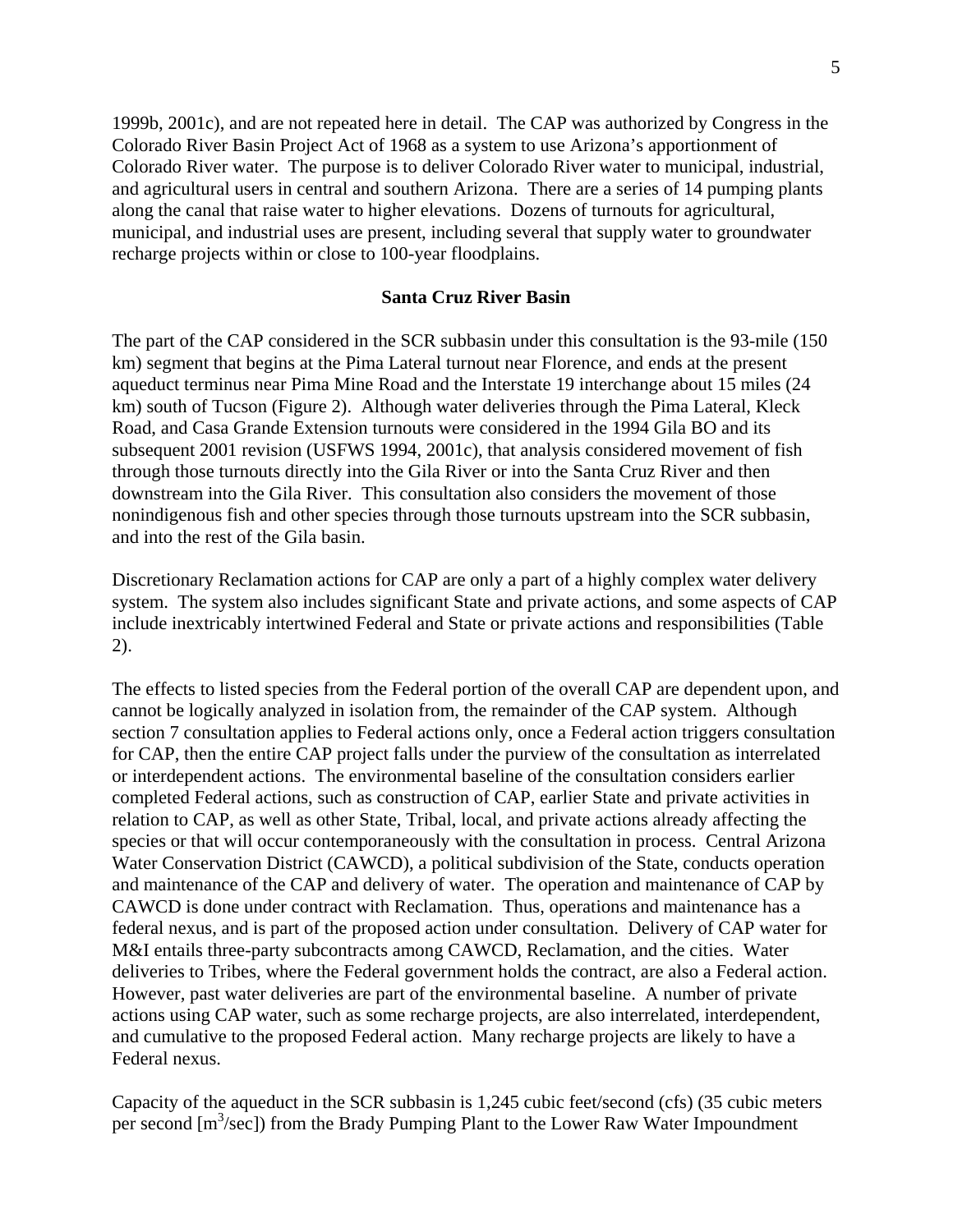

where the flow is divided between two terminus points. The Snyder Hill Pumping Plant, with a capacity of 350 cfs (10  $\text{m}^3/\text{sec}$ ), pumps treated municipal water to the Clearwell Reservoir. The

**Figure 2.** Southern terminus of the Central Arizona Project, south of Tucson, Arizona.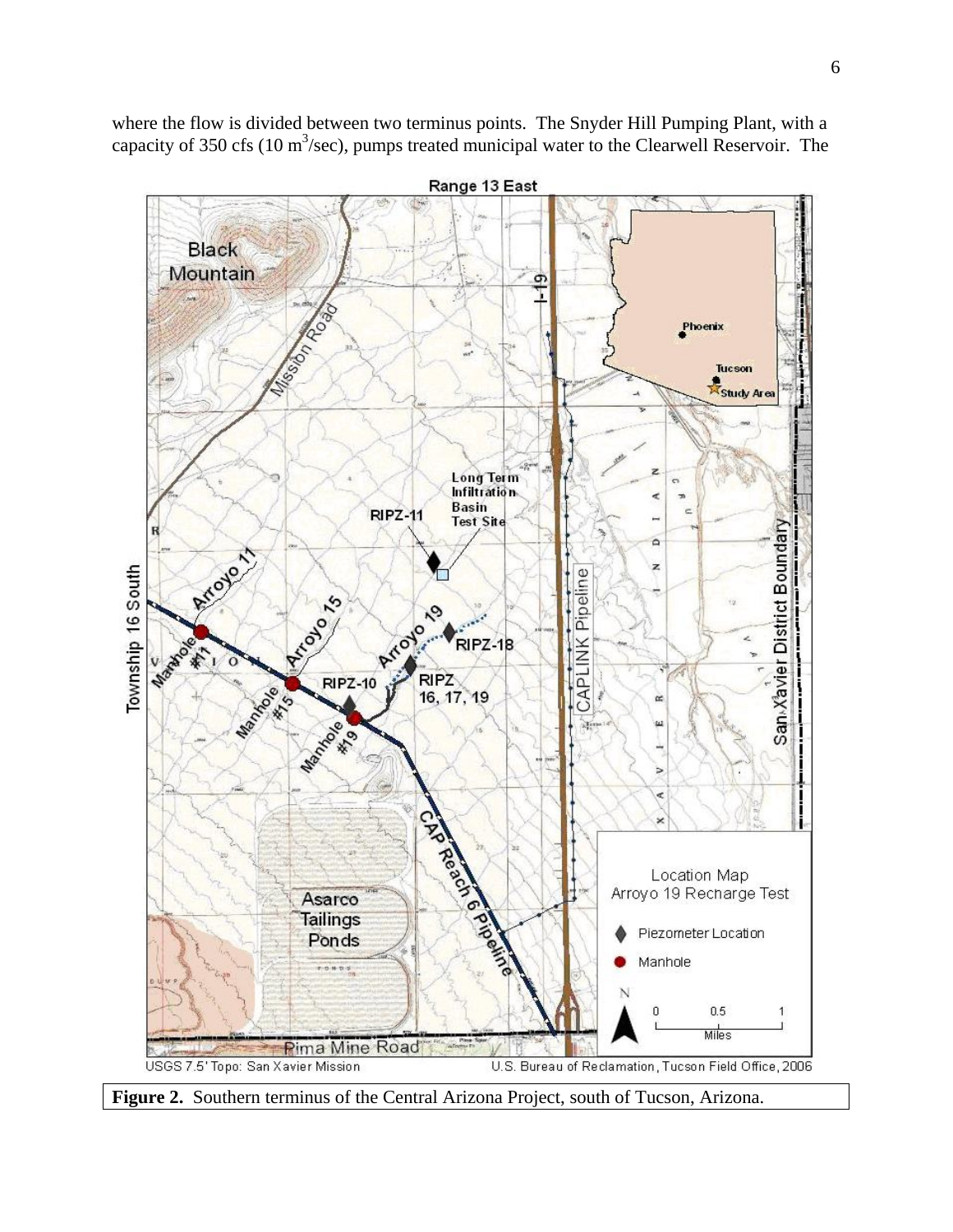| Table 2. Responsible parties for actions related to CAP <sup>1</sup> in Arizona.                                                        |                             |                                    |               |                |  |
|-----------------------------------------------------------------------------------------------------------------------------------------|-----------------------------|------------------------------------|---------------|----------------|--|
| <b>ACTION</b>                                                                                                                           | <b>FEDERAL</b>              | <b>STATE</b>                       | <b>TRIBAL</b> | <b>PRIVATE</b> |  |
| Ownership of aqueduct and<br>facilities <sup>2</sup>                                                                                    | Reclamation                 |                                    |               |                |  |
| Construction of aqueduct and<br>facilities <sup>2</sup>                                                                                 | Reclamation                 |                                    |               |                |  |
| Construction of CAP water<br>storage facilities (not including<br>storage of water taken by<br>contractors/subcontractors) <sup>2</sup> | Reclamation                 |                                    |               |                |  |
| Operation and maintenance of<br>aqueduct and facilities <sup>2,3</sup>                                                                  | Reclamation<br>$(pre-1993)$ | <b>CAWCD</b><br>$(post-1993)^5$    |               |                |  |
| Allocation and reallocation of<br>$CAP$ water <sup>2</sup>                                                                              | Reclamation                 |                                    |               |                |  |
| Delivery of water to CAWCD<br>(contract holder) <sup>2</sup>                                                                            | Reclamation                 |                                    |               |                |  |
| Delivery of water to Tribes<br>(contract holder) $^2$                                                                                   | Reclamation                 |                                    |               |                |  |
| Delivery of water to<br>subcontractors <sup>2,3</sup>                                                                                   | Reclamation                 | <b>CAWCD</b>                       |               |                |  |
| Potential CAP water exchanges <sup>2</sup>                                                                                              | Reclamation                 |                                    |               |                |  |
| Construction of new aqueduct<br>features and facilities, including<br>water turnout facilities <sup>2,3</sup>                           | Reclamation                 | <b>CAWCD</b>                       |               |                |  |
| Conducting and maintaining<br>cultural and environmental<br>mitigation features/actions <sup>2</sup>                                    | Reclamation                 |                                    |               |                |  |
| Stocking of fish and wildlife into<br>local waters which may have<br>CAP water as a source (such as<br>Town Lake) <sup>4</sup>          |                             | <b>AGFD</b>                        |               |                |  |
| Regulation of fishing, stocking of<br>fish/wildlife/plants, aquaculture in<br>CAP aqueduct <sup>2,3,4</sup>                             | Reclamation                 | CAWCD<br><b>AGFD</b><br><b>ADA</b> |               |                |  |
| Regulation of fishing, stocking of<br>fish/wildlife/plants, aquaculture in<br>local waters, which may have<br>CAP water as a source     |                             | <b>AGFD</b><br><b>ADA</b>          |               |                |  |
| Use of $\overline{CAP}$ water <sup>3,4</sup>                                                                                            |                             | <b>CAWCD</b>                       | $\mathbf X$   | X              |  |
| Construction, operation, and<br>maintenance of water use<br>facilities <sup>3,4</sup>                                                   |                             |                                    |               | X              |  |
| Construction, operation, and<br>maintenance of water use<br>facilities on Tribal lands <sup>2,3,4</sup>                                 | Reclamation                 |                                    | $\mathbf X$   |                |  |

| Table 2. Responsible parties for actions related to CAP <sup>1</sup> in Arizona. |  |  |
|----------------------------------------------------------------------------------|--|--|
|                                                                                  |  |  |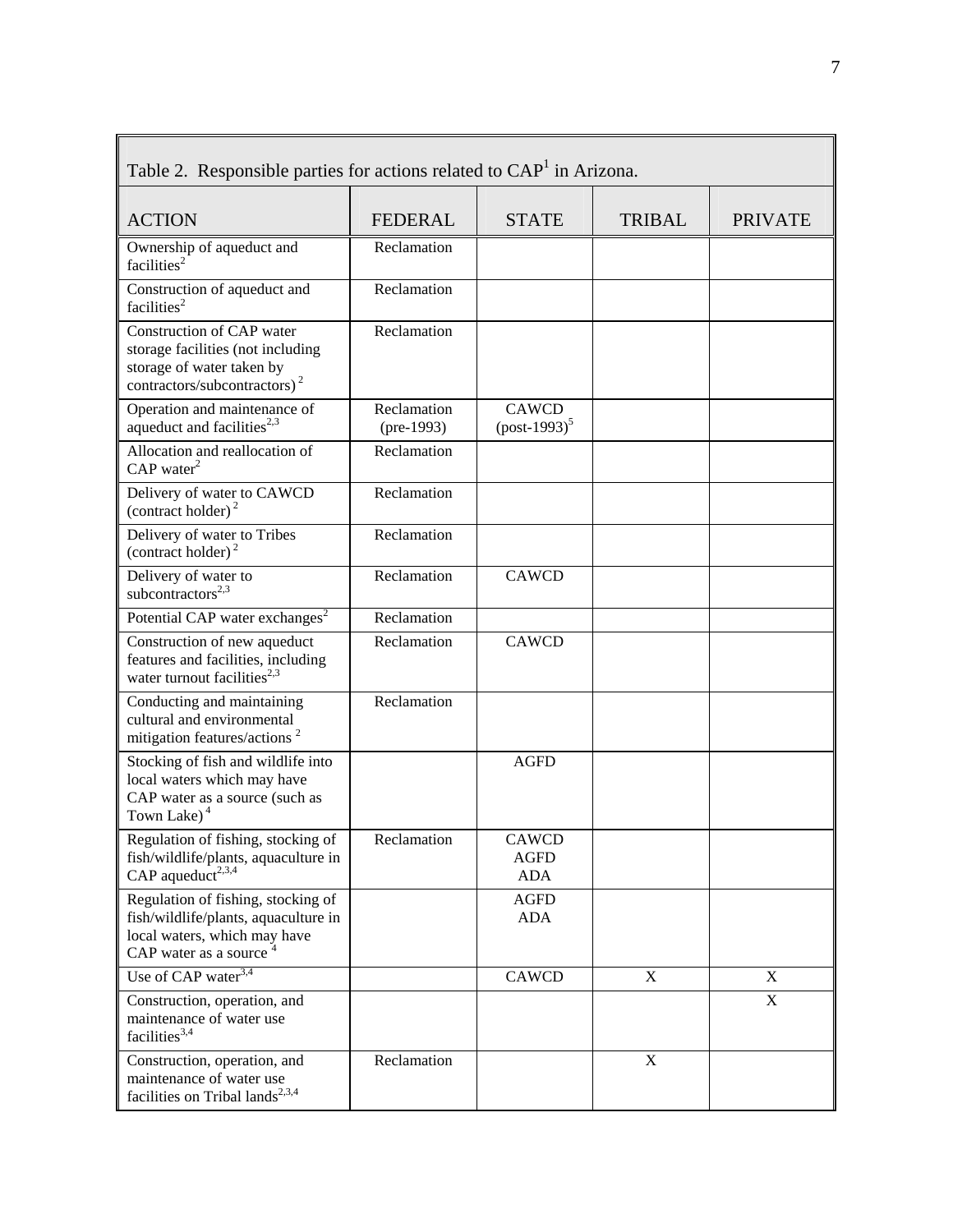| Table 2. Responsible parties for actions related to CAP <sup>1</sup> in Arizona.                                                                                                                                                                                                                                                                                                                                                                                                           |                                      |              |                                                  |                |  |  |
|--------------------------------------------------------------------------------------------------------------------------------------------------------------------------------------------------------------------------------------------------------------------------------------------------------------------------------------------------------------------------------------------------------------------------------------------------------------------------------------------|--------------------------------------|--------------|--------------------------------------------------|----------------|--|--|
| <b>ACTION</b>                                                                                                                                                                                                                                                                                                                                                                                                                                                                              | <b>FEDERAL</b>                       | <b>STATE</b> | <b>TRIBAL</b>                                    | <b>PRIVATE</b> |  |  |
| Use of effluent and other water                                                                                                                                                                                                                                                                                                                                                                                                                                                            |                                      |              | X                                                | X              |  |  |
| made available by CAP water <sup>4</sup>                                                                                                                                                                                                                                                                                                                                                                                                                                                   |                                      |              |                                                  |                |  |  |
| Recharge facilities and operation <sup>4</sup>                                                                                                                                                                                                                                                                                                                                                                                                                                             |                                      | X            | X                                                | X              |  |  |
| The party, which has final authority or approval rights to the action. This may not be the entity that actually<br>does the action. The focus here is which types of ownership have discretionary actions that are subject to<br>Endangered Species Act review.<br><sup>2</sup> Part of the proposed action; includes actions that are interrelated and interdependent<br>Part of the environmental baseline<br><sup>4</sup> Part of cumulative effects<br>Under contract with Reclamation |                                      |              |                                                  |                |  |  |
| $ADA = AZ$ Dept. of Agriculture                                                                                                                                                                                                                                                                                                                                                                                                                                                            | $AGFD = AZ$ Game and Fish Department |              |                                                  |                |  |  |
| $CAP = Central AZ Project$                                                                                                                                                                                                                                                                                                                                                                                                                                                                 |                                      |              | $CAWCD = Central AZ Water Conservation District$ |                |  |  |

Г

Black Mountain Pumping Plant, with a capacity of 208 cfs (6  $m^3$ /sec), pumps raw CAP water to the terminus that is located just south of Pima Mine Road and just west of Interstate 19. The 14 turnouts along this reach of CAP serve 23 water users (Table 3). Additional turnouts may be constructed, and users may change over the 100-year life of the project. We considered the potential effects of such additional features not currently part of the proposed action in this biological opinion. However, the standard triggers for reinitiation of consultation apply. Besides the users listed in Table 3, deliveries of CAP water may be made on an intermittent or one-time basis, and CAP water may be transferred, leased, or exchanged to other parties.

Substantial agriculture exists in the SCR subbasin, and CAP water for agricultural use is delivered through 13 of the 14 turnouts in the subbasin. Water is conveyed from the main aqueduct via open canals that deliver water to irrigated fields. Some of these canals have direct connections with surface drainages, such as the Florence-Casa Grande Canal to the Gila River. Others do not normally have direct connection, but may have periodic connections through temporary small pumped turnouts for recharge projects, irrigation return flows, excess water sumping, or system cleanouts, or may have unanticipated connections during flooding or when canal components fail along, across, or near streams. Any system components that are located within the channel or floodplain of a stream are considered likely to have some connection to surface flows at some time. This may result from canals or sumps being inundated during high flood events or from siphons, dikes, or canals being washed out, thus allowing mingling of CAP and surface waters.

Agricultural practices vary over space and time, and are expected to change over the 100-year project life. The fields in the Santa Cruz River subbasin primarily use level-basin irrigation, where irrigation return systems are not necessary. However, at times throughout the 100-year project life, agricultural uses could either regularly or under special circumstances place excess irrigation water into the Santa Cruz (either directly or via tributary drainages) or dump excess irrigation water into sumps (ponds) found within the floodplains of the SCR and its tributaries.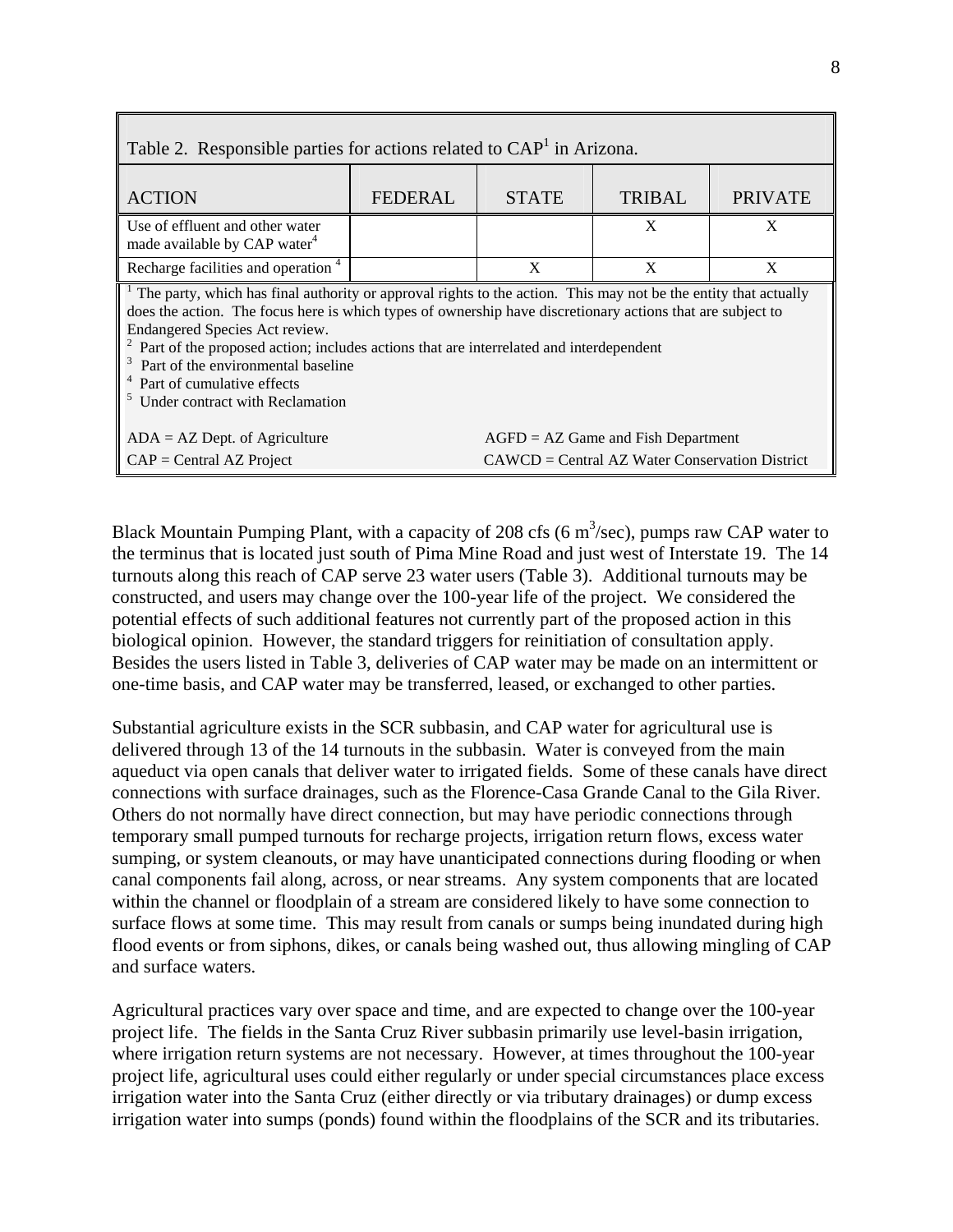Use of CAP agricultural water for aquaculture may result in a number of practices that may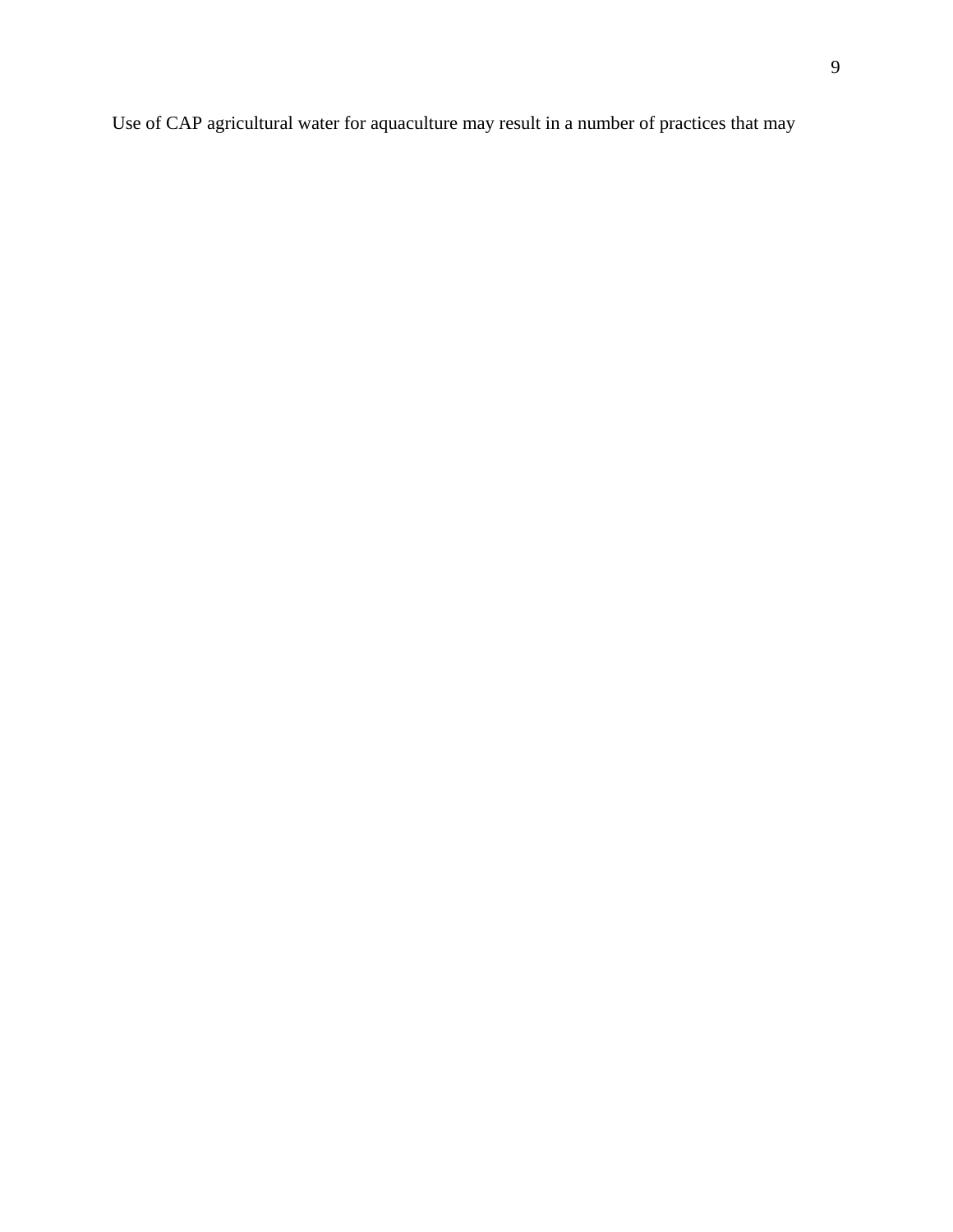|                           | Table 3. Turnouts and allocations for CAP water users <sup>1</sup> south of the Gila River in southern Arizona. |                                             |                     |                |
|---------------------------|-----------------------------------------------------------------------------------------------------------------|---------------------------------------------|---------------------|----------------|
|                           |                                                                                                                 |                                             |                     | Class of       |
| <b>CAP Turnout Name</b>   | Entity                                                                                                          | Allocation (acre-feet/year)                 | Status <sup>2</sup> | Allocation $3$ |
| Pima Lateral <sup>4</sup> | Gila River Indian Community                                                                                     | 311,800 (173,100 CAP; 138,700               | $\mathbf{2}$        | Indian         |
|                           | Coolidge                                                                                                        | settle.)                                    | 3                   | M&I            |
|                           |                                                                                                                 | 2,000                                       |                     |                |
| Kleck Road <sup>4</sup>   | Hohokam Irrigation District                                                                                     | Annual excess water contract                | $\mathbf{1}$        | <b>NIA</b>     |
|                           |                                                                                                                 | entitlement based on availability           |                     |                |
| Casa Grande               | Hohokam Irrigation District                                                                                     | Annual excess water contract                | $\mathbf{1}$        | <b>NIA</b>     |
| Extension <sup>4</sup>    |                                                                                                                 | entitlement based on availability           |                     |                |
| Santa Rosa                | Ak Chin                                                                                                         | 75,000 (58,300 CAP, 50,000                  | $\mathbf{1}$        | Indian         |
|                           |                                                                                                                 | settlement) <sup>6</sup>                    |                     |                |
|                           | Chui Chu                                                                                                        | 8,000 (8,000 CAP, settlement <sup>7</sup> ) | 3                   | Indian         |
|                           | Casa Grande                                                                                                     | 8,884                                       | 3                   | M&I            |
|                           | Eloy                                                                                                            | 2,171                                       | 3                   | M&I            |
|                           | Maricopa-Stanfield Irrigation &                                                                                 | Annual excess water contract                |                     | <b>NIA</b>     |
|                           | Drainage District                                                                                               | entitlement based on availability           |                     |                |
|                           | Central Arizona Irrigation & Drainage                                                                           | Annual excess water contract                | $\mathbf{1}$        | <b>NIA</b>     |
|                           | <b>District</b>                                                                                                 | entitlement based on availability           |                     |                |
|                           |                                                                                                                 | 9,026                                       |                     |                |
|                           | Arizona State Land Department                                                                                   |                                             | 3                   | <b>NIA</b>     |
| <b>Central Main</b>       | Central Arizona Irrigation and Drainage                                                                         | Annual excess water contract                | $\mathbf{1}$        | <b>NIA</b>     |
|                           | District                                                                                                        | entitlement based on availability           |                     |                |
| South Main                | Central Arizona Irrigation and Drainage                                                                         | Annual excess water contract                | $\mathbf{1}$        | <b>NIA</b>     |
|                           | <b>District</b>                                                                                                 | entitlement based on availability           |                     |                |
| Cortaro-Marana            | Town                                                                                                            | 47                                          | $\mathbf{1}$        | M&I            |
|                           | of Marana                                                                                                       |                                             |                     |                |
| Wildlife                  | None                                                                                                            |                                             |                     |                |
| <b>Schuk Toak</b>         | <b>Schuk Toak</b>                                                                                               | 16,000 (10,800 CAP, 5,200)                  | $\overline{2}$      | Indian         |
|                           |                                                                                                                 | settlement)                                 |                     |                |
| Tucson                    | Tucson                                                                                                          | 144,172                                     | $\mathbf{1}$        | M&I            |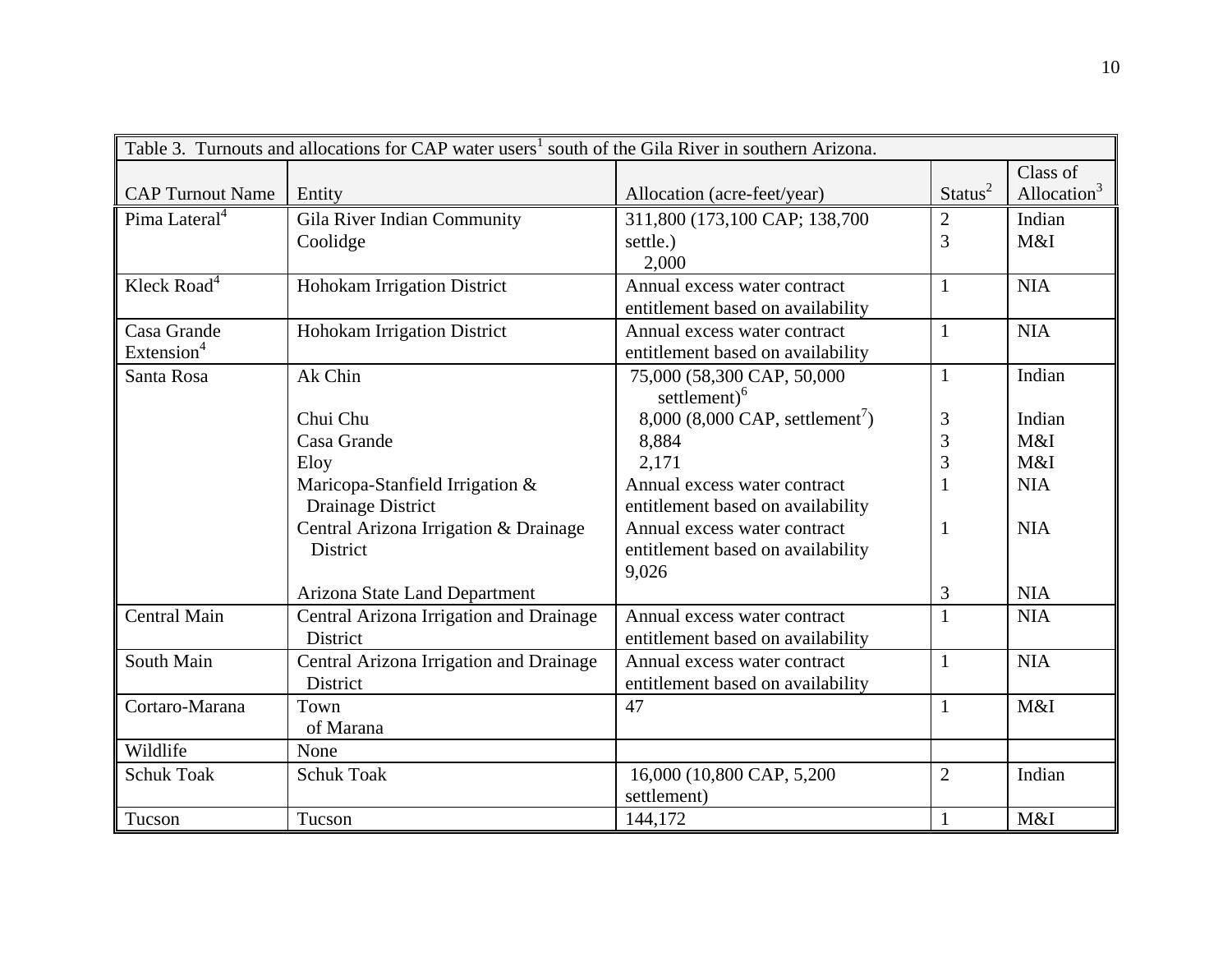| Table 3. Turnouts and allocations for CAP water users <sup>1</sup> south of the Gila River in southern Arizona.                                                                                                                                                                                                                                                                                                                                                                                                                                                                                                                                                                                                                                                                                                                                                                                                                                                                                                                                                                                     |                                     |                                         |                     |                         |  |  |  |
|-----------------------------------------------------------------------------------------------------------------------------------------------------------------------------------------------------------------------------------------------------------------------------------------------------------------------------------------------------------------------------------------------------------------------------------------------------------------------------------------------------------------------------------------------------------------------------------------------------------------------------------------------------------------------------------------------------------------------------------------------------------------------------------------------------------------------------------------------------------------------------------------------------------------------------------------------------------------------------------------------------------------------------------------------------------------------------------------------------|-------------------------------------|-----------------------------------------|---------------------|-------------------------|--|--|--|
|                                                                                                                                                                                                                                                                                                                                                                                                                                                                                                                                                                                                                                                                                                                                                                                                                                                                                                                                                                                                                                                                                                     | Class of                            |                                         |                     |                         |  |  |  |
| <b>CAP Turnout Name</b>                                                                                                                                                                                                                                                                                                                                                                                                                                                                                                                                                                                                                                                                                                                                                                                                                                                                                                                                                                                                                                                                             | Entity                              | Allocation (acre-feet/year)             | Status <sup>2</sup> | Allocation <sup>3</sup> |  |  |  |
|                                                                                                                                                                                                                                                                                                                                                                                                                                                                                                                                                                                                                                                                                                                                                                                                                                                                                                                                                                                                                                                                                                     | Del Lago (Vail) Water Co.           | 1,857                                   | 3                   | M&I                     |  |  |  |
|                                                                                                                                                                                                                                                                                                                                                                                                                                                                                                                                                                                                                                                                                                                                                                                                                                                                                                                                                                                                                                                                                                     | Flowing Wells Irrigation District   | 4,354                                   | 3                   | M&I                     |  |  |  |
|                                                                                                                                                                                                                                                                                                                                                                                                                                                                                                                                                                                                                                                                                                                                                                                                                                                                                                                                                                                                                                                                                                     | OroValley Water Utility             | 10,305                                  | $\overline{2}$      | M&I                     |  |  |  |
|                                                                                                                                                                                                                                                                                                                                                                                                                                                                                                                                                                                                                                                                                                                                                                                                                                                                                                                                                                                                                                                                                                     | Metropolitan Water Improvement      | 13,460                                  | $\overline{2}$      | M&I                     |  |  |  |
|                                                                                                                                                                                                                                                                                                                                                                                                                                                                                                                                                                                                                                                                                                                                                                                                                                                                                                                                                                                                                                                                                                     | District                            |                                         |                     |                         |  |  |  |
|                                                                                                                                                                                                                                                                                                                                                                                                                                                                                                                                                                                                                                                                                                                                                                                                                                                                                                                                                                                                                                                                                                     | Spanish Trail Water Co.             | 3,037                                   | 3                   | M&I                     |  |  |  |
|                                                                                                                                                                                                                                                                                                                                                                                                                                                                                                                                                                                                                                                                                                                                                                                                                                                                                                                                                                                                                                                                                                     | Arizona State Land Dept.            | 14,000                                  | 3                   | M&I                     |  |  |  |
|                                                                                                                                                                                                                                                                                                                                                                                                                                                                                                                                                                                                                                                                                                                                                                                                                                                                                                                                                                                                                                                                                                     | Avra Cooperative                    | 808                                     | 3                   | M&I                     |  |  |  |
| Pascua Yaqui                                                                                                                                                                                                                                                                                                                                                                                                                                                                                                                                                                                                                                                                                                                                                                                                                                                                                                                                                                                                                                                                                        | Pascua Yaqui                        | 500 (500 CAP, settlement <sup>9</sup> ) | $\overline{2}$      | Indian                  |  |  |  |
| San Xavier 1 and 2                                                                                                                                                                                                                                                                                                                                                                                                                                                                                                                                                                                                                                                                                                                                                                                                                                                                                                                                                                                                                                                                                  | San Xavier                          | 50,000 (27,000 CAP, 23,000              | $\overline{2}$      | Indian                  |  |  |  |
|                                                                                                                                                                                                                                                                                                                                                                                                                                                                                                                                                                                                                                                                                                                                                                                                                                                                                                                                                                                                                                                                                                     |                                     | settlement)                             |                     |                         |  |  |  |
| Terminus                                                                                                                                                                                                                                                                                                                                                                                                                                                                                                                                                                                                                                                                                                                                                                                                                                                                                                                                                                                                                                                                                            | <b>Green Valley Domestic Water</b>  |                                         |                     |                         |  |  |  |
|                                                                                                                                                                                                                                                                                                                                                                                                                                                                                                                                                                                                                                                                                                                                                                                                                                                                                                                                                                                                                                                                                                     | <b>Improvement District</b>         | 1,900                                   | $\overline{2}$      | M&I                     |  |  |  |
|                                                                                                                                                                                                                                                                                                                                                                                                                                                                                                                                                                                                                                                                                                                                                                                                                                                                                                                                                                                                                                                                                                     | Community Water Co. of Green Valley | 2,858                                   | $\overline{2}$      | M&I                     |  |  |  |
| Only users that have executed CAP water service contracts are listed. Deliveries to other users may be made on an intermittent<br>or one-time basis.<br>Status 1 = currently taking CAP water; status 2 = currently planning distribution systems; status 3 = no immediate plans for<br>distribution systems.<br>3<br>$M&I =$ municipal and industrial use, $NIA =$ non-Indian agricultural use.<br>These users and turnouts were also included in the earlier CAP/Gila biological opinions.<br>5<br>Settlement negotiations currently underway will likely result in the allocation of additional supplies to the Gila River Indian<br>Community.<br>$6\,$ 33,300 acre-feet of the Ak-Chin CAP allocation has been assigned to the San Carlos Apache Tribe as part of its water rights<br>settlement.<br>$\frac{7}{1}$ The Chui Chu District of the Tohono O'odham Nation is expected to enter into settlement negotiations.<br>Share of total State Land Department allocation expected to be used in the Tucson Area.<br>The Pascua Yaqui Tribe may request to initiate settlement negotiations. |                                     |                                         |                     |                         |  |  |  |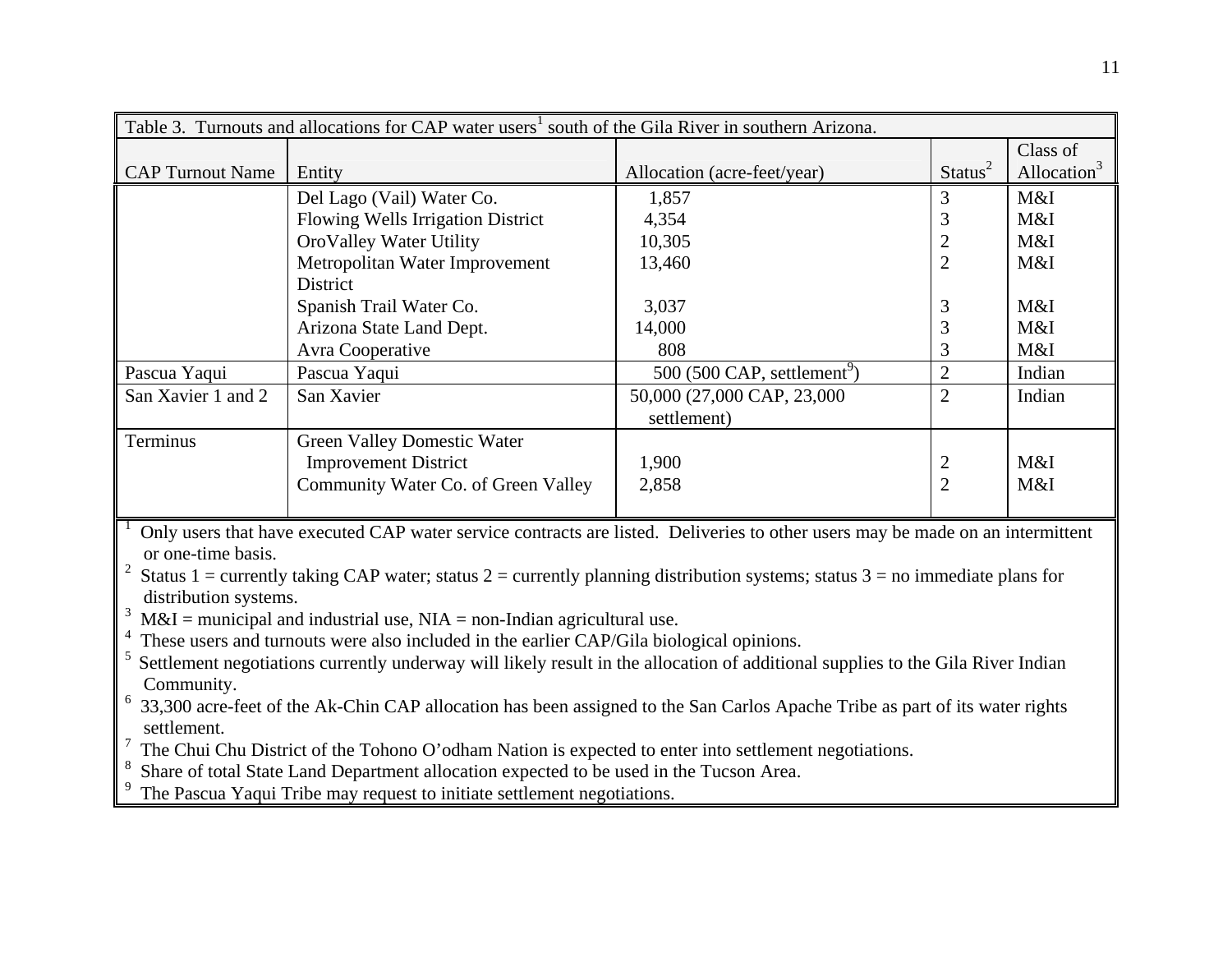allow perennial or periodic connections between CAP waters and Santa Cruz subbasin surface waters.

Besides normal agriculture deliveries, Central Arizona Irrigation and Drainage District, Maricopa-Stanfield Irrigation and Drainage District, Cortaro-Marana Irrigation District, and BKW Farms have all received CAP water as part of the State of Arizona's in-lieu recharge program (where groundwater use is replaced with CAP water use). Whether and to what extent this program will continue in the future is uncertain. In-lieu groundwater recharge deliveries are not limited to CAP subcontractors and may result in agricultural use of CAP water in areas outside the service areas of CAP subcontractors. Other entities may also receive such CAP deliveries within the 100-year life of the project.

Although an original purpose of CAP was to provide agricultural water, municipal and industrial (M&I) is the fastest growing portion of CAP water use and is expected to become dominant over the 100-year project life. The purpose, mechanisms, and locations of M&I use are quite variable, and are expected to change significantly. At present, there are 14 entities in the Santa Cruz sub-basin M&I allocations of CAP water being considered in this consultation (Table 3), and their areas of water use are located along the SCR from near the mouth upstream to Green Valley, with the greatest use being in the Tucson and Green Valley areas.

Use of M&I water generally falls into two categories:

1) Water treated to meet drinking water standards - Treated water has been filtered and disinfected or otherwise rendered completely free of living organisms. In general, use of treated water has no likelihood of transport of nonindigenous species.

2) Recharging the water to the aquifer – Using shallow constructed basins or natural channels the water is allowed to infiltrate to the groundwater table. The water may then be recovered by nearby wells. Arizona statutes also allow recharge by replacing groundwater used for agriculture with CAP water.

Presently, the City of Tucson and the Northwest Municipal Water Providers (NWMWP; Towns of Oro Valley and Marana, the Metropolitan Domestic Water Improvement District and the Flowing Wells Irrigation District) are all recharging at least a portion of their CAP water allocations. All are developing firm plans for direct use of CAP water for potable purposes. Associated with the direct delivery for the NWMWP is the construction of a 3,000 acre-foot  $(37,000 \text{ cubic decameters}$  [dam<sup>3</sup>]) terminal storage reservoir.

Currently, CAP water for M&I purposes in the SCR basin is utilized completely via recharge and recovery. The water is directly recharged either in constructed basins or in natural channels, or as in-lieu recharge for agriculture, as described previously. Table 4 shows existing or proposed recharge projects within the Santa Cruz subbasin and includes recharge projects that are currently permitted by the Arizona Department of Water Resources (ADWR 2006) as well as a variety of other projects for which information was available (RRC 1996, SXD 1999).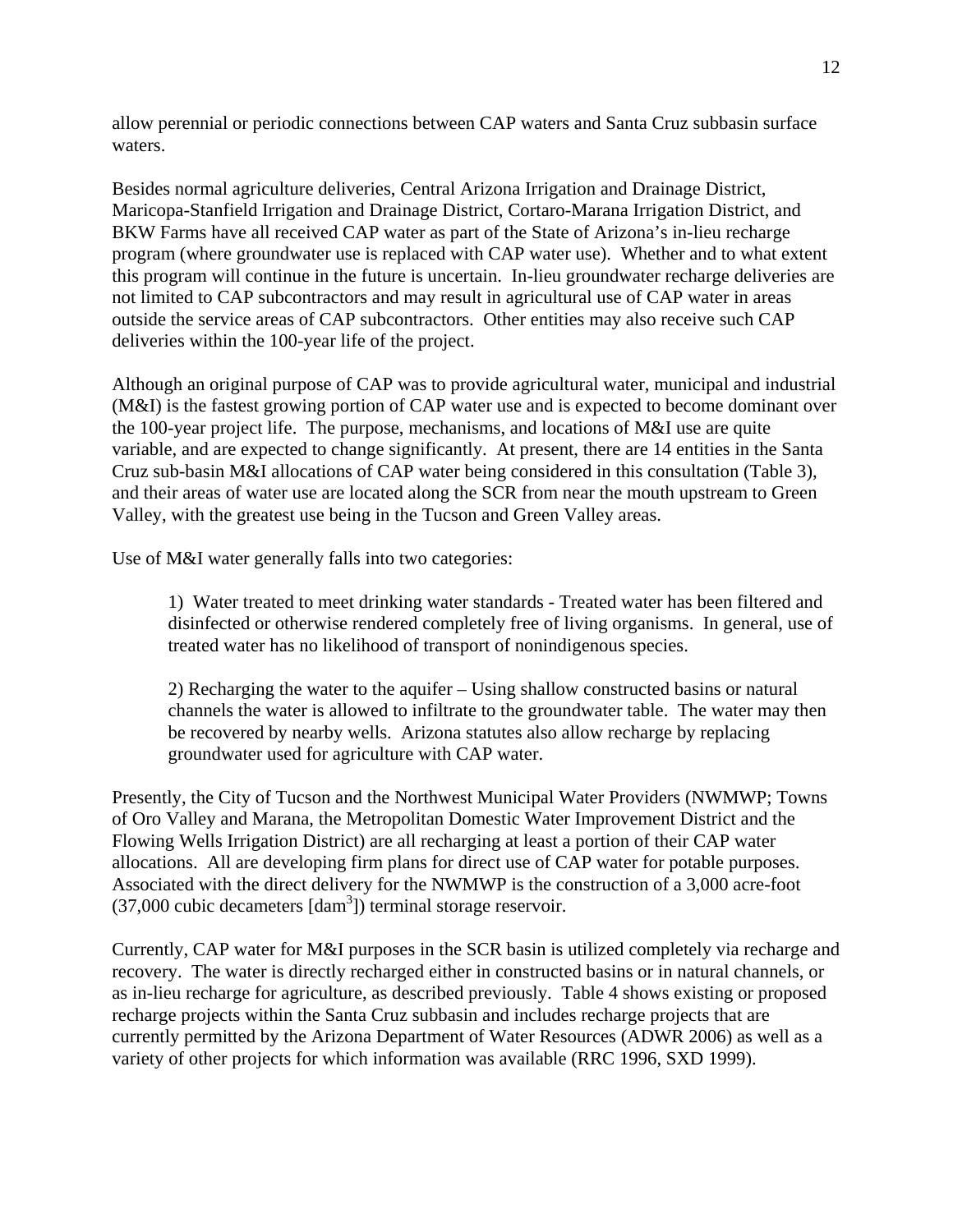| Table 4. Tucson Active Management Area underground storage facilities, Arizona. |                 |               |                       |                                |
|---------------------------------------------------------------------------------|-----------------|---------------|-----------------------|--------------------------------|
|                                                                                 |                 | <b>WATER</b>  |                       | <b>ANNUAL</b><br><b>AMOUNT</b> |
| PROJECT NAME & DESCRIPTION                                                      | <b>DURATION</b> | <b>SOURCE</b> | <b>RECHARGE BY</b>    | (acre-feet)                    |
| Sweetwater Recharge Facilities. Recharge via                                    | 07/07/97 to     | effluent      | <b>Tucson Water</b>   | 6,500                          |
| basins.                                                                         | 10/25/2008      |               |                       |                                |
| Santa Cruz Managed Recharge Project, from                                       | $5/05/00$ to    | effluent      | Tucson Water &        | 9,307                          |
| Roger Road to Ina Road via streambed.                                           | 05/31/2019      |               | Reclamation           |                                |
| Lower Santa Cruz Replenishment Project.                                         | 11/28/03 to     | <b>CAP</b>    | CAWCD, Robson         | 50,000                         |
| Recharge via basins.                                                            | 02/28/19        |               | Communities, AWBA,    |                                |
|                                                                                 |                 |               | MDWID, Marana         |                                |
| Marana High Plains Effluent Recharge                                            | 09/26/05 to     | effluent      | <b>CMID</b>           | 600                            |
| Project. Recharge basins.                                                       | 09/26/2007      |               |                       |                                |
| Avra Valley Recharge Project via basins.                                        | 03/27/98 to     | CAP           | CAWCD, MDWID,         | 11,000                         |
|                                                                                 | 03/27/2018      |               | AWBA, Marana          |                                |
| Pima Mine Road Recharge Project. Recharge                                       | $05/24/04$ to   | CAP           | CAWCD, Tucson,        | 30,000                         |
| via basins.                                                                     | 09/06/2020      |               | AWBA, Green Valley    |                                |
|                                                                                 |                 |               | <b>DWID</b>           |                                |
| Central Avra Valley Storage & Recovery                                          | 10/01/05 to     | <b>CAP</b>    | Tucson, AWBA          | 80,000                         |
| Project. Recharge basins.                                                       | 10/01/2025      |               |                       |                                |
| South Avra Valley S&RP via basins.                                              | Proposed        | <b>CAP</b>    | Tucson                | 60,000                         |
| Robson Ranch Quail Creek. Recharge via                                          | 12/17/03 to     | effluent      | Robson Ranch Quail    | 2,240                          |
| basins.                                                                         | 04/02/2021      |               | Creek                 |                                |
| Lower SCR Managed Recharge Project. Via                                         | $11/4/03$ to    | effluent      | Tucson, MDWID, Oro    | 43,000                         |
| streambed from Ina Road to Trico Road.                                          | 11/30/2023      |               | Valley, Pima Co.,     |                                |
|                                                                                 |                 |               | Reclamation           |                                |
| San Xavier District Arroyos*. Recharge via                                      | not applicable  | CAP           | Reclamation, SXD      |                                |
| arroyos.                                                                        |                 |               |                       |                                |
| Cortaro Marana Irrigation District indirect                                     | $02/17/04$ to   | <b>CAP</b>    | Spanish Trail, MDWID, | 20,000                         |
| recharge.                                                                       | 04/02/2008      |               | Marana, Flowing Wells |                                |
| BKW Farms in-lieu recharge.                                                     | $01/14/04$ to   | <b>CAP</b>    | Tucson, AWBA,         | 16,615                         |
|                                                                                 | 01/31/2009      |               | MDWID, CAWCD          |                                |

13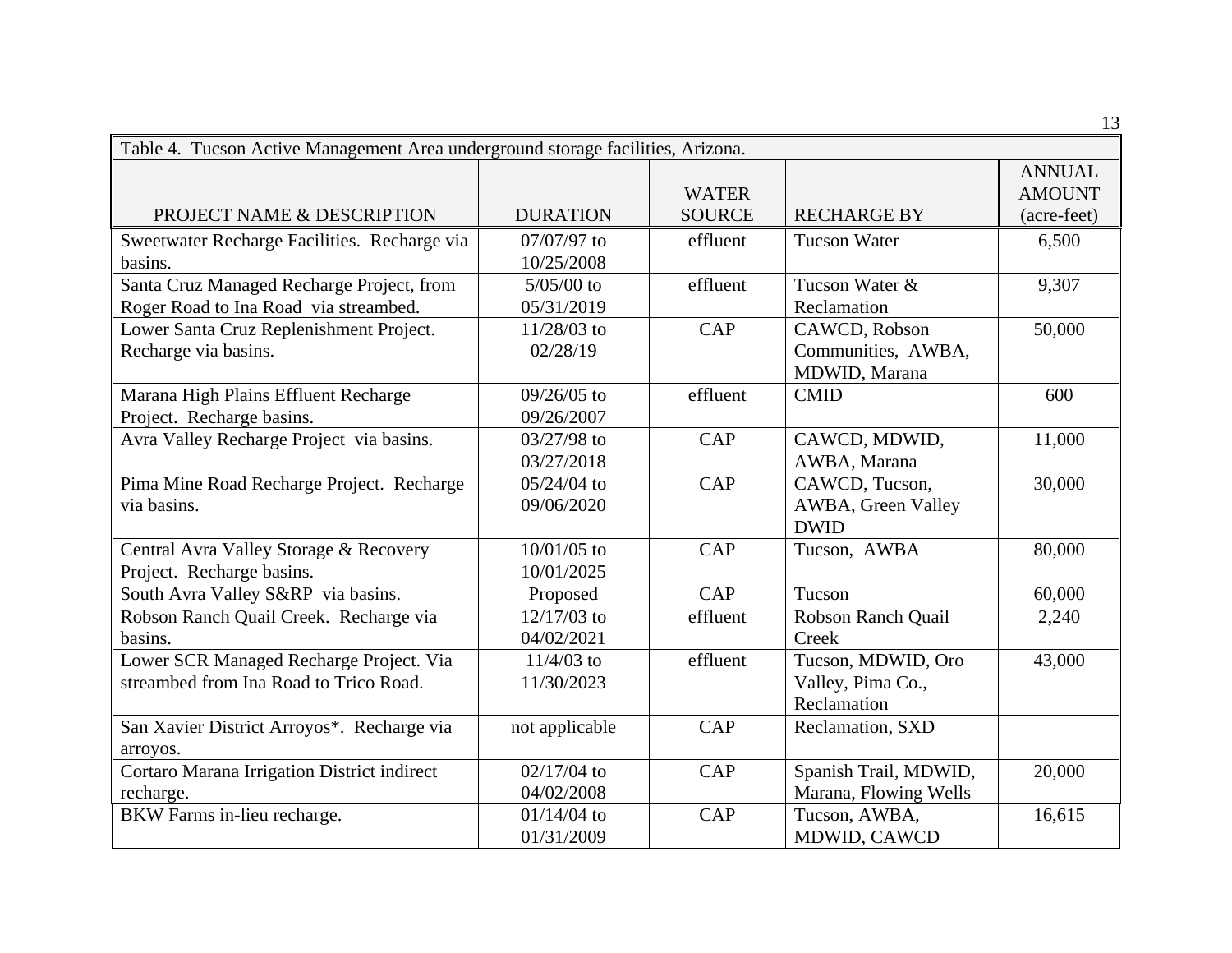|                                                                                              |               |     |                        | . .    |  |  |
|----------------------------------------------------------------------------------------------|---------------|-----|------------------------|--------|--|--|
| Kai Farms in-lieu recharge -Red Rock in                                                      | $01/14/04$ to | CAP | MDWID, CAWCD, Vail     | 11,231 |  |  |
| Picacho.                                                                                     | 12/30/06      |     | WC, Spanish Trail, Oro |        |  |  |
|                                                                                              |               |     | Valley, Tucson, AWBA   |        |  |  |
|                                                                                              |               |     |                        |        |  |  |
| BKW/Milewide in-lieu recharge.                                                               | $01/14/04$ to | CAP | CAWCD, Tucson          | 627    |  |  |
|                                                                                              | 01/31/2009    |     |                        |        |  |  |
| Kai-Avra GSF in-lieu Recharge at AVID.                                                       | $01/14/04$ to | CAP | MDWID, AWBA,           | 12,513 |  |  |
|                                                                                              | 04/02/2008    |     | Tucson                 |        |  |  |
| Farmers Investment Company in-lieu                                                           | $3/01/04$ to  | CAP |                        | 22,000 |  |  |
| recharge.                                                                                    | 12/31/2016    |     |                        |        |  |  |
| Source: http://www.azwater.gov/dwr/Content/Find_by_Program/Recharge/pdf_files/Semiannual.pdf |               |     |                        |        |  |  |
| * information added to ADWR list                                                             |               |     |                        |        |  |  |

14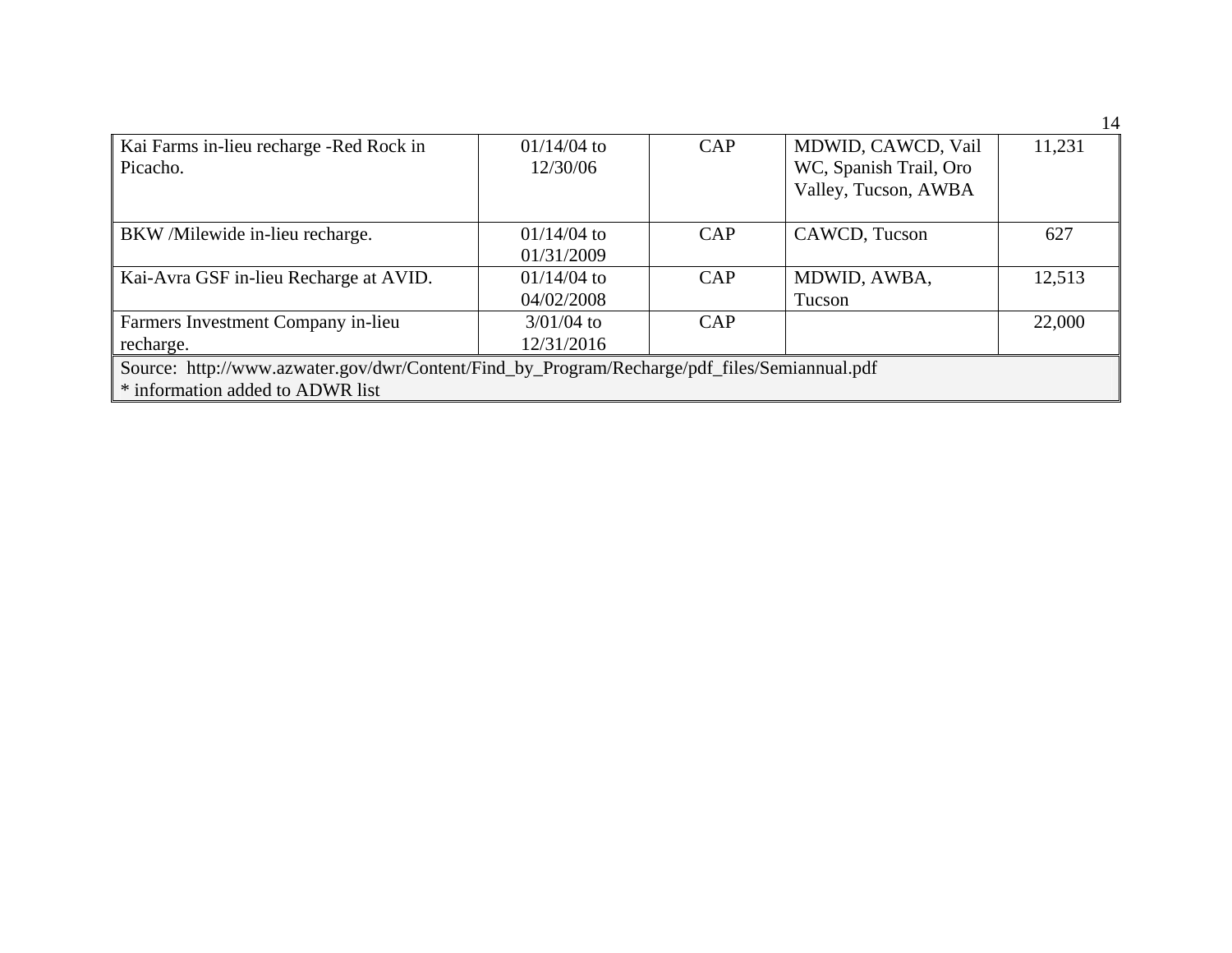The two types of water being used for artificial recharge are CAP and treated effluent, with about 85 percent coming from CAP. Recharge may be conducted in a variety of locations and designs, including off-channel basins, within natural channels or streams and river floodplains, in constructed wetlands, or in-lieu of groundwater use. To convey the water to the recharge location, pipelines or canals are used. Treated effluent would only be a concern if the quality of the water can sustain fish.

The length of conveyance features can be up to 15 miles, and recharge basins vary from a few acres to several hundreds of acres in size. Recharge basins are typically operated so that they completely dry up periodically, so that the basin bottoms can be disked or scraped to maintain infiltration effectiveness.

In-channel recharge projects involve simply allowing the water to flow down natural drainage channels, such as the SCR or arroyos tributary to the Santa Cruz. Check dams are typically used to slow the flow, decrease erosion, and increase infiltration. Similar to basins, operation of inchannel recharge projects includes intermittent drying of the channel for an extended period to maintain effective infiltration rates. There are two projects using in-channel recharge. Treated effluent is recharged in the SCR from about Prince Road to Trico Road. Several entities accrue credits from this recharge. The San Xavier District (SXD) and Reclamation are operating a CAP recharge project that uses several small arroyos tributary to the SCR (Figure 2). Although not the primary purpose, the SXD Arroyos project may also provide riparian and wildlife enhancement.

Connection between CAP water and Santa Cruz subbasin natural surface waters will rarely occur for recharge projects within stream channels or on floodplains. Recharge flows are curtailed when possible under normal operation, if rainfall or significant natural flows are predicted or expected. Off-channel basins are unlikely to have such connection so long as they are located outside of areas that would be flooded or are protected from flooding, as all are.

Several Indian communities in the action area have executed contracts for CAP water service. In addition, CAP water has been used in settling Indian water rights claims. Most of the water is expected to be used for agriculture, although some will be stored using recharge and restoration of in-stream flows.

The Ak-Chin Indian Community has been receiving irrigation water through the Santa Rosa Canal since 1987 and is expected to continue to do so. While the Chui Chu District of the Tohono O'Odham Nation is also likely to receive its water through the Santa Rosa Canal, definite plans for use await water settlement negotiations. The Pascua Yaqui Tribe has tentative plans to develop part of their reservation west of the CAP Black Mountain Pipeline for agriculture and recharge.

The Tohono O'odham Nation Shuk Toak District has been using their CAP water for agriculture. The SXD is storing some water by recharging in arroyos and using some water for environmental (riparian) restoration projects. They began using some of their CAP water for agriculture in 2007. An in-lieu groundwater savings project with ASARCO was being planned,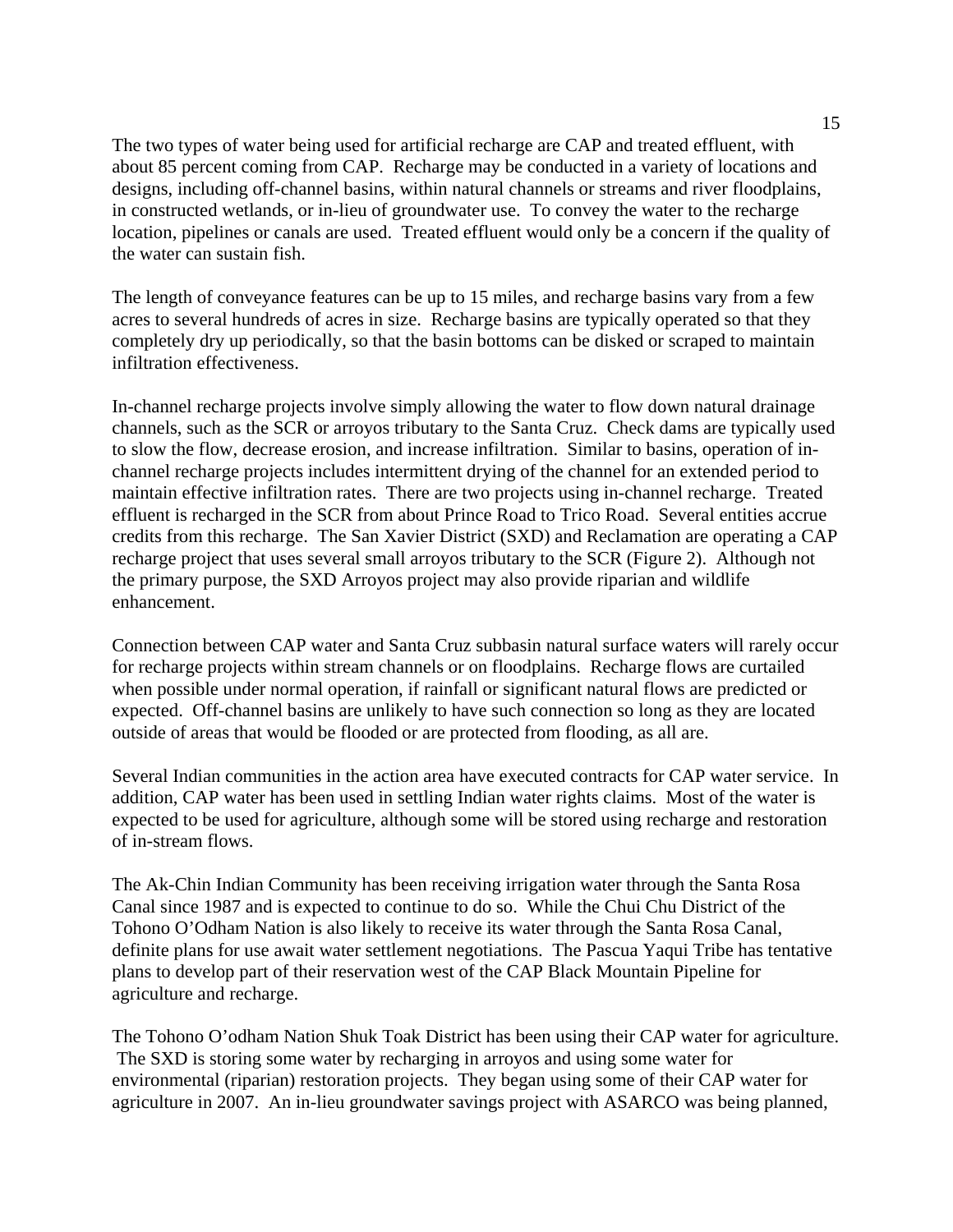but is in doubt due to the company filing for bankruptcy.

Interrelated actions are those that are part of a larger action and depend upon that action for their justification, while interdependent actions are those that have no independent utility apart from the action under consultation (50 CFR 402.02). In other words, if those actions would not occur "but for" CAP, they meet the regulatory definition of interrelated and independent actions to CAP and their effects must be considered in this consultation. While a wide variety of private, State, and Tribal actions may qualify as interrelated or interdependent to the CAP, the following discussion is limited to those that would affect the introduction, survival, or spread of nonindigenous aquatic species and their ability to affect listed species.

The relationship among interrelated and interdependent actions, cumulative effects, and indirect project effects is confusing and may overlap. See Appendix 3 for definitions and information on how these various parts of a section 7 analysis relate. Because of the delay in time inherent in indirect effects and the consequent intervening levels of related causation, it may become difficult to separate completely the indirect effects of the Federal action from direct or indirect effects of non-Federal actions that are interrelated and interdependent.

Various uses of CAP water by State, Tribal, and private entities are interrelated and interdependent actions that would not occur but for CAP. Some actions that might occur in the absence of CAP, using water from other sources, may not be interrelated and interdependent, but are cumulative to the Federal action and will be addressed later in the cumulative effects section (see also Appendix 3).

A secondary, but important, interrelated and interdependent action for CAP is the urban, suburban, and small-lot ranchette development that is occurring to accommodate the increasing human population made possible, in part, by CAP water. These actions are an indirect effect of both the interrelated and interdependent CAWCD action of water delivery and the discretionary Federal CAP action (see Appendix 3). Rapid growth is common in areas that receive water through CAP or that have benefited from increased surface or groundwater because of CAP water becoming available elsewhere (Arizona Department of Economic Security 2001).

The increase in human population in the Gila River basin in turn fuels a need for additional water, particularly in areas of CAP "exchanges" where outlying communities exchange or sell their CAP allocations for rights to local water or for funds with which to develop additional surface or groundwater supplies. Three biological opinions on effects of these "exchanges" to listed species have already been issued, one for the upper Gila River in New Mexico, one for the upper Verde River, and one for the middle Verde River (see Appendix 2). However, many of the water development actions expected due to exchange of CAP allocations, and the induced growth that may result, do not involve Federal actions, funds, or permits. In general, those actions would not occur except for the CAP allocation, therefore they are interrelated and interdependent to the CAP and their effects must be considered as part of the analysis of the consultation. To the extent to which some of this water development might occur in the absence of CAP, using water from other sources, those uses may not be interrelated and interdependent, but are cumulative to the Federal CAP action, and will be addressed later in the cumulative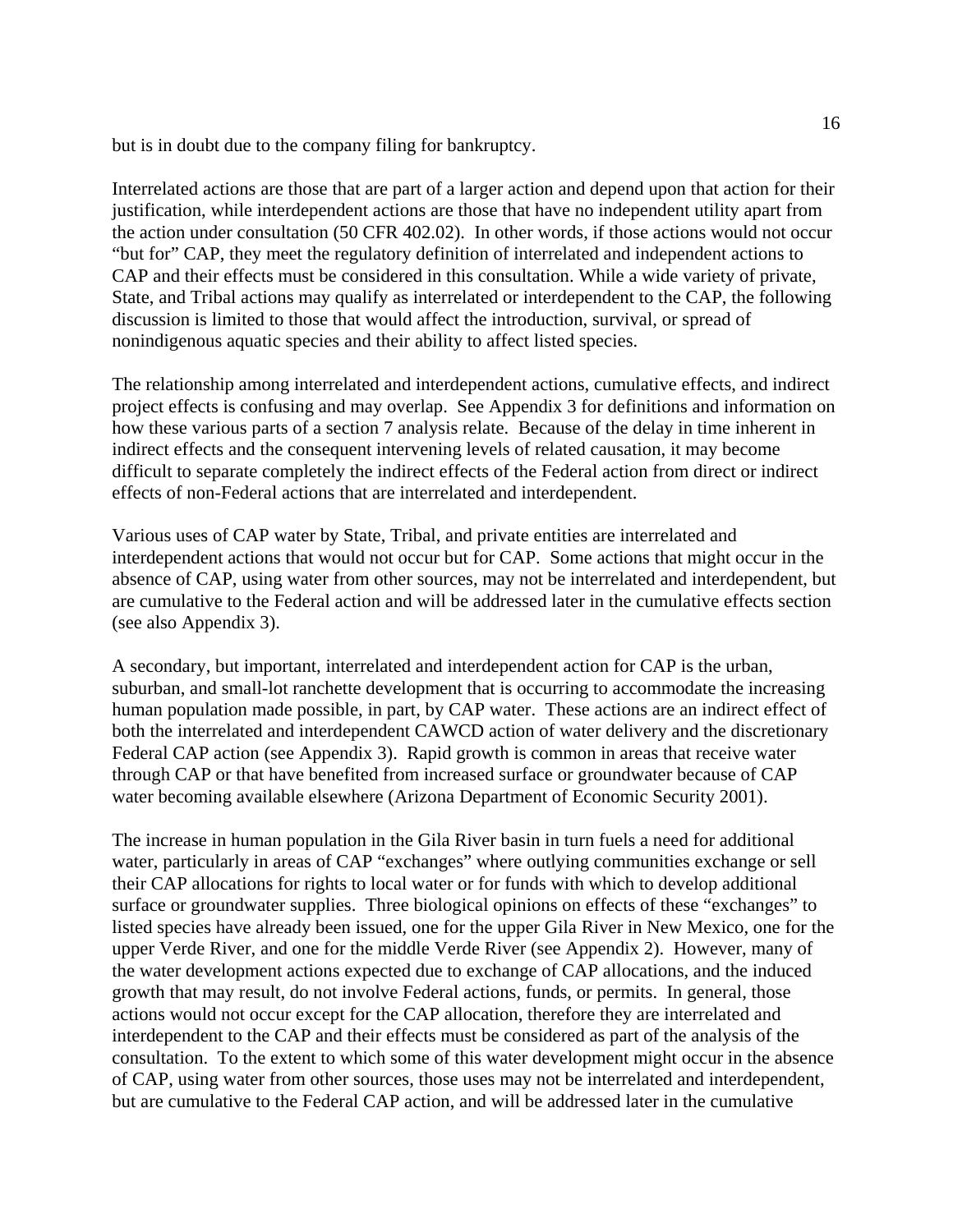### effects section.

Human population increases in the basin accelerate demand for use of public lands and for creation of impounded waters for recreation (see U.S. Army Corps of Engineers 1997). Increasing recreation increases the likelihood of human introduction and transport of nonindigenous aquatic species through a variety of mechanisms, causes greater demand for sport fish stocking, and increases live bait use (USFWS 2001a, 2001b). Wetlands, impoundments, and streamflows established for recharge purposes using CAP water may be used to satisfy some of these recreational needs and so play both a direct and an interdependent and interrelated role in this consultation. Other lakes and ponds for water storage or for decorative or recreational use may use CAP water. Construction, operation, and stocking of nonindigenous species into any of these water bodies may be an intricate mix of Federal and non-Federal actions. An example of this is Tempe Town Lake, which was constructed by private and local governmental parties, authorized by the U.S. Army Corps of Engineers under section 404 of the Clean Water Act, filled with CAP water delivered by CAWCD from the federally owned CAP aqueduct, and stocked by Arizona Game and Fish Department (AGFD) using funding, in part, from the Service's Federal Aid program.

Creation of wetlands or impoundments may be a direct part of the proposed action if the water placed into these is delivered from CAP, as it is in the Granite Reef Underground Storage Project (see USBR 2001). However, some wetlands or impoundments may not directly use CAP water but may still be interrelated and interdependent actions to the proposed CAP action, if they would not occur except to implement CAP deliveries.

# **Project Changes Since 2001 in the Gila River Basin Exclusive of the SCR Subbasin**

The previous consultations on CAP considered operation and maintenance by CAWCD as an interrelated and interdependent action. However, operation and maintenance by CAWCD is done under contract to Reclamation. Thus, it is part of the proposed action, and is analyzed as such in this BO. Operation includes the delivery of water through the main canal and the lateral canal, and operation of the pumping stations. Maintenance includes, but is not limited to, drying and dredging of the canal, sumps, laterals, and pumping stations. Other maintenance actions may include nonindigenous mussel control or repairing various parts of the canal system and the fish barriers.

These changes include addition of several groundwater recharge projects that use CAP water and have potential to establish populations of fish, if only temporarily. The Agua Fria Recharge Project along the Agua Fria River near 99<sup>th</sup> Avenue and Jomax Road consists of four miles (6 km) of managed in-channel recharge and 100 acres (40 ha) of constructed spreading recharge basins. The permitted capacity of this project is 100,000 acre-feet per year (af/yr)(123,350 dam3 /yr), and it lies completely within the 100-yr floodplain of the Agua Fria River. It became operational in 2002.

The Hieroglyphics Mountain Recharge Project consists of 38 acres (15 ha) of constructed spreading basins outside any 100-yr floodplain, and is permitted to recharge up to 35,000 af/yr  $(43,000$  dam). This project is located where  $163<sup>rd</sup>$  Avenue intersects the CAP aqueduct, and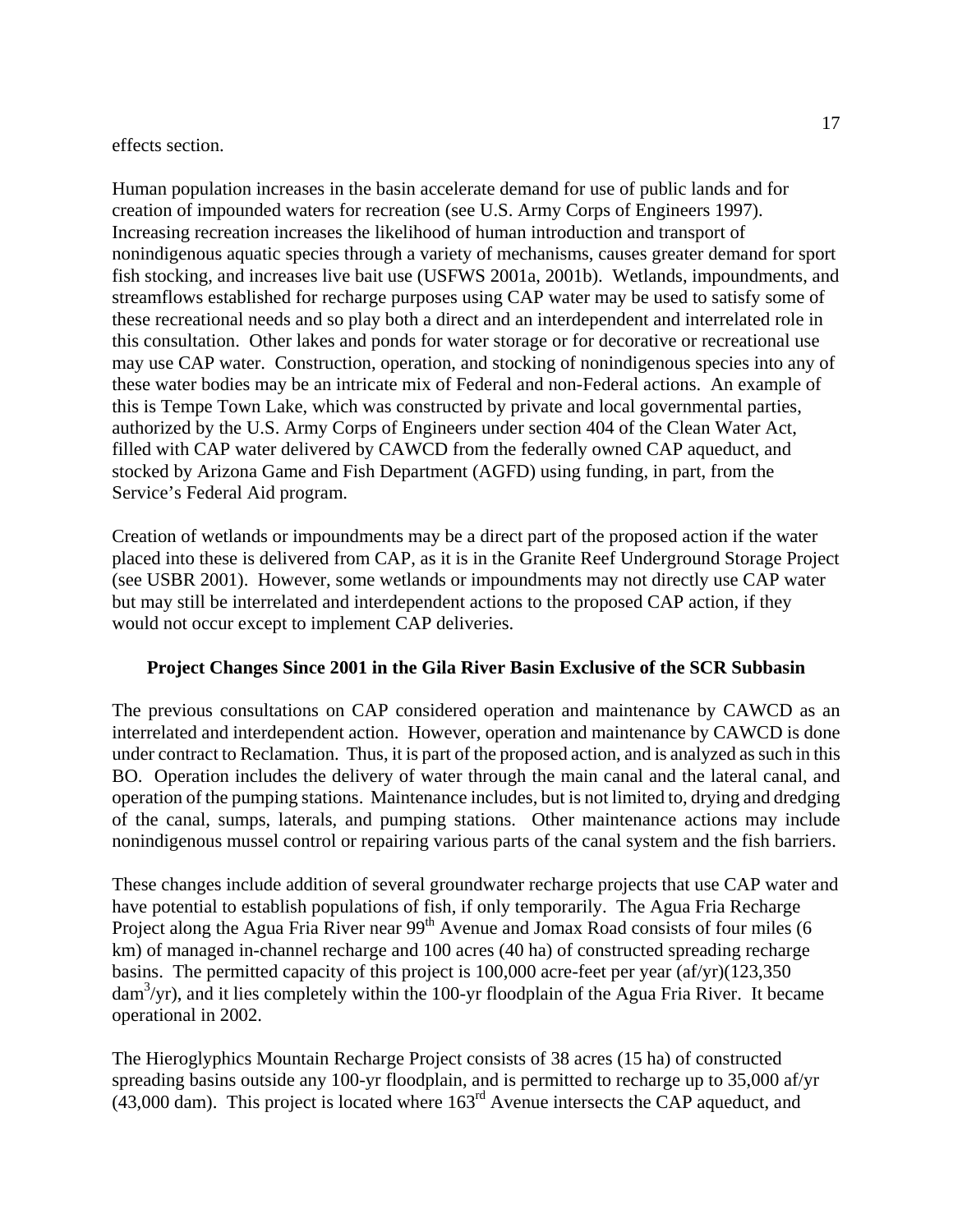became operational in 2003.

The Tonopah Desert Recharge Project became operational in 2006, and is located outside any 100-yr floodplain about seven miles northwest of Tonopah. It consists of 206 acres (83 ha) of constructed spreading basins, and is permitted to recharge up to 150,000 af/yr (185,000 dam).

The Superstition Mountains Recharge Project is in the design and permitting phase, and is estimated to begin construction and operation soon. Located near Queen Creek (the stream, not the city) in the far eastern Phoenix valley, it is expected to store up to 85,000 af/yr (105,000 dam) via spreading basins.

# **Conservation Measures**

Conservation measures are actions to benefit or promote the recovery of listed species that are included in the project description as an integral part of the proposed action. They serve to minimize or balance some project effects.

Nonindigenous fishes and other aquatic organisms that reside in Lake Havasu and other system waters can gain access to the CAP aqueduct, where they can be transported, escape, or be moved into surface waters of the Gila River basin via irrigation systems and drains, recharge basins, major surface water interconnections, and people. As described in the various CAP BAs and BOs, conservation measures to minimize this threat or attempt to recover listed fishes in lieu of threat removal include: 1) construction and operation of barriers to upstream fish movement; 2) monitoring of fishes; 3) funding for conservation of native fishes; 4) funding for control and management against nonindigenous fishes; and 5) information and education. In addition, Reclamation has added a conservation measure to fund a Chiricahua leopard frog "head start" program and provide for other conservation actions. Together these provisions address the CAPmediated nonindigenous aquatic species problem at multiple levels in an attempt to provide a comprehensive treatment. The proposed action includes five conservation measures designed to protect listed species. These are based on reasonable and prudent alternatives developed for the original 1994 BO, which were later modified and incorporated as conservation measures by Reclamation in the 2001 consultation and further modified and proposed by Reclamation here. The measures, as listed below, differ from those described in the June 11, 1999, draft Santa Cruz BO and are organized differently.

# **Construction and Operation of Barriers to Upstream Fish Movement**

Several drop barriers to prevent or hinder upstream movements of nonindigenous fish and other aquatic organisms into high-value native fish and amphibian habitats are completed or proposed for construction. However, they may not be completely effective because some species may be moved above the barriers by humans, birds, and other animals; and under certain circumstances of flooding or damage, the barriers may become ineffective. Sites were selected primarily to protect existing populations of listed fishes or facilitate the repatriation and stocking of native fishes upstream of the barrier. The protection against nonindigenous species these barriers will provide in many instances will also benefit other listed and unlisted native aquatic biota,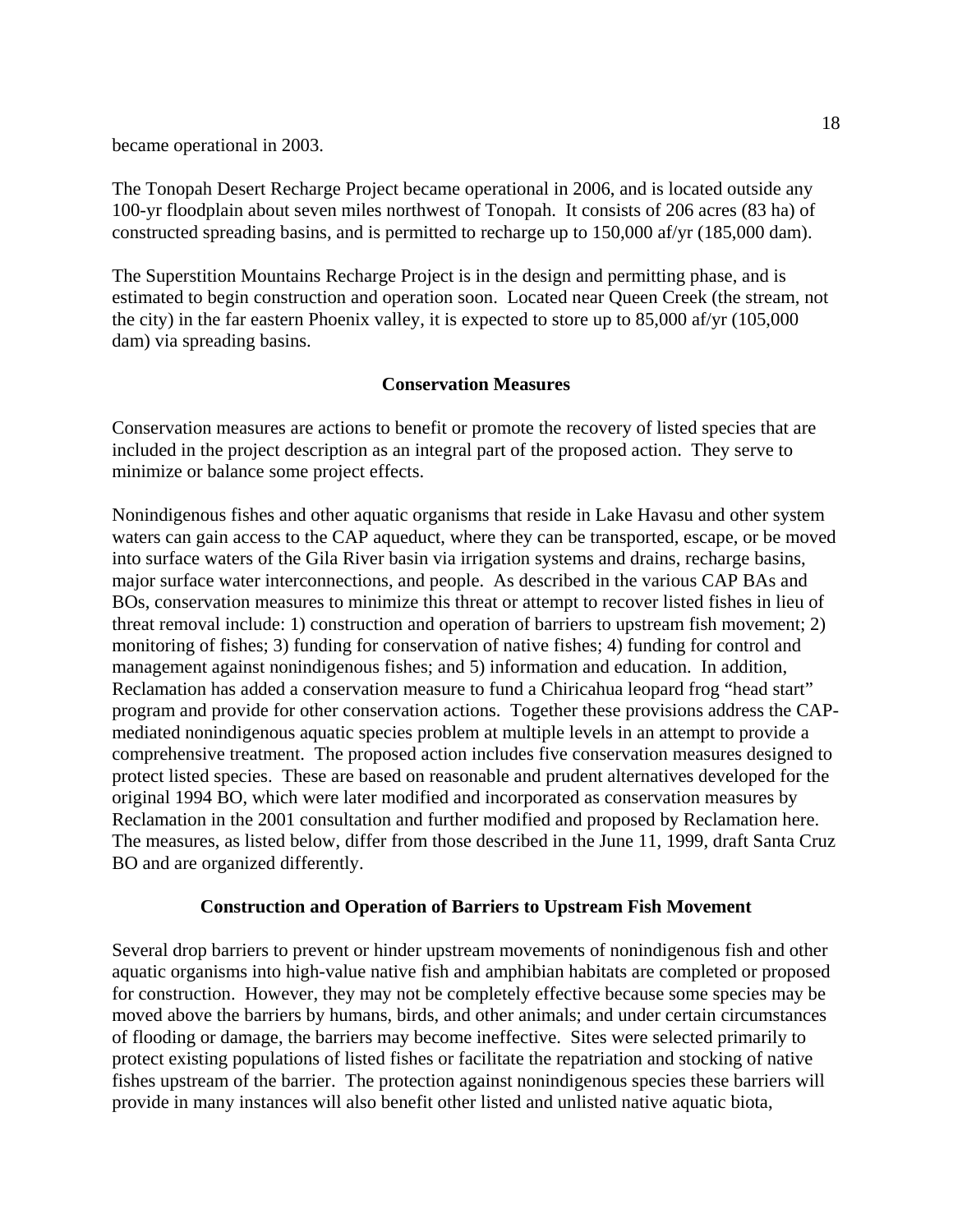including leopard frogs, gartersnakes, and mud turtles.

Reclamation or its designate will maintain the barriers as needed over the 100-year life of the CAP. Maintenace of barriers is currently done by CAWCD under contract with Reclamation. Barrier maintenance could include, but is not limited to, installing gabions and riprap, or pouring concrete. Final siting and design of the barriers will be mutually agreed among Reclamation and the Service, in consultation with the Arizona and New Mexico Departments of Game and Fish (AGFD and NMDGF) through the existing CAP Policy and Technical committees that were established to oversee implementation of the CAP conservation measures, and the land owner or manager.

Note that one or two fish barriers on the San Pedro River originally stipulated in the 1994 and 2001 BOs (USFWS 1994, 2001a) were replaced with a conservation measure to construct three San Pedro River tributary barriers (Redfield, Hot Springs, and O'Donnell canyons) after searches for acceptable mainstem sites were exhausted. In addition, a proposal carried through much of the Santa Cruz consultation to construct two fish barriers on the mainstem SCR in Pima County was replaced by a proposal to construct a single mainstem barrier plus three SCR subbasin tributary barriers. Most recently, the proposal for a single mainstem SCR barrier was dropped in favor of extending the period of fund transfers to the Service (see below). Finally, only two of the following three fish barriers proposed for the SCR subbasin are intended to be constructed: Redrock Canyon, Sheehy Spring, or Sonoita Creek (the Cottonwood Spring fish barrier has already been completed). Together these will fulfill Reclamation's commitment to construct three tributary barriers in the SCR subbasin and address the potential effects from CAP water deliveries to those entities listed on Table 3, whether for direct delivery or recharge.

The following is a list of barriers that have been completed or are scheduled for completion as identified in this BO:

a. Redrock Canyon, Santa Cruz Co., AZ—Primary purpose is to protect existing populations of Gila topminnow and Chiricahua leopard frogs, and facilitate replication of the Sheehy Spring population of Gila chub.

b. Sheehy Spring, Santa Cruz Co., AZ—Primary purpose is to protect existing populations of Gila chub and facilitate replication of one of the SCR subbasin populations of Gila topminnow. It may also protect the Huachuca water umbel and Canelo Hills ladies' tresses, two endangered plant species occurring there.

c. Sonoita Creek, Santa Cruz Co., AZ—Primary purpose is to protect existing populations of Gila topminnow and Chiricahua leopard frog, and facilitate replication of one of the SCR subbasin populations of Gila chub.

d. Aravaipa Creek, Pinal Co., AZ (completed)—Primary purpose is to protect existing populations of loach minnow and spikedace.

e. Blue River, Greenlee Co., AZ—Primary purpose is to protect existing populations of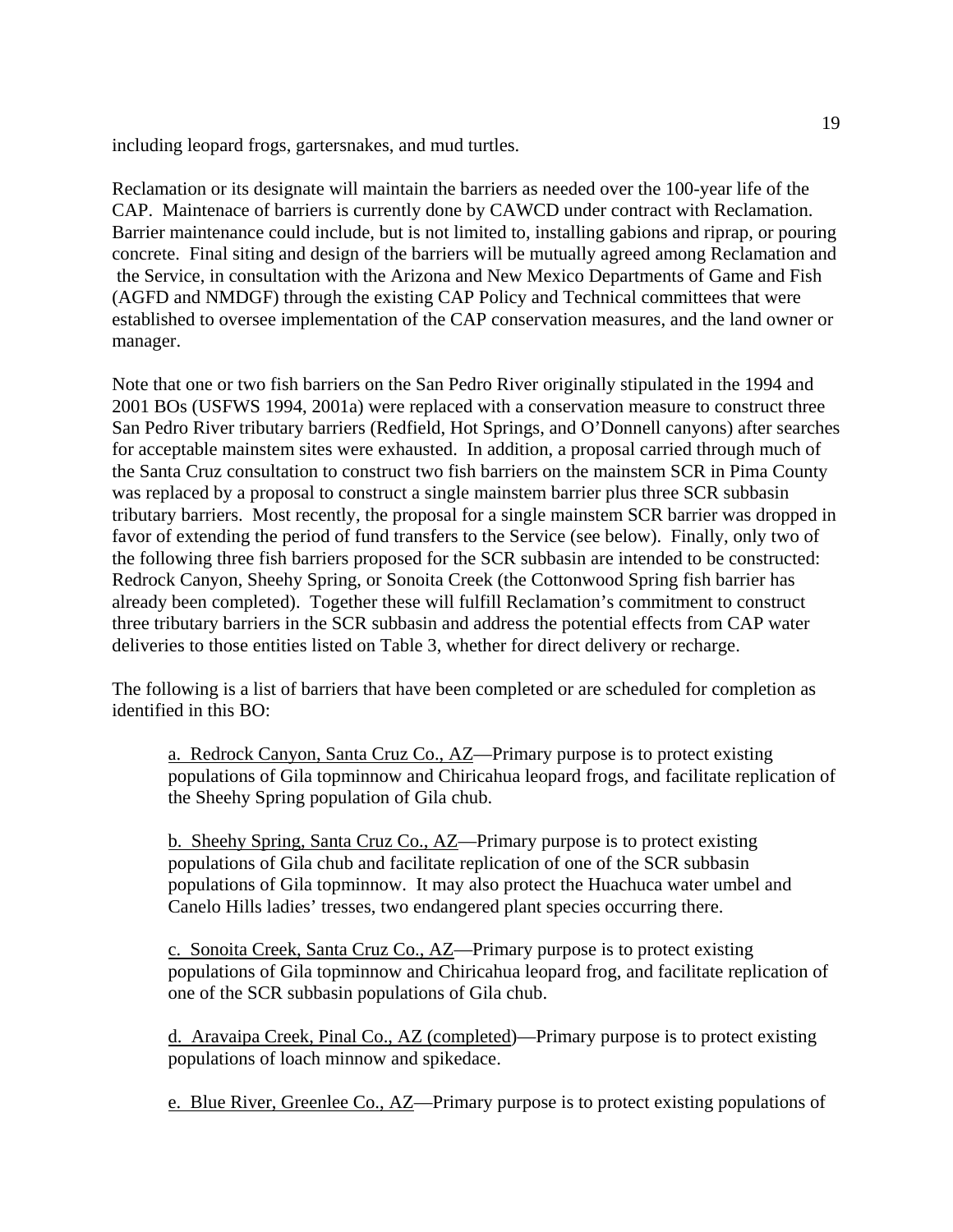loach minnow and Chiricahua leopard frog, and to facilitate replication of the Eagle Creek or New Mexico Gila River populations of spikedace.

f. Bonita Creek, Graham Co., AZ—Primary purpose is to protect existing population of Gila chub and to facilitate replication of Eagle Creek populations of spikedace and loach minnow, and Gila topminnow and desert pupfish.

g. Cottonwood Spring (Sonoita Creek), Santa Cruz Co., AZ (completed)—Primary purpose is to protect existing populations of Gila topminnow and Chiricahua leopard frog. It may also protect populations of Huachuca water umbel and the candidate Huachuca spring snail.

h. Fossil Creek, Yavapai-Gila Co., AZ (completed)—Primary purpose is to protect existing populations of Chiricahua leopard frog and to facilitate replication of the Verde River or Aravaipa Creek population of spikedace and the Aravaipa Creek population of loach minnow, desert pupfish, Gila topminnow, and razorback sucker.

i. Hot Springs Canyon, Cochise Co., AZ—Primary purpose is to protect existing population of Gila chub and to facilitate replication of Aravaipa Creek populations of spikedace and loach minnow.

j. O'Donnell Canyon, Santa Cruz Co., AZ—Primary purpose is to protect existing populations of Gila chub, Gila topminnow, and Chiricahua leopard frog.

k. Redfield Canyon, Cochise Co., AZ—Primary purpose is to protect existing populations of Gila chub and Chiricahua leopard frog and facilitate replication of Aravaipa Creek populations of spikedace and loach minnow.

l. Tonto Creek drainage, Gila Co., AZ (stream not yet identified)—Primary purpose is to protect existing population of headwater chub and facilitate replication of the East Fork White River population of loach minnow and an undetermined population of spikedace. Spring Creek is a potential site for the barrier.

m. Verde River, Yavapai Co., AZ—Primary purpose is to protect existing population of spikedace and facilitate replication of Aravaipa Creek population of loach minnow.

Reclamation will construct a single fish barrier at these sites, of a design similar to those completed on Aravaipa, Sonoita, or Fossil creeks. Siting and design will be subject to agreement between Reclamation and the Service, with appropriate review and input from AGFD, the landowner, and experts on southwestern fishes, hydrology, and nonindigenous species invasions. Reclamation will maintain the barriers in good operating condition for the expected 100-year life of CAP. Management actions upstream of these barriers (e.g., stream renovation, species repatriation) will be the responsibility of the Service or AGFD, but may be funded through the existing Fund Transfer Program. Reclamation or its designate will monitor fish populations upstream of each constructed barrier for a period of five years following construction, unless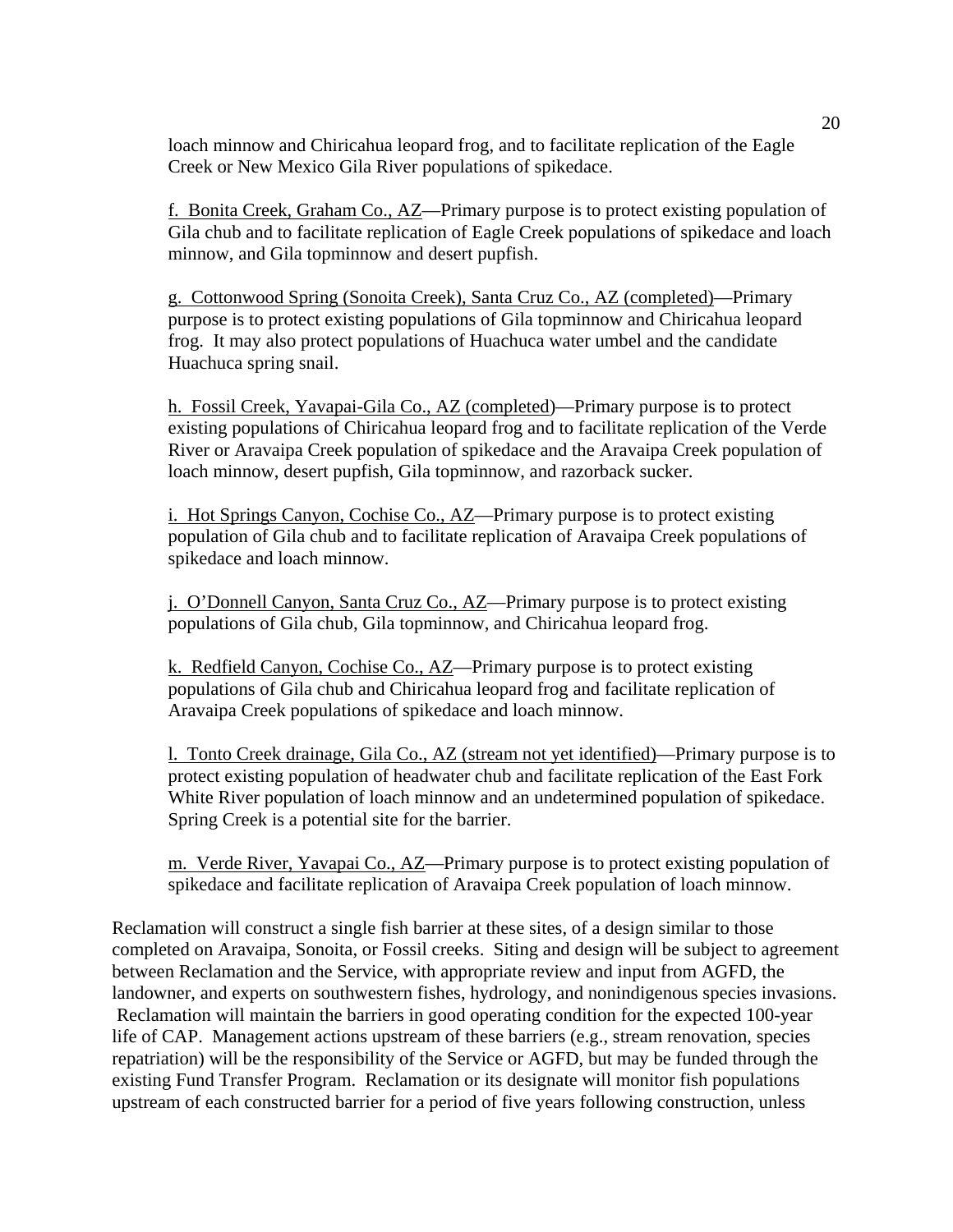such monitoring is redundant to that conducted by other agencies. Monitoring is intended to evaluate the success of the barriers in preventing invasions of nonindigenous fishes.

The goal for construction of these barriers is to have them all completed within 15 years from the date of a finalized biological opinion, with a minimum of three to be completed during each of the consecutive five-year periods. However, experience has shown that construction schedules often lapse due to environmental, social, and political controversies that invariably arise when attempting to place fish barriers on dwindling multiple-use surface waters. For these reasons, Reclamation proposes a series of five-year reviews of the progress of fish barrier construction among Reclamation, the Service, AGFD, and NMDGF. Such reviews will evaluate the status of the barrier construction program, assess impacts of potential construction delays to goals of the biological opinion, and determine if rescheduling can be accommodated. Modification of the list of streams on which to construct barriers may also be necessary during these reviews if feasibility studies determine construction is not possible. We assume barrier construction will take the entire 15 years, and analyzed the effects accordingly. Because we considered the impacts from barrier construction, additional consultation on barrier construction may not be needed, unless it is outside the parameters we analyzed or the allowed incidental take.

Three electrical fish barriers have been constructed to hinder or prevent upstream movements of nonindigenous fish and other aquatic organisms from the CAP canal to surface waters of the Gila River basin. These are located on the Salt River Project (SRP) South and Arizona canals immediately downstream from Granite Reef Diversion Dam, and on the San Carlos Irrigation Project (SCIP) Florence-Casa Grande Canal immediately above China Wash. Reclamation or its designate will ensure the continuous operation and maintenance of these barriers throughout the 100-year project life of the CAP. Reports that review the effectiveness of the operation and maintenance of the electrical barriers will be provided to the CAP Policy and Technical committees at 10-year intervals.

#### **Monitoring of Fishes**

The purpose of the monitoring is to establish baseline data on the presence and distribution of nonindigenous fishes in targeted stream and canal reaches and to detect changes in species assemblages and distributions. Because of limitations of knowledge and technology and because the largest threat is expected to come from nonindigenous fish, this monitoring is targeted at fish. However, we expect that limited information will also be gathered on distribution of some of the more obvious new nonindigenous amphibians, reptiles, or invertebrates, including when new species appear. Monitoring will be done according to already-established protocols (Clarkson 1996, Allison 2000); any proposed revisions will be subject to review by the CAP Policy and Technical committees. Reclamation will notify the Service, AGFD, and NMDGF of any detection of a nonindigenous fish from an area where it had not previously been found, by telephone or email within five days of the collection. Reports of annual monitoring will be submitted to the Service and interested parties each year, and five-year comprehensive reports that evaluate data trends will be similarly prepared and distributed. The following waters will be monitored annually by Reclamation or it's designate throughout the 100-year life of the CAP, unless other State or Federal programs provide for such monitoring: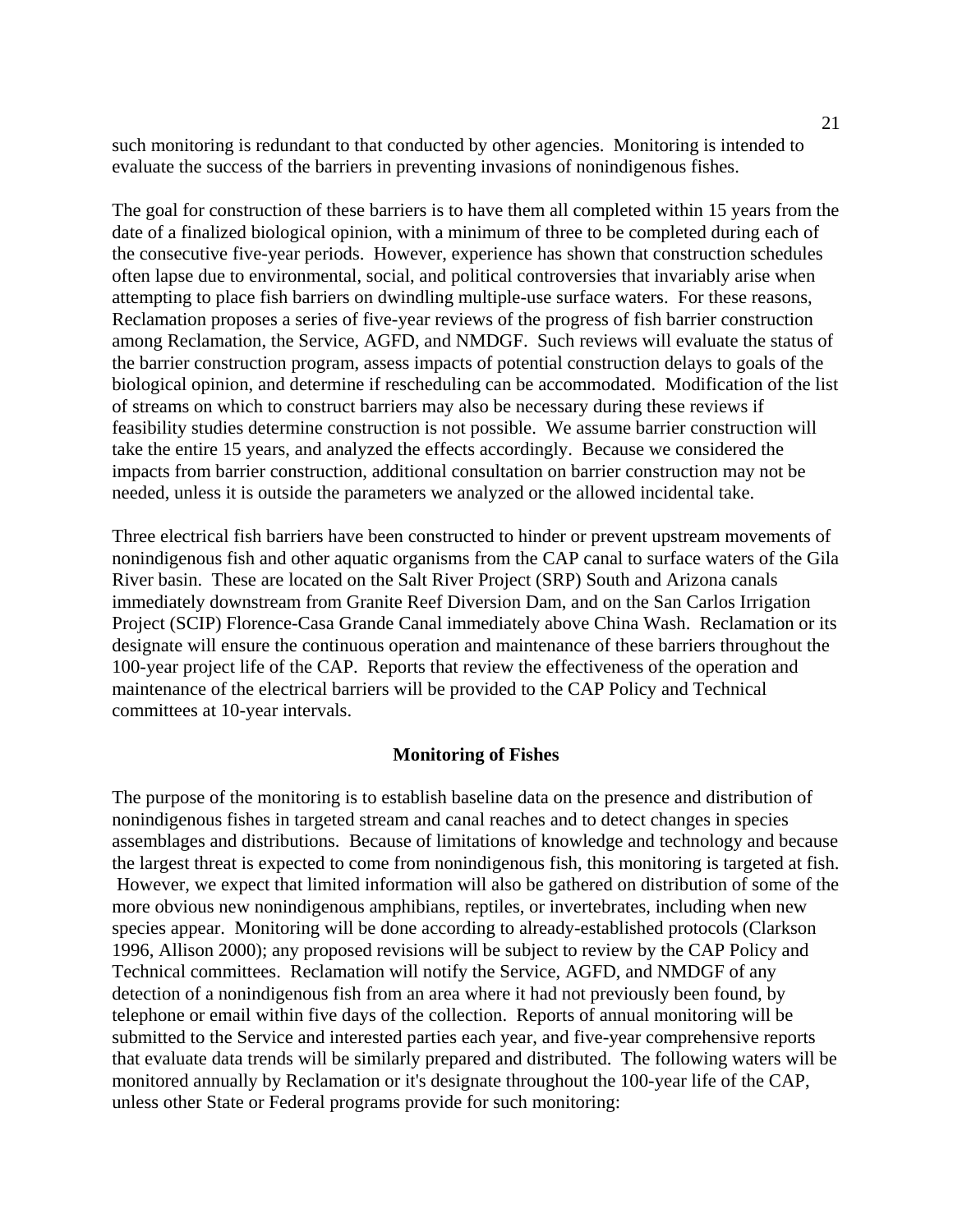- CAP aqueduct;
- Salt River Project Arizona Canal, above and below the electrical barrier;
- Salt River Project South Canal, above and below the electrical barrier;
- Florence-Casa Grande Canal, above and below the electrical barrier;
- Salt River between Stewart Mountain and Granite Reef Diversion dams;
- Gila River between Coolidge and Ashurst-Hayden Diversion dams;
- San Pedro River downstream of the U.S.-Mexico border: and
- Cienega Creek Preserve.

### **Conservation of Native Fishes Funding**

The purpose of this funding is to undertake conservation actions toward protection and recovery of spikedace, loach minnow, Gila topminnow, razorback sucker, Gila chub, and other Gila River basin native fishes by implementing existing and future recovery plans. These funds are not intended to be applied toward Chiricahua leopard frog except as they may provide ancillary benefits. Highest priorities of this fund are to protect existing populations of listed fishes or to replicate wild populations to protected wild sites. These actions are intended to balance threats from the CAP that cannot feasibly be removed or prevented. The most problematic species for CAP mediated impacts are Gila topminnow, spikedace, razorback sucker, and loach minnow. CAP funded activities should concentrate on those four species. However, it is recognized that Reclamation does not bear the entire responsibility for complete recovery of these species, since CAP is not the sole, and may not be the immediate, cause of their deteriorated status.

The threat from nonindigenous species invasion and spread, via CAP, is extremely difficult to control effectively. Although effective for fish, the barriers may not be effective for most invertebrates or plants. Techniques for removing or controlling invading nonindigenous species are expensive, often environmentally damaging, and generally have a low level of success. It is not feasible to achieve full removal of jeopardy with protective measures alone. To deal with that difficulty, funding recovery actions is to implement the recovery plans for those species, thus improving their status throughout their range and making them less vulnerable to serious decline or extinction because of unalleviated adverse effects from CAP.

Reclamation will make available a sum of \$275,000 annually for 16 years, beginning in fiscal year 2007 (nine years of funding have already been provided). The addition of \$25,000 per year above the amount analyzed in the 1994 and 2001 biological opinions will accommodate conservation needs for new species listings and inflationary pressures against the fund. In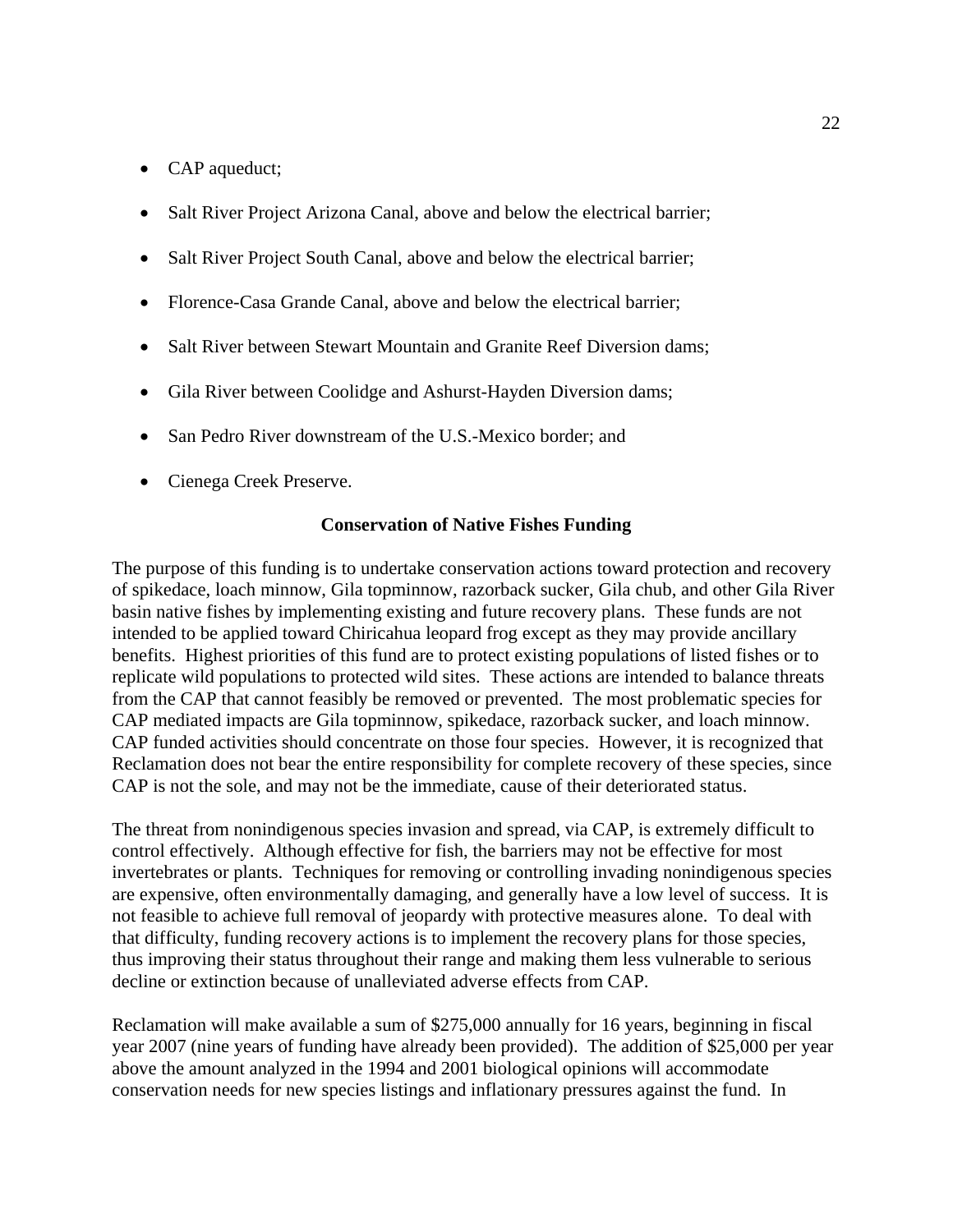addition, Reclamation will continue funding this conservation measure for an additional five years (starting at year 26) at \$275,000 annually as partial substitution for any lost recovery potential of the now-abandoned SCR mainstem barrier. Extension of this funding source past 25 years will accommodate some of the continued need for conservation activities.

These monies either will be transferred to us to administer (administrative support costs will be added [currently 22%]), or retained by Reclamation for approved projects that they administer. Reclamation also agrees to reimburse the Service for administrative costs of funds that previously have been transferred but not yet expended. The CAP Policy and Technical committees will mutually agree upon expenditure of these funds. Fund transfers will occur before the end of each Federal fiscal year. We will submit a brief annual report to Reclamation that details expenditures of the fund and how they contributed to recovery of listed fishes in the Gila River basin.

# **Control and Management Against Nonindigenous Aquatic Species**

The purpose of this item is to accomplish control or removal of nonindigenous aquatic species, and to enable research needed to accomplish such actions. The goal of these actions is to directly control threats from CAP introduced or mediated nonindigenous species as well as to enhance the status of affected species through recovery (by nonindigenous management) to compensate for threats from CAP that cannot feasibly be removed or prevented. These funds are not intended to be applied toward Chiricahua leopard frog except as they may provide ancillary benefits. In some cases, it may be appropriate to fund research directed toward improving technologies to control nonindigenous organisms, but the highest priority of this fund is to achieve on-the-ground control. These actions are intended to compensate for threats from the CAP that cannot feasibly be removed or prevented.

Reclamation will make available a sum of \$275,000 annually for 16 years, beginning in fiscal year 2007 (nine years of funding have already been provided). The addition of \$25,000 per year above the amount determined in the 1994 and 2001 biological opinions will accommodate control activities against nonindigenous species associated with addition of the SCR subbasin to the project area, new species listings, and inflationary pressures against the fund. In addition, Reclamation will continue funding this conservation measure for an additional five years (starting at year 26) at \$275,000 annually as partial substitution for any lost nonindigenous control potential of the now-abandoned SCR mainstem barrier. Extension of this funding source past 25 years will accommodate some of the continued need for conservation activities.

These monies will either be transferred to us to administer (administrative support costs will be added), or retained by Reclamation for approved projects that they administer. Reclamation agrees to reimburse us for administrative costs of funds that previously have been transferred but not yet expended. The CAP Policy and Technical committees will jointly agree upon expenditure of these funds. Fund transfers will occur before the end of each Federal fiscal year. We will submit a brief annual report to Reclamation that details expenditures of the fund and how they contributed to nonindigenous aquatic species control and to recovery of listed fishes in the Gila River basin.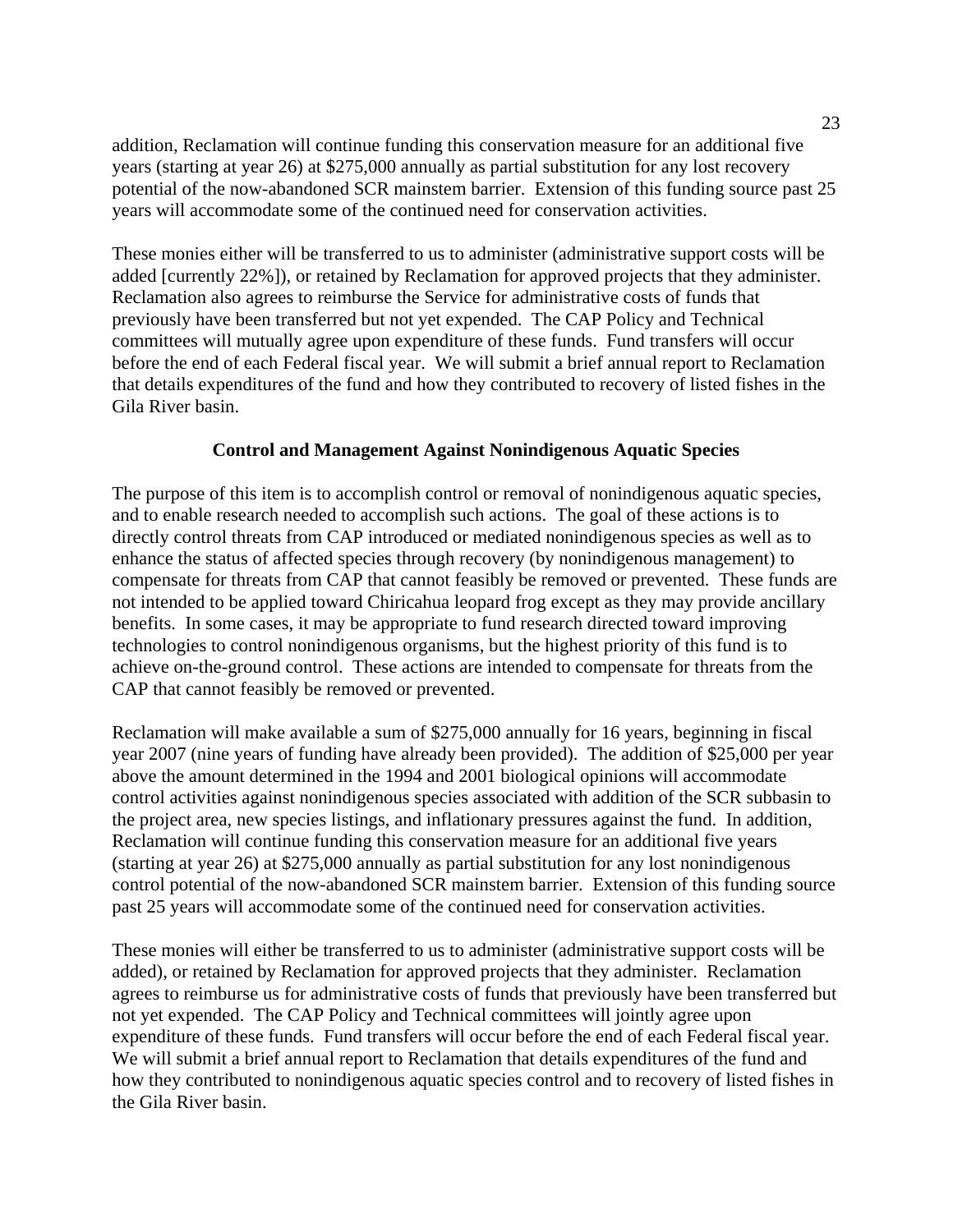### **Information and Education**

The purpose of this action is to increase public awareness of the value of native aquatic species and to educate the public about the problems that nonindigenous species create for conservation and recovery of native species and their habitats. Reclamation will seek opportunities to develop or fund informational and educational programs that meet these goals within major metropolitan areas of the Gila River basin during the 100-year life of the CAP. Reclamation will provide copies of any media materials produced because of this program to the CAP Policy and Technical committees. The 1994 and 2001 biological opinions provide additional detail for this conservation measure (USFWS 1994, 2001c) and are incorporated here by reference.

### **Chiricahua leopard frog "head start" Program**

The primary purpose of this action is to fund the development of a facility or augment existing facilities at the Phoenix Zoo and Arizona-Sonora Desert Museum that will rear Chiricahua leopard frog eggs to late-stage tadpole or metamorph life stages before release back in the wild. This action will bypass a major mortality bottleneck in the life history of the frog and better ensure recruitment of frogs to adulthood. This fund may also be used for other conservation actions for Chiricahua leopard frog, pending approval by Reclamation, as appropriate and necessary. A single transfer of \$100,000 (not including administrative costs) to the Service for facility development or augmentation or other conservation actions will be made within three years of the completion of this consultation.

# **STATUS OF THE SPECIES (Range-wide)**

### **Gila topminnow (***Poeciliopsis o. occidentalis***)**

Gila topminnow was listed as endangered in 1967 without critical habitat (32 FR 4001). Only Gila topminnow populations in the United States, and not in Mexico, are listed under the ESA. The reasons for decline of this fish include past dewatering of rivers, springs and marshlands, impoundment, channelization, diversion, regulation of flow, land management practices that promote erosion and arroyo formation, and the introduction of predacious and competing nonindigenous fishes (Miller 1961, Minckley 1985). Other listed fish suffer from the same impacts (Moyle and Williams 1990). Life history information can be found in the 1984 recovery plan (USFWS 1984a), the draft revised Gila topminnow recovery plan (Weedman 1999), and references cited in the plans.

Gila topminnow was listed as *Poeciliopsis occidentalis*. The species was later revised to include two subspecies, *P. o. occidentalis* and *P. o. sonoriensis* (Minckley 1969, 1973). *P. o. occidentalis* is known as the Gila topminnow, and *P. o. sonoriensis* is known as the Yaqui topminnow. Publications by Minckley (1999) and Hedrick et al. (2001b), consider Gila topminnow and Yaqui topminnow to be separate species, *P. occidentalis* and *P. sonoriensis*, respectively. This separation is based partly on information presented by Quattro et al. (1996).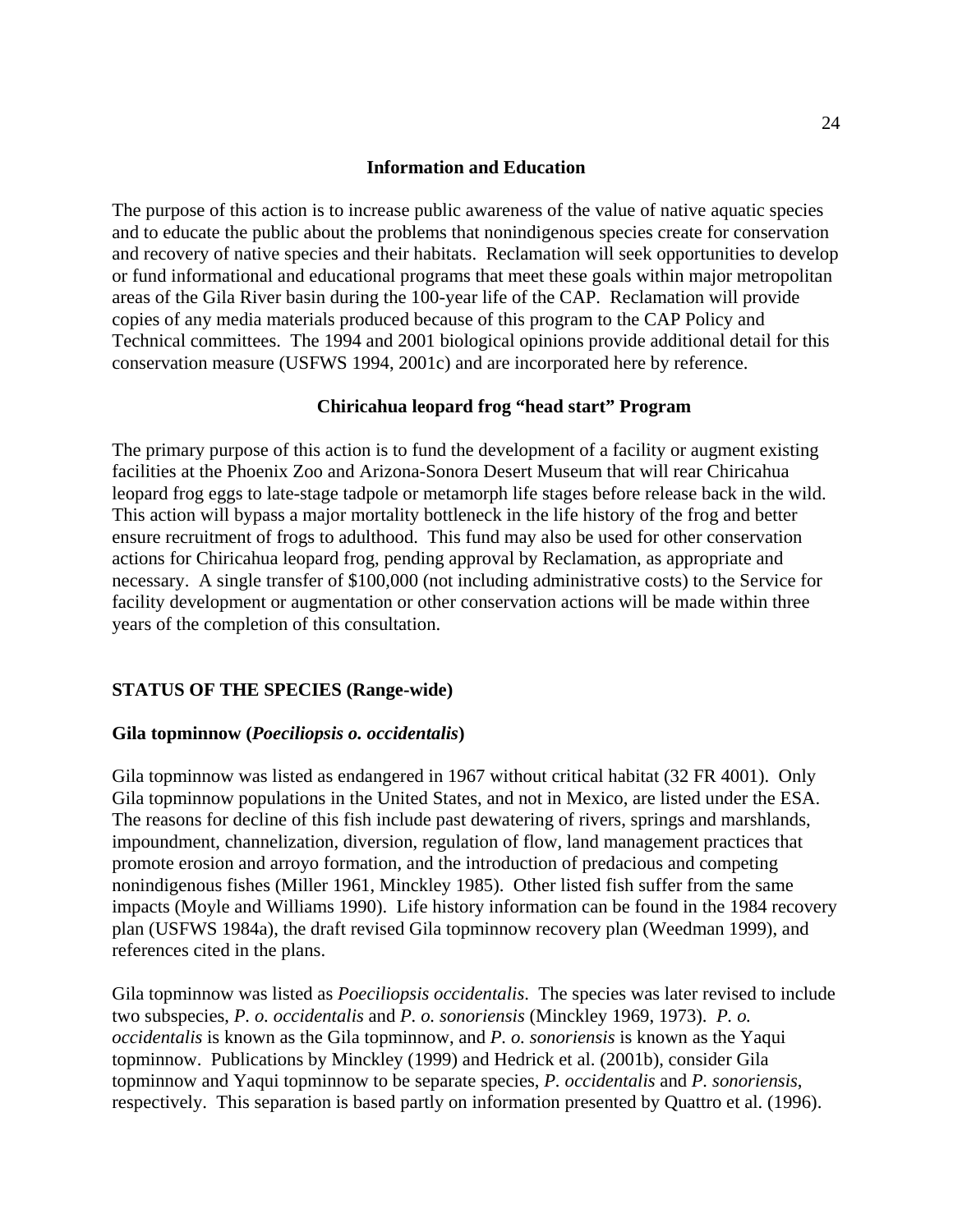The Service has not published a technical correction in the Federal Register to reflect the name changes. Therefore, the taxa listed under the Endangered Species Act are *P. o. occidentalis* and *P. o. sonoriensis*. Both Gila and Yaqui (sub) species receive full protection under the Endangered Species Act, although this taxonomic clarification has not been made.

Historically, the Gila topminnow was abundant in the Gila River drainage and was one of the most common fishes of the Colorado River basin, particularly in the Santa Cruz system (Hubbs and Miller 1941). Its status in the wild was reduced to only 15 naturally occurring populations by the time the species was federally listed. Presently, only 11 of the 15 recent natural Gila topminnow populations are considered extant (Table 5) (Voeltz and Bettaso 2003). Only four (Cienega Creek, Monkey Spring, Cottonwood Spring, Fresno Canyon) have no nonindigenous fish present and therefore can be considered currently secure from nonindigenous fish threats. There have been at least 175 wild sites stocked with Gila topminnow, however, topminnow persist at only 18 of these localities. Of the 18, one site is outside topminnow historical range and four contain nonindigenous fish (Voeltz and Bettaso 2003).

The Gila topminnow is highly vulnerable to adverse effects from nonindigenous aquatic species (Johnson and Hubbs 1989). Predation and competition from nonindigenous fishes have been a major factor in its decline and continue to be a major threat to the remaining populations (Meffe et al. 1983, Meffe 1985, Brooks 1986, Marsh and Minckley 1990, Stefferud and Stefferud 1994, Weedman and Young 1997). The native fish fauna of the Gila basin and of the Colorado basin overall, was naturally depauperate and contained few fish that were predatory on or competitive with Gila topminnow (Carlson and Muth 1989). In the riverine backwater and side-channel habitats that formed the bulk of Gila topminnow natural habitat, predation and competition from other fishes was essentially absent. Thus, Gila topminnow did not evolve mechanisms for protection against predation or competition and is predator- and competitor-naive. With the introduction of many predatory and competitive nonindigenous fish, frogs, crayfish, and other species, Gila topminnow could no longer survive in many of its former habitats, or the small pieces of those habitats that had not been lost to human alteration. Both large (Bestgen and Propst 1989) and small (Meffe et al. 1983) nonindigenous fish cause problems for Gila topminnow.

The status of the species is poor and declining. Gila topminnow has gone from being one of the most common fishes of the Gila basin to one that exists at not more than 30 localities (11 natural and 20 stocked). Many of these localities are small and highly threatened. The theory of island biogeography can be applied to these isolated habitat remnants, as they function similarly (Meffe 1983, Laurenson and Hocutt 1985). Species on islands are more prone to extinctions than continental areas that are similar in size (MacArthur and Wilson 1967). Meffe (1983) considered extinction of Gila topminnow populations almost as critical as recognized species extinctions. Moyle and Williams (1990) noted that fish in California that are in trouble tend to be endemic,

Table 5. Status of natural Gila topminnow populations in the U.S. (Service files, Weedman and Young 1997, Voeltz and Bettaso 2003).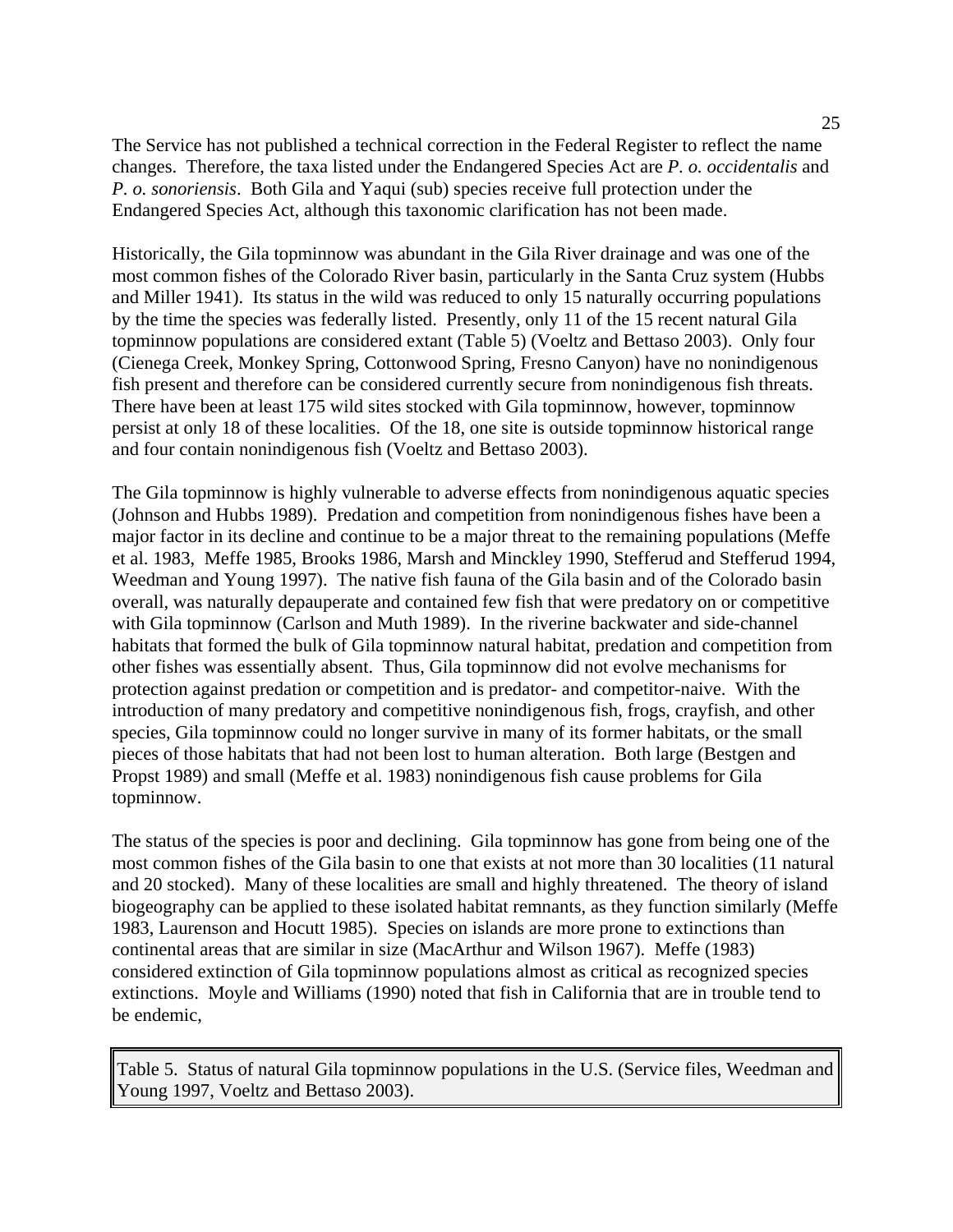|                                                           |                                        |                                             |                                              |                                            |                              | 26                   |
|-----------------------------------------------------------|----------------------------------------|---------------------------------------------|----------------------------------------------|--------------------------------------------|------------------------------|----------------------|
| Site                                                      | Ownership                              | Extant? <sup>1</sup>                        | Nonindigenous<br>species?                    | Mosquitofish?                              | Habitat<br>Size <sup>2</sup> | Threats <sup>3</sup> |
| Bylas Spring <sup>5</sup>                                 | San Carlos                             | <b>YES</b>                                  | NO <sup>4</sup>                              | NO <sup>4</sup>                            | SD                           | $M/N$ G              |
| Cienega Creek                                             | <b>BLM</b>                             | <b>YES</b>                                  | NO                                           | NO                                         | L                            | M/R N D              |
| Cocio Wash                                                | <b>BLM</b>                             | N <sub>O</sub><br>1982                      | <b>UNKNOWN</b>                               | <b>UNKNOWN</b>                             | S                            | H/M                  |
| Cottonwood<br>Spring                                      | Private                                | <b>YES</b>                                  | NO                                           | NO                                         | S                            | $M/N$ D W            |
| Fresno Canyon                                             | <b>State Parks</b>                     | <b>YES</b>                                  | NO                                           | NO <sup>4</sup>                            | M                            | H/GU                 |
| Middle Spring <sup>5</sup>                                | San Carlos                             | <b>YES</b>                                  | NO <sup>4</sup>                              | NO <sup>4</sup>                            | S                            | H/NG                 |
| Monkey<br>Spring                                          | Private                                | <b>YES</b>                                  | NO <sub>1</sub>                              | NO                                         | S                            | L/WU                 |
| Redrock<br>Canyon                                         | <b>USFS</b>                            | NO<br>2005                                  | <b>YES</b>                                   | <b>YES</b>                                 | M <sub>D</sub>               | $H/WR$ G N<br>D      |
| Sabino Canyon                                             | <b>USFS</b>                            | N <sub>O</sub><br>1943                      | <b>YES</b>                                   | NO                                         | M                            | H/RN                 |
| Salt Creek <sup>5</sup>                                   | San Carlos                             | <b>YES</b>                                  | NO <sup>4</sup>                              | NO <sup>4</sup>                            | S                            | $M/N$ G              |
| San Pedro<br>River                                        | Private                                | NO<br>1976                                  | <b>YES</b>                                   | <b>YES</b>                                 |                              | H/WNGR               |
| Santa Cruz<br>River<br>San Rafael<br>Tumacacori<br>Tucson | Private,<br>State Parks,<br><b>TNC</b> | NO <sup>6</sup><br><b>YES</b><br>NO<br>1943 | <b>YES</b><br>YES <sup>4</sup><br><b>YES</b> | <b>YES</b><br><b>YES</b><br>N <sub>O</sub> | L <sub>D</sub>               | H/WNRG<br>CU         |
| <b>Sharp Spring</b>                                       | <b>State Parks</b>                     | NO<br>2004                                  | <b>YES</b>                                   | <b>YES</b>                                 | $\mathbf M$                  | H/N G U D            |
| <b>Sheehy Spring</b>                                      | <b>TNC</b>                             | NO<br>1987                                  | <b>YES</b>                                   | <b>YES</b>                                 | S                            | H/N G U              |
| Sonoita Creek                                             | Private,<br>TNC, State<br>Parks        | <b>YES</b>                                  | <b>YES</b>                                   | <b>YES</b>                                 | LD                           | H/WN G               |
| <b>Tonto Creek</b>                                        | Private,<br><b>USFS</b>                | NO<br>1941                                  | <b>YES</b>                                   | <b>YES</b>                                 | $\mathbf L$                  | H/N R G W            |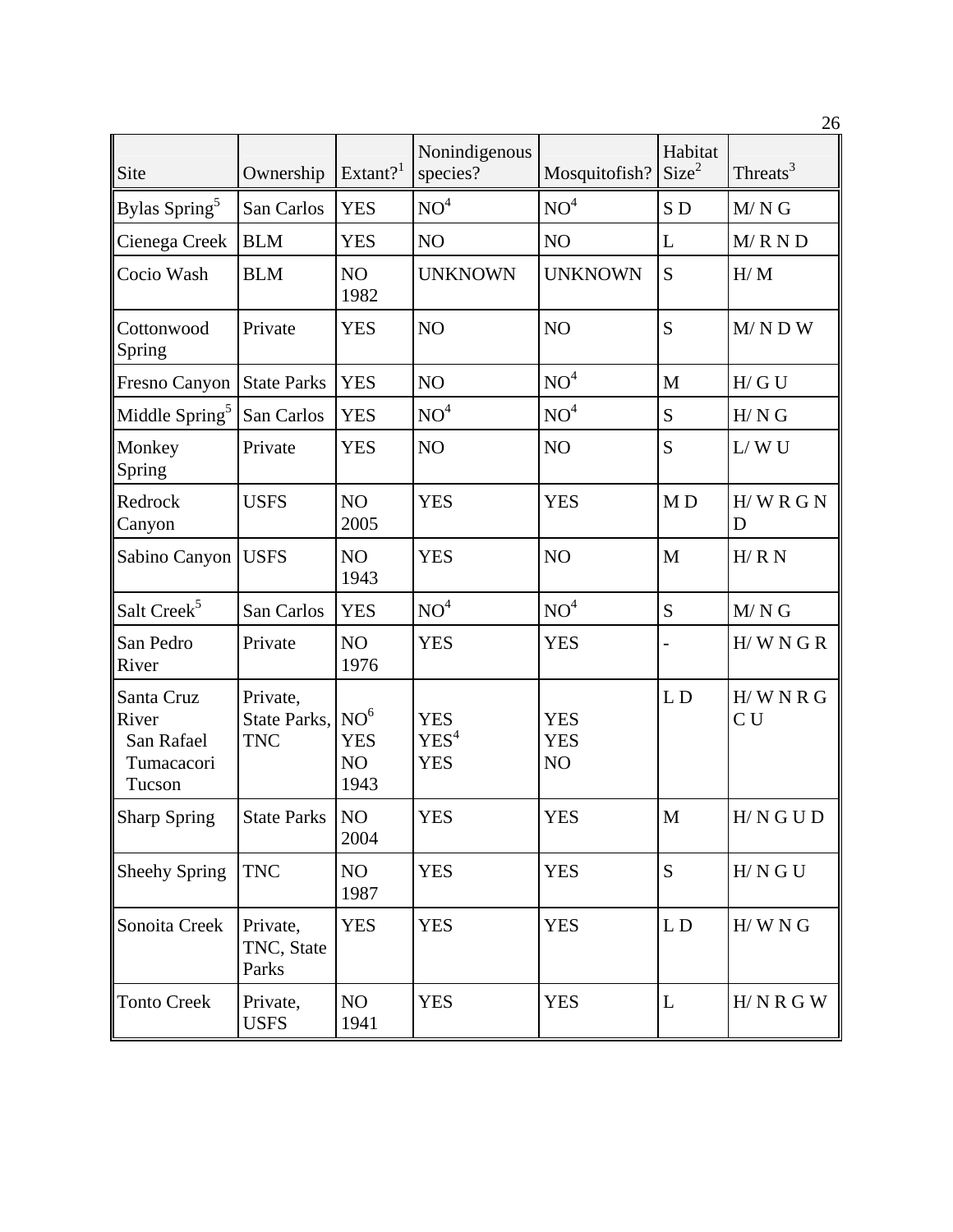1 if no, last year recorded 2  $L = large$   $M = medium$   $S = small$   $D = disjunct$ 3 Immediacy  $H = high$   $M = moderate$   $L = low$ Type  $W =$  water withdrawal  $C =$  contaminants  $R =$  recreation  $N =$  nonindigenous species  $G = \text{grazing}$   $M = \text{mining}$   $D = \text{drought}$  $U =$ urbanization 4 none recently, they have been recorded 5 recently renovated 6 in Mexico 2006, U.S. in 1993 (Service files)

restricted to a small area, part of fish communities with fewer than five species, and found in isolated springs or streams. Gila topminnow has most of these characteristics.

The Sonoran Topminnow Recovery Plan (USFWS 1984a) established criteria for down- and delisting. Criteria for down-listing were met for a short period. However, due to concerns regarding the status of several populations, down-listing was delayed. Subsequently, the number of reestablished populations dropped below that required for down-listing, where it has remained. The Yaqui topminnow is now included within the Yaqui Fishes Recovery Plan (USFWS 1995). A draft revised recovery plan for the Gila topminnow is available (Weedman 1999). The plan's short-term goal is to prevent extirpation of the species from its natural range in the U.S. and reestablish it into suitable habitat within its historical range. Downlisting criteria require a minimum of 82 reestablished populations, some of which have persisted at least 10 years.

# **Razorback sucker (***Xyrauchen texanus***)**

The razorback sucker was listed as an endangered species on November 22, 1991, (56 FR 54957). Critical habitat for the razorback sucker was designated in 1994, and includes rivers in Colorado, Utah, portions of the Colorado River in Arizona, California, and Nevada, and portions of the Gila, Salt, and Verde rivers in Arizona (59 FR 10898). When we designated critical habitat, we determined the primary constituent elements (PCEs) for razorback sucker. Constituent elements include those habitat features required for the physiological, behavioral, and ecological needs of the species (59 FR 10898). For razorback sucker, these include:

- 1) Water: this includes a quantity of water of sufficient quality (i.e., temperature, dissolved oxygen, lack of contaminants, nutrients, turbidity, etc.) that is delivered to a specific location following a hydrologic regime that is required for each life stage.
- 2) Physical habitat: this includes areas of the Colorado River system that are inhabited or potentially inhabitable by fish for use in spawning, nursery, feeding, and rearing, or corridors between these areas. In addition to river channels, these areas also include bottom lands, side channels, secondary channels, oxbows, backwaters, and other areas within the 100-year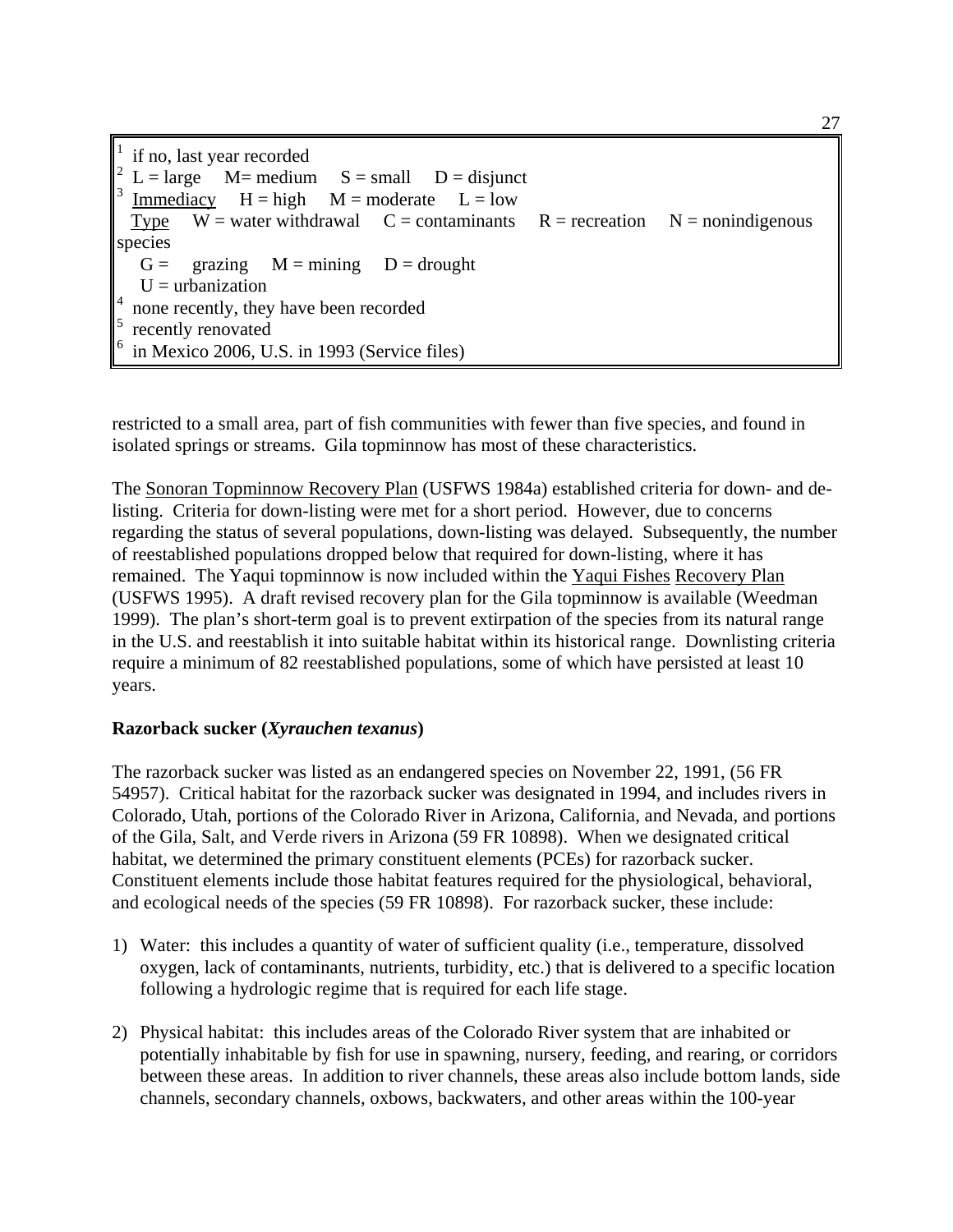floodplain, which when inundated provide spawning, nursery, feeding, and rearing habitats, or access to these habitats.

3) Biological environment: food supply, predation, and competition are important elements of the biological environment and are considered components of this constituent element. Food supply is a function of nutrient supply, productivity, and availability to each life stage of the species. Predation and competition, although considered normal components of this environment, are out of balance due to introduced nonindigenous fish species in many areas.

In addition to the primary constituent elements, we used additional selection criteria to determine critical habitat for the razorback sucker. These criteria are:

- A. Presence of known or suspected wild spawning populations, although recruitment may be limited or nonexistent.
- B. Areas where juvenile razorback suckers have been collected or which could provide suitable nursery habitat (backwaters, flooded bottom lands, or coves).
- C. Areas presently occupied or that were historically occupied that are considered necessary for recovery and that have the potential for reestablishment of razorback suckers.
- D. Areas and water required to maintain rangewide fish distribution and diversity under a variety of physical, chemical, and biological conditions.
- E. Areas that need special management or protection to ensure razorback survival and recovery. These areas once met the habitats needs of the razorback sucker and may be recoverable with additional protection and management.

The razorback sucker is a catostomid fish endemic to the Colorado River basin. Small populations of wild razorback suckers exist in the upper basin in the Green River basin (the Green, Duchesne, White, and Yampa rivers) and the mainstem Colorado River in Colorado and Utah. Wild populations are considered extirpated in the Gunnison River in Colorado and the San Juan River in New Mexico. Aside from a small, undetermined number of wild fish in the Colorado River, most of the upper basin wild population is focused in the Green River basin, and was recently estimated at 108 individuals in 1999 (Bestgen et al. 2002), and hypothesized in that same paper to be less than half that number by 2001. In the lower basin, wild razorback sucker populations are known from Lakes Mead and Mohave. A very few wild individuals may still be found below Lake Mohave to Imperial Dam. The Lake Mead population is estimated at 100 to 200 individuals (Welker and Holden 2003, 2004). The Lake Mohave wild population was estimated at 2,698 in 2002 (Marsh et al. 2003) but has declined to an estimated 218 fish in 2007 (Kesner et al. 2008). Wild populations in Lake Havasu and the river between Parker Dam and Imperial Dam are extremely small, and past stocking activities with unmarked fish, especially in the Parker Dam-Imperial Dam reach, confuse the identification of fish captured there. Recent declines in numbers of wild fish are the result of the old adults that comprise these populations likely dying of old age. None of the populations are confirmed to be self-sustaining, with recent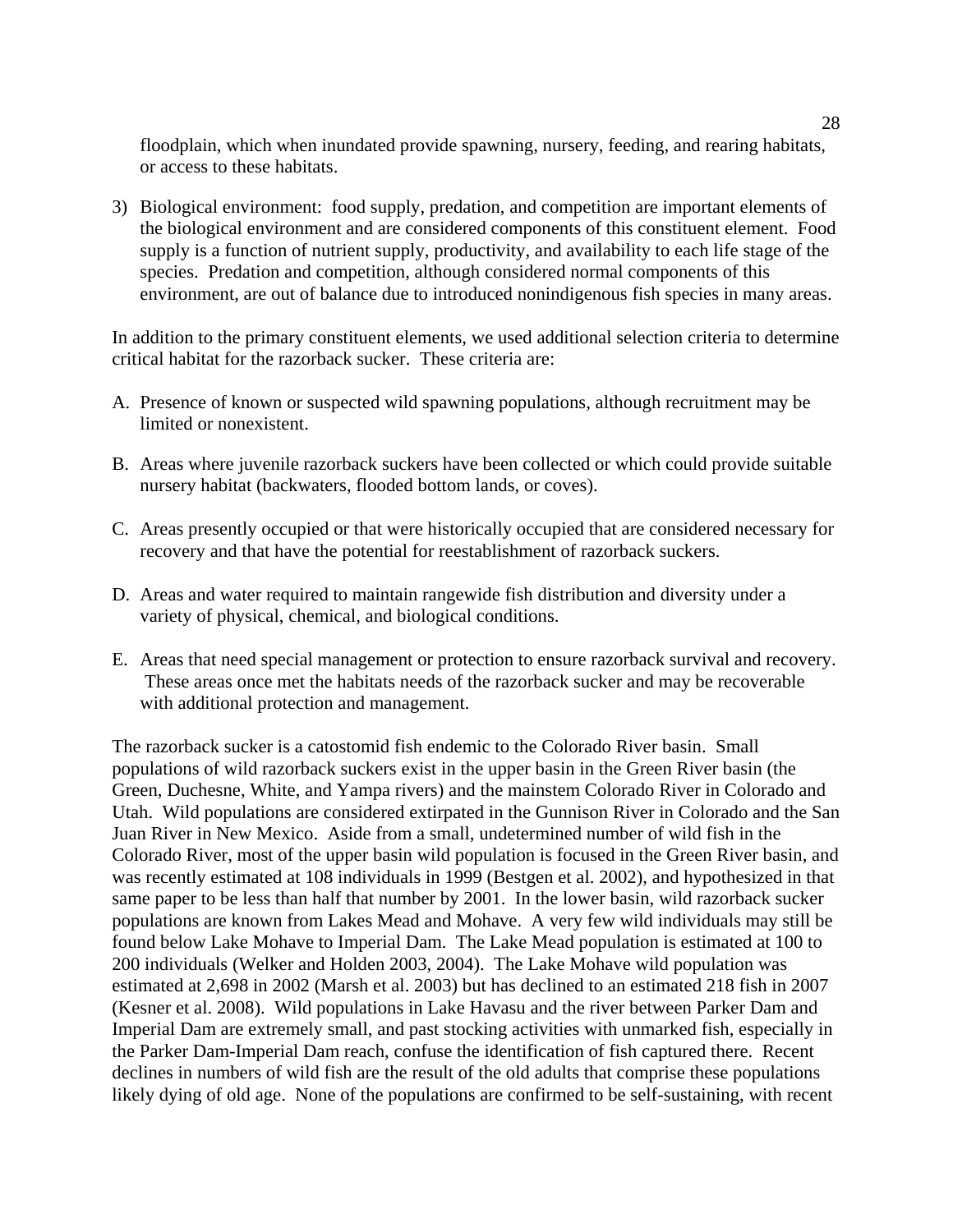recruitment of wild-bred young only documented in Lake Mead (most recently in Welker and Holden 2004). Some recruitment was assumed for a portion of the middle Green River (Modde et al. 1996), and captures of small razorback suckers in canals below Parker Dam on the Colorado River also represent some recruitment occurring in this area (summarized in USFWS 2001e). Additional monitoring in this area will be required to document recruitment. The recovery goals (USFWS 2002a) contain the most recent life history information on the species. Material in that publication is incorporated by reference.

Predation and competition from nonindigenous fish species introduced into the Colorado River basin pose the greatest threat to the razorback sucker. Other significant threats to the razorback sucker include loss of riverine and backwater habitats, loss of connectivity of habitats, and changed inflows due to water-development. Effects of pharmaceutical and personal care chemicals, particularly endocrine compounds, may be a threat to maturation and reproduction of adult razorbacks (Baker and Marr 2003).

Implementation of recovery actions (USFWS 1998b, 2002a) in the lower basin is accomplished through the cooperative efforts of Federal, state, and university entities, such as the Native Fish Work Group, and a considerable amount of the ongoing conservation is the result of conservation measures and reasonable and prudent alternatives contained in Federal projects and biological opinions. In addition to stocking sub-adult fish into Lake Mohave, Lake Havasu, and the reach below Parker Dam, there is also ongoing research into dispersal of stocked fish into the system, habitat preferences, and use; monitoring of spawning at Lake Mead and research into the reasons for successful recruitment to that population; and development of isolated habitats like that at Cibola High Levee Pond to provide secure areas for self-sustaining populations.

The Razorback Sucker Recovery Plan (USFWS 1998b) was updated and supplemented by the Razorback Sucker (*Xyrauchen texanus*) Recovery Goals in 2002 (USFWS 2002a). The recovery objectives call for protection and expansion of three existing populations, and establishment of five new ones from remnant stocks or reintroductions. The recovery actions below are necessary to recover the species:

- 1. Maintain existing genetic diversity in hatchery refuges and increase diversity if possible.
- 2. Reverse the decline, increase, and stabilize three existing populations by management actions: Lake Mohave, middle Green River, and lower Yampa River.
- 3. Protect habitats of these populations from further degradation.
- 4. Restore habitats to make them compatible with recovery goals.
- 5. Augment or reestablish five additional populations of the fish in its critical habitat.

### **Spikedace (***Meda fulgida***)**

Spikedace was listed as a threatened species in 1986 (51 FR 23769). Critical habitat was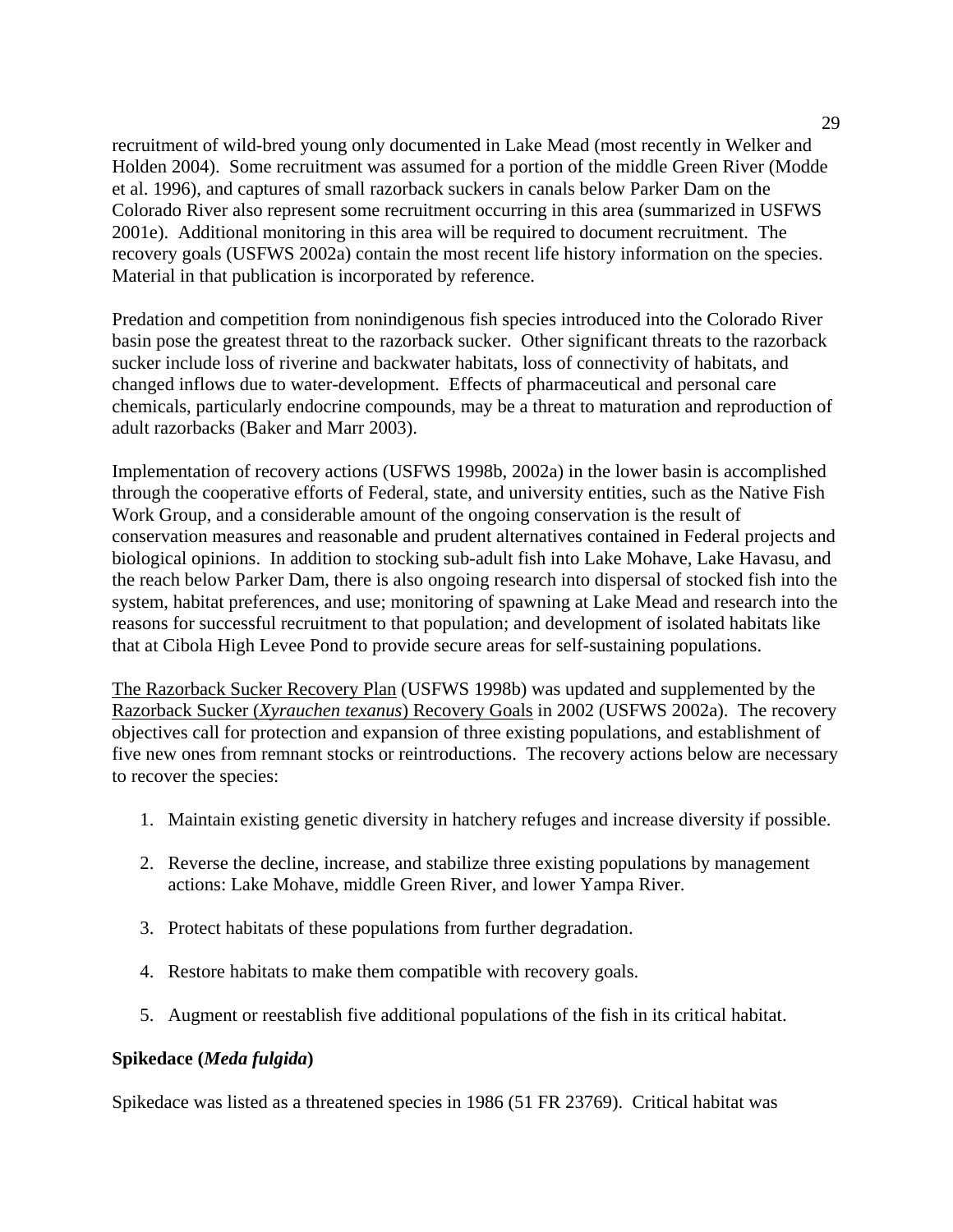designated on March 21, 2007 (72 FR 13356). Critical habitat includes portions of the Verde, middle Gila, San Pedro, San Francisco, Blue, and upper Gila rivers and Eagle, Bonita, Tonto, and Aravaipa creeks and several tributaries of those streams. When we designated critical habitat, we determined the primary constituent elements for spikedace. Constituent elements include those habitat features required for the physiological, behavioral, and ecological needs of the species (72 FR 13356). For spikedace, these include:

1) Permanent, flowing water with no or minimal levels of pollutants (Baker 2005);

2) Living areas with appropriate flow velocities and depths for the various life stages of the fish, as follows:

| <b>PCE</b>      | Life stage of spikedace | Parameters                        |
|-----------------|-------------------------|-----------------------------------|
| Flow velocities | Adult                   | 8 to 24 in/sec (20-60 cm/sec)     |
|                 | Juvenile                | $8 + in/sec (18 + cm/sec)$        |
|                 | Larval                  | $4 + in/sec (10 + cm/sec)$        |
| Depth           | Adult                   | 4 to 40 in $(3 \text{ cm-1 m})$   |
|                 | Juvenile                | 1.2 to 40 in $(3 \text{ cm-1 m})$ |
|                 | Larval                  | 1.2 to 40 in $(3 \text{ cm-1 m})$ |

(Barber and Minckley 1966, Anderson 1978, Schreiber 1978, Propst et al. 1986, Rinne and Kroeger 1988, Hardy 1990, Sublette et al. 1990, Rinne 1991);

3) Water with appropriate dissolved oxygen levels (about 3.5 cc/l [1 cu in/gal]) and no or minimal levels for pollutants such as copper, arsenic, mercury, and cadmium; human and animal waste products; pesticides; suspended sediments; and gasoline or diesel fuels (Baker 2005);

4) Sand, gravel, and cobble substrates with low or moderate amounts of fine sediment and substrate embeddedness. Appropriate substrate embeddedness is generally maintained by a natural, unregulated hydrograph that allows for periodic flooding, or if flows are modified or regulated, a hydrograph that allows for adequate river functions, such as flows capable of transporting sediments (Propst et al. 1986, Stefferud and Rinne 1996, Velasco 1997);

5) Streams that have low gradients of less than about one percent (Barber et al. 1970, Propst et al. 1986, Rinne and Kroeger 1988, Sublette et al. 1990, Neary et al. 1996, Rinne and Stefferud 1996, Stefferud and Rinne 1996, Rinne and Deason 2000, Rinne 2001);

6) Water temperatures in the range of 35 to 82  $\rm{^{\circ}F}$  (2-28  $\rm{^{\circ}C}$ ) with additional natural daily and seasonal variation (Barber et al. 1970, Propst et al. 1986, Bonar et al. 2005);

7) Riffle, run, and backwater components (Barber and Minckley 1966, Barber et al. 1970, Anderson 1978, Montgomery 1985, Propst et al. 1986, Rinne and Stefferud 1996);

8) An abundant aquatic insect food base consisting of mayflies, true flies, caddisflies, stoneflies,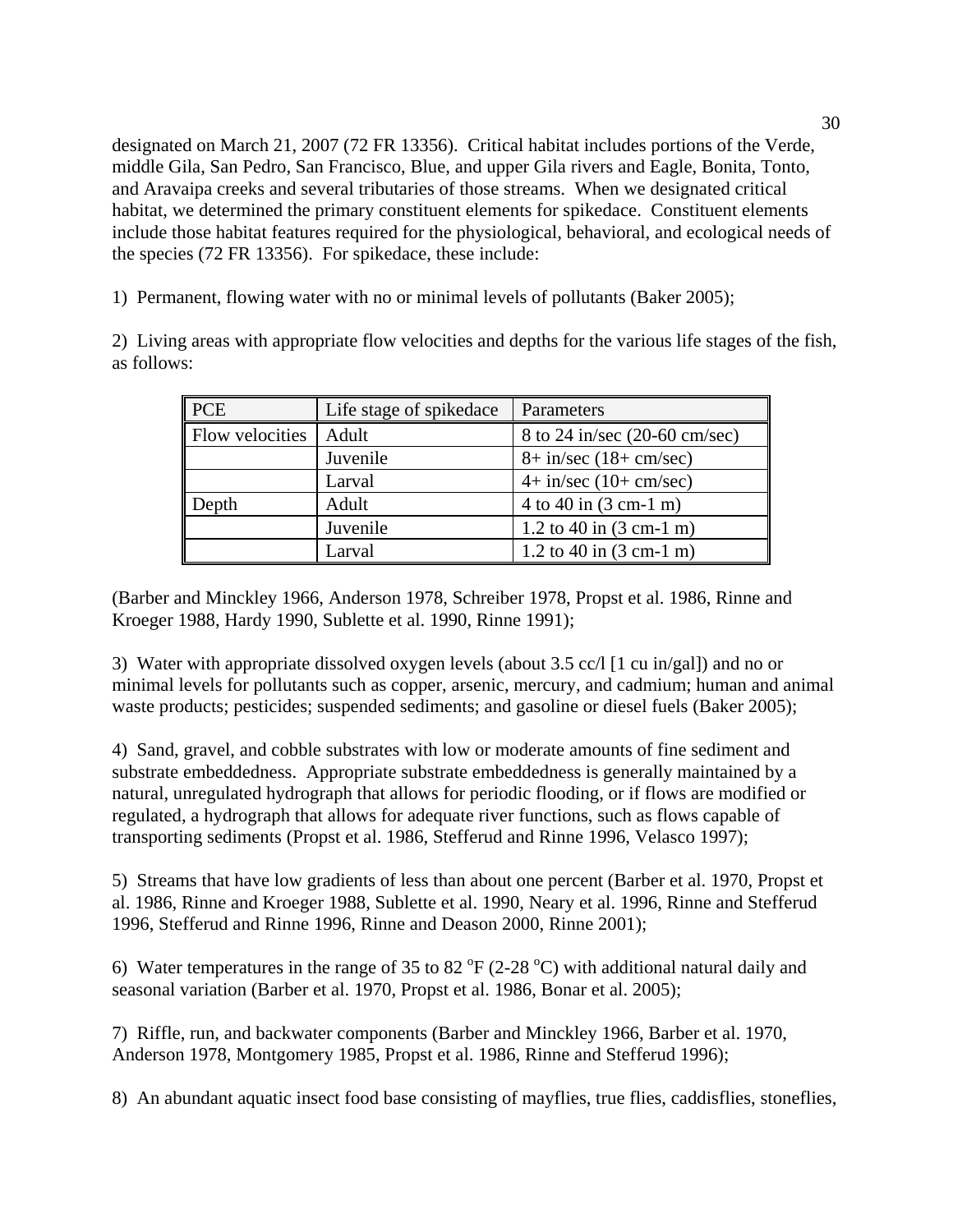and dragonflies (Anderson 1978, Schreiber 1978, Barber and Minckley 1983, Propst et al. 1986);

9) Habitat devoid of nonindigenous aquatic species or habitat in which nonindigenous aquatic species are at levels that allow persistence of spikedace (Miller 1961, Lachner et al. 1970, Anderson 1978, Ono et al. 1983, Minckley 1985, Williams et al. 1985, Moyle 1976, Moyle et al. 1986, Propst et al. 1986, Carlson and Muth 1989, Courtenay and Meffe 1989, Fuller et al. 1999, Minckley and Deacon 1991, Douglas et al. 1994, Lassuy 1995, Bonar et al. 2004), and;

10) Areas within perennial, interrupted stream courses that are periodically dewatered but that serve as connective corridors between occupied or seasonally occupied habitat and through which the species may move when the habitat is wetted.

The constituent elements are generalized descriptions and ranges of selected habitat factors that are critical for the survival and recovery of spikedace. The appropriate and desirable level of these factors may vary seasonally and is highly influenced by site-specific circumstances. Therefore, assessment of the presence or absence, and level or value of the constituent elements must include consideration of the season of concern and the characteristics of the specific location. The constituent elements are not independent of each other and must be assessed holistically, as a functioning system, rather than individually. In addition, the constituent elements need to be assessed in relation to larger habitat factors, such as watershed, floodplain, and streambank conditions, stream channel geomorphology, riparian vegetation, hydrologic patterns, and overall aquatic faunal community structure.

Spikedace is a small silvery fish whose common name alludes to the well-developed spine in the dorsal fin (Minckley 1973). Spikedace historically occurred throughout the mid-elevations of the Gila River drainage, but is currently known only from the middle and upper Gila River, the Verde River, and Aravaipa and Eagle Creek (Barber and Minckley 1966, Minckley 1973, Anderson 1978, Marsh et al. 1990, Sublette et al. 1990, Jakle 1992, Knowles 1994, Rinne 1999, Propst 2005, Paroz et al. 2006). Habitat destruction along with competition and predation from introduced nonindigenous species are the primary causes of the species' decline (Miller 1961, Williams et al. 1985, Douglas et al. 1994).

Recent taxonomic and genetic work on spikedace indicate there are substantial differences in morphology and genetic makeup between remnant spikedace populations. Remnant populations occupy isolated fragments of the Gila basin and are isolated from each other. Anderson and Hendrickson (1994) found that spikedace from Aravaipa Creek are morphologically distinguishable from spikedace from the Verde River, while spikedace from the upper Gila River and Eagle Creek have intermediate measurements and partially overlap the Aravaipa and Verde populations. Mitochondrial DNA and allozyme analyses have found similar patterns of geographic variation within the species (Tibbets 1992, 1993).

The status of spikedace is declining rangewide. Although it is currently listed as threatened, the Service has found that a petition to uplist the species to endangered status is warranted. A reclassification proposal is pending; however, it is precluded by work on higher priority listing actions (59 FR 35303). The FWS confirmed this decision in 2000 (65 FR 24328). Although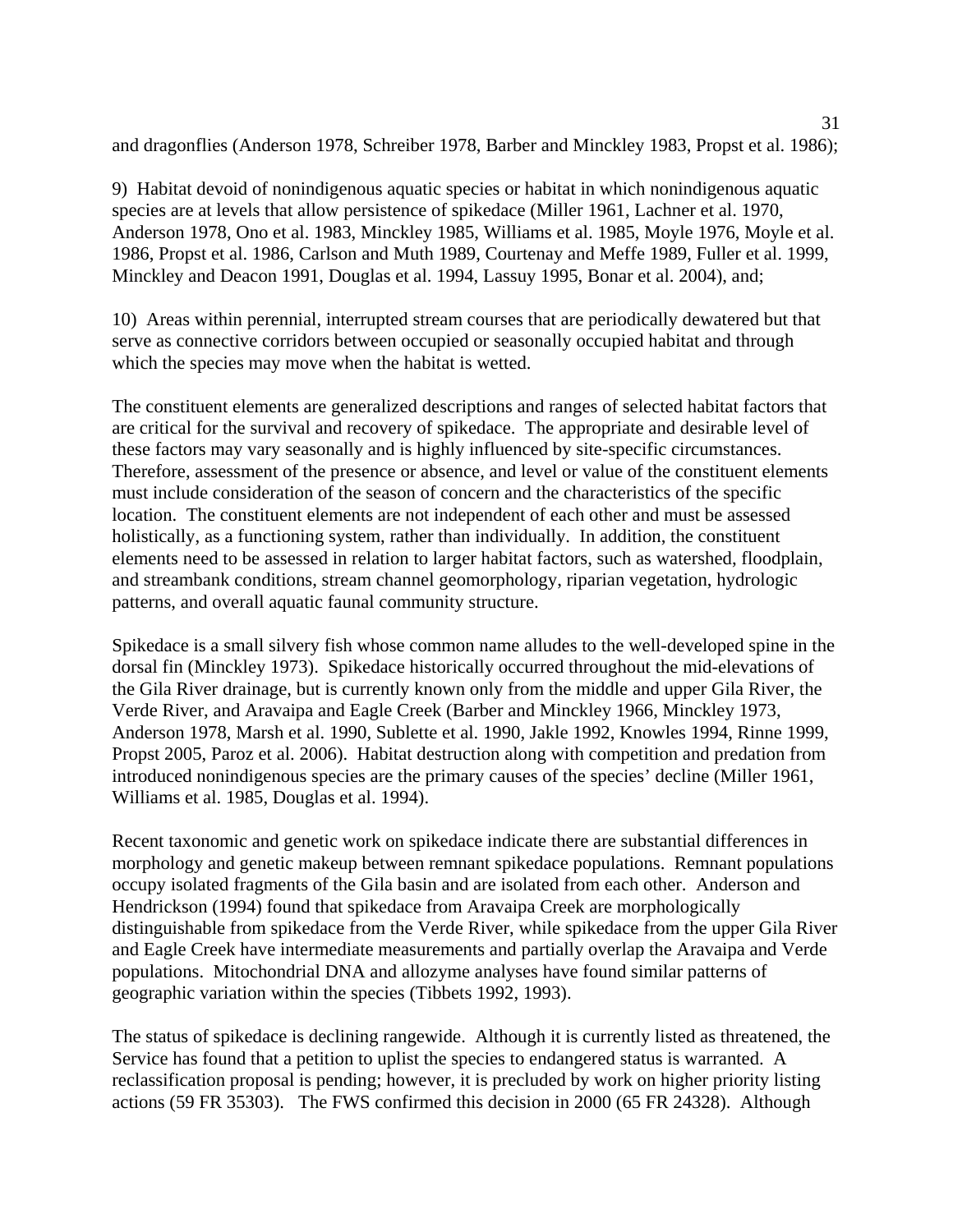spikedace is common in some portions of its highly reduced range, it is uncommon to rare in most. At present, the species is common only in Aravaipa Creek and some parts of the upper Gila River in New Mexico. Populations in the Verde River and Eagle Creek have not been found since 1999 and 1987, respectively, and their status is uncertain (AGFD unpublished data, Marsh et al. 1989, Rinne 1999).

A recovery plan has been completed (USFWS 1991b). The recovery strategy calls for protecting existing populations, restoring populations in portions of historical habitat, and eventual delisting, if possible. The recovery actions below are necessary to recover the species:

- 1. Protection of existing populations.
- 2. Monitoring of existing populations.
- 3. Studies of interactions of spikedace and nonindigenous fishes.
- 4. Quantification of habitat and effects of habitat modification.
- 5. Enhancement of habitats of depleted populations.
- 6. Reestablishment of spikedace into its historical range.
- 7. Quantification of characteristics of a self-sustaining population.
- 8. Captive propagation.
- 9. Information and education.

# **Loach minnow (***Tiaroga cobitis***)**

Loach minnow was listed as a threatened species in 1986 (51 FR 23769). Critical habitat was designated on March 21, 2007 (72 FR 13356). In Arizona, the current designation includes portions of the Black River, East Fork Black River, North Fork East Fork Black River, and Boneyard Creek; Aravaipa Creek and its tributaries Deer and Turkey creeks; the San Francisco River; Eagle Creek; and the Blue River and its tributaries, Campbell Blue Creek and Little Blue Creek. In New Mexico, the current designation includes portions of the Blue River; the San Francisco River and its tributary Whitewater Creek; the Tularosa River and its tributary, Negrito Creek; Campbell Blue Creek; Dry Blue Creek and its tributaries Frieborn and Pace creeks; and the Gila River, including portions of its West, Middle, and East forks. When we designated critical habitat, we determined the primary constituent elements for loach minnow. Constituent elements include those habitat features required for the physiological, behavioral, and ecological needs of the species (72 FR 13356). For loach minnow, these include:

1) Permanent, flowing water with no or minimal levels of pollutants (Baker 2005);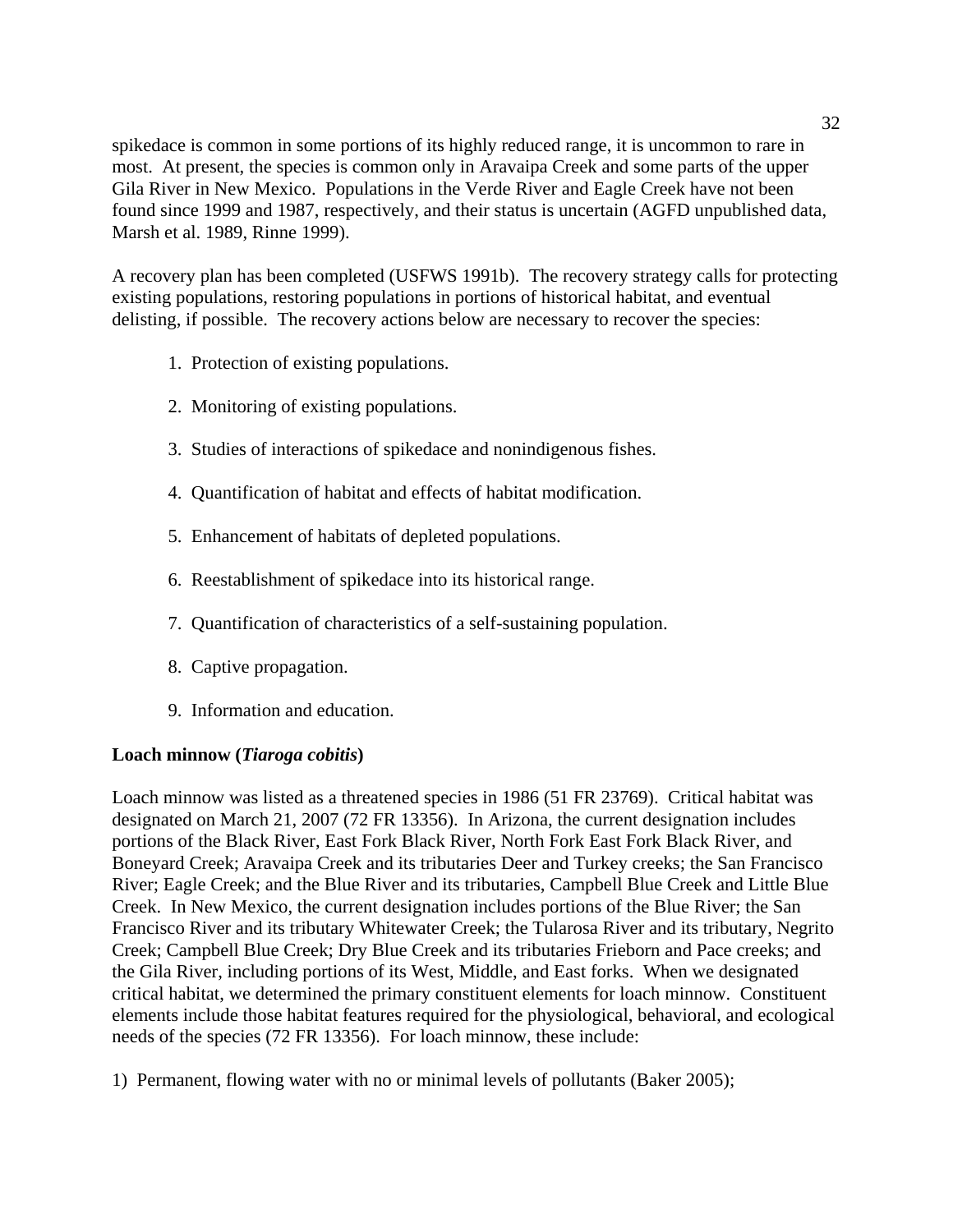| <b>PCE</b>      | Life stage of loach minnow | Parameters                             |
|-----------------|----------------------------|----------------------------------------|
| Flow velocities | Adult                      | 9 to 32 in/sec. (24-80 cm/sec)         |
|                 | Juvenile                   | 1 to 34 in/sec $(3-85 \text{ cm/sec})$ |
|                 | Larval                     | 3 to 20 in/sec $(9-50cm/sec)$          |
| Depth           | Adult                      | 1 to 30 in $(3-75 \text{ cm})$         |
|                 | Juvenile                   | 1 to 30 inches $(3-75 \text{ cm})$     |
|                 | Larval                     | shallow areas                          |

2) Living areas with appropriate flow velocities and depths for the various life stages of the fish, as follows:

Spawning areas are also required, and should have slow to swift flow velocities in shallow water where cobble and rubble and the spaces between them are not filled in by fine dirt or sand (Barber and Minckley 1966, Propst et al. 1988, Rinne 1989, Propst and Bestgen 1991).

3) Water with dissolved oxygen levels (about 3.5 cc/l or greater [1 cu in/gal]) and no or minimal pollutant levels for pollutants such as copper, arsenic, mercury, and cadmium; human and animal waste products; pesticides; suspended sediments; and gasoline or diesel fuels (Baker 2005);

4) Sand, gravel, and cobble substrates with low or moderate amounts of fine sediment and substrate embeddedness, which are generally maintained by a natural, unregulated hydrograph that allows for periodic flooding, or, if flows are modified or regulated, a hydrograph that allows for adequate river functions, such as flows capable of transporting sediments (Propst and Bestgen 1981, Propst et al. 1984, Propst et al. 1988, Rinne 1989, Rinne 2001).

5) Streams that have low gradients of less than about 2.5 percent (Rinne 1989, Rinne 2001).

6) Water temperatures in the range of 35 to 82  $\rm{^{\circ}F}$  (2-28  $\rm{^{\circ}C}$ ) with additional natural daily and seasonal variation (Britt 1982, Propst et al. 1988, Leon 1989, Vives and Minckley 1990, Propst and Bestgen 1991, Bonar et al. 2005).

7) Pool, riffle, and run habitat components (Barber and Minckley 1966, Britt 1982, Propst et al. 1984, Montgomery 1985, Propst et al. 1988, Rinne 1989, Vives and Minckley 1990, Propst and Bestgen 1991, AGFD 1994, Bagley et al. 1995, Marsh et al. 2003).

8) An abundant aquatic insect food base consisting of mayflies, true flies, black flies, caddis flies, stoneflies, and dragonflies (Propst et al. 1988, Schreiber 1978, Propst and Bestgen 1991).

9) Habitat devoid of nonindigenous aquatic species or habitat in which nonindigenous aquatic species are at levels that allow persistence of spikedace (Miller 1961, Lachner et al. 1970, Anderson 1978, Ono et al. 1983, Minckley 1985, Williams et al. 1985, Moyle 1986, Moyle et al. 1986, Propst et al. 1986, Carlson and Muth 1989, Courtenay and Meffe 1989, Fuller et al. 1999, Minckley and Deacon 1991, Douglas et al. 1994, Lassuy 1995, Bonar et al. 2004), and;

10) Areas within perennial, interrupted stream courses that are periodically dewatered but that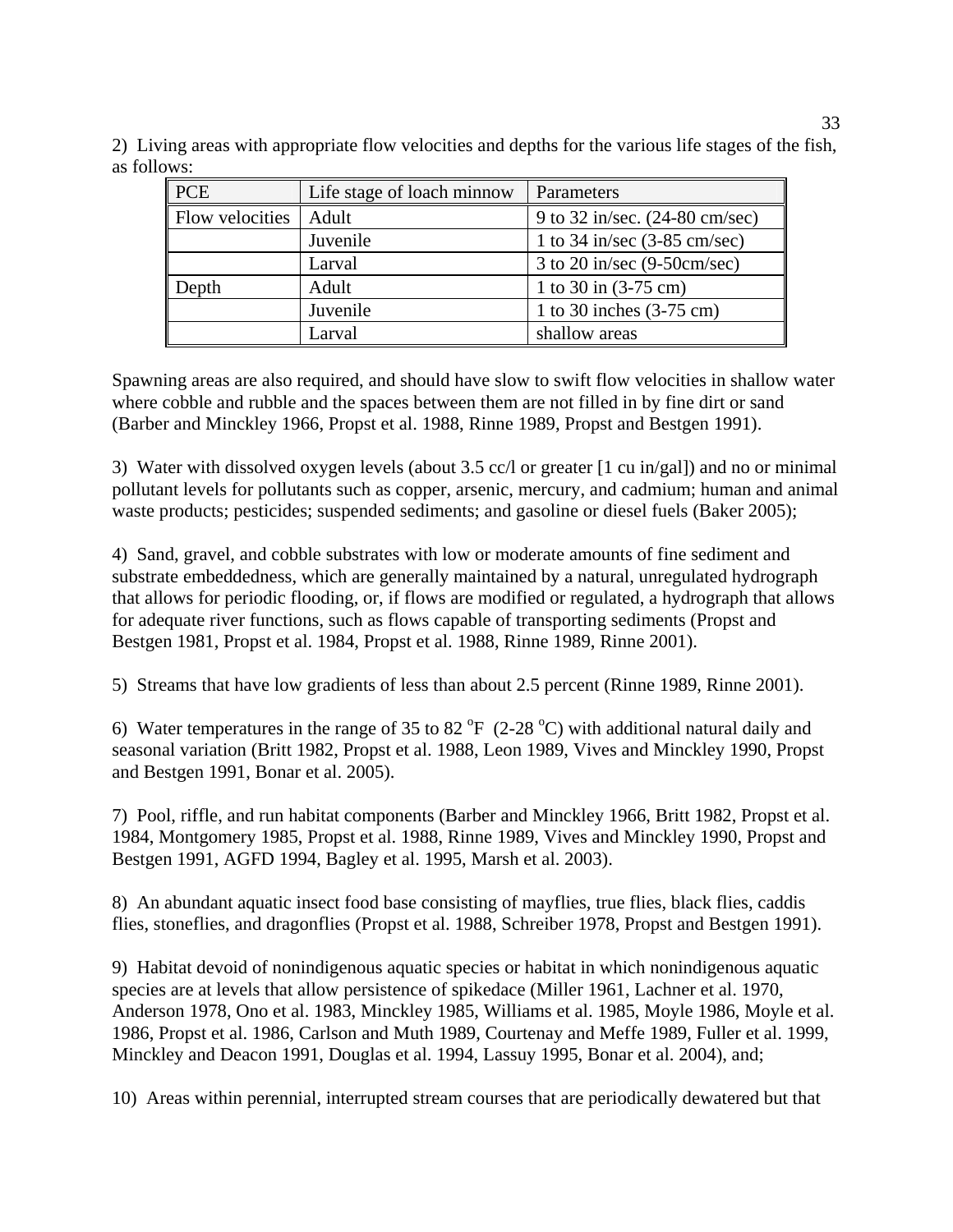serve as connective corridors between occupied or seasonally occupied habitat and through which the species may move when the habitat is wetted.

The constituent elements are generalized descriptions and ranges of selected habitat factors that are critical for the survival and recovery of loach minnow. The appropriate and desirable level of these factors may vary seasonally and is highly influenced by site-specific circumstances. Therefore, assessment of the presence or absence, and level or value of the constituent elements must include consideration of the season of concern and the characteristics of the specific location. The constituent elements are not independent of each other and must be assessed holistically, as a functioning system, rather than individually. In addition, the constituent elements need to be assessed in relation to larger habitat factors, such as watershed, floodplain, and streambank conditions, stream channel geomorphology, riparian vegetation, hydrologic patterns, and overall aquatic faunal community structure.

Loach minnow is a small fish within the minnow family Cyprinidae. Loach minnow are olivaceous in color, and highly blotched with darker spots. Whitish spots are present at the front and back edges of the dorsal fin, and on the dorsal and ventral edges of the caudal fin. A black spot is usually present at the base of the caudal fin. Breeding males have bright red-orange coloration at the bases of the paired fins and on the adjacent body, on the base of the caudal lobe, and often on the abdomen. Breeding females are usually yellowish on the fins and lower body (Minckley 1973, USFWS 1991a).

Loach minnow is endemic to the Gila River basin of Arizona and New Mexico within the United States, and Sonora, Mexico, where it was recorded only in the Rio San Pedro. Historically, loach minnow in Arizona was found in the Salt River mainstem near and above the Phoenix area, the White River, East Fork White River, North Fork White River, Verde River, Gila River, San Pedro River, Aravaipa Creek, San Francisco River, Blue River, and Eagle Creek, as well as some tributaries of these streams. In New Mexico, loach minnow historically occupied the Gila River including its West, Middle, and east Forks; the San Francisco River; the Tularosa River; and Dry Blue Creek (Minckley 1973, Minckley 1985).

The limited taxonomic and genetic data available for loach minnow indicate there are substantial differences in morphology and genetic makeup among remnant loach minnow populations. Tibbets (1993) concluded that results from mitochondrial DNA and allozyme surveys indicate variation for loach minnow follows drainage patterns, suggesting little gene flow among rivers. The levels of divergence present in the data set indicated that populations within rivers are unique, and represent evolutionarily independent lineages. The main difference between the mtDNA and allozyme data was that mtDNA suggest that the San Francisco/Blue and Gila groups of loach minnow are separate, while the allozyme data places the Gila group within the San Francisco/Blue group. Tibbets (1993) concluded that the level of divergence in both allozyme and mtDNA data indicated that all three main populations (Aravaipa Creek, Blue/San Francisco Rivers, and Gila River) were historically isolated and represent evolutionarily distinct lineages.

The status of loach minnow is declining rangewide. Although it is currently listed as threatened, the Service has found that a petition to uplist the species to endangered status is warranted (59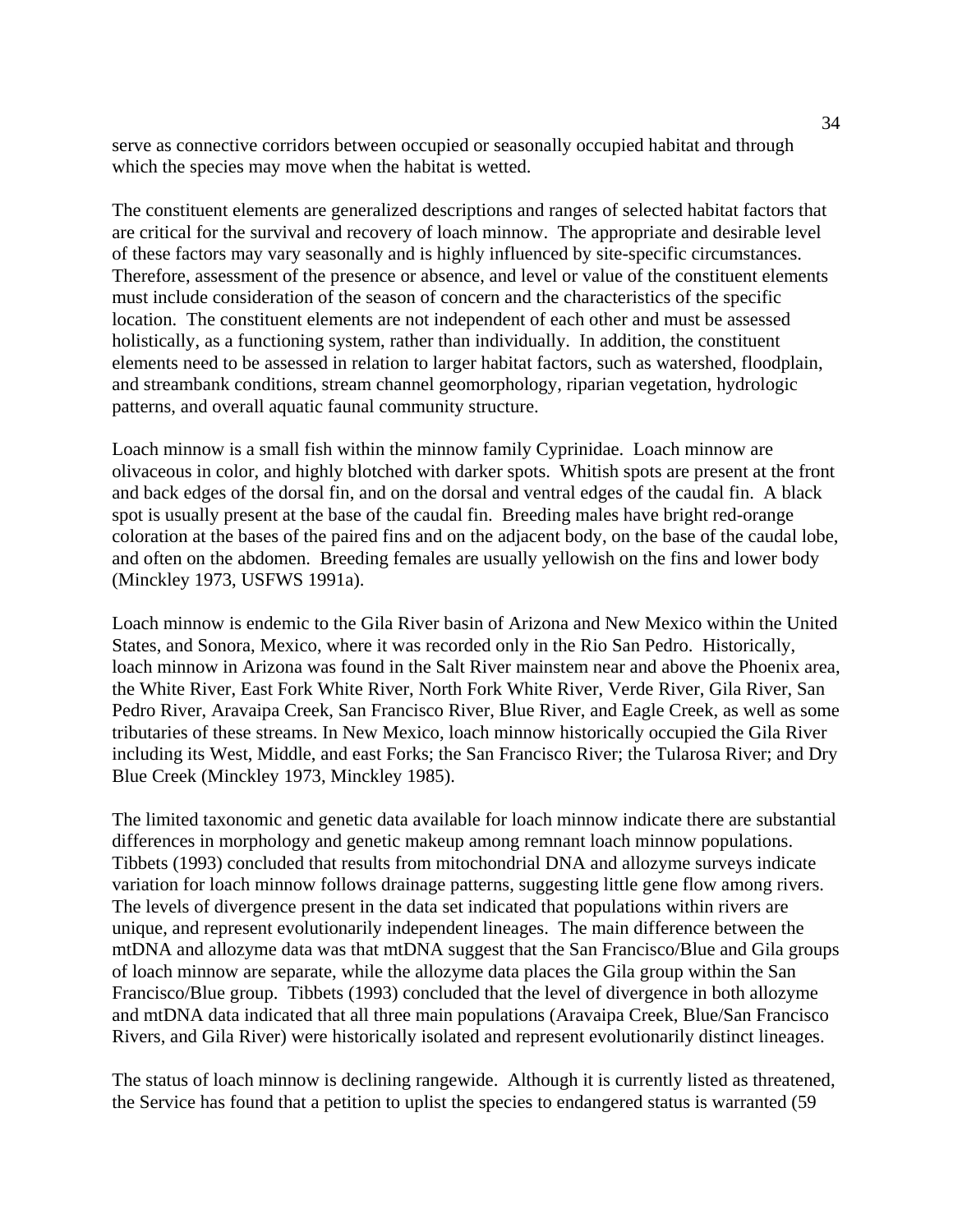FR 35303). The FWS confirmed this decision in 2000 (65 FR 24328). A reclassification proposal is pending; however, it is precluded by higher priority listing actions (59 FR 35303). In its highly reduced remaining range, loach minnow varies from common to rare. The species is common only in Aravaipa Creek, the Blue River, and limited portions of the San Francisco, upper Gila and Tularosa Rivers. Remnant populations in the Black, White, and Eagle Creeks are very small and their continued existence is tenuous.

A recovery plan has been completed (USFWS 1991b). The recovery strategy calls for protecting existing populations, restoring populations in portions of historical habitat, and eventual delisting, if possible. The recovery actions below are necessary to recover the species:

- 1. Protection of existing populations.
- 2. Monitoring of existing populations.
- 3. Studies of interactions of loach minnow and nonindigenous fishes.
- 4. Quantification of habitat and effects of habitat modification.
- 5. Enhancement of habitats of depleted populations.
- 6. Reestablishment of loach minnow into its historical range.
- 7. Quantification of characteristics of a self-sustaining population.
- 8. Captive propagation.
- 9. Information and education.

# **Gila chub (***Gila intermedia***)**

The Gila chub was listed as endangered with critical habitat on November 2, 2005, (70 FR 66664). Historically, Gila chub was recorded from rivers, streams, and spring-fed tributaries throughout the Gila River basin in southwestern New Mexico, central and southeastern Arizona, and northern Sonora, Mexico (Rinne and Minckley 1970, Minckley 1973, Rinne 1976, DeMarais 1986, Weedman et al. 1996). Today the Gila chub is restricted to small, isolated populations scattered throughout its historical range.

Critical habitat for Gila chub includes about 163 mi (262 km) of stream reaches in Arizona and New Mexico (70 FR 66664). When we designated critical habitat, we determined the primary constituent elements for Gila chub. Constituent elements include those habitat features required for the physiological, behavioral, and ecological needs of the species. For Gila chub, these include:

1) Perennial pools, areas of higher velocity between pools, and areas of shallow water among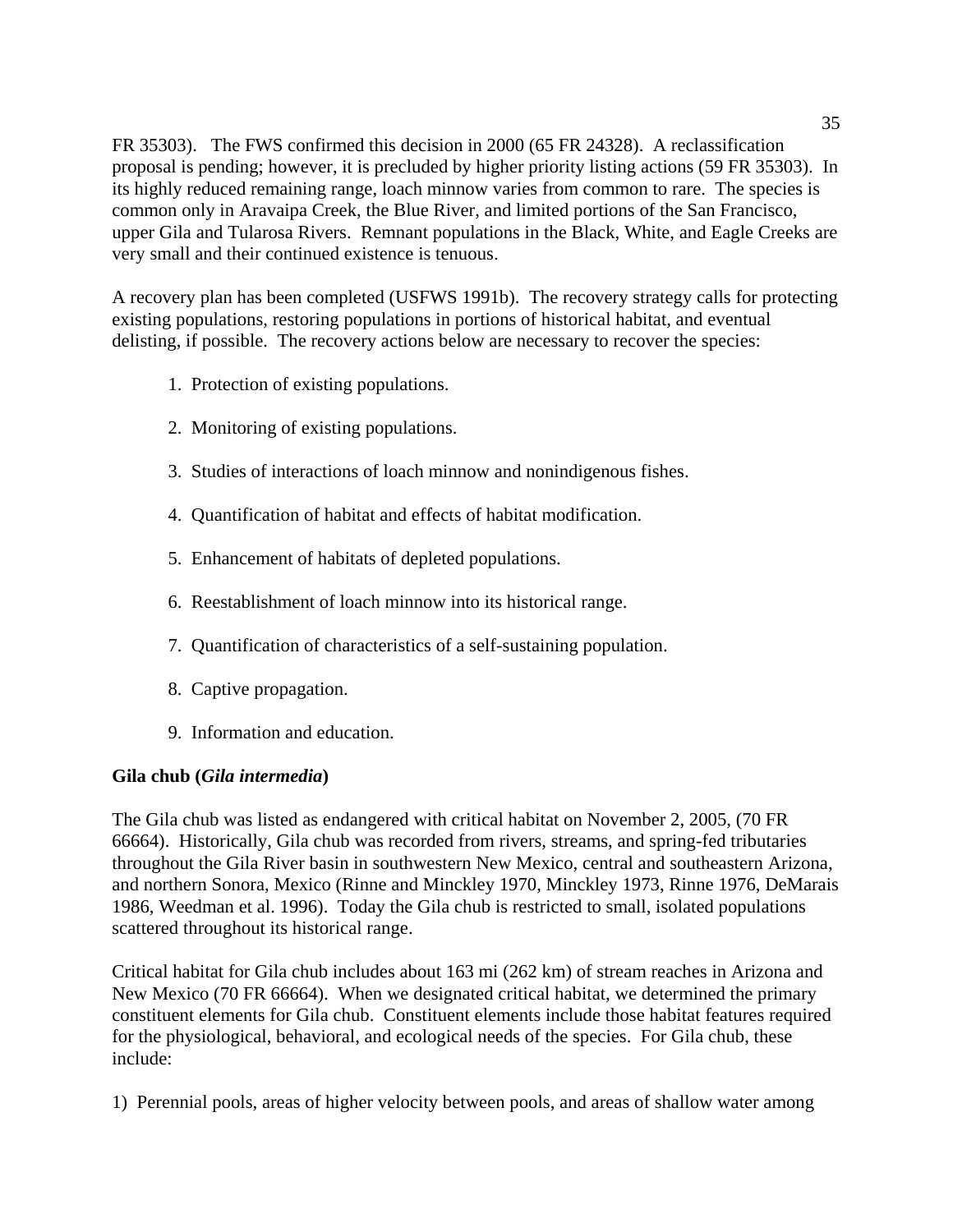plants or eddies all found in headwaters, springs, and cienegas, generally of smaller tributaries;

2) Water temperatures for spawning ranging from 63 to 75 °F (17-24 °C), and seasonally appropriate temperatures for all life stages (varying from about 50 to 86 °F [10 °C to 30 °C]);

3) Water quality with reduced levels of contaminants, including excessive levels of sediments adverse to Gila chub health, and adequate levels of pH (e.g. ranging from 6.5-9.5), dissolved oxygen (e.g. ranging from 3.0-10.0 ppm) and conductivity (e.g. 100-1000 mmhos);

4) Food base consisting of base consisting of invertebrates (e.g. aquatic and terrestrial insects) and aquatic plants (e.g. diatoms and filamentous green algae);

5) Sufficient cover consisting of downed logs in the water channel, submerged aquatic vegetation, submerged large tree root wads, undercut banks with sufficient overhanging vegetation, large rocks and boulders with overhangs, a high degree of streambank stability, and a healthy, intact riparian vegetation community;

6) Habitat devoid of nonindigenous aquatic species detrimental to Gila chub or habitat in which detrimental nonindigenous species are kept at a level that allows Gila chub to continue to survive and reproduce; and

7) Streams that maintain a natural flow pattern including periodic flooding.

Gila chub last documented in Turkey Creek in New Mexico in 2001. In Arizona, small remnant populations remain in several tributaries of the upper Verde River, San Pedro River, San Carlos River, Blue River, San Francisco River, Agua Fria River, and the Gila River (Weedman et al. 1996, Desert Fishes Team 2003, 70 FR 66664).

In the Verde River basin, Walker and Spring creek populations (Yavapai County) are considered stable-threatened populations, and the status of the Williamson Valley Wash population was abundant in 2002 (Bagley 2002), but rare in 2003 (70 FR 66664). The SCR has three tributaries with extant populations of Gila chub: Sabino Canyon (Pima County) and Sheehy Spring (Santa Cruz County), which have unstable-threatened populations, and Cienega Creek (Pima and Santa Cruz Counties), which has the only known stable-secure population of Gila chub in existence. The San Pedro River basin has three extant, stable-threatened populations in Redfield Canyon (Graham and Pima counties), O'Donnell Creek (Santa Cruz County), and Bass Canyon (Graham and Cochise counties). The status of the Gila chub in the Babocomari River at T4 Spring (Santa Cruz and Cochise counties), is small and stable (Service files). The San Carlos and Blue rivers (Gila and Graham counties), on the San Carlos Apache Indian Reservation, are tributaries to the Gila River and they are believed to have extant populations of Gila chub. However, information is not available to us to confirm the status of Gila chub in those drainages (Weedman et al. 1996, Desert Fishes Team 2003, 70 FR 66664).

The San Francisco River has two tributaries with extant populations, Harden Cienega Creek and Dix Creek (Greenlee County). The status of these two populations is unknown, but both are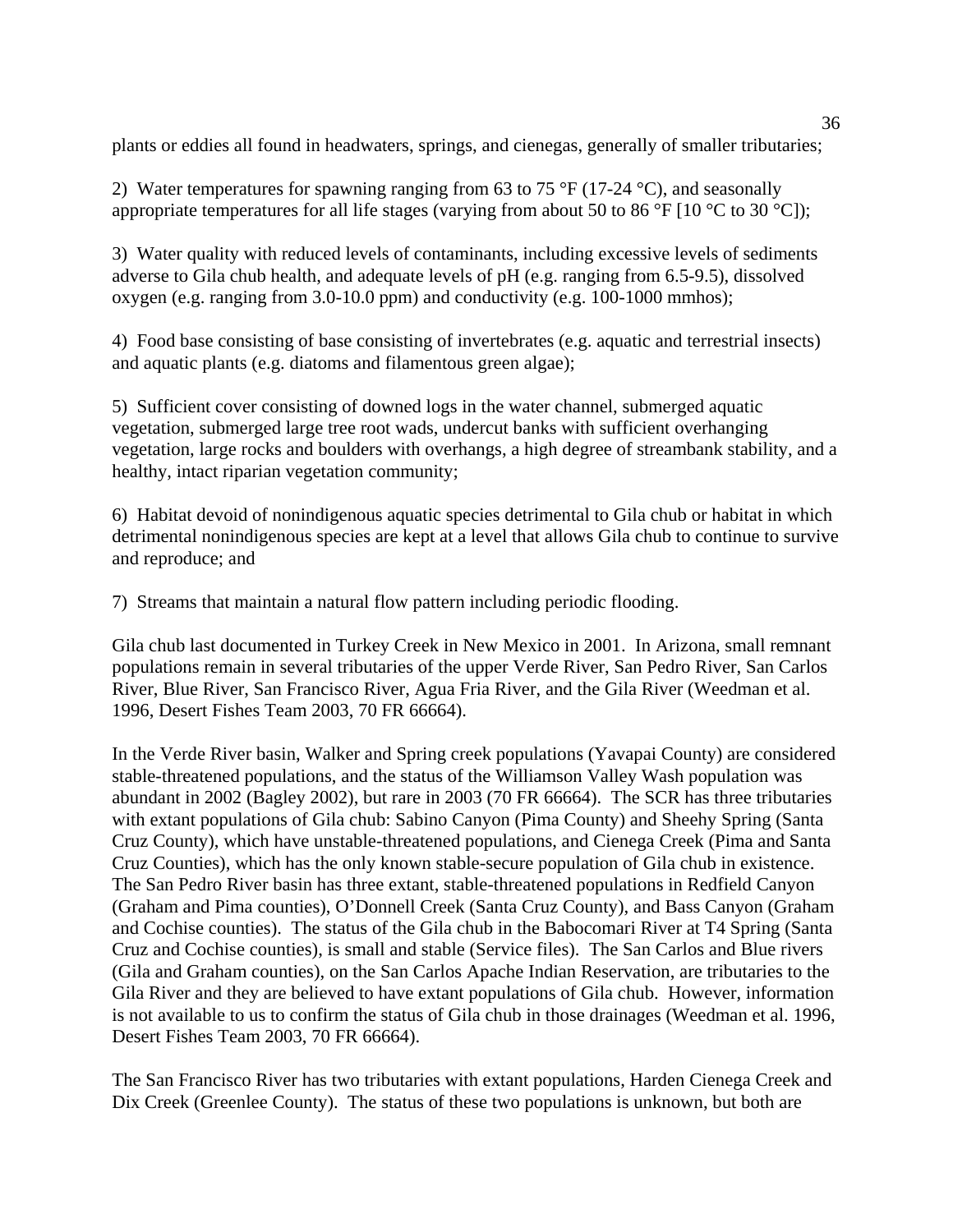thought to be small. The Agua Fria River has two tributaries with stable-threatened populations, Silver and Sycamore creeks (Yavapai County), as well as two unstable-threatened populations in Little Sycamore Creek and Indian Creek (Yavapai County). In addition, there are two reestablished populations in the Agua Fria drainage, Larry Creek and Lousy Canyon (Yavapai County), for which the population status is unknown. Two tributaries of the Gila River in Arizona have extant populations of Gila chub. Eagle Creek (Graham and Greenlee counties), has an unstable threatened population and Bonita Creek (Graham County), has a stablethreatened population (Weedman et al. 1996, Desert Fishes Team 2003, 70 FR 66664).

In Mexico, the known distribution of Gila chub included two small spring areas at Rancho Los Fresnos, Cienega los Fresnos and Cienega la Cienegita, adjacent to the Arroyo los Fresnos (tributary to the San Pedro River), within 1 mi (2 km) of the Arizona-Mexico border (Varela-Romero et al*.* 1992) and the SCR. No Gila chub remain in the Mexican portion of the SCR (Weedman et al*.* 1996), and apparently not at Los Fresnos (Service files).

Reestablishment of Gila chub has been attempted in six Arizona sites; four are believed to be extant. Lousy Canyon and Larry Creek are tributaries to the Agua Fria River and were stocked with 200 Gila chub from Silver Creek in July 1995. The third site, Gardner Canyon (Cochise County), was stocked from Turkey Creek (Santa Cruz County) with 150 Gila chub in July 1988. In 1995, no Gila chub or any other fish were captured during surveys. Romero Canyon and Bear Canyon in the Santa Catalina Mountains were stocked with chub from Sabino Canyon in 2005. Bear Canyon has been reinfested with green sunfish, and chub may no longer occur there. Chub that were housed at the International Wildlife Museum in Tucson, originally from Turkey Creek (Babocomari River), were repatriated into Turkey Creek in 2006.

Threats to the species include predation by and competition with nonindigenous organisms, including fish in the family Centrarchidae and other fish species; disease; and habitat alteration, destruction, and fragmentation resulting from water diversions, dredging, recreation, roads, livestock grazing, changes in the natural flow pattern, mining, degraded water quality (including contaminants from mining activities and excessive sedimentation), and groundwater pumping (70 FR 66664). The impacts of nonindigenous species have been well documented (Hubbs 1955, Miller 1961, Minckley and Deacon 1968, Meffe 1985, Moyle 1986, Minckley and Deacon 1991, Ruppert et al. 1993). Dudley and Matter (2000) correlated green sunfish presence with Gila chub decline and found that even small green sunfish readily consume young-of-year Gila chub. Unmack et al. (2003) found that green sunfish presence was correlated with the absence of young-of-year Gila chub.

Riparian and aquatic communities across the Southwest have been degraded or destroyed by human activities (Hastings and Turner 1965, Hendrickson and Minckley 1984). Humans have affected southwestern riparian systems over a period of several hundred years. Eighty-five to ninety percent of the Gila chub's habitat has been degraded or destroyed, and much of it is unrecoverable.

No recovery plan has been completed, though a recovery outline has (Service files). The recovery outline provides a strategy for the recovery planning effort. It includes processes for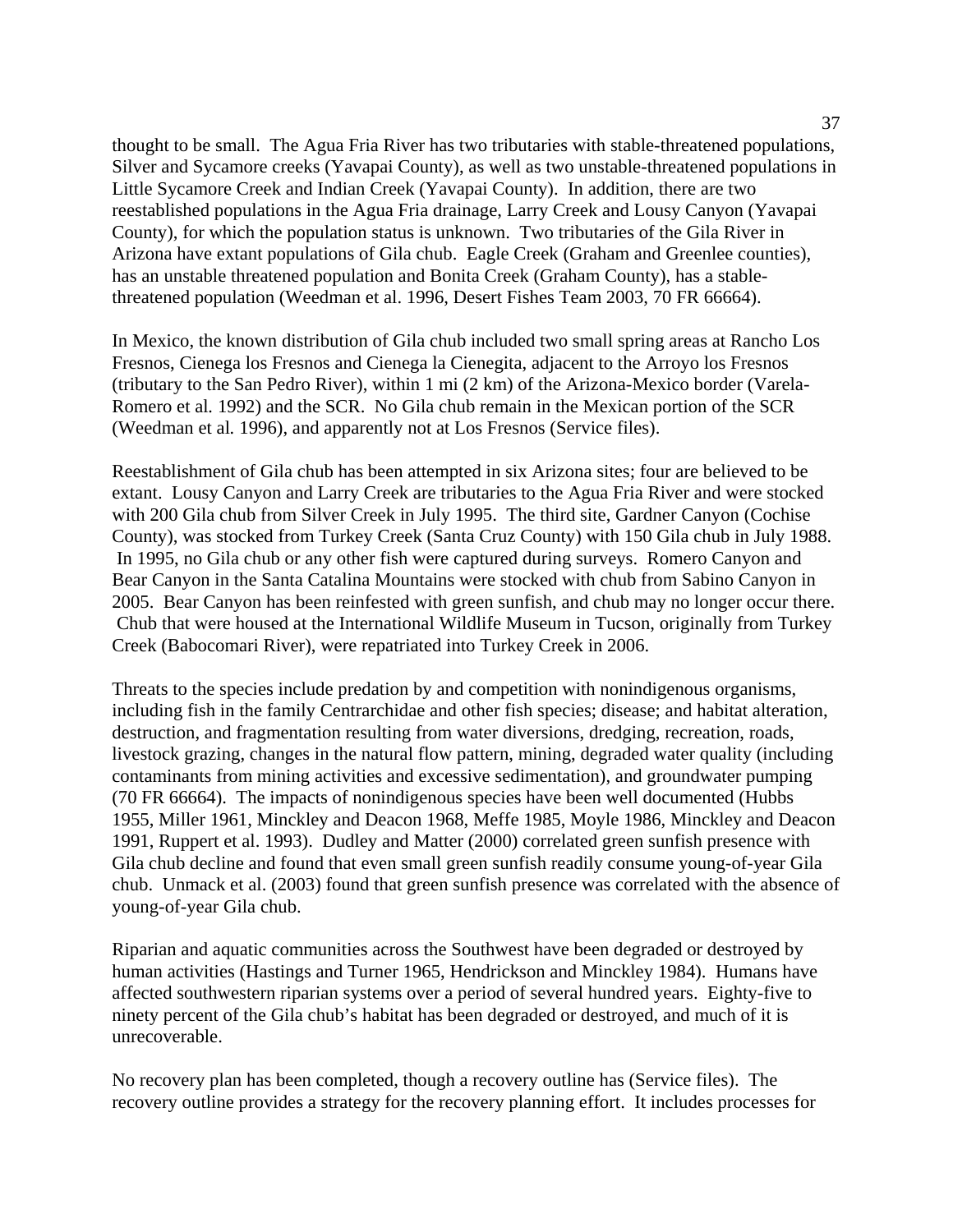developing both short-term emergency recovery actions to prevent further deterioration of the species' status, and longer-term planning for eventual recovery of the species. Development of actions will occur in close coordination with both private and public partners, and with the help of the best experts on the species. We will involve Mexican partners in the planning process, including a representative of the La Comision de Ecologia y Desarollo Sustenable del Estado de Sonora (CEDES) in Hermosillo, Sonora, and other potential partners. Stakeholders will play a crucial role in plan development to ensure that recovery actions can be implemented effectively and in ways that minimize economic and social harm.

### **Chiricahua leopard frog (***Rana chiricuahuensis***)**

The Chiricahua leopard frog was listed as a threatened species without critical habitat in 2002 (67 FR 40790). Included was a special rule to exempt operation and maintenance of livestock tanks on non-Federal lands from the section 9 take prohibitions of the Act. The Ramsey Canyon leopard frog (*R. subaquavocali*s) is similar in appearance to the Chiricahua leopard frog, but it may grow larger and has a call that is typically made under water (Platz 1993). Recent genetic work suggests *R. subaquavocalis* and *R. chiricahuensis* may be conspecific (Goldberg et al. 2004).

The Chiricahua leopard frog is an inhabitant of cienegas, pools, livestock tanks, lakes, reservoirs, streams, and rivers at elevations of 3,300 to 8,900 feet in central and southeastern Arizona; westcentral and southwestern New Mexico; and in Mexico, in northern Sonora, and the Sierra Madre Occidental of northern and central Chihuahua (Platz and Mecham 1984, Degenhardt et al. 1996, Sredl et al. 1997, Sredl and Jennings 2005). The distribution of the species in Mexico is unclear due to limited survey work and the presence of closely related taxa (especially *R. lemosespinali*) in the southern part of the range of the Chiricahua leopard frog. In Arizona, slightly more than half of all known historical localities are natural lotic systems, a little less than half are stock tanks, and the remainder is lakes and reservoirs (Sredl et al. 1997). Sixty-three percent of populations extant in Arizona from 1993 to 1996 were in stock tanks (Sredl and Saylor 1998).

Based on Painter (2000) and the latest information for Arizona, the species is still extant in most major drainages in Arizona and New Mexico where it occurred historically, with the exception of the Little Colorado River drainage in Arizona and possibly the Yaqui drainage in New Mexico. It also has not been found recently in Arizona in: White River, West Clear Creek, Tonto Creek, Verde River mainstem, San Francisco River, San Carlos River, upper San Pedro River mainstem, SCR mainstem, Aravaipa Creek, Babocomari River mainstem, and Sonoita Creek mainstem. In southeastern Arizona, no recent records (1995 to the present) exist for the following mountain ranges or valleys: Pinaleno Mountains, Peloncillo Mountains, Sulphur Springs Valley, and Huachuca Mountains. Moreover, the species is now absent from all but one of the southeastern Arizona valley bottom cienega complexes. In many of these regions, Chiricahua leopard frogs were not found for a decade or more despite repeated surveys. Recent surveys suggest the species may have disappeared from some major drainages in New Mexico (C. Painter and R. Jennings, pers. comm., 2004).

Threats to this species include predation by nonindigenous organisms, especially bullfrogs, fish,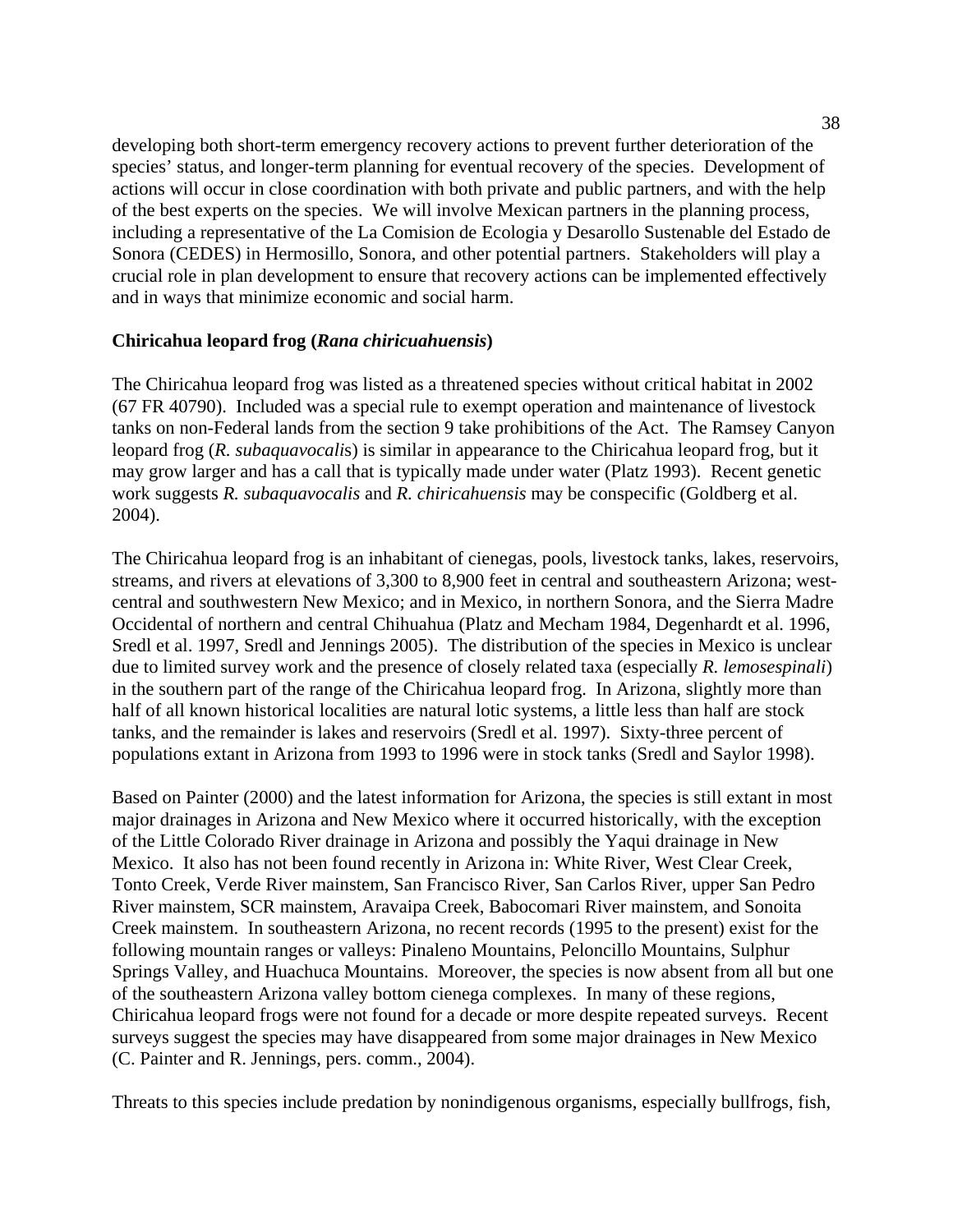and crayfish; disease; drought and climate change; floods; degradation and loss of habitat as a result of water diversions and groundwater pumping, poor livestock management, altered fire regimes due to fire suppression and livestock grazing, mining, development, and other human activities; disruption of metapopulation dynamics; increased chance of extirpation or extinction resulting from small numbers of populations and individuals; and environmental contamination. Numerous studies indicate that declines and extirpations of Chiricahua leopard frogs are at least in part caused by predation and possibly competition by nonindigenous organisms, including fish in the family Centrarchidae (*Micropterus* spp., *Lepomis* spp.), bullfrogs, tiger salamanders, crayfish (*Orconectes virilis* and possibly others), and several other species of fish (Clarkson and Rorabaugh 1989; Sredl and Howland 1994; Rosen et al. 1995; Fernandez and Bagnara 1995; Snyder et al. 1996; Fernandez and Rosen 1996a and b, 1998). For instance, in the Chiricahua region of southeastern Arizona, Rosen et al*.* (1995) found that almost all perennial waters investigated that lacked introduced predatory vertebrates supported Chiricahua leopard frogs. All waters except three that supported introduced vertebrate predators lacked Chiricahua leopard frogs. Sredl and Howland (1994) noted that Chiricahua leopard frogs were nearly always absent from sites supporting bullfrogs and nonindigenous predatory fish. Rosen et al*.* (1995) suggested further study was needed to evaluate the effects of mosquitofish, trout, and catfish on frog presence.

A recovery plan has been completed (USFWS 2007), the goal of which is to improve the status of the species to the point that it no longer needs the protection of the Act. The recovery strategy calls for reducing threats to existing populations; maintaining, restoring, and creating habitat that will be managed in the long term; translocating frogs to establish, reestablish, or augment populations; building support for the recovery effort through outreach and education; monitoring; research needed to provide effective conservation and recovery; and application of research and monitoring through adaptive management. Recovery actions are recommended in each of eight recovery units throughout the range of the species. Management areas are identified within recovery units where the potential for successful recovery actions is greatest. Additional information about the Chiricahua leopard frog can be found in Platz and Mecham (1979, 1984), Sredl and Howland (1994), Rosen et al. (1995), Jennings (1995), Degenhardt et al. (1996), Sredl et al. (1997), Painter (2000), Sredl and Jennings (2005), and USFWS (2007).

### **ENVIRONMENTAL BASELINE**

The environmental baseline includes past and present impacts of all Federal, State, or private actions in the action area, the anticipated impacts of all proposed Federal actions in the action area that have undergone formal or early section 7 consultation, and the impact of State and private actions that are contemporaneous with the consultation process. The environmental baseline defines the status of the species and their habitats in the action area to provide a platform to assess the effects of the action now under consultation.

#### **Action Area**

The action area means all potential areas directly or indirectly affected by the Federal action and not merely the immediate area involved in the action. For nonindigenous species issues, the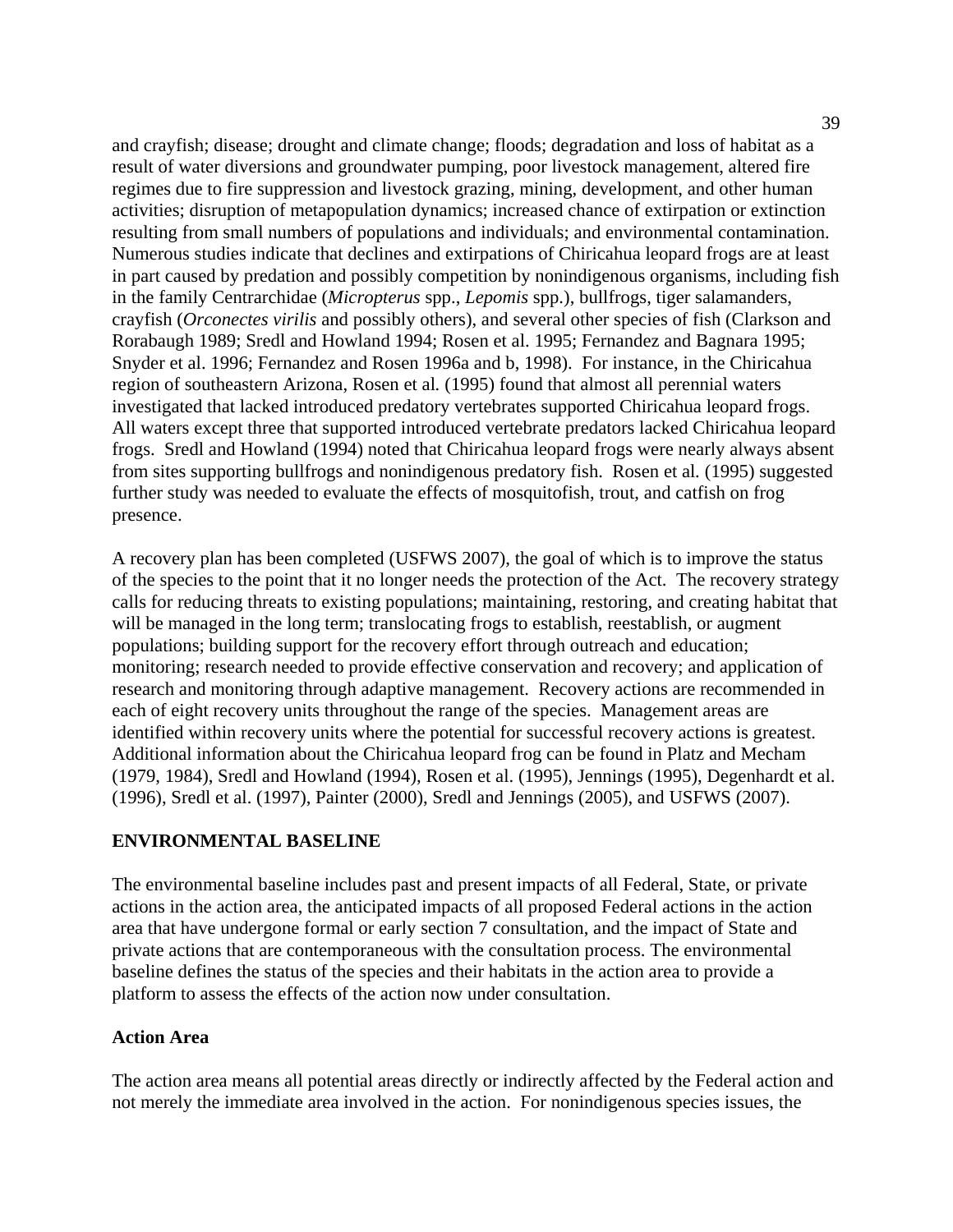action area is often much larger than the area of the proposed project because of the tremendous and diverse ability of nonindigenous aquatic species to move and be moved throughout, and colonize, large areas of the system. For the proposed project, the action area includes the entire extent of the Gila River basin, including the Santa Cruz subbasin. The action area includes the mainstem Gila River, the mainstem Hassayampa, Agua Fria, Verde, Santa Cruz, Salt, San Francisco, Blue, and San Pedro rivers, and all of their tributary streams in Arizona and New Mexico.

## **General Environmental Baseline**

Please refer to the 1999 draft Santa Cruz BO (USFWS 1999b), the 2001 Gila BO and background document (USFWS 2001c, 2001d), and the 2002 Santa Cruz background document (USFWS 2002c) for the environmental baseline. Those documents are incorporated by reference.

Degradation of habitats is a well-recognized factor in establishment of nonindigenous species (Courtenay and Stauffer 1984, Soule 1990, Aquatic Nuisance Species Task Force 1994). According to AGFD records, at least 24 species of nonindigenous fish, two nonindigenous amphibians, and two nonindigenous invertebrates have been transported into the Santa Cruz subbasin (Tables 6 and 7). In addition, at least three other species of nonindigenous fish, two nonindigenous amphibians, one nonindigenous invertebrate, and many aquatic and riparian nonindigenous plants have been documented in the subbasin (AGFD unpub. data, Minckley 1973, Bequaert and Miller 1973, Hayes and Jennings 1986, Kerpez and Smith 1987, Lawson 1995, Rosen et al. 1995, Marsh 1997, Stromberg and Chew 1997, USGS 2001).

## **Status of the Species (within the Action Area)**

### **Gila topminnow**

The status of Gila topminnow within the action area is similar to its range-wide status since the Gila topminnow in the U.S. only occurs in the Gila basin. Only two natural populations are in the Gila basin, at the Bylas Springs complex on the San Carlos Apache Reservation. Nine are in the Santa Cruz subbasin. There are about 25 repatriated populations of Gila topminnow in the Gila River basin, though some may have failed (Voeltz and Bettaso 2003, Service files). Of those, two are contaminated with nonindigenous species. Other sites are likely to be stocked with Gila topminnow as part of the recovery effort over the 100-year life of CAP (Weedman 1999, Voeltz and Bettaso 2003). Many of the existing repatriated sites are in isolated waters that are never, or only extremely rarely, connected to other surface waters. However, some of them are connected intermittently to other surface waters. Some of those have artificial or natural barriers to upstream nonindigenous fish movement, while others rely solely on the intermittency of the downstream flow to prevent incursion by nonindigenous species.

Although the Santa Cruz subbasin contains the best of what remains of Gila topminnow natural populations, the status of the species in the subbasin is poor and declining. At least five populations of Gila topminnow in the Santa Cruz subbasin are known to have been lost since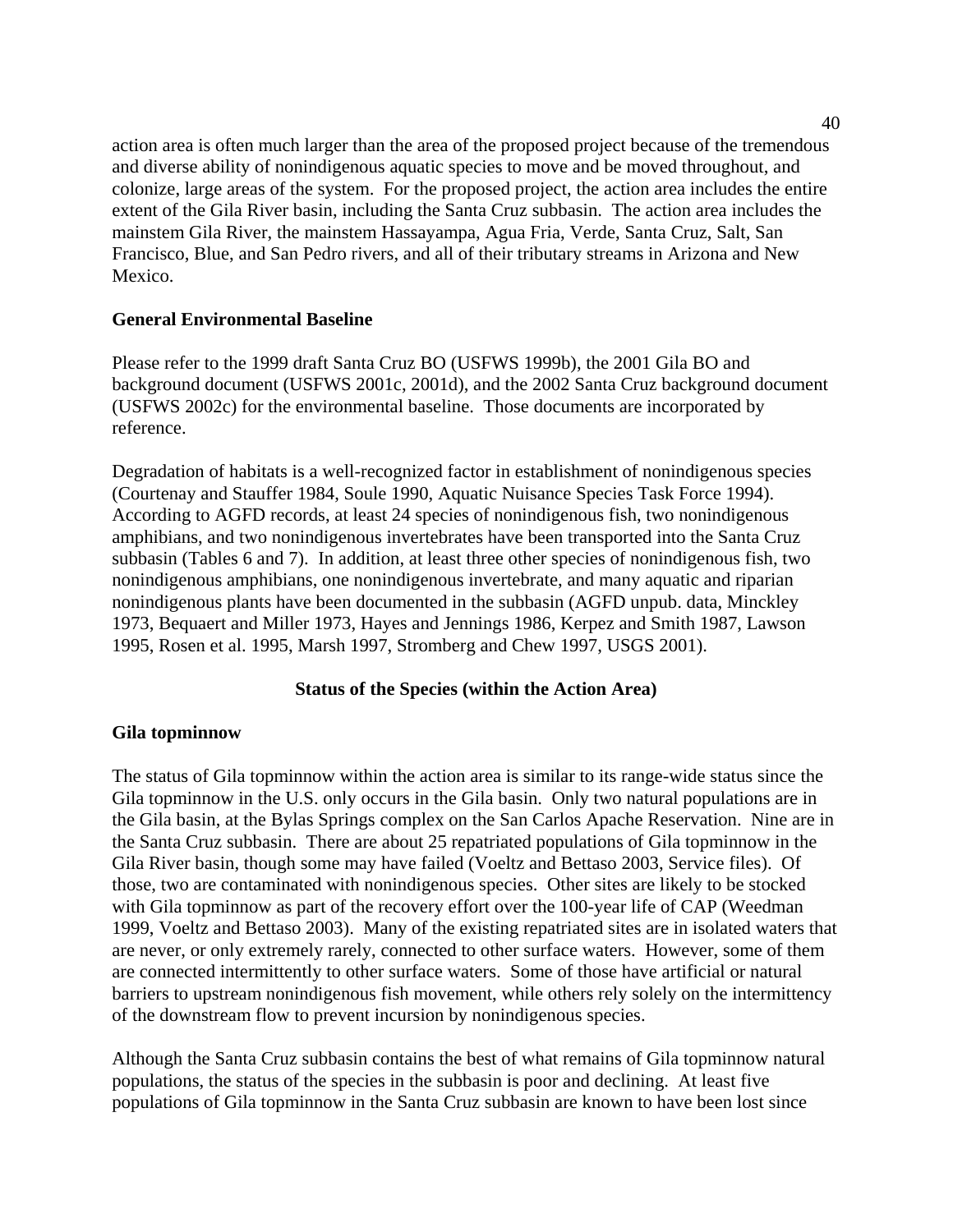1940, with the most recent occurring since 1987, and two others potentially lost in 2006. The only four (of 11) existing natural populations free of nonindigenous aquatic animals (Monkey

Table 6. Stocking records and survey results in the Santa Cruz River basin, Arizona, from

| AGFD data.              |                                                                                                                                                                                                                            |                                                                                             |                                                                                                                 |
|-------------------------|----------------------------------------------------------------------------------------------------------------------------------------------------------------------------------------------------------------------------|---------------------------------------------------------------------------------------------|-----------------------------------------------------------------------------------------------------------------|
| Species                 | Location species found                                                                                                                                                                                                     | <b>AGFD</b> releases                                                                        | Aquatic stocking permits                                                                                        |
| African clawed<br>frogs | Tucson golf course                                                                                                                                                                                                         |                                                                                             |                                                                                                                 |
| amur                    | $\overline{a}$                                                                                                                                                                                                             | $\overline{a}$                                                                              | Tucson                                                                                                          |
| bass                    | $\overline{\phantom{0}}$                                                                                                                                                                                                   | $\overline{a}$                                                                              | Green Valley, multiple Tucson<br>sites, Sasabe, Amado, Vail <sup>1</sup>                                        |
| black crappie           | Bog Hole, Patagonia Lake, Pena Blanca,<br>Silverbell                                                                                                                                                                       | Kennedy Lake                                                                                | multiple Tucson sites, Pena<br>Blanca <sup>1</sup>                                                              |
| blue catfish            | $\overline{a}$                                                                                                                                                                                                             | $\overline{\phantom{a}}$                                                                    | Elgin, Tucson $1$                                                                                               |
| bluegill                | Bog Hole, Redrock Canyon, Sonoita Creek<br>below Patagonia Lake, Pena Blanca, Bear<br>Grass, Arivaca, Fagan, Parker Canyon,<br>Patagonia Lake, Silverbell, Kennedy, Lakeside                                               |                                                                                             | Sonoita, multiple Tucson sites,<br>Green Valley, Vail, Amado,<br>Catalina <sup>1</sup>                          |
| blue tilapia            | $\overline{a}$                                                                                                                                                                                                             | $\overline{a}$                                                                              | Tumacacori, Tucson                                                                                              |
| brook trout             | $\overline{a}$                                                                                                                                                                                                             | $\overline{a}$                                                                              |                                                                                                                 |
| brown trout             | Lemmon Creek                                                                                                                                                                                                               | $\overline{a}$                                                                              | T                                                                                                               |
| bullfrogs               | San Rafael Valley, Santa Cruz River, Sonoita<br>Creek                                                                                                                                                                      | $\overline{a}$                                                                              | 1, 2                                                                                                            |
| bull minnow             | $\overline{a}$                                                                                                                                                                                                             | $\overline{a}$                                                                              | Τ                                                                                                               |
| bullhead                | $\overline{a}$                                                                                                                                                                                                             | $\overline{a}$                                                                              | Tumacacori                                                                                                      |
| catfish                 | $\overline{\phantom{0}}$                                                                                                                                                                                                   |                                                                                             | Sonoita, multiple Tucson sites,<br>Sahuarita, Green Valley,<br>Amado, Vail <sup>1</sup>                         |
| channel catfish         | Sonoita Creek below Patagonia Lake, Arivaca,<br>Bear Grass, Bog Hole, Fagan, Parker Canyon,<br>Patagonia Lake, Pena Blanca, Silverbell,<br>Kennedy, Lakeside                                                               | Pena Blanca, Fagan<br>Tank, Arivaca,<br>Parker Canyon, Bear<br>Grass Tank,<br>Randolph Park | multiple Tucson sites, Marana,<br>Sonoita, Green Valley, Sasabe,<br>Arivaca, Red Rock, Sells, Vail,<br>Catalina |
| common carp             | Silverbell, Kennedy, Lakeside                                                                                                                                                                                              | $\overline{\phantom{a}}$                                                                    |                                                                                                                 |
| crappie                 | $\overline{a}$                                                                                                                                                                                                             | $\overline{a}$                                                                              | Tucson <sup>1</sup>                                                                                             |
| crayfish                | $\overline{a}$                                                                                                                                                                                                             |                                                                                             | Tucson                                                                                                          |
| fathead<br>minnow       | Fresno Canyon, Santa Cruz @ gage, Sharp<br>Spring, Sonoita Creek below Fresno Canyon                                                                                                                                       | Pena Blanca                                                                                 | Avra Valley Material Pit,<br>multiple Tucson sites, Sonoita,<br>Green Valley                                    |
| flathead catfish        | Sonoita Creek below Patagonia Lake,<br>Patagonia Lake                                                                                                                                                                      | Fagan Tank                                                                                  |                                                                                                                 |
| golden shiner           |                                                                                                                                                                                                                            | $\Box$                                                                                      | Τ                                                                                                               |
| goldfish                | Little Outfit Tank, Rincon, Kennedy                                                                                                                                                                                        |                                                                                             | Green Valley, multiple Tucson<br>$\text{sites}^1$                                                               |
| grass carp              | Kennedy                                                                                                                                                                                                                    |                                                                                             |                                                                                                                 |
| green sunfish           | Bog Hole, Fresno Canyon, Romero Canyon,<br>Sabino Canyon, Santa Cruz @ gage, Sharp<br>Springs, Sonoita Creek below Patagonia Lake,<br>Sonoita Creek @TNC, Arivaca, Bear Grass,<br>Fagan, Kennedy, Parker Canyon, Patagonia | Arivaca Lake                                                                                | Pena Blanca <sup>1</sup>                                                                                        |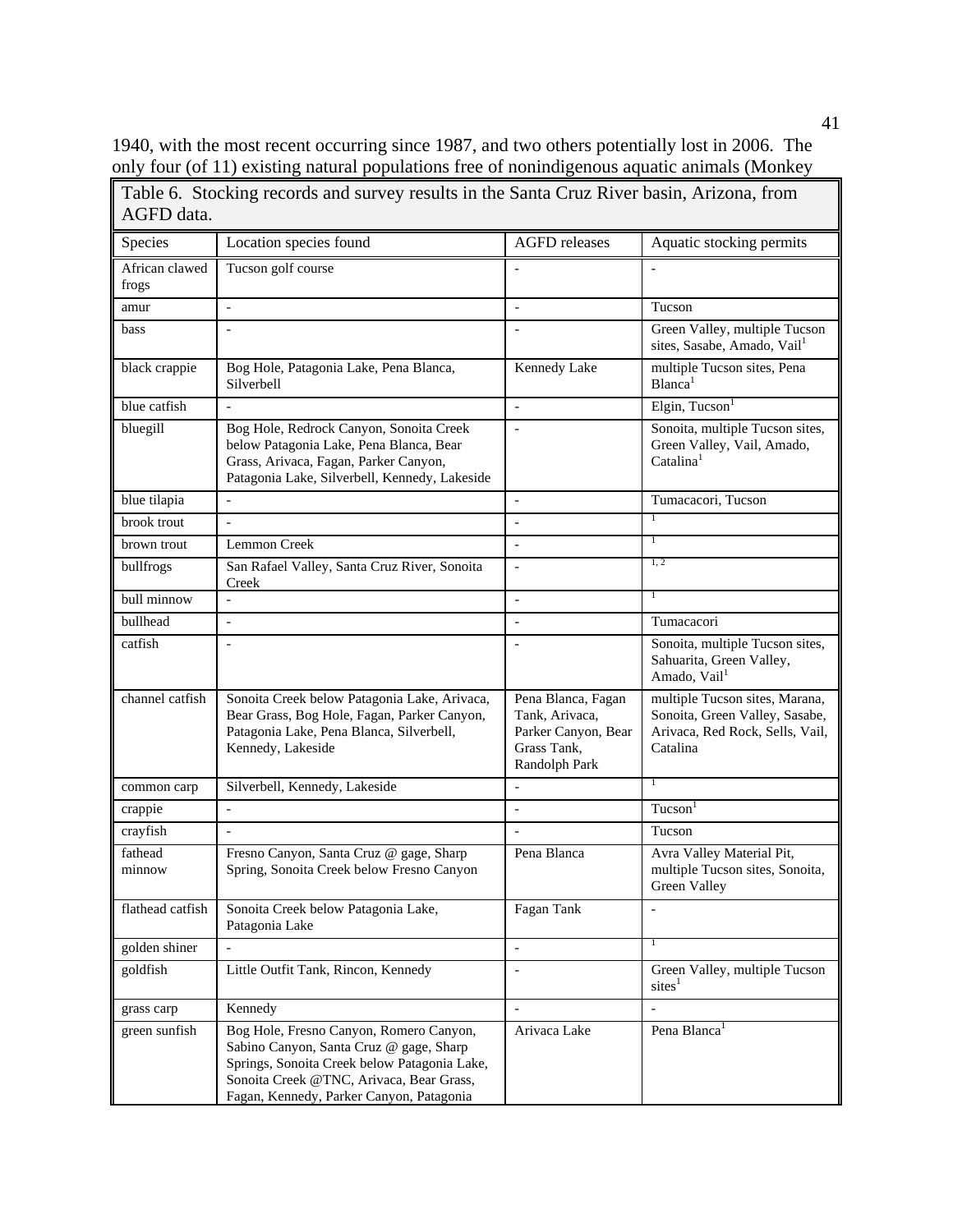| AGFD data.             | Taoic o. Diocking Tecords and survey Tesuns in the Dania Cruz Kryer basin, Amzona, Hom                                                                                                                                                                                                                                       |                                                                   |                                                                                |
|------------------------|------------------------------------------------------------------------------------------------------------------------------------------------------------------------------------------------------------------------------------------------------------------------------------------------------------------------------|-------------------------------------------------------------------|--------------------------------------------------------------------------------|
| Species                | Location species found                                                                                                                                                                                                                                                                                                       | <b>AGFD</b> releases                                              | Aquatic stocking permits                                                       |
|                        | Lake, Pena Blanca, Silverbell, Lakeside                                                                                                                                                                                                                                                                                      |                                                                   |                                                                                |
| largemouth<br>bass     | Alambre Tank, Bog Hole, Fagan Tank, Fresno<br>Canyon, Redrock Canyon, Bear Grass Tank,<br>Sabino Canyon, Santa Cruz @ gage, Sonoita<br>Creek below Fresno Canyon, Sonoita Creek<br>below Patagonia Lake, Sonoita Creek @TNC,<br>Patagonia Lake, Parker Canyon, Arivaca, Pena<br>Blanca, Silverbell, Fagan, Lakeside, Kennedy | Fagan Tank, Bear<br>Grass Tank, Arivaca<br>Lake, Randolph<br>Park | multiple Tucson sites, Marana,<br>Sonoita, Green Valley, Rio<br>Rico, Catalina |
| minnow                 |                                                                                                                                                                                                                                                                                                                              | $\overline{\phantom{a}}$                                          | Sasabe, multiple Tucson sites,<br>Green Valley <sup>1</sup>                    |
| mosquitofish           | Alambre Tank, Bog Hole, Santa Cruz @ gage<br>& @ Rio Rico, Fresno Canyon, Redrock<br>Canyon, Sonoita Creek @TNC, Sabino<br>Canyon, Sheehy Spring, Sharp Spring, Sonoita<br>Creek below Fresno Canyon, Sonoita Creek<br>below Patagonia Lake, Kennedy, Silverbell,<br>Lakeside                                                | $\equiv$                                                          | CAP, multiple Tucson sites,<br>Val <sup>1</sup>                                |
| northern pike          | Parker Canyon Lake                                                                                                                                                                                                                                                                                                           | $\overline{\phantom{a}}$                                          | $\frac{1}{2}$                                                                  |
| ornamental<br>carp     | $\overline{a}$                                                                                                                                                                                                                                                                                                               | $\overline{a}$                                                    | Tucson                                                                         |
| pacu                   | $\overline{\phantom{a}}$                                                                                                                                                                                                                                                                                                     | $\mathbf{r}$                                                      | multiple Tucson sites                                                          |
| piranha                | $\frac{1}{2}$                                                                                                                                                                                                                                                                                                                | $\overline{a}$                                                    | Tucson                                                                         |
| prawn,<br>freshwater   | $\overline{\phantom{0}}$                                                                                                                                                                                                                                                                                                     | $\overline{\phantom{a}}$                                          | Tucson                                                                         |
| rainbow trout          | Parker Canyon, Patagonia, Pena Blanca, Rose<br>Canyon, Kennedy, Silverbell, Lakeside                                                                                                                                                                                                                                         | Pena Blanca, Rose<br>Canyon, Patagonia,<br>Parker Canyon          | multiple Tucson sites<br>Green Valley <sup>1, 2</sup>                          |
| red shiner             | Fresno Canyon, Sonoita Creek below Fresno<br>Canyon, Sonoita Creek below Patagonia Lake,<br>Sonoita Creek @TNC                                                                                                                                                                                                               | $\bar{\phantom{a}}$                                               | $\overline{a}$                                                                 |
| redear sunfish         | Arivaca, Bear Grass Tank, Bog Hole, Fagan<br>Tank, Parker Canyon, Patagonia Lake, Pena<br>Blanca, Kennedy, Silverbell, Lakeside                                                                                                                                                                                              | Fagan Tank,<br>Arivaca Lake,<br>Kennedy Lake                      | multiple Tucson sites <sup>1</sup>                                             |
| rock bass              | $\overline{a}$                                                                                                                                                                                                                                                                                                               |                                                                   | Tucson                                                                         |
| shortnose gar          | $\qquad \qquad \blacksquare$                                                                                                                                                                                                                                                                                                 | $\overline{\phantom{a}}$                                          |                                                                                |
| sunfish                |                                                                                                                                                                                                                                                                                                                              | $\bar{a}$                                                         | multiple Tucson sites <sup>1</sup>                                             |
| threadfin shad         | Kennedy, Lakeside, Silverbell, Patagonia Lake                                                                                                                                                                                                                                                                                | $\overline{\phantom{a}}$                                          |                                                                                |
| redbelly tilapia       |                                                                                                                                                                                                                                                                                                                              |                                                                   | multiple Tucson sites, Oro<br>Valley, Silver Bell <sup>1</sup>                 |
| Mozambique<br>tilapia  | $\overline{a}$                                                                                                                                                                                                                                                                                                               |                                                                   | multiple Tucson sites, Marana                                                  |
| tilapia                | $\overline{\phantom{m}}$                                                                                                                                                                                                                                                                                                     | Randolph Park                                                     |                                                                                |
| waterdogs <sup>4</sup> | San Rafael Valley                                                                                                                                                                                                                                                                                                            | $\overline{\phantom{0}}$                                          | Tucson                                                                         |
| white amur             | $\overline{a}$                                                                                                                                                                                                                                                                                                               | $\bar{\phantom{a}}$                                               | т                                                                              |
| yellow<br>bullhead     | Sonoita Creek below Fresno Canyon                                                                                                                                                                                                                                                                                            | $\overline{\phantom{a}}$                                          | Tucson                                                                         |

Table 6. Stocking records and survey results in the Santa Cruz River basin, Arizona, from

42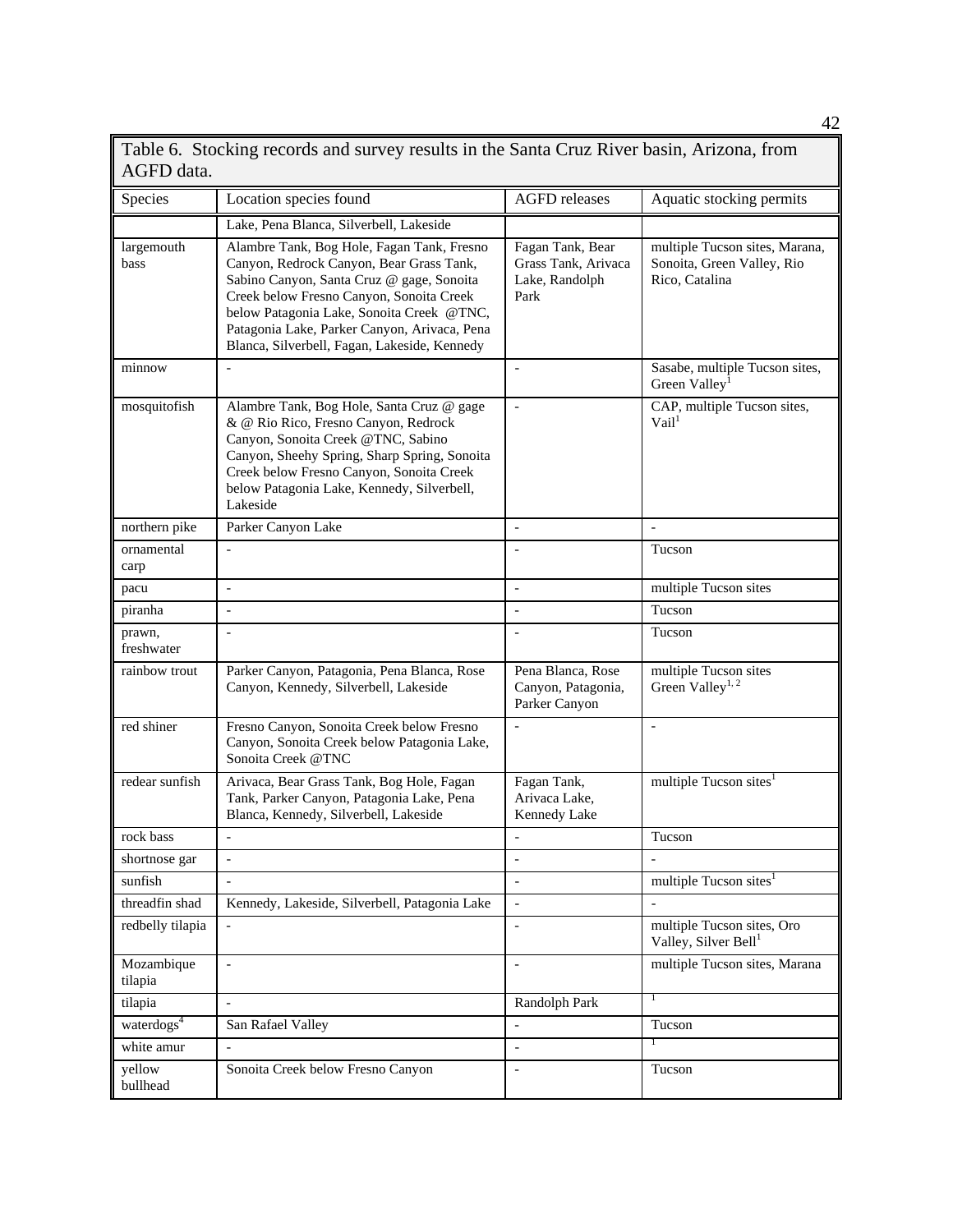Table 6. Stocking records and survey results in the Santa Cruz River basin, Arizona, from AGFD data.

Species Location species found AGFD releases Aquatic stocking permits 1 private sites include aquaculture facilities, gravel pits, golf course ponds, subdivision ponds, public park ponds, private

 ponds, fish tanks and aquariums, stock ponds 2 also stocked at sites in southeastern Arizona outside the Santa Cruz River basin

<sup>3</sup> includes those listed as trout"

4 subspecies *Ambystoma tigrinum mavortium*, which are hybridizing with the Sonora tiger salamander (*A. t. stebbensi*)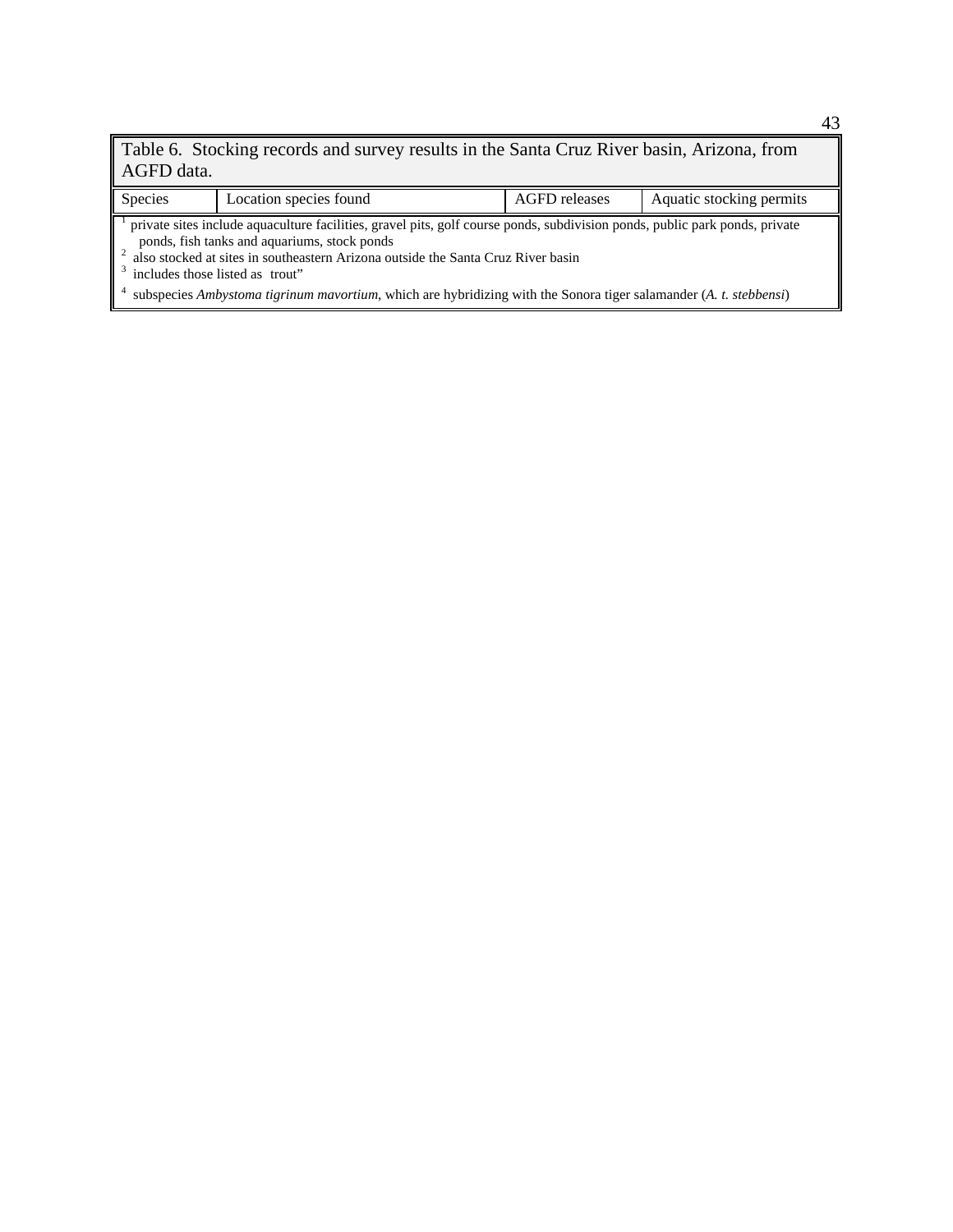| TABLE 7. Nonindigenous species found historically in selected southern Arizona waters, and releases by AGFD (AGFD data). |                 |                           |                         |                    |                 |                                                              |                   |                             |               |                     |                  |
|--------------------------------------------------------------------------------------------------------------------------|-----------------|---------------------------|-------------------------|--------------------|-----------------|--------------------------------------------------------------|-------------------|-----------------------------|---------------|---------------------|------------------|
| Species                                                                                                                  | Arivaca<br>Lake | <b>Bear Grass</b><br>Tank | <b>Bog Hole</b><br>Tank | Fagan<br>Tank      | Kennedy<br>Park | Parker<br>Canyon Lake                                        | Patagonia<br>Lake | Pena Blanca<br>Lake         | Silverbell    | Rose Canyon<br>Lake | Lakeside<br>Park |
| green sunfish                                                                                                            | $Y++^1$         | $\overline{0}$            | $N++$                   | $N++$              | $N++$           | $N++$                                                        | $N++$             | $N++^2$                     | $N++$         | $N++$               | $N++$            |
| black bullhead                                                                                                           | ď               | $---$                     | $\frac{1}{2}$           | $\frac{1}{2}$      | $---$           | $N++$                                                        | $\frac{1}{2}$     | $N++^2$                     | $\frac{1}{2}$ | $---$               | $---$            |
| channel catfish                                                                                                          | $Y++$           | $N++$                     | $N++$                   | $Y_{++}$           | $Y++$           | $Y_{++}$                                                     | $N_{++}$          | $Y++^2$                     | $Y_{++}$      | $---$               | $Y++$            |
| common carp                                                                                                              | $\bullet$       | $\bullet$                 | $\bullet$               | $\bullet$          | $N_{++}$        | $\bullet$                                                    | $\bullet$         | $\bullet$                   | $N++$         | $\bullet$           | $N++$            |
| goldfish                                                                                                                 | $\bullet$       | $\bullet$                 | $\bullet$               | $\bullet$          | $N++$           | $\bullet$                                                    | $\bullet$         | $\bullet$                   | $\bullet$     | $\bullet$           | $---$            |
| piranha                                                                                                                  | $\bullet$       | $\bullet$                 | $\bullet$               | $\bullet$          | $N++$           | $\bullet$                                                    | $\bullet$         | $\bullet$                   | $\bullet$     | $\bullet$           | $---$            |
| threadfin shad                                                                                                           | $\bullet$       | $\bullet$                 | $\bullet$               | $\bullet$          | $N++$           | $\bullet$                                                    | $N++$             | $\mathcal{L}_{\mathcal{F}}$ | $N++$         | $\bullet$           | $N++$            |
| mosquitofish                                                                                                             | $N++$           | $N++$                     | $N++$                   | $N++$              | $N++$           | $N++$                                                        | $N++$             | $N++$                       | $N++$         | $\bullet$           | $N++$            |
| grass carp                                                                                                               | $\bullet$       | $\bullet$                 | $\bullet$               | $\bullet$          | $Y++^3$         | $\bullet$                                                    | $\bullet$         | $\bullet$                   | $Y++^3$       | $\bullet$           | $---$            |
| bluegill sunfish                                                                                                         | $N++$           | $N++$                     | $N++$                   | $N++$              | $N++$           | $N++$                                                        | $N++$             | $N++^2$                     | $N++$         | $\bullet$           | $N++$            |
| redear sunfish                                                                                                           | $Y++$           | $N++$                     | $N++$                   | $Y++$              | $N++$           | $N++$                                                        | $N++$             | $N++$                       | $N++$         | $\bullet$           | $---$            |
| largemouth bass                                                                                                          | $Y++$           | $Y++$                     | $Y++$                   | $Y++$              | $Y++$           | $Y++$                                                        | $Y++$             | $Y++^2$                     | $Y++$         | $---$               | $Y++$            |
| rainbow trout                                                                                                            | $\bullet$       | $\bullet$                 | $\bullet$               | $\bullet$          | $Y++$           | $Y++$                                                        | $Y++$             | $Y++$                       | $Y++$         | $Y++$               | $Y++$            |
| fathead minnow                                                                                                           | $\bullet$       | $\bullet$                 | $\bullet$               | $\bullet$          | $\bullet$       | $\bullet$                                                    | $\bullet$         | $Y^{-1}$                    | $---1$        | $\bullet$           | $---$            |
| flathead catfish                                                                                                         | $\bullet$       | $\bullet$                 |                         | $Y_{\blacksquare}$ | $\bullet$       | $\bullet$                                                    | $N++$             | $\bullet$                   | $\bullet$     | $\bullet$           | $---$            |
| black crappie                                                                                                            | $\bullet$       | $\bullet$                 | $N++$                   | $\bullet$          | $Y++$           | $\bullet$                                                    | $N++$             | $N++^2$                     | $N++$         | $\bullet$           | $\cdots$         |
| tilapia                                                                                                                  | $\bullet$       |                           | $\bullet$               | $\bullet$          |                 | $\bullet$                                                    | $\bullet$         | $\bullet$                   | $Y -$         | $\bullet$           | ---              |
| $Y++$ = found during surveys and stocked by AGFD                                                                         |                 |                           |                         |                    |                 | $N_{++}$ = found during surveys and no AGFD stocking records |                   |                             |               |                     |                  |

 $Y_{\bullet}$  = stocked but not found during surveys<br>  $\bullet$  = not found during surveys<br>  $\bullet$  AGFD aquatic stocking permit to Pena Blanca Lodge for black crappie, green sunfish, largemouth bass, black bullhead, channel catfish, b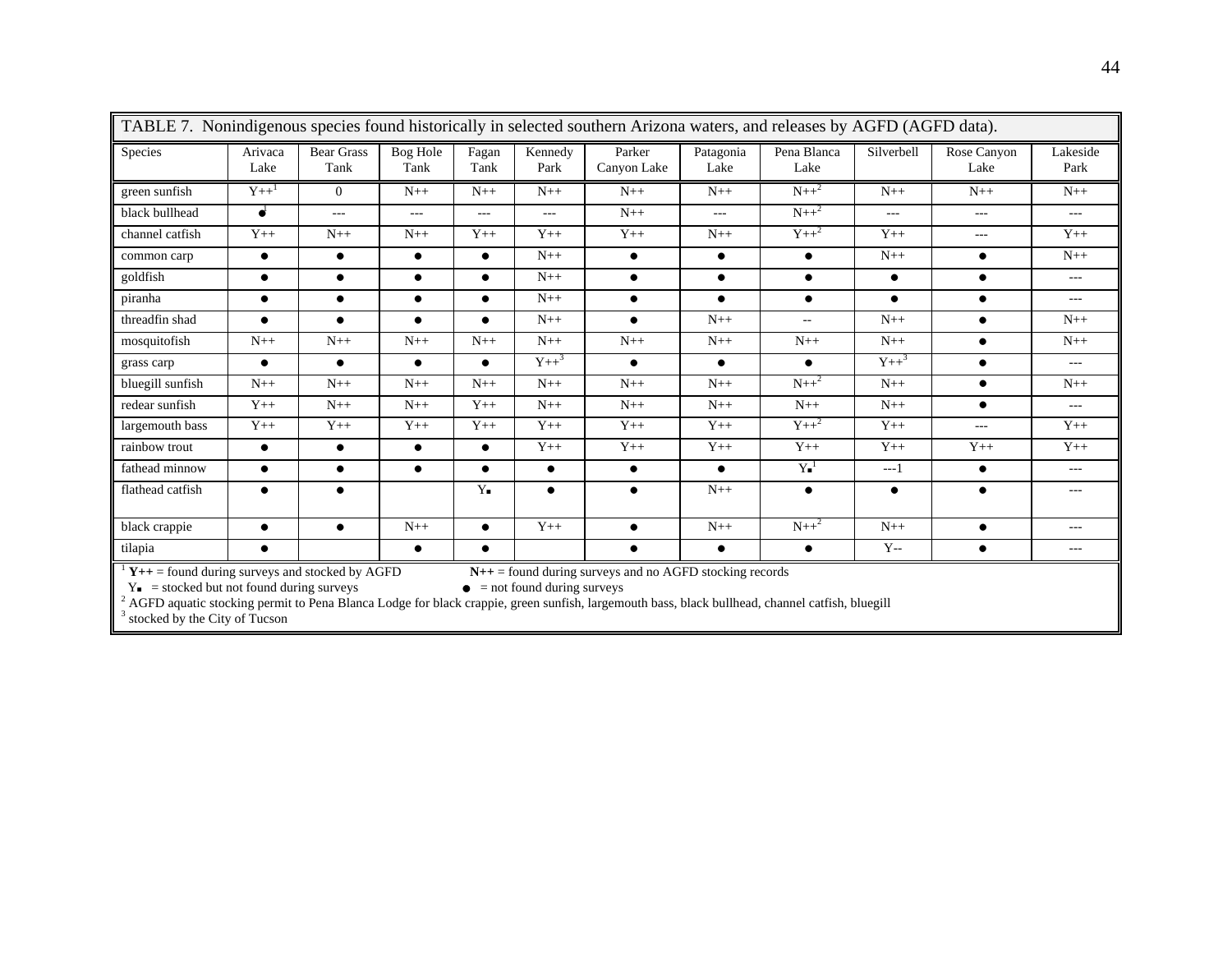Spring, Cottonwood Springs, Fresno Canyon, and Cienega Creek) are in the Santa Cruz subbasin. The other five in the subbasin are contaminated with varying species and levels of nonindigenous species. Numerous other threats exist to all of the populations. Stocked populations of Gila topminnow have not been successful within the subbasin, with only two reestablished populations remaining.

### Cienega Creek

The Cienega Creek Gila topminnow natural population on Las Cienegas National Conservation Area is one of only two on public lands and it is by far the largest of all the remaining natural populations (Simms and Simms 1991). There is also a perennial section of Cienega Creek north (downstream) of Interstate 10 that holds topminnow.

Gila topminnow was first documented from Cienega Creek in the 1970's. In addition to Gila topminnow, Cienega Creek supports two other native fishes (Bagley et al. 1991, Simms and Simms 1991), the longfin dace and the endangered Gila chub. Cienega Creek is one of the last places in Arizona supporting an intact native fish fauna uncontaminated by nonindigenous fish and is one of only four natural Gila topminnow populations not contaminated by mosquitofish (Weedman 1999). No nonindigenous fish and few other nonindigenous taxa are found in Cienega Creek. With increasing access and recreational use, the vulnerability of the stream and its Gila topminnow population to nonindigenous invasion is intensifying. The Cienega Creek basin has been closed to fishing by the Arizona Game and Fish Commission to lessen the potential for release of illegal fish and live bait.

In October 2001, Gila topminnow was repatriated into the Cienega Creek drainage at Empire Gulch, within the National Conservation Area. Additional releases of topminnow have been made. Gila topminnow has not established a robust population at Empire Gulch, probably because of high levels of aquatic vegetation and aquatic invertebrate predators.

Cienega Creek and its Gila topminnow habitat are subject to a number of human uses, including livestock grazing, recreation, urban and suburban development, groundwater pumping, and roads. Before BLM acquired the area, it was primarily used for grazing, but there were also extensive agricultural fields along the creek (Eddy and Cooley 1983). These fields were irrigated by a system of canals and dams that locally destroyed Gila topminnow habitat and created severe erosion. The BLM is removing these developments and has reconstructed part of the creek to restore more natural geomorphic and hydrologic conditions (USFWS 1998a, Simms 2001). The National Conservation Area presently receives heavy human visitation, and most of the stream is readily accessible. Recreational use will likely increase with the population growth in southern Arizona. Above BLM land, the valley is mostly used for livestock grazing. However, there is extensive proliferation of ranchette development in the area surrounding the town of Sonoita, which is itself growing. This growth is based on groundwater use, which could threaten the surface water of Cienega Creek. Several wineries and vineyards occur along the groundwater divide between the Cienega Creek and Babocomari River basins. The vineyards are entirely supported by groundwater.

There are potentially serious erosion problems, and recreation and other uses are increasing,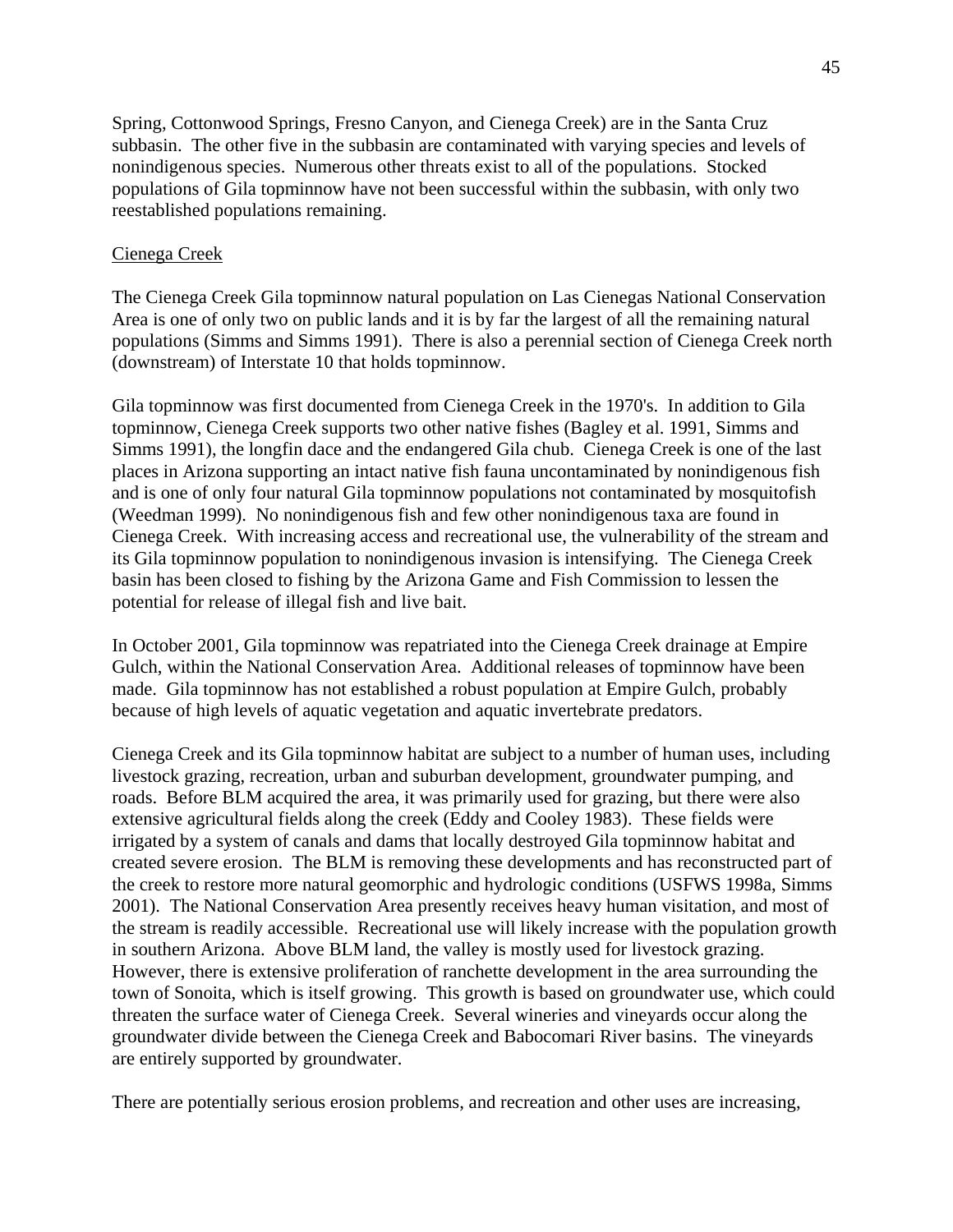creating threats to habitat quality and raising the potential for other nonindigenous invasions. Management changes to improve riparian and aquatic habitat, coupled with drought, have actually caused topminnow to become significantly rarer in the upper perennial reach. The lower reach appears to have a stable Gila topminnow population, but because of how data were collected, even that is uncertain (G. Bodner, TNC, pers. comm., 2007; J. Simms, BLM, pers. comm., 2007). The Cienega Creek topminnow population is still considered a viable population, and it is still the largest by far in the U.S.

The Cienega Creek Preserve is owned by the Pima County Flood Control District and managed by Pima County Natural Resources, Parks, and Recreation. Gila topminnow was discovered on Pima County's Preserve in 2002, as was Gila chub. Gila topminnow are numerous below the headcut (Service files). Gila chub may be extirpated there due to loss of pool habitat during flooding, headcut migration, and excessive sedimentation. Longfin dace also occur there. Use of the Preserve is limited to recreation, which is limited to 20 people per day. The area is being developed, and the area between the upper perennial section on the NCA and the preserve is being planned for development. Several clay pits, sand and gravel mines, and other mineral development occurs or is planned in the area. Some of the clay pits close to the preserve have been known to contain water and nonindigenous fish and bullfrogs. Fortunately, to date no nonindigenous fish have been found in Cienega Creek in the Preserve. There is a diversion at the downstream-most end of perennial flow. All base flow is diverted down a grated pipe.

#### Sonoita Creek

Sonoita Creek is a major tributary of the SCR, joining it near the town of Rio Rico in Santa Cruz County. Perennial surface flow is present in the area of Cottonwood Spring (considered separately below), and from below the town of Patagonia, where it is augmented by sewage return flows, to about 1 mile (2 km) above the confluence with the SCR. Patagonia Lake is located in the lower half of the drainage and is a moderate sized recreational reservoir, which impounds Sonoita Creek. Much of Sonoita Creek is privately owned, although Patagonia Lake is owned by the State and a portion of the stream below the lake is part of the Sonoita Creek State Natural Area.

Gila topminnow was first documented from Sonoita Creek in 1904 near the town of Patagonia (Chamberlain 1904). Gila topminnow are particularly rare above Patagonia Lake (H. Blasius, AGFD, pers. comm., November 2001; Service files; Voeltz and Bettaso 2003), but are more numerous below the lake (Voeltz and Bettaso 2003; Service files). Above Patagonia Lake, numbers and distribution of nonindigenous fish are increasing (H. Blasius, AGFD, pers. comm., November 2001). There are also a number of nonindigenous riparian and aquatic plants present in Sonoita Creek (USFWS files). Although within the stream native fish species are more numerous than nonindigenous fish, Patagonia Lake serves as a continual source of nonindigenous species, as may be the many stock tanks in the watershed. Live bait use of threadfin shad (*Dorosoma petenense*) and all varieties of sunfish is allowed at Patagonia Lake. Crayfish have moved upstream from the lake, at least to TNCs Patagonia Preserve (Service files).

Sonoita Creek contains a tenuous natural population of Gila topminnow above Patagonia Lake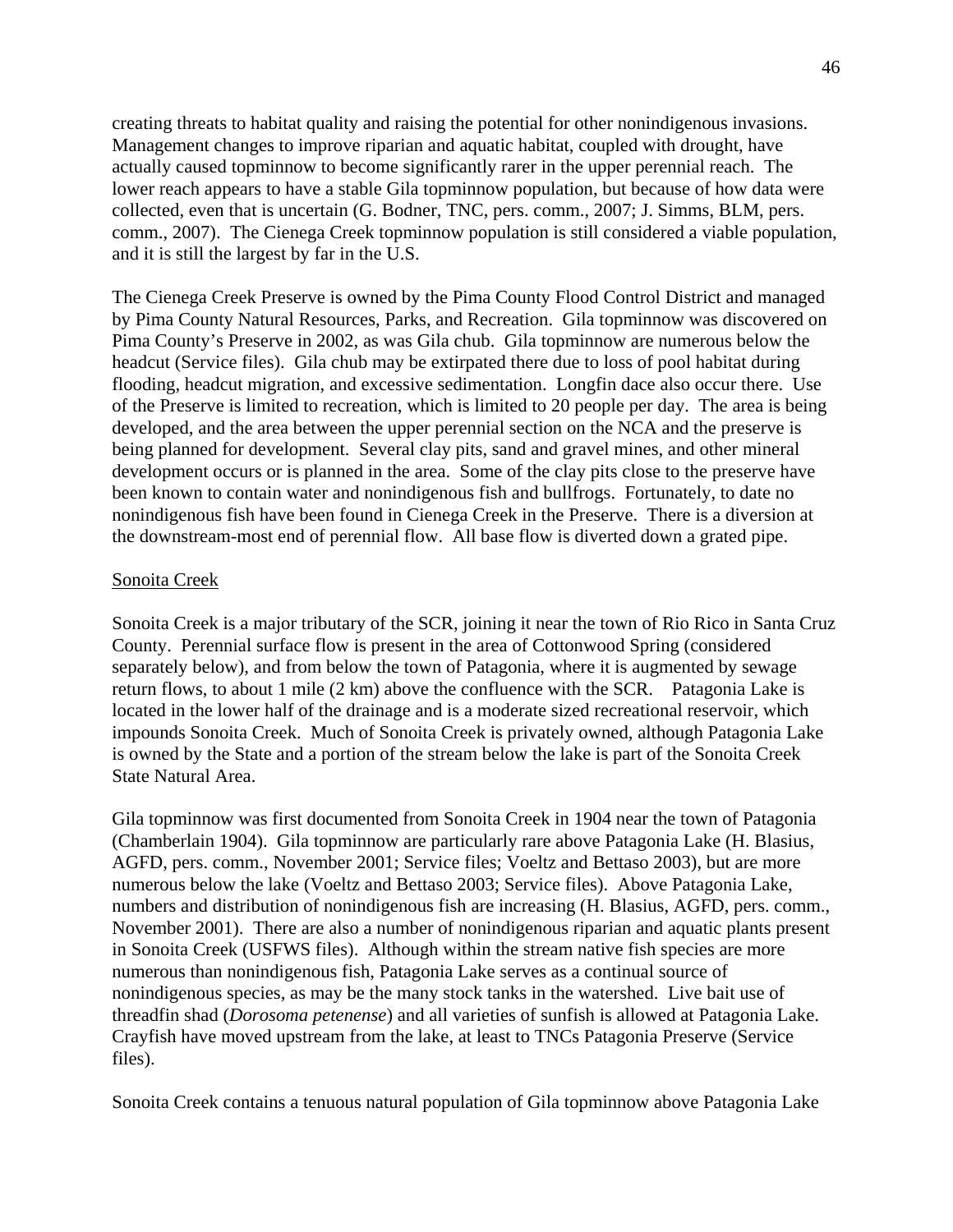and a slightly more robust one below (Minckley et al. 1977, Young and Lopez 1995, Voeltz and Bettaso 2003, USFWS and AGFD unpub. data). Additional populations are found in its tributaries Redrock Canyon, Fresno Canyon, Coal Mine Canyon, Cottonwood Spring, and Monkey Spring (Rinne et al. 1980, Simons 1987, Stefferud and Stefferud 1994, Voeltz and Bettaso 2003). Only Cottonwood and Monkey Spring, and Fresno Canyon (including Coalmine Canyon) are uncontaminated with nonindigenous aquatic fish. Only Redrock Canyon is on federally owned land, although parts of Sonoita Creek, Fresno Canyon, and Coal Mine Canyon are on State Park land. Recent acquisitions have placed Coal Mine Spring and Canyon under AGFD ownership. Threats to these populations come from burgeoning subdivision and ranchette development, nonindigenous aquatic species, groundwater pumping, water pollution, livestock grazing, recreation, roads, and mining. Several surveys in 2006 in the Redrock Canyon drainage have failed to find Gila topminnow, probably due to the synergistic effect of drought and mosquitofish (USFWS and AGFD unpub. data).

### Cottonwood Spring

Cottonwood Spring is a tributary of Sonoita Creek. The spring issues from a hillside along the Sonoita Creek valley bottom and runs about 100 ft (30 m) before it is captured in a pipe, which transports water downstream to irrigate nearby fields. Some water seeps from and overflows the spring to contribute to Sonoita Creek. Cottonwood Spring is located on privately owned land, and is the site of two past Service Partners for Wildlife projects. Because of these projects, grazing was excluded from the spring and riparian area, and two small headcut control gabions were built below the perennial flow to control upstream movement of erosion. Reclamation has modified the downstream headcut control gabion to function as a fish barrier below the perennial flow.

Gila topminnow were first collected in Cottonwood Spring in 1938 (Univ. of Michigan Mus. of Zool. [UMMZ] No. 125052). Two other rare species, Huachuca springsnail (*Pyrgulopsis thompsoni*) (Hershler and Landye 1988) and Huachuca water umbel (*Lilaeopsis schaffneriana* var. *recurva*) also occur there, and it is designated critical habitat for the umbel. There are stock tanks upstream in Hog Canyon, Fort Canyon, and the Sonoita area, which may contain nonindigenous species. El Pilar Tank, in upper Adobe Canyon, a tributary of Sonoita Creek about 0.6 mi (1 km) below Cottonwood Spring, is an extirpated Gila topminnow reestablishment site where goldfish were found in 1994 (Weedman and Young 1997). Although the area around Cottonwood Spring and Sonoita Creek is privately owned and posted against trespassing, it is easily accessible and therefore, vulnerable to bait-bucket movement of nonindigenous species.

### Monkey Spring

Monkey Spring is located 1.2 mi (2 km) south of Cottonwood Spring and several hundred feet east of Sonoita Creek. It originates on a sideslope above Monkey Canyon, a tributary of Sonoita Creek. Before diversion, the spring flowed through a marsh then over a travertine terrace that resulted in a waterfall of about 40 ft (12 m) into the canyon (Minckley 1973). In the late 1800's a dam was built across the terrace and the flow diverted into a ditch (see also Chamberlain 1904). The artificial pond later drained when attempts to deepen it resulted in breaking the seal on the bottom. The springhead and a short reach are excluded from livestock grazing. The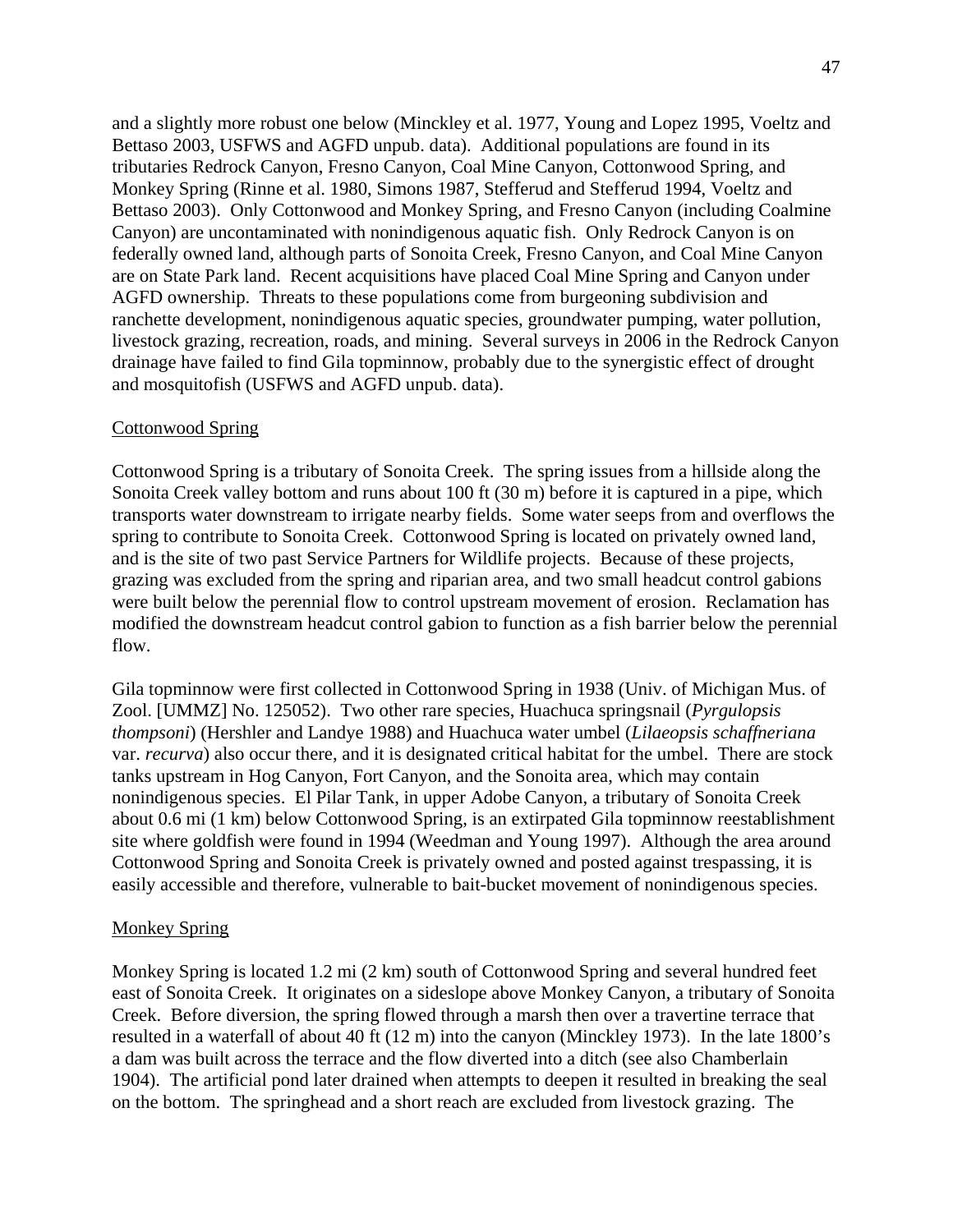spring continues to be diverted into a ditch that takes it to the Sonoita Valley for irrigation purposes. Some flow periodically drains into the pond and provides transient Gila topminnow habitat.

Monkey Spring is privately owned and is not accessible to the public. The ranch on which it is located is now being subdivided. Although the portion containing Monkey Spring is not part of the present subdivision, its future is not secure, and reportedly part of the water rights have been sold. Additional water use to support development may affect Monkey Spring and Sonoita Creek.

Gila topminnow was first documented in Monkey Spring in 1904 (Chamberlain). Monkey Spring is the most genetically differentiated of the Gila topminnow populations (Hedrick and Parker 1998, Hedrick et al. 2001, Parker et al. 1999) in the Gila basin. Historically, two other native fish occurred in Monkey Spring, the Santa Cruz pupfish (*Cyprinodon arcuatus*) and Gila chub (Minckley 1973). The pupfish went extinct, and Gila chub was extirpated after nonindigenous sport fish were introduced (Minckley 1973). Yaqui catfish, a native of the Rio Yaqui basin to the east and south, were introduced into a reservoir fed by Monkey Springs in 1899, but died out sometime after 1950 (Chamberlain 1904, Minckley 1973). At present, there are no nonindigenous fish in Monkey Spring (Voeltz and Bettaso 2003). Previous landowners introduced the nonindigenous fish in the past, and this remains a possibility.

### Redrock Canyon

Redrock Canyon is also a tributary of Sonoita Creek, entering Sonoita Creek at the town of Patagonia. Redrock Canyon is a wide, relatively complex drainage lying between the Canelo Hills to the north and the Patagonia Mountains to the south. Although a large cienega was historically located at the confluence of Redrock Canyon and Sonoita Creek (Hendrickson and Minckley 1984, Davis 1986), that cienega is gone and present surface flow in Redrock Canyon is perennial interrupted, with flow present in most parts of the canyon only during precipitation. There are several perennial springs in the drainage (Stefferud 1989, Stefferud and Stefferud 1994, 2001). Primary areas of perennial flow are located in Cott Tank drainage and Redrock Canyon at its confluence with Cott Tank drainage, at Gate Spring, at the Falls area, and about 0.75 mi (1.2 km) upstream from the Forest boundary. With the exception of one 160-acre (64 ha) inholding, all of Redrock Canyon is on the Coronado National Forest.

Much of the perennial, flowing water is excluded from livestock use, although there has been periodic livestock use due to fence failures. As exclosed areas recovered from livestock impacts, one of the exclosure fences was extended. However, drought the last few years has caused a severe diminution in flow.

Mosquitofish are especially numerous and vary from rare at the downstream areas to abundant in Cott Tank drainage, where they have averaged 38% of the topminnow/mosquitofish present since 1991 (Stefferud and Stefferud 1994 and unpub. data, Weedman and Young 1997). Habitat complexity and periodic flooding may have allowed the historical coexistence of mosquitofish and Gila topminnow at this site. Recent surveys have not found Gila topminnow. The synergistic combination of drought and mosquitofish appears to have extirpated the population.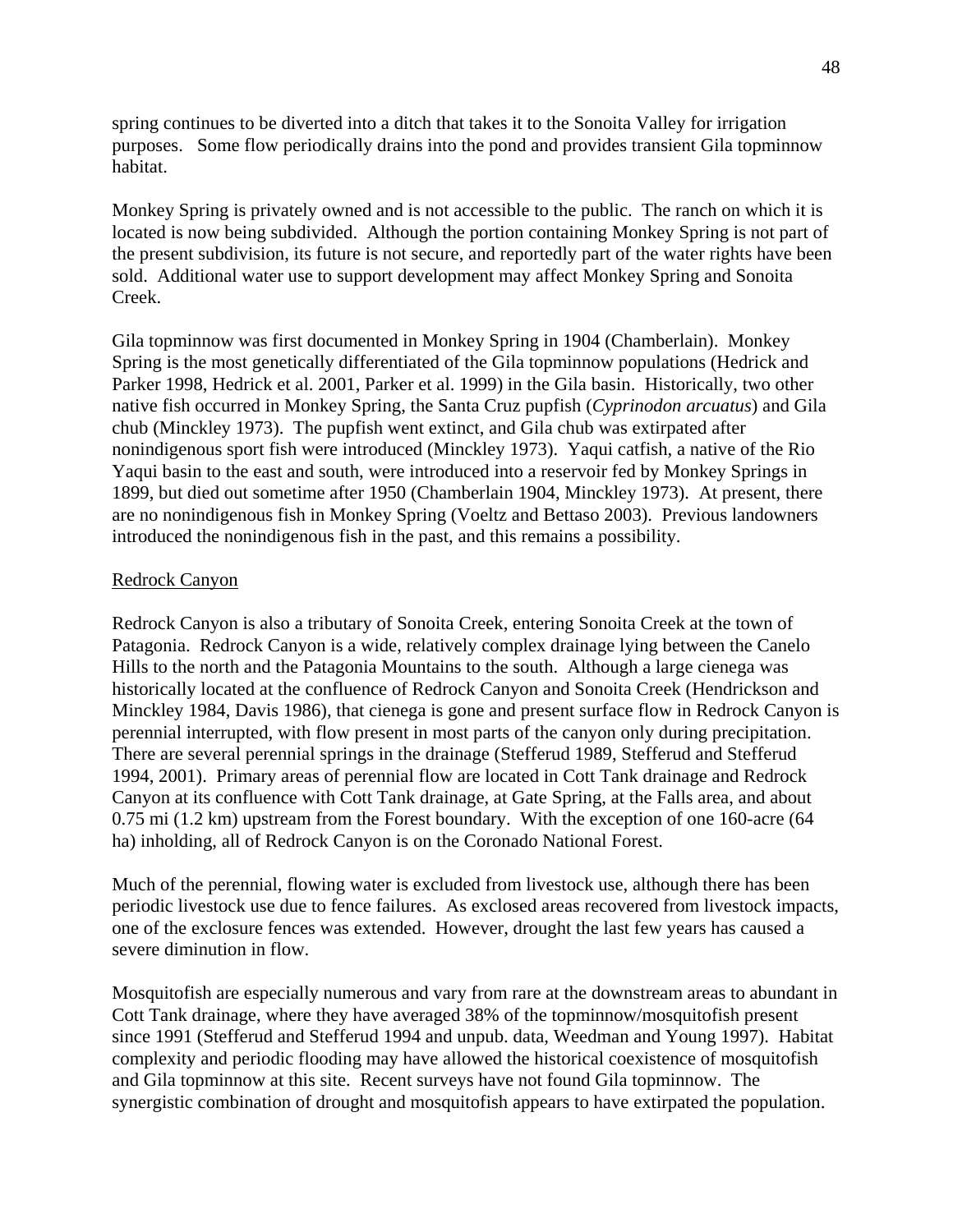Plans are being made to install a fish barrier, remove nonindigenous fish, and repatriate native fish.

## Fresno, Coal Mine, and Ash Canyons

Fresno Canyon is a stream that enters Sonoita Creek several miles below Patagonia Lake. Much of Fresno Canyon is within the Sonoita Creek State Natural Area, but the upper watershed is on private land. Fresno Canyon contains perennial water and fish only in a couple of stretches. Coal Mine Canyon is mostly on land owned by the AGFD and managed by the State Natural Area, and partly on private land. Trespass grazing is the primary human activity affecting Gila topminnow. Fencing to exclude cattle is ongoing. On private lands, livestock grazing is also the primary human activity. There are stock tanks on the private land that may be the source of much of the nonindigenous fish population of Fresno and Coal Mine canyons. Occupation of these stock tanks by nonindigenous species is difficult to control; renovation is possible, but subject to landowner approval. Recreation is minimal because the area is difficult to access. Parts of the upper watershed are for sale and are being converted from grazing lands to low density housing.

Gila topminnow was not discovered in Fresno Canyon until 1992 and in Coal Mine Canyon until 1996 (Weedman and Young 1997). Gila topminnow and nonindigenous green sunfish were always found during surveys and may be coexisting here. Gila topminnow tended to be found in microhabitats (e.g. pool margins) that were unavailable to adult green sunfish. Fresno Canyon on the State Natural Area was renovated, apparently successfully (Service files), for removal of green sunfish in 2007.

The Ash Canyon location was discovered in 2005, and subsequently found dry five months later in 2006. Ash Canyon flows into Patagonia Lake. George Wise Spring is in Ash Canyon, below the topminnow location, and is infested with green sunfish, bass, and crayfish. Small pockets of water have been found in Ash Canyon above the topminnow site, but none has contained fish.

## Santa Cruz River

Gila topminnow is present in several areas of the SCR. However, some of those areas are located in Mexico and, because the species is listed only in the United States, those areas are not legally considered endangered although their biological status does not differ from the SCR populations in the United States. The river in Mexico has interrupted perennial flow. Perennial flow resumes downstream from the Nogales International Wastewater Treatment Plant, near the mouth of Sonoita Creek, and continues to around Tubac. Gila topminnow is present in this stretch. It also is the only population that mixes two different Gila topminnow stocks (Santa Cruz in Mexico and lower Sonoita Creek complex) (Hedrick et al. 2001). This population is unique in that it is the only remnant of the species occupying what was originally the primary Gila topminnow habitat in the mid-reaches of one of the larger Gila basin rivers. Downstream from Tubac, no perennial flow is present until sewage effluent from Tucson enters the river. Gila topminnow is not known from this effluent reach in Tucson.

The upper Santa Cruz in the San Rafael Valley has interrupted perennial surface water, although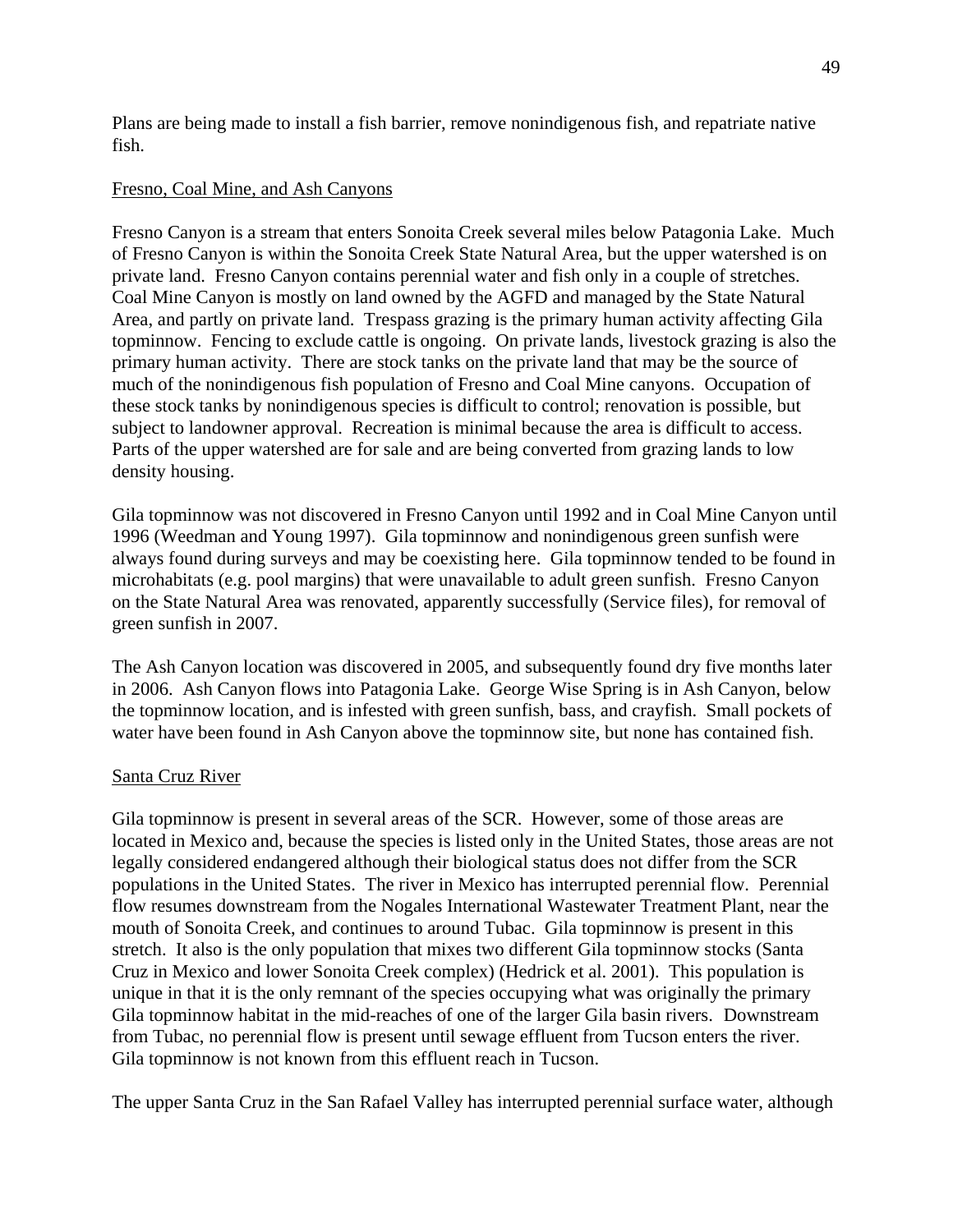short periods of no flow occur most years. Areas in private ownership are used for livestock grazing and irrigated agriculture. A large earthen tank to store irrigation water is located near the mouth of Sheehy Spring, and ditches to carry water to the fields are present in the floodplain.

The first topminnow record in the San Rafael Valley is from 1940 (UMMZ No. 118419- 118422). The last topminnow found in this section was in 1993 (Weedman and Young 1997), however, annual sampling is usually limited to only a very short stretch of the river, and the survey is insufficient to determine the presence or absence of the species in the river. This area supports numerous nonindigenous species. Recent, more extensive surveys of the SCR in the San Rafael Valley have only documented mosquitofish and green sunfish (Service files).

The natural populations of Gila topminnow in the San Rafael Valley, if still present, are now on State Parks lands, one is on private lands, on which State Parks holds a conservation easement, and the owner is conservation-minded. Increased recreational use of the area and river is likely under State Parks management, though the Natural Area remains closed to the public pending initiation and completion of a management plan. Gila topminnow was recorded in the river in Mexico in 2006 (Service files) but has not been collected in the United States portion since 1993 (Weedman and Young 1997). This portion of the river has been impacted by watershed degradation and ongoing agriculture and livestock grazing, although the private landowner has limited grazing in the riparian corridor (R. Humphreys, pers. comm., 2000; pers. obs.).

The middle Santa Cruz is that portion of the river from where it reenters the United States to where it historically dried near Continental, in Santa Cruz and Pima counties. Almost all of the flood plain in this reach of the river is privately owned, with multiple landowners. There are many access points with several river crossings, parallel roads, multiple dwellings, and urban and industrial development. Impacts and threats to this reach of the river include contaminants, nonindigenous species, water withdrawals, and urbanization. Besides excessive ammonia levels and heavy metals issuing from the water treatment plant (King et al. 1999), contaminants and trash from runoff and untreated sewage from Mexico make it into the mainstem in Mexico, and into Nogales Wash and Potrero Creek. The amount of water released from the treatment plant should remain stable in the near future. Planned upgrades to the treatment plant should reduce the amount of ammonia released into the river. Continuing development in the valley could lead to localized groundwater depletion.

Topminnow was rediscovered in this reach near Rio Rico in 1994 (Weedman and Young 1997). They still occur today in most of the perennial portion of the river that is below the Nogales International Wastewater Treatment Plant, though their geographic extent and numbers fluctuate widely (Voeltz and Bettaso 2003). The upper portions of this reach are not habitable to fish because of high ammonia levels. Although nonindigenous species, including mosquitofish, have been found in this reach, recent surveys have found few (crayfish in 1997 [Kirke King, USFWS, pers. comm. 1998]) or no nonindigenous species (Weedman and Young 1997, Voeltz and Bettaso 2003). Nonindigenous species also occur upstream in Mexico and the upper SCR, in Sonoita Creek and Patagonia Lake, and in stock tanks in the watershed.

This population of Gila topminnow exists in the SCR from Rio Rico to Tubac. Groundwater pumping caused the loss of perennial flow in this area, and flow is now entirely supported by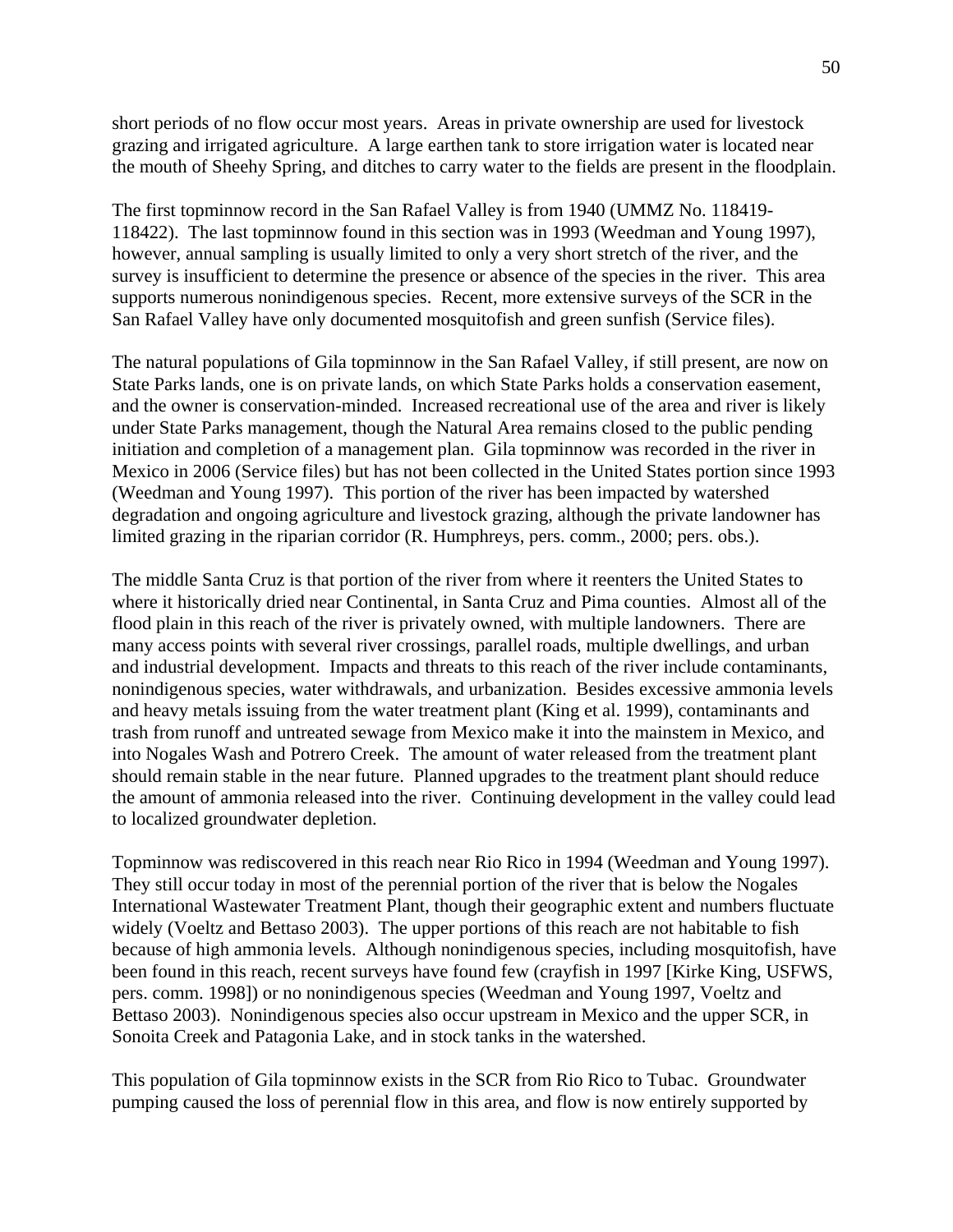waste water from the Nogales International Waste Water Treatment Plant. This topminnow population is contaminated with nonindigenous fish and invertebrates and affected by urban and suburban development. In its uppermost reach, below the Nogales International Water Treatment Plant, high ammonia levels and other contaminants (King et al. 1999) apparently affect it. The only recent surveys have been at Tumacacori National Historic Park (2005), where only longfin dace was found (USFWS and AGFD unpub. data).

The lower SCR from Tucson downstream only contains perennial flow below two wastewater treatment plants in Tucson. Historically, this reach was perennial. Gila topminnow were first recorded in this reach in 1853 (Baird and Girard) and were last recorded in 1943 (UMMZ No. 1466671). The Tucson basin and the Santa Cruz, Rillito, and Pantano drainages historically provided extensive fish habitat (Davis 1982) in what are now ephemeral, highly modified, and constrained channels. The slow-moving, cienega type habitat found in these drainages in the past would have been ideal topminnow habitat. Most natural aquatic habitats are gone from the Tucson basin.

#### Sharp and Sheehy Springs

Sharp and Sheehy springs are tributary to the upper SCR in the San Rafael Valley, as is Heron Spring, one of only two surviving stocked populations of Gila topminnow in the Santa Cruz subbasin (Voeltz and Bettaso 2003). Sharp Spring is a tributary of the upper SCR near Lochiel in Santa Cruz County. The spring is located about 1 mi (1.5 km) up a small drainage from the river, and hydrological connection with the river occurs only during periodic flooding. The spring is actually a cienega system made up of a series of deep, narrow pools with flow between them through thickly vegetated shallows or in very narrow deep channels. Recent drought has caused the upper pools to dry or become anoxic, and flow between the pools is often nonexistent. Land uses and status are the same as that described above for the upper SCR in the San Rafael Valley. Despite historical livestock grazing before 1999, Sharp Spring is only lightly impacted, and the riparian vegetation and cienega structure are well developed. It is not currently grazed. However, it is located near the road and has experienced use by undocumented aliens. This use is expected to continue with subsequent adverse effects to the system and the fish. Recreational use is expected to occur once the San Rafael State Natural Area is open to the public.

The first fish occurrence records at Sharp Spring are from 1979 (Meffe et al. 1982). At that time, mosquitofish were already in the system. By the late 1980's and early 1990's, mosquitofish comprised 77 to 99 percent of the fish present and were found throughout the entire system. In 1999, of almost 1,600 poeciliids captured, only two percent were topminnow. In 2004, only 1 of 398 Poeciliids was a topminnow, the last year Gila topminnow were captured (Service files). The habitat complexity and periodic flooding may have allowed minimal coexistence of the two species (Meffe et al. 1982, Meffe 1984, 1985) with mosquitofish eventually extirpating topminnow. The balance probably tipped after 1999 with lack of flooding, and with drought reducing the amount of available habitat.

Located about a mile upstream from Sharp Spring, the Gila topminnow population in Sheehy Spring is probably extirpated. Sheehy Spring is located in a small drainage just off the SCR. It is a smaller system than Sharp Spring, consisting of a marshy upper area, a pool-run middle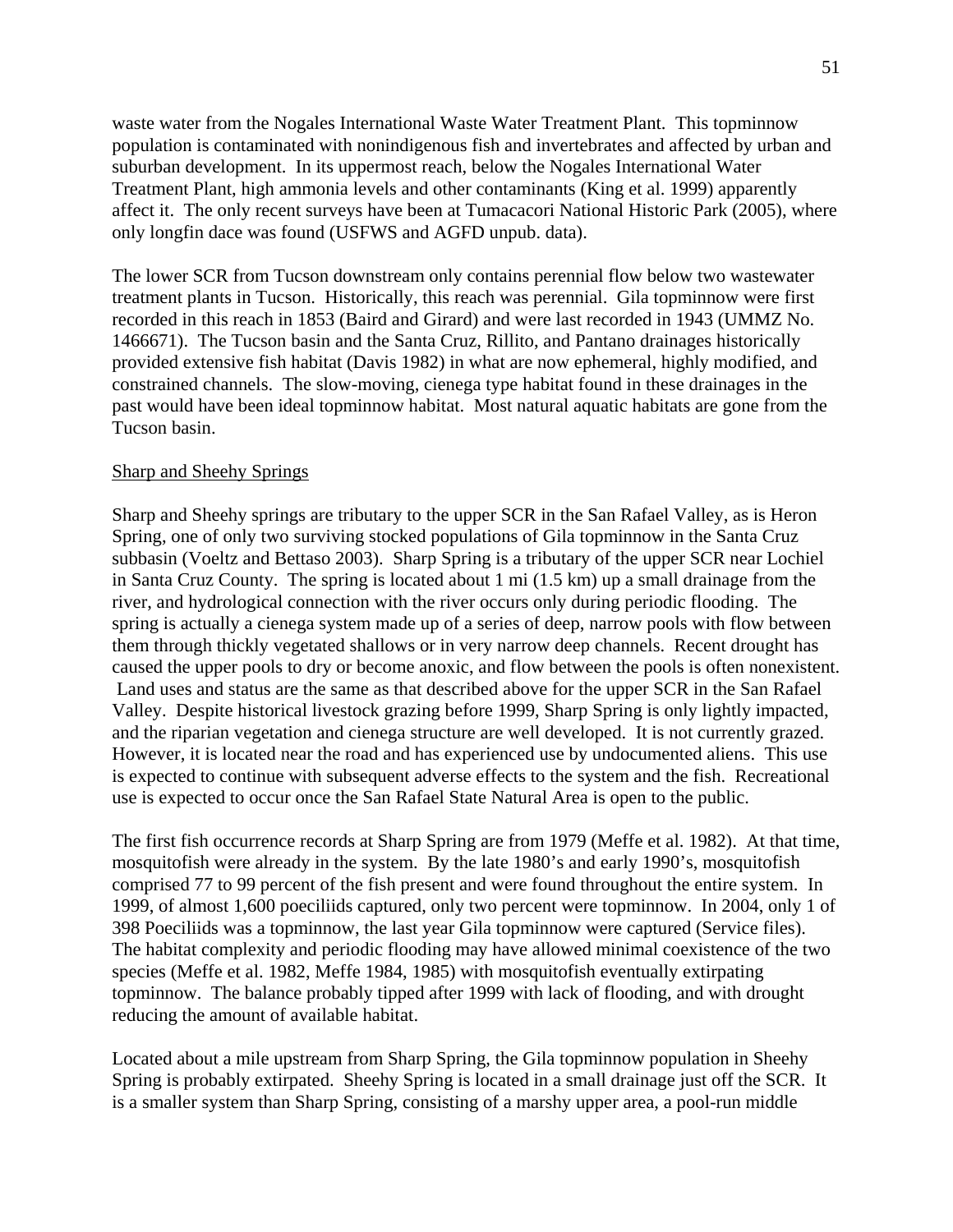section, an impounded pool, and a long run through a marshy area along the edge of the Santa Cruz floodplain. Its ownership and status are the same as described for the upper SCR in the San Rafael Valley.

Topminnow was discovered in Sheehy Spring in 1939 (UMMZ No. 131105). They were last seen in 1987 (Bagley et al. 1991). In 1977, only Gila topminnow and Gila chub were present in the upper part of Sheehy Spring, although mosquitofish were abundant in the lower part (Johnson 1977, Minckley et al. 1977). The next survey, in 1979, found that mosquitofish made up 42 percent of the poeciliids (Meffe et al. 1983). The very next year, mosquitofish comprised 94 percent of the poeciliids captured (Meffe and Hendrickson 1980, Meffe et al. 1983). Mosquitofish outnumbered Gila topminnow about 9 to 1 until 1988, when no topminnow were found (Bagley et al. 1991). No topminnow have been found since despite extensive sampling (Service files, Weedman and Young 1997, Voeltz and Bettaso 2003). Although the Gila topminnow have not been found at Sheehy Spring since 1987, presumably due to mosquitofish contamination, it is considered a high priority site for nonindigenous species removal and restocking with Gila topminnow (Weedman 1999, Voeltz and Bettaso 2003). Gila chub and mosquitofish still occur at Sheehy Spring, though mosquitofish were not found during two quick surveys in 2005 (Service files).

## Heron Spring

Heron Spring is located in a small tributary of the upper SCR in the San Rafael Valley. It is about 0.5 mi (0.75 km) south of Sharp Spring and consists of a small pool at the base of a large headcut and about 0.25 mi (0.4 km) of marshy flow. In the past, the spring has received heavy use by livestock, but human access was restricted by private ownership, which has probably contributed to keeping this site free of nonindigenous species. The site is not visible from the road and may not receive extensive recreation now that the area is in State Parks ownership and may eventually be open to the public.

In 1981, Heron Spring was stocked with Gila topminnow from Sharp Spring (Simons 1987). No other fish species occur here. Although the drainage is tributary to the SCR, upward movement of fish is blocked by a stock tank low in the drainage. Heron Spring is free of nonindigenous fish, but has a very small topminnow population. Heron Spring is one of two reestablishment sites for Gila topminnow that are still extant in the SCR subbasin, though a survey in 2007 failed to find any fish (AGFD and Service files).

### **Razorback sucker**

Like desert pupfish, razorback sucker was extirpated from the Gila River basin and exists there now only as repatriated populations. There are no records of razorback sucker from the SCR subbasin. The primary stocking efforts are in the Salt and Verde rivers, but razorback sucker have also been stocked into the Gila, Black, Blue, East Verde, and San Francisco rivers and Cherry, Coon, Canyon, Carrizo, Cedar, Tonto, Fossil, Oak, West Clear, Beaver, Sycamore, Eagle, and Bonita creeks (Hendrickson 1993). Survival of these stocked individuals has been very low, and no reproduction has yet been documented (AGFD 1998). Future stocking efforts are expected to focus on the Salt and Verde rivers but may be expanded to include other areas.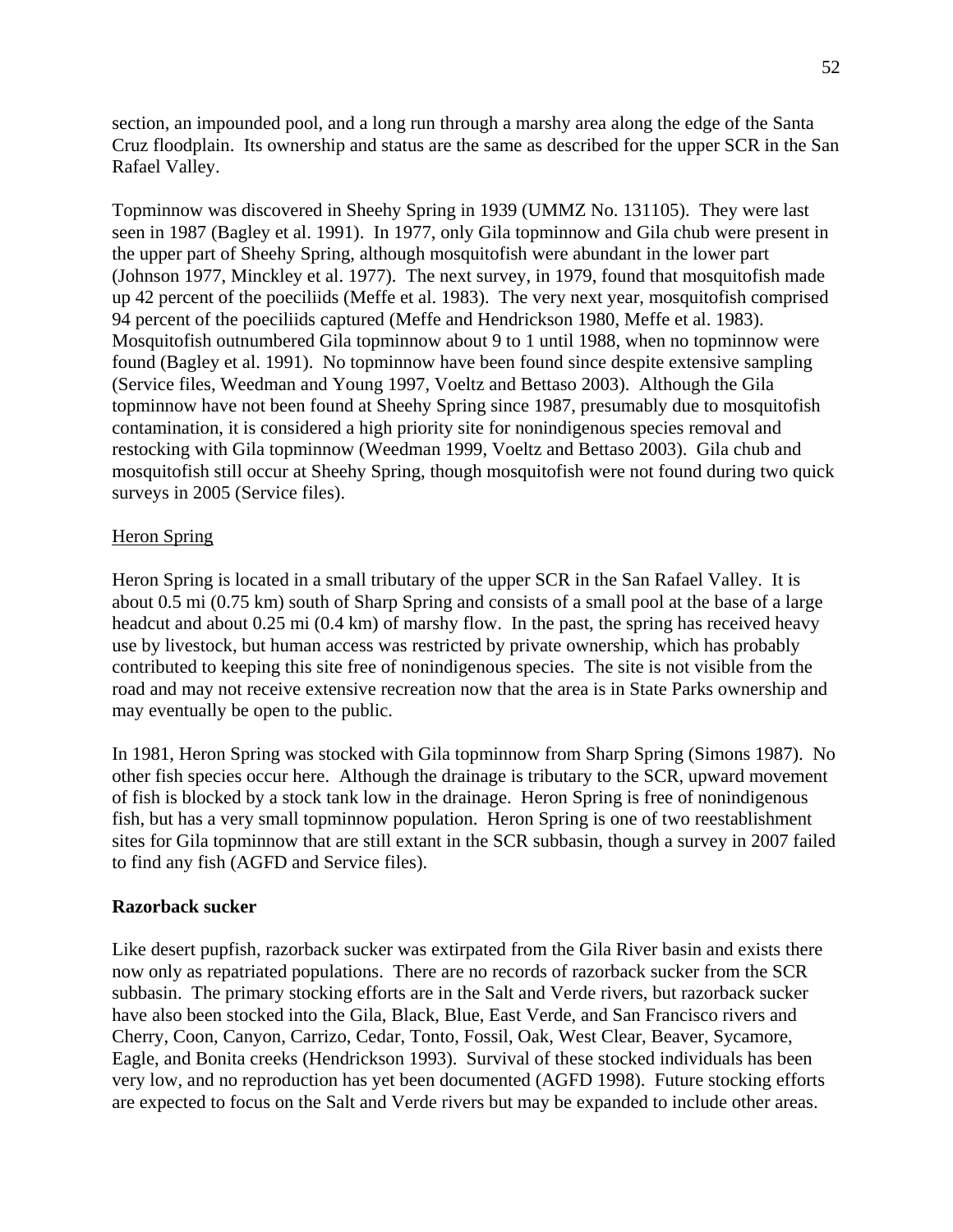The status of the species within the action area is very precarious, since no reproduction from stocked individuals has been documented.

Designated critical habitat in the action area consists of the following river reaches in the action area and their associated 100-year floodplain (59 FR 10898):

- the Gila River from New Mexico to Coolidge Dam including San Carlos Reservoir to its full-pool elevation;
- the Salt River from the Highway 60 bridge to Roosevelt Diversion Dam; and
- the Verde River from the Prescott National Forest boundary to Horseshoe Dam including Horseshoe Lake to its full-pool elevation.

At the time of designation of critical habitat, all river reaches and floodplains occupied by the species had been extensively modified by past human activities. These activities had significantly affected the water, physical habitat, and biological habitat constituent elements of the designated reaches. Those alterations, as well as how each reach related to the constituent elements were discussed in the biological support document (USFWS 1993a) for each designated reach. All designated areas are considered essential for the conservation of the species, with the recognition that not all areas to be designated met all the essential features of critical habitat. These areas require special management or other actions to ensure their value to the species conservation was not compromised. As section 7 consultations on proposed Federal actions have been completed with regard to critical habitat, the environmental baselines were updated to reflect the results of those consultations.

## **Spikedace and loach minnow**

The status of spikedace and loach minnow within the action area is identical to their range-wide status, as both species are endemic to the Gila River basin. Neither species were found in the SCR subbasin. The population of spikedace in the middle Gila River, and the populations of spikedace and loach minnow in Aravaipa Creek and their final critical habitat (72 FR 13356) in the San Pedro River basin are within the areas most likely to be invaded by nonindigenous aquatic species introduced or spread via CAP. Populations and critical habitats in the upper Verde, Gila, San Francisco, Blue, Eagle Creek, and Black drainages are upstream of one or more mainstem dams from the aqueduct. Over the 100-year life of the project, repatriation of spikedace and loach minnow is expected to occur in areas throughout the Gila basin. The likelihood of direct and indirect effects from CAP-mediated nonindigenous species varies greatly among those areas. The status of spikedace and loach minnow within the action area is poor and declining with nonindigenous aquatic species being one of the major factors. Nonindigenous species pressures in some areas, such as the upper Verde River, may already be at levels lethal to spikedace and loach minnow survival, and no increases can be tolerated.

In Arizona, loach minnow critical habitat includes portions of the Black River, East Fork Black River, North Fork East Fork Black River, and Boneyard Creek; Aravaipa Creek and its tributaries Deer and Turkey creeks; the San Francisco River, Eagle Creek, and the Blue River and its tributaries, Campbell Blue Creek and Little Blue Creek. In New Mexico, the current designation includes portions of the Blue River; the San Francisco River and its tributary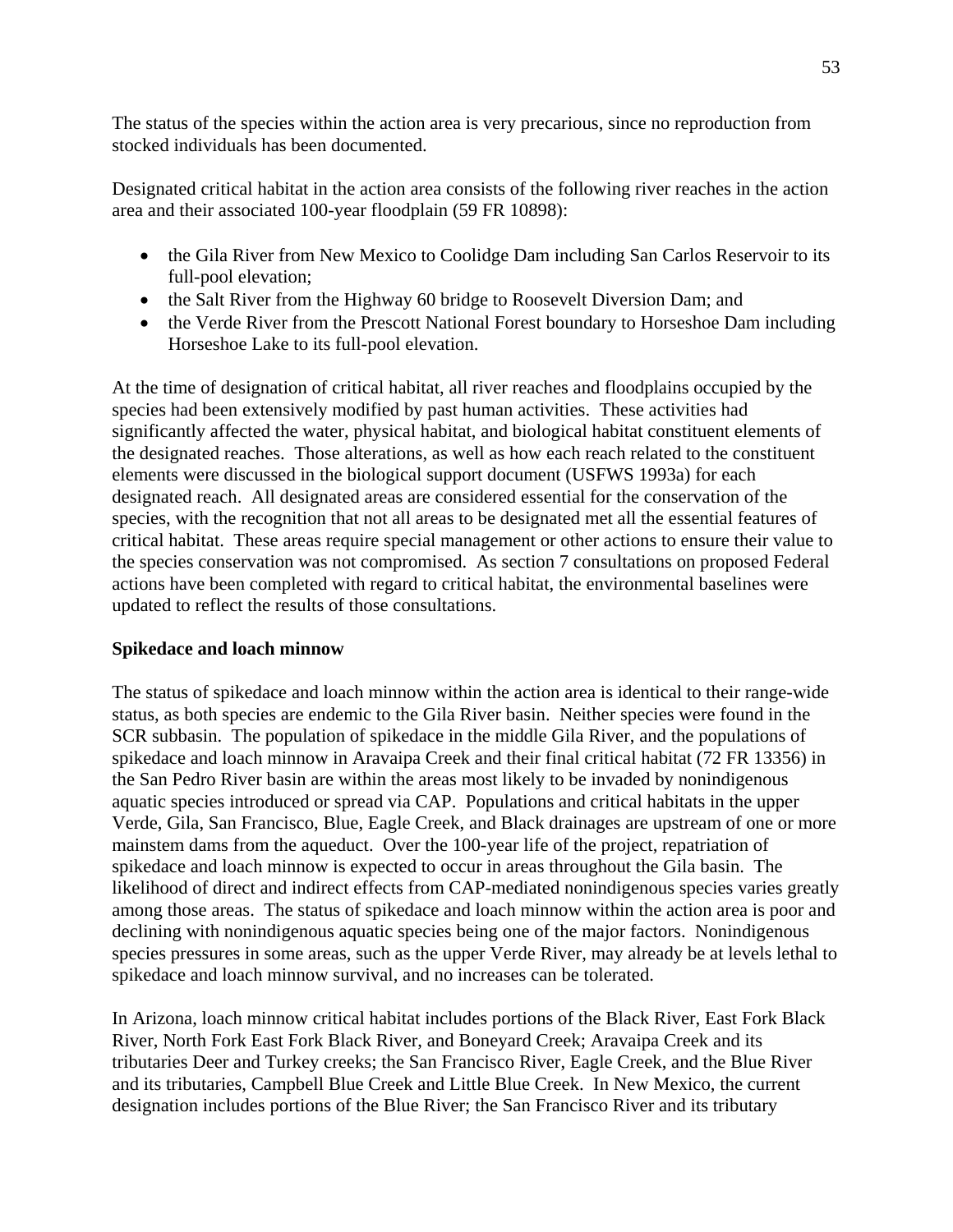Whitewater Creek; the Tularosa River and its tributary, Negrito Creek; Campbell Blue Creek; Dry Blue Creek and its tributaries Frieborn and Pace creeks; and the Gila River, including portions of its West, Middle, and East forks.

Spikedace critical habitat in the action area includes portions of the Verde River, the middle Gila River, the upper San Pedro River, and Aravaipa Creek in Arizona, and portions of the upper Gila River and its West, Middle and East Forks in New Mexico.

# **Gila chub**

The status of the Gila chub within the action area is identical to its range-wide status (70 FR 66664). We designated about 160.3 mi (258.1 km) of stream reaches as critical habitat (70 FR 66664). Critical habitat includes the area of bankfull width plus 300 ft (91m) on either side of the banks. We designated critical habitat in seven areas, all within the action area:

Upper Gila River (Grant County, New Mexico, and Greenlee County, Arizona): Turkey Creek, Eagle Creek and East Eagle Creek, Harden Cienega Creek, and Dix Creek including the Left Prong of Dix Creek upstream of its confluence with Dix;

Middle Gila River (Pinal County, Arizona): Mineral Creek;

Babocomari River (Santa Cruz County, Arizona): O'Donnell Canyon, and Turkey Creek;

Lower San Pedro River (Cochise and Graham counties, Arizona): Bass Canyon, Hot Springs Canyon, and Redfield Canyon;

Lower Santa Cruz River (Pima County, Arizona): Cienega Creek, Mattie Canyon, Empire Gulch, and Sabino Canyon;

- Upper Verde River (Yavapai County, Arizona): Walker Creek, Red Tank Draw, Spring Creek, and Williamson Valley Wash; and
- Agua Fria River (Yavapai County, Arizona): Little Sycamore Creek, Sycamore Creek, Indian Creek, Silver Creek, Lousy Canyon, and Larry Creek.

## **Chiricahua leopard frog**

In the action area in Arizona, the species is extant in the Salt, Verde, Gila, San Pedro, Santa Cruz, river drainages. Within the extant drainages, the species was not found recently in some major tributaries or from river mainstems. Recent surveys suggest the species may be extirpated from the Chiricahua and Galiuro mountains, as well. The Chiricahua leopard frog is known or suspected to have been historically present, and at least in some cases, very abundant (Wright and Wright 1949) in each major southeastern Arizona valley bottom cienega complex. It is thought to be breeding in small numbers in Empire Gulch, but is absent as a breeding species from all others, including Arivaca Cienega, upper Santa Cruz Valley cienegas, Babocomari Cienega, marshy bottoms of the upper San Pedro River, and San Simon Cienega. A small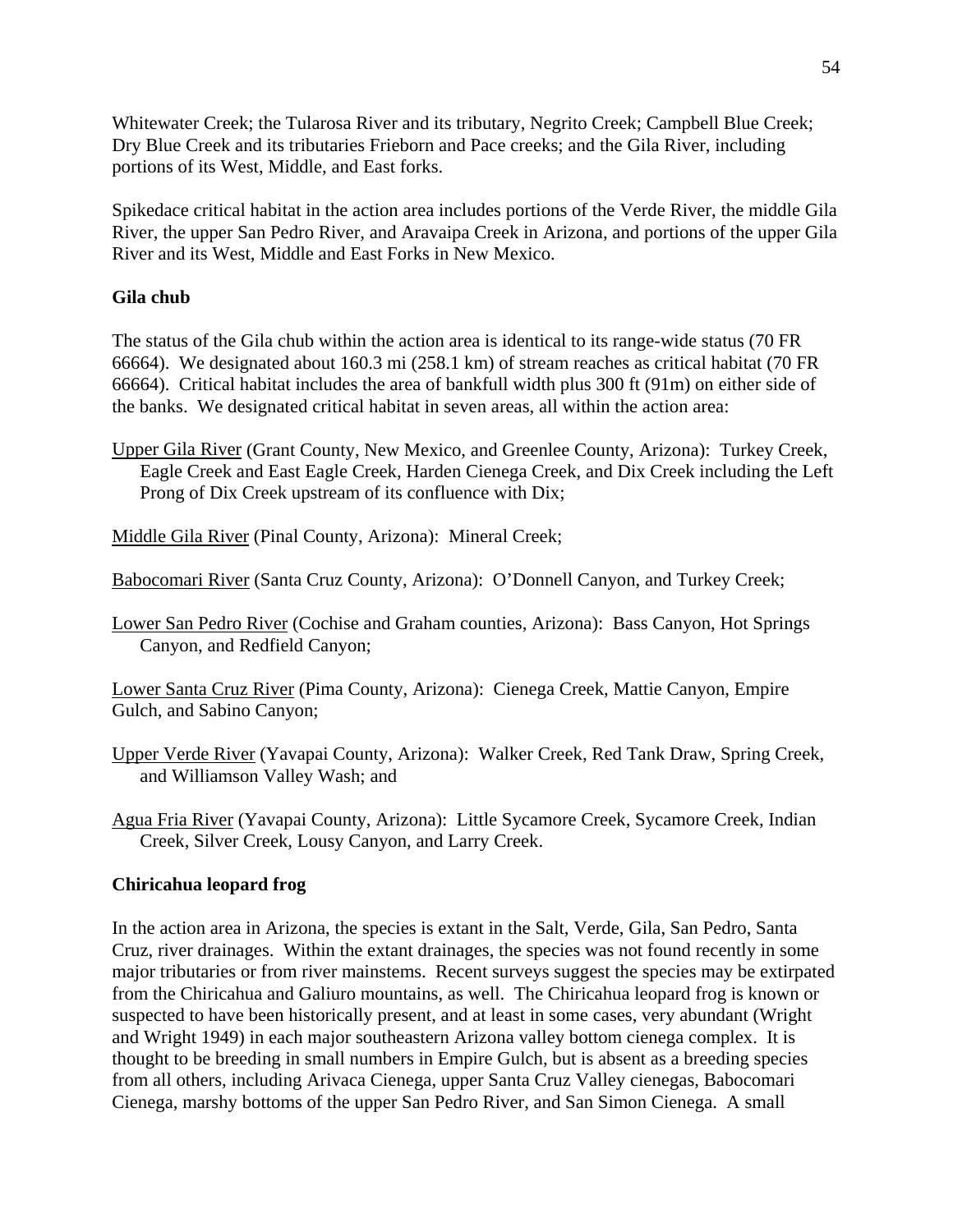breeding population exists at O'Donnell Creek and cienega, but recruitment to the population appears to be limited due to predation by nonindigenous crayfish, and long-term viability of the population may depend on immigrants Rosen et al*.* 2002; E. Wallace, pers. comm. 2004). These large, valley bottom cienega complexes may have supported the largest populations in southeastern Arizona, but are now so overrun with nonindigenous predators that they do not presently support the Chiricahua leopard frog in viable numbers. These apparent regional extirpations provide further evidence that the species is disappearing from its range. Once extirpated from a region, natural recolonization of suitable habitats is unlikely to occur in the near future.

Sredl et al. (1997) reported that, during 1990 to 1997, Chiricahua leopard frogs were found at 61 sites in southeastern Arizona (southern populations) and 15 sites in central and east-central Arizona (northern populations). As a means to make the Arizona and New Mexico status information more comparable, the number of sites at which Chiricahua leopard frogs were observed from 1994 to 2001 in Arizona was tallied. Based on available data, particularly Sredl et al. 1997), Rosen et al. (1996b), and Service files, Chiricahua leopard frogs were observed at 87 sites in Arizona from 1994 to 2001, including 21 northern localities and 66 southern localities. Many of these sites have not been revisited in recent years; however, most populations are now extirpated from the Galiuro Mountains (Jones and Sredl 2004), frogs have not been seen for several years in the Chiricahua mountains, while others, such as in the Buckskin Hills area of the Coconino National Forest (Fossil Creek drainage), were recently (2000-2001) discovered. In 2000, the species was also documented for the first time in the Baboquivari Mountains, Pima County, Arizona (E. Wallace, pers. comm. 2000), extending the range of the species about 12 miles to the west. However, during a drought in 2002, populations in the Baboquivari Mountains and most populations in the Buckskin Hills were extirpated due to drying of stock tanks.

Intensive and extensive surveys were conducted by AGFD in Arizona from 1990 to 1997 (Sredl et al. 1997). Included were 656 surveys for ranid frogs within the range of the Chiricahua leopard frog in southeastern Arizona. Clarkson and Rorabaugh (1989), Wood (1991); Hale (1992); Rosen et al. (1995, 1996a and b, 2002), Jones and Sredl (2004), Suhre et al. (2004) and others have also extensively surveyed wetlands in southeastern Arizona. It is unlikely that many additional new populations will be found there. A greater potential exists for locating frogs at additional localities in Arizona's northern region, as witnessed by the new populations discovered in the Buckskin Hills. Sredl et al. (1997) conducted 871 surveys for ranid frogs in the range of the northern localities, but reported that only 25 of 46 historical Chiricahua leopard frog localities were surveyed during 1990 to 1997. The majority of these unsurveyed historical localities are in the mountains north of the Gila River in east-central Arizona. Additional extant populations of Chiricahua leopard frogs may occur in this area.

We currently know of 16 likely extant populations of the rim form of Chiricahua leopard frog in the Gila Basin, in Arizona, and 16 likely extant populations in New Mexico. We are aware of about 17 likely extant populations of the southern form in the Gila Basin of Arizona, and no likely extant southern form populations occur in the Gila Basin of New Mexico.

### **Section 7 Consultation Environmental Baseline**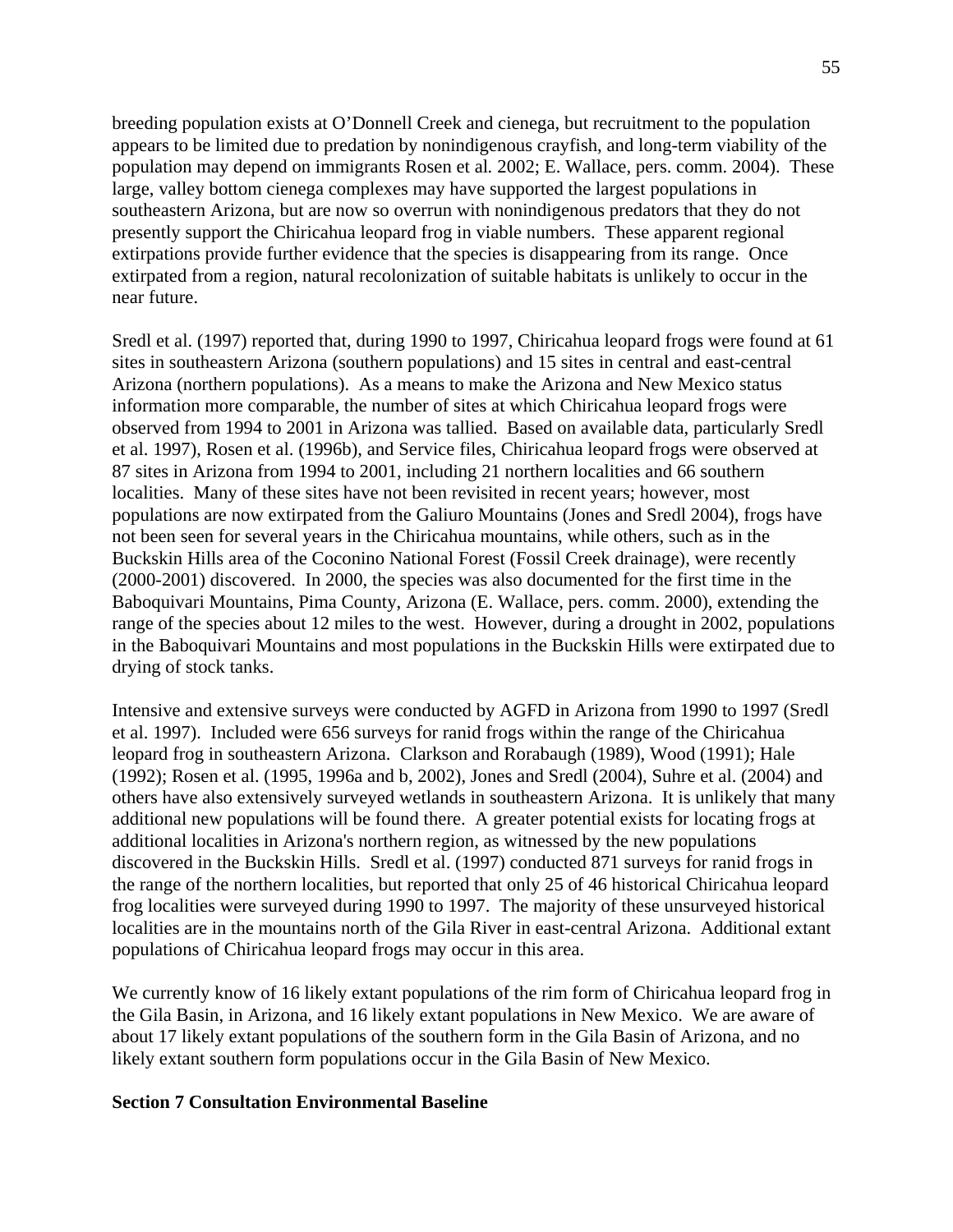All of the species considered in this opinion have been adversely affected by Federal actions that have undergone formal section 7 consultation (http://www.fws.gov/southwest/es/arizona). There have been 19 formal consultations and about 46 informal consultations conducted on CAP. A more thorough discussion of previous consultations on the CAP can be found in earlier CAP documents (BOs, BAs, etc.). A list of these consultations is found in Appendix 2. Although only two of the formal consultations have found the level of impact from that particular project to reach jeopardy (two for Gila topminnow, and one for spikedace, loach minnow, and razorback sucker [USFWS 1983, 1984b, 1994]), the incremental addition of adverse effects from these actions has contributed to the declining baselines of spikedace, loach minnow, Gila topminnow, and razorback sucker. The draft CAP Santa Cruz BO was a jeopardy (USFWS 1999b); that request for consultation was subsequently withdrawn and the proposed action was modified as described here. We have not done any previous consultations on CAP effects to Gila chub or Chiricahua leopard frog.

The ongoing implementation of the two conservation funds from the Gila Basin BO has already led to significant recovery actions for listed fish (Appendix 4). The management against nonindigenous species has been used to reduce problematic nonindigenous species in the Gila basin. The conservation of native fishes fund has funded recovery actions that have improved the conservation status of the five fish. It is likely that the Chiricahua leopard frog has also benefited from actions taken with these funds. A list of planned and completed actions for both funds can be found in Appendix 4.

# **EFFECTS OF THE ACTION**

The analysis of the potential for CAP to introduce and spread nonindigenous aquatic species in the Gila River basin, and thereby affect the six species addressed in this biological opinion, is lengthy and complex. However, the various draft and final biological opinions, biological assessments, and background documents have addressed these effects at length. Therefore, the following discussion is a summary of those analyses, which are incorporated by reference. This biological opinion does not rely on the regulatory definition of "destruction or adverse modification" of critical habitat at 50 CFR 402.02. Instead, we have relied upon the statutory provisions of the Act to complete the following analysis with respect to critical habitat.

Introduction and spread of nonindigenous species is among the most serious and rapidly growing environmental problems today (Elton 1958, MacDonald et al. 1986, Coblentz 1990, Rosenfeld and Mann 1992, McKnight 1993, Simberloff et al. 1997, Claudi and Leach 2000). It is well documented as a major factor in the decline of southwestern native fishes and ranid frogs, including the six considered in this opinion (Miller 1961, Propst et al. 1986, Propst et al 1988, Carlson and Muth 1989, Miller et al. 1989, Aquatic Nuisance Species Task Force 1994, Sredl and Howland 1994, Cohen and Carlton 1995, Lassuy 1995, Rosen et al. 1995, Clarkson et al. 2005). Minckley (1991:145) succinctly summarized the situation for the aquatic fauna when he wrote, "Native fishes of the American West will not remain on earth without active management, and I argue forcefully that control of nonindigenous warmwater species is the single most important requirement for achieving that goal." Arizona has one of the highest numbers of introduced fishes of any of the U.S. states (Figure 3).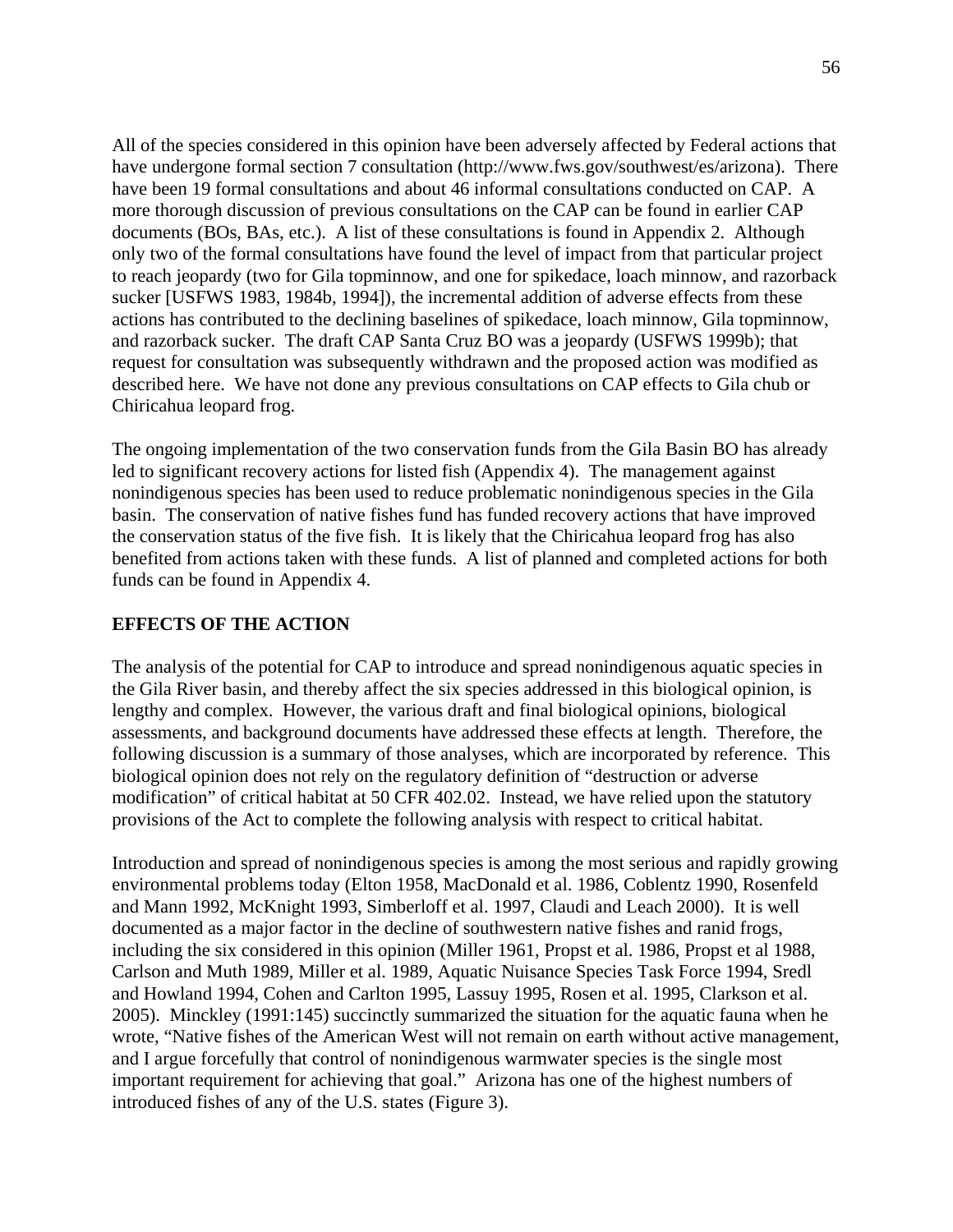

CAP is an interbasin water transfer that will, like most interbasin water transfers, transport nonindigenous species across basin and subbasin boundaries (Davies et al. 1992, Meador 1992, 1996, Stefferud and Meador 1998, Claudi and Leach 2000)(see Table 8). CAP has already transported nonnative striped bass into the Gila basin (AGFD unpub. data), and juvenile striped bass were found during sampling at the Salt/Gila pumping plant, indicating they may be reproducing in the aqueduct (USBR unpub. data). CAP has already introduced Asian clam into the Santa Cruz subbasin at Tucson Water's Clearwater facility (K. Kingsley, SWCA, Inc., pers. comm., May 2001) and may be assisting in movement of pacu. White bass, which was only in Lake Pleasant in the Gila basin at the time CAP began pumping, has now found its way into the Santa Cruz subbasin, but only in the CAP aqueduct (Matter 1991, Clarkson 1998). In addition to direct transport of nonindigenous aquatic species, the CAP system provides a means of spread for species introduced through aquaculture, the aquarium trade, sport fish stocking, biological control, and bait-bucket transfer (Figure 4). Unauthorized stocking and "bait bucket" spread of species by the public is significantly increased by CAP through increased access by the public to nonindigenous species and to open waters, such as the aqueduct, recharge projects, created wetlands, and other features of CAP (Claudi and Leach 2001). In addition, because the trend in origin of nonindigenous fish has shifted from nonnative (North American) to exotic (foreign)(Figure 5), the number of different species "available" to be introduced to the Gila basin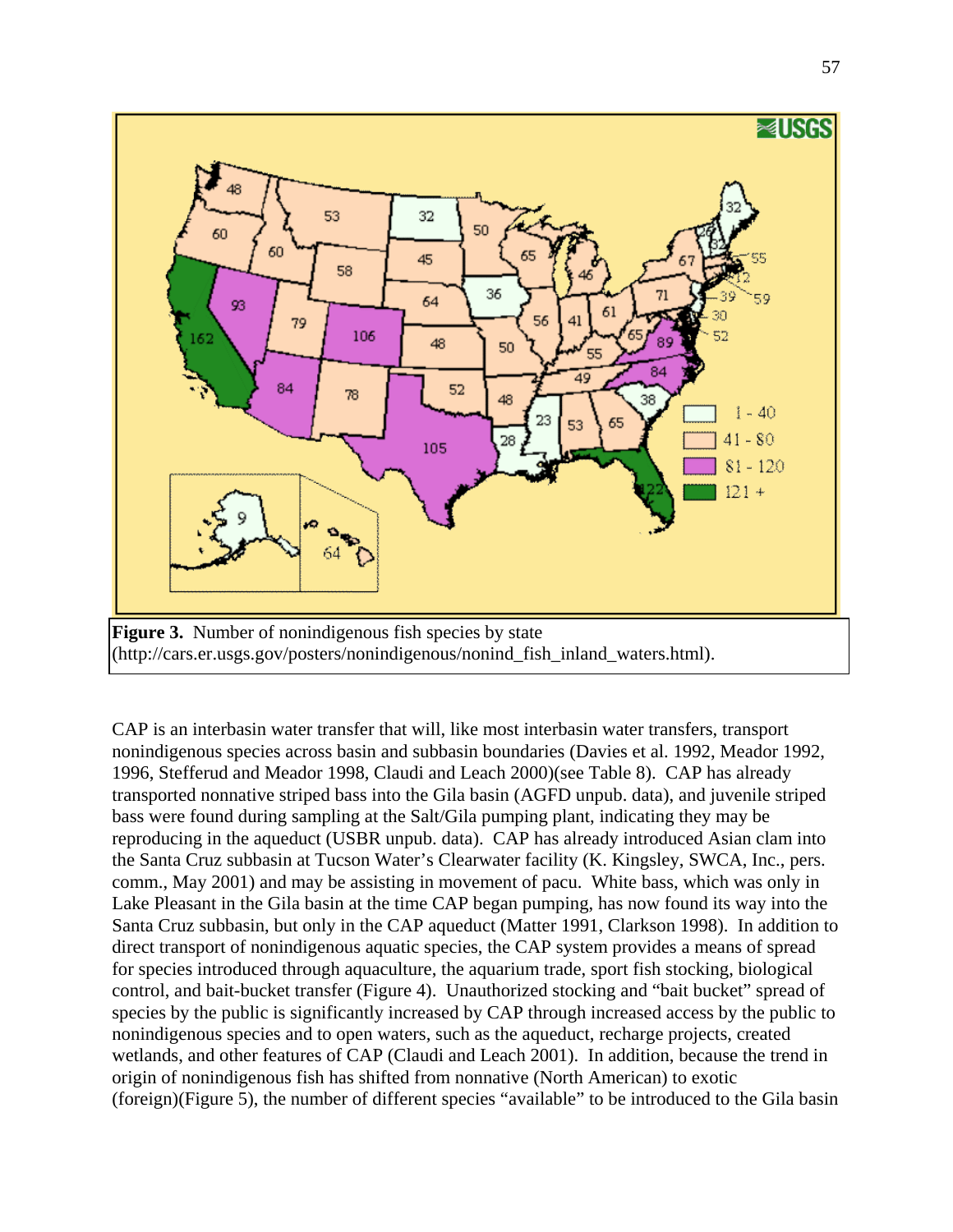| Table 8. Transfer of aquatic species via interbasin water transfers: Selected cases. |                                     |                                                                 |                                          |  |  |
|--------------------------------------------------------------------------------------|-------------------------------------|-----------------------------------------------------------------|------------------------------------------|--|--|
| Project                                                                              | <b>Connected Basins</b>             | <b>Species Transferred</b>                                      | References                               |  |  |
| Chicago Diversion                                                                    | Great Lakes to Mississippi<br>River | zebra mussel (Dreissena polymorpha)                             | <b>USBR 1990</b>                         |  |  |
| Chicago Sanitary and                                                                 | Lake Michigan to                    | rainbow smelt (Osmerus mordax)                                  | USBR 1990, Burr and Mayden 1980          |  |  |
| Ship Canal (Illinois                                                                 | Mississippi drainage                | ninespine stickleback (Pungitius pungitius)                     | Fuller et al. 1999                       |  |  |
| and Michigan Canal)                                                                  |                                     | round goby (Neogobius melanostomus)                             | Claudi and Leach 2000                    |  |  |
| Chicago River Canal                                                                  | Lake Huron to Lake<br>Michigan      | gizzard shad (Dorosoma cepedianum)                              | Miller 1957                              |  |  |
| Chicago Drainage                                                                     | Mississippi River to Great          | "several species" of fish                                       | Hubbs and Lagler 1958                    |  |  |
| Canal                                                                                | Lakes                               | blue or skipjack herring (Alosa<br>chrysochloris), gizzard shad | Claudi and Leach 2000                    |  |  |
| Erie Canal/New York                                                                  | Great Lakes to Hudson and           | zebra mussel                                                    | <b>USBR 1990</b>                         |  |  |
| <b>Barge Canal</b>                                                                   | <b>Mohawk Rivers</b>                | brindled madtom (Noturus miurus)                                |                                          |  |  |
|                                                                                      | <b>Hudson River to Great Lakes</b>  | alewife (Alosa pseudoharengus)                                  | Scott and Crossman 1973, Scott and       |  |  |
|                                                                                      |                                     | white perch (Morone americana)                                  | Christie 1963 (cited in Schmidt 1986)    |  |  |
|                                                                                      | Hudson River to Cayuga<br>Lake      | gizzard shad                                                    | Miller 1957, Scott and Crossman 1973     |  |  |
|                                                                                      | <b>Great Lakes to Finger Lakes</b>  | quagga mussel (Dreissena bugensis)                              | Claudi and Leach 2000                    |  |  |
| Chemung Canal                                                                        | Hudson River to Seneca<br>Lake      | comely shiner (Notropis amoenus)                                | Snelson 1968                             |  |  |
| Deleware-Hudson                                                                      | <b>Hudson River to Delaware</b>     | sand shiner                                                     | Smith 1985 (cited in Fuller et al. 1999) |  |  |
| Canal                                                                                | River                               |                                                                 |                                          |  |  |
| Old Chenango Canal                                                                   | Hudson River to                     | emerald shiner (Notropis atherinoides)                          | Snelson 1968                             |  |  |
|                                                                                      | Susquehanna River                   | brassy minnow (Hybognathus hankinsoni)                          | Smith 1985 (cited in Fuller et al. 1999) |  |  |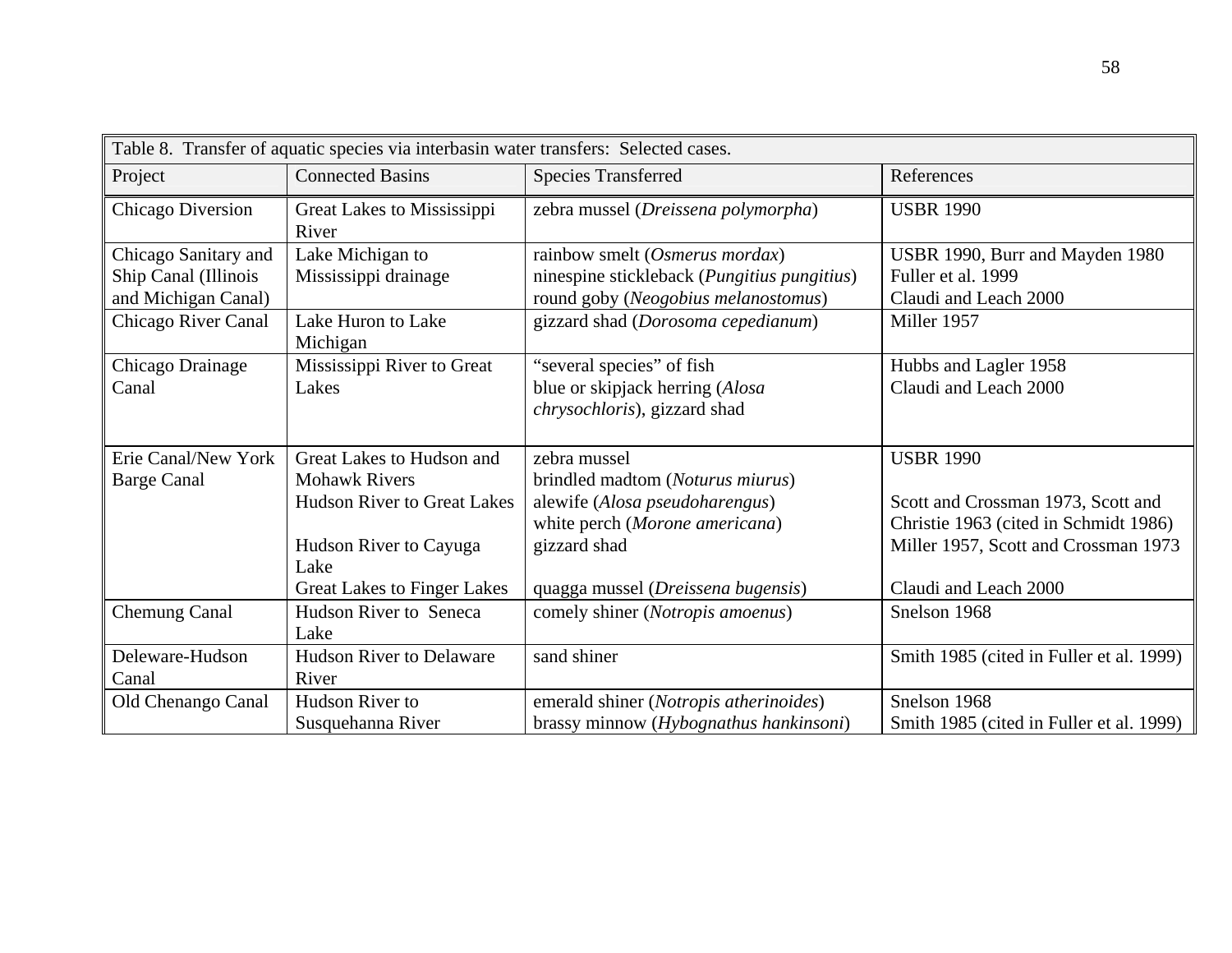| Project                                                                      | <b>Connected Basins</b>                                                                                          | <b>Species Transferred</b>                                                                                                                                                                                                                                    | References                                                                                                                                                                |
|------------------------------------------------------------------------------|------------------------------------------------------------------------------------------------------------------|---------------------------------------------------------------------------------------------------------------------------------------------------------------------------------------------------------------------------------------------------------------|---------------------------------------------------------------------------------------------------------------------------------------------------------------------------|
| <b>Trent-Severn</b><br>Waterway                                              | Great Lakes to Kawartha and<br>Muskoka Lakes                                                                     | zebra mussel<br>common carp (Cyprinus carpio), bluegill<br>(Lepomis macrochirus), black crappie<br>(Pomoxis nigromaculatus), northern pike<br>(Esox lucius), Eurasian watermilfoil<br>(Myriophyllum spicatum), spiny waterflea<br>(Bythotrephes cederstroemi) | <b>USBR 1990</b><br>Claudi and Leach 2000                                                                                                                                 |
| Rideau Canal                                                                 | <b>Great Lakes to Rideau Lakes</b><br><b>Great Lakes to Ottowa River</b>                                         | zebra mussel<br>yellow bullhead (Ameiurus natalis)<br>European frog-bit (Hydrocharis morsus-<br>ranae)                                                                                                                                                        | <b>USBR 1990</b><br>McAllister and Coad 1974<br>Claudi and Leach 2000                                                                                                     |
| Champlain Canal/<br>Hudson Barge Canal<br>misc. hydroelectric<br>connectives | <b>Hudson River to Lakes</b><br>Champlain and Richeleau<br>Great Lakes to Hudson Bay<br>streams to Lake Superior | pickerel (Esox americanus), logperch<br>(Percina caprodes), blueback herring (Alosa<br><i>aestivalis</i> ), gizzard shad, sand shiner<br>(Notropis stramineus)<br>fallfish (Semotilus corporalis)                                                             | Scott and Crossman 1973, Plosila and<br>LaBar 1981, Schmidt 1986, Fuller et<br>al. 1999<br>Hubbs and Lagler 1958                                                          |
| Fox-Wisconsin Canal                                                          | Mississippi River to Great<br>Lakes                                                                              | shortnose gar (Lepisosteus platostomus)<br>bowfin (Amia calva)<br>river darter (Percina shumardi)<br>sauger (Stizostedion canadense)                                                                                                                          | <b>USBR 1990</b><br>Becker 1983<br>Fuller et al. 1999                                                                                                                     |
| <b>Welland Canal</b>                                                         | Lake Ontario to upper Great<br>Lakes<br>Lake Erie to Lake Ontario                                                | alewife sea lamprey (Petromyzon marinus)<br>American eel (Anguilla rostrata), white<br>perch<br>gizzard shad                                                                                                                                                  | Miller 1957, Hubbs and Lagler 1958,<br>Hubbs and Lagler 1958, USBR 1990,<br>Scott and Crossman 1973, Mills et al.<br>1997 (as cited in Fuller et al. 1999)<br>Miller 1957 |
| Coachella Canal                                                              | Colorado River to Coachella<br>Valley (southern CA)                                                              | striped bass (Morone saxatilis)                                                                                                                                                                                                                               | Swift et al. 1993                                                                                                                                                         |

Table 8 cont'd. Transfer of aquatic species via interbasin water transfers: Selected cases.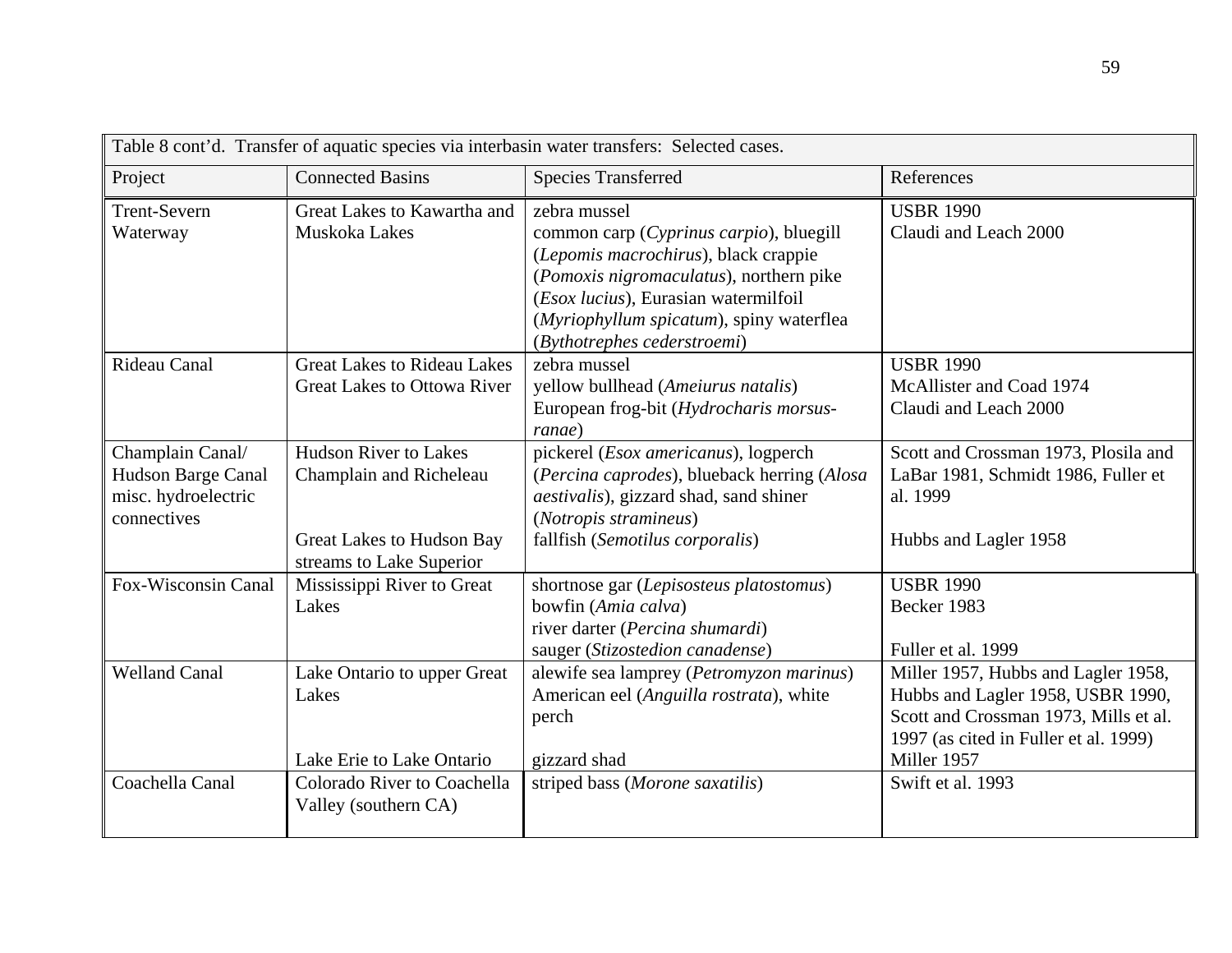| Table 8 cont'd. Transfer of aquatic species via interbasin water transfers: Selected cases. |                                                                                                                                  |                                                                                                                                                                                                                                                                                                                                                                                                 |                                                                              |  |  |  |  |
|---------------------------------------------------------------------------------------------|----------------------------------------------------------------------------------------------------------------------------------|-------------------------------------------------------------------------------------------------------------------------------------------------------------------------------------------------------------------------------------------------------------------------------------------------------------------------------------------------------------------------------------------------|------------------------------------------------------------------------------|--|--|--|--|
| Project                                                                                     | <b>Connected Basins</b>                                                                                                          | <b>Species Transferred</b>                                                                                                                                                                                                                                                                                                                                                                      | References                                                                   |  |  |  |  |
| <b>All-American Canal</b>                                                                   | Colorado River to Imperial<br>Valley (southern CA)                                                                               | Rio Grande leopard frog (Rana berlandieri)                                                                                                                                                                                                                                                                                                                                                      | J. Rorabaugh, USFWS, pers. comm.,<br>1998                                    |  |  |  |  |
| Los Angeles<br>Aqueduct                                                                     | Owens River to Santa Clara<br>River (southern CA)                                                                                | Owens sucker (Catostomus fumeiventris)                                                                                                                                                                                                                                                                                                                                                          | Moyle 1976                                                                   |  |  |  |  |
| California Aqueduct                                                                         | Central and northern inland<br>California drainages to<br>southern California coastal<br>drainages                               | Sacramento squawfish (Ptychocheilus<br>grandis), striped bass, interior prickly sculpin<br>(Cottus asper), inland silverside (Menidia<br>beryllina), white catfish (Ameirus catus), tule<br>perch (Hysterocarpus traski), bigscale<br>logperch (Percina macrolepida), chameleon<br>goby (Tridentiger trigonocephalus),<br>blackfish (Orthodon microlepidus), Asian<br>clam (Corbicula fluminea) | Swift et al. 1993<br>Claudi and Leach 2000                                   |  |  |  |  |
|                                                                                             | San Francisco Bay to San<br>Luis Reservoir and O'Neill<br>forebay (S. CA)                                                        | starry flounder (Platichthys stellatus)                                                                                                                                                                                                                                                                                                                                                         | Moyle 1976                                                                   |  |  |  |  |
| Colorado River<br>Aqueduct                                                                  | Colorado River to San Diego<br>coastal drainages                                                                                 | goldfish (Carassius auratus)<br>common carp (Cyprinus carpio)                                                                                                                                                                                                                                                                                                                                   | Swift et al. 1993                                                            |  |  |  |  |
| Central Arizona<br>Project                                                                  | Colorado River to Gila River<br>(AZ)                                                                                             | striped bass                                                                                                                                                                                                                                                                                                                                                                                    | Arizona Game and Fish Department<br>unpublished data                         |  |  |  |  |
| Morenci Diversion                                                                           | <b>Black River to Eagle Creek</b><br>(AZ)                                                                                        | smallmouth bass (Micropterus dolomieu)                                                                                                                                                                                                                                                                                                                                                          | Marsh et al. 1990                                                            |  |  |  |  |
| Tenn-Tom Waterway                                                                           | Tombigbee River (Mobile<br>Bay) to Tennessee River<br>(Mississippi drainage)<br>(TN/AL)<br>Tennessee River to<br>Tombigbee River | blacktail shiner (Cyprinella venusta<br>stigmatura)<br>weed shiner (Notropis texanus)<br>Atlantic needlefish (Strongylura marina)<br>yellow bass (Morone mississippiensis)                                                                                                                                                                                                                      | Etnier and Starnes 1993<br>Boschung 1992 (as cited in Mettee et<br>al. 1996) |  |  |  |  |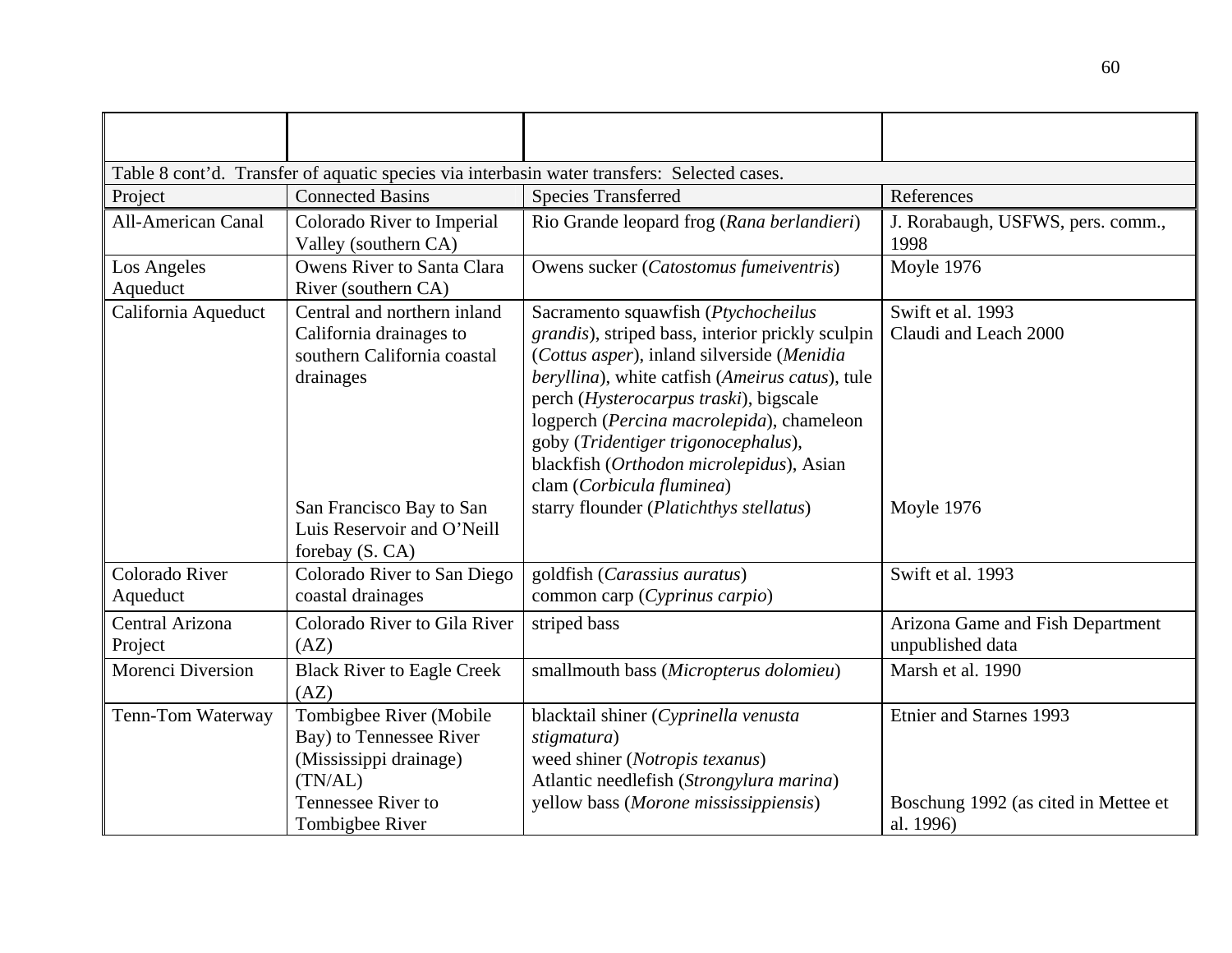|                                                                   |                                                                                             | yellow perch (Perca flavescens)                                                                                                                                | Mettee et al. 1996                                                             |  |  |  |  |  |
|-------------------------------------------------------------------|---------------------------------------------------------------------------------------------|----------------------------------------------------------------------------------------------------------------------------------------------------------------|--------------------------------------------------------------------------------|--|--|--|--|--|
|                                                                   |                                                                                             |                                                                                                                                                                |                                                                                |  |  |  |  |  |
|                                                                   | Table 8 cont'd. Transfer of aquatic species via interbasin water transfers: Selected cases. |                                                                                                                                                                |                                                                                |  |  |  |  |  |
| Project                                                           | <b>Connected Basins</b>                                                                     | Project                                                                                                                                                        | References                                                                     |  |  |  |  |  |
| unnamed diversion                                                 | Tallaposa River to Conecuh<br>River (AL)                                                    | blacktip shiner (Notropis atrapiculus)                                                                                                                         | Lee et al. 1980                                                                |  |  |  |  |  |
| <b>SE Florida Water</b><br>Management<br>District's Canal<br>L31W | southeastern Florida to<br><b>Everglades National Park</b>                                  | oscar (Astronotus ocellatus)                                                                                                                                   | Courtenay 1989                                                                 |  |  |  |  |  |
| Tamiami Canal                                                     | southeastern Florida to<br>Everglades area                                                  | walking catfish (Clarius batrachus)                                                                                                                            | Claudi and Leach 2000                                                          |  |  |  |  |  |
| <b>Ely Ouse to Essex</b><br>Transfer                              | Great Ouse to River Stour,<br>(Great Britain)                                               | diatom (Stephanodiscus sp.)<br>zander (Stizostedion lucioperca)                                                                                                | Guiver 1976 (as cited in Meador 1992)                                          |  |  |  |  |  |
| Severn-Thames<br>Transfer                                         | Thames River to River<br>Severn (Llandegfedd<br>Reservoir) (Great Britain)                  | roach (Rutilis rutilus)<br>dace (Leuciscus leuciscus)                                                                                                          | Mann 1988, Solomon 1975                                                        |  |  |  |  |  |
| Tajo-Segura Transfer                                              | Tajo to Segura River (Spain)                                                                | gudgeon (Gobio gobio)                                                                                                                                          | Garcia de Jalon 1987                                                           |  |  |  |  |  |
| numerous canals in<br>Russia and Europe                           | Aral, Black and Caspian<br>drainages to Atlantic Ocean<br>and North and Baltic<br>drainages | zebra mussel                                                                                                                                                   | Garton et al. 1993                                                             |  |  |  |  |  |
| <b>Orange River Project</b><br>(Orange-Fish Tunnel)               | Orange River to Great Fish<br><b>River and Sundays River</b><br>(South Africa)              | sharptooth catfish (Clarias gariepinus)<br>smallmouth yellowfish (Barbus aeneus)<br>rock barbel (Geophyroglans sclateri)<br>Orange R. mudfish (Labeo capensis) | MacDonald et al. 1986, Laurenson and<br>Hocutt 1986, Petitjean and Davies 1988 |  |  |  |  |  |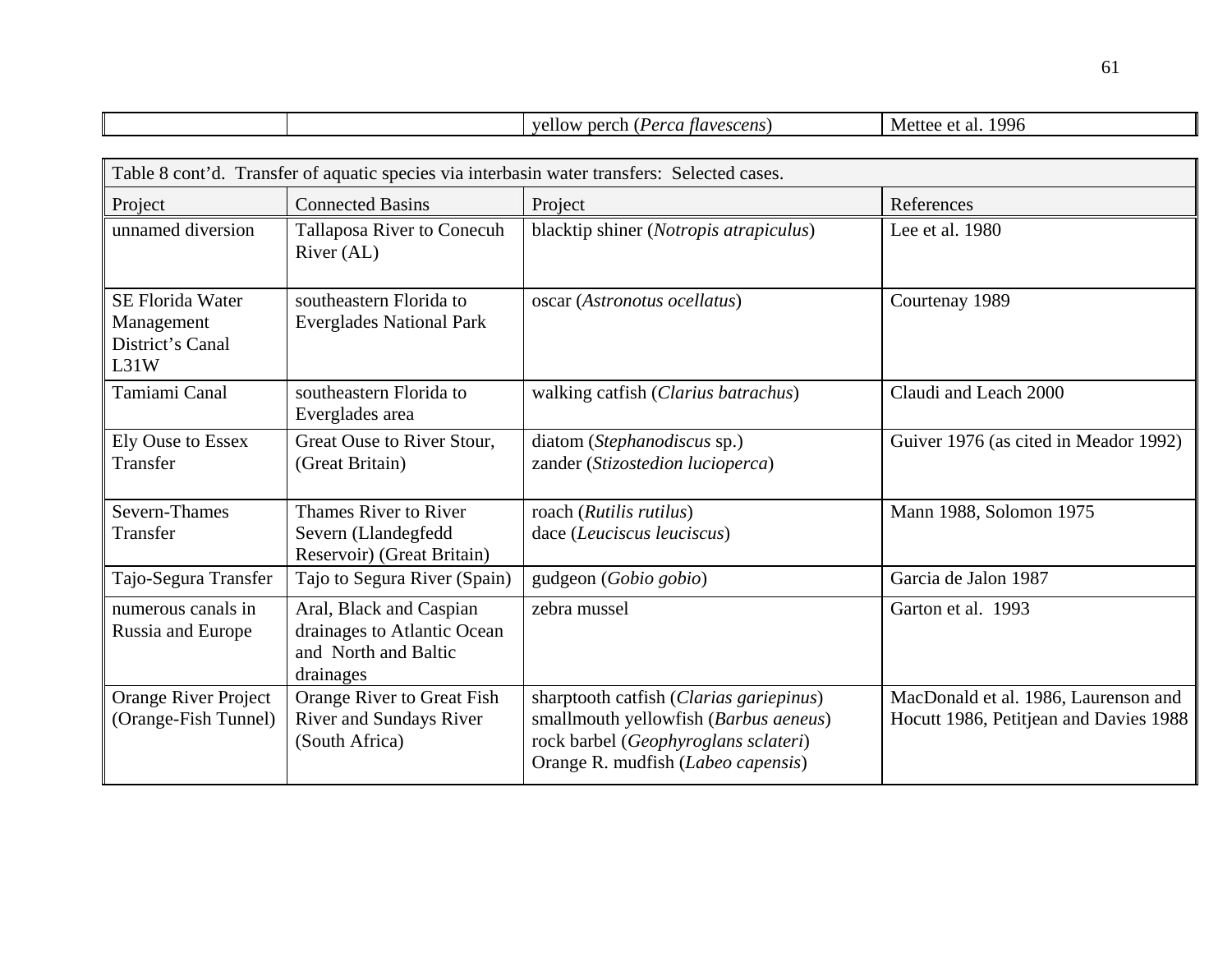| Table 8 cont'd. Transfer of aquatic species via interbasin water transfers: Selected cases. |                                                                    |                                                                                                                                                                 |                                   |  |  |  |
|---------------------------------------------------------------------------------------------|--------------------------------------------------------------------|-----------------------------------------------------------------------------------------------------------------------------------------------------------------|-----------------------------------|--|--|--|
| Project                                                                                     | <b>Connected Basins</b>                                            | References<br><b>Species Transferred</b>                                                                                                                        |                                   |  |  |  |
| Panama Canal                                                                                | <b>Atlantic Ocean to Pacific</b><br>Ocean                          | Atlantic pipefish (Oostethus brachyurus<br><i>lineatus</i> )                                                                                                    | Chickering 1930                   |  |  |  |
|                                                                                             | Pacific Ocean to Atlantic<br>Ocean                                 | goby (Lophogobius cristulatus)                                                                                                                                  | <b>Rubinoff and Rubinoff 1968</b> |  |  |  |
|                                                                                             | Caribbean Ocean to Gatun<br>Lake                                   | snook ( <i>Centropomus</i> sp.)<br>tarpon (Megalops atlanticus)                                                                                                 | Rubinoff 1970                     |  |  |  |
| <b>Suez Canal</b>                                                                           | Red Sea to Mediterranean<br>Sea<br>Mediterranean Sea to Red<br>Sea | algae - 2 species, plants - 12 species,<br>invertebrates - 72 species, fish - 27 species<br>algae - 1 species, invertebrates - 44 species,<br>fish - 15 species | Por 1978                          |  |  |  |

62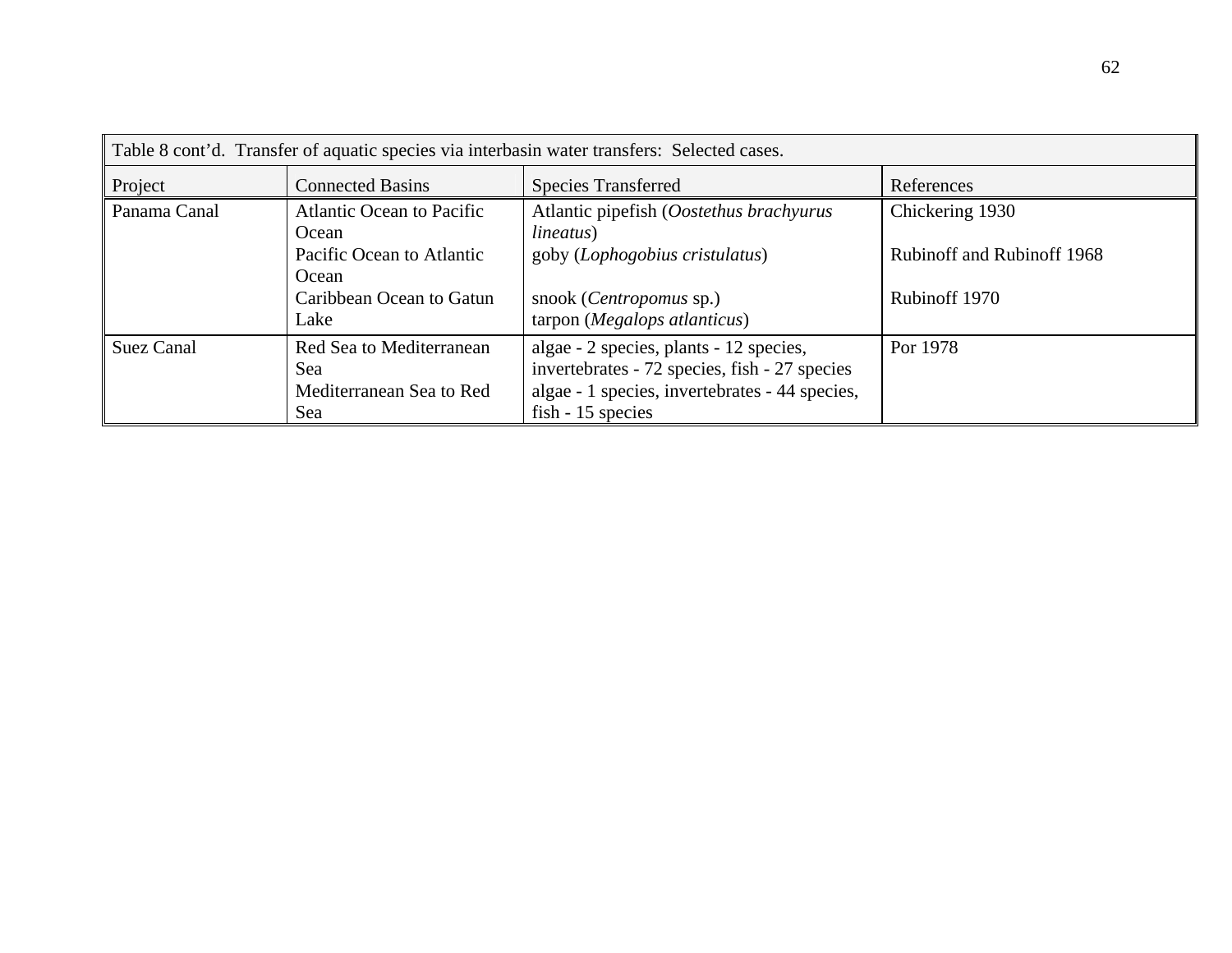

**Figure 5.** U.S. fish introduction trends ([http:\\nas.es.usgs.gov\)](http://nas.es.usgs.gov/). **"Native to US" includes species which are native to some portion of the United States, and which have been introduced into other areas of the United States that are outside of their historical range**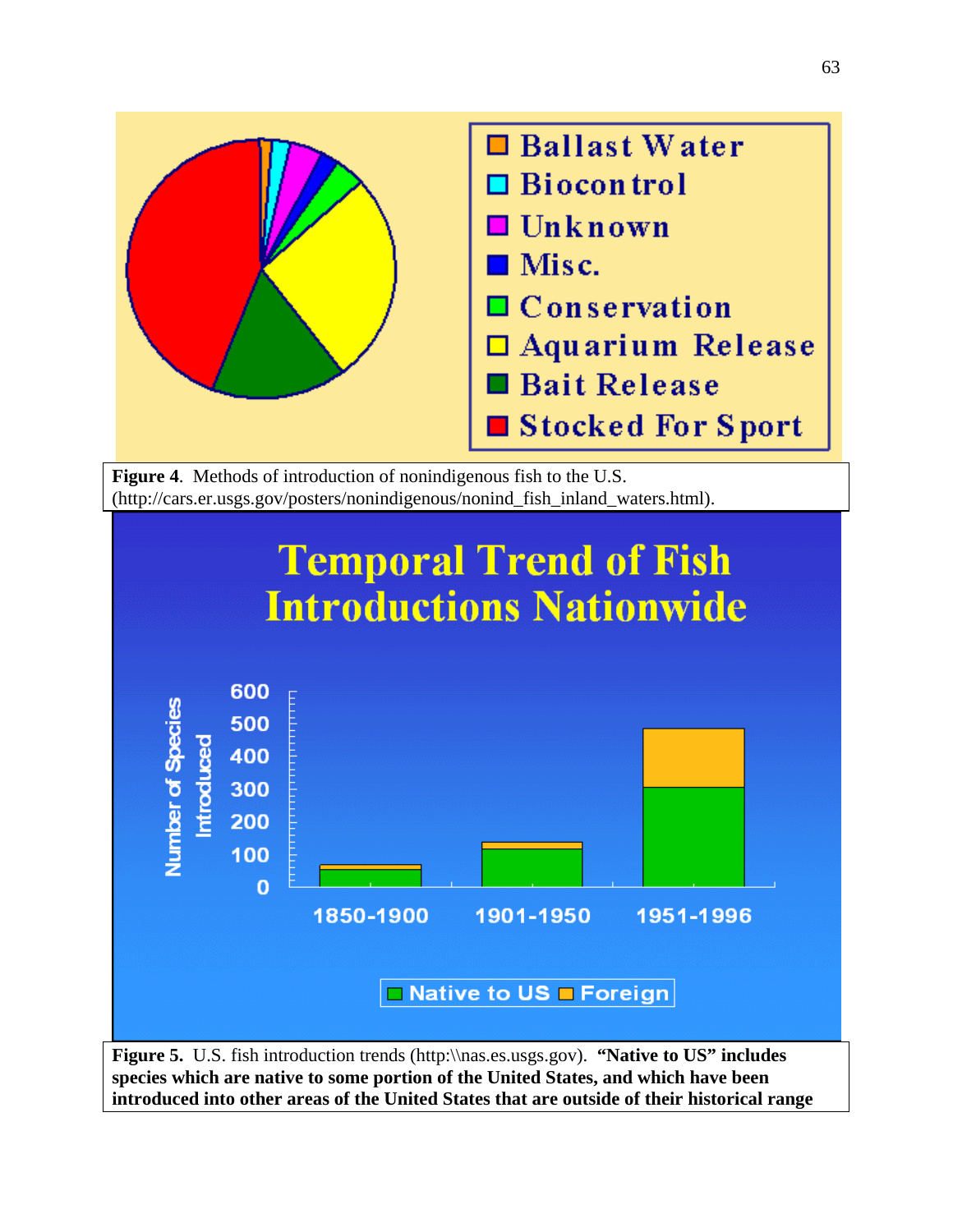is continually growing. The data in Figure 3 also demonstrate the rapidly increasing number of fish introductions being made in the United States.

In Arizona, release or dispersal of new nonindigenous aquatic organisms is a continuing phenomenon. Despite the information available over the past decade regarding the serious consequences, there continue to be deliberate efforts to introduce new species. In 1987-91 the State of Utah proposed to introduce rainbow smelt, a native of the northeastern U.S., into Lake Powell on the Colorado River, but dropped the proposal due to substantial opposition (Utah Dept. of Natural Resources 1990). In 1997, CAWCD proposed to introduce black carp, a native of Asia, into the CAP aqueduct for the control of possible future invasions of zebra mussel (J. Garza, CAWCD, pers. comm., October 1997). In addition, since the mid 1990's, aquacultural use of pacu, a native of South America, has been licensed by the State of Arizona (Univ. of Arizona 1998). Pacu has now escaped into the wild, and a trophy size angling record has been established for a pacu caught in Lake Pleasant, where CAP water is stored (AGFD 2001). A pacu was also caught in the CAP aqueduct near the Salt River in 2006 (R. Clarkson, Reclamation, October 2006).

In addition, unauthorized and presumably unintentional introductions continue to occur, such as the 1999 appearance in the Colorado River of giant salvinia, an aquatic plant native to South America, which has been widely traded in plant nurseries in the Phoenix area (Dahlberg 2000). Unauthorized introductions are also illustrated by several recent records in urban lakes in the basin of piranha, a prohibited but popular group of aquarium species from South America, and shortnose gar, a native of the Mississippi drainage and a prohibited species presumably released from an aquarium, (AGFD unpub. data, AGFC 1995). There has also been an unauthorized introduction of northern pike into Parker Canyon Lake (Graham 2000), gizzard shad into Roosevelt Lake (Kirk Young, AGFD, pers. comm., March 2007), and inland silverside into Lake Pleasant (Tony Robinson, AGFD, pers. comm. January 2006). Augmentation stocking of some nonindigenous sport fish continues, such as the continuing AGFD stocking of rainbow trout in the Verde River and Service stocking of channel catfish into various waters of the San Carlos Indian Reservation (USFWS 1995b and 1999a). Accidental introductions also continue, such as the 1999 introduction of gizzard shad into the Colorado River basin as an accidental inclusion in a Service stocking of largemouth bass for sport fishing (J. Brooks, USFWS, pers. comm., June 2000). Previously introduced nonindigenous species continue to increase their ranges within the Gila River basin, such as the gradual upstream expansion in the upper Verde River of flathead catfish, a Mississippi drainage native (Rinne 1999). Tilapia, an African fish widely used for aquaculture in Arizona, continues to move upstream in the Salt River and has surmounted one minor (Granite Reef) and one major (Stewart Mountain) dam, presumably by human assistance.

A panel convened by the Ecological Society of America to consider invasions of nonindigenous species concluded that, although such invasions are a major global problem, it is difficult to identify what species will become invaders and what locations and habitats will be most likely to be invaded (Mack et al. 2000). A great deal of effort has been expended attempting to predict which nonindigenous aquatic species would be successful at colonizing areas opened to invasion due to interbasin water transfers (Grabowski et al. 1984, Balon et al. 1986, USBR 1990, Matter 1991). While these analyses are valuable at identifying concerns, they are limited in their usefulness, because as Laurenson and Hocutt (1985) concluded "prediction of the success of an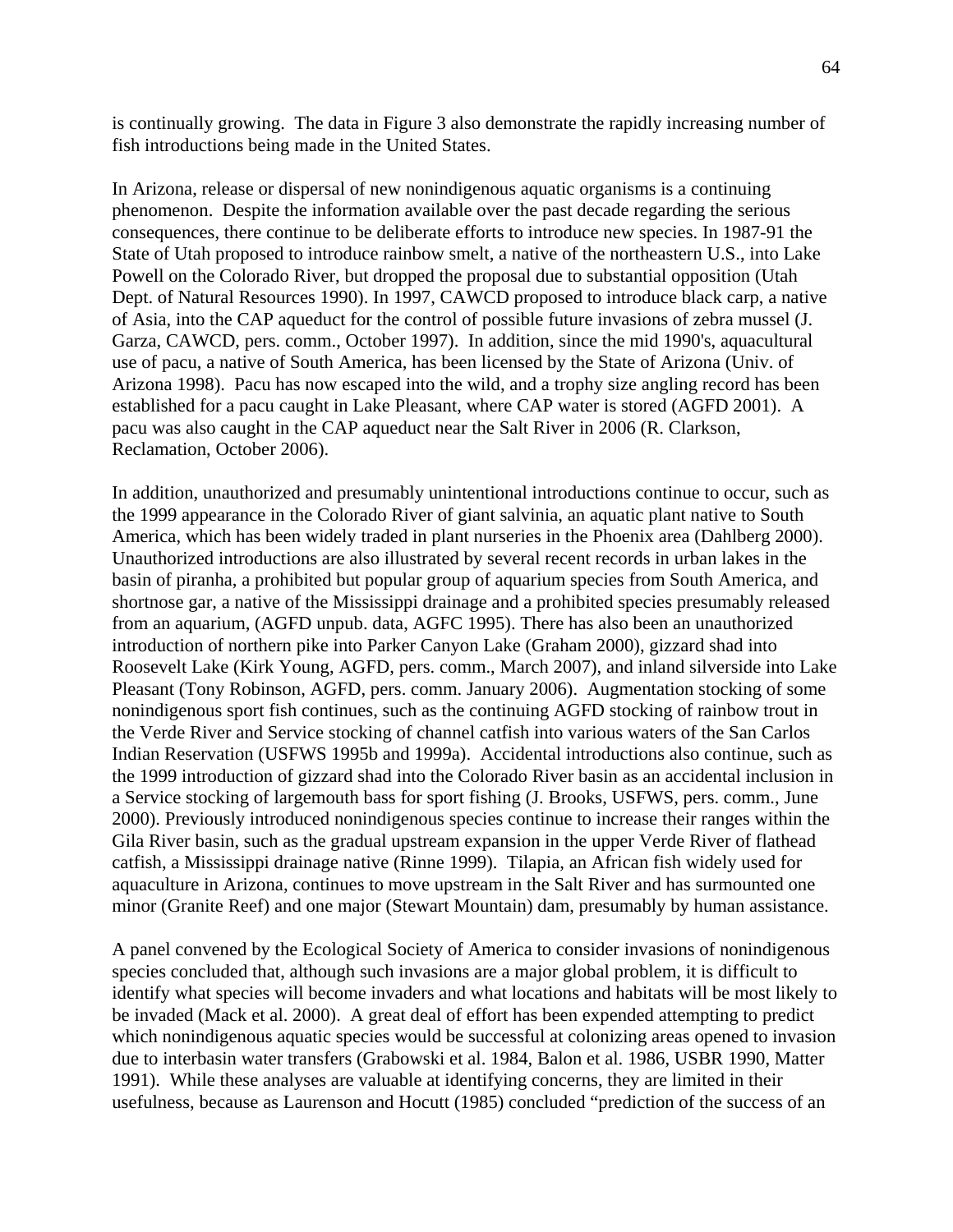exotic is difficult." The literature on nonindigenous species invasions is replete with examples of species that succeeded where the best analysis confidently predicted they would not. For example, pink salmon was stocked into the Great Lakes with an expectation that it could not successfully reproduce because it was considered an "obligatory anadromous fish" that could only grow to maturity in the ocean. However, pink salmon became quite successful in the Great Lakes and are the only known population of this species reproducing in fresh waters (Kwain and Lawrie 1981). Grass carp were stocked into many areas in North America after analyses predicted they were unlikely to reproduce. However, there is now documented reproduction in several parts of the Mississippi basin and independent Gulf of Mexico drainages (Brown and Coon 1991, Howells 1994, Raibley et al. 1995), and migrating grass carp have been documented in the Columbia River (Loch and Bonar 1999). Striped bass were not expected to reproduce in Lake Mead, but did so prolifically (Minckley 1991).

There are many species of aquatic organisms known to be presently expanding their ranges within North America but which have not yet reached Arizona. In addition to these, there are species expanding their ranges worldwide and species that we have not yet heard of, but which may soon become the newest species considered desirable by the aquaculture industry or the species with consumer demand in the aquarium trade. Some of these species may never reach a place where they could be introduced or spread via CAP. Others may reach that stage, but may not succeed in colonizing the Gila River basin. However, at least some species over the 100 year project life will successfully colonize the Gila River basin via CAP and invade the habitats of the six listed species considered in this consultation to the detriment of those species. Examples of species whose ranges are known to be expanding in North America and which are considered to be potential threats to native fishes, include the round goby, rainbow smelt, American shad, sheepshead minnow, bighead carp, silver carp, black carp, rudd, Oriental weatherfish, walking catfish, suckermouth catfish, armored catfish, bitterling, roach, gizzard shad, bigscale logperch, piranha, swamp eel, pike topminnow, shortfin molly, ide, snakehead, tench, ruffe, convict cichlid, white perch, Atlantic salmon, giant marine toad, giant rams-horn snail, zebra mussel, opossum shrimp, New Zealand mudsnail, spiny water flea, mitten crab, rusty crayfish, fountain grass, stonewort, water hyacinth, European frog-bit, hydrilla, and many more (Deacon et al. 1964, Moyle 1976, Burr and Mayden 1980, Freeze and Henderson 1982, Welcomme 1988, Bowler 1989, Platania 1990, Westman 1990, Howells et al. 1991, Horne et al. 1992, AGFC 1995, Lever 1996, Dill and Cordone 1997, Echelle and Echelle 1997, Fuller et al. 1999, Claudi and Leach 2000, Nico and Martin 2000, Volpe et al. 2000, USGS 2001).

Water deliveries through the CAP aqueduct began in 1985. At that time, only one nonnative species of fish (striped bass) was known from the Colorado River near the CAP intake, that was not also already found somewhere in the Gila River basin (Grabowski 1984). By 1989, striped bass were common in the CAP aqueduct (Mueller 1989). In 1992, CAP water was first placed into Lake Pleasant. In 1993, striped bass was first found in Lake Pleasant (AGFD 1993). This was the first introduction of a new species into the Gila River basin via the CAP.

When the 1994 biological opinion was written, we were only vaguely aware of a species called pacu. However, it was already common in the aquarium trade and already, or soon thereafter, being licensed for aquaculture use along the lower Gila River (Kevin Fitzsimmons, Univ. of AZ, pers. comm., April 2001; Univ. of Arizona 1998). By 1996, pacu was taken repeatedly in Lake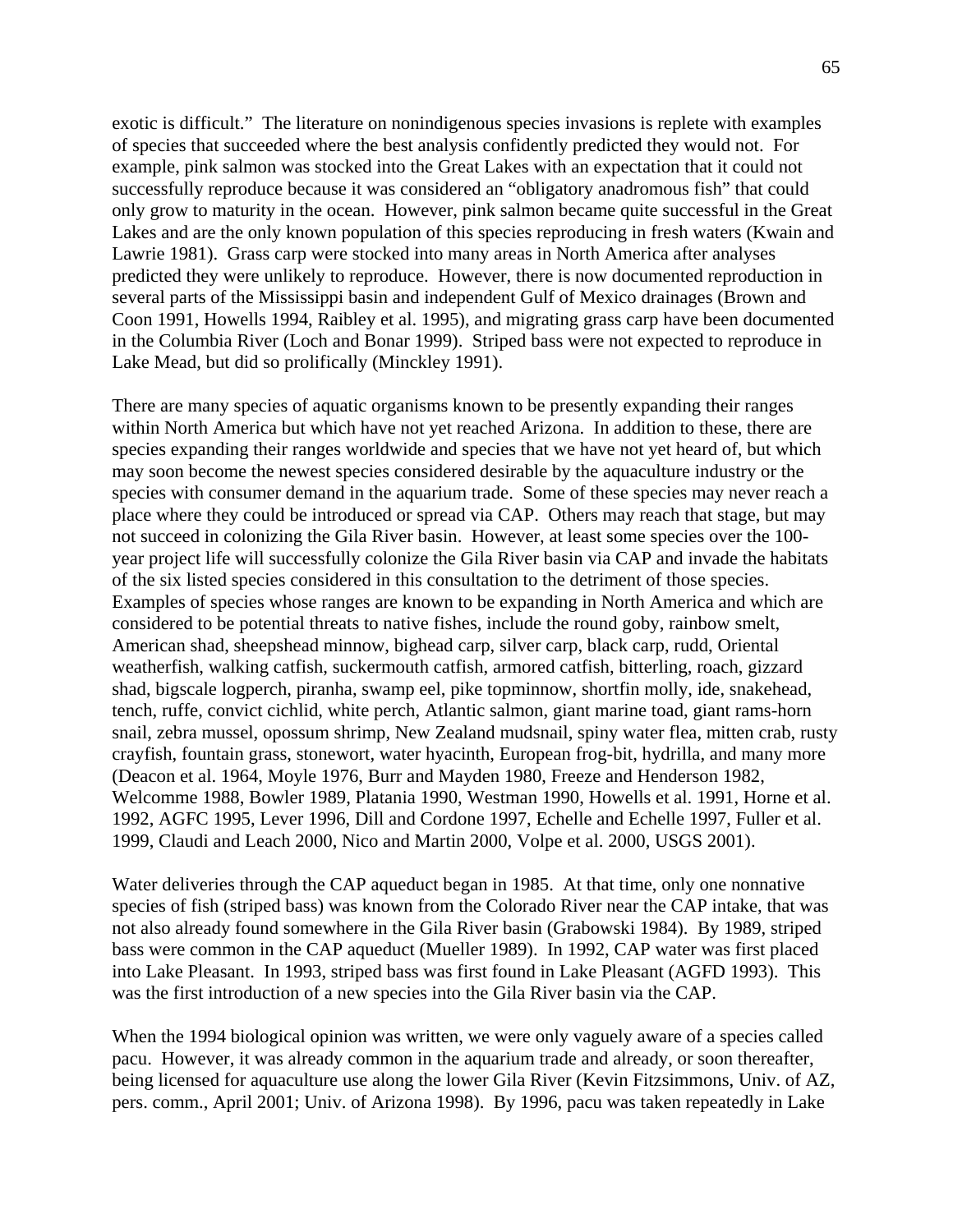Havasu, including near the CAP intake (C. Minckley, USFWS, pers. comm., 2001). By late 1999, pacu had appeared in Lake Pleasant (AGFD 2001).

Aquatic habitats created by CAP water, or water made available by other use of CAP water, provide enhanced habitat and opportunities for stocking nonindigenous aquatic species. Nonindigenous grass carp, redear sunfish, and mosquitofish have already been introduced directly into the CAP and interconnected features (such as recharge areas) for biological control, and introduction of black carp has been proposed (Bawden 1994; USFWS unpub. data; J. Garza, CAWCD, pers. comm., Oct. 1997). Due to objections by the Service and Reclamation, black carp were not stocked (CAWCD 2001). Aquaculture in some aqueduct distribution canals has been considered, but is not planned.

Nonindigenous species are likely to leave CAP and enter the Gila River basin waters through connections with other canal systems, irrigation releases, groundwater recharge, bait-bucket transfer, water storage in Lake Pleasant, recreational lakes, and accidental releases due to technical failures or emergencies. Indeed, this has already occurred. Ponded waters from CAP or CAP in-lieu water will form habitat highly suited for nonindigenous species and are likely to be stocked with nonindigenous species, intentionally or unintentionally, serving as sources for nonindigenous dispersal into surrounding waters. "Artificial waters seem to serve as stepping stones for exotic species as they spread geographically" (Blinn and Cole 1991:110).

CAP has a project life of 100 years. Over that lengthy period, we are reasonably certain that more than the few species that have already moved via CAP will be introduced or assisted in their spread by CAP. CAP is an aquatic "highway" reconnecting human-isolated fragments of the Gila basin surface water and substantially enhancing the ability of nonindigenous aquatic species to move throughout the system. This connection will not benefit native fish, but it is likely to benefit nonindigenous aquatic species by providing enhanced opportunities for movement between the Colorado River and Gila basin and between subbasins of the Gila River.

Over the 100-year project life, substantial changes are expected in the project, including water use, technology, human population, available nonindigenous species, climatic trends, and other factors. Therefore, our analysis uses a broad-scale approach, focusing on existing data on movement of species already occurring through the CAP aqueduct and connected canal systems (Grabowski et al. 1984, Mueller 1989, 1997, Clarkson 1998, 1999, and 2001, Bettaso 2000)(Table 9) and through other interbasin water transfers (Table 8). In addition, we assessed information on existing specifics of CAP and the Gila River basin aquatic ecosystem to determine that nothing about CAP indicates it is sufficiently different from other interbasin water transfers to support a presumption that it would not fit into the general pattern illustrated in Table 8. Although significant impediments to species movement through the CAP system exist (CAWCD 1995), they do not prevent such movement (e.g. striped bass, white bass, Asian clam) nor are they any greater than those overcome by species moving through interbasin water transfers elsewhere (Rubinoff and Rubinoff 1968, Guiver 1976, Laurenson and Hocutt 1985, Swift et al. 1993).

Nonindigenous species are extremely difficult, if not impossible; to remove once established (Aquatic Nuisance Species Task Force 1994, Kapuscinski and Patronski 2005, Desert Fishes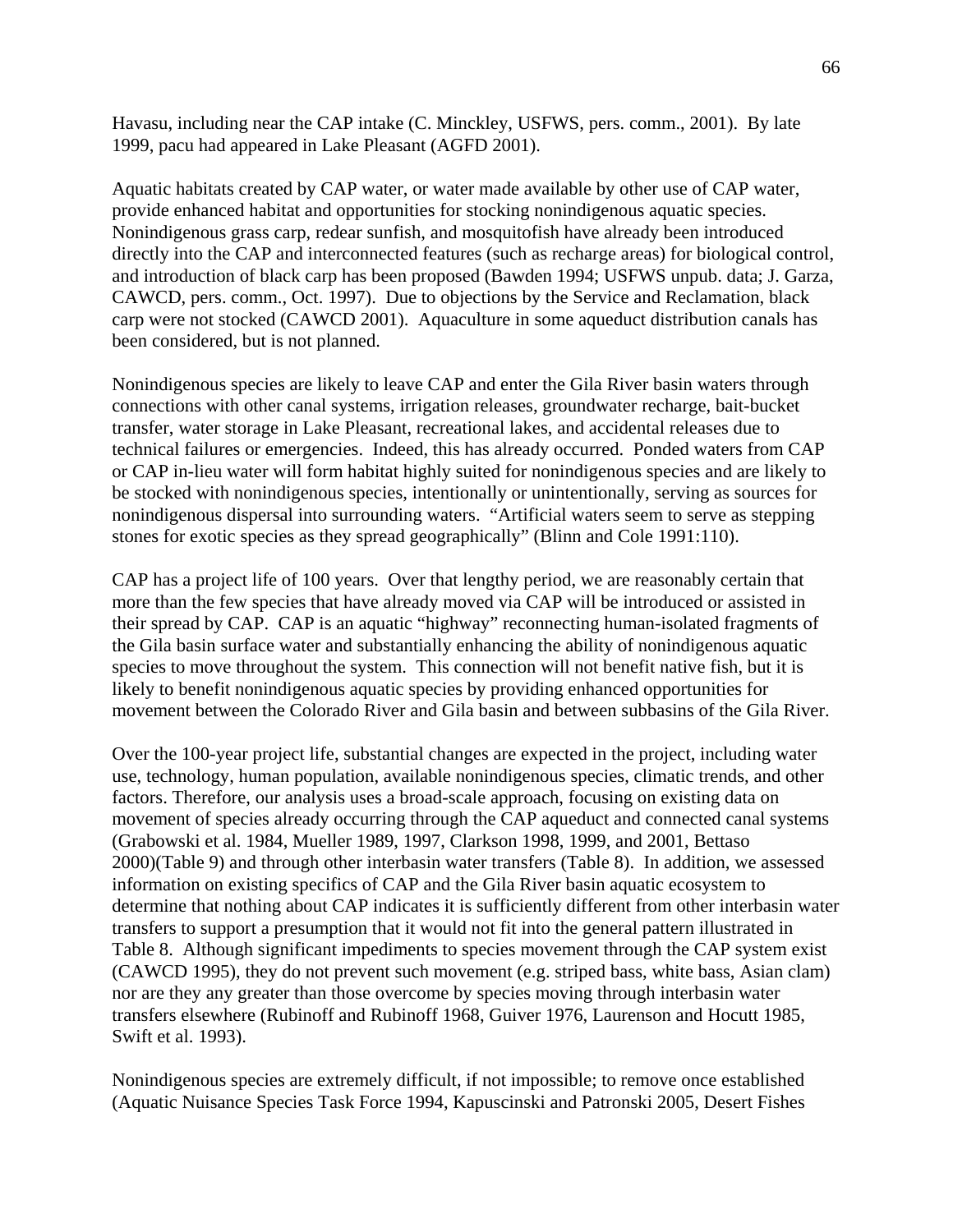Table 9. Species collected in Central Arizona Project (CAP) Aqueduct, Salt River Project (SRP) Canals, and the Florence-Casa Grande (F-CG) Canal (bold face common name indicates the species has been found in the Tucson reach of CAP). ND = no date for report.

| <b>SPECIES</b>                                                         | $CAP$ aqueduct <sup>7</sup> | $CAP$ aqueduct <sup>8</sup> | SRP and F-CG Canals <sup>9</sup> |
|------------------------------------------------------------------------|-----------------------------|-----------------------------|----------------------------------|
|                                                                        |                             |                             |                                  |
|                                                                        |                             |                             |                                  |
| threadfin shad (Dorosoma<br>petenense)                                 | X                           | X                           | X                                |
| rainbow trout (Oncorhynchus mykiss)                                    |                             |                             | X                                |
| brook trout (Salvelinus fontinalis)                                    |                             |                             | X                                |
| common carp (Cyprinus carpio)                                          | X                           | X                           | X                                |
| grass carp (Ctenopharyngodon<br><i>idella</i> )                        |                             | X                           | X                                |
| grass carp X bighead carp hybrid (C.<br>idella X Aristichthys nobilis) |                             |                             | X                                |
| goldfish (Carassius auratus)                                           | X                           | X                           | X                                |
| red shiner (Cyprinella lutrensis)                                      | X                           | X                           | X                                |
| beautiful shiner (Cyprinella formosa)                                  |                             |                             | X                                |
| fathead minnow (Pimephales<br>promelas)                                |                             |                             | X                                |
| Rio Grande leopard frog (Rana<br>berlandieri)                          |                             |                             | X                                |
| bullfrog (Rana catesbeiana)                                            |                             |                             | X                                |
| spiny softshell (Trionyx spinifera)                                    |                             | X                           | X                                |
| red-eared slider (Trachemys scripta)                                   |                             |                             | X                                |
| longfin dace <sup>1</sup> (Agosia chrysogaster)                        |                             |                             | X                                |
| roundtail chub <sup>1</sup> (Gila robusta)                             |                             |                             | X                                |
| bigmouth buffalo (Ictiobus<br>cyprinellus)                             |                             |                             | X                                |
| desert sucker <sup>1</sup> (Catostomus<br>[Pantosteus] clarki)         | X                           |                             | X                                |
| Sonora sucker <sup>1</sup> (Catostomus insignis)                       | X                           |                             | X                                |
| razorback sucker <sup>1</sup> (Xyrauchen<br><i>texanus</i> )           | X                           | $X^3$                       |                                  |
| flathead catfish (Pylodictus olivaris)                                 | X                           | $X^4$                       | X                                |
| channel catfish (Ictalurus punctatus)                                  | X                           | X                           | X                                |
| yellow bullhead (Ameiurus natalis)                                     | X                           | X                           | X                                |
| black bullhead (Ameiurus melas)                                        |                             | X                           | X                                |
| mosquitofish (Gambusia affinis)                                        | $\mathbf X$                 |                             | X                                |
| sailfin molly (Poecilia latipinna)                                     |                             |                             | X                                |
| shortfin molly (Poecilia mexicana)                                     |                             |                             | X                                |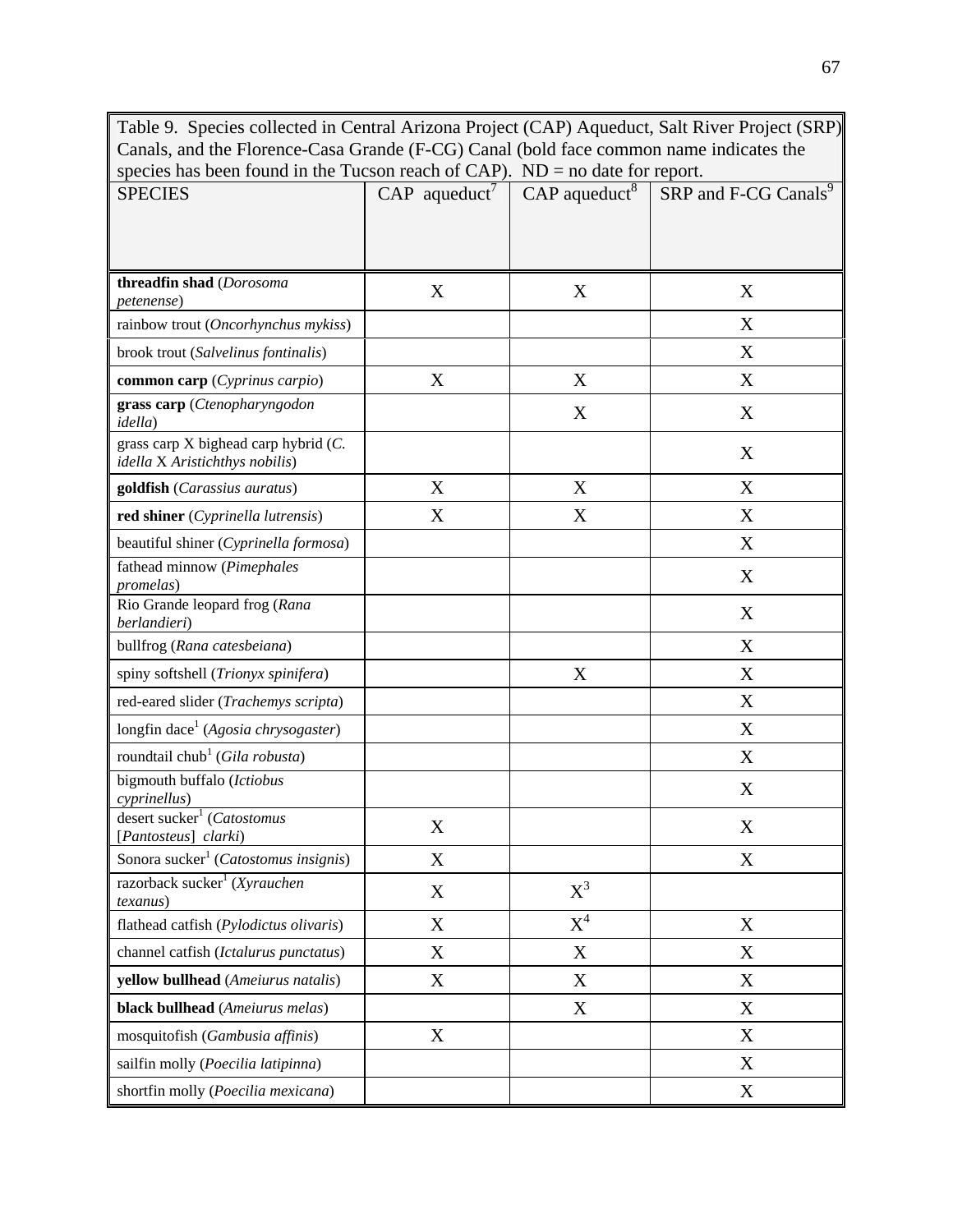| retu.<br>$\theta$<br>ատ |  | $\overline{\phantom{0}}$ |
|-------------------------|--|--------------------------|
| $\mathbf{I}$<br>ши      |  | . .                      |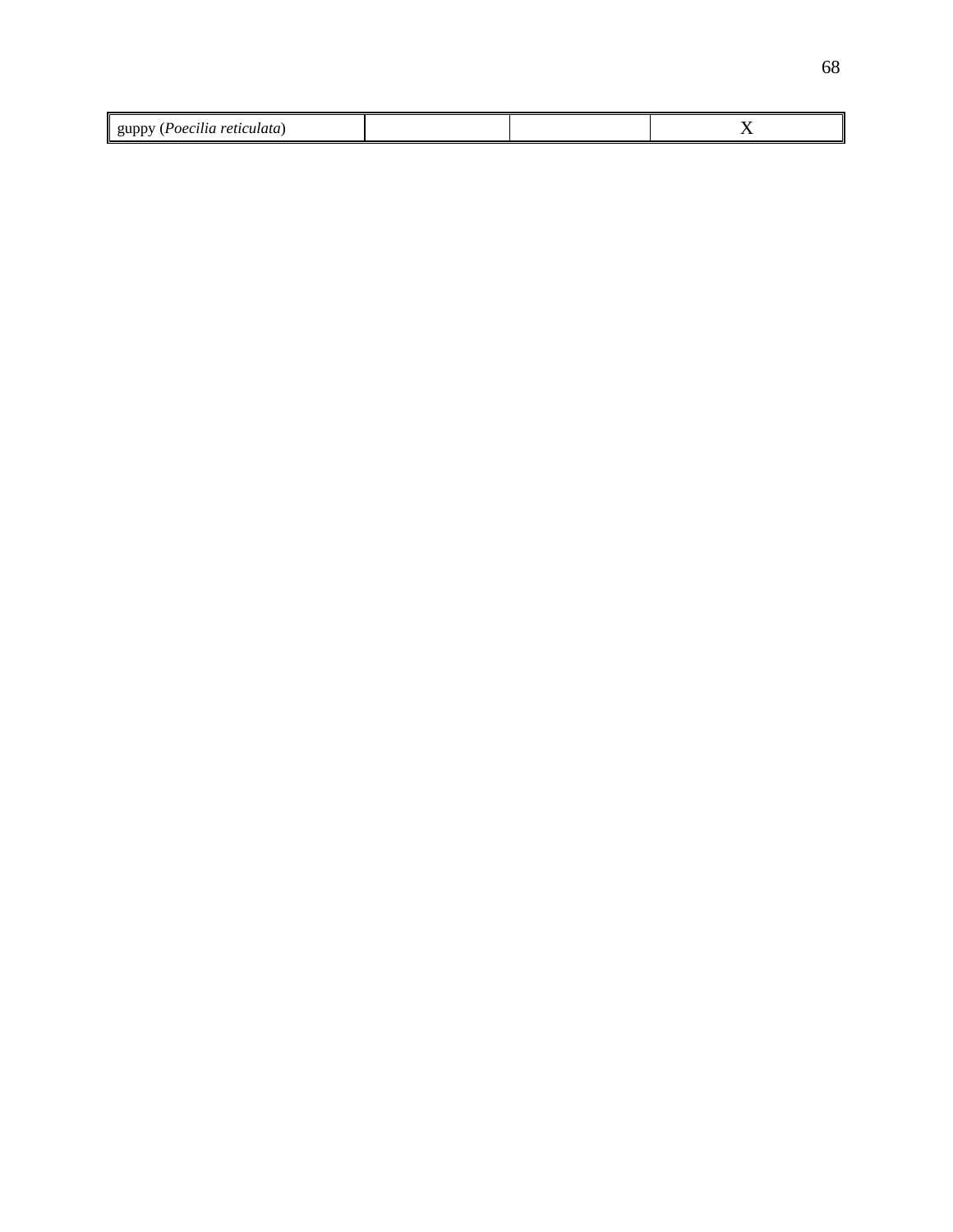Table 9 cont'd. Species collected in Central Arizona Project (CAP) Aqueduct, Salt River Project (SRP) Canals, and the Florence-Casa Grande (F-CG) Canal (bold face common name indicates the species has been found in the Tucson reach of CAP). ND = no date for report. SPECIES  $\qquad \qquad \qquad$  CAP aqueduct<sup>7</sup>  $\qquad$  CAP aqueduct<sup>8</sup>  $\qquad$  SRP and F-CG Canals<sup>9</sup> swordtail (*Xiphophorus variatus*) X **striped bass** (*Morone saxatilis*)  $X$   $X$   $X$   $X$ **white bass** (*Morone chrysops*) X yellow bass (*Morone mississippiensis*) X **largemouth bass** (*Micropterus salmoides*) X<br>*salmoides*) X X X smallmouth bass (*Micropterus dolomieu*)  $X^5$ X **redear sunfish** (*Lepomis*  **redear suitisti** (*Lepomis*<br>*microlophus*)  $X$   $X$   $X$ **bluegill** (*Lepomis macrochirus*)  $\begin{array}{ccc} \n & X & \n\end{array}$  X X X **green sunfish** (*Lepomis cyanellus*) X X X black crappie (*Pomoxis nigromaculatus*) X X walleye (*Stizostedion vitreum*) and the set of the set of the set of the set of the set of the set of the set of the set of the set of the set of the set of the set of the set of the set of the set of the set of the set o Rio Grande cichlid (*Cichlasoma cyanogutattum*) X firemouth cichlid (*Cichlasoma meeki*) X convict cichlid (*Cichlasoma nigrofasciatum*) X

oscar (*Astronotus ocellatus*) X blue tilapia (*Tilapia aurea*)  $X$ 

*mossambica*) X<br>*mossambica*) X redbelly tilapia (*Tilapia zilli*)  $\qquad \qquad$   $\qquad \qquad$  X black buffalo (*Ictiobus niger*)  $X$ 

yellow perch (*Perca flavescens*) X

*campanulata*) X ND ND ND **Asian clam<sup>2</sup>** (*Corbicula fluminea*) X ND X

rea swamp craynsn (*Frocumburus* and a set of the ND ND X X of the N

pacu (*Colossoma macropomum?*)  $X^6$ 

freshwater sponge (*Porifera*)  $X$  ND chara<sup>1</sup> (*Chara* sp.)  $X$  ND spiny naiad<sup>1</sup> (*Najas* sp.)  $X$  ND

Mozambique tilapia (*Tilapia* 

snail2 (*Helisoma* [=*Planorbella*]

red swamp crayfish (*Procambarus*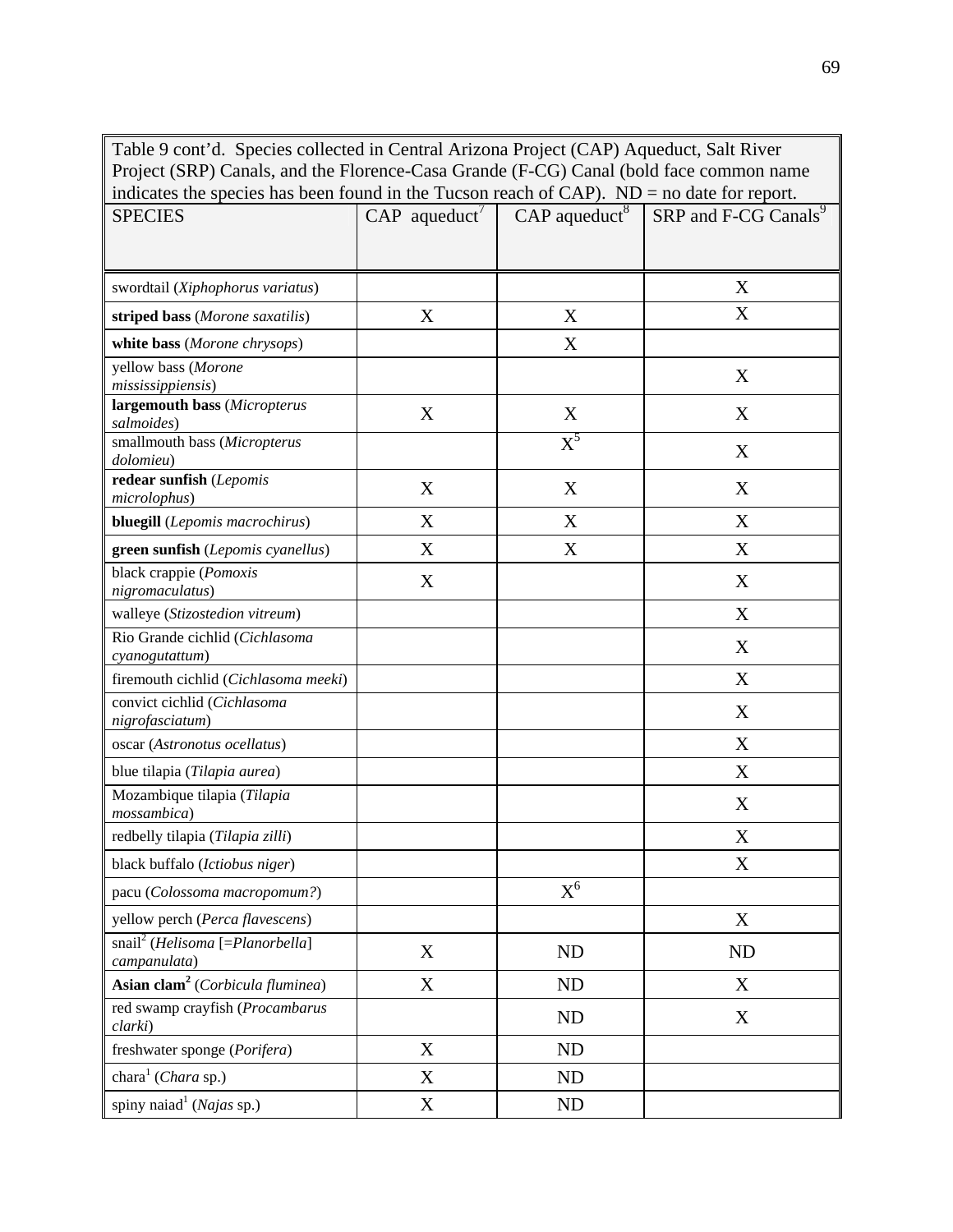Table 9 cont'd. Species collected in Central Arizona Project (CAP) Aqueduct, Salt River Project (SRP) Canals, and the Florence-Casa Grande (F-CG) Canal (bold face common name indicates the species has been found in the Tucson reach of  $\mathbb{C}AP$ ).  $ND =$  no date for report.

| marcules the species has occur found in the Tueson feach of CTM 7. The<br>no quie for report. |                             |                             |                                  |  |  |  |
|-----------------------------------------------------------------------------------------------|-----------------------------|-----------------------------|----------------------------------|--|--|--|
| <b>SPECIES</b>                                                                                | $CAP$ aqueduct <sup>7</sup> | $CAP$ aqueduct <sup>8</sup> | SRP and F-CG Canals <sup>9</sup> |  |  |  |
|                                                                                               |                             |                             |                                  |  |  |  |
| curlyleaf pondweed (Potamogeton<br>crispus)                                                   | X                           | <b>ND</b>                   | X                                |  |  |  |
| sago pondweed <sup>1</sup> ( <i>Potamogeton</i><br><i>pectinatous</i> )                       | X                           | <b>ND</b>                   | X                                |  |  |  |
| Horned pondweed <sup>1</sup> (Zannichellia<br><i>palustris</i> )                              |                             | <b>ND</b>                   | X                                |  |  |  |
| water-milfoil (Myriophyllum<br>brasiliense)                                                   |                             | <b>ND</b>                   | X                                |  |  |  |
| Eurasian water-milfoil (Myriophyllum<br>spicatum)                                             |                             | <b>ND</b>                   | X                                |  |  |  |
| algae <sup>1</sup> ( <i>Nostoc</i> sp.)                                                       |                             | <b>ND</b>                   | X                                |  |  |  |
| algae <sup>1</sup> (Cladophora sp.)                                                           | $\rm\overline{X}$           | <b>ND</b>                   | X                                |  |  |  |

 $<sup>1</sup>$  native</sup>

 $2^2$  Mueller (1990) mentions snails and insects being present, but does not document species of invertebrates other than the three in this table. *Helisoma campanulata* is a nonindigenous species, but there are native *Helisoma* and the identification may be erroneous.

<sup>3</sup> Pers. comm. from J. Warnecke, AGFD to R. Clarkson, BR, 1/23/2003

<sup>4</sup> Pers. comm. from R. Clarkson, BR, to P. Barrett, USFWS, 11/23/2004

<sup>5</sup> Pers. comm. from R. Clarkson, BR, to P. Barrett, USFWS, 10/8/2004

6 Pers. comm. from R. Clarkson, BR, to D. Duncan, USFWS, 10/30/2006

 $<sup>7</sup>$  Mueller (1989)</sup>

 $\sqrt[8]{8}$  Clarkson (1998, 1999, 2001) Marsh (2004), Marsh and Kesner (2006, 2007)

 $\frac{9}{2}$ Marsh and Minckley (1982), Matter (1991), Wright and Sorensen (1995), Clarkson (1998, 2001), Girmendonk and Young (1997), Marsh (1999, 2004), Bettaso (2000), Marsh and

Kesner (2006), J. Rorabaugh, USFWS, pers. comm., June 2007

Team 2006). If possible, control or removal can be costly, such as the predicted annual costs of \$90 million for ruffe control (Great Lakes Fishery Commission 1992, as cited in Courtenay 1995). It may also entail use of toxic substances that may be controversial with the public and may affect many species besides the target nonindigenous species (DeMarais et al. 1993, Inchausty and Heckmann 1997, Finlayson et al. 2000). Therefore, survival and recovery of the spikedace, loach minnow, Gila topminnow, razorback sucker, Gila chub, and Chiricahua leopard frog, require proactive prevention of the invasion or spread of nonindigenous species to the maximum extent possible.

# **Operations and Maintenance**

Canal associated operations and maintenance by CAWCD have the potential to adversely affect the listed fish species. It is not likely that the Chiricahua leopard frog will occur within the canal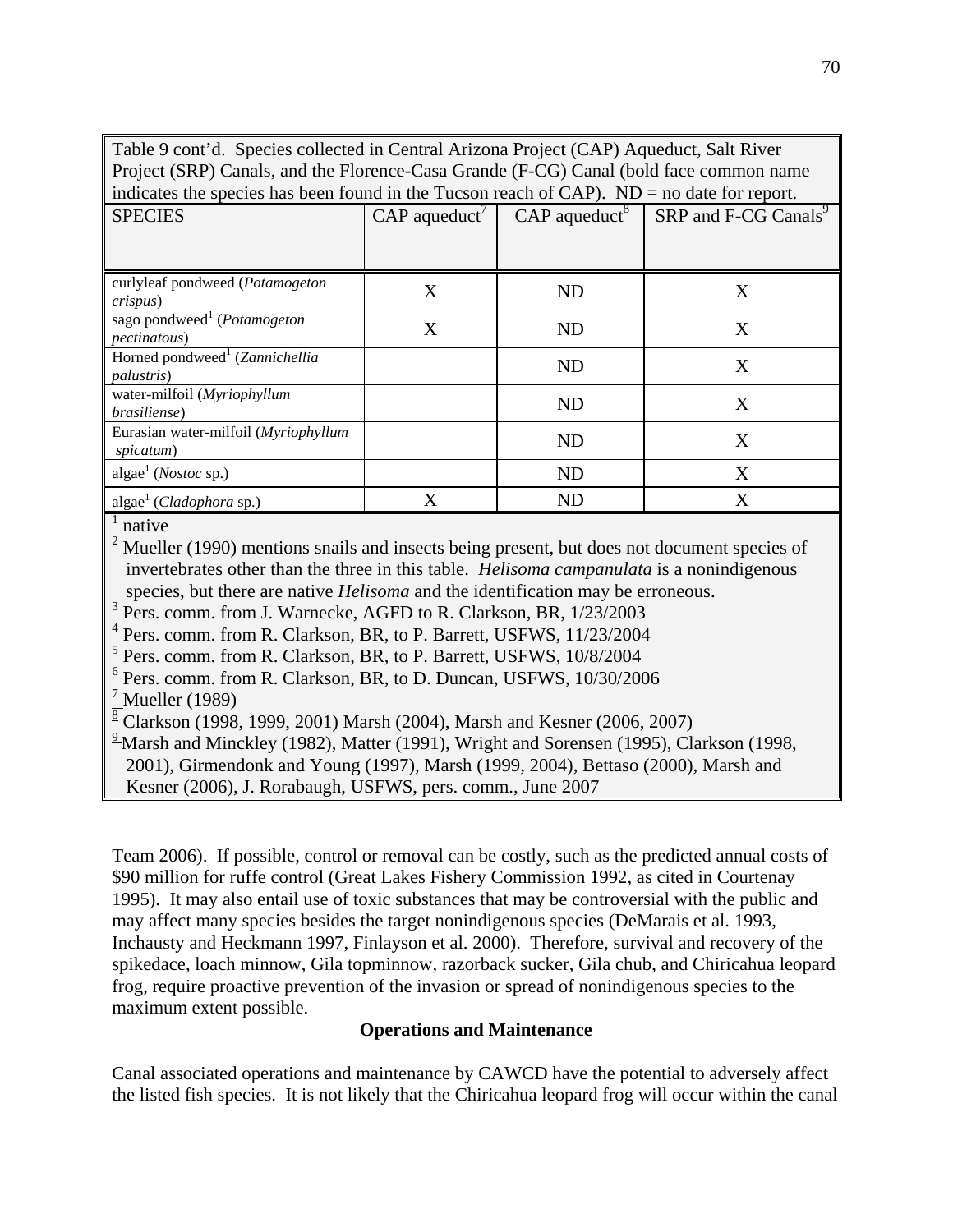71

system. Though the monitoring to date has found few native fishes in the canal system, the long operational life of the CAP makes it reasonably certain that the five listed fish species will occur during operations and maintenance activities, and be directly affected.

# **Effects of Nonindigenous Aquatic Species to the Species Under Consultation**

The effects of CAP to the six listed species is additive to the already highly deteriorated environmental baseline of the Gila River basin aquatic ecosystem. The status of the six species is poor and declining, with the long-term prospects for conservation problematic. Remaining occupied habitats are highly altered, making many of them conducive to colonization by nonindigenous species. Many of the former habitats of the six listed species are occupied by nonindigenous species to the exclusion of native species. Unless nonindigenous aquatic species can be controlled and further incursions prevented, recovery is not likely for any of these species, and their continued existence may be in peril.

Nonindigenous aquatic species include fishes, aquatic and semi-aquatic mammals, reptiles, amphibians, crustaceans, molluscs (snails and clams), insects, zoo- and phytoplankton, parasites, disease organisms, algae, and aquatic and riparian vascular plants. They may affect native fish and other aquatic fauna, including the species considered in this opinion, through predation (Meffe et al. 1983, Meffe 1985, Marsh and Brooks 1989, Propst et al. 1992, Rosen et al. 1995, Rosen and Schwalbe 2002, Rinne 1999), competition (Schoenherr 1974, Baltz and Moyle 1993, Lydeard and Belk 1993, Douglas et al. 1994), aggression (Meffe 1984, Dean 1987), habitat disruption (Hurlbert et al. 1972, Ross 1991, Fernandez and Rosen 1996a and b), introduction of diseases and parasites (Sinderman 1993, Clarkson et al. 1997, Robinson et al. 1998, Bradley et al. 2002), and hybridization (Dowling and Childs 1992, Echelle and Echelle 1997). Nonindigenous plants can reduce available habitat with abundant growth (e.g. water cress), potentially cause loss of surface water (e.g. salt cedar), or alter ecosystem dynamics (McKnight 1993, Stromberg and Chew 1997, Lovich and DeGouvenain 1998).

All of the six listed species are highly vulnerable to adverse effects from nonindigenous aquatic species. The Gila basin had a naturally depauperate aquatic fauna, and native aquatic species, including the five fish and one frog considered here, did not evolve with any significant predation or competition (Carlson and Muth 1989, Clarkson and Rorabaugh 1989). This evolutionary history makes them highly vulnerable to adverse effects from nonindigenous species.

All six species are expected to incur serious adverse effects by introduction and spread of nonindigenous aquatic species through the CAP. The degree of vulnerability of populations of these six species and presently unoccupied recovery areas to CAP mediated nonindigenous species is variable. Some, such as those in Aravaipa Creek and in the middle Gila River above Ashurst Hayden Dam are close to, and have direct routes from, the CAP aqueduct, though Aravaipa Creek now has some protection from the two fish barriers there. Others, such as those in the upper Salt River drainage, have a number of dams intervening between that area and the aqueduct and will be affected by CAP only indirectly through nonindigenous spread by bait bucket transport of species made more accessible by CAP, or by species that can move overland and use CAP as a staging area in their colonization efforts. The six species live primarily in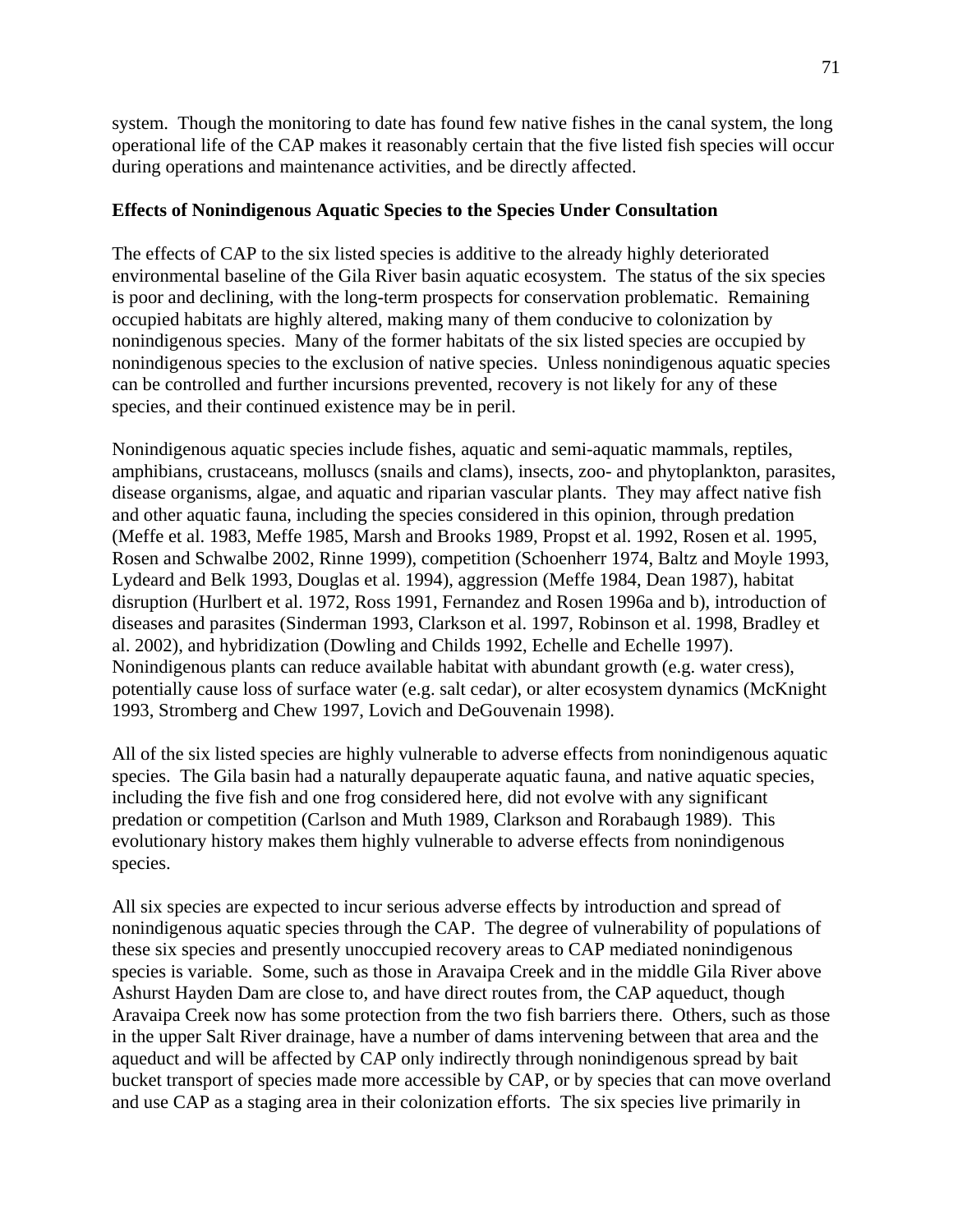medium-to-warmer temperature habitats that are likely to be successfully colonized by nonindigenous aquatic species moving along or being moved from the CAP aqueduct or its related facilities.

There is abundant evidence of the adverse effects of nonindigenous fish on spikedace, loach minnow, Gila topminnow, razorback sucker, Chiricahua leopard frog, and Gila chub. The listing of all of these species was based, in part, on adverse effects of nonindigenous species (USFWS 1984, Minckley and Deacon 1991, 51 FR 23769, 56 FR 54957, 67 FR 40790, 70 FR 66664). Native fishes and frogs of the Colorado River basin, including the Gila River basin, evolved in an aquatic species community that was largely free of predatory and competitive interactions (Carlson and Muth 1989, Minckley and Douglas 1991, Rosen et al. 1994). Many of the species, such as Gila topminnow and Chiricahua leopard frog inhabited areas of the streams in which they were the only aquatic vertebrates present (Minckley 1999, Rosen et al. 1994). Because of this evolutionary history, the native aquatic vertebrates of the Gila River basin are highly susceptible to adverse effects from nonindigenous fishes, most of which evolved in highly complex fish communities where predation and competition were substantial formative forces.

In addition, a recent analysis by Olden et al. (2006) suggests that the suite of ecological niches that nonindigenous fishes may use overlaps those of native fishes of the Colorado River basin. Native species declines are most associated with those nonindigenous species that exhibit the strongest overlaps in life-history strategies or where natives display a "periodic" life-history strategy (generally large-bodied fishes that reproduce in seasonal, periodically suitable environments) that is not well adapted to the altered environments in evidence today. Olden et al. (2006) found that nonindigenous species also tend to occupy vacant niches often provided by human-altered environments or with minimal overlap with native fish life-history strategies.

Spikedace, loach minnow, Gila topminnow, Chiricahua leopard frog, razorback sucker, and Gila chub may all experience adverse effects from amphibians and aquatic reptiles that may invade or spread through CAP. While the CAP aqueduct itself is not suitable habitat for many amphibians and reptiles, it may serve as a movement corridor, and together with various recharge and recreational waters created by CAP water, it may serve as a significant factor in spread of some species. Although bullfrogs are widely spread in the Gila basin, any mechanism that increases their spread is undesirable to native fishes and frogs. Bullfrogs are known to eat fish (Clarkson and DeVos 1986), and at the San Bernardino National Wildlife Refuge stomach samples from bullfrogs have shown that Yaqui topminnow are a common diet item. Gila topminnow are similarly vulnerable, and bullfrogs may be a contributing factor to the serious decline in some topminnow populations, such as Sharp Spring. Adult spikedace, loach minnow, razorback sucker, and Gila chub are less likely to be subject to bullfrog predation, but larvae, small juveniles, and smaller adults are highly vulnerable to bullfrogs, both because of size and because of their use of slower edge and backwaters. Bullfrogs are highly predaceous on Chiricahua leopard frogs, often causing their extirpation from occupied sites (Sredl and Howland 1994, Rosen et al. 1996).

Spiny softshell turtles and sliders are commonly found in the Gila basin and both are carnivores that consume fish on a regular basis (AGFD 2001). Spiny softshell turtles are established in the CAP canal (R. Clarkson, pers. comm., November 2002). Introduced painted turtles and snapping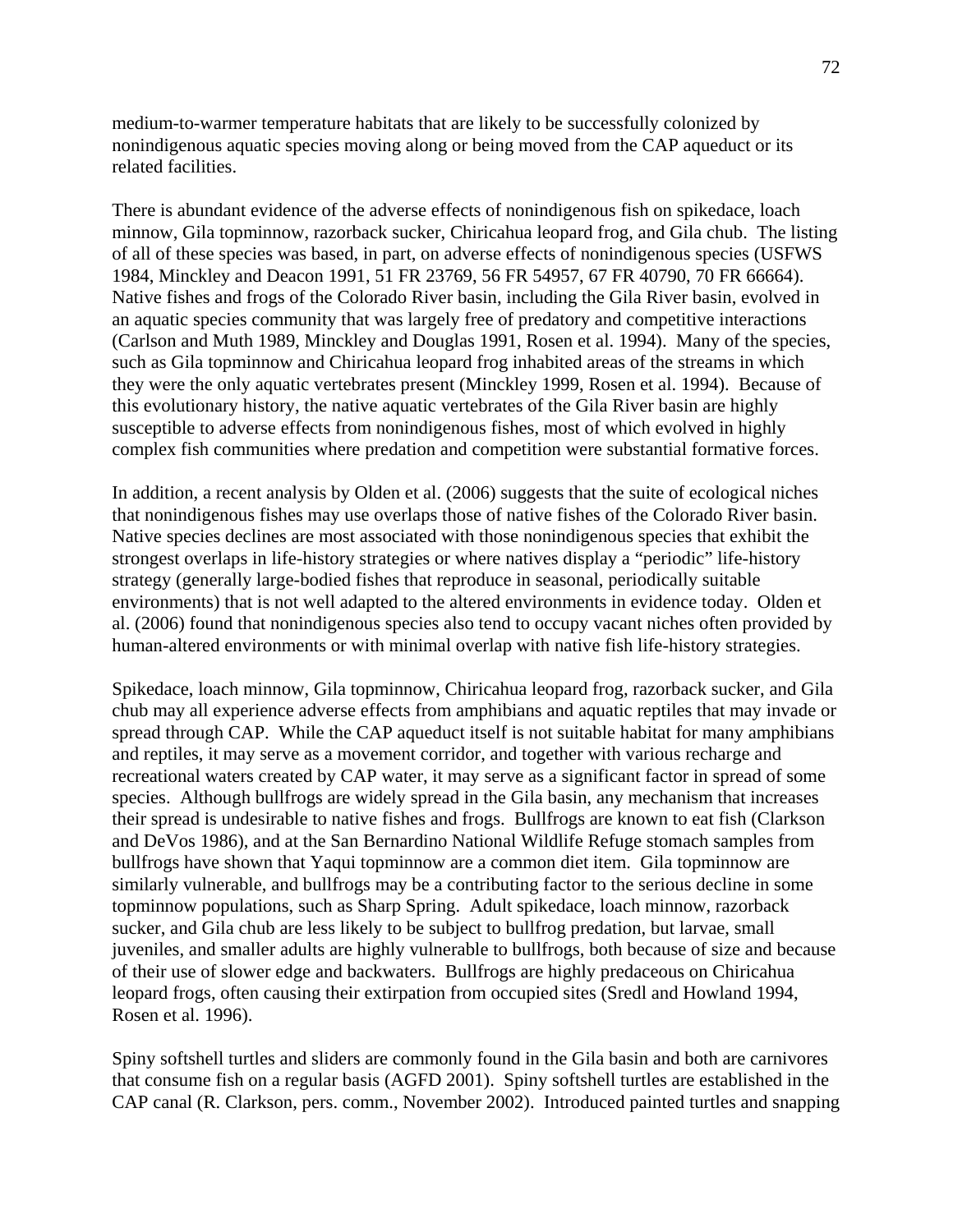turtles are established in Phoenix area canals (Brennan and Holycross 2006). Use of the aqueduct and CAP created waters for spread of these two and other carnivorous nonindigenous turtles is likely. There are concerns regarding Tempe Town Lake and its potential to increase the likelihood of escape and dispersal of the several varieties of nonindigenous turtles at the Phoenix Zoo (J. Howland, USFWS, pers. comm., 1999).

The Rio Grande leopard frog is another nonindigenous, predatory frog spreading through the Gila basin, and it is likely to use CAP waters and connections to access new areas. This is a large frog, which in New Mexico may actually be replacing bullfrogs in some situations (Degenhardt et al. 1996). It is known to eat other leopard frogs (Platz et al. 1990) and may be expected to consume small fish, such as Gila topminnow, and larval and juvenile spikedace, loach minnow, razorback sucker, and Gila chub.

Parasites and diseases of native fish and frogs may enter the Gila River basin along with nonindigenous frog and fish species. The nonindigenous Asian tapeworm, which recently invaded the Gila River basin, has caused declines of the woundfin in the Virgin River and in the Yaqui topminnow at San Bernardino National Wildlife Refuge (Heckmann et al.1986, USFWS 1997). Asian tapeworm can negatively affect fish through several mechanisms including intestinal disfunction, emaciation, anemia, reduced growth, reduced reproduction, and fatigue (Hoole and Nisan 1994, Mitchell 1994 in Clarkson et al. 1997, Scott and Grizzle 1979). The endangered fountain darter of Texas is being infested by a trematode (unnamed) from an exotic snail, the red-rim melania. The red-rim melania is also present in the Colorado River and has the potential to enter the Gila River system via the CAP aqueduct. Cysts of the trematode infect the gills of the darter. The effect of the cyst on the darter is unknown, but infection levels are very high (Fuller and Brandt 1997). Chytrid fungus is present in bullfrogs and tiger salamanders (Bradley et al. 2002), and is likely spread by them to new sites (Halliday 1998, Bradley et al. 2002, Collins et al. 2003).

The two species of crayfish that already exist in the Gila River basin have had negative impacts on aquatic habitats and on amphibians (Pister 1979, Deacon and Williams 1991, Fernandez and Rosen 1996a and b, Gamradt and Kats 1996, Inman et al. 1998). Many biologists feel that crayfish may have adverse impacts on spikedace and loach minnow, although no mechanism has been demonstrated. However, it is known that large crayfish will capture and eat darters, which are ecologically similar to loach minnow, and there may be food and habitat competition between darters and crayfish (Keller and Moore 2000). Conversely, crayfish make up a large portion of the diet of smallmouth bass and flathead catfish in the Verde River, perhaps benefiting native fishes (Parmley and Brouder 1998), but they may also help maintain those two piscivorous fish at higher populations. It is likely that both a predatory and competitive relationship exist between Gila topminnow and crayfish. In Cave Creek, Gila topminnow and native longfin dace populations crashed coincident with a dramatic upsurge in abundance of northern crayfish (Stefferud 1993, Young and Bettaso 1994). Chiricahua leopard frogs have disappeared from areas where crayfish have invaded (Fernandez and Rosen 1996a and b), and are one of the most serious threats to this frog (USFWS 2007). Enhanced movement throughout the Gila River basin due to the CAP interconnection of subbasins may enable spread of other species. Nonindigenous crayfish invasions have caused substantial concerns in other areas (Lodge et al. 2000). Several species, such as the rusty crayfish, may invade the Gila River basin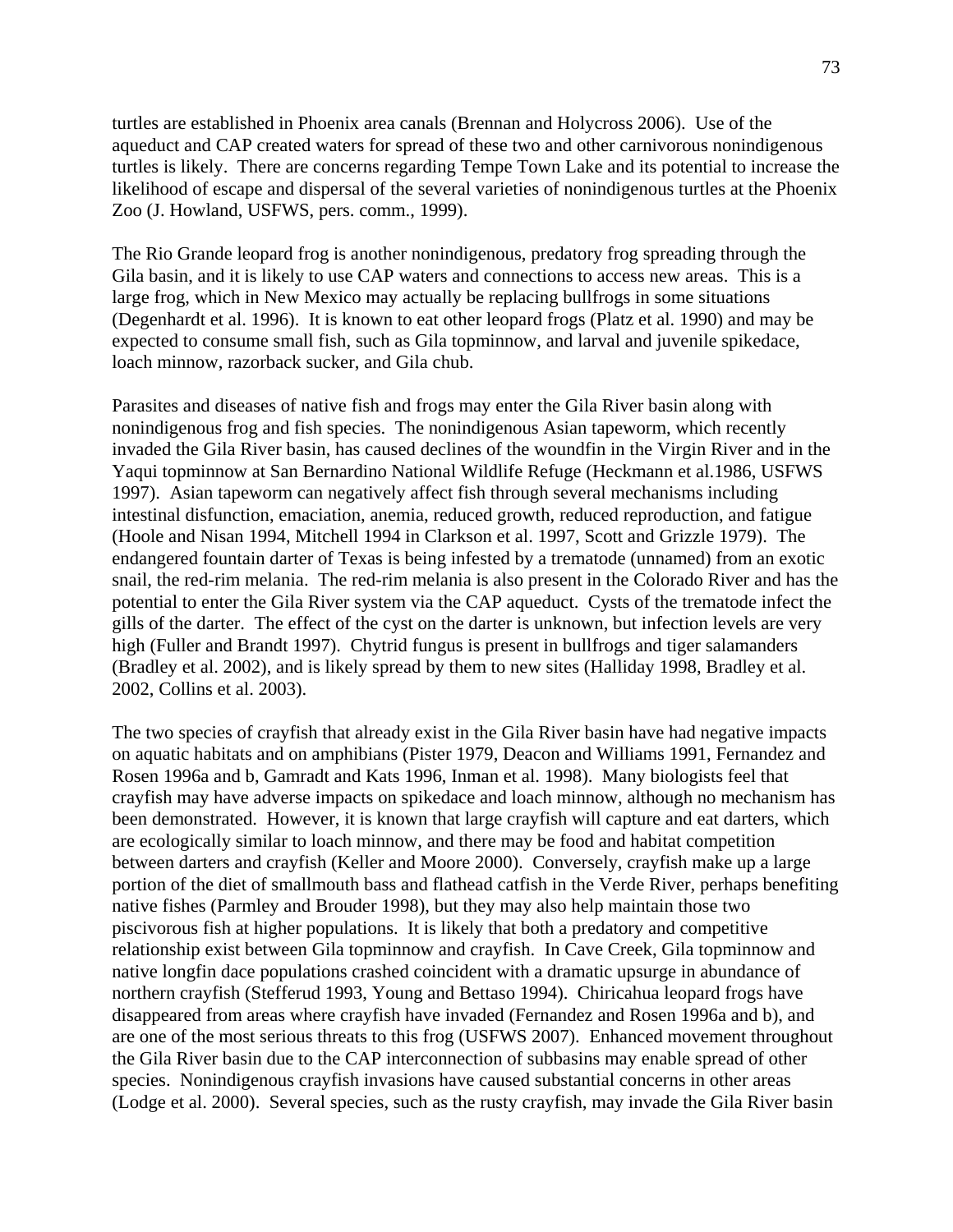in the future.

Effects of nonindigenous plants on native aquatic species are more difficult to document than animals because the effects are more indirect. Watercress, which has been spread throughout the entire Gila basin, has significantly modified backwater habitats occupied by Gila topminnow, and larvae and juveniles of other species. However, no data exist that demonstrate negative effects, and potential effects may be obscured by the many other substantial changes to the habitat. Giant salvinia, recently discovered in the Colorado River, has the potential for serious adverse effects to all native aquatic species, but is probably limited by winter cold to lower and warmer sites (Whiteman and Room 1991). It cannot tolerate ice on the water surface, so will not spread to higher sites with cold winters. This plant could easily extirpate Gila topminnow from certain sites by shading out native vegetation and depleting dissolved oxygen in the water (Thomas and Room 1986). Its ability to completely and rapidly cover pooled or low-velocity water in dense mats suggests it would be highly detrimental to Gila topminnow, which feed at the water surface in low-velocity areas, as do larvae and juvenile of native fishes. A plant similar to giant salvinia, the European frog-bit, has been introduced into the northeastern United States and is gradually spreading westward through the Great Lakes (USGS 2001). Like giant salvinia, European frog-bit forms dense floating mats on the surface of quiet waters (Upwellings 2000). Other invasive nonindigenous aquatic plants that have the potential to cover most or the entire water surface, such as water hyacinth and water lettuce (Schmitz et al. 1993), would also likely adversely affect Gila topminnow and larval native fish through interference with feeding patterns and reduction of dissolved oxygen.

## **Spikedace and loach minnow**

Negative impacts to loach minnow and spikedace from nonindigenous species introductions have been and will be significant due to these species' proclivities for and current range in larger, connected stream systems. Adverse effects from a variety of nonindigenous species threaten spikedace and loach minnow. Many of the nonindigenous fish already present (mosquitofish, red shiner, carp, fathead minnow, yellow bullhead, black bullhead, channel catfish, flathead catfish, green sunfish, bluegill, smallmouth bass, and largemouth bass) in spikedace and loach minnow habitats have been implicated in adverse effects to other fish species (Minckley 1973, Moyle and Nichols 1974, Moyle 1976, Karp and Tyus 1990, Lydeard and Belk 1993, Ruppert et al 1993, Tyus and Saunders 2000). These species are all common in various parts of the Gila basin still occupied by spikedace and loach minnow, and their effects may vary from population to population (Propst et al. 1986, Propst et al. 1988, Marsh et al. 1990, Rinne 1991, Douglas et al. 1994, Rinne and Stefferud 1996, Medina and Rinne 1999). While the abundance and distribution of these existing nonindigenous fishes are not expected to be significantly affected by the CAP system, their already existing adverse impacts are great enough that any additions of nonindigenous species could result in serious declines or extirpation of spikedace and loach minnow populations.

For spikedace and loach minnow, the most vulnerable habitats are in the middle Gila River, Aravaipa Creek, and the San Pedro River. These areas are within direct access of potential CAPderived nonindigenous species moving up the Gila River via its connection with the Florence-Casa Grande Canal, which directly receives CAP water. The electrical barrier on the Florence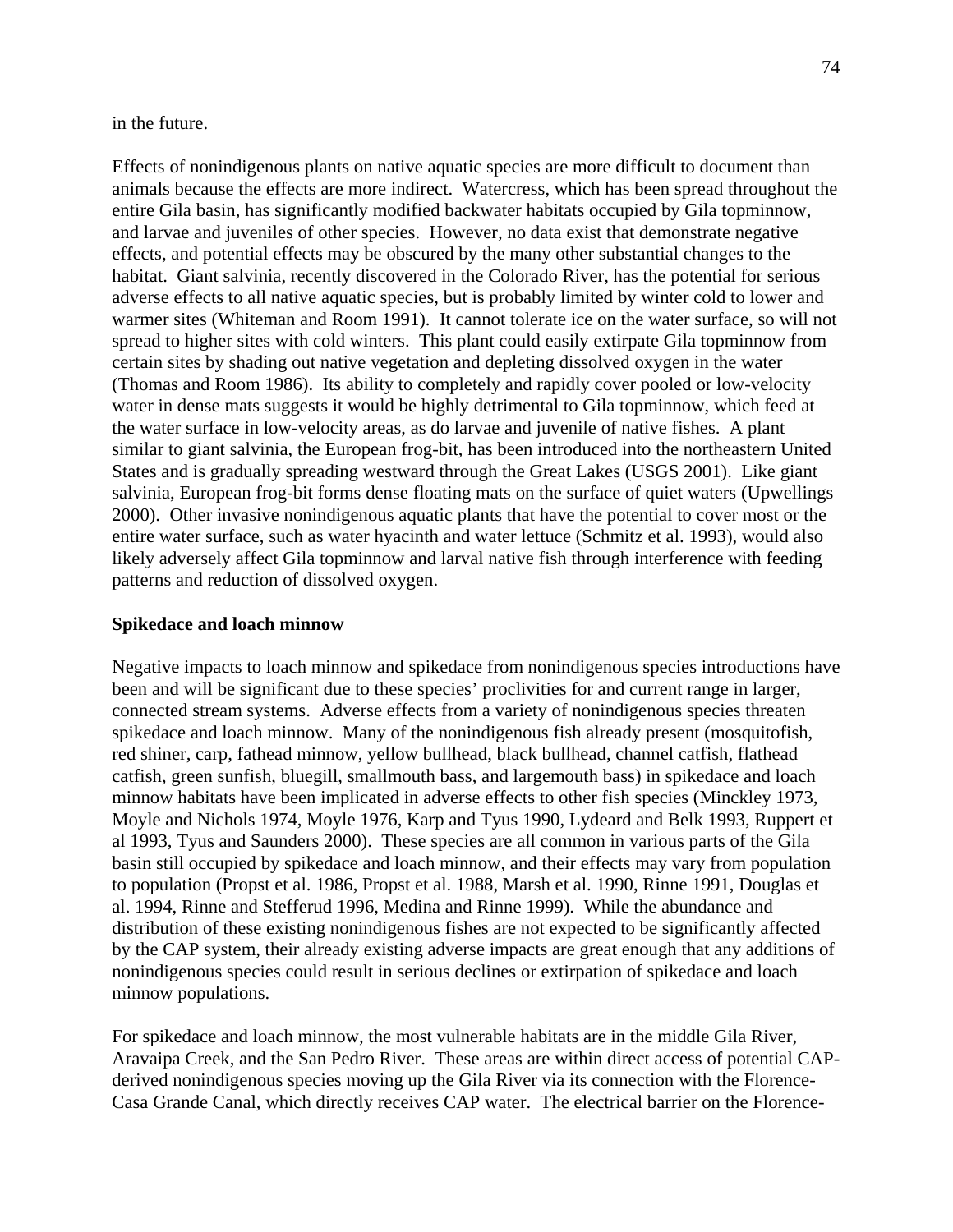Casa Grande Canal was installed to prevent escapes of nonindigenous species from the canal to the Gila River, but its effectiveness is not 100 percent (Clarkson 2004). The Gila River, being close to the CAP aqueduct, is also vulnerable to bait bucket or accidental transport of species from the aqueduct. Because of the 1994 biological opinion, a paired set of fish barriers was constructed on lower Aravaipa Creek, thus substantially reducing the risk to that habitat. The middle Gila River is designated critical habitat for spikedace and loach minnow, and is poorly protected. The electrical barrier on the Florence-Casa Grande Canal and Ashurst-Hayden Diversion Dam are the only preventative measures between areas of CAP introduction and the listed species' habitats. Neither of those measures are entirely effective. The San Pedro River basin is considered a very important recovery area for those species and is equally vulnerable to CAP mediated nonindigenous fish invasions.

Spikedace and loach minnow habitats above Coolidge Dam are less vulnerable due to the major obstacle to upstream aquatic species movement posed by the dam. However, if nonindigenous species are introduced into the middle Gila River below Coolidge Dam, the likelihood of their being moved above the dam via bait bucket or accidental transport (human, equipment, or animal) becomes substantially greater. Once above Coolidge Dam, there is little to prevent a nonindigenous aquatic species from moving as far upstream as their physiological tolerances permit into the Gila, San Francisco, and Blue rivers, and Bonita Creek. A small dam on lower Eagle Creek, for diversion of water to the Phelps Dodge mine at Morenci, would help inhibit movement up Eagle Creek. Several low-head diversion dams on the Gila are not believed to present any significant long-term obstacle to upstream movement of nonindigenous aquatic species. Any new introductions of nonindigenous species into the Gila River system above Coolidge Dam carry significant potential for serious adverse effects to spikedace and loach minnow. A fish barrier is being constructed on Bonita Creek.

Loach minnow populations in the upper Black and White rivers and critical habitat for both spikedace and loach minnow in the Tonto Creek basin, while highly vulnerable to extirpation or adverse modification from new nonindigenous aquatic species, have a very low likelihood of being affected by nonindigenous aquatic species introduced or spread from CAP. This is due to the presence of two electrical barriers and four major dams on the Salt River between the CAP and those populations. However, heavy recreational use of the Salt River reservoirs has resulted in a number of bait bucket introductions and can be expected to play a part in gradual upstream movement of any nonindigenous species introduced into the lower Salt River by CAP. Heavy boat traffic into Roosevelt Lake, the uppermost of the reservoirs, creates a major risk of movement of species such as zebra mussel and giant salvinia that are likely to be accidentally carried or attached to boats.

The spikedace population and designated critical habitat in the Verde River and several of its tributaries would have only a moderate likelihood of introduction or spread of nonindigenous aquatic species from CAP. The presence of Bartlett and Horseshoe dams between the populations and CAP provides a high level of protection to direct upstream movement of nonindigenous species. However, as the upstream movement of tilapia past Bartlett Dam demonstrates, the recreational use of the two reservoirs creates a moderate to high likelihood that nonindigenous species that access the lower river from a CAP introduction will be moved over the dams by bait bucket transport or by accidental transport.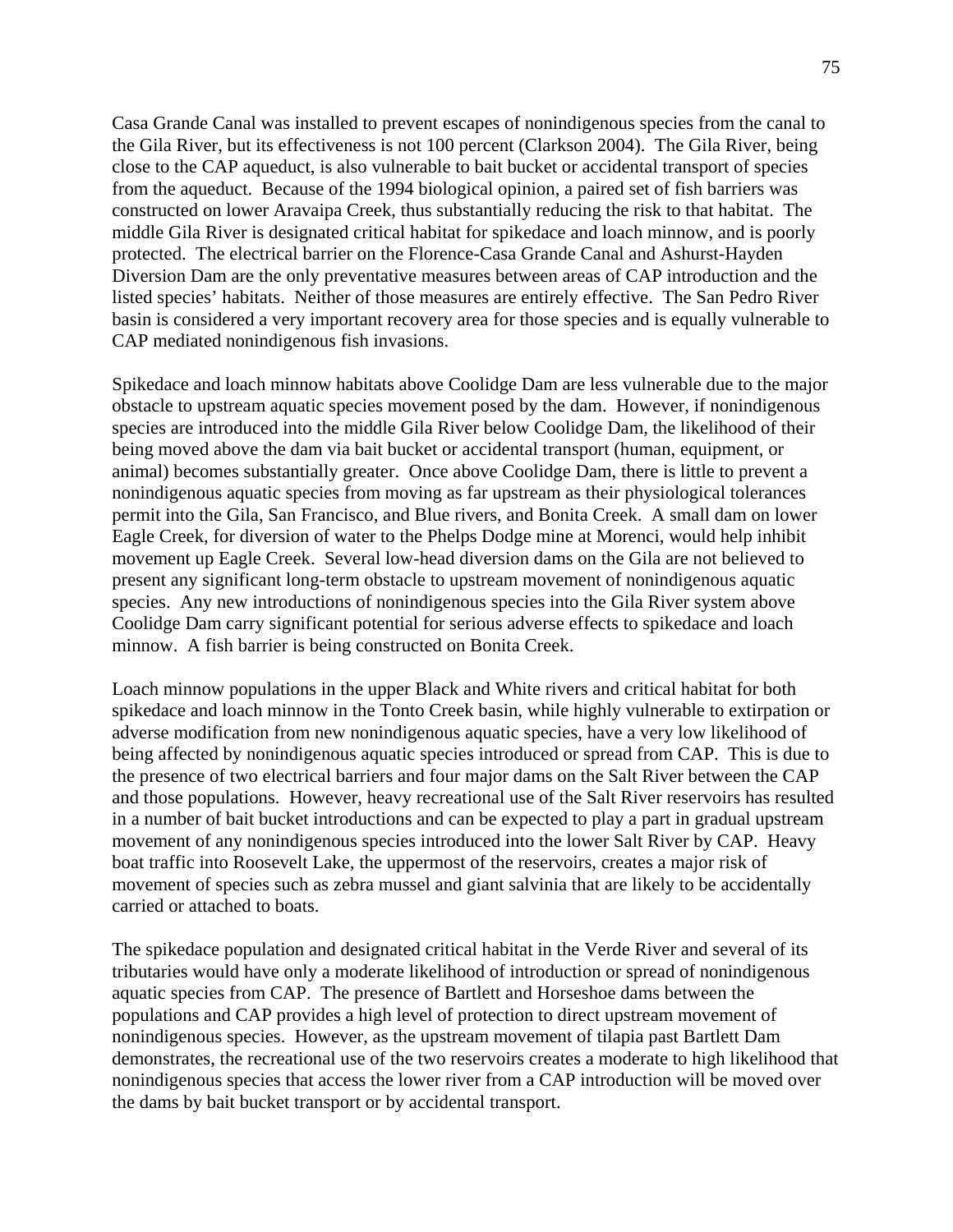#### **Gila topminnow**

Reestablished Gila topminnow populations tend to be in small and isolated habitats. However, nonindigenous fishes continue to affect wild populations in places like the upper SCR in San Rafael Valley, Sonoita Creek, Sharp Spring, and Redrock Canyon. Introductions of new species over the life of the CAP will degrade existing and recovery habitats for this species. However, renovated streams upstream of constructed fish barriers and in other locations will provide recovery habitat for Gila topminnow.

Many nonindigenous fishes that might enter the Gila River basin through introduction and spread via CAP could have devastating impacts to Gila topminnow, at least in those habitats with connectivity to the rivers and streams of the basin. The pike killifish has been known to extirpate mosquitofish from habitats into which it is introduced (Courtenay and Meffe 1989) and would most certainly do the same to Gila topminnow. Oriental weatherfish may alter habitats and ecosystems and could thrive in soft substrate areas favored by Gila topminnow and desert pupfish (Dill and Cordone 1997).

Gila topminnow have been extirpated from substantial portions of their historical range by nonindigenous fishes. Mosquitofish have been implicated in many losses of Gila topminnow (Schoenherr 1974, Meffe 1984 and 1985, Marsh and Minckley 1990, Minckley 1999). Tilapia and mollies have been implicated in substantial population declines in desert pupfish (Matsui 1981, Schoenherr 1988). Largemouth bass have had adverse effects to Gila topminnow (Stefferud and Stefferud 1994) and caused the extinction of another endemic Gila basin pupfish, the Santa Cruz (= Monkey Springs) pupfish (Minckley 1973).

For Gila topminnow, the most vulnerable reestablished populations are those in the Agua Fria drainage. Extant populations include AD Wash, Larry Creek, Tule Creek, and Lousy Canyon. Populations at Badger Springs, Castle Creek, Cedar Spring, Cow/Humbug Creek, Sheep Spring, Sycamore Creek, and Tule Creek seep, are extirpated and have been identified for augmentation stocking. Most of these habitats are in isolated springs that are very unlikely to be invaded by nonindigenous aquatic species introduced by CAP. However, Tule Creek, Lousy Canyon, Cow/Humbug Creek, and Sycamore Creek all have some level of connectivity to the Agua Fria proper. A fish barrier was built by Reclamation on Tule Creek to inhibit upstream movement by nonindigenous fish moving out of Lake Pleasant. Except at the maximum water level in Lake Pleasant, the barrier should protect this population from direct upstream movement. The barrier is not easily visible or accessible and is not likely to experience bait bucket transport at the barrier site. However, human use in the area is increasing due to heavy recreational development at the lake, thus increasing the potential for bait bucket and accidental transport. Tule Creek is also vulnerable to invasion by semi-aquatic CAP introduced species such as various invertebrates (crayfish, crabs, etc.) and amphibians and reptiles (frogs, turtles, etc.), which may not be stopped by the barrier. Lousy Canyon has a high natural barrier, although some Gila topminnow are present below the barrier and are accessible to upstream movement of CAP introduced species out of Lake Pleasant. The Cow and Humbug Creek complex has no barrier and already is heavily impacted by nonindigenous species. Additional nonindigenous species that might be introduced by CAP into Lake Pleasant are likely to move upstream into Cow and Humbug Creek and preclude use of this habitat by Gila topminnow, barring a barrier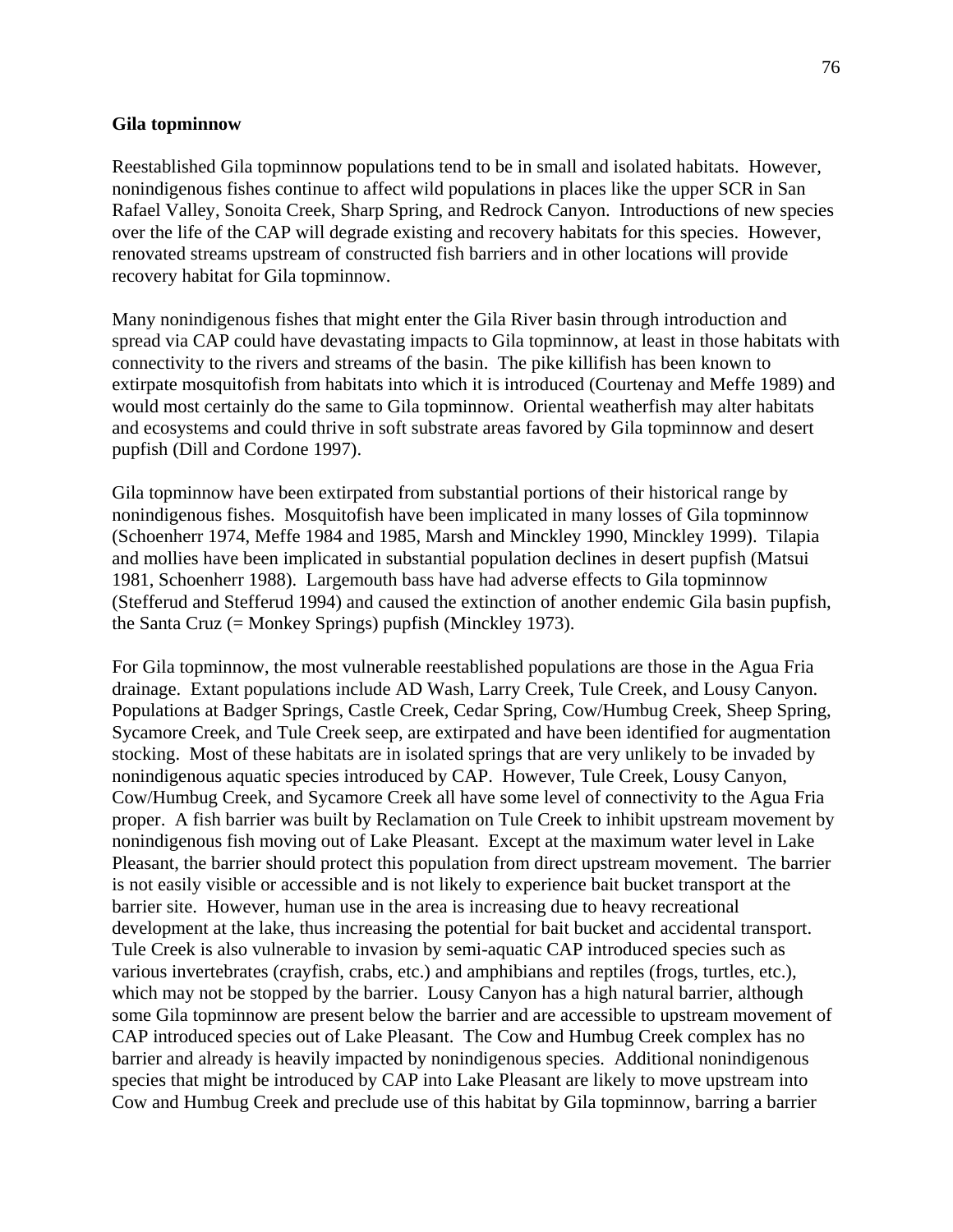and renovation. There are no plans for additional barriers in the Agua Fria drainage.

Two habitats identified for augmentation stocking are also located in the Hassayampa subbasin at Bain Spring and Campbell Flat Spring. The level of risk from CAP introduced nonindigenous species at these sites is low.

Gila topminnow populations are present in the Cave Creek drainage, tributary to the Salt River. Gila topminnow have not been detected at Cave Creek and Seven Springs for several years, but is identified for augmentation stocking. Movement of introduced species into Cave Creek directly from the CAP aqueduct is unlikely. However, the presence of the CAP aqueduct in the area presents some potential for bait bucket or accidental transport into Cave Creek and upstream into the Gila topminnow habitat. In addition, the proximity of the CAP aqueduct to perennial water in Cave Creek increases the likelihood that species, such as frogs and turtles, may use the aqueduct as a staging area in overland movement that may eventually result in their successful colonization of Cave Creek.

The Verde River basin has a number of Gila topminnow populations and recovery habitats. Most of these are isolated springs and have a very low probability of effect from CAP introduced or spread nonindigenous species. However, Lime Creek, which enters Horseshoe Reservoir, and Horse and Red creeks, which enter the river above the reservoir, are periodically connected to the Verde River. The potential for CAP introduced nonindigenous species to reach Horseshoe Reservoir is moderate, and any species reaching there would have open access to Lime Creek and the Gila topminnow population. This could result in loss of this population. The draft Horseshoe-Bartlett Salt River Project Habitat Conservation Plan proposes the construction of a barrier on Lime Creek. The likelihood of such effects to Horse and Red creeks is much less, but there is still some potential for loss of these habitats to nonindigenous species introduced or spread by the CAP. Fossil Creek and the East Verde River, both of which were stocked with Gila topminnow at one time, have been identified for augmentation stocking. Fossil Creek now has a barrier and has been renovated (Weedman et al. 2005, Overby and Overby 2005). The East Verde is normally connected to the Verde River and would be highly vulnerable to any nonindigenous species from CAP that successfully passed both Bartlett and Horseshoe dams.

There are a number of Gila topminnow populations in the Salt River subbasin, particularly the Tonto Creek drainage. Most of these populations are in isolated habitats that are not at risk from nonindigenous species introduced or spread by the CAP. In addition, the presence of the four mainstem dams on the Salt River reduces the risk to Gila topminnow in this subbasin to a low level.

Gila topminnow sites along the middle Gila River (Mescal Warm Springs) and the San Pedro River (Buehman Canyon, Babocomari River, O'Donnell/Canelo Cienega) are at risk from CAP introduced and spread nonindigenous species. Mescal Warm Springs may presently support a population, and it is isolated from the Gila River by a natural barrier. Portions of Buehman Canyon are above a natural barrier and O'Donnell/Canelo Cienega (occupied) and the Babocomari River have several small diversion dams between them and invading species from the CAP that would substantially lower the likelihood of species reaching those sites. There is one desert pupfish population at the Boyce-Thompson Arboretum in an impoundment just off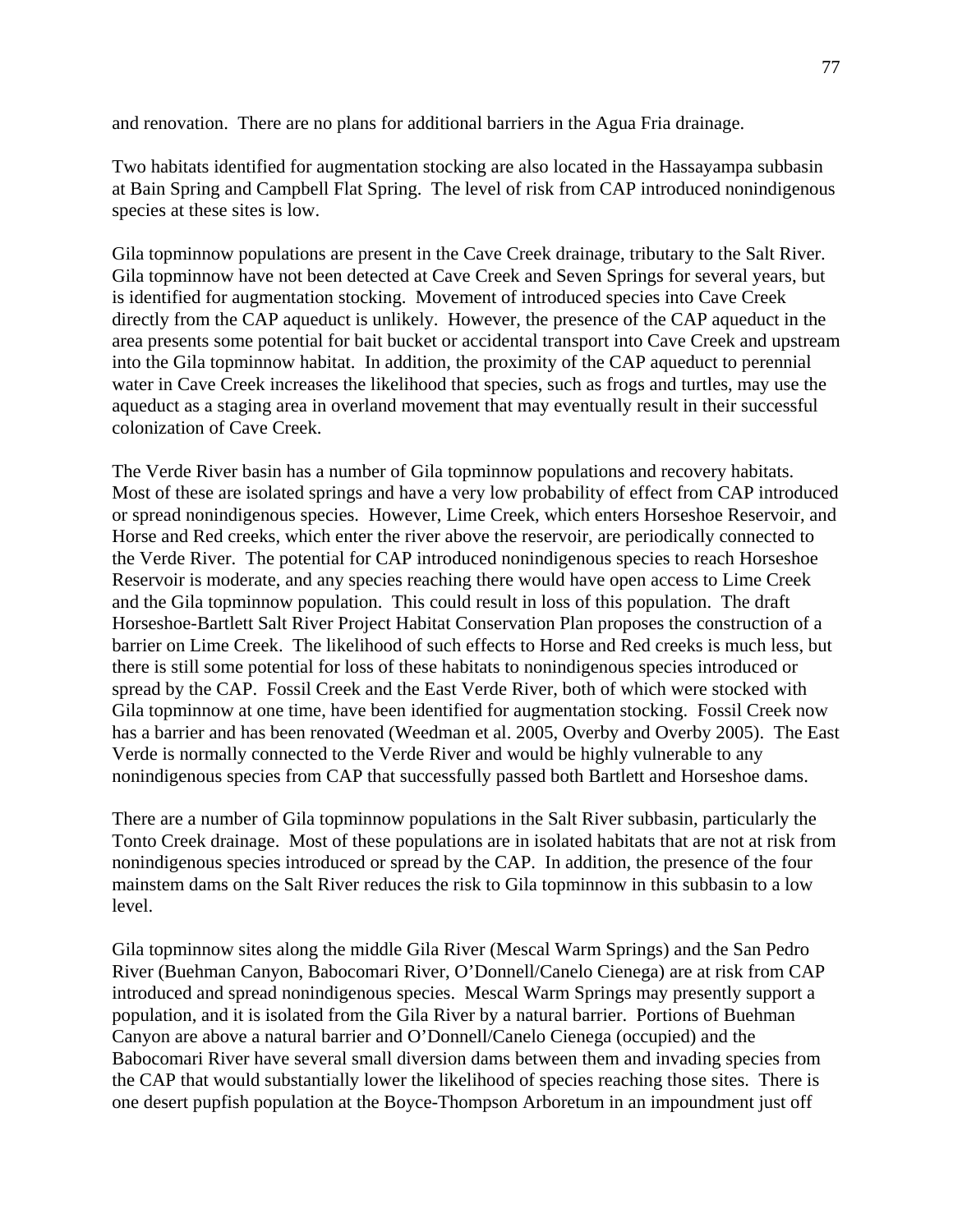Queen Creek. The distance from the Gila River and the impoundment dam make the risk to this population from CAP mediated nonindigenous species low. The controlled situation at the admission-required Arboretum should help prevent bait bucket transfers, however bait bucket releases have occurred several times, including fathead minnow that are presently in the pond.

Above Coolidge Dam on the Gila River, there are several occupied, or formerly occupied and identified for augmentation, Gila topminnow habitats at Cold Springs Seep, Big Spring, Green Tanks, Howard Well, Martin Well, and Redrock Wildlife Area. Of these, only Redrock Wildlife Area has sufficient connection to the Gila River to present a significant risk from nonindigenous aquatic species that may move up the river from the CAP. However, the three small spring sites at the Bylas Springs complex are natural remnant populations of Gila topminnow and are the only known remaining stock from the entire Gila basin outside of the Santa Cruz subbasin. As such, their survival is critical. The three springs in the Bylas complex are all located on the edge of the Gila River floodplain just shortly upstream of San Carlos Reservoir. They are highly vulnerable to invasion by nonindigenous species from the river. Although there are small fish barriers on these systems, those barriers are intended to exclude primarily mosquitofish and may not be high enough to exclude other fish. They will also not protect Bylas Springs against CAP mediated nonindigenous species such as crayfish, frogs, turtles, and other species that can move overland, or species such as giant salvinia that might be moved overland by other species. Any additional nonindigenous species introduced into the Gila River in this area, whether through CAP or other means, represent a serious risk of extirpation for the Bylas Springs topminnow populations. Bylas Springs has been invaded multiple times by mosquitofish (Marsh and Minckley 1990, Voeltz and Bettaso 2003).

Except for the Bylas Springs complex, all remaining natural populations of Gila topminnow are in the SCR subbasin and are subject to threat from the introduction and spread of nonindigenous aquatic species via CAP. Predation by many nonindigenous species already occurs, and new predatory species are expected to increase adverse effects to Gila topminnow. It is also highly vulnerable to competition from nonindigenous species. Remaining habitats are generally very small and moderately to highly modified. Competition by introduced species for very limited resources is a substantial threat. Parasites and diseases will enter Gila topminnow habitats along with nonindigenous animals, and some, such as Asian tapeworm, have already infected Yaqui topminnow to the detriment of that subspecies. Human modifications of many Gila topminnow habitats have rendered them only moderately suitable for Gila topminnow. Already under stress because of adverse habitat conditions, any additional stresses to Gila topminnow, such as increased predation, competition, harassment, diseases, or habitat alteration by nonindigenous species is highly significant.

Gila topminnow habitats in the SCR mainstem and Sonoita Creek are the most likely to experience direct water-to-water connections with CAP or CAP in-lieu waters. Therefore, topminnow populations in those areas are the most likely to be impacted by CAP associated transfers of nonindigenous aquatic species. Depending on yearly precipitation and time of year, the 25 to 30 mi (45-50 km) of the river is often dry between Tucson and the most downstream SCR population of Gila topminnow above Tubac. Several in-channel recharge projects may occur in the SCR downstream of this reach, including one in the Green Valley area, and the Gila topminnow population in the SCR downstream from Nogales is the closest population to those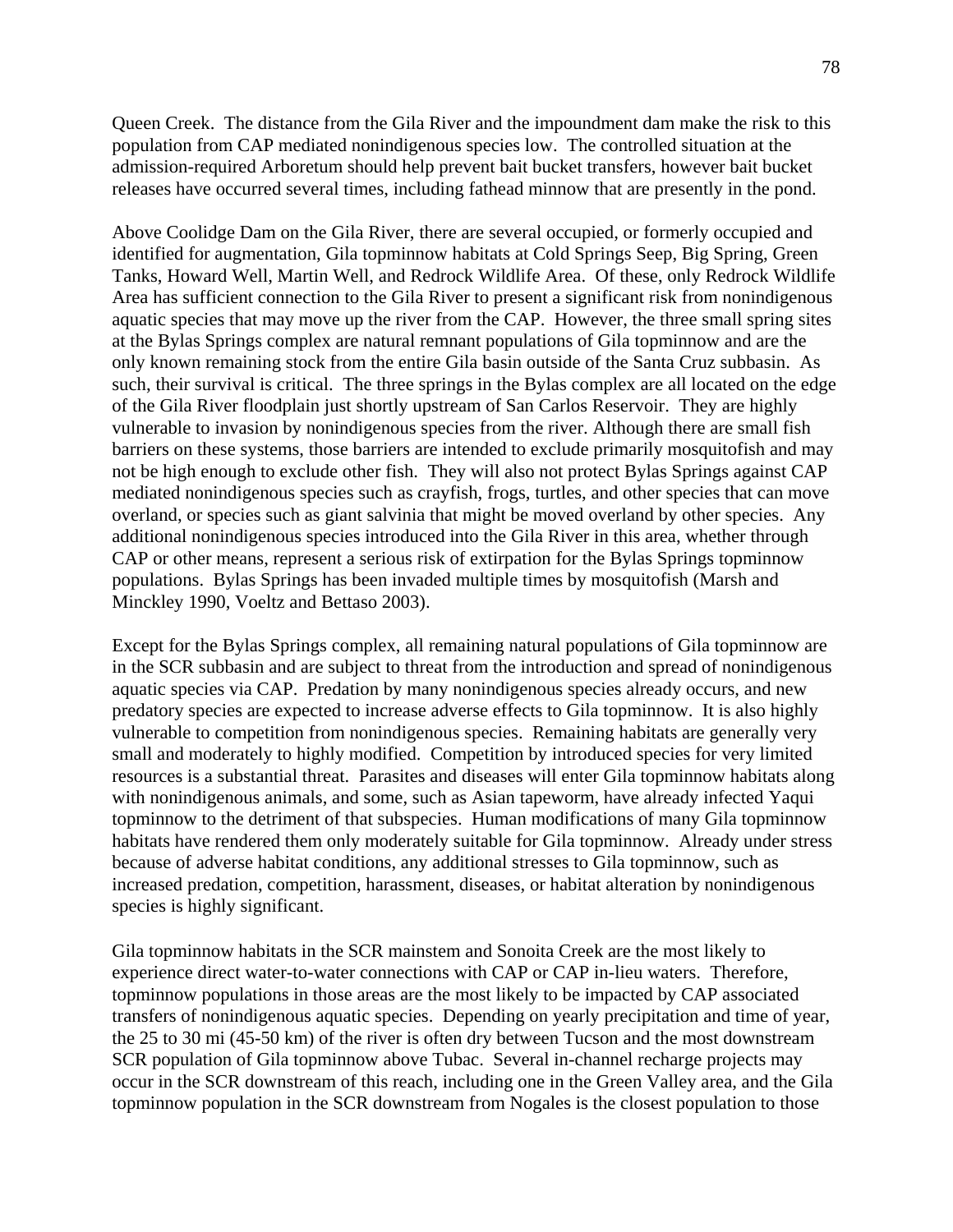projects. This reach of the SCR is readily accessible to people and is parallel to Interstate 19 and other roads, has several crossings, and several adjacent communities and other dwellings. Thus, the potential for bait-bucket transfer is relatively high, and even with a management program against nonindigenous species, there is still a significant likelihood of CAP-mediated nonindigenous aquatic species invasion. The protection of Santa Cruz tributaries will partially offset the inability to protect the mainstem Santa Cruz upstream of the CAP with a barrier.

The probably extirpated population of Gila topminnow in the upper SCR near Lochiel is the upstream end of the population that occupies the loop of the river in Mexico. Information on river conditions in Mexico is incomplete, but we are unaware of any significant barrier to upstream movement of nonindigenous aquatic species from the Tucson area into the upper Santa Cruz. Because it is on privately owned land, the San Rafael population is accessible to most people only at one crossing. This was the most upstream of the riverine populations, is already severely stressed by nonindigenous species impacts, and has a high potential for upstream invasion from nonindigenous species. Longfin dace were found in the river at the US-Mexico border in 2007, for the first time in four years (AGFD and Service files). It is possible these longfin dace came from a population in the river five miles downstream in Mexico.

Alongside the upper SCR lie the Gila topminnow populations of Sharp and Heron springs. The only barrier to nonindigenous aquatic species movement out of the river into Sharp Spring is a short stretch that is dry except during floods. Nonindigenous species moving upstream along the SCR would eventually reach Sharp Spring. The spring is very vulnerable to additional nonindigenous species incursion. Until recently it was privately owned and did not receive much use from people. However, it now belongs to Arizona State Parks Department, and because it is only a short walk from the road, human use and therefore the probability of bait bucket introductions, is expected to increase. As the only remaining Gila topminnow population in a true cienega, as a relatively isolated and pristine habitat, and given its existing threat from mosquitofish and bullfrogs, the level of risk from CAP to Sharp Spring is considered high. Gila topminnow have not been found there since 2002 (Service files), and may have been extirpated by the interconnected effects of mosquitofish and drought. Heron Spring is upstream from a substantial earthen dam impounding a stock tank. Only those nonindigenous aquatics capable of overland or air movement could access the site. Probability of bait-bucket transfer is low because there is limited vehicle access and the spring is not visible from any road. Heron Spring is one of the oldest surviving reestablishment sites, has no mosquitofish, and is considered highly valuable to Gila topminnow survival.

As a habitat that was formerly naturally occupied by Gila topminnow, Sheehy Spring is considered a reestablishment site of extremely high value. The small dam on the spring is not a barrier and did not exclude mosquitofish. Sheehy Spring is vulnerable to invasion by any nonindigenous aquatic species moving up the SCR. Sheehy Spring is also a potential barrier site. Until that barrier is built, impacts from nonindigenous species could occur.

The Sonoita Creek basin contains five Gila topminnow populations. There is perennial flow in Sonoita Creek about 4 mi (7 km) upstream of the Santa Cruz confluence. Gila topminnow are found from the confluence upstream to the Town of Patagonia, except for Patagonia Lake, a recreational fishing reservoir about a third of the way up the drainage. There is no barrier in the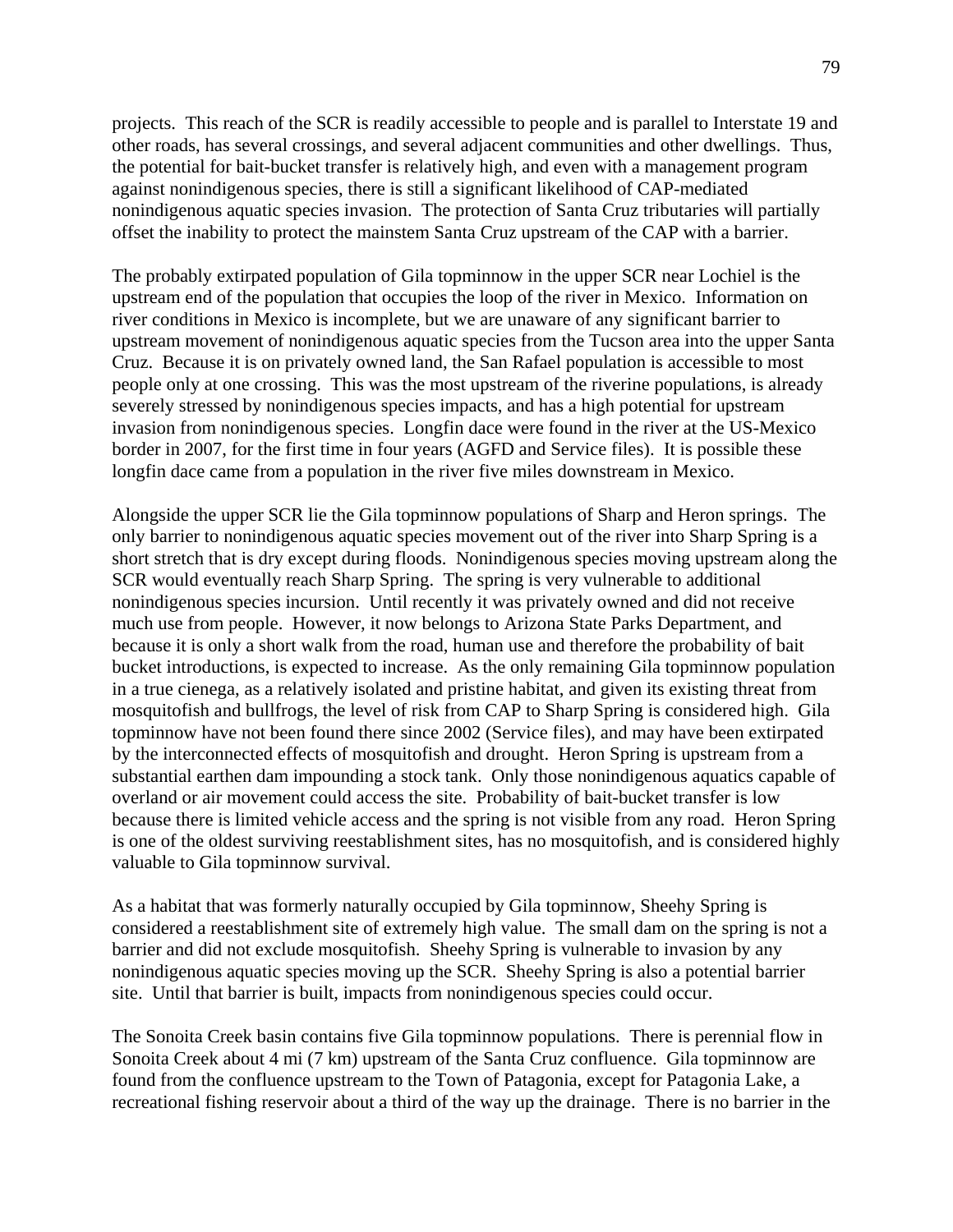lower section of Sonoita Creek to upstream invasion of nonindigenous species from the SCR. This population is already impacted by predation and competition from nonindigenous species, including mosquitofish, whose source is mainly from Patagonia Lake. It is a large population of topminnow and is under stress from a variety of human activities. Human access is moderate and expected to increase. Nonindigenous species invasions from the CAP via the SCR would have a high likelihood of causing extirpation of this Gila topminnow population.

Fresno Canyon is a tributary of lower Sonoita Creek, and it is part of the lower Sonoita Creek complex of natural topminnow populations. A rockfall that is probably a barrier exists in the canyon, and the lower reaches of the canyon flow only during floods. The site is further protected by an ephemeral channel above the barrier. The habitat has been highly impacted by livestock grazing, and there have been several nonindigenous species recorded there. Fencing of the surrounding State Natural Area should greatly reduce grazing. Any new nonindigenous species introductions could extirpate this population. A renovation of Fresno Canyon to remove green sunfish was done in 2007, which should significantly enhance the security of this population, and its tributary population in Coal Mine Canyon.

Coal Mine Canyon, a tributary of Fresno Canyon, also has a natural population of Gila topminnow that was discovered in the 1990s. Coal Mine Canyon empties into Fresno Canyon above the natural barrier on Fresno Canyon. Thus, it would have the same low potential for impacts from nonindigenous species. There is a rough 4-wheel drive road that goes to Coal Mine Spring, where the topminnow mainly reside. However, it is on land owned by AGFD, and behind a locked gate.

Above Patagonia Dam, the risk of upstream invasion from nonindigenous aquatic species decreases. However, as a highly popular recreation area, Patagonia Lake is a prime place for bait-bucket transfers. The population of Gila topminnow in Sonoita Creek above the lake is small and appears to be only barely clinging to existence. The smallness of the creek and the lack of complex habitat keep many of the nonindigenous species in Patagonia Lake from moving upstream into the Gila topminnow habitat, but despite that the species, abundance, and distribution of nonindigenous species above the lake is steadily increasing (H. Blasius, AGFD, pers. comm. November 2001). If this trend continues or if new nonindigenous species more adapted to smaller, flowing habitats are introduced, then this Gila topminnow population could easily be extirpated. The construction of a barrier above Patagonia Lake would restrict nonindigenous species in the lake (both existing and those arriving via the CAP and bait-bucket routes) from moving upstream into upper Sonoita Creek. It would also allow for possible removal of existing nonindigenous species in upper Sonoita Creek as a recovery action. This reach of Sonoita Creek is readily accessible to humans.

Cottonwood Spring is located next to and drains into the floodplain of Sonoita Creek upstream of the Town of Patagonia. There is perennial flow in Sonoita Creek in this area. A barrier to nonindigenous species movement was constructed by Reclamation downstream of this population. The Service, AGFD, The Nature Conservancy, and the private landowner have carried out substantial efforts in the last few years to improve the habitat and population of Gila topminnow at Cottonwood Spring. No mosquitofish or other nonindigenous fish are found here, and it is considered very important to survival of the species to ensure the spring remains free of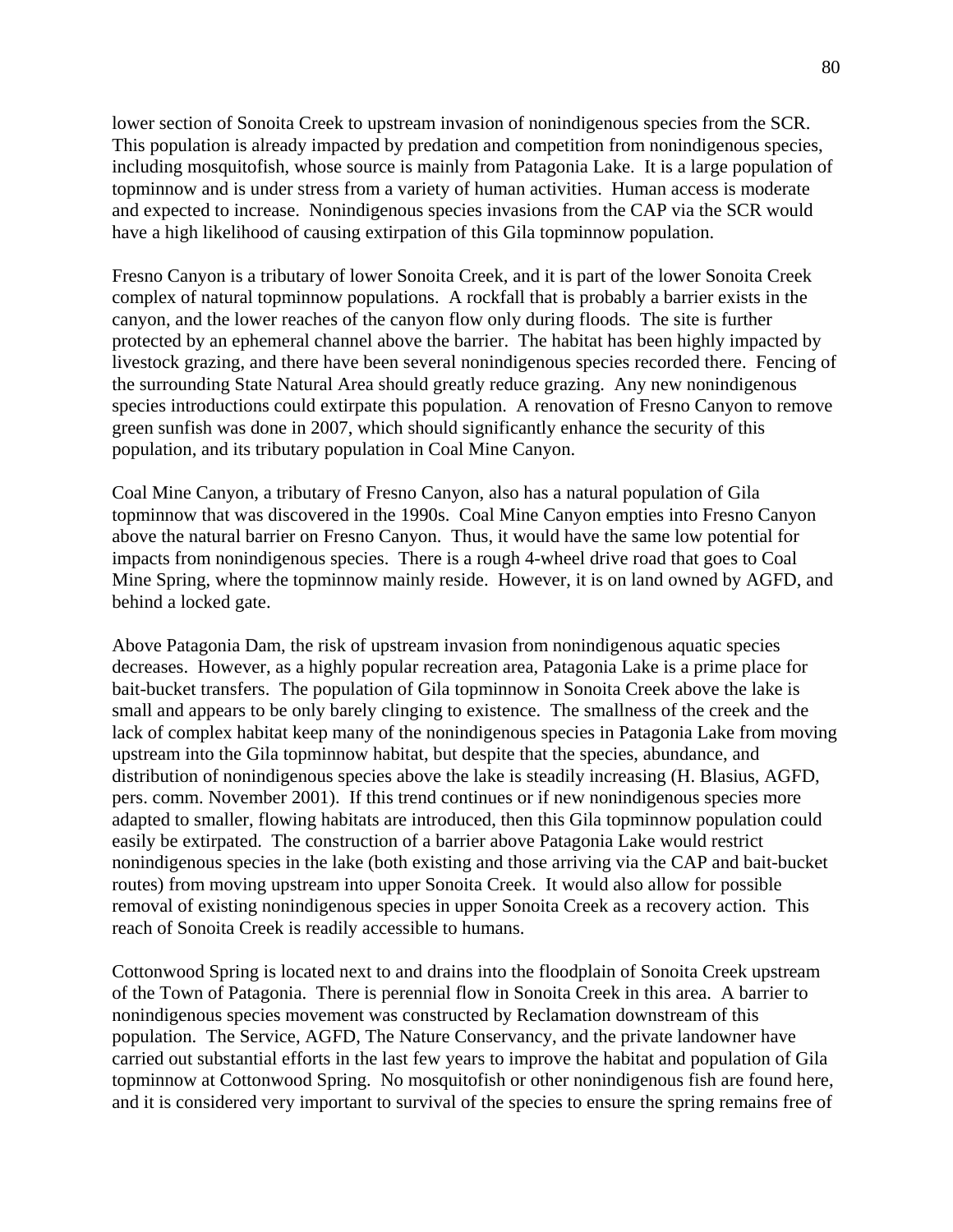nonindigenous aquatic species.

Monkey Spring is also a tributary of upper Sonoita Creek, but it is located up a steep drainage and is not in the floodplain. Although it is protected from upstream invasion of nonindigenous species that must swim, Monkey Spring has proved highly vulnerable to nonindigenous predators and has already lost at least one species through that mechanism.

Redrock Canyon, another tributary of the upper Sonoita Creek, until recently supported Gila topminnow in three semi-isolated areas of perennial flow. They are protected from nonindigenous aquatic species invasions by a lower reach that flows only during floods and a natural falls that should be an effective barrier at most flows to fish movement upstream. Two of the core areas of topminnow occupation are above the falls, a third straddles the falls with most of the topminnow being downstream from the falls, and a fourth is located downstream of the falls. Redrock Canyon is one of only two natural populations of Gila topminnow on Federal land and the only one where the watershed is almost entirely under Federal management, and as such has a higher prospect for long-term protection. Nonindigenous fish have been recorded from all areas of the canyon, but only the uppermost area consistently has nonindigenous species in significant numbers. A popular hiking trail in the canyon crosses the creek near the falls and increases the risk of bait-bucket transfer of any species that is moving upstream. The topminnow areas downstream of the falls are at high risk from additional nonindigenous aquatic species moving upstream from Sonoita Creek. Both the planned barrier on Sonoita Creek above Patagonia Lake and the barrier proposed in lower Redrock Canyon would directly restrict upstream fish movement into Redrock Canyon.

Lower Cienega Creek at the Cienega Creek Preserve is above a diversion dam that probably serves as a barrier. This site would have no additional protection by the barriers proposed as part of the CAP project. Movement up the Pantano Wash/Cienega Creek complex in the Tucson metropolitan area would be inhibited by channelization and lack of flow except during floods, but some nonindigenous species movement is likely. The Preserve is readily accessible to humans, but requires a permit from Pima County, and could be used as a transfer point or source for release of nonindigenous species into the upper portion of Cienega Creek. A small natural barrier occurs between the two areas of perennial water, but it would not be 100% effective at stopping all species. Because of upper and lower Cienega Creek's popularity and accessibility, it is a likely candidate for bait-bucket release of nonindigenous aquatic species (Although it is closed to fishing). As the largest Gila topminnow population in existence in the United States and one of only four natural populations free of nonindigenous species, any threat of nonindigenous species incursion is considered of grave threat to the survival of the species in the United States. There is a moderate probability that nonindigenous aquatic species introduced by CAP will spread into the lower reaches of Cienega Creek and then be moved by recreationists over the falls into the Gila topminnow habitat. However, the management against nonindigenous species conservation measure will ameliorate this effect.

In addition to occupied Gila topminnow sites, several previously identified potential reestablishment sites in the Santa Cruz subbasin may be adversely affected by invasion and spread of nonindigenous aquatic species via CAP. These include, but are not limited to, Alambre Tank, Bog Hole, Cinco Ponds, Little Nogales Spring, Nogales Spring, and other sites in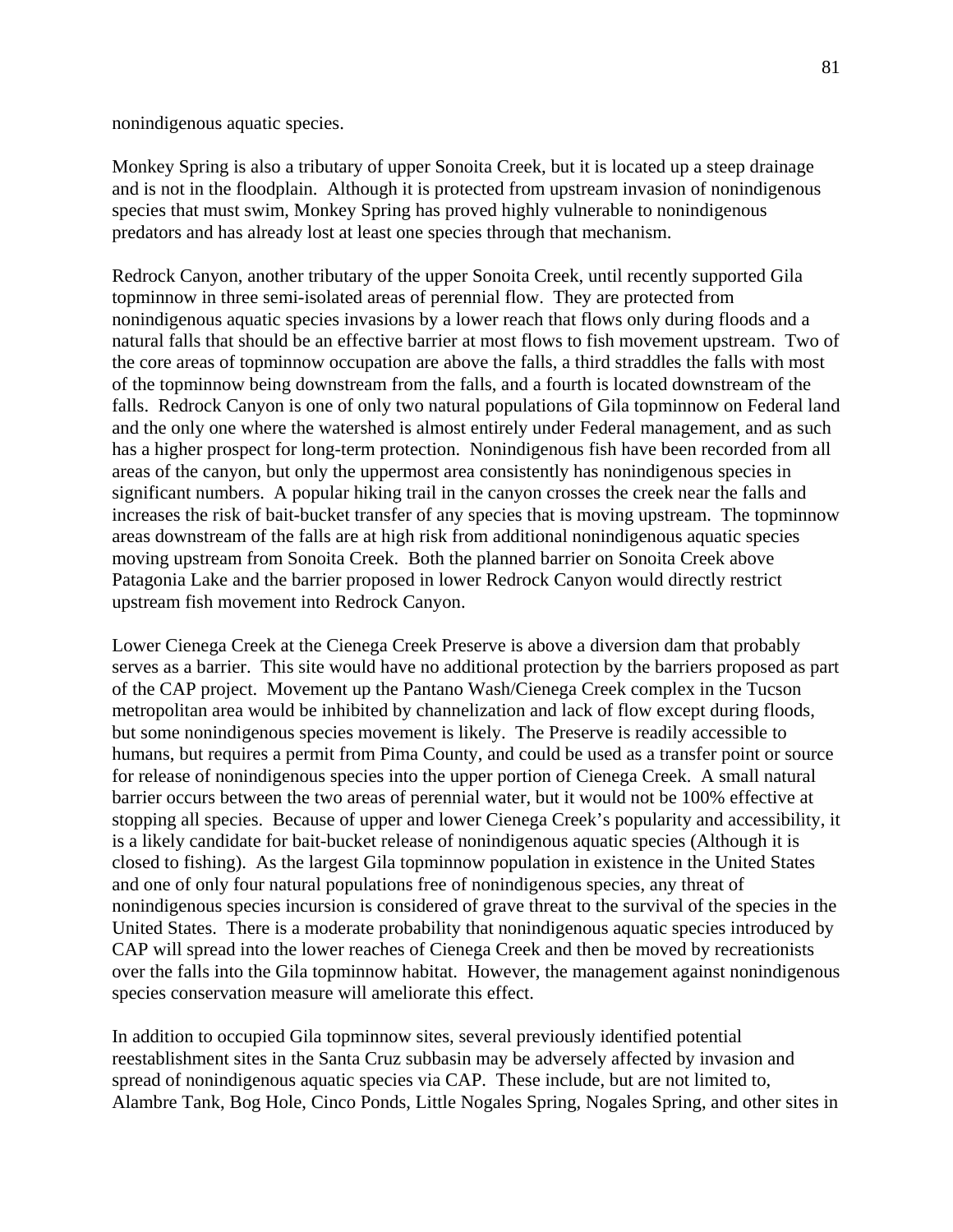the Tucson basin. No comprehensive inventories have been conducted of potential reestablishment sites in the Santa Cruz subbasin. However, many are expected to be stocked with Gila topminnow during the 100-year project life, and may also be adversely affected by nonindigenous species from CAP. Because of scanty information on these sites, it is difficult to assess the vulnerability of specific sites to nonindigenous species from CAP, however, in general the larger and lower-gradient sites are more vulnerable to nonindigenous species invasion. Unfortunately, those characteristics are associated with higher quality Gila topminnow reestablishment sites. As has been discussed, successful reestablishment is considered essential to long-term survival of Gila topminnow.

Over the 100-year life of the CAP, the probability is high that one or more nonindigenous aquatic species will use the CAP as an avenue to colonize habitats now occupied by Gila topminnow and either alone, or in concert with other nonindigenous species or habitat degradation, have major adverse consequences to Gila topminnow. In addition, the probability is also high that one or more nonindigenous aquatic species will be placed via CAP into areas adjacent to Gila topminnow habitat, thereby significantly increasing the probability that people, animals, or other mechanisms will transport it the remaining distance. Together, these direct and indirect effects from CAP carry a substantial likelihood of seriously decreasing the probability of the survival and recovery of Gila topminnow, unless actions are taken to ameliorate the threat.

## **Razorback sucker**

Although razorback sucker repatriations have been attempted with millions of fish and a variety of waters, none have resulted in establishment of sustaining populations (Hendrickson 1993, Marsh et al. 2003, Hyatt 2004, Schooley and Marsh 2007). This species' greatest potential recovery habitat in the basin is in the largest mainstem rivers that also exhibit the highest level of contamination by nonindigenous fishes. Although a planned Verde River fish barrier and renovation could assist recovery efforts for this species in the Gila River basin, a significant change in management direction is needed if recovery is to succeed (Hyatt 2004, Clarkson et al. 2005, Desert Fishes Team 2006).

Razorback sucker exists in the Gila basin only as repatriated, and apparently not yet sustaining, populations. The middle and upper Verde River, the upper Salt River, and the Gila River above Coolidge Dam are designated critical habitat for razorback sucker. The most important of the repatriated populations are in the upper Salt and Verde rivers. As discussed for spikedace and loach minnow, the major dams on both of these rivers reduce the likelihood of invaders from CAP to a low to moderate risk. However, the heavy recreation on the reservoirs is a significant factor in that risk and may be a mechanism that allows a species from CAP to reach the upper Salt or Verde rivers. Razorback sucker were stocked in the Gila River above San Carlos Reservoir, Bonita Creek, and the San Francisco and Blue rivers, and possible recovery habitat exists in the San Pedro River. The status of the populations in these areas is unknown, as no fish have been found in years, and repatriation efforts do not appear successful. The relative accessibility of these areas to CAP introduced or spread nonindigenous species is the same as discussed earlier for spikedace and loach minnow.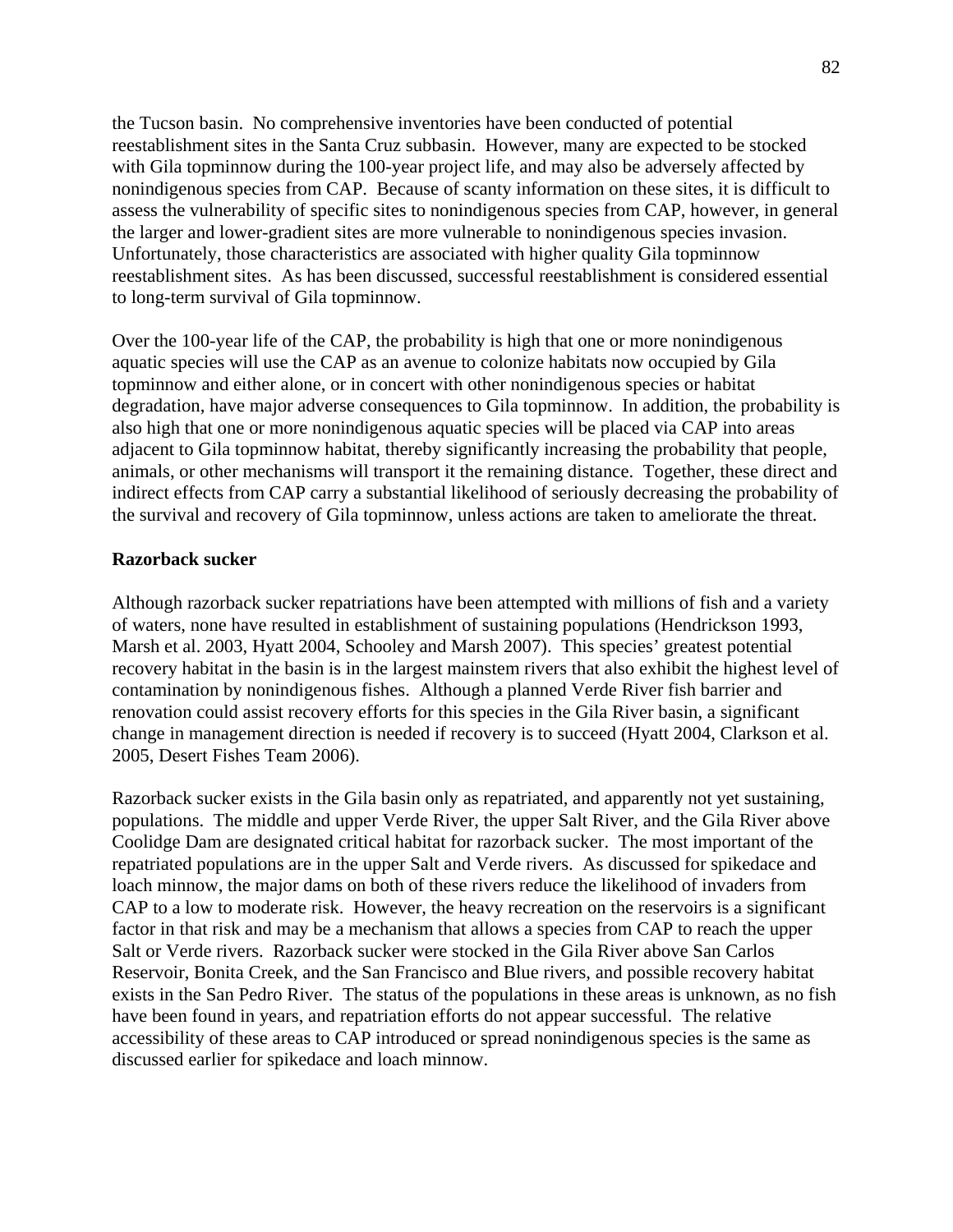In addition to the substantial adverse effects nonindigenous fish have had on remnant natural populations of razorback sucker (Pacey and Marsh 1998, Tyus and Saunders 2000), the repatriation of razorback sucker into the Gila River basin has met with limited success, to a large degree due to nonindigenous fish (Marsh and Brooks 1989, AGFD 1998). Stocking efforts on the upper Salt River have been largely unsuccessful due to heavy predation and dominance of flathead and channel catfishes. Predation on larvae by red shiner has been documented for Colorado squawfish and similar predation by other small nonindigenous species could be expected (Ruppert et al. 1993, Dunsmoor 1995). Nonindigenous species introductions via CAP that might significantly affect razorback sucker would most likely be predatory species or species that alter habitats or carry pathogens. If the incipient spread of white and striped basses via CAP reaches Horseshoe Reservoir, the razorback sucker that use that reservoir could be impacted by predation. Predation on larval and juvenile razorback sucker is a major factor in the decline of reservoir populations on the Colorado River (Minckley et al. 1991, Marsh et al. 2003, Schooley and Marsh 2007), and striped bass are a major part of that predation. Novel species, such as swamp eel, which has invaded Florida, Georgia, and Hawaii, could move through irrigation systems connected to CAP and eventually find its way into backwater habitats used by razorback sucker. Swamp eel is highly predacious and can also move overland and survive drought by burying in wet mud. Several tilapia species have substantial potential for habitat alterations that could adversely affect razorback sucker, particularly in larval and juvenile habitats (Shireman 1984, Dill and Cordone 1997).

## **Chiricahua leopard frog**

Although the Chiricahua leopard frog frequently occupies fishless habitats, we expect it will be negatively impacted by introductions and establishment of nonindigenous organisms, including nonindigenous fishes, American bullfrogs, crayfish, spiny softshell turtle, pond slider, and potentially Rio Grande leopard frogs (*Rana berlandieri*). The swift water, concrete-lined CAP canals are poor habitat for nonindigenous frog species such as bullfrog or Rio Grande leopard frog. No ranid frogs have ever been detected in the CAP since monitoring began in 1986; however, Rio Grande leopard frogs have occasionally been found in concrete-lined canals in southwestern Arizona, southeastern California, and Sonora (Rorabaugh et al. 2002, Rorabaugh and Servoss 2006). But other features of the CAP such as constructed recharge basins are likely to provide better dispersal habitats for nonindigenous amphibians. These habitats may provide stepping stone habitats for the Rio Grande leopard frog and bullfrogs to invade portions of the range of the Chiricahua leopard frog. Also of concern, American bullfrogs and Rio Grande leopard frogs can contract chytridomycosis (Bradley et al. 2002, Rorabaugh 2005) and could carry the disease to Chiricahua leopard frog populations via recharge basins or other CAP aquatic features. Renovated streams upstream of constructed fish barriers within the historical range of the Chiricahua leopard frog should provide recovery habitat for the species, and the conservation fund will provide much needed funds for headstarting and implementation of other recovery actions in the Gila Basin.

Northern populations of the Chiricahua leopard frog along the Mogollon Rim and in the mountains of west-central New Mexico are disjunct from those in southeastern Arizona, southwestern New Mexico, and Mexico. Because these populations are much farther from the CAP and urban population centers, and also above the dams on the Salt and Verde rivers, it is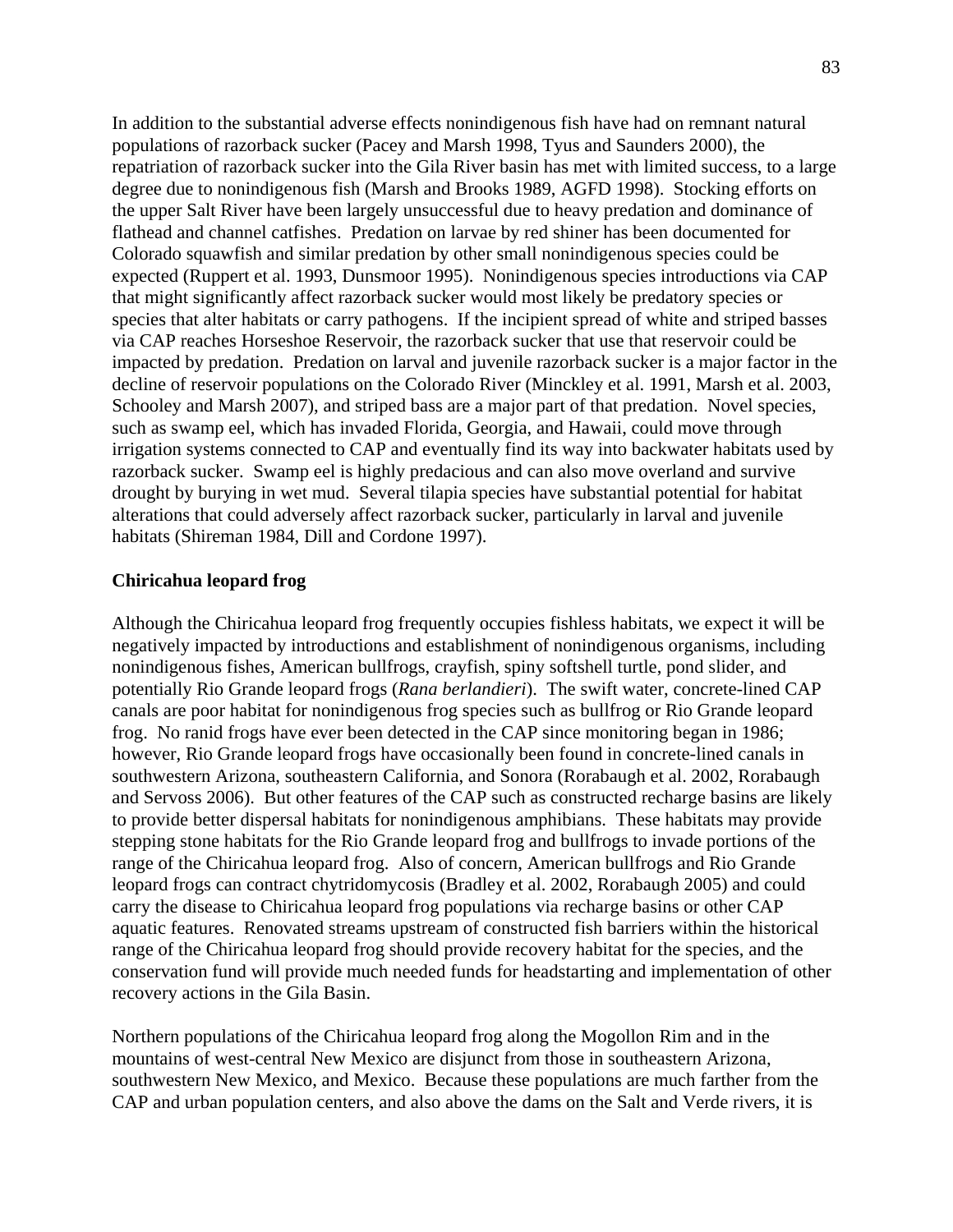unlikely that they will be seriously impacted by CAP-mediated nonindigenous species. However, many of the populations below the rim do not enjoy the same protections from nonindigenous species that may be moved by the CAP. These southern populations are more likely to be impacted by nonindigenous species moved by the CAP.

# **Gila chub**

Gila chub occupies a variety of aquatic habitats in the basin, some small and relatively isolated, that are less likely to be reached by nonindigenous aquatic species. Other habitats are in larger streams with better connectivity that will increase probabilities of nonindigenous species invasions and their impacts. However, several planned fish barrier projects and stream renovations will directly benefit Gila chub (O'Donnell, Redfield, and Hot Springs canyons, Bonita Creek).

The Gila chub populations in the upper Gila River basin (Turkey Creek [New Mexico], San Carlos River, Blue River [San Carlos drainage], Cienega Creek, Dix Creek, Eagle Creek, and Bonita Creek) would have the same potential for impacts from nonindigenous species as those discussed for the spikedace, Gila topminnow, and loach minnow populations in the upper Gila River basin. The same is also true for the Verde River populations (Walker Creek, Spring Creek, Williamson Valley Wash), as discussed in the razorback sucker, Gila topminnow, and spikedace sections above.

The SCR has four tributaries with extant populations of Gila chub: Sabino Canyon, Romero Canyon, Sheehy Spring, and Cienega Creek. Other locations are being considered for reestablishment. Sabino, Romero, and Cienega are all upstream of the effluent reach of the SCR and the Tucson basin. All three streams have natural or human-constructed barriers, or both, in addition to long stretches of dry stream between the chub-occupied reaches and the SCR. However, all three streams are readily accessible to humans, and thus are susceptible to baitbucket transfer of nonindigenous aquatic species.

The San Pedro River basin has four extant populations in Redfield Canyon, O'Donnell Creek, Hotsprings Canyon/Bass Canyon and near the Babocomari River at T4 Spring. All three streams have natural or human-constructed barriers, or both, in addition to long stretches of dry stream between the chub-occupied reaches and the San Pedro River. However, all locations are readily accessible to humans, and thus are susceptible to baitbucket transfer of nonindigenous aquatic species. The Natural Resource Conservation Service plans barriers at T4 Spring, and existing erosion plugs on O'Donnell Creek will be enhanced.

The Agua Fria River has chub populations at Silver Creek, Little Sycamore Creek, Larry Creek, Lousy Canyon, Indian Creek, and Sycamore Creek. The potential for impacts from nonindigenous aquatic species to Gila chub in the Agua Fria basin are very similar to those described for the Gila topminnow.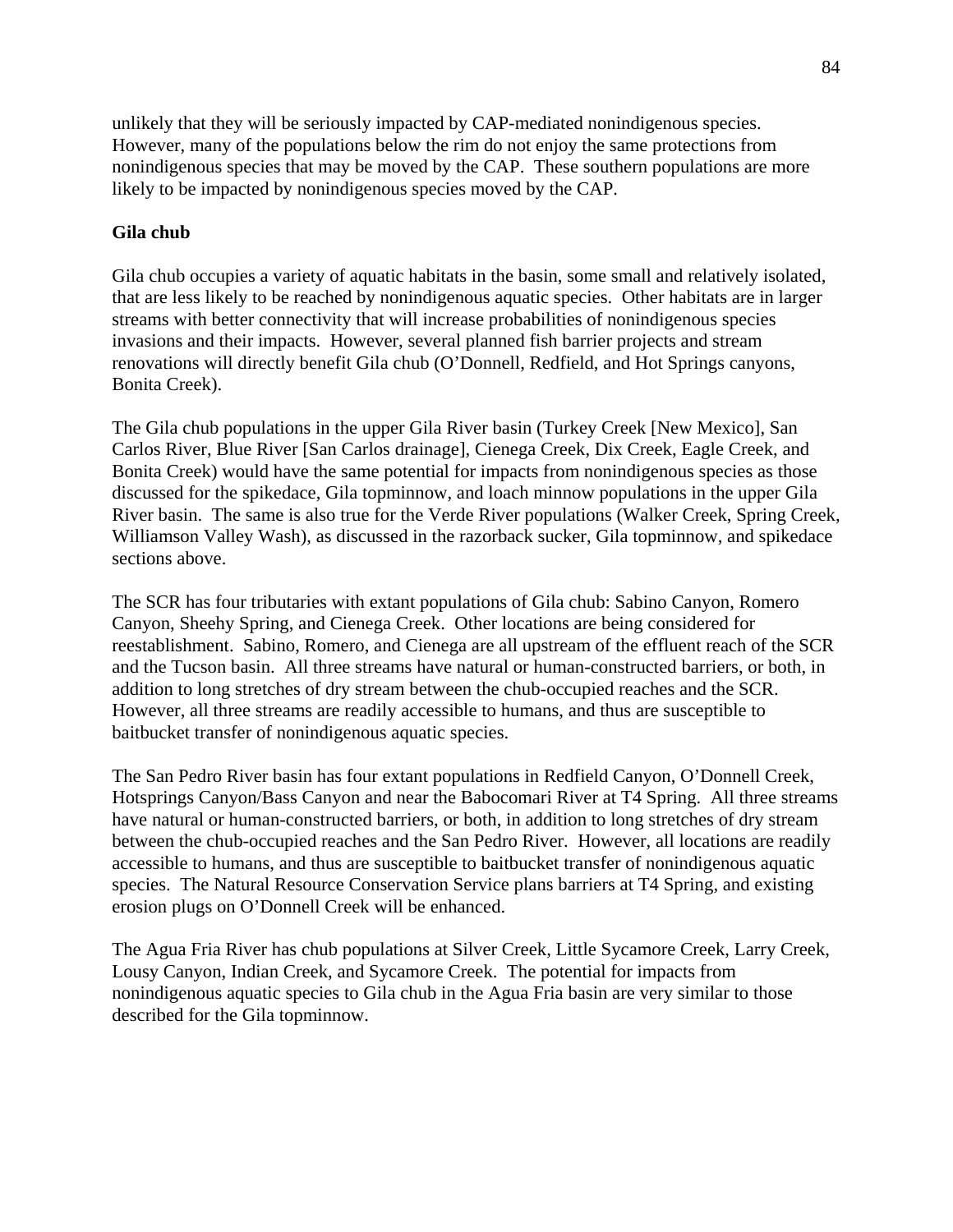# **Critical Habitat**

The PCEs for the razorback sucker, loach minnow, Gila chub, and spikedace are very similar. All four species have PCEs that define critical habitat as having water of sufficient quality and quantity, which includes lack of contaminants; proper levels of dissolved oxygen, nutrients, turbidity, pH, and conductivity; and with a hydrologic regime that meets the needs of each species. Because some of the nonindigenous aquatic species (common carp, tilapia, crayfish, certain plants) are known to affect these elements, nonindigenous species could negatively affect those PCEs dealing with water.

Another PCE common to the four species are provisions for physical habitat. These PCEs cover specific habitat requirements such as pools and riffles, amount of sediment, food supply, sufficient cover, and a healthy, intact riparian vegetation community. Nonindigenous species that alter these habitat characteristics would be problematic for these PCEs. Nonindigenous riparian and aquatic plants can certainly alter intact riparian vegetation, as is evidenced by the widespread impacts of salt cedar (Kerpez and Smith 1987, Stromberg and Chew 1997, Lovich and DeGouvenain 1998). Nonindigenous plants may present more of a problem, since the conservation measures proposed by Reclamation focus more on nonindigenous aquatic vertebrates. The conservation of native fishes funding will address some of the impacts by improving the conservation status of mainly the four listed fish.

Most importantly, areas free of nonindigenous fish are a common component of the PCEs for loach minnow, Gila chub, spikedace, and razorback sucker. Because it is likely that the CAP will move, directly or indirectly, a nonindigenous aquatic species into designated critical habitat, we believe impacts will occur to this PCE component for all four species. It's important to note that some of the areas designated as critical habitat already have multiple nonindigenous species present. Since many of these areas occur in larger aquatic systems, it is unlikely that they feasibly can be treated to remove the existing nonindigenous species, let alone any new ones. In addition, the areas of designated critical habitat that are free, or mostly free, of nonindigenous species, are more likely to stay that way because of their tendency to be further away from the CAP. Because of these existing circumstances and the proposed conservation measures, we do not believe that the effects from the CAP to this PCE rise to a level that significantly adversely affects designated critical habitat for the four species. In addition, the proposed barriers, funding to manage nonindigenous species, and information and education program will ameliorate the likelihood that CAP-mediated nonindigenous species significantly impact critical habitat beyond the degree to which it has already been affected by nonindigenous species.

Several proposed barriers are in designated critical habitat (stream/species):

- O'Donnell Creek Gila chub:
- Blue River loach minnow;
- Verde River spikedace;
- Redfield Canyon Gila chub;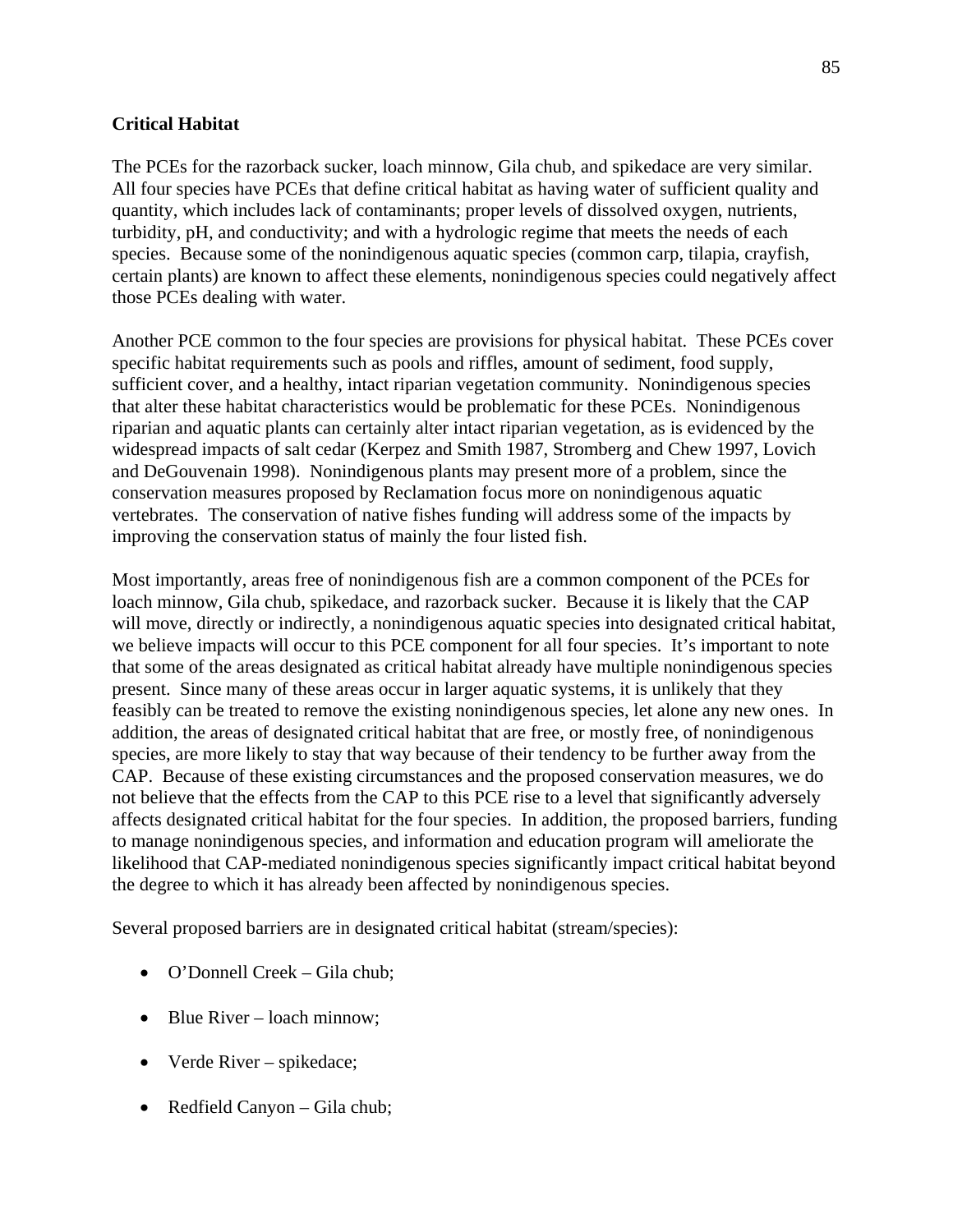• Hot Springs Canyon – Gila chub.

If the barriers are constructed in designated critical habitat, there will be effects to the PCEs. Reclamation builds the barriers to minimize impacts to the stream and its hydrology. The barriers should actually enhance the PCE common to all four species, by reducing threats from nonindigenous aquatic species.

## **Conservation Measures**

The conservation measures that Reclamation has included with the proposed action for CAP in the Gila River basin will substantially alleviate threats from introduction and spread of nonindigenous aquatic species via CAP, both directly to the species and to the primary constituent elements of designated critical habitat. The funding of recovery actions will improve the status of the six listed species. Direct threat removal will occur through construction of barriers plus monitoring and management against nonindigenous species, and the information and education program will help alleviate the indirect threat from "bait-bucket" transfers associated with CAP waters and CAP introduced species. However, not all threats can, or will be removed. Significant areas where threats are not ameliorated by the conservation measures include the SCR from Tucson upstream and lower Sonoita Creek. The middle Gila River above Ashurst-Hayden Dam, which is directly connected to the CAP aqueduct through the Florence-Casa Grande Canal, is mostly protected from direct connection by the electrical barriers. The conservation measures also do not effectively ameliorate impacts from nonindigenous aquatic species that may be introduced and spread through CAP that are not fish (i.e. invertebrates, amphibians, turtles, plants, pathogens). Monitoring under the conservation measures is exclusively focused on fish, and the barriers are designed to prevent fish movement, but not necessarily that of other taxa.

Because of this inability to alleviate a portion of the threats from CAP, the conservation measures also include actions for recovery "in-lieu of threat removal." This approach was first used in the 1994 reasonable and prudent alternative to deal with threats from CAP for which there is no known feasible method to remove or ameliorate adverse affects. Recovery in-lieu of threat removal will provide for actions to improve the status of the listed species so that remaining threats are of less consequence to the survival and recovery of those species.

These conservation measures are the result of years of discussion and negotiation to address the impacts of the CAP to listed fish. Each conservation measure was designed to address one part of the nonindigenous aquatic species problem or to enhance the conservation status of native fish. Because each conservation measure is part of an overall strategy designed to address nonindigenous aquatic species, all conservation measures need to be implemented for the strategy to be effective. The jeopardy opinion and the reasonable and prudent alternatives from the 1994 BO have withstood challenges in court.

It must be recognized that although the barriers to upstream fish movement are a major part of the benefits of the conservation measures, if those barriers are not accompanied by appropriate management action, there is the potential that the barriers may result in adverse effects. Barriers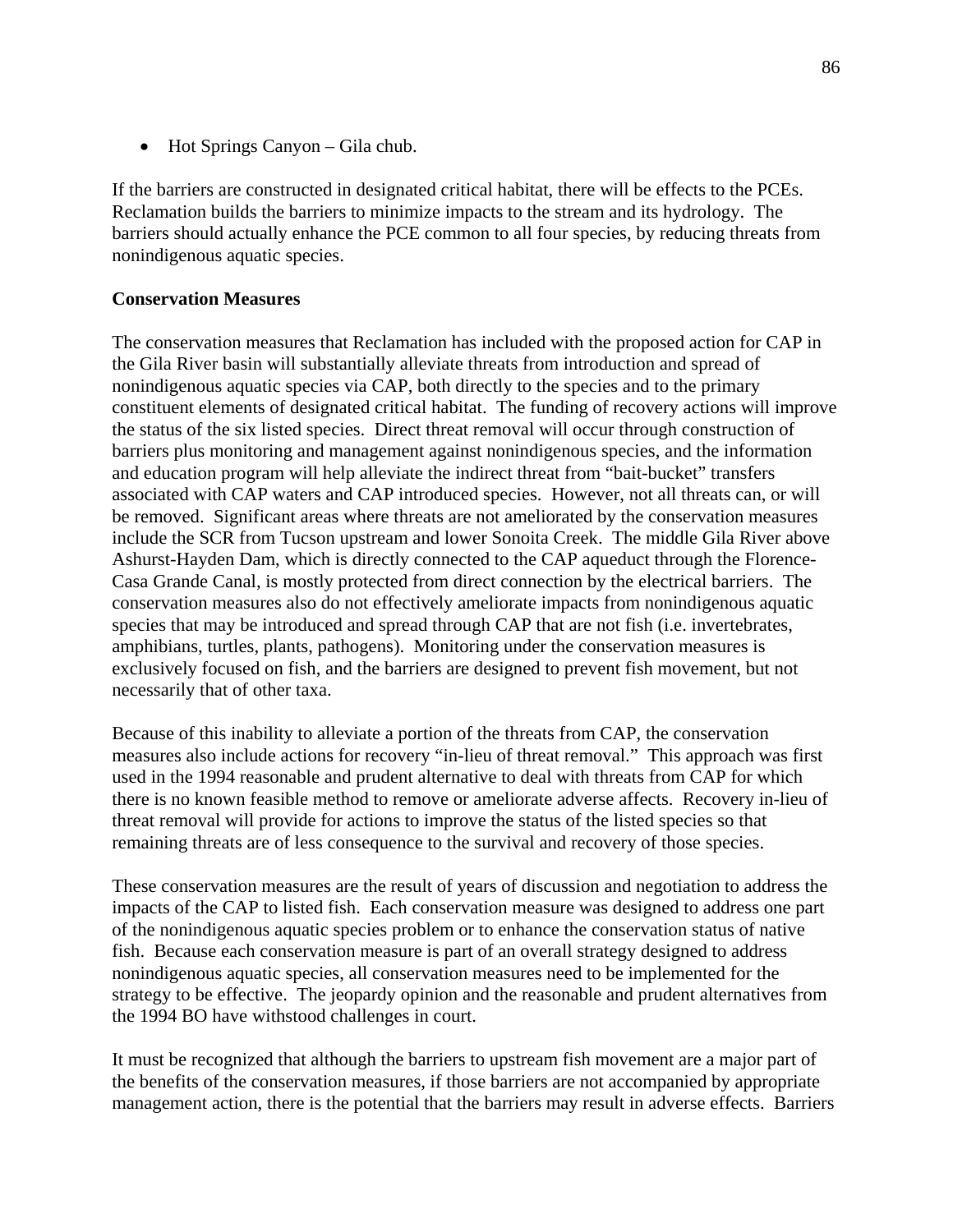fragment populations and prevent upstream emigration (Sloat 1999). Barriers may also have direct and indirect effects, depending on where they are built. Proposed barriers will be placed below or near the downstream end of perennial flow. On streams where nonindigenous species already exist upstream, barriers can, under some circumstances, enhance the likelihood of the nonindigenous species becoming predominant. To ensure benefits from the barriers, in most circumstances they must be accompanied by control of nonindigenous species upstream. Because the nonindigenous species removal and repatriation of native species is outside the authority of Reclamation, the success of the barriers depends heavily on implementation of those management actions by the Service and other entities. The Service is committed to ensuring expeditious and successful completion of those actions, which are necessary to implement the recovery plans for the listed fish considered in this biological opinion. However, the conclusions of this consultation regarding CAP and the extent of Reclamation's responsibility under this consultation are mostly independent of any delays or impediments to implementation or effectiveness of those actions. We assume that all barriers included in the conservation measures will be built within 15 years, regardless of the schedule proposed by Reclamation in the conservation measures.

### Barriers

The proposed Redrock Canyon barrier is in the planning stages, in combination with a renovation and fish reestablishment. This barrier will help protect what may still be an existing Gila topminnow population, which is the only natural population on National Forest System land. Chiricahua leopard frogs may also benefit, although the barrier will not be effective against bullfrogs or crayfish that are present nearby. The barrier may also facilitate replication of the Sheehy Spring population of Gila chub. Redrock has mosquitofish, which in combination with drought, likely led to the demise of the topminnow population. Largemouth bass were last observed there in 1995 (Weedman and Young 1997).

The primary purpose of the proposed barrier at Sheehy Spring is to protect existing populations of Gila chub and facilitate replication of one of the SCR subbasin populations of Gila topminnow. It will also facilitate the removal of mosquitofish, which led to the loss of the natural Gila topminnow population there.

The proposed middle Sonoita Creek barrier is intended to protect an existing natural population of Gila topminnow and facilitate replication of one of the SCR subbasin populations of Gila chub. Many nonindigenous fish, in addition to crayfish and bullfrogs, have been found in this reach of Sonoita Creek. The barrier should minimize the movement of nonindigenous fish from Patagonia Lake.

The existing paired barriers on Aravaipa Creek protect existing populations of loach minnow and spikedace, and potentially the Gila topminnow and desert pupfish that have been reestablished on the Aravaipa south rim. Numerous nonindigenous fish have been found in Aravaipa Canyon (Barber and Minckley 1966), including red shiner, which are problematic for spikedace and likely other native fishes.

The primary purpose of the proposed Blue River barrier is to protect existing populations of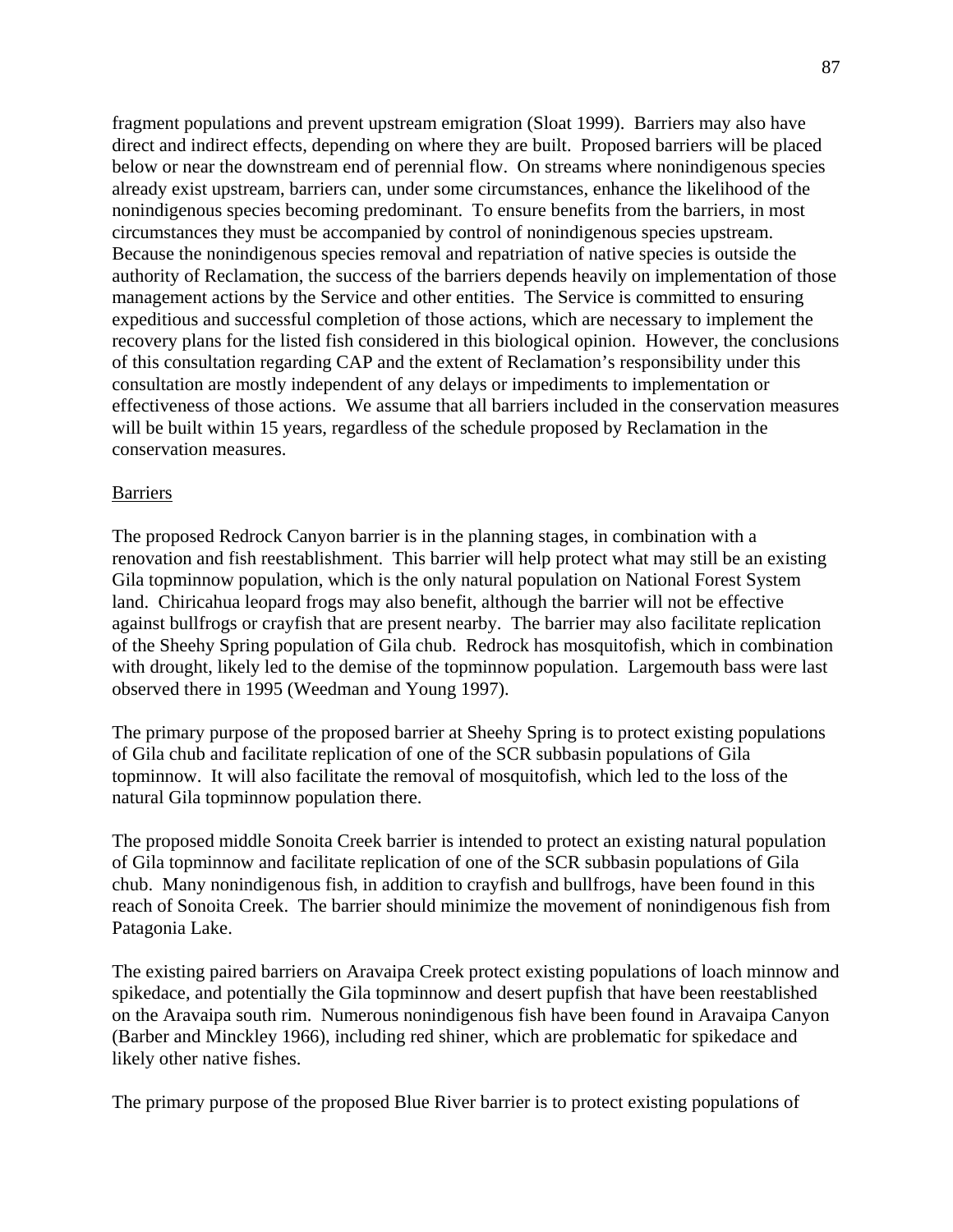loach minnow and Chiricahua leopard frogs, and to facilitate replication of the Eagle Creek or New Mexico Gila River populations of spikedace. Numerous nonindigenous fish have been found in the Blue River drainage, and the barrier should minimize further invasions, and allow management against nonindigenous species.

The Bonita Creek proposed barrier is intended to protect an existing population of Gila chub and to facilitate replication of Eagle Creek populations of spikedace and loach minnow. Environmental compliance has been completed for the Bonita Creek barrier and a construction contract has been awarded. This barrier will help protect Bonita Creek from the numerous nonindigenous species in the Gila River.

The existing Cottonwood Spring barrier should protect an existing natural population of Gila topminnow. Mosquitofish have been observed in Sonoita Creek, downstream of Cottonwood Spring.

The purpose of the potential Hot Springs Canyon barrier is to protect an existing population of Gila chub and to facilitate replication of Aravaipa Creek populations of spikedace and loach minnow (completed). Gila topminnow were recently stocked in Hot Springs Canyon, but it is too soon to know if they have established a reproducing population.

The purpose of the proposed O'Donnell Canyon barrier is to protect existing populations of Gila chub, Gila topminnow, and Chiricahua leopard frog. The section of creek above the existing grade control structures was renovated a few years ago, to remove green sunfish and largemouth bass. This stream harbors one of the last populations of Sonora sucker (*Catostomus insignis*) in southeastern Arizona. Green sunfish have recently been found below the grade control structures (Rob Clarkson, Reclamation, pers. comm., March 24, 2008), which will eventually fail unless stabilized.

The primary purpose of the potential Redfield Canyon barrier is to protect an existing populations of Gila chub and facilitate replication of Aravaipa Creek populations of spikedace and loach minnow (completed). Gila topminnow has been reestablished in the Redfield Canyon drainage, but it is too soon to know if they have established a reproducing population. Many nonindigenous species are known downstream in the San Pedro River.

The potential barrier in the Tonto Creek drainage has not yet been definitively identified, but Spring Creek and Rock Creek have been investigated. The primary purpose of the barrier is to protect an existing population of headwater chub and facilitate replication of the East Fork White River population of loach minnow and an undetermined population of spikedace.

The upper Verde River barrier is proposed to protect existing populations of spikedace and facilitate replication of the Aravaipa Creek population of loach minnow. Razorback sucker and other native fishes will also benefit. Renovation is also likely to occur above the barrier.

There will be direct impacts to aquatic organisms during barrier construction, if water and listed species are present during construction. Barrier construction can be a major undertaking, with major impacts at the project site. However, the construction site is only a very small portion of a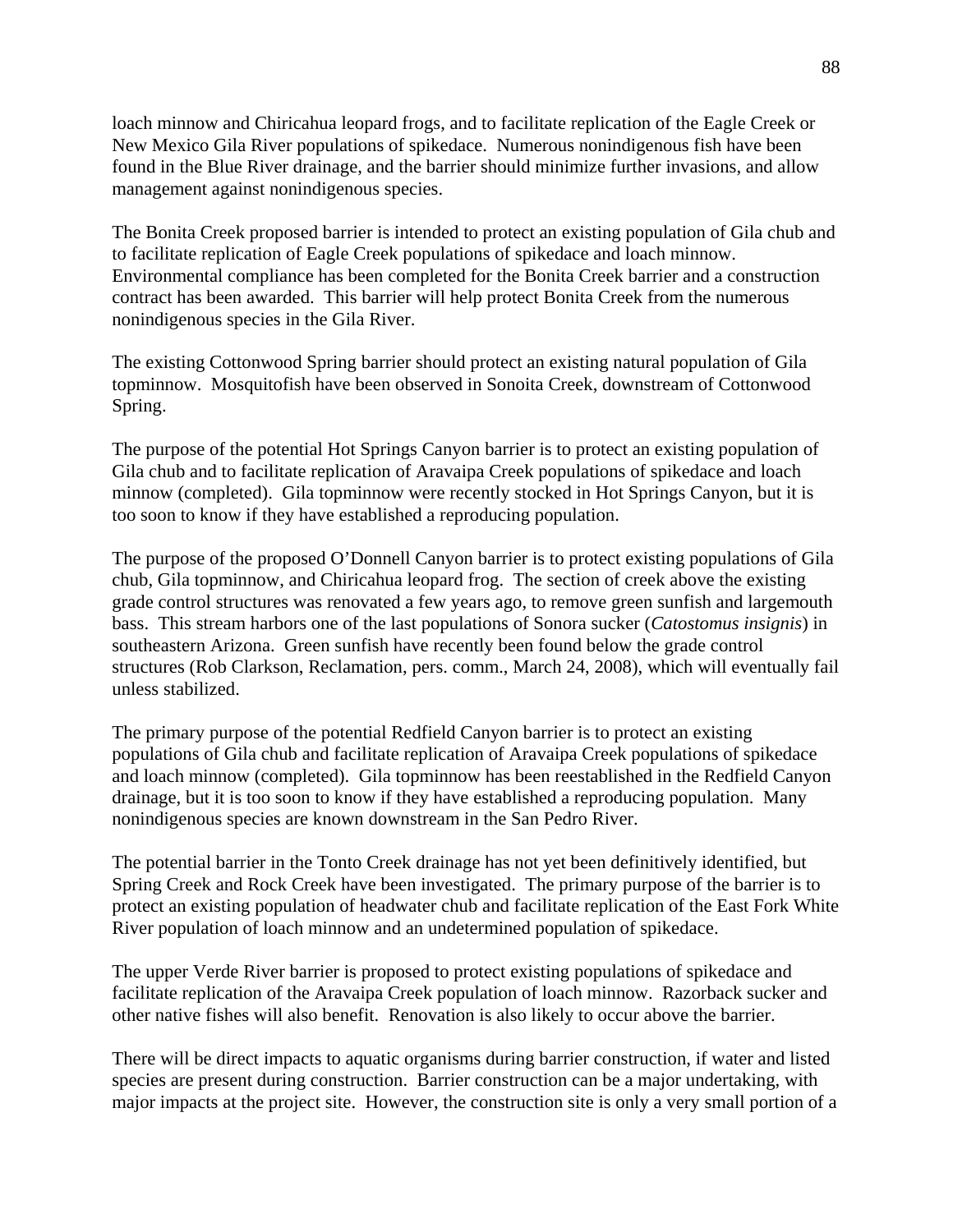stream. Indirect effects could include severing populations of listed species, changing local habitat types, and short-term and long-term changes in sediment regimes. Barriers can actually segment fish populations if the barrier has perennial flow below it that can be occupied by the native fish. Movement of fish and genetic material from below the barrier to above the barrier can no longer occur. The impacts of this segmentation should be minor for these reasons:

- Most barriers will be below habitat that is suitable to the six listed species;
- The effects of a segmented population are minor unless the upstream population is small;
- Active management can ameliorate impacts from population segmentation if negative impacts to the population are documented.
- The benefits of protecting the population above the barrier from invasion by nonindigenous species will likely outweigh the negative impacts of segmenting the population of a listed species.

Delays in meeting the stipulated schedule of a minimum of three barriers constructed in each consecutive five-year period may result in small increases in the risk to listed species via nonindigenous species impacts and a lag in the implementation of conservation actions. However, we believe the delay will not significantly change the capability of the conservation measures to remove the threat of jeopardy and adverse modification of critical habitat. Although potential harm to listed species caused by this delay cannot be erased, continued implementation of conservation measures should compensate through application of enhanced recovery actions for the species.

The conservation measures proposed will provide significant assistance in the recovery programs for spikedace and loach minnow, although localized, short-term adverse effects may occur during barrier construction in occupied streams. The benefits will be slightly less for razorback sucker and Gila topminnow, although important recovery actions for both species will occur through the recovery and nonindigenous species management funds, as evidenced by the history of the first years of implementing those funds (Appendix 4). All listed and unlisted native fish in the Gila River basin, especially the desert fishes, will benefit from some recovery actions through these funds.

Even though barriers will afford a major benefit to native fish and frogs, barrier construction and maintenance will adversely affect the six listed species if they were to occur near the barrier. The proposed barrier locations may change, but several of the completed and proposed barriers could have listed species at the site during the life of the barriers or during construction. It is reasonably certain that the construction and maintenance of some of the barriers will occur when one of the six listed species covered by this BO is present. The table below lists the completed and proposed barriers and which of the listed species may be present at that site.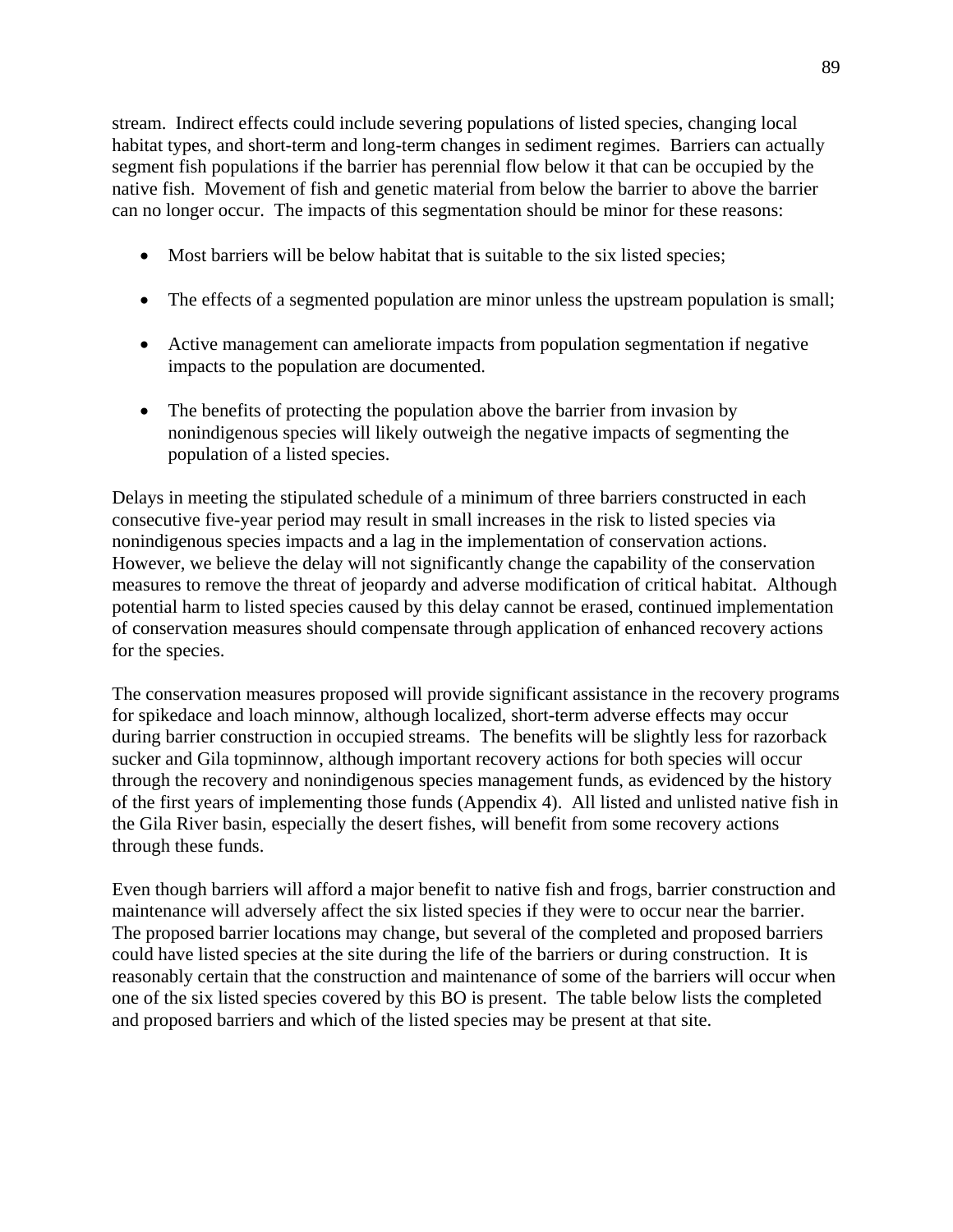| Table 10. Completed and proposed barriers and which of the six listed species may be present at |                |              |              |                 |              |              |
|-------------------------------------------------------------------------------------------------|----------------|--------------|--------------|-----------------|--------------|--------------|
| that site or repatriated to the site following barrier construction and stream renovation.      |                |              |              |                 |              |              |
| Barrier                                                                                         | Razorback Gila |              | Chiricahua   | Gila chub Loach |              | spikedace    |
|                                                                                                 | sucker         | topminnow    | leopard      |                 | minnow       |              |
|                                                                                                 |                |              | frog         |                 |              |              |
| <b>Completed Barriers</b>                                                                       |                |              |              |                 |              |              |
| Aravaipa Creek                                                                                  |                |              |              |                 | <b>XXXXX</b> | <b>XXXXX</b> |
| Cottonwood                                                                                      |                | <b>XXXXX</b> |              |                 |              |              |
| Spring/Sonoita                                                                                  |                |              |              |                 |              |              |
| Creek                                                                                           |                |              |              |                 |              |              |
| <b>Fossil Creek</b>                                                                             | XXXXX          |              |              |                 | <b>XXXXX</b> | <b>XXXXX</b> |
| <b>Potential Barriers</b>                                                                       |                |              |              |                 |              |              |
| Sonoita Creek                                                                                   |                | <b>XXXXX</b> |              |                 |              |              |
| Verde River                                                                                     |                |              |              |                 |              | <b>XXXXX</b> |
| <b>Tonto Creek</b>                                                                              |                |              |              |                 |              |              |
| drainage                                                                                        |                |              |              |                 |              |              |
| Redfield Canyon                                                                                 |                |              | <b>XXXXX</b> | <b>XXXXX</b>    |              |              |
| O'Donnell Canyon                                                                                |                | <b>XXXXX</b> | <b>XXXXX</b> | <b>XXXXX</b>    |              |              |
| <b>Hot Springs</b>                                                                              |                |              |              | <b>XXXXX</b>    |              |              |
| Canyon                                                                                          |                |              |              |                 |              |              |
| <b>Bonita Creek</b>                                                                             |                |              |              | <b>XXXXX</b>    |              |              |
| <b>Blue River</b>                                                                               |                |              |              | <b>XXXXX</b>    | <b>XXXXX</b> | <b>XXXXX</b> |
| <b>Sheehy Spring</b>                                                                            |                | XXXXX        |              | <b>XXXXX</b>    |              |              |
| Redrock Canyon                                                                                  |                | XXXXX        | XXXXX        |                 |              |              |

## Funds

The impacts not fully offset by the barriers will be ameliorated by management against nonindigenous species, information and education, conservation of native fishes, and the Chiricahua leopard frog recovery actions. All of these conservation measures will be funded by the Bureau of Reclamation. These conservation measures should ensure that there is not a significant decrease in the numbers, distribution, or reproduction of the six listed species. The conservation measures are expected to provide for the recovery of the species by enabling management actions against nonindigenous species, which should protect important existing populations and provide for the expansion and replication of populations. This funding will also allow control and research activities to occur that should offset most negative effects from CAP facilitated nonindigenous species. The funding provided for recovery actions for both the fish and the Chiricahua leopard frog will not only mitigate for those effects not addressed by the other conservation actions, but it should also enable us to improve the status of all six species. The funding provided for education will create more public support for native aquatic species management and inform the public about issues with nonindigenous species.

The Service is concerned that funding for the conservation measures will largely be spent on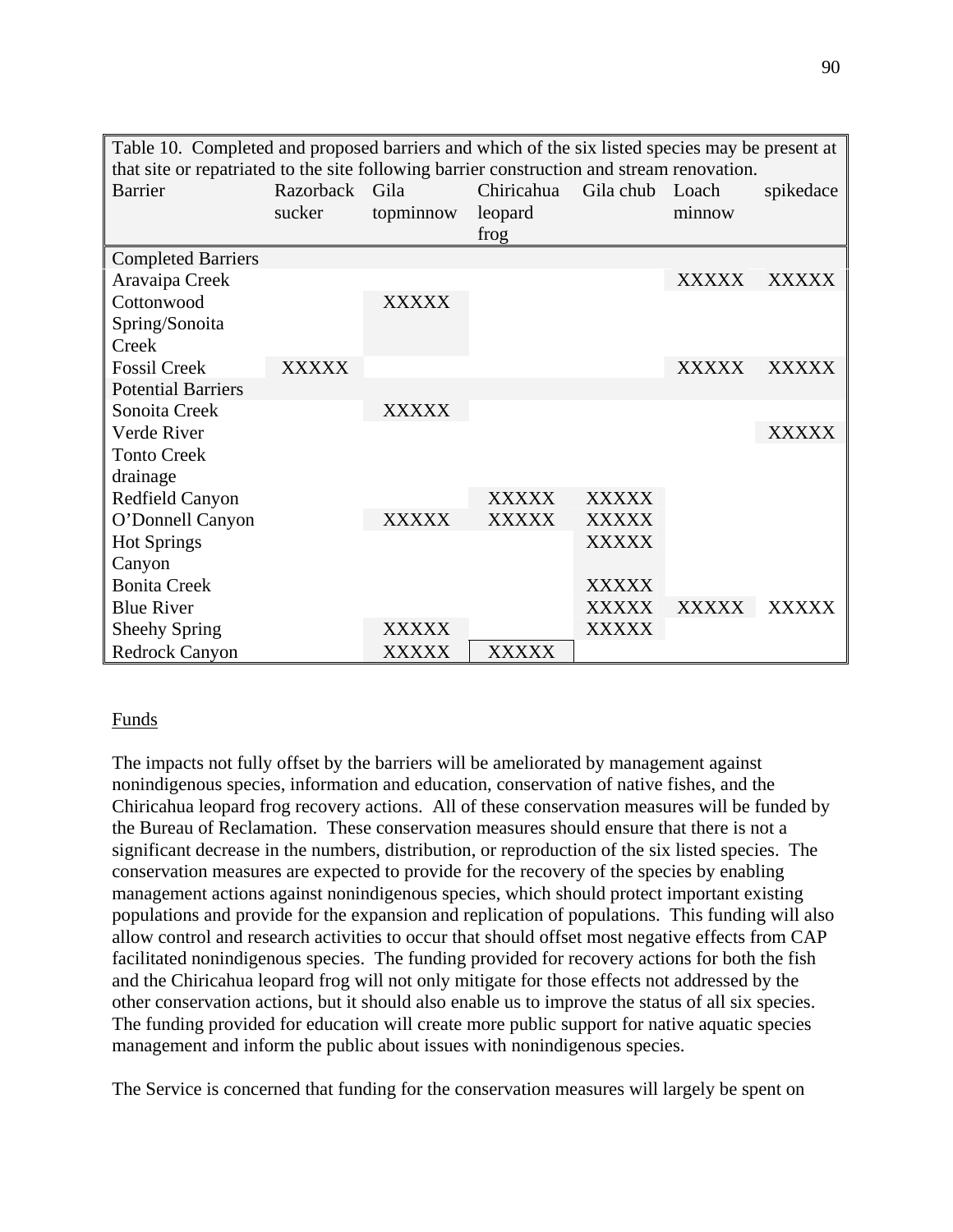spikedace and loach minnow, and larger habitats, to the near exclusion of smaller sites and Gila topminnow. The numbers in Appendix 4 show that, to date, 12 percent of the conservation funds have been spent on Gila topminnow, with eight percent of the recovery funds spent on topminnow. The Gila chub, which was listed in late 2005, has benefited from more spending than the Gila topminnow. Also, loach minnow and spikedace combined account for 57 percent of the funds expended so far. Impacts from CAP-mediated transfer of nonindigenous aquatic species will be problematic in the SCR subbasin. In addition, since most Gila topminnow natural sites are in the Santa Cruz basin and are the cornerstone of Gila topminnow recovery, implementation of the conservation measures must address this issue. The Service believes a minimum of funding for the Gila topminnow and SCR basin is necessary. Of the funding to date that can be directly attributed by basin, two percent of RPA 3 funding and 11 percent of RPA 4 funding have gone to the SCR. Reclamation initially proposed \$50,000 annually for recovery actions in the SCR, about 18 percent of the current proposal of \$275,000. We requested that \$50,000 be funded under RPA 4 for the SCR, also 18 percent of \$275,000. Thus, our belief that 10 percent of RPA 3 and RPA 4 be spent on Gila topminnow and the SCR is less than the original proposals by us and Reclamation. While we expect that the funding provided by the two conservation measures will address Gila topminnow in the SCR, we want to ensure that it does. The SCR subbasin is also important for the conservation and recovery of the Chiricahua leopard frog and Gila chub, which also demonstrates the necessity for actions occurring in the Santa Cruz basin to be funded.

### Fish Monitoring

The purpose of the monitoring program is to establish baseline data on the presence and distribution of nonindigenous and native fish in the target reaches. Experience from the CAP Gila opinion has shown that it is not possible to detect small to moderate changes in abundance of various species within the fish community. Therefore, the primary goal of this monitoring is to determine presence or absence of nonindigenous species and distribution within the Gila River basin of those present, detect substantial changes in distribution, and detect major changes in the fish community over time. Because of limitations of knowledge and technology and because the largest threat is expected to come from nonindigenous fish, this monitoring is targeted at fish. However, it is expected that limited information will also be gathered on distribution of some of the more obvious new nonindigenous amphibians, plants, reptiles, or invertebrates, including when new species appear. Monitoring is a necessary component of the conservation measures, as it must be done in addition to construction of barriers to identify when management actions against nonindigenous species should be taken.

#### Information and Education

The purpose of the information and education conservation measure is to increase public awareness of human-aided bait bucket transfers, pet-dumping, and other private avenues of nonnative aquatic species introductions and translocations and to increase awareness of, and support for, conservation of native fishes and their habitats, with emphasis on the problems nonnative aquatic species create for those species. Without an attempt to address the source of many nonindigenous species introductions, people, the other conservation measures are likely to fail. We do not expect this information and education will be able to fix the problem. But this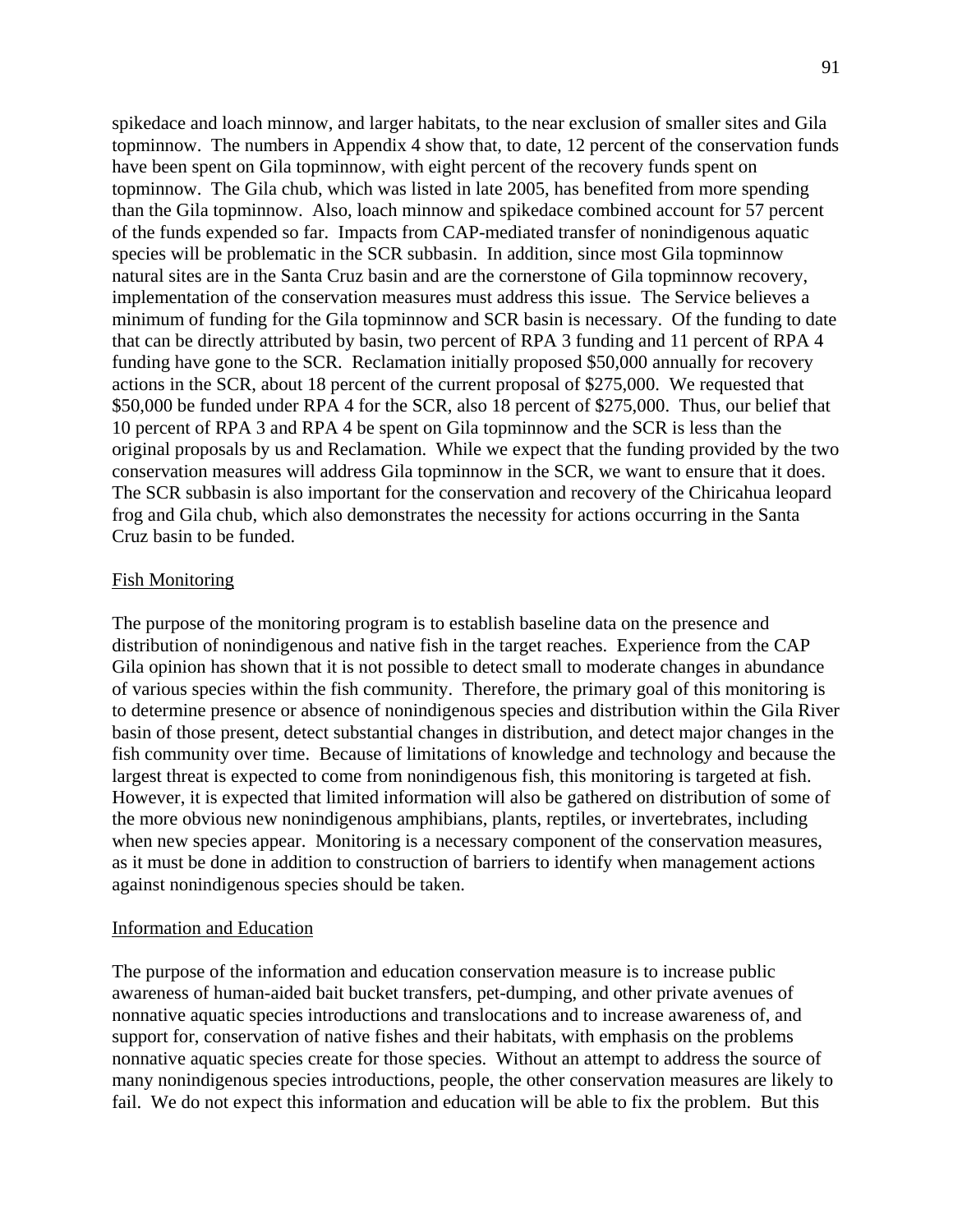program, in concert with similar programs conducted by other agencies, may help reduce the movement of nonindigenous species.

## **Conclusion to Effects Analysis**

Novel and existing nonindigenous fishes and other aquatic organisms that enter, are transported through, moved by people into or out of, or escape from the CAP canal and enter Gila River basin surface waters via its interconnection points, have potential to move upstream into surface waters occupied by the federally listed species considered here. Nonindigenous species that escape the CAP have the potential to establish populations in surface waters where they further are subject to human-mediated transport to waters inhabited by federally listed species via bait bucket or unintentional transfer. Negative impacts to federally listed species can accrue via predation, competition, or hybridization or through modification of habitat. Nonindigenous species can also harbor exotic parasites and disease that could be transferred to populations of federally listed aquatic organisms.

In summary, the six species addressed here are all highly vulnerable to adverse impacts from nonindigenous aquatic species and already exist under some degree of pressure from nonindigenous predation, competition, disease transmission, or other threats. The habitats of all six species are degraded and are threatened by a wide variety of ongoing or future impacts. The status of the species is poor and declining. The CAP is an interbasin water transfer and will, like most other such transfers, introduce and spread nonindigenous aquatic species. Except for the species already introduced through CAP (striped bass, white bass, Asian clam, quagga mussel), the identity of the species which will invade is not entirely predictable but may include a wide variety of invertebrates, vertebrates, and plants. Sufficient facilities and mechanisms for movement from the CAP into Gila basin surface waters exist to ensure that some nonindigenous species are likely to make that move, either by themselves or with human assistance. Bait bucket transfers of nonindigenous species made more available through CAP are likely to occur. Water bodies created using CAP water will provide increased habitat and colonization staging areas for nonindigenous aquatic species. Some existing populations of spikedace, loach minnow, Gila topminnow, Gila chub, razorback sucker, and Chiricahua leopard frog may be affected up to the level of extirpation, while others may experience little or no effects. Recovery potential for these species may be completely precluded in some areas, including designated critical habitat. These adverse effects mostly are ameliorated by the conservation measures, although there are significant areas where threats cannot be feasibly removed. Recovery in-lieu of threat removal provisions of the conservation measures assist in counteracting those remaining threats.

We believe that the conservation measures will limit or address the impacts from nonindigenous species that may be transported by CAP-mediated avenues to the listed species and their designated critical habitat. Any impacts not limited or addressed by the barriers, management against nonindigenous species fund, and information and education, will be ameliorated by the conservation of native fishes funding, and the funding for Chiricahua leopard frog recovery actions. These conservation measures should, therefore, ensure that there is not a significant decrease in the numbers, distribution, or reproduction of the six listed species. The conservation measures are expected to provide for the recovery of the species by enabling management actions against nonindigenous species, which should protect important existing populations and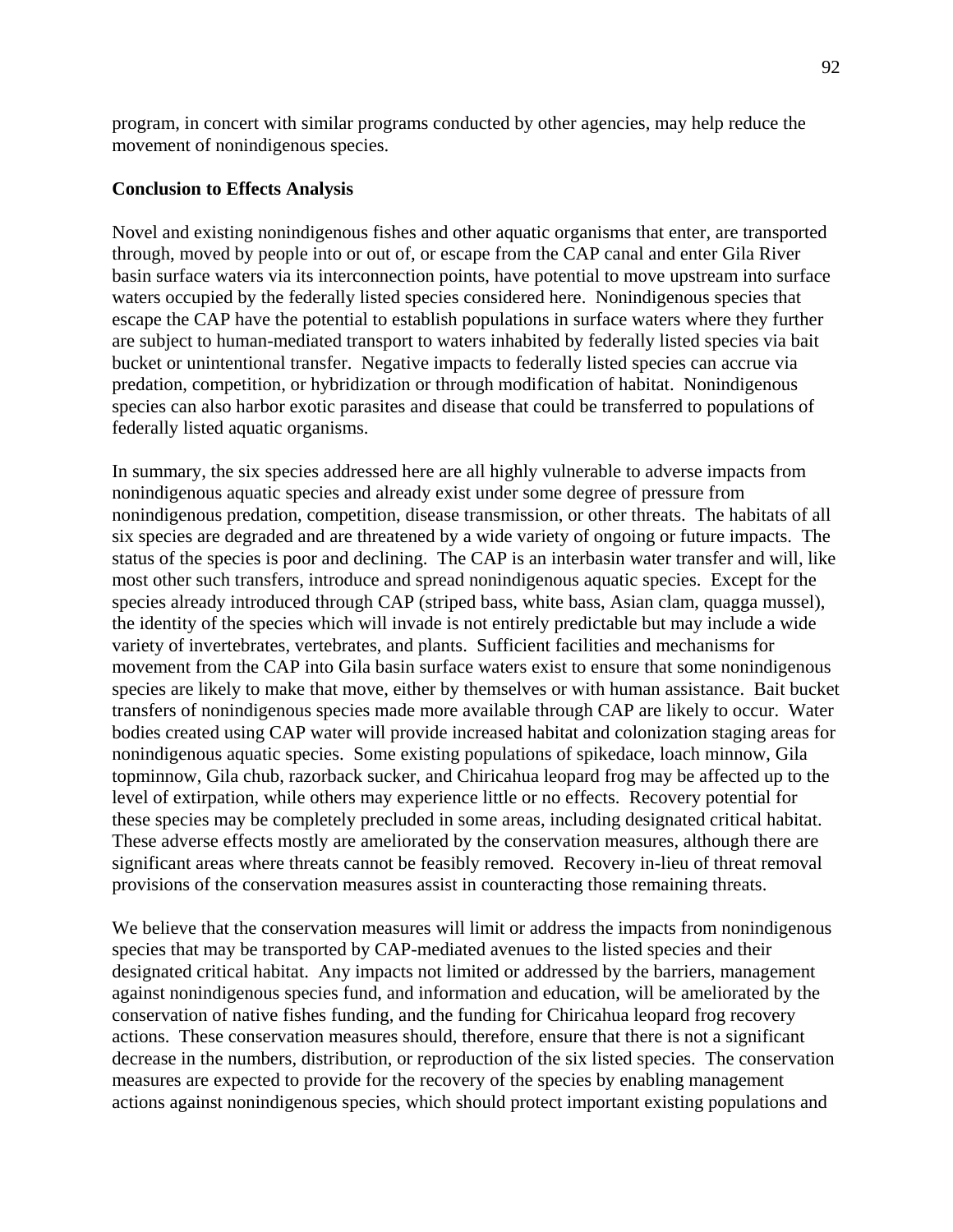provide for the expansion and replication of populations.

# **Cumulative Effects**

Cumulative effects include the effects of future State, tribal, local or private actions that are reasonably certain to occur in the action area considered in this biological opinion. Future Federal actions that are unrelated to the proposed action are not considered in this section because they require separate consultation following section 7 of the Act.

There are many actions associated with the CAP, including those of CAWCD that are often interrelated or interdependent. Other actions are cumulative. Please refer to Table 2 for a listing of the responsible parties for actions related to the CAP. Private actions using CAP water are also cumulative to the Federal action involved in CAP. The use of CAP water for agricultural, municipal and industrial, Indian, and recharge purposes may change significantly over the course of the 100-year project life, but is not expected to cease or decrease. Therefore it is a reasonably foreseeable action, the effects of which must be considered in the analysis conducted in this biological opinion. It is also likely that the CAP, in its current or modified form, will continue past the 100-year project life. As with some CAWCD cumulative actions, the private actions directly using CAP water are described as part of the earlier overall project description section of this biological opinion.

Various non-Federal actions in addition to those from direct use of CAP water are also cumulative to the CAP impacts to six listed species. Human population growth in the Gila River basin, particularly in Phoenix and other urban areas, is predicted to occur into the future (Arizona Department of Economic Security 2001) and will place ever greater demands on all natural resources in the basin, especially water. Growth and development will continue to result in changes in watershed condition and watershed function affecting water quality and quantity, riparian vegetation, channel morphology, and flood characteristics. Groundwater pumping in areas such as the upper San Pedro Valley and the Prescott and Chino Valley area threaten the water supply of streams important to spikedace, loach minnow, Gila topminnow, and razorback sucker. As more people live and recreate in the area, opportunities will also increase for nonindigenous aquatic species to enter the basin. Illegal releases of nonindigenous organisms will continue and increase (Aquatic Nuisance Species Task Force 1994, Rosen et al. 1995) as will the demand for stocking of nonindigenous sport fish by the AGFD (65 FR 24328). Use of nonindigenous organisms as pets may also increase, as will illegal release of those organisms (Moore et al. 1976, Shelton and Smitherman 1984, Welcomme 1988).

There are many conservation actions being considered by the AGFD for native fish and frogs. Two important conservation actions are the approved Safe Harbor Agreements for the Chiricahua leopard frog and the topminnow and pupfish. While these two agreements and any other conservation actions taken by AGFD are likely to be federally funded or approved, at least some of them will have no Federal nexus.

That southeastern Arizona and much of the American southwest have experienced serious drought recently is well known. What is known with far less certainty is how long droughts last. State-of-the-art climate science does not yet support multi-year or decade-scale drought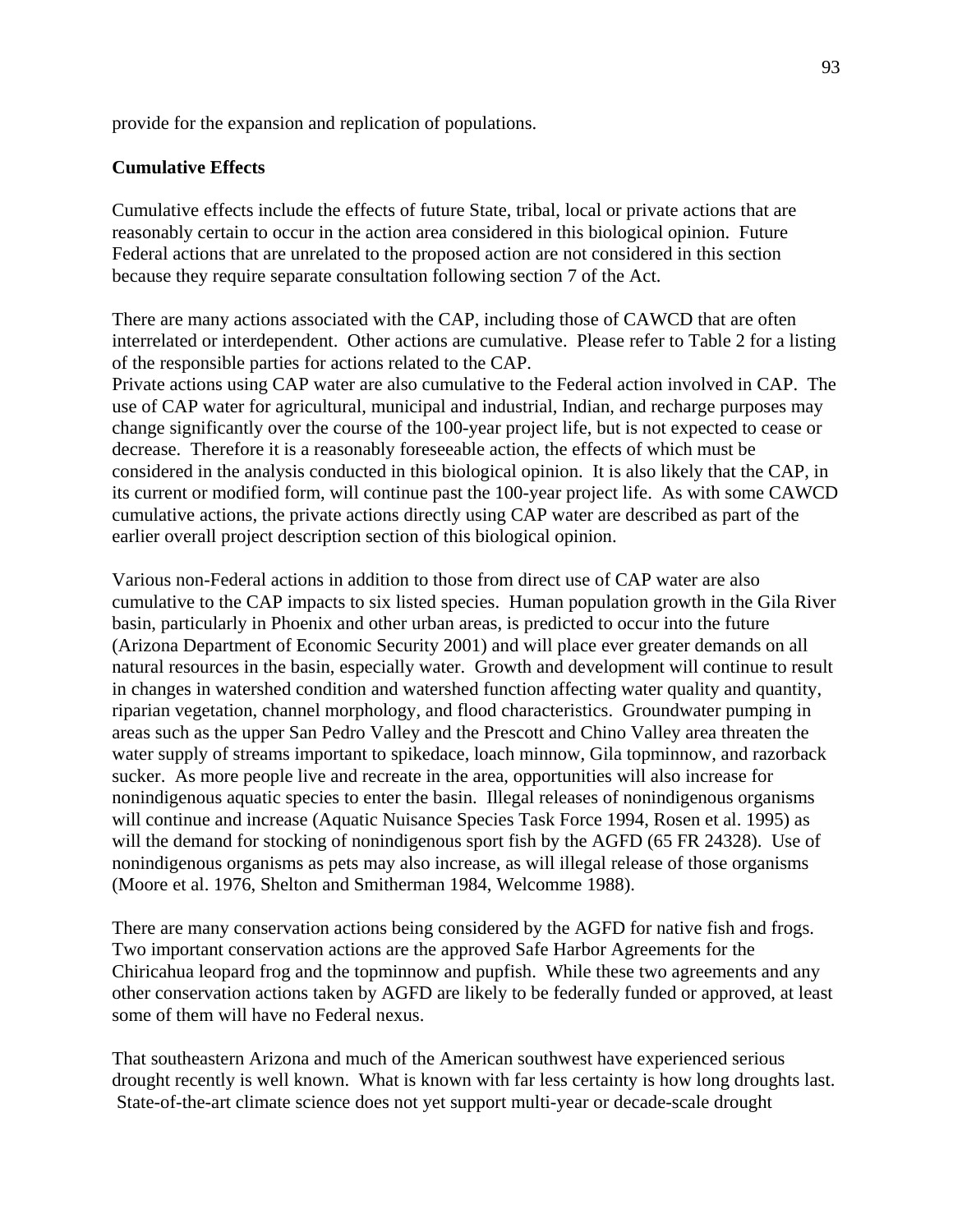predictions. However, instrumental and paleoclimate records from the Southwest indicate that the region has a history of multi-year and multi-decade drought (Hereford et al. 2002, Sheppard et al. 2002, Jacobs et al. 2005). Multi-decade drought in the Southwest is controlled primarily by persistent Pacific Ocean-atmosphere interactions, which have a strong effect on winter precipitation (Brown and Comrie 2004, Schneider and Cornuelle 2005); persistent Atlantic Ocean circulation is theorized to have a role in multi-decadal drought in the Southwest, particularly with respect to summer precipitation (Gray et al. 2003, McCabe et al. 2004). Given these multi-decade "regimes" of ocean circulation, and the severity and persistence of the present multi-year drought, there is a fair likelihood that the current drought will persist for many more years (Stine 1994, Seager et al. 2007), albeit with periods of high year-to-year precipitation variability characteristic of Southwest climate.

The information on how climate change might impact southeastern Arizona is less certain than current drought predictions. However, virtually all climate change scenarios predict that the American southwest will get warmer during the  $21<sup>st</sup>$  century (IPCC 2001, 2007). Precipitation predictions show a greater range of possibilities, depending on the model and emissions scenario, though precipitation is likely to be less (USGCRP 2001, Seager et al. 2007). To maintain the present water balance with warmer temperatures and all other biotic and abiotic factors constant, precipitation will need to increase to keep pace with the increased evaporation and transpiration caused by warmer temperatures. Key projections to keep in mind include:

> • decreased snowpack — an increasing fraction of winter precipitation could fall as rain instead of snow, periods of snowpack accumulation could be shorter, and snowpacks could be smaller; ironically, due to changes in snow-precipitation characteristics, runoff may decrease even if total precipitation increases (Garfin 2005, Seager et al. 2007);

> • earlier snowmelt — increased minimum winter and spring temperatures could melt snowpacks sooner, causing peak water flows to occur much sooner than the historical spring and summer peak flows (Stewart et al. 2004);

> • enhanced hydrologic cycle—in a warmer world an enhanced hydrologic cycle is expected; flood extremes could be more common causing more large floods; droughts may be more intense, frequent, and longer-lasting (Seager et al. 2007).

Continuing drought and climate change, when added to the historical and continuing threats, will make native aquatic species conservation in the Gila River Basin even more difficult. The impact of site desiccation to fish is obvious. Frogs may be able to move to another site. Many less obvious effects could occur with drought and a warmer climate. A site with reduced streamflow, or a pond or pool with low water levels could become fishless due to reduced dissolved oxygen. We have seen this occur at three important natural Gila topminnow sites (i.e. Sharp Spring, Redrock Canyon, Cienega Creek). Nonindigenous aquatic species may become more restricted in distribution as well; however, both native and nonindigenous species will be competing for remaining aquatic habitats, and extensive case history suggests that nonindigenous species will win.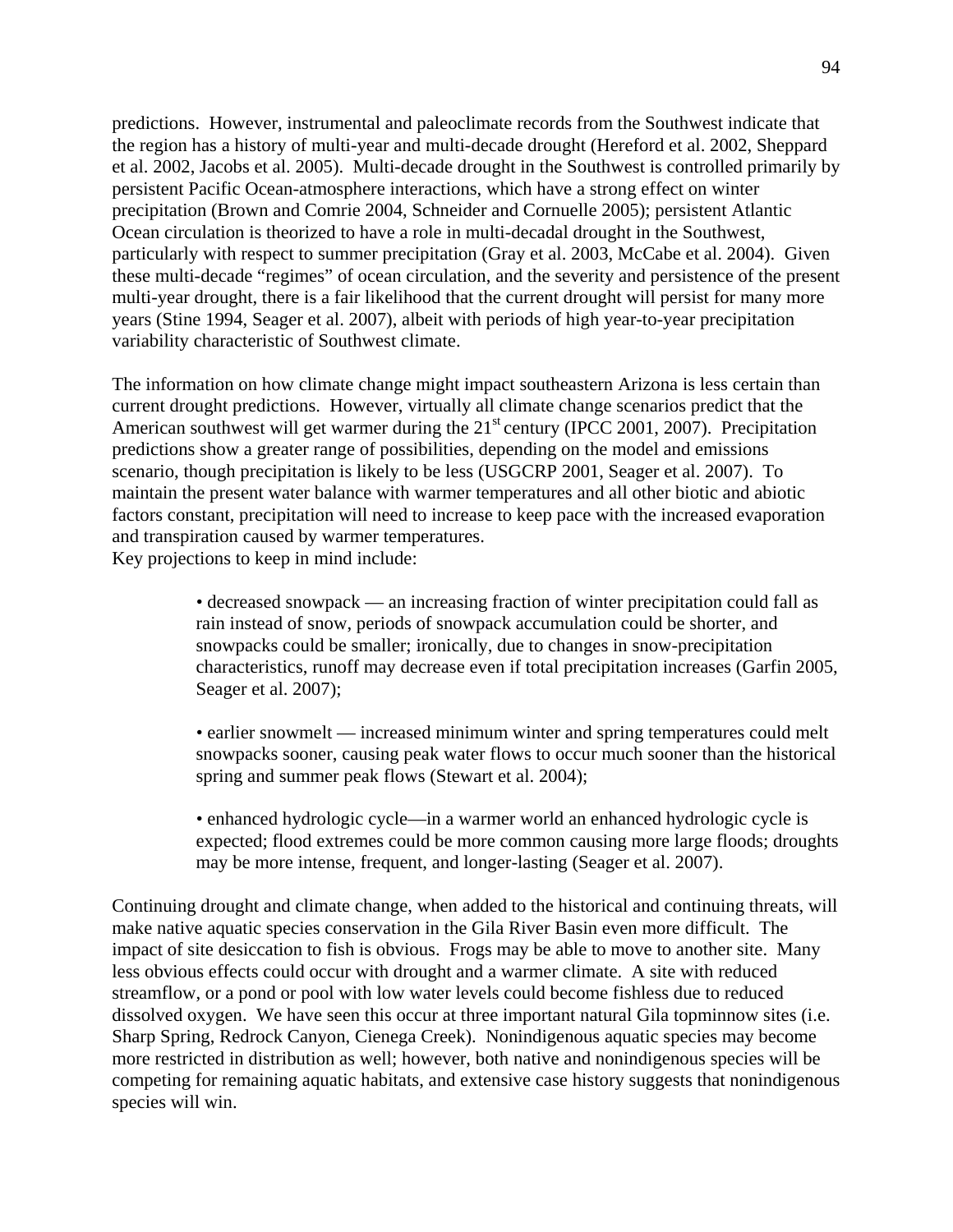Drought and climate change will also impact watersheds and subsequently the water bodies in those watersheds. Drought, and especially long-term climate change will affect how ecosystems and watersheds function. These changes will cause a cascade of ecosystem changes, which may be hard to predict and are likely to occur non-linearly (Seager et al. 2007).

As an example, drought and climate change will cause changes in fire regimes in all southeastern Arizona vegetation communities. The timing, frequency, extent, and destructiveness of wildfires are likely to increase and may facilitate the invasion and increase of nonindigenous plants. These changed fire regimes will change vegetation communities, the hydrological cycle, and nutrient cycling in affected watersheds (Brown et al. 2004). Some regional analyses conservatively predict that acreage burned annually will double with climate change (MacKenzie et al. 2004). Such watershed impacts could cause enhanced scouring and sediment deposition, more extreme flooding (quicker and higher peak flows), and changes to water quality due to increases in ash and sediment within stream channels. Severe watershed impacts such as these, when added to reductions in extant aquatic habitats, will severely restrict sites available for the conservation of native fish and other aquatic vertebrates and make management of extant sites more difficult.

Many of the predictions about the impacts of climate change are based on modeling, but many predictions have already occurred. The tree die-offs and fires that have occurred in the southwest early in this century show the impacts of the current drought. Because of drought, climate change, and human population growth, negative effects to aquatic habitat in the Gila basin continue to occur. The basin's rivers, streams, and springs continue to be degraded, or lost entirely.

# **CONCLUSION**

After reviewing the current status of each species, the environmental baseline for the action area, the effects of the proposed action and the interrelated and interdependent actions, and the cumulative effects, it is the Service's biological opinion that the delivery of CAP water in the Gila River basin, with the implementation of the proposed conservation measures, is neither likely to jeopardize the continued existence of spikedace, loach minnow, Gila topminnow, razorback sucker, Gila chub, or Chiricahua leopard frog nor likely to destroy or adversely modify the critical habitats of spikedace, loach minnow, Gila chub, or razorback sucker. Our rationale for these conclusions is summarized below.

- 1) The Chiricahua leopard frog occurs at many sites at high elevation that are much less likely to be impacted by nonindigenous species whose movement might be facilitated by the CAP.
- 2) The proposed barriers will reduce the movement of deleterious nonindigenous species and allow management for the recovery of native species to occur on protected streams.
- 3) The monitoring program should detect invasions of known or novel nonindigenous species and allow quick action to manage against them.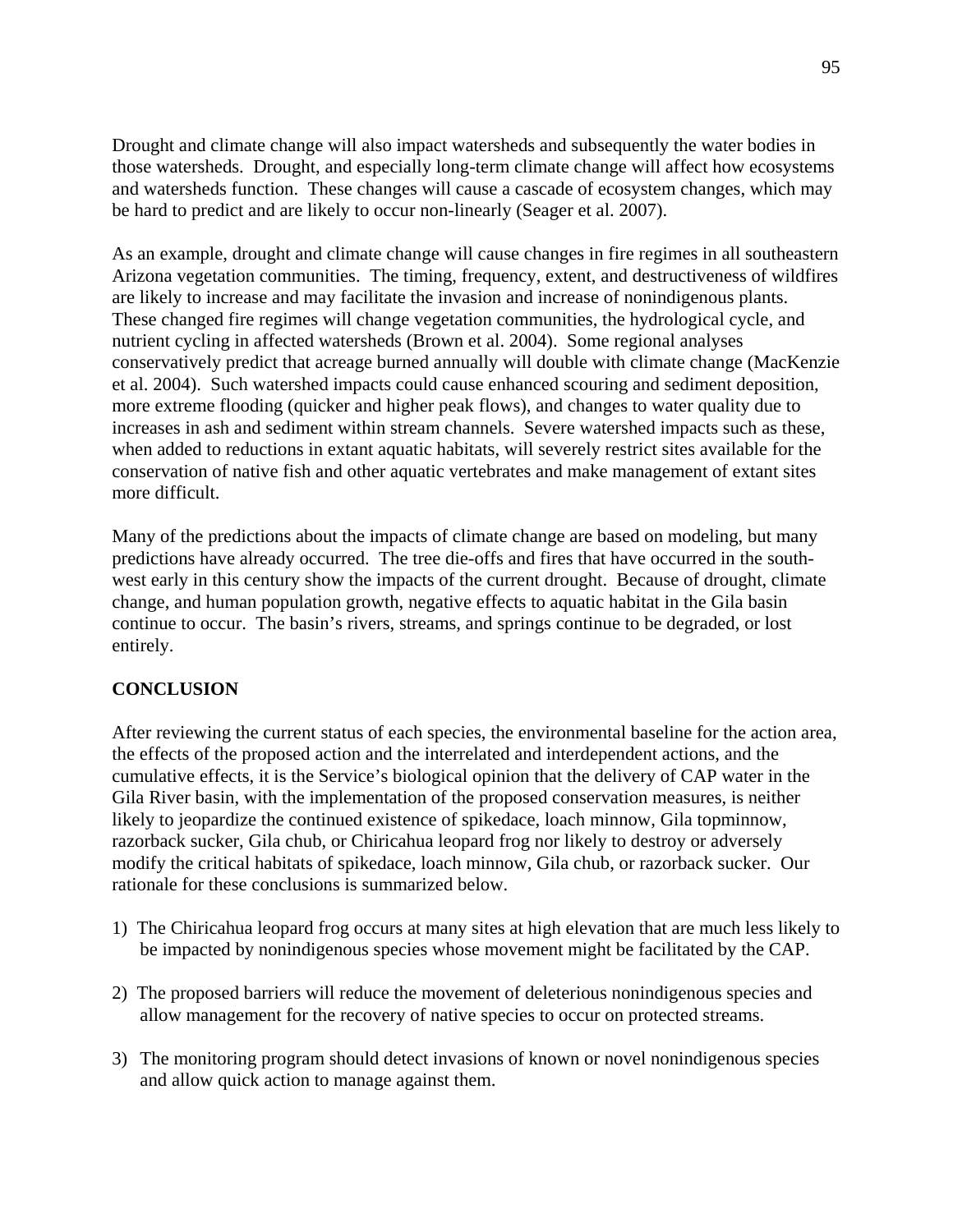- 4) Funding provided for management against nonindigenous species will allow control and research activities to occur that should offset most negative effects from CAP facilitated nonindigenous species.
- 5) Funding provided for recovery actions for both the fish and the Chiricahua leopard frog will not only mitigate for those effects not addressed by the other conservation actions, but should also improve the status of all six species.
- 6) The Funding provided for education will create more public support for native aquatic species management and inform the public about issues with nonindigenous species.
- 7) Though some Gila chub populations are readily accessible to people and are close to CAP related facilities, several other populations are not. Several existing Gila chub populations are or will be protected by existing barriers. Gila chub will also benefit from the two conservation measure funds, through reduction of nonindigenous species and by reestablishment of new populations and other recovery actions.
- 8) Most spikedace populations are not readily accessible to people or close to CAP related facilities. The populations in the Verde River are above the major dams on both of these rivers. Several existing spikedace populations are, or will be, protected by existing barriers. Spikedace will also benefit from the two conservation measure funds, through reduction of nonindigenous species and by reestablishment of new populations and other recovery actions. There are multiple actions that have been completed and are being planned that will help recover the spikedace (Appendix 4).
- 9) Razorback sucker populations exist in the Gila basin only as repatriated, non- reproducing, populations. The repatriated populations are in the upper Salt and Verde Rivers, above the major dams on both of these rivers. Therefore, the likelihood of invaders from CAP is a low to moderate risk. The razorback sucker will also benefit from barriers and the two conservation measure funds, through reduction of nonindigenous species, and by reestablishment of new populations and other recovery actions (Appendix 4).
- 10) Though some Gila topminnow populations are readily accessible to people and close to CAP related facilities, several other populations are not. Several existing Gila topminnow populations are, or will be, protected by existing barriers. Gila topminnow will also benefit from the two funds, through reduction of nonindigenous species and by reestablishment of new populations and other recovery actions. There are multiple actions being planned that will help recover the Gila topminnow (Appendix 4).
- 11) Most loach minnow populations are not readily accessible to people or close to CAP related facilities. The populations in the upper Salt and Verde Rivers, are above the major dams on both of these rivers. Several existing loach minnow populations are, or will be, protected by existing barriers. Loach minnow will also benefit from the two conservation measure funds, through reduction of nonindigenous species and by reestablishment of new populations and other recovery actions. There are multiple actions that have been completed and are being planned that will help recover the loach minnow (Appendix 4).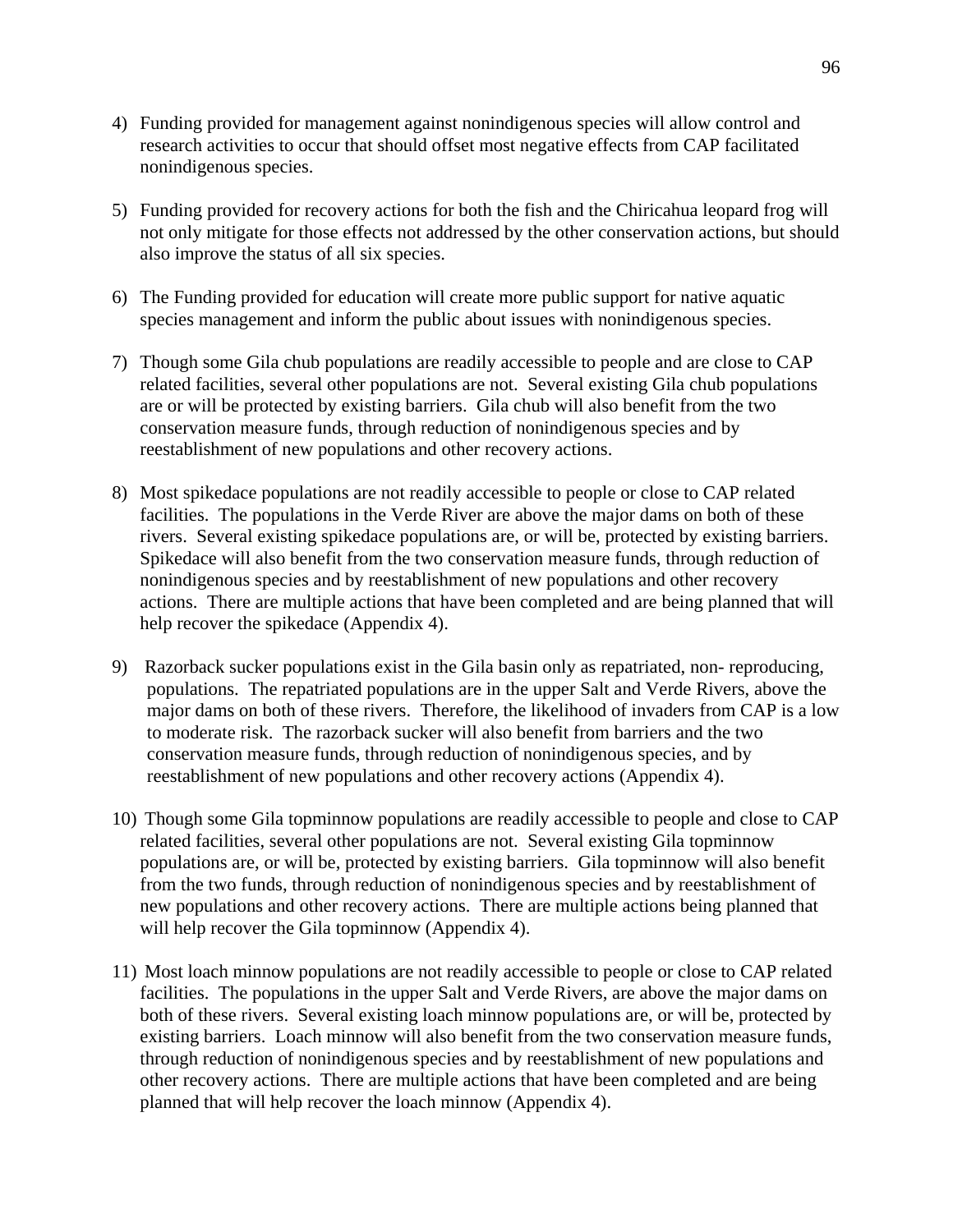- 12) The PCE for designated critical habitat for Gila chub, spikedace, loach minnow, and razorback sucker that calls for areas free of nonindigenous species will be negatively affected by the proposed action, at least for an interim period. There will also be direct and indirect adverse effects from barrier construction that will be temporary. The various proposed conservation measures will minimize the impacts of nonindigenous species whose movement is facilitated by CAP-associated facilities. However, there will be an interim period of negative effects. The long-term effects to critical habitat for those species should be beneficial, through construction of barriers and management against nonindigenous species.
- 13) The other PCEs for the four species should only have minor impacts from the proposed action, most of which will be minimized by the proposed conservation measures.

We assume that the proposed action, including all interrelated and interdependent and cumulative effects will be similar to what is described in the biological assessment (USBR 2006) and in this biological opinion.

# **INCIDENTAL TAKE STATEMENT**

Sections 4(d) and 9 of the Endangered Species Act, as amended, prohibit taking (harass, harm, pursue, hunt, shoot, wound, kill, trap, capture or collect, or attempt to engage in any such conduct) of listed species of fish or wildlife without a special exemption. "Harm" is further defined to include significant habitat modification or degradation that results in death or injury to listed species by significantly impairing behavioral patterns such as breeding, feeding, or sheltering. "Harass" is defined as actions that create the likelihood of injury to listed species to such an extent as to significantly disrupt normal behavior patterns that include, but are not limited to, breeding, feeding or sheltering. Incidental take is any take of listed animal species that results from, but is not the purpose of, carrying out an otherwise lawful activity conducted by the Federal agency or the applicant. Under the terms of section  $7(b)(4)$  and section  $7(o)(2)$ , taking that is incidental to, and not intended as part of, the agency action is not considered a prohibited taking provided that such taking is in compliance with the terms and conditions of this incidental take statement.

The measures described below are non-discretionary, and must be implemented by the agency so that they become binding conditions of any grant or permit issued to, or agreement entered into, with the applicants, as appropriate, for the exemption in section  $7(0)(2)$  to apply. In regard to portions of this statement applicable to the applicants, Reclamation has a continuing duty to regulate the activity covered by this incidental take statement. If Reclamation (1) fails to require the applicants to adhere to the terms and conditions of the incidental take statement through enforceable terms that are added to the permit or grant document, or (2) fails to retain oversight to ensure compliance with these terms and conditions, the protective coverage of section 7(o)(2) may lapse.

#### **Amount or extent of take**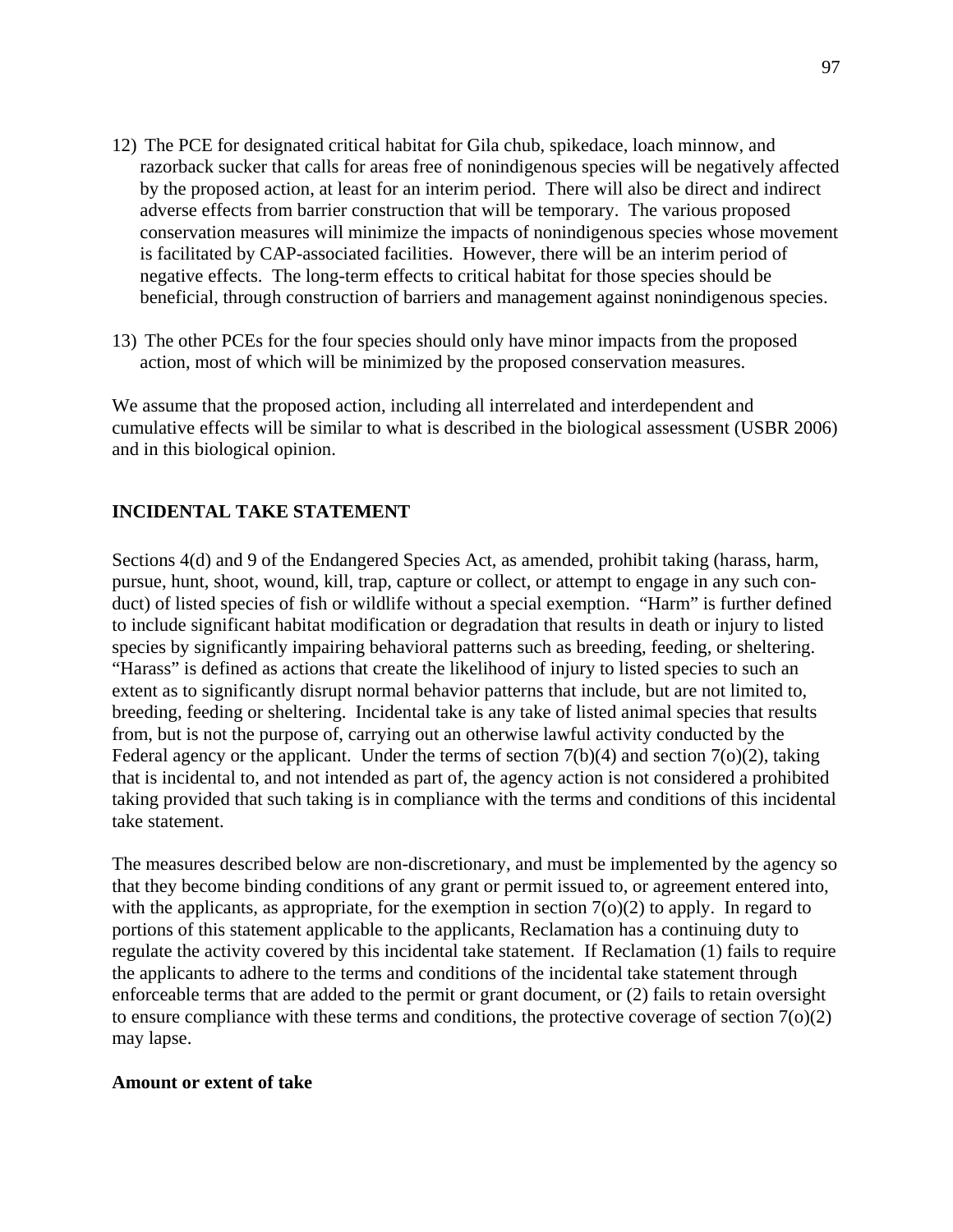Take is anticipated and reasonably certain to occur through direct mortality to adult, juvenile, and larval fish and their eggs (except for Gila topminnow which is a livebearer), and adult, juvenile, and metamorph Chiricahua leopard frogs and their eggs due to predation and harassment by nonindigenous aquatic species introduced or spread via CAP; through introduction of nonindigenous parasites and disease organisms; as a result of construction and maintenance of fish barriers; and as a result of O&M of CAP aqueducts and pumping plants. Razorback sucker that are entrained at the pumping station on the Colorado River are already considered "taken," under the biological opinion for the Lower Colorado Multiple Species Conservation Plan. Razorback suckers that enter the CAP through another avenue may be subject to take through CAP-mediated activities, and are covered under this incidental take statement. We anticipate that any fish or frogs or their eggs or larvae in the construction area of the fish barriers will be killed when crushed by equipment, stranded during flow diversion, exposed to toxic materials such as petroleum products and concrete leachates, or smothered by sediment input.

Take of adult, juvenile, and larval fish and eggs, and adult, juvenile, metamorph, larvae and eggs of frogs may occur in the form of harm from competition for food or habitat by the introduction of nonindigenous aquatic species caused by CAP activities. This take will occur through decreased health, shorter life spans, decreased reproduction, increased loss from predation, and other impairments of breeding, feeding, and sheltering. Take may also occur from habitat or community alteration by CAP-introduced or spread nonindigenous aquatic species, thus disrupting and impairing breeding, feeding, and sheltering.

The anticipated amount of take from nonindigenous species cannot be directly quantified. Take will be highly variable over time and space, ranging from a few listed fish or frogs per year up to, and including, entire populations of each species. Only a portion of the nonindigenous species that may invade can be identified at this time, and the timing of the invasions during the 100-year project duration is unpredictable. In addition, population levels of the listed fish and frogs cannot be accurately described with existing information, and techniques and for the shorter-lived species may vary substantially from year to year and season to season. Individuals consumed by predation cannot be detected, individuals dead from incidental take are difficult to find, and the cause of their death may be difficult to determine. Losses in populations may be masked by fluctuations in numbers that are natural or caused by other factors. However, we anticipate that the amount of take that may occur will be minimized by implementation of the terms and conditions below, as well as the extensive conservation measures proposed by Reclamation.

Regulations at 50 CFR §402.16 require reinitiation of consultation for any of the following reasons: (1) the amount or extent of incidental take is exceeded; (2) new information reveals effects of the agency action that may affect listed species or critical habitat in a manner or to an extent not considered in this opinion; (3) the agency action is subsequently modified in a manner that causes an effect to the listed species or critical habitat not considered in this opinion; or (4) a new species is listed or critical habitat designated that may be affected by the action. Quantifying take is not scientifically defensible or is extraordinarily difficult for the reasons specified above. We therefore propose to base reinitiation of consultation for exceedance of incidental take on whether extirpation of important populations or significant population declines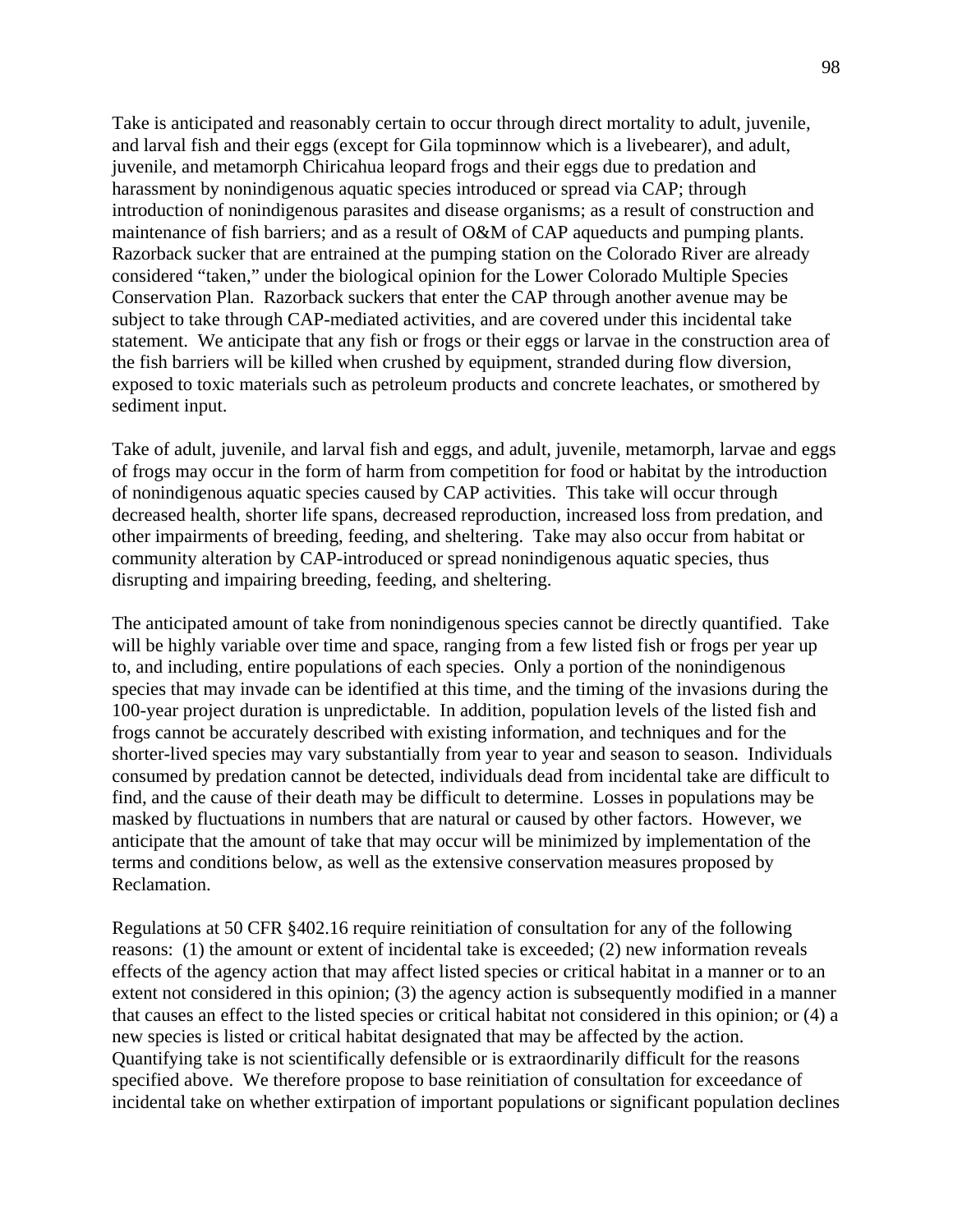of the listed species occur as a result of CAP-mediated activities. Such changes in populations of the listed species will be determined through monitoring, and we believe that this monitoring and any reinitiation would allow us to assist Reclamation in avoiding jeopardy to these species. We believe this is a scientifically defensible mechanism to avoid violation of ESA Section 7(a)(2).

During fish barrier construction, take may also occur due to destruction or alteration of habitat resulting from modification or destabilization of the substrate, channel, streambanks, and riparian vegetation. Reclamation will make efforts to site barriers in locations where impacts to the native fish population will be minimized. Nevertheless, and such habitat loss would alter behavioral patterns, food availability, access to cover, and availability of habitat, thus reducing survival of individual fish and frogs and potentially reducing or precluding reproduction. The anticipated level of take from barrier construction is also difficult to determine because the specific locations of some of the barriers are currently unknown, and because of the technical difficulties in determining population numbers and mortalities, difficulties in detecting dead or dying individuals, natural population fluctuations, and confounding natural and human-caused factors. The species that may be taken will vary from barrier to barrier. Therefore, anticipated take of these species is indexed to the total aquatic community and habitat for barrier construction. Anticipated take for spikedace, loach minnow, Gila topminnow, razorback sucker, Chiricahua leopard frog, and Gila chub will be considered to have been exceeded if any of the following conditions occur:

- 1. If at any time during the life of the project, nonindigenous species of concern are determined by FWS and BR, in consultation with the CAP Technical and Policy Committees, to have come from the CAP or through CAP associated pathways, and caused the extirpation of populations at occupied sites listed below. The nonindigenous species of concern are those that are predators of or competitors with the six species, or those that disrupt the functioning of aquatic systems where these species occur.
	- 1.1. For Gila topminnow, any one level 2 population (as defined by the 1999 draft revised recovery plan); or any three level 3 populations reestablished within any one recovery unit (currently there are four: upper Gila River basin, San Pedro basin, SCR basin, and the lower Gila River basin [Service files]). Definitions of the population levels are found in Appendix 5.
	- 1.2. For spikedace or loach minnow, any single population which has become established through reestablishment efforts.
	- 1.3. For Gila chub, any population in the Agua Fria, Gila, or San Pedro river basins (as defined in the final rule listing the species, FR 70 66664).
	- 1.4. For Chiricahua leopard frog, two populations within any one recovery unit identified in the recovery plan (USFWS 2007).
- 2. If at any time during the life of the project, nonindigenous species of concern are determined by FWS and BR, in consultation with the CAP Technical and Policy Committees, to have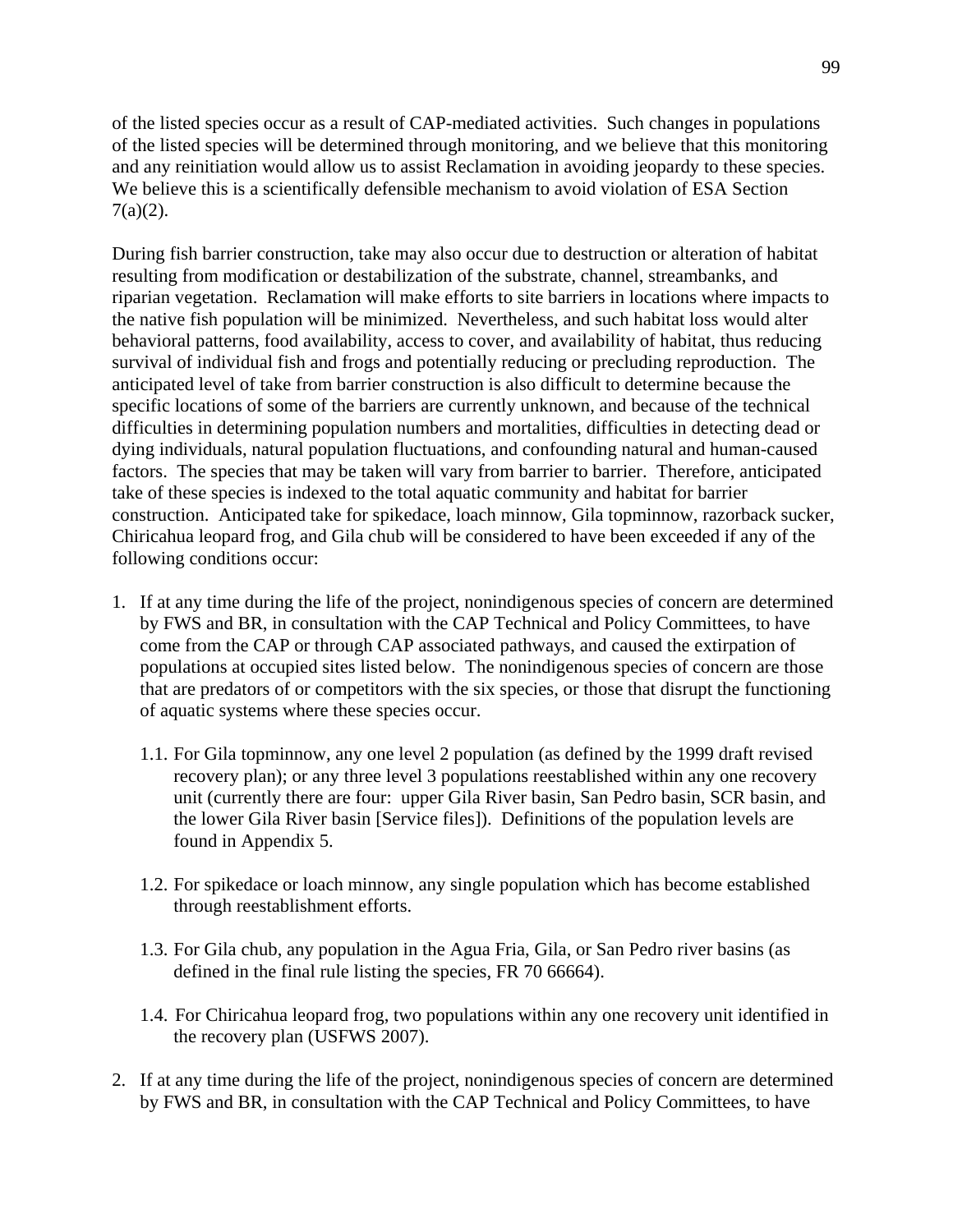- 3. If at any time during barrier activities (including pre-construction, construction, operation, and maintenance), any one or more of the following conditions occur in areas occupied by the listed species addressed in this BO:
	- 3.1. More than 25 dead native fish or five dead native ranid frogs or larvae are found in the area of barrier construction activities or within 500 yards (460 meters) downstream. The purpose of this term and condition is to detect and control events that may result in take in the aquatic faunal community, such as a spill of toxic materials. Thus, we will consider the death of any native species of fish or native ranid frogs to indicate an exceedance of anticipated take of the listed species.

The reasonable and prudent measures, with their implementing terms and conditions, are designed to minimize incidental take that might otherwise result from the proposed action. If, during the course of the action, the level of incidental take is exceeded, such incidental take would represent new information requiring review of the reasonable and prudent measures provided. Reclamation must immediately provide an explanation of the causes of the taking and review with us the need for possible modification of the reasonable and prudent measures.

# **Effect of the take**

In this biological opinion, we determine that the level of anticipated take is not likely to result in jeopardy to spikedace, loach minnow, Gila topminnow, razorback sucker, Gila chub, or Chiricahua leopard frog, or to adversely modify the critical habitat of any of those species with such designations. However, dependent on the overall status and baseline of the listed species, the loss of the following populations may require reinitiation of this Biological Opinion:

- any natural population of Gila topminnow, spikedace, and loach minnow;
- For Chiricahua leopard frog, any of the following populations: upper Cienega Creek; Blue River above the San Francisco River confluence; right and left prongs of Dix Creek; Coal Creek (Apache-Sitgreaves National Forest); Three Forks (Black River); Crouch, Gentry, or Cherry creeks (Tonto National Forest); and Gila River and tributaries in the Gila Wilderness.
- For Gila Chub: any population in the Verde or Santa Cruz drainage basins; any 2 populations in the Agua Fria, Gila, or San Pedro river basins (as defined in the final rule listing the species, FR 70 66664).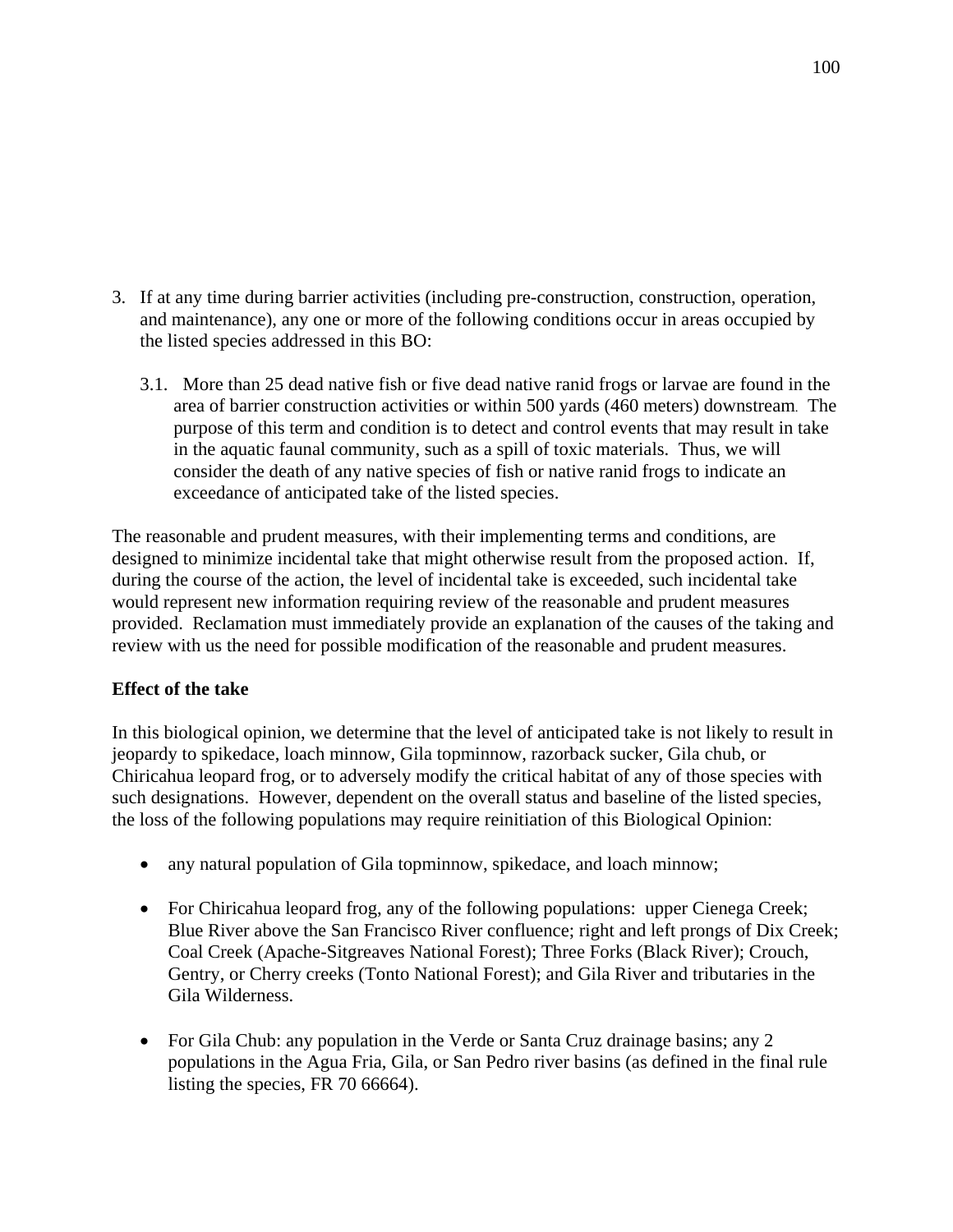# **Reasonable and prudent measures and terms and conditions**

We believe the following reasonable and prudent measures and terms and conditions are necessary and appropriate to minimize the incidental take authorized by this biological opinion. To be exempt from the prohibitions of section 9 of the Act, Reclamation is responsible for compliance with the following terms and conditions, which implement the reasonable and prudent measures. These terms and conditions are nondiscretionary.

- 1. We believe the conservation measures of the proposed action include all measures necessary and appropriate to minimize take from that portion of the action related to nonindigenous aquatic species predation, disease, competition, harassment, habitat alteration, disease transmission, and hybridization. Reclamation shall ensure that Gila topminnow and the Santa Cruz basin are considered in the allocation of funds used for minimizing the effects of the proposed action.
	- 1.1. Implementation of the proposed conservation measures will constitute the terms and conditions implementing reasonable and prudent measure 1.
	- 1.2. A minimum of eight percent each of the nonindigenous species management and recovery funds will be spent on actions in the SCR subbasin, as measured over a 5-year period, beginning with fiscal year 2008. The CAP Policy Committee can approve variances to this term and condition as needed.
	- 1.3. A minimum of eight percent each of the nonindigenous species management and recovery funds will be spent on actions on the Gila topminnow, as measured over a 5-year period, beginning with fiscal year 2008. The CAP Policy Committee can approve variances to this term and condition as needed.
- 2. For the take related to implementation of the conservation measures, we provide the following reasonable and prudent measures and terms and conditions. In areas occupied by listed species addressed in this BO:
	- 2.1. Conduct all proposed actions in a manner that will minimize direct mortality of spikedace, loach minnow, Gila topminnow, razorback sucker, Chiricahua leopard frog, and Gila chub.

2.1.1 All reasonable efforts will be made to minimize activities within the waters of the streams in which the fish barriers are constructed. This includes pre-construction investigations, barrier construction, and barrier maintenance, but does not include species monitoring, which is covered by a  $10(a)(1)(A)$  permit.

2.1.2 All reasonable efforts will be made to minimize activities in the stream channel during the reproductive season of any of the above six species that are in the action area of any particular barrier. This includes pre-construction and barrier maintenance activities, but does not include species monitoring. We recognize that barrier construction is a lengthy process, and it may not be possible to avoid work during reproduction of all listed species present.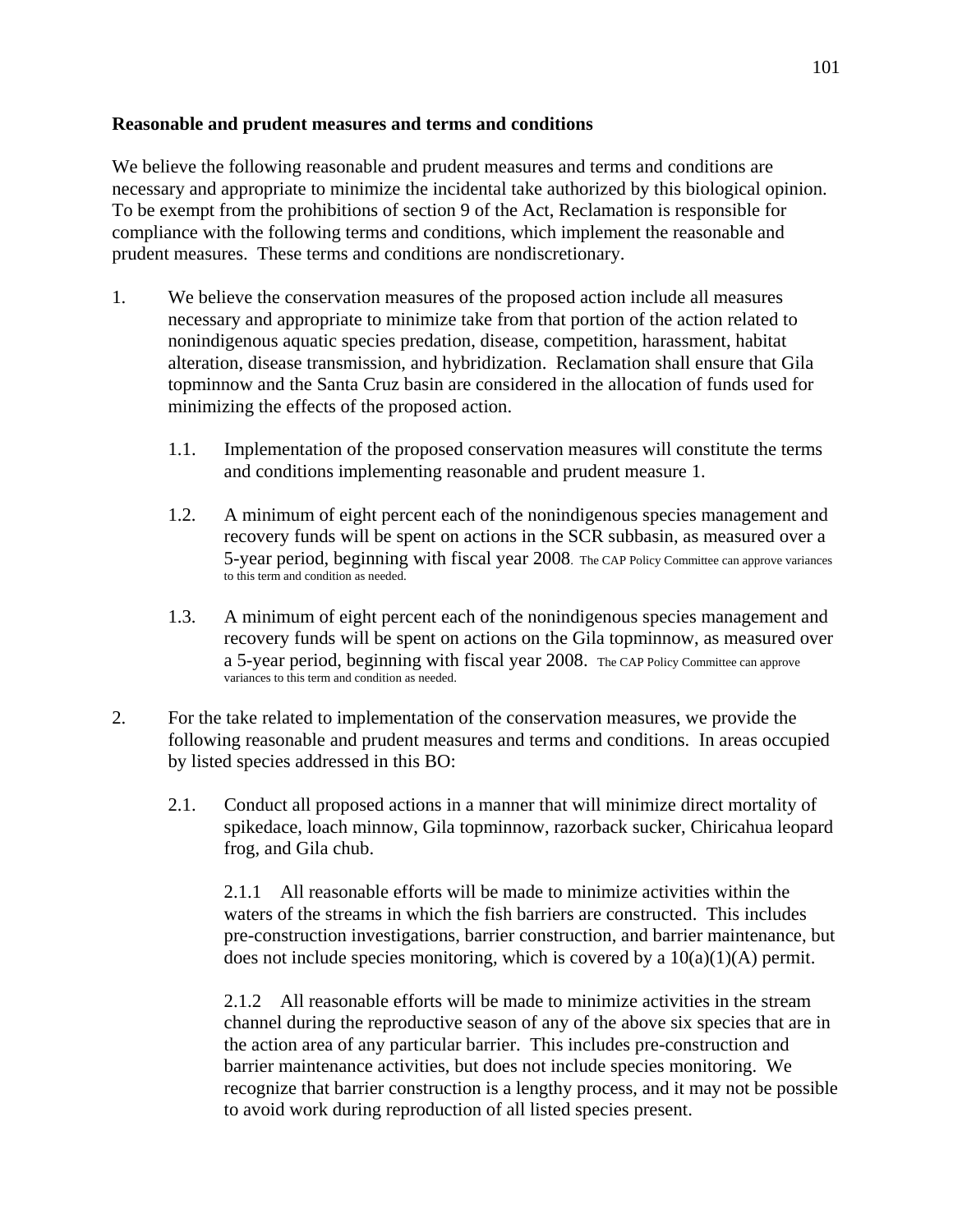2.1.3 All reasonable efforts shall be made to ensure that pollutants do not enter surface waters during any barrier investigation, construction, or maintenance activities. No toxic chemicals (including petroleum products) shall be stored or deposited within the floodplain. An appropriate spill response kit for cleaning up accidental releases of toxic chemicals will be available at the work site whenever work is ongoing, and at least one person present shall have training in use of that kit.

2.1.4 To the extent practical and applicable, recommended conservation measures in Appendix I of the Chiricahua leopard frog recovery plan will be implemented during barrier construction in areas occupied by the frog.

2.2 Conduct all proposed actions in a manner that will minimize loss and alteration of the habitat (including the aquatic faunal community) of spikedace, loach minnow, Gila topminnow, razorback sucker, Chiricahua leopard frog, and Gila chub.

2.2.1 All reasonable efforts will be made to minimize damage to, or loss of, riparian vegetation in streams where fish barriers are constructed. This includes pre-construction investigations, barrier construction, and barrier maintenance.

2.2.2 Whenever barrier pre-construction investigations, construction, or maintenance are conducted in previously unroaded areas or areas closed to vehicular use, all reasonable efforts will be made to obliterate roads, vehicle tracks, or other signs of activity that would encourage non-authorized people to drive in or enter the area. This will be done after each substantially segregated activity, such as between pre-construction activities and construction or between maintenance activities. A road constructed or improved for barrier installation can be kept open for maintenance, if Reclamation, the Service, and the land management entity agree that this is appropriate.

2.2.3 All reasonable efforts will be made to minimize channel and floodplain alterations during barrier pre-construction, construction, and maintenance activities.

2.3 Monitor the fish and frog communities and habitat to document levels of incidental take.

2.3.1 At all times when barrier pre-construction, construction, operation, or maintenance activities are ongoing, reasonable efforts shall be maintained to monitor for the presence of dead or dying fish and ranid frogs in, or within 500 yards (460 meters) downstream of, the project area. The Service shall be notified immediately, by telephone, upon detection of more than 25 dead or dying fish and five (5) ranid frogs of any species. Operations must be stopped between the detection, determination, and resolution of the cause of the mortalities.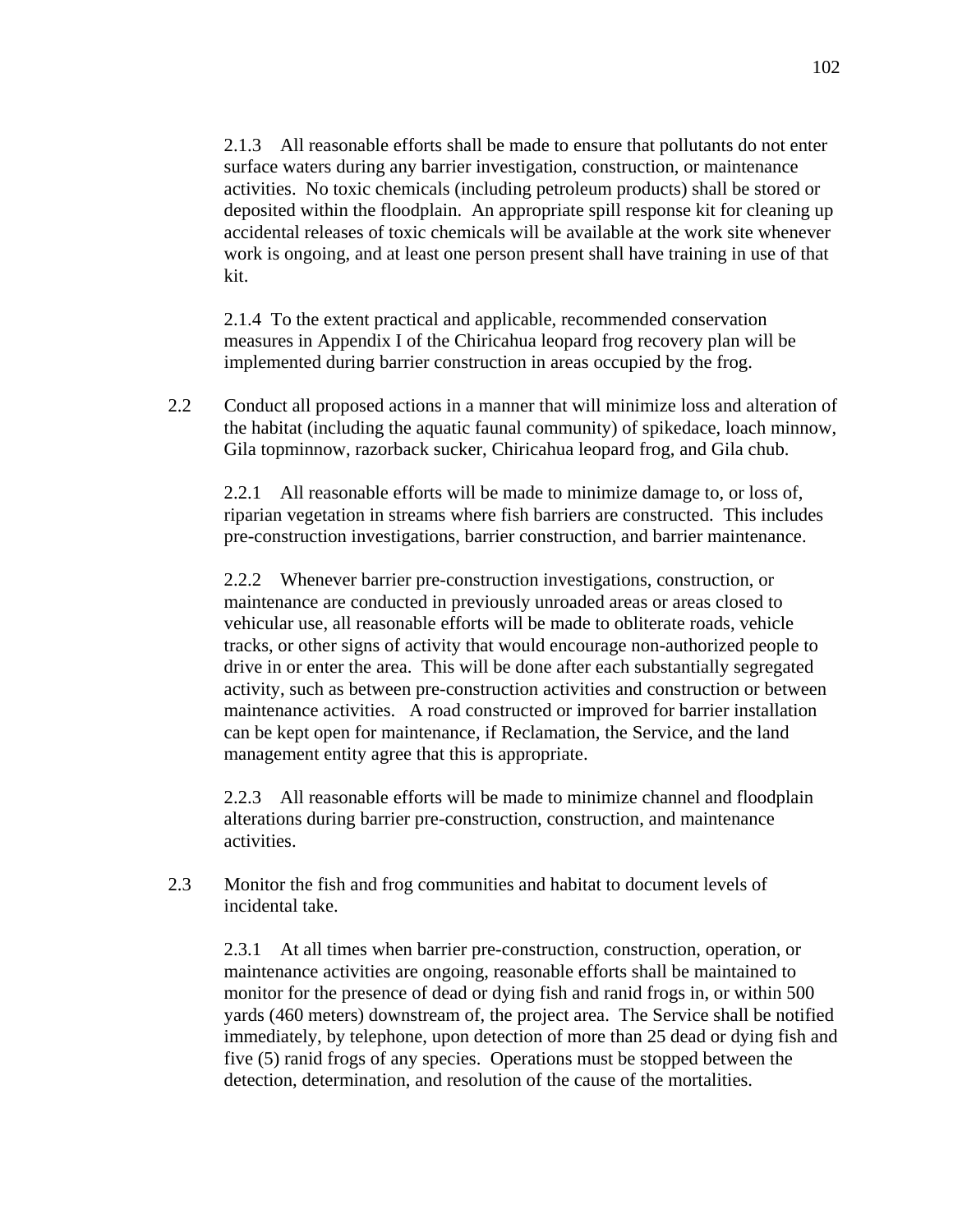2.3.2 A qualified aquatic biologist shall be available to advise and assist in application of these terms and conditions. The biologist does not need to be onsite during all project activities, but must provide training to on-site personnel in how to implement the terms and conditions.

- 2.4 Maintain complete and accurate records of actions that resulted in take of spikedace, loach minnow, Gila topminnow, razorback sucker, Chiricahua leopard frog, and Gila chub.
	- 2.4.1. A written report shall be submitted to us annually documenting noteworthy CAP activities for the year, any incidental take, and implementation of the conservation measures. The report will include a discussion of compliance with the above terms and conditions.

# **Disposition of dead or injured listed animals**

Upon locating a dead or injured threatened or endangered animal, initial notification must be made to the Service's Division of Law Enforcement, Federal Building, Room 8, 26 North McDonald, Mesa, Arizona (480-835-8289) within three working days of its finding. Written notification must be made within five calendar days and include the date, time, and location of the animal, a photograph, and any other pertinent information. Care must be taken in handling injured animals to ensure effective treatment and care, and in handling dead specimens to preserve biological material in the best possible condition. If feasible, the remains of intact specimens of listed animal species shall be submitted to educational or research institutions holding appropriate State and Federal permits. If such institutions are not available, the information noted above shall be obtained and the carcass left in place.

Arrangements regarding proper disposition of potential museum specimens shall be made with the institution before implementation of the action. Injured animals should be transported to a qualified veterinarian by a qualified biologist. Should any treated listed animal survive, the Service should be contacted regarding the final disposition of the animal.

# **CONSERVATION RECOMMENDATIONS**

Section 7(a)(1) of the Endangered Species Act directs Federal agencies to utilize their authorities to further the purposes of the Act by carrying out conservation programs for the benefit of endangered and threatened species. The term conservation recommendations has been defined as Service suggestions regarding discretionary activities to minimize or avoid adverse effects of a proposed action on listed species or critical habitat or regarding the development of information. Recommendations provided here relate only to the proposed action and do not necessarily represent complete fulfillment of the agency's  $7(a)(1)$  responsibility for these species.

The Service recommends the following conservation recommendations be considered for implementation by Reclamation.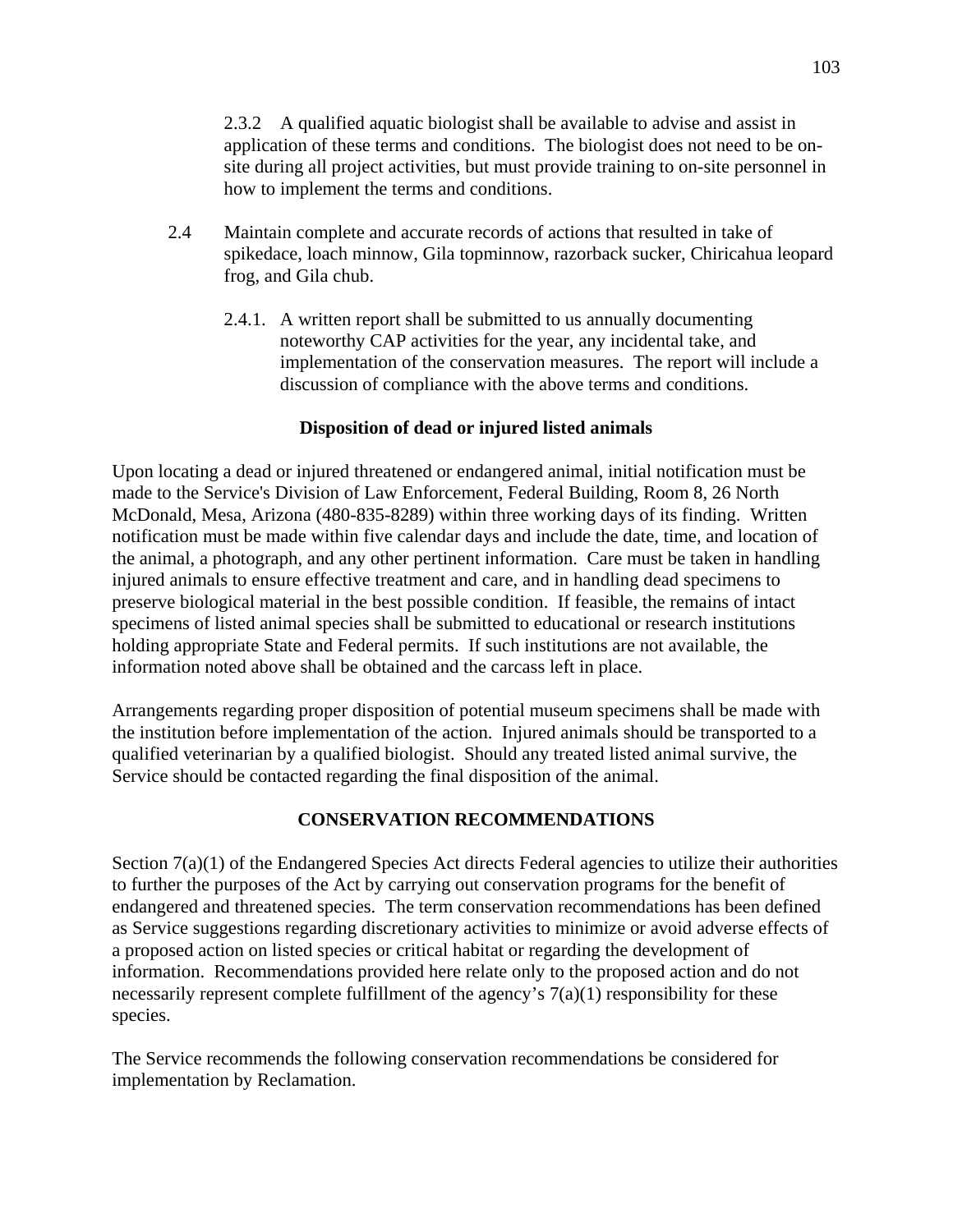1. Construct additional (to the conservation measures) physical drop structure barriers to upstream fish movement, such as at the following locations:

East Fork White River Babocomari River, above Huachuca City Hassayampa River, between the CAP aqueduct and The Nature Conservancy preserve Agua Fria River, above Lake Pleasant Mangus Creek Blue Creek Tularosa River Upper San Francisco River West Fork Gila River Diamond Creek

2. Unless they are shown at some future date to be needed for the recovery and survival of native fish, and if the actions are not at odds with national wetlands policy, encourage annual dryup of all canals, ditches, siphons, sumps, and other water storage and conveyance features of the CAP and all entities receiving CAP water. This does not include the CAP aqueduct itself, Picacho Reservoir, any reservoirs located on natural stream systems, or any natural rivers or streams. For those and any other open water features which cannot be dried annually, management plans to control nonindigenous aquatic species should be encouraged and assisted. Acceptable alternatives to drying may include modification to avoid flood inundation, or physical barriers to nonindigenous aquatic species movement out of areas which cannot be dried into other portions of the system. The management plans should be mutually acceptable to Reclamation and the Service, in consultation with AGFD and NMDGF (if applicable).

3. Oppose all introductions of any nonindigenous aquatic species not already established in the Colorado River basin, into waters of the basin over which Reclamation has partial or total control. Support efforts to prevent introduction of additional nonindigenous species into the waters of the lower Colorado River basin.

4. Monitor the non-fish nonindigenous aquatic community of the lower Verde and Salt and middle Gila rivers to identify when new species (other than fish, which are already under monitoring) enter the area. Because of the significant effort it would require to monitor for aquatic organisms of all non-fish groups (plants, invertebrates, amphibians, reptiles, mammals) such monitoring could target groups most likely to be introduced via CAP or most likely to result in adverse effects to the six listed species. The groups to be targeted and the protocols for monitoring should be developed in coordination with the Service and AGFD.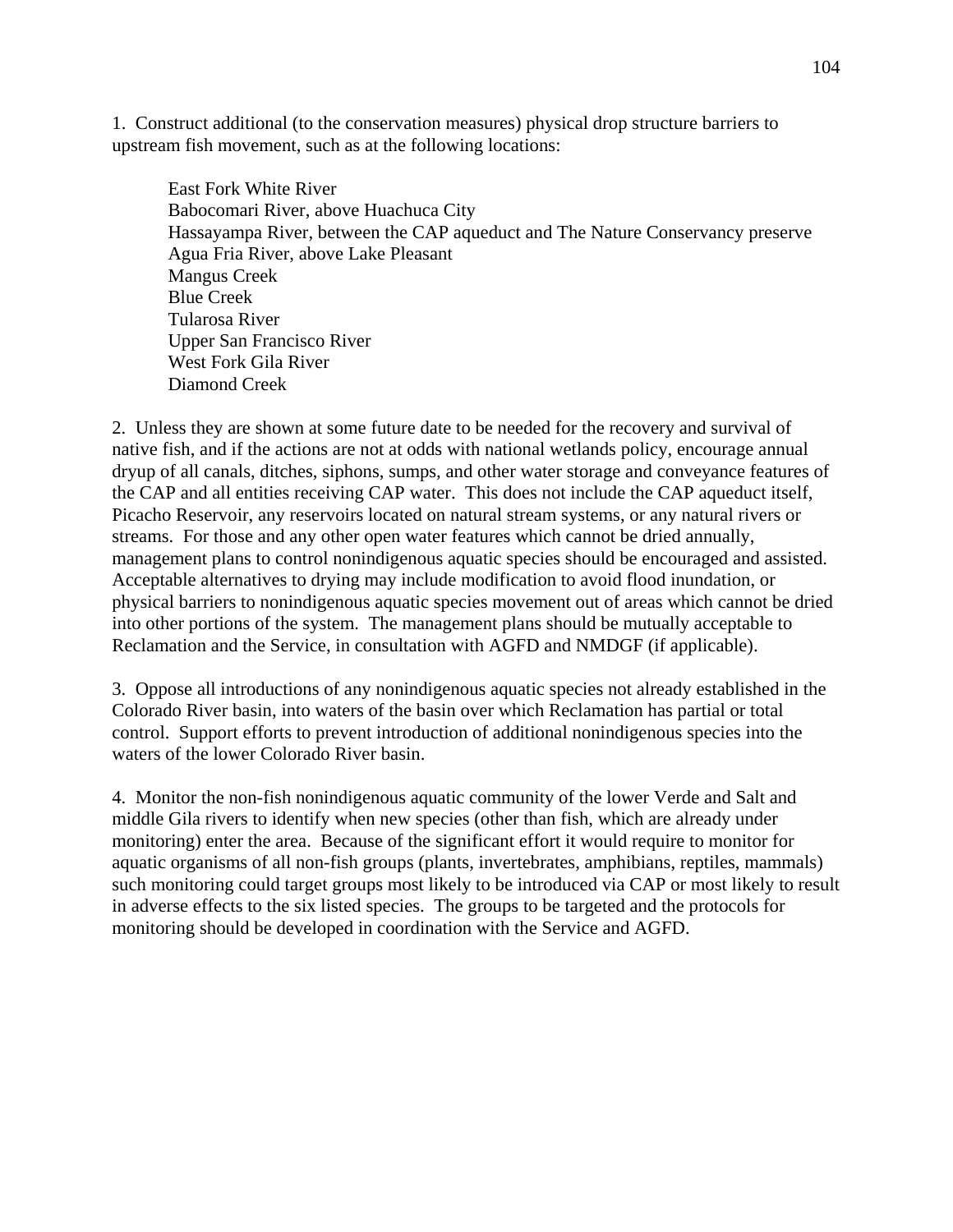## **REINITIATION NOTICE**

This concludes formal consultation on the delivery of CAP water to the Gila River basin and its potential to introduce and spread nonindigenous aquatic species. As provided in 50 CFR §402.16, reinitiation of formal consultation is required where discretionary Federal agency involvement or control over the action has been maintained (or is authorized by law) and if: (1) the amount or extent of incidental take is exceeded; (2) new information reveals effects of the agency action that may affect listed species or critical habitat in a manner or to an extent not considered in this opinion; (3) the agency action is subsequently modified in a manner that causes an effect to the listed species or critical habitat not considered in this opinion; or (4) a new species is listed or critical habitat designated that may be affected by the action. In instances where the amount or extent of incidental take is exceeded, any operations causing such take must cease pending reinitiation.

We appreciate the efforts of Reclamation in working with the Service to preserve the native aquatic fauna of the Gila River basin. If we can be of further assistance, please contact Doug Duncan (520) 670-6150 (x236) or Sherry Barrett (520) 670-6150 (x223).

> */ s / Sherry Barrett for*  Steven L. Spangle

Enclosures

cc: Assistant Field Supervisor, Fish and Wildlife Service, Tucson, AZ

 Regional Supervisor, Arizona Game and Fish Department, Tucson, AZ Chief, Habitat Branch, Arizona Game and Fish Department, Phoenix, AZ

Filename: CAP Final BO MAY 15 2008.dd.doc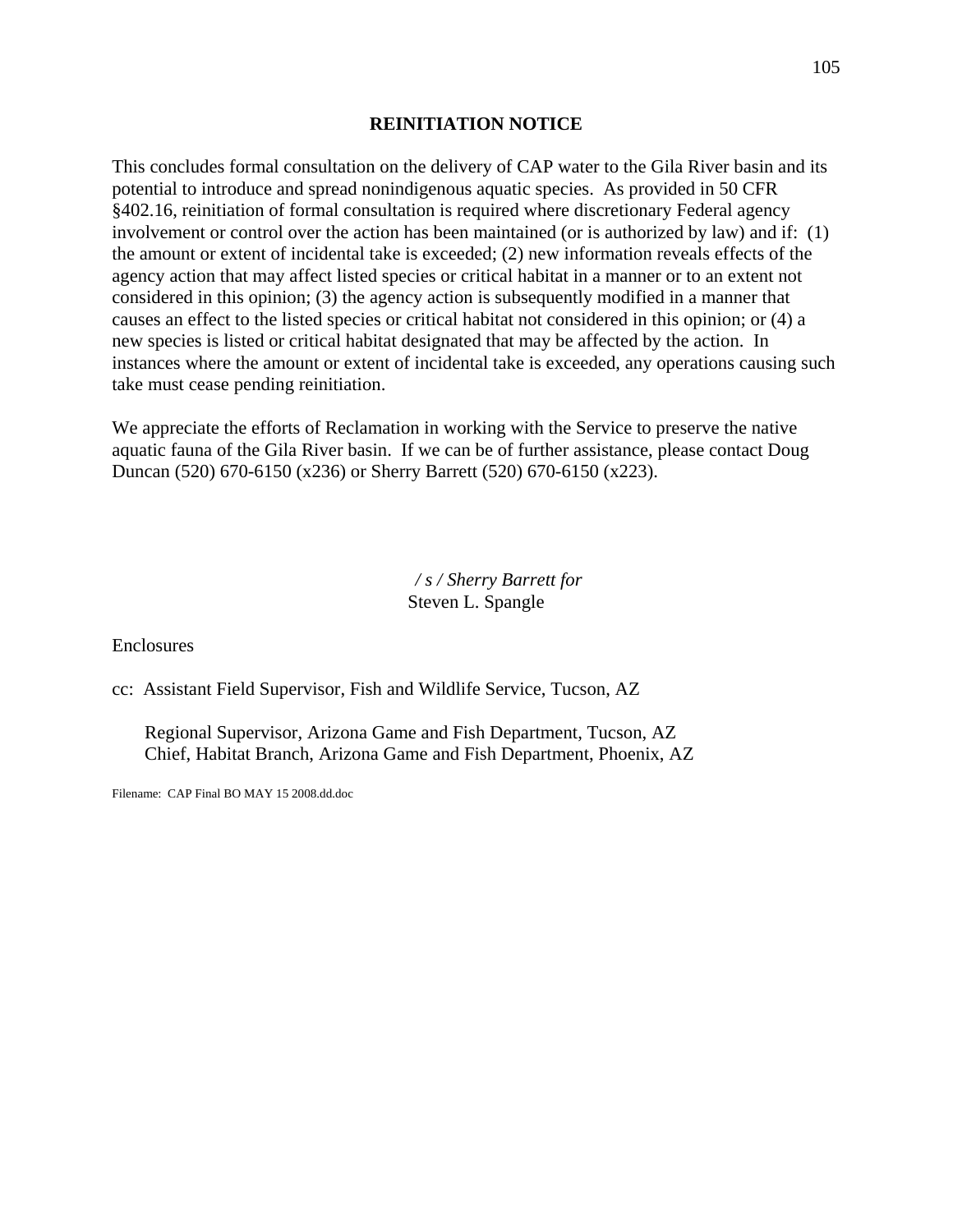#### **REFERENCES CITED**

- Abbate, D. 1998. Arizona Game and Fish Department 1997 Sonora tiger salamander surveys. Presentation to the Fourth Annual Meeting of the Southwestern Working Group of the Declining Amphibian Populations Task Force, Phoenix, AZ.
- Allison, L. 2000. Power analysis for long-term monitoring of fishes in selected waters of the Gila River basin, Arizona. Final report to U.S. Bureau of Reclamation, Cooperative agreement No. 99-FG-32-0200; Technical Report 170, Arizona Game and Fish Department, Phoenix, AZ. 53pp.
- Anderson, R. M. 1978. The distribution and aspects of the life history of *Meda fulgida* in New Mexico. Unpublished M.S. thesis, New Mexico State University, Las Cruces. 62pp.
- Anderson, A. A., and D. A. Hendrickson. 1994. Geographic variation in morphology of spikedace, *Meda fulgida*, in Arizona and New Mexico. Southwestern Nat. 39(2):148-155.
- Aquatic Nuisance Species Task Force. 1994. Report to Congress: Findings, conclusions, and recommendations of the intentional introductions policy review. 53pp. http://nas.nfrcg/gov/iirpt.htm
- Arizona Department of Economic Security. 2001. Population growth since 1990. www.de.state.az.us/links/economic/webpage/popweb
- ADWR (Arizona Department of Water Resources). 2006. Available online at: [http://www.water.az.gov/recharge/PermittedFacilities.htm.](http://www.water.az.gov/recharge/PermittedFacilities.htm)
- Arizona Game and Fish Commission. 1995. Live wildlife rules. R12-4-401 to 428. January 1, 1995.
- Arizona Game and Fish Department (AGFD). 1993. State of Arizona Record fish and fish-ofthe-year entry form for striped bass from Lake Pleasant Nov. 4, 1993. AGFD, Phoenix, AZ. 2 pp.
- . 1994. Distribution, abundance and habitat survey for loach minnow (*Tiaroga cobitis*) in the Blue River, Arizona. August 1994. Arizona Game and Fish Department, Phoenix. 19pp.
- . 1998. Razorback sucker and Colorado squawfish reintroduction and monitoring in the Verde and Salt Rivers. Annual performance report, Section 6 Project E5-9, Job 36, AGFD, Phoenix. 14pp.
- . 2001. 2001 Fishing Regulations. AGFD. Phoenix, AZ.
- Bagley, B. E. 2002. Survey of Verde River drainage, Arizona, for loach minnow (Tiaroga cobitis). Final Report to U.S. Fish and Wildlife Service, Arizona Ecological Services Office, Contract No. 22410-0-M525.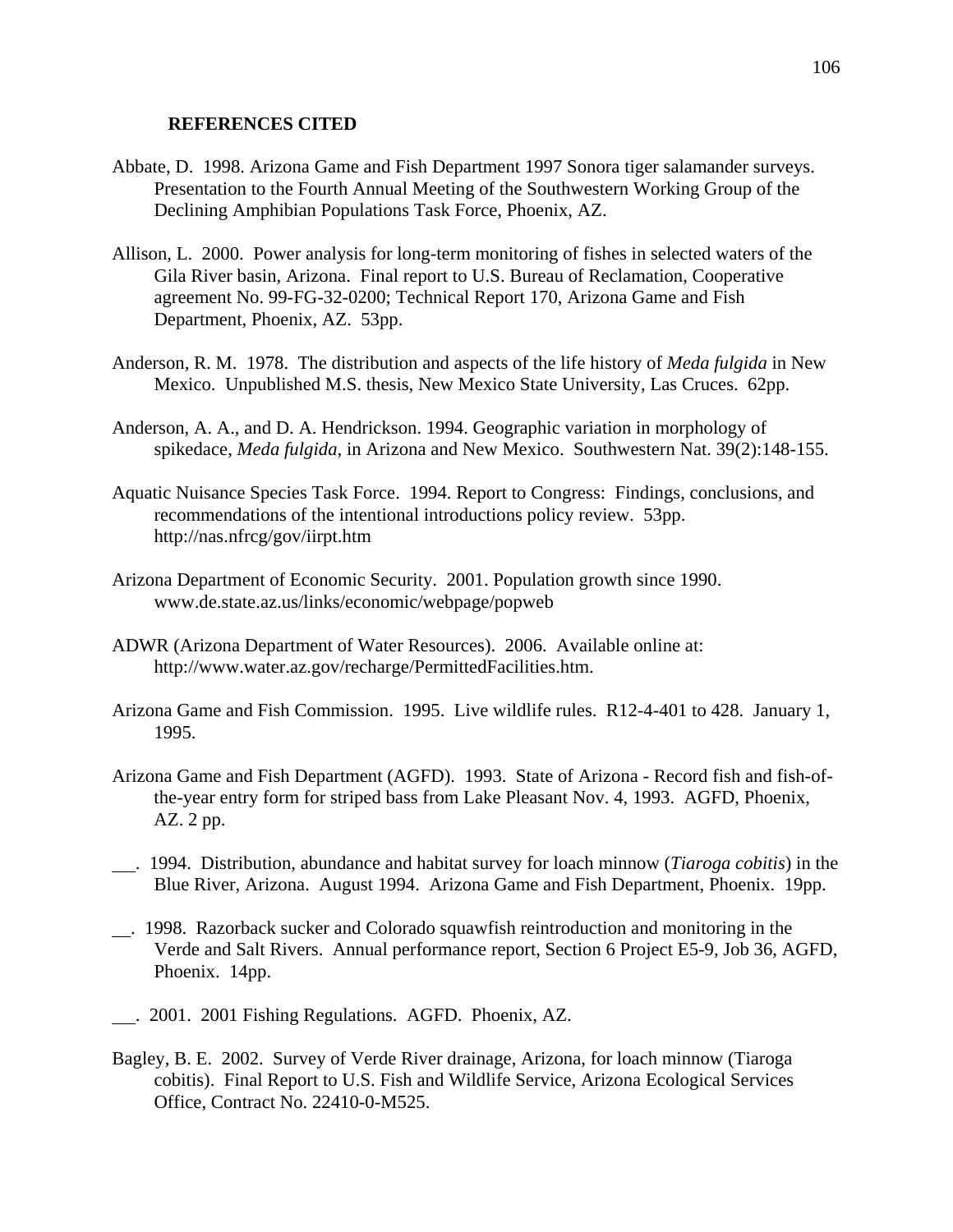- , D. A. Hendrickson, F. J. Abarca, and S. D. Hart. 1991. Status of the Sonoran topminnow (*Poeciliopsis occidentalis*) and desert pupfish (*Cyprinodon macularius*) in Arizona. Rept. on Proj. E5-2, Job 9, Title VI of the ESA, AGFD, Phoenix. 64pp.
- , G. W. Knowles, and T. C. Inman. 1995. Fisheries survey of the Apache-Sitgreaves National Forests, trip reports 1-9. May 1994 to September 1995, Arizona State University, Tempe, AZ. 50pp.
- Baird, S. F., and C. Girard. 1853. Descriptions of new species of fishes collected by Mr. John H. Clark, on the U.S. and Mexican Boundary Survey, under Lt. Col. Jas. D. Graham. Proc. Acad. Nat. Sci. Philadelphia 6:387-390.
- Baker, D. L. 2005. Internal coordination with Denise Baker, Assistant Field Supervisor for Environmental Contaminants. Arizona Ecological Service Field Office, USFWS, Phoenix.
- , and C. L. H. Marr. 2003. AZ- endocrine disruption in razorback sucker and common carp on National Wildlife Refuges along the lower Colorado River. Interim Report for Project 1261-2N47, Arizona Ecological Services Office, USFWS, Phoenix. 14pp.
- Balon, E. K., S. S. Crawford, and A. Lelek. 1986. Fish communities of the upper Danube River (Germany, Austria) prior to the new Rhein-Main-Donau connection. Environmental Biology of Fishes 15(4):243-271.
- Baltz, D. M., and P. B. Moyle. 1993. Invasion resistance to introduced species by a native assemblage of California stream fishes. Ecological Applications 3(2):246-255.
- Barber, W. E., and W. L. Minckley. 1966. Fishes of Aravaipa Creek, Graham and Pinal Counties, Arizona. Southwestern Naturalist 11(3):313-324.
- , and . 1983. Feeding ecology of a southwestern Cyprinid fish, the spikedace, *Meda fulgida* Girard. The Southwestern Naturalist 28(1):33-40.
- , D. C. Williams, and W. L. Minckley. 1970. Biology of the Gila spikedace, *Meda fulgida*, in Arizona. Copeia 1970(1): 9-18.
- Bawden, T. D. 1994. Letter from Superintendent of the groundwater division of Salt River Project to Arizona Game and Fish Dept. Re: grass carp in Salt River Project canals. February 11, 1994, Salt River Project, Phoenix, AZ.
- Becker, G. C. 1983. Fishes of Wisconsin. University of Wisconsin Press, Madison, WI.
- Behnke, R. J. 1992. Native trout of western North America. American Fisheries Society Monograph 6, Bethesda, MD. 275pp.
- Bequaert, J. C., and W. B. Miller. 1973. The mollusks of the arid southwest. Univ. of Arizona Press, Tucson, AZ. 271pp.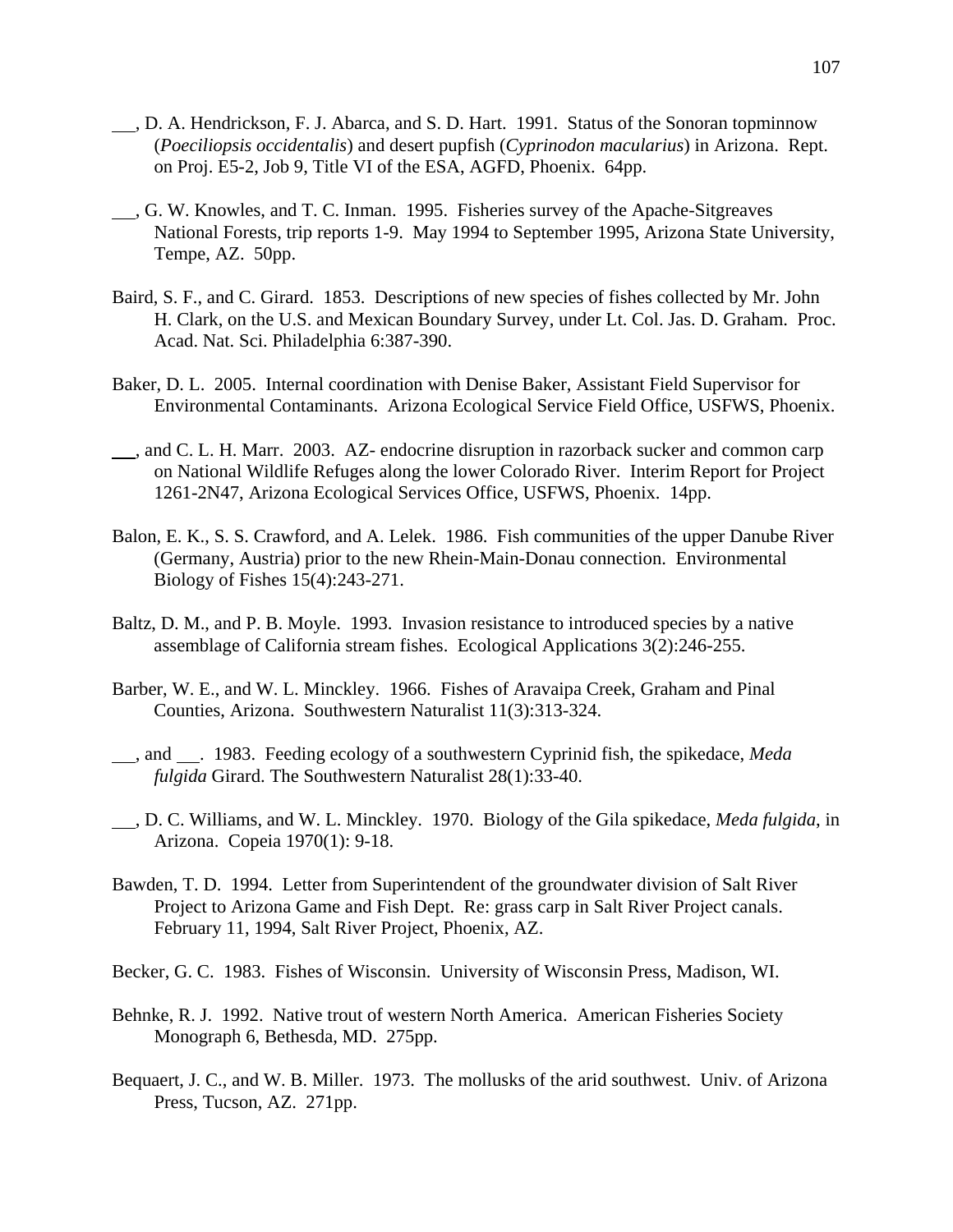- Berger L., R. Speare, P. Daszak, D. E. Green, A. A. Cunningham, C. L. Goggins, R. Slocombe, M. A. Ragan, A. D. Hyatt, K. R. McDonald, H. B. Hines, K. R. Lips, G. Marantelli, and H. Parkes. 1998. Chytridiomycosis causes amphibian mortality associated with population declines in the rain forests of Australia and Central America. Proceedings of the National Academy of Science, USA 95:9031-9036.
- Bestgen, K. R., G. B. Haines, R. Brunson, T. Chart, M. Trammel, R. T. Muth, G. Birchell, K. Chrisopherson, and J. M. Bundy. 2002. Status of wild razorback sucker in the Green River Basin, Utah and Colorado, determined from basinwide monitoring and other sampling programs. Final Report. Colorado River Recovery Implementation Program Project No. 22D, Larval Fish Laboratory Contribution 126, Colorado State Univ., Fort Collins. 73pp.
- , and D. L. Propst. 1989. Red shiner vs. native fishes: Replacement or displacement? Proc. of the Desert Fishes Council 18:209.
- Bettaso, R. H. 2000. October 1999 to January 2000 CAP monitoring summary. Arizona Game and Fish Department, Phoenix, AZ. 40pp.
- Bonar, S. A., C. J. Carveth, A. M. Widmer, and J. Simms. 2005. Upper temperature tolerance of loach minnow and spikedace under acute, chronic, and fluctuating thermal regimes. Fisheries research report 04-05, Arizona Cooperative Fish and Wildlife Research Unit, U.S. Geological Survey, University of Arizona, Tucson. 58pp.
- , L. L. Leslie, and C. E. Velez. 2004. Influence of species, size class, environment, and season on introduced fish predation on native fishes in the Verde River system, Arizona. Arizona Cooperative Fish and Wildlife Research Unit, U.S. Geological Survey, University of Arizona, Tucson. 108pp.
- Blinn, D. W., and G. A. Cole. 1991. Algal and invertebrate biota in the Colorado River: Comparison of pre- and post-dam conditions. Pages 102-123 *in* Colorado River Ecology and Dam Management, Proc. of a Symposium 24-25 May, 1990, Santa Fe, New Mexico, National Academy Press, Washington, D.C.
- Boschung, H. 1987. Physical factors and the distribution and abundance of fishes in the upper Tombigbee River system of Alabama and Mississippi, with emphasis on the Tennessee-Tombigbee Waterway. Pages184-192 *in* Matthews, W. J., and D. C. Heins, eds., Community and Evolutionary Ecology of North American Stream Fishes, University of Oklahoma Press, Norman, OK.
- Bowler, P. A. 1989. The rapid spread of the freshwater hydrobiid snail *Potamoprygus antipodarum* (Gray) in the Middle Snake River, southern Idaho. Proc. of the Desert Fishes Council 21:173-182.

Bradley, G. A., P. C. Rosen, M. J. Sredl, T. R. Jones, and J. E. Longcore. 2002. Chytridomycosis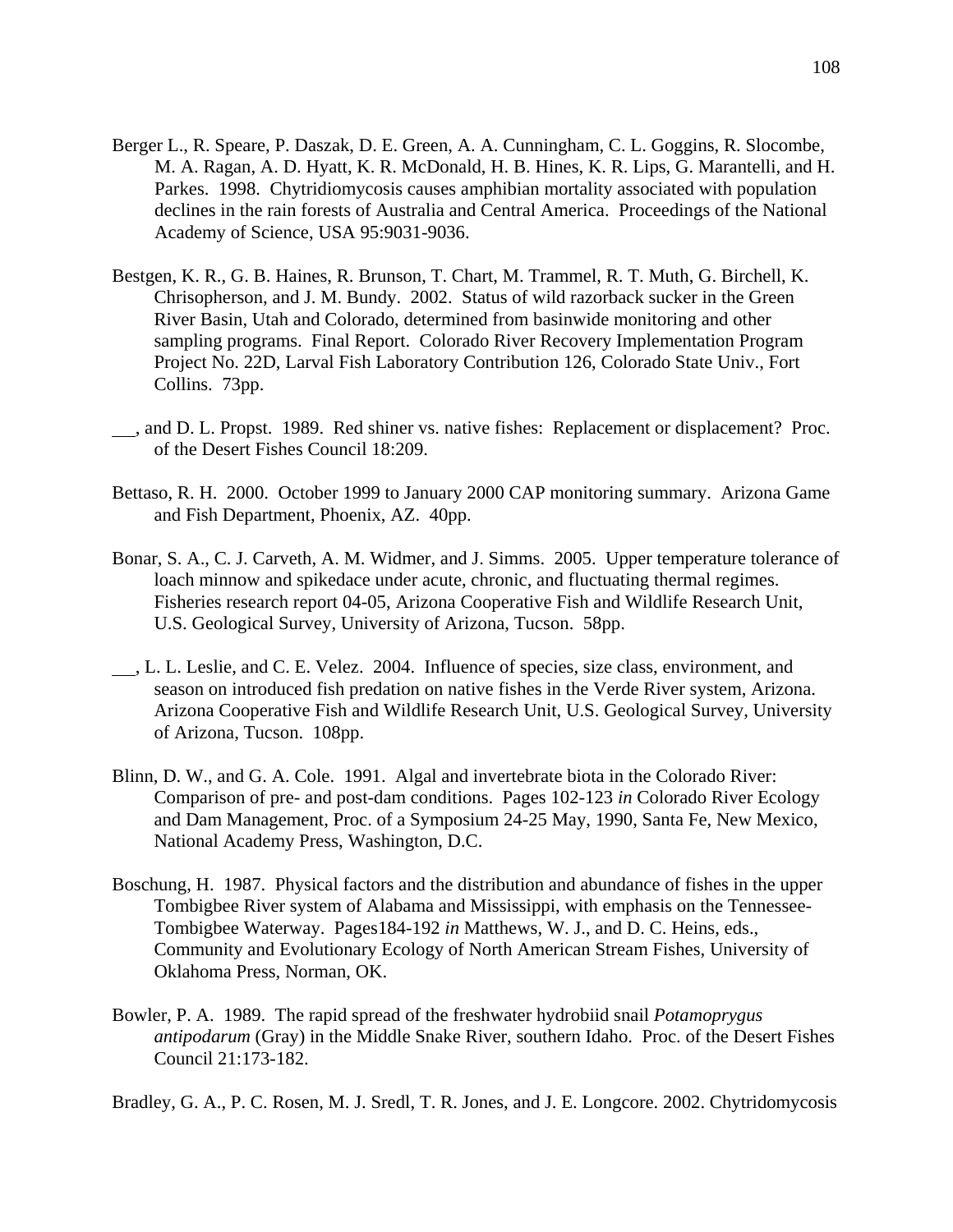in native Arizona frogs. Journal of Wildlife Diseases 38(1):206-212.

- Brennan, T. C., and A. T. Holycross. 2006. Amphibians and Reptiles in Arizona. Arizona Game and Fish Department, Phoenix.
- Britt, K. D., Jr. 1982. The reproductive biology and aspects of life history of *Tiaroga cobitis* in southwestern New Mexico. Unpublished M.S. thesis, New Mexico State University, Las Cruces. 56pp.
- Brooks, J. E. 1986. Status of natural and introduced Sonoran topminnow (*Poeciliopsis o. occidentalis*) populations in Arizona through 1985. U.S. Fish and Wildlife Service, Albuquerque, New Mexico. 19+pp.
- Brown, D. P., and A. C. Comrie. 2004. A winter precipitation 'dipole' in the western United States associated with multidecadal ENSO variability. Geophysical Research Letters 31.
- Brown, D. J., and T. G. Coon. 1991. Grass carp larvae in the lower Missouri River and its tributaries. North American J. Fisheries Management 11:62-66.
- Brown, T. J., B. L. Hall, and A. L. Westerling. 2004. The impact of twenty-first century climate change on wildlife fire danger in the western United States: An applications perspective. Climatic Change 62:365-388.
- Burr, B.M. and R.L. Mayden. 1980. Dispersal of rainbow smelt, *Osmerus mordax*, into the upper Mississippi River (Pisces:Osmeridae). American Midland Nat. 104(1):198-201.
- Carlson, C. A., and R. Muth. 1989. The Colorado River: Lifeline of the American southwest. Pages 220-239 *in* Dodge, D. P., ed., Proc. of the International Large River Symposium. Canadian Special Publication of Fisheries and Aquatic Sciences 106.
- Central Arizona Water Conservation District. 1995. Report to the Secretary, U.S. Dept. of the Interior on the U.S. Fish and Wildlife Service final biological opinion on the transportation and delivery of Central Arizona Project water to the Gila River basin. May 1995. CAWCD, Phoenix, AZ. 57pp.
- . 2001. Letter to U.S. Fish and Wildlife Service re: stocking of grass carp in the Central Arizona Project aqueduct. March 1, 2001. 3pp.
- Chamberlain, F. M. 1904. Notes on work in Arizona. Unpublished manuscript in files of U.S. Bureau of Fisheries, Dept. Of Commerce and Labor, National Archives, U.S. National Museum, Washington, D.C. 19pp.
- Chickering, A. M. 1930. An Atlantic pipefish caught in transit through the Panama Canal. Copeia 1930(173):85-86.

Clarkson, R. W. 1996. Long-term monitoring plan for fish populations in selected waters of the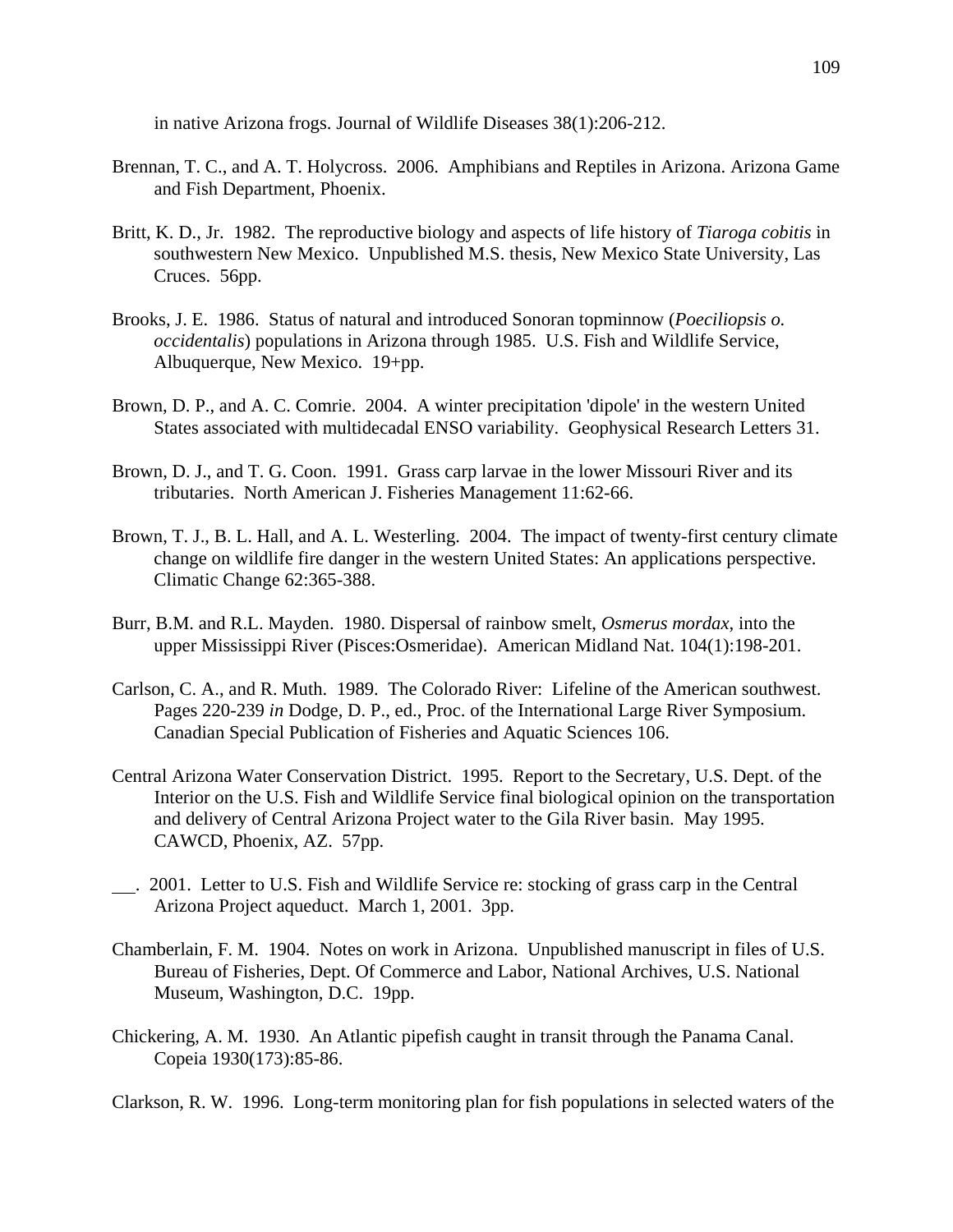Gila River basin, Arizona. Revision No. 2. Report to U.S. Fish and Wildlife Service and Arizona Game and Fish Department, U.S. Bureau of Reclamation, Phoenix, AZ.

- . 1998. Results of fish monitoring of selected waters of the Gila River basin, 1995-1996. U.S. Bureau of Reclamation, Phoenix, AZ. 30pp.
- . 1999. Results of fish monitoring of selected waters of the Gila River basin, 1997. U.S. Bureau of Reclamation, Phoenix, AZ. 14pp.
- . 2001. Results of fish monitoring of selected waters of the Gila River basin, 1999. U.S. Bureau of Reclamation, Phoenix, AZ. 16pp.
- . 2004. Effectiveness of electrical fish barriers associated with the Central Arizona Project. N. Am. J. of Fisheries Management 24:94-105.
- , and J. C. DeVos, Jr. 1986. The bullfrog, *Rana catesbeiana* Shaw, in the lower Colorado River, Arizona-California. Journal of Herpetology 20(1):42-29.
- , P. C. Marsh, S. E. Stefferud, J. A. Stefferud. 2005. Conflicts between native fish and nonnative sport fish management in the southwestern United States. Fisheries 30(9):20-27.
- , A. T. Robinson, and T. L. Hoffnagle. 1997. Asian tapeworm (*Bothriocephalus acheilognathi*) in native fishes from the Little Colorado River, Grand Canyon, Arizona. Great Basin Naturalist 57(1):66-69.
- , and J. C. Rorabaugh. 1989. Status of leopard frogs (*Rana pipiens* Complex) in Arizona and southeastern California. Southwestern Naturalist 34(4):531-538.
- Claudi, R., and J. H. Leach. 2000. Nonindigenous freshwater organisms. Vectors, Biology, and Impacts, Lewis Publishers, Boca Raton, Florida. 464pp.
- Coblentz, B. 1990. Exotic organisms: A dilemma for conservation biology. Conservation Biology 4(3):261-265.
- Cohen, A. N., and J. T. Carlton. 1995. Nonindigenous aquatic species in a United States estuary: A case study of the biological invasions of the San Francisco Bay and Delta. U.S. Fish and Wildlife Service, Washington, D.C. [Http://nas.nfrcg.gov/sfinvade.htm](http://nas.nfrcg.gov/sfinvade.htm)
- Collins, J. P. 1981. Distribution, habitats, and life history variation in the tiger salamander, *Ambystoma tigrinum*, in east-central and southeast Arizona. Copeia 1981:666-675.
- . 1996. Final report: A status survey of three species of endangered/sensitive amphibians in Arizona. Report to Arizona Game and Fish Department, Heritage Fund - IIPAM #I92014, Phoenix, AZ.
- , J. L. Brunner, V. Miera, M. J. Parris, D. M. Schock, and A. Storfer. 2003. Ecology and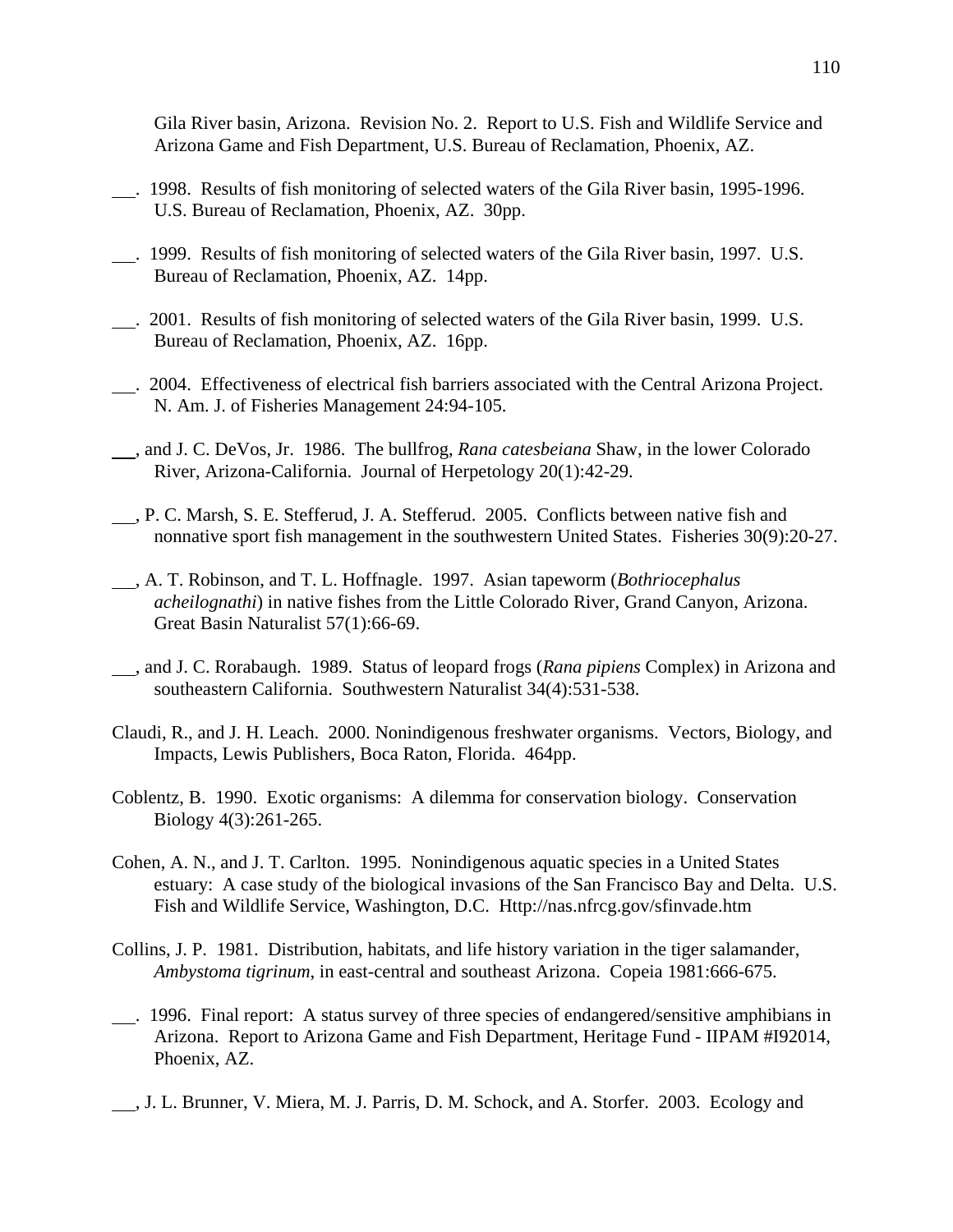evolution of infectious disease. Pages 137-151 *in* Semlitsch, R. D., ed., Amphibian Conservation, Smithsonian Books, Washington D.C.

- , E. W. Davidson, J. E. Longcore, A. P. Pessier, M. J. Perris, and A. T. Storfer. 2001. Viral and fungal pathogens in tiger salamanders in the Western United States and Canada. Pages 20-21 *in* Abstracts of the Annual Conference of The Western Section of The Wildlife Society, Sacramento, California, 22-24 February 2001.
- , and T. R. Jones. 1987. Report on the status of the Sonora tiger salamander, *Ambystoma tigrinum stebbinsi* Lowe. Department of Zoology, Arizona State University, Tempe, Arizona. 66pp.
- $\_,$ , and H. J. Berna. 1988. Conserving genetically distinctive populations: the case of the Huachuca tiger salamander (*Ambystoma tigrinum stebbinsi* Lowe). Pages 45-53 *in* Szaro, R. C., K. E. Severson, and D. R. Patton, tech. coords., Management of Amphibians, Reptiles and Small Mammals in North America, General Technical Report RM-166, Rocky Mtn. For. & Range Experiment Station, USDA Forest Service, Ft. Collins, Colorado.
- Courtenay, W. R., Jr. 1989. Exotic fishes in the National Park system. Pages 237-252 *in* Thomas, L.K., ed., Proceedings of the 1986 Conference on Science in the National Parks, volume 5, Management of Exotic Species in Natural Communities, U.S. National Park Service and George Wright Society, Washington, D.C.
- . 1995. The case for caution with fish introductions. American Fisheries Society Symposium 15:413-424.
- , and G. K. Meffe. 1989. Small fishes in strange places: A review of introduced poeciliids. Pages 319-331 *in* Meffe, G. K., and F. F. Snelson, Jr., eds., Ecology and Evolution of Livebearing Fishes (Poeciliidae), Prentice Hall, Englewood Cliffs, New Jersey. 453pp.
- , and J. R. Stauffer, Jr. 1984. Distribution, biology, and management of exotic fishes. Johns Hopkins University Press, Baltimore, Maryland. 430pp.
- Dahlberg, M. 2000. The green monster in our waters. Arizona Game and Fish Department, Wildlife Views July-August 2000:27.
- David, R. E. 1998. Native trout of the San Francisco River system, New Mexico and Arizona, a position paper of the Gila Trout Recovery Team. Unpublished report, U.S. Fish and Wildlife Service, Albuquerque, New Mexico.
- Davidson, E. W., M. Parris, J. P. Collins, J. E. Longcore, A. P. Pessier, and J. Brunner. 2003. Pathogenicity and transmission of chytridiomycosis in tiger salamanders (*Ambystoma tigrinum*). Copeia 2003(3):601-607.
- , A. P. Pessier, J. E. Longcore, M. Perris, J. Jancovich, D. Schock, and J. P. Collins. 2000. Chytridiomycosis in Arizona (USA) tiger salamanders. Abstract for Scientific Conference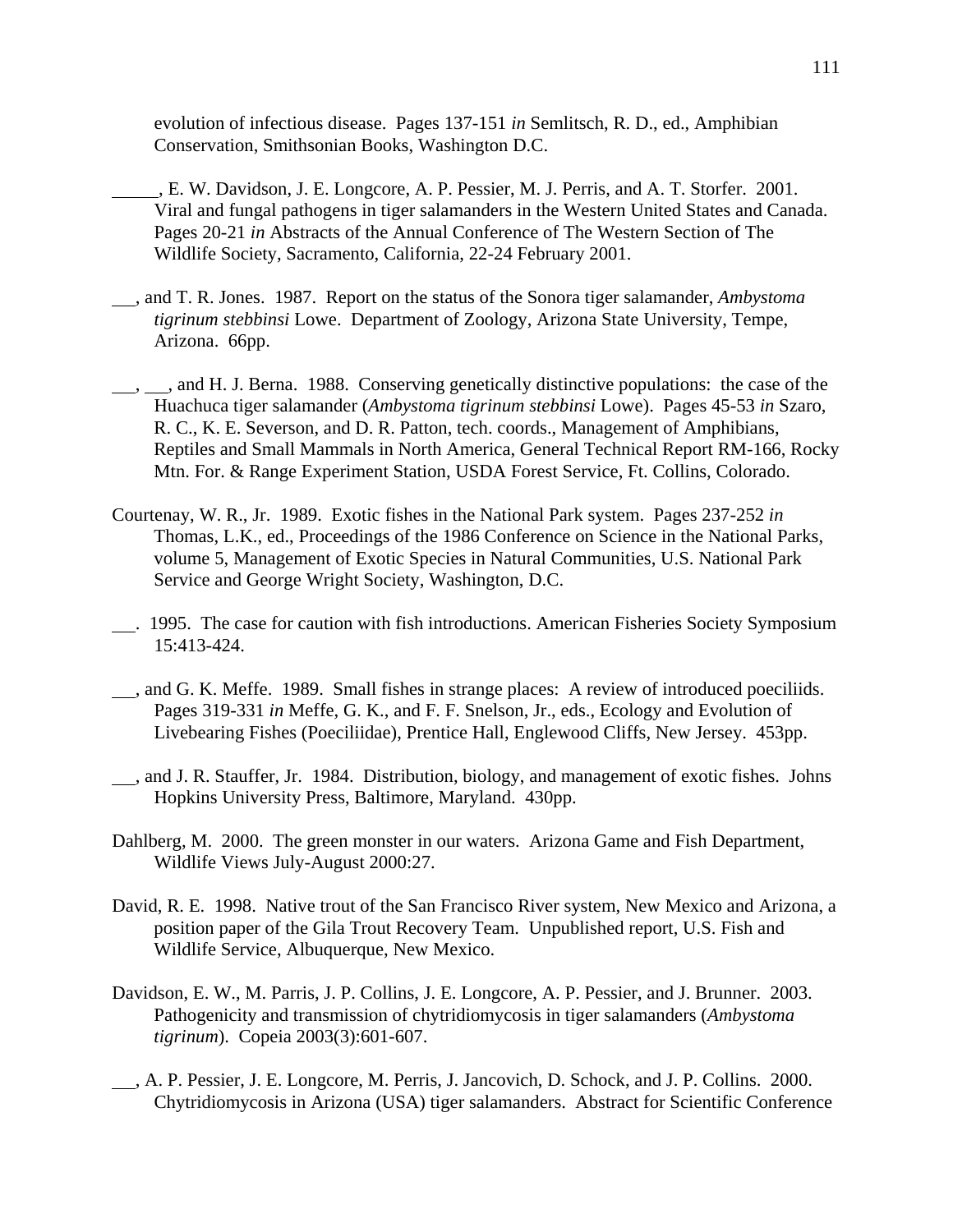- Getting the Jump! On Amphibian Diseases, Cairns, Australia, 26-30 August 2000.

- Davies, B. R., M. Thoms, and M. Meador. 1992. An assessment of the ecological impacts of inter-basin water transfers, and their threats to river basin integrity and conservation. Aquatic Conservation: Marine and Freshwater Ecosystems 2:325-349.
- Davis, G. P., Jr. 1982. Man and wildlife in Arizona: The American exploration period 1824- 1865. Carmony, N. B., and D. E. Brown, eds., Arizona Game and Fish Dept. and Arizona Coop. Wildlife Research Unit, Somers Graphics, Inc., Scottsdale. 232pp.
- . 1986. Man and Wildlife in Arizona: The American exploration period 1824-1865, 2nd ed. Carmony, N. B., and D. E. Brown, eds., Arizona Game and Fish Department, Phoenix.
- Deacon, J. E., C. Hubbs, and B. J. Zahuranec. 1964. Some effects of introduced fishes on the native fish fauna of southern Nevada. Copeia 1964(2):384-388.
- , and C. D. Williams. 1991. Ash Meadows and the legacy of the Devils Hole pupfish. Pages 69-87 *in* Minckley, W. L., and J. E. Deacon, eds., Battle Against Extinction; Native Fish Management in the American West, University of Arizona Press, Tucson.
- Dean, S. A. 1987. The Sonoran topminnow (*Poeciliopsis occidentalis*) and the mosquitofish (*Gambusia affinis*): a test of emigratory behavior. MS thesis, University of Arizona, Tucson, AZ. 36pp.
- Degenhardt, W. G., C. W. Painter, and A. H. Price. 1996. Amphibians and reptiles of New Mexico. University of New Mexico Press, Albuquerque.
- DeMarais, B. D. 1986. Morphological variation in *Gila* (Pisces, Cyprinidae) and geologic history: Lower Colorado River Basin. Unpublished M.S. thesis, Arizona State University, Tempe, Arizona.
- , T. E. Dowling, and W. L. Minckley. 1993. Post-perturbation genetic changes in populations of endangered Virgin River chubs. Conservation Biology 7(2):334-341.
- Desert Fishes Team. 2003. Status of federal- and state-listed fishes of the gila river basin, with recommendations for management. Desert Fishes Team Report Number 1, Desert Fishes Team, Phoenix, Arizona.
- . 2006. Analysis of recovery plan implementation for threatened and endangered warm water fishes of the Gila River basin. Desert Fishes Team Report 3, Desert Fishes Team, Phoenix.
- Dill, W. A., and A. J. Cordone. 1997. History and status of introduced fishes in California, 1871-1996. California Department of Fish and Game, Fish Bulletin 178. 414pp.
- Douglas, M. E., P. C. Marsh, and W. L. Minckley. 1994. Indigenous fishes of western North America and the hypothesis of competitive displacement: *Meda fulgida* (Cyprinidae) as a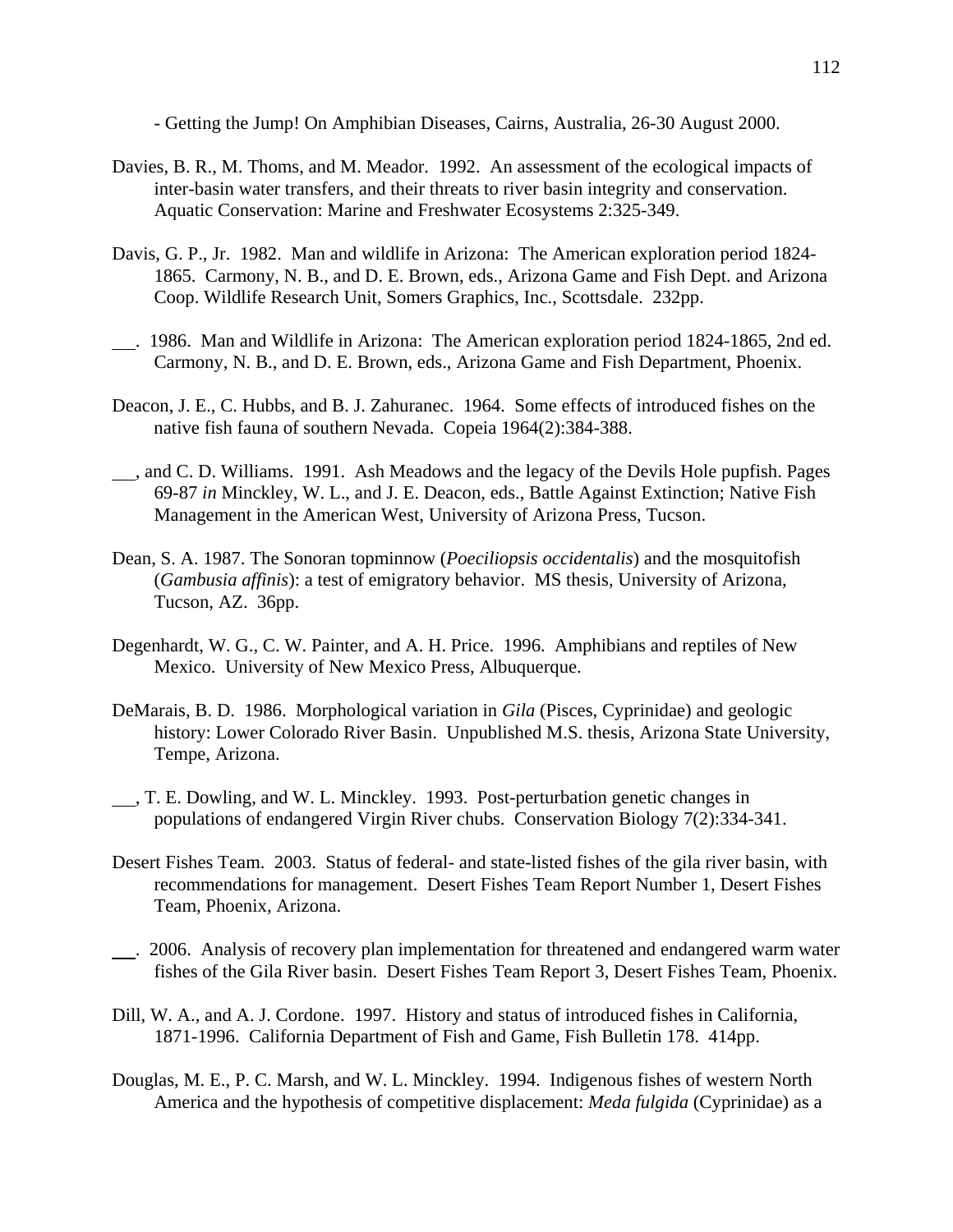case study. Copeia 1994(1):9-19.

- Dowling, T. E., and M. R. Childs. 1992. Impact of hybridization on a threatened trout of the southwestern United States. Conservation Biology 6(3):355-364.
- Dudley, R. K., and W. J. Matter. 2000. Effects of small green sunfish (*Lepomis cyanella*) on recruitment of Gila chub (*Gila intermedia*) in Sabino Creek, Arizona. Southwestern Naturalist 45(1):24-29.
- Dunsmoor, L. 1995. Predation by planarian flatworms and fathead minnow on embryos and larvae of endangered suckers in Oregon. Proceedings of the Desert Fishes Council 27:35.
- Echelle, A. A., and A. F. Echelle. 1997. Genetic introgression of endemic taxa by non-natives: a case study with Leon Springs pupfish and sheepshead minnow. Conservation Biology 11(1):153-161.
- , R. A. Van Den Bussche, T. P. Malloy, Jr., M. L. Haynie, and C. O. Minckley. 2000. Mitochondrial DNA variation in pupfishes assigned to the species *Cyprinodon macularius* (Atherinomorpha: Cyprindontidae): taxonomic implications and conservation genetics. Copeia 2000(2):353-364.
- Eddy, F. W., and M. E. Cooley. 1983. Cultural and environmental history of Cienega Valley, southeastern Arizona. University of Arizona Press, Tucson, AZ. 60pp.
- Elton, C. S. 1958. The ecology of invasions by animals and plants. Matheun and Co., London. 181pp.
- Etnier, D. A., and W. C. Starnes. 1993. The fishes of Tennessee. University of Tennessee Press, Knoxville, Tenn. 681pp.
- Fernandez, P. J., and J. T. Bagnara. 1995. Recent changes in leopard frog distribution in the White Mountains of east central Arizona. Page 4 *in* Abstracts of the First Annual Meeting of the Southwestern Working Group of the Declining Amphibian Populations Task Force, Phoenix.
- , and P. C. Rosen. 1996a. Effects of the introduced crayfish *Orconectes virilis* on native aquatic herpetofauna in Arizona. Rept. to Heritage Prog., Ariz. Game and Fish Dept., IIPAM Proj. No. I94054, Phoenix. 57+pp.
- , and . 1996b. Effects of introduced crayfish on the Chiricahua leopard frog and its stream habitat in the White Mountains, Arizona. Page 5 *in* Abstracts of the Fourth Annual Meeting of the Declining Amphibian Populations Task Force, Phoenix.
- , and . 1998. Effects of introduced crayfish on the Chiricahua leopard frog and its stream habitat in the White Mountains, Arizona. Page 5 *in* Abstracts of the Fourth Annual Meeting of the Declining Amphibian Populations Task Force, Phoenix.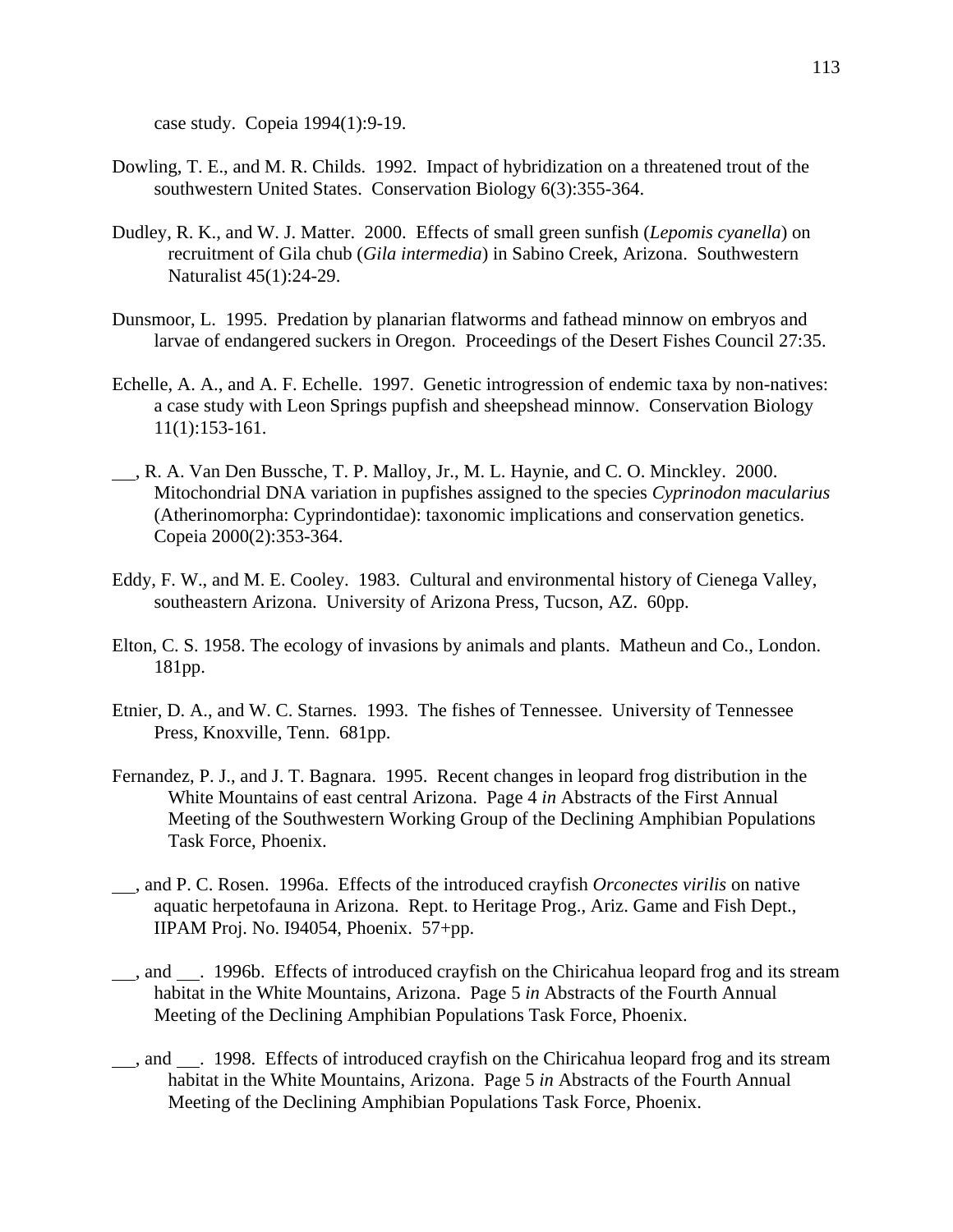- Finlayson, B. J., R. A. Schnick, R. L. Cailteux, L. DeMong, W. D. Horton, W. McClary, C. W. Thompson, and G. J. Tichacek. 2000. Rotenone use in fisheries management. American Fisheries Society, Bethesda, MD. 200pp.
- Freeze, M., and S. Henderson. 1982. Distribution and status of the bighead carp and silver carp in Arkansas. North American J. Fisheries Management 2:197-200.
- Fuller, P. L., and T. Brandt. 1997. Exotic snail and trematode affecting Federally endangered fish. U.S. Geological Survey, Biological Resources Div., Florida Caribbean Science Center, Gainesville, Florida. Http://nas.nfrcg.gov/. 1pp.
- , L. G. Nico, and J. D. Williams. 1999. Nonindigenous fishes introduced into inland waters of the United States. American Fisheries Society Special Pub. 27, Bethesda, MD. 613pp.
- Gamradt, S. C., and L. B. Katz. 1996. Effect of introduced crayfish and mosquitofish on California newts. Conservation Biology 10(4):1155-1162.
- Garcia de Jalon, D. 1987. River regulation in Spain. Regulated Rivers: Research and Management 1:343-348.
- Garfin, G. 2005. Climate change in the Colorado River Basin. Pages 36-44 in Colorado River Basin Climate: Paleo, Present, Future, at http://wwa.colorado.edu/resources/colorado\_river/Colorado\_River\_Basin\_Climate.pdf
- Garton, D. W., D. J. Berg, A. M. Stoeckmann, and W. R. Haag. 1993. Biology of recent invertebrate invading species in the Great Lakes: The spiny water flea, *Bythotrephes cederstroemi*, and the zebra mussel, *Dreissena polymorpha*. Pages 63-84 *in* McKnight, B. N., ed., Biological Pollution: The Control and Impact of Invasive Exotic Species, Indiana Academy of Science, Indianapolis.
- Gehlbach, E. R. 1967. *Ambystoma tigrinum* (Green). Catalogue of American Amphibians and Reptiles, 52.1-52.4.
- Girmendonk, A. L., and K. L. Young. 1997. Fish monitoring relative to impacts of the Central Arizona Project in selected reaches of the Gila River Basin, Arizona: Results of the winter 1996-97 field season. Nongame and Endangered Wildlife Program, Technical Report 119, Arizona Game and Fish Department, Phoenix. 24pp.
- Goldberg, C. S., K. J. Field, and M. J. Sredl. 2004. Ramsey Canyon leopard frogs' (*Rana subaquavocalis*) identity chrisis: mitochondrial sequences support designation as Chiricahua leopard frogs (*Rana chiricahuensis*). Journal of Herpetology 38(3):313-319.
- Grabowski, S. J., S. D. Hiebert, and D. M. Lieberman. 1984. Potential for introduction of three species of nonnative fishes into Central Arizona via the Central Arizona Project - a literature review and analysis. Bur. of Reclamation, Denver. 225pp.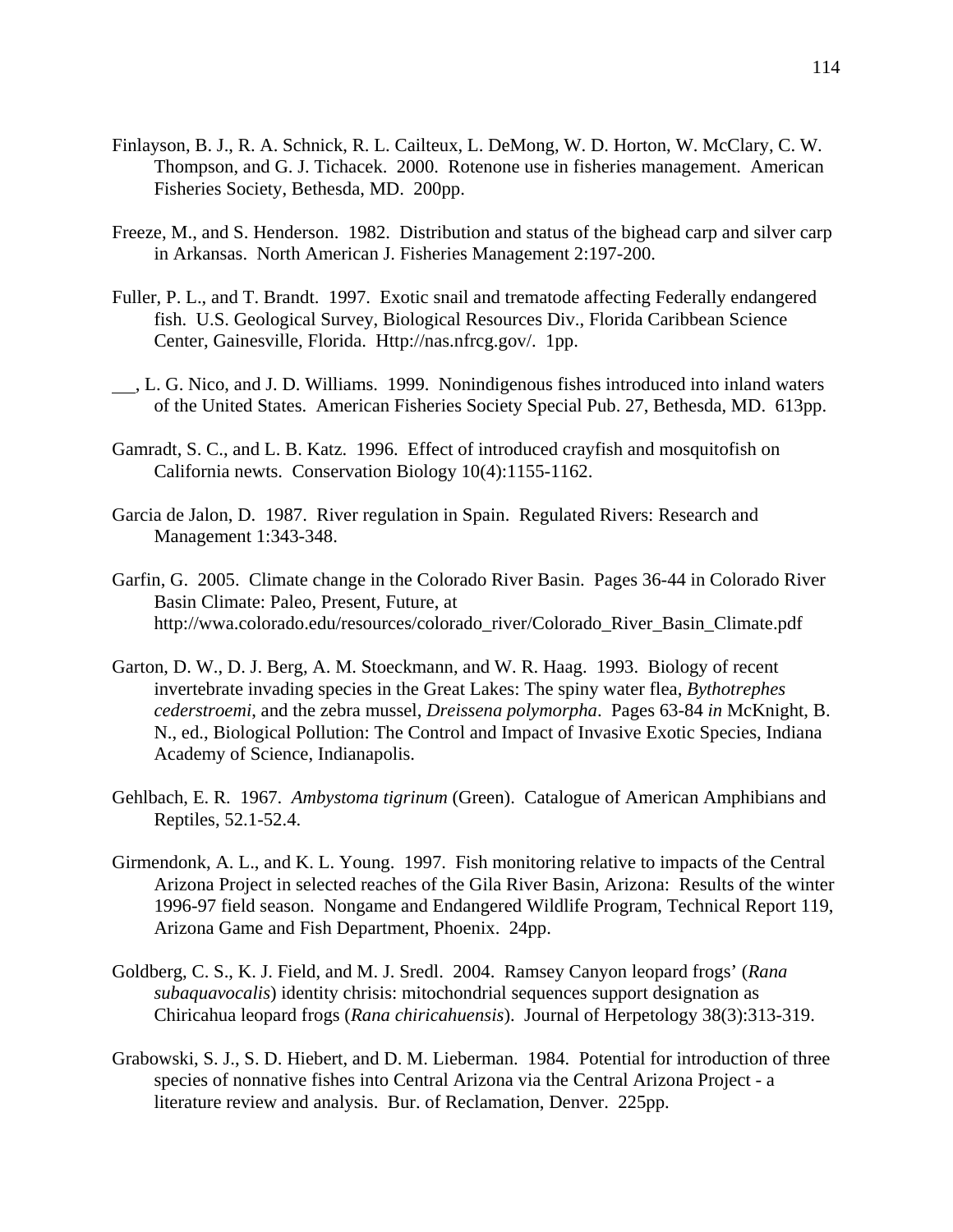Graham, M. R. 2000. Invasion of the killer pike. Tucson Citizen July 10, 2000:2.

- Gray, S. T., J. L. Betancourt, C. L. Fastie, and S. T. Jackson. 2003. Patterns and sources of multidecadal oscillations in drought-sensitive tree-ring records from the central and southern Rocky Mountains. Geophysical Research Letters 30:10.1029/2002GL016154.
- Great Lakes Fishery Commission. 1992. Ruffe in the Great Lakes: A threat to North American Fisheries. Rept to the Ruffe Task Force, Ann Arbor, Michigan.
- Guiver, K. 1976. Implications of large-scale water transfers in the UK, the Ely Ouse to Essex transfer scheme. Chem. Ind. (London)4:132-135.
- Hale, S. F. 1992. A survey of historical and potential habitat for the Tarahumara frog (*Rana tarahumarae*) in Arizona. Nongame and Endangered Wildlife Program Technical Report, Arizona Game and Fish Department, Phoenix.
- Halliday, T. R. 1998. A declining amphibian conundrum. Nature 394:418-419.
- Hardy, T. B., B. Bartz, and W. Carter. 1990. Instream flow recommendations for the fishes of Aravaipa Creek, Arizona. Twelve-Nine, Inc., Logan, Utah. 63pp.+app.
- Hastings, J. R., and R. M. Turner. 1965. The changing mile. Univ. of Arizona Press, Tucson.
- Hayes, M. P., and M. R. Jennings. 1986. Decline of ranid frog species in western North America: Are bullfrogs responsible? J. Herpetology 20:490-509.
- Heckmann, R. A., J. E. Deacon., and P. D. Greger. 1986. Parasites of the woundfin minnow, *Plagopterus argentissimus*, and other endemic fishes from the Virgin River, Utah. Great Basin Nat. 46(4):662-675.
- Hedrick, P. W., T. Kim, and K. M. Parker. 2001a. Parasite resistance and genetic variation in the endangered Gila topminnow. Anim. Cons*.* 4: 103-109
- \_\_\_\_\_, and K. M. Parker. 1998. MHC variation in the endangered Gila topminnow. Evolution 52(1):194-199.
- \_\_\_\_\_, , and R. N. Lee. 2001b. Using microsatellite and MHC variation to identify species, ESUs, and MUs in the endangered Sonoran topminnow. *Molec. Ecol.* 10: 1399-1412.
- Hendrickson, D. A. 1993. Evaluation of the razorback sucker (*Xyrauchen texanus*) and Colorado squawfish (*Ptychocheilus lucius*) reintroduction programs in central Arizona based on surveys of fish populations in the Salt and Verde Rivers from 1986 to 1990. Arizona Game and Fish Department, Phoenix. 166pp.
- , and W. L. Minckley. 1984. Cienegas vanishing climax communities of the American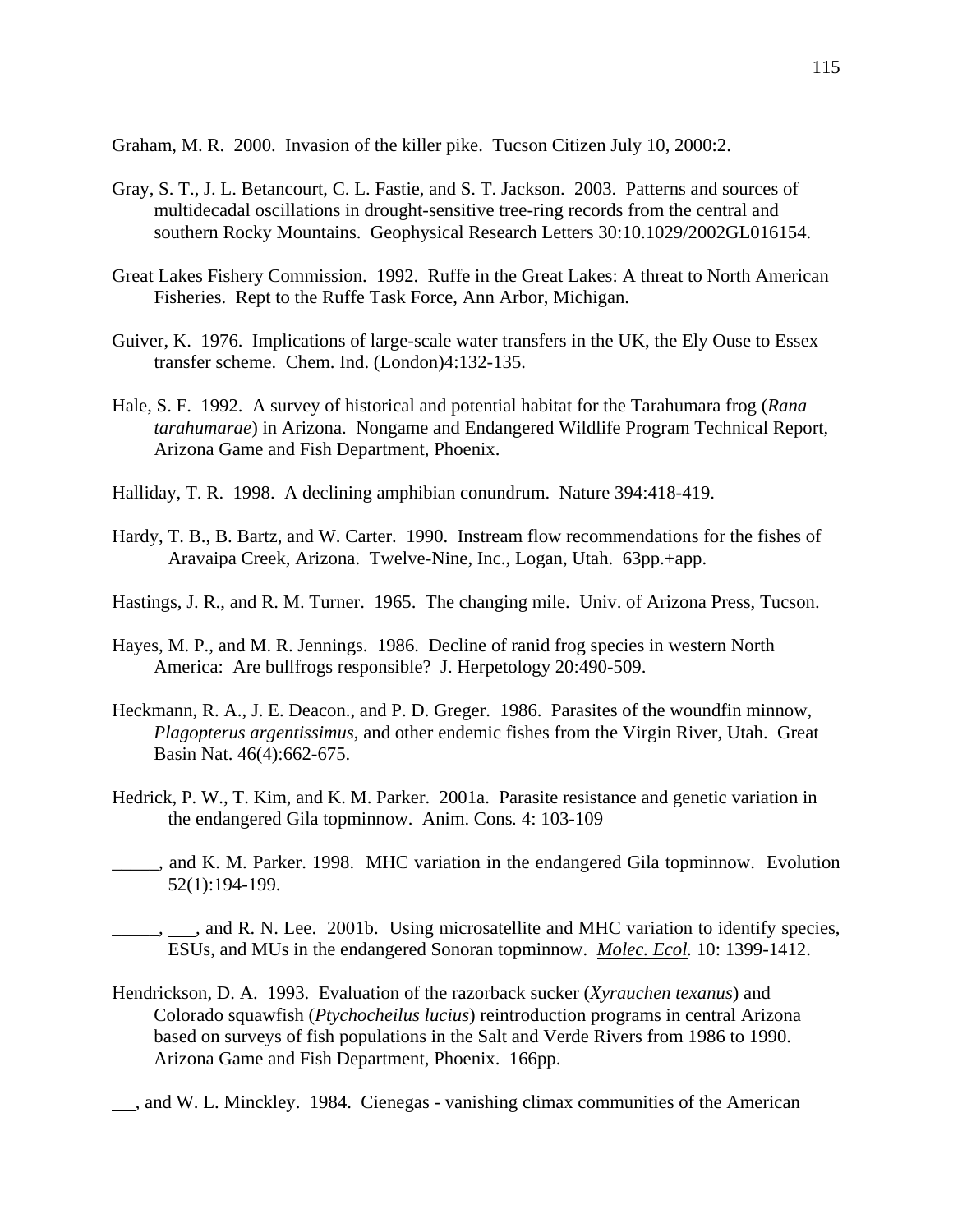Southwest. Desert Plants 6(3):131-175.

- Hereford, R., R. H. Webb, and S. Graham. 2002. Precipitation history of the Colorado Plateau Region, 1900-2000. USGS Fact Sheet 119-02 (http://geopubs.wr.usgs.gov/ factsheet/fs119-02/).
- Hershler, R., and J. J. Landye. 1988. Arizona Hydrobiidae (Prosobanchia: Rissoacea). Smithsonian Contr. to Zool., No. 459, Smithsonian Inst. Press, Washington, D.C. 63pp.
- Hoole, D., and B. Nisan. 1994. Ultrastructural studies on intestinal response of carp, *Cyprinus carpio* L., to the pseudophyllidean tapeworm, *Bothriocephalus acheilognathi* Yanaguti, 1934. J. Fish Diseases 17:623-629.
- Horne, F. R., T. L. Arsuffi, and R. W. Neck. 1992. Recent introduction and potential botanical impact of the giant rams-horn snail, *Marisa cornuarietis* (Pilidae) in the Comal Springs ecosystems of central Texas. Southw. Naturalist 37(2)194-196.
- Howells, B. 1994. Grass carp spawning in Texas. Fisheries 19(7):48.
- Hubbs, C. L., and K. F. Lagler. 1958. Fishes of the Great Lakes region. University of Michigan Press, Ann Arbor, Michigan. 213pp.
- , and R. R. Miller. 1941. Studies of the fishes of the order Cyprinodonts. XVII: Genera and species of the Colorado River system. Occas. Papers Mus. Zool., Univ. Mich. 433:1-9.
- Hurlbert, S. H., J. Zedler, and D. Fairbanks. 1972. Ecosystem alteration by mosquitofish (*Gambusia affinis*) predation. Science 175:639-641.
- Hyatt, M. W. 2004. Assessment of Colorado pikeminnow and razorback sucker reintroduction programs in the Gila River basin. Final report to US Fish and Wildlife Service, Tucson; Coop. Agreement No. 1448-20181-02-J849; Arizona Game and Fish Dept., Phoenix.
- Inchausty, V. H., and R. A. Heckmann. 1997. Evaluation of fish Diplostomatosis in Strawberry Reservoir following rotenone application: a five-year study. Great Basin Nat. 57(1):44-49.
- Inman, T. C., P. C. Marsh, B. E. Bagley, and C. A. Pacey. 1998. Survey of crayfishes of the Gila River basin, Arizona and New Mexico, with notes on occurrences in other Arizona drainages and adjoining States. U.S. Bureau of Reclamation, Phoenix. 22pp.
- IPCC (Intergovernmental Panel on Climate Change). 2001. Climate change 2001: The scientific basis. Contribution of Working Group I to the third assessment report of the Intergovernmental Panel on Climate Change. Houghton, J. T.,Y. Ding, D. J. Griggs, M. Noguer, P. J. van der Linden, X. Dai, K. Maskell, and C. A. Johnson, eds., Cambridge Univ. Press, Cambridge, United Kingdom and New York, NY.
- . 2007. Climate change 2007: The physical science basis summary for policymakers.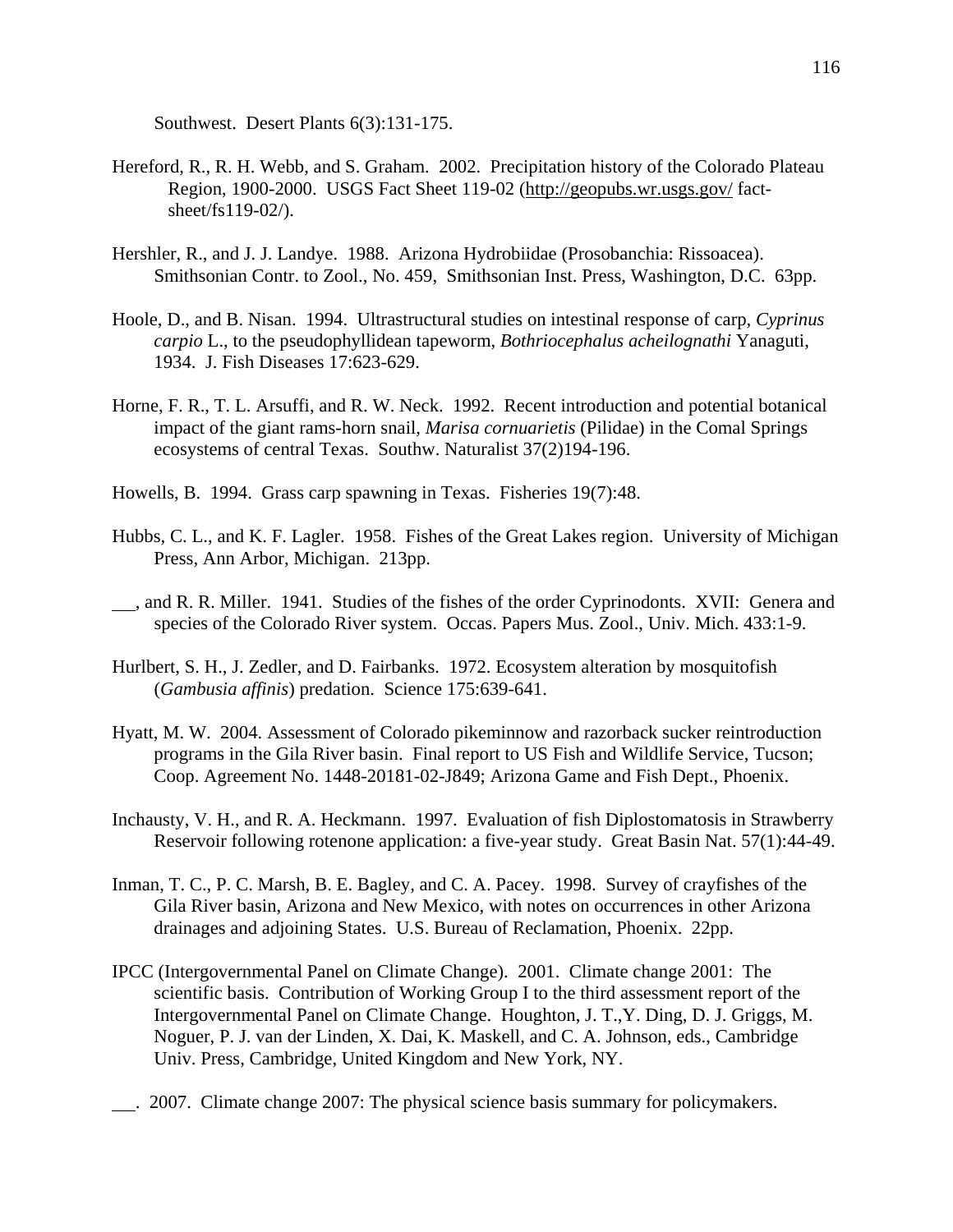Contribution of Working Group I to the Fourth Assessment Report of the Intergovernmental Panel on Climate Change. IPCC Secretariat, Geneva, Switzerland, http://www.ipcc.ch

- Jacobs, K. L., G. M. Garfin, and B. J. Morehouse. 2005. Climate science and drought planning: The Arizona experience. J. of the American Water Resources Association 41:437-445.
- Jakle, M. 1992. Memo Feb. 26, 1992 Summary of fish and water quality sampling along the San Pedro River from Dudleyville to Hughes Ranch near Cascabel, Oct. 24 and 25, 1992, and the Gila River from Coolidge Dam to Ashurst/Hayden Diversion Dam, Oct. 28-31, 1991. U.S. Bureau of Reclamation, Phoenix. 11pp.
- Jancovich, J. K., E. W. Davidson, J. F. Morado, B. L. Jacobs, and J. P. Collins. 1997. Isolation of a lethal virus from the endangered tiger salamander, *Ambystoma tigrinum stebbinsi.*  Diseases of Aquatic Organisms 31:161-167.
- <sup>1</sup>, , , and . 1998. Isolation of a lethal virus from the endangered tiger salamander, *Ambystoma tigrinum stebbinsi* Lowe. Abstract *in* Programs and Abstracts, Fourth Annual Meetings of the Southwestern United States Working Group of the Declining Amphibian Populations Task Force, Phoenix.
- , M. Parameswaran, J. Mao, G. Chinchar, J. P. Collins, B. L. Jacobs, and A. Storfer. 2005. Evidence for emergence of an amphibian iridioviral disease because of humanenhanced spread. Molecular Ecology 14:213-224.
- , , A. Seiler, B. L. Jacobs, and J. P. Collins. 2001. Transmission of the *Ambystoma tigrinum* virus to alternate hosts. Diseases of Aquatic Organisms 46:159-163.
- Jennings, R. D. 1995. Investigations of recently viable leopard frog populations in New Mexico: *Rana chiricahuensis* and *Rana yavapaiensis*. New Mexico Game and Fish Department, Santa Fe.
- Johnson, J. 1977. Memo to the files: Gila topminnow survey, Arizona, 15-19 March, 1977. U.S. Fish and Wildlife Service, Albuquerque, NM. 5pp.
- , and C. Hubbs. 1989. Status and conservation of poeciliid fishes. Pages 301-331 *in* Meffe, G. K., and F. F. Snelson, eds., Ecology and Evolution of Livebearing Fishes (Poeciliidae), Prentice Hall, Englewood Cliffs, New Jersey. 453pp.
- Jones, L. L. C., and M. J. Sredl. 2004. Recent population declines of the Chiricahua leopard frog in the Galiuro Mountains, Arizona. Page 48 *in* Program and Abstracts, Connecting Mountain Islands and Desert Seas, Biodiversity and Management of the Madrean Archipelago II and  $5<sup>th</sup>$  Conference on Research and Resource Management in the Southwestern Deserts, Tucson, Arizona.

Jones, T. R., J. P. Collins, T. D. Kocher, and J. B. Mitton. 1988. Systematic status and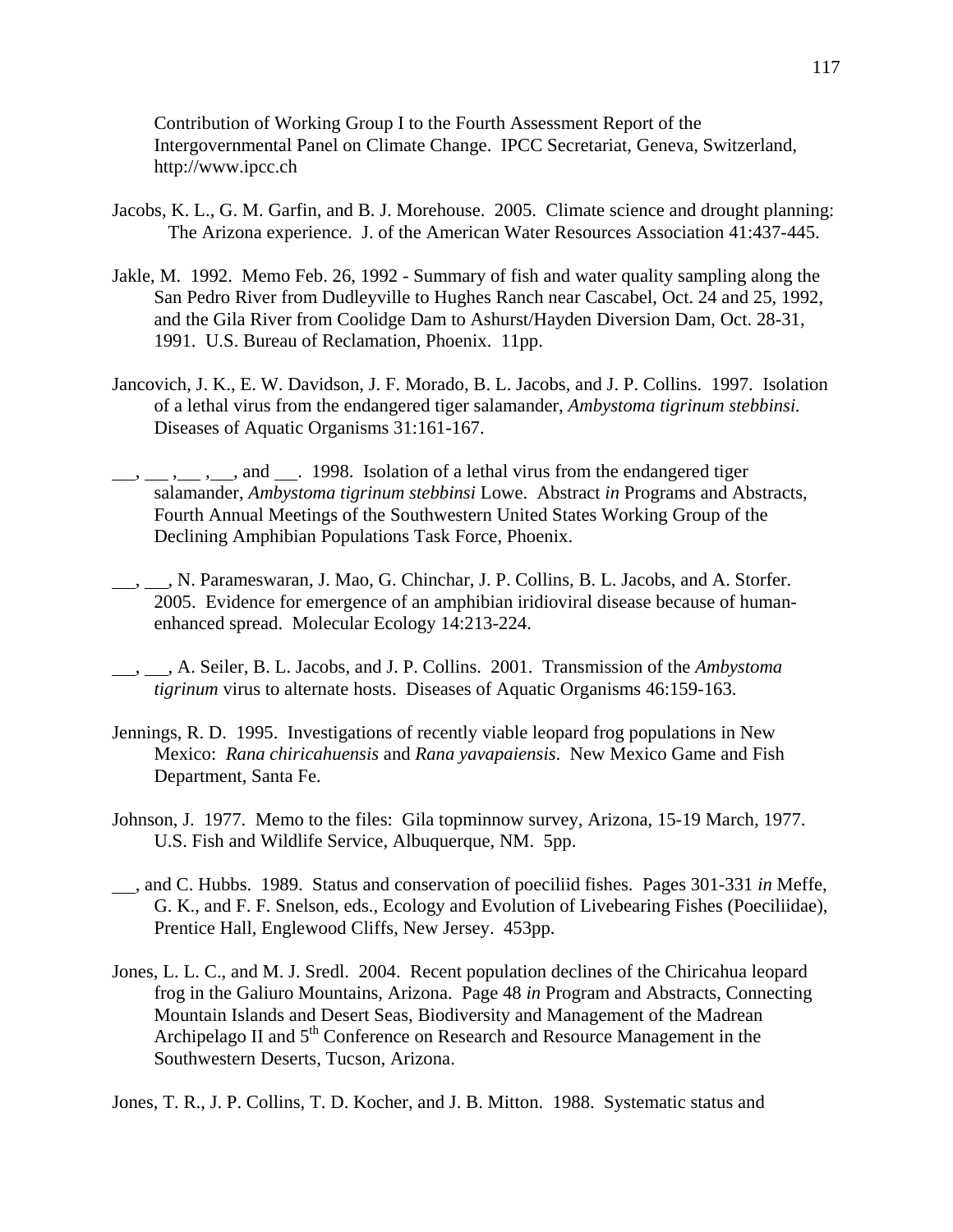distribution of *Ambystoma tigrinum stebbinsi* Lowe (Amphibia:Caudata). Copeia 1988(3):621-635.

- , E. J. Routman, D. J. Begun, and J. P. Collins. 1995. Ancestry of an isolated subspecies of salamander, *Ambystoma tigrinum stebbinsi* Lowe: the evolutionary significance of hybridization. Molecular Phylogenetics and Evolution 4(2):194-202.
- Kapuscinski, A. R., and T. J. Patronski. 2005. Genetic methods for biological control of nonnative fish in the Gila River Basin. Contract report to the U.S. Fish and Wildlife Service. University of Minnesota, Institute for Social, Economic and Ecological Sustainability, St. Paul, Minnesota, Minnesota Sea Grant Publication F 20.
- Karp, C. A., and H. M. Tyus. 1990. Behavioral interactions between young Colorado squawfish and six fish species. Copeia 1990(1):25-34.
- Keller, T. A., and P. A. Moore. 2000. Context-specific behavior: crayfish size influences crayfish-fish interactions. J. of the North American Benthological Society 19(2):344-351.
- Kerpez, T. A., and N. A. Smith. 1987. Saltcedar control for wildlife habitat improvement in the southwestern United States. USDI Fish and Wildlife Service, Resource Publication 169, Washington, D.C.. 16pp.
- Kesner, B. K., A. P. Karam, C. A. Pacey, and P. C. Marsh. 2008. Demographics and poststocking survival of repatriated razorback sucker in Lake Mohave. Annual Report, U.S. Bureau of Reclamation Agreement No. 06-FC-300003, Arizona State University, Tempe.
- King, K. A., B. J. Zaun, and A. L. Velasco. 1999. Contaminants as a limiting factor of fish and wildlife populations in the Santa Cruz River, Arizona. Arizona Ecological Services Field Office, U.S. Fish and Wildlife Service, Phoenix. 66pp.
- Knowles, G. W. 1994. Fisheries survey of the Apache-Sitgreaves National Forests, third trip report: Eagle Creek, June 5-7 and August 2 1994. Arizona State University, Tempe. 6pp.
- Kwain, W., and A. H. Lawrie. 1981. Pink salmon in the Great Lakes. Fisheries 6(2):2-6.
- Lachner, E. A., C. R. Robins, and W. R. Courtenay, Jr. 1970. Exotic fishes and other aquatic organisms introduced into North America. Smithsonian Contributions to Ecol. 59:1-29.
- Lassuy, D. R. 1995. Introduced species as a factor in extinction and endangerment of native fish species. American Fisheries Society Symposium 15:391-396.
- Laurenson, L. B. J., and C. H. Hocutt. 1985. Colonization theory and invasive biota: The Great Fish River, a case history. Environmental Monitoring and Assessment 6(1985):71-90.
- Lawson, L. 1995. Upper Santa Cruz River intensive survey: a volunteer driven study of the water quality and biology of an effluent dominated desert grassland stream in southeast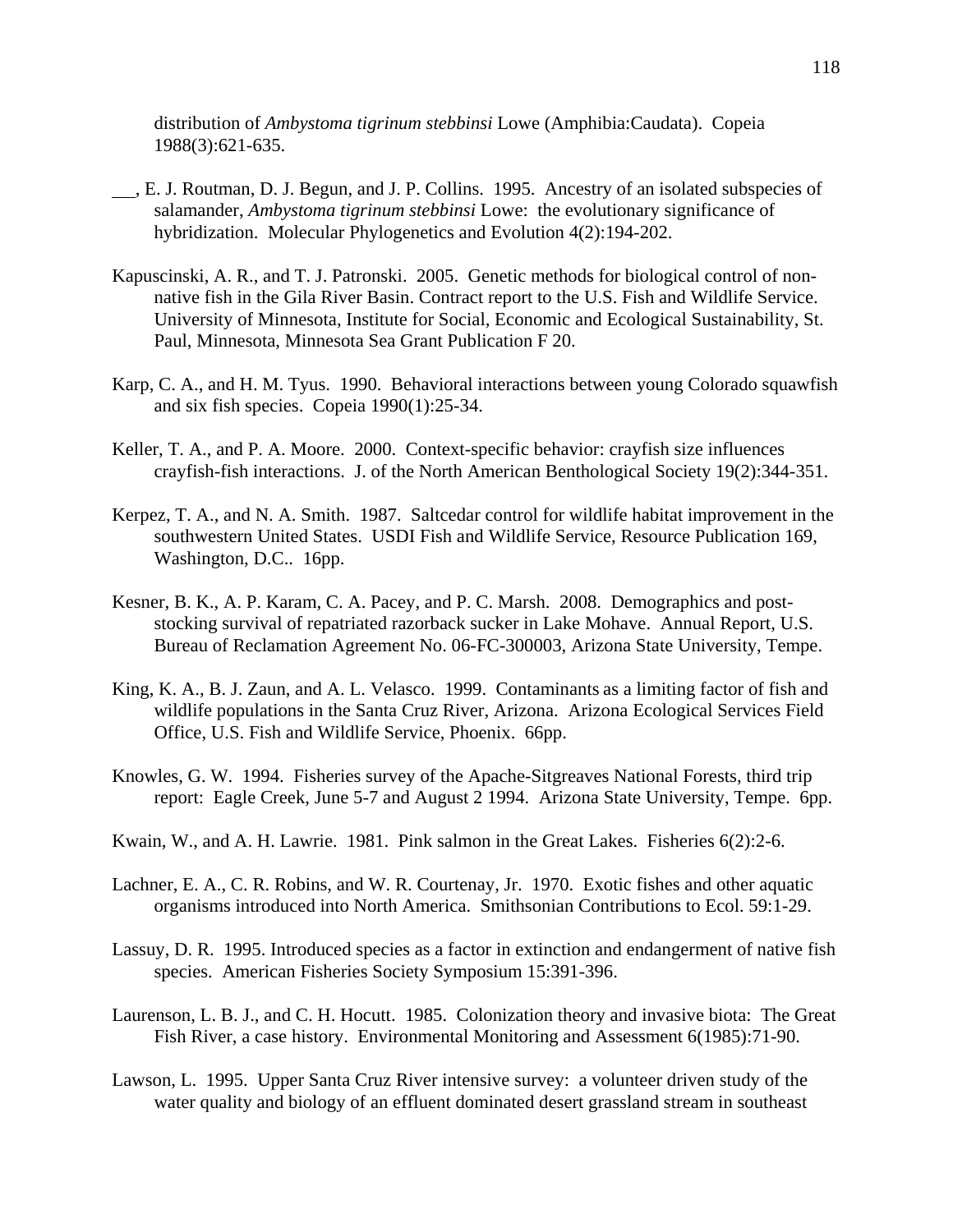Arizona. Arizona Department of Environmental Quality, Tucson, AZ. 68pp+app.

- Lee, D. S., C. R. Gilbert, C. H. Hocutt, R. E. Jenkins, D. E. McAllister, and J. R. Stauffer, Jr. 1980. Atlas of North American freshwater fishes. North Carolina State Museum of Natural History, Raleigh, North Carolina. 854pp.
- Leon, S. C. 1989. Trip Report: East Fork White River, 26 May 1989. United States Dept. Interior, Fish and Wildlife Service, Pinetop, AZ.
- Lever, C. 1996. Naturalized fishes of the world. Academic Press, San Diego.
- Loch, J. J., and S. A. Bonar. 1999. Occurrence of grass carp in the lower Columbia and Snake Rivers. Transactions of the American Fisheries Society 128:374-379.
- Lodge, D. M., C. A. Taylor, D. M. Holdich, and J. Skurdal. 2000. Nonindigenous crayfishes threaten North American freshwater biodiversity. Fisheries 25(8):7-20.
- Longcore, J. E., A. P. Pessier, and D. K. Nichols. 1999. *Batracytrium dendrobatidis* gen. Et sp. Nov., a chytrid pathogenic to amphibians. Mycologia 91(2):219-227.
- Lovich, J. E., and R. C. DeGouvenain. 1998. Saltcedar invasion in the desert wetlands of the southwestern United States: ecological and political implications. Pages 447-467 *in* Majumdar, S. K., E. W. Miller, and F. J. Brenner, eds., Ecology of Wetlands, The Pennsylvania Academy of Science, Philadelpia.
- Lowe, C. H. 1954. A new salamander (genus *Ambystoma*) from Arizona. Proceedings of the Biological Society of Washington 67:243-246.
- Lydeard, C., and M. C. Belk. 1993. Management of indigenous fish species impacted by introduced mosquitofish: an experimental approach. Southwestern Nat. 38(4):370-373.
- MacArthur, R. H., and E. O. Wilson. 1967. The theory of island biogeography. Princeton University Press, Princeton, New Jersey.
- MacDonald, I. A. W., F. J. Kruger, and A. A. Ferrar. 1986. The ecology and management of biological invasions in southern Africa. Proc. of the National Synthesis Symposium on the Ecology of Biological Invasions, Oxford University Press, Cape Town, South Africa.
- Mack, R. N., D. Simberloff, W. M. Lonsdale, H. Evans, M. Clout, and F. Bazzaz. 2000. Biotic invasions: causes, epidemiology, global consequences and control. Issues in Ecology 5:1- 25. http://esa.sdsc.edu/issues.htm
- MacKenzie, D., Z. Gedalof, D. L. Peterson, and P. Mote. 2004. Climatic change, wildlife, and conservation. Conservation Biology 18(4):890-902.
- Mann, R. H. K. 1988. Fish and fisheries of regulated rivers in the U.K. Regulated Rivers: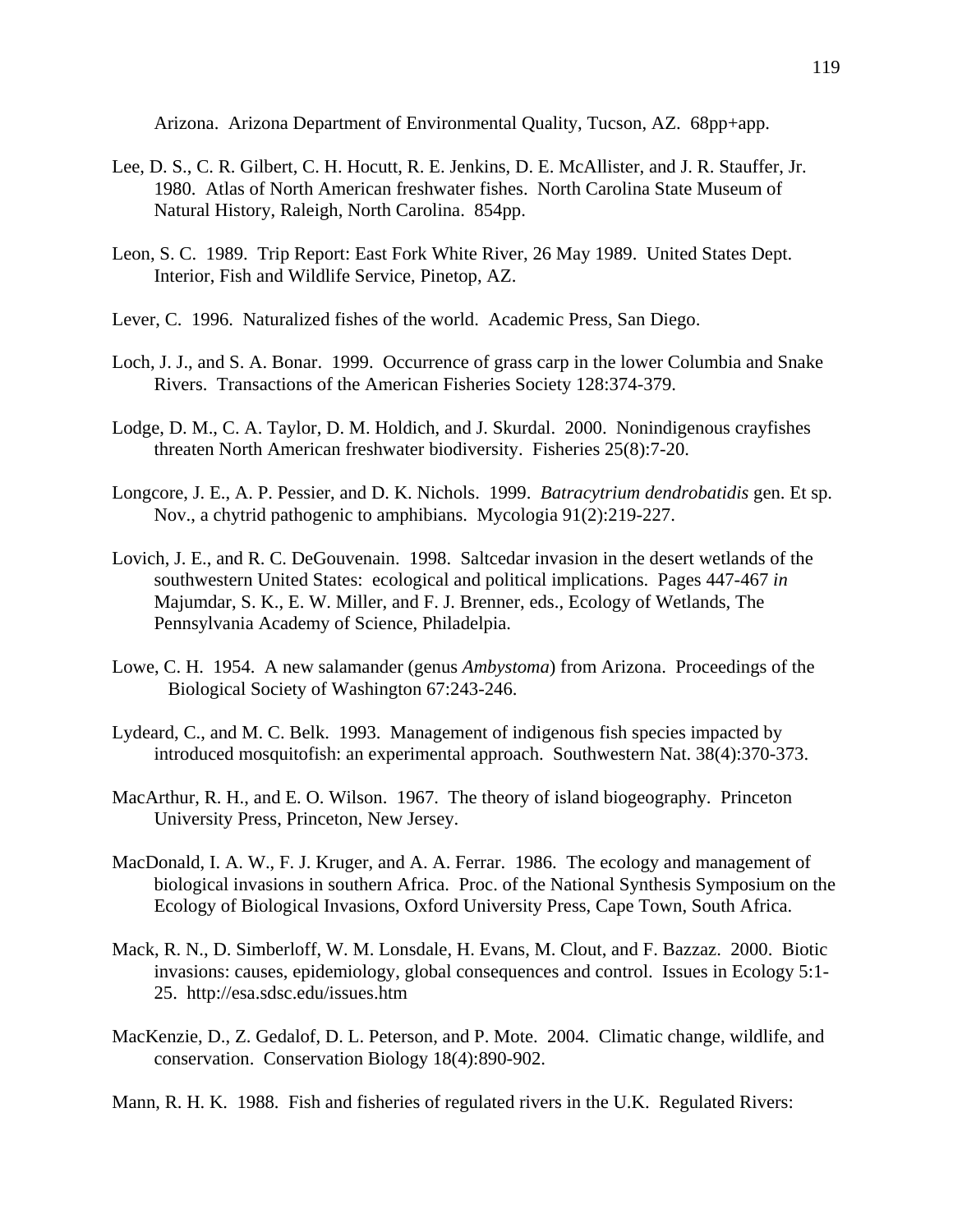Research and Management 2:411-424.

- Marsh, P. C. 1997. Survey of crayfishes of the Gila River basin in Arizona and New Mexico. Progress report to U.S. Bureau of Reclamation, Phoenix. 91pp+app.
- . 1999. Central Arizona Project fish monitoring. Summary of FY 1999 fish surveys in behalf of a long-term monitoring plan for fish populations in selected waters of the Gila River basin, Arizona. Report to U.S. Bureau of Reclamation, Phoenix, Cooperative Agreement No. 1425-97-FC-32-00780, Arizona State University, Tempe, AZ. 24pp.
- . 2004. Central Arizona Project fish monitoring: DRAFT summary of sample year 2002 fish surveys in behalf of a long-term monitoring plan for fish populations in selected waters of the Gila River basin, Arizona. Submitted in partial fulfillment of U.S. Bureau of Reclamation Agreement Number 01-FC-32-0150, Phoenix Area Office, Phoenix.
- , F. J. Abarca, M. E. Douglas, and W. L. Minckley. 1989. Spikedace (*Meda fulgida*) and loach minnow (*Tiaroga cobitis*) relative to introduced red shiner (*Cyprinella lutrensis*). Arizona Game and Fish Department, Phoenix. 116pp.
- , and J. E. Brooks. 1989. Predation by ictalurid catfishes as a deterrent to re-establishment of hatchery-reared razorback suckers. The Southwestern Naturalist 34(2):188-195.
- , , D. A. Hendrickson, and W. L. Minckley. 1990. Fishes of Eagle Creek, Arizona, with records for threatened spikedace and loach minnow (Cyprinidae). Journal of the Arizona-Nevada Academy of Science 23(2):107-116.
- , and Brian R. Kesner. 2005. Central Arizona Project fish monitoring: DRAFT summary of sample year 2002 fish surveys in behalf of a long-term monitoring plan for fish populations in selected waters of the Gila River basin, Arizona. Submitted in partial fulfillment of U.S. Bureau of Reclamation Agreement Number 01-FC-32-0150, Phoenix Area Office, Phoenix.
- , and . 2007. Central Arizona Project fish monitoring: DRAFT summary of sample year 2002 fish surveys in behalf of a long-term monitoring plan for fish populations in selected waters of the Gila River basin, Arizona. Submitted in partial fulfillment of U.S. Bureau of Reclamation Agreement Number 01-FC-32-0150, Phoenix Area Office, Phoenix.
- , and W. L. Minckley. 1982. Fishes of the Phoenix metropolitan area in central Arizona. North American Journal of Fisheries Management 4:395-402.
- , and . 1990. Management of endangered Sonoran topminnow at Bylas Springs, Arizona: description, critique, and recommendations. Great Basin Naturalist 50(3):265-272.
- , C. A. Pacey, and B. R. Kesner. 2003. Decline of the razorback sucker in Lake Mohave, Colorado River, Arizona and Nevada. Trans. American Fisheries Society 132:1251-1256.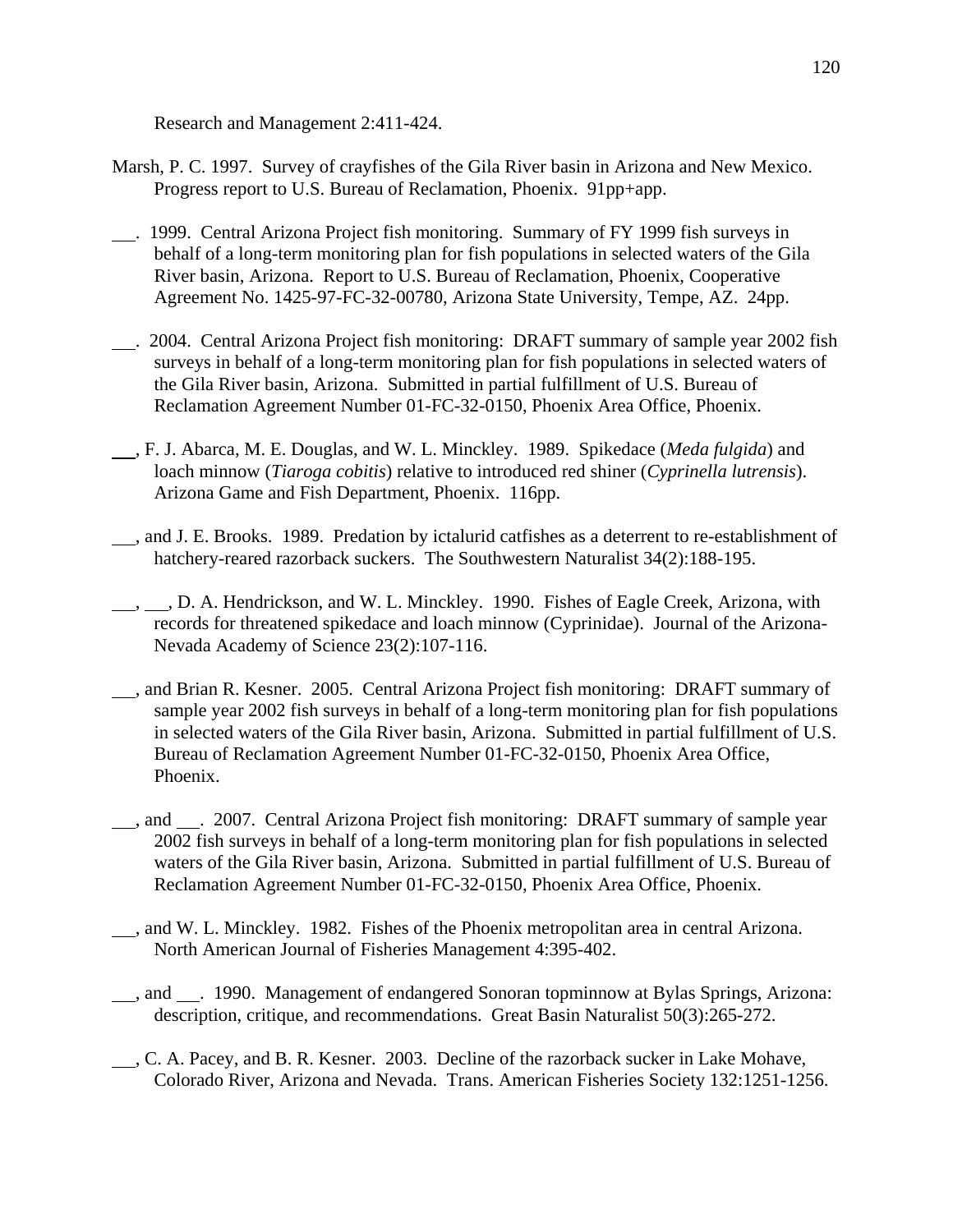- Matsui, M. L. 1981. The effects of introduced teleost species on the social behavior of *Cyprinodon macularius californiensis*. M.S. Thesis, Occidental Col., Los Angeles. 61pp.
- Matter, W. J. 1991. Potential for transfer of non-native fish in Central Arizona Project canal waters to the Gila River system. Report for U.S. Bureau of Reclamation, Phoenix. School of Renewable Natural Resources, University od Arizona, Tucson. 82+pp.
- McAllister, D. E., and B. W. Coad. 1974. Fishes of Canada's national capital region. Department of Environment, Fisheries, and Marine Services, Misc. Special Publication 24, Ottawa, Canada. 1pp.
- McCabe, G. J., M. A. Palecki, and J. L. Betancourt. 2004. Pacific and Atlantic Ocean influences on multidecadal drought frequency in the United States. Proceedings of the National Academy of Sciences 101(12):4136-4141.
- McKnight, B. N. 1993. Biological pollution. The control and impact of invasive exotic species. Indiana Academy of Science, Indianapolis. 261pp.
- Meador, M. R. 1992. Inter-basin water transfer: ecological concerns. Fisheries 17(2):17-22.
- . 1996. Water transfer projects and the role of fisheries biologists. Fisheries 21(9):18-23.
- Medina, A. L., and J. N. Rinne. 1999. Ungulate-fishery interactions in southwestern riparian ecosystems: pretensions and realities. Pages 307-323 *in* McCabe, R. E., and S. E. Loosheds, eds., Natural Resources Management: Perceptions and Reality, Transactions of the 64th North American Wildlife and Natural Resources Conference, Wildlife Management Institute, Washington, D.C.
- Meffe, G. K. 1983. Attempted chemical renovation of an Arizona springbrook for management of endangered Sonoran topminnow. North American J. Fisheries Management 3:315-321.
- . 1984. Effects of abiotic disturbance on coexistence of predator-prey fish species. Ecology 65(5):1525-1534.
- . 1985. Predation and species replacement in American Southwestern stream fishes: A case study. Southwest Nat. 30:173-187.
- , and D. A. Hendrickson. 1980. Letter to Dr. James Johnson, U.S. Fish and Wildlife Service. Interim Report: Status of *Poeciliopsis occidentalis* populations in Arizona. U.S. Fish and Wildlife Service, Albuquerque, NM.
- $\ldots$ ,  $\ldots$ , W. L. Minckley, and J. N. Rinne. 1983. Factors resulting in decline of the endangered Sonoran topminnow *Poeciliopsis occidentalis* (Atheriniformes: Poeciliidae) in the United States. Biological Conservation 25:135-159.
- $\frac{1}{1}$ , and J. N. Rinne. 1982. Description of a new topminnow population in Arizona, with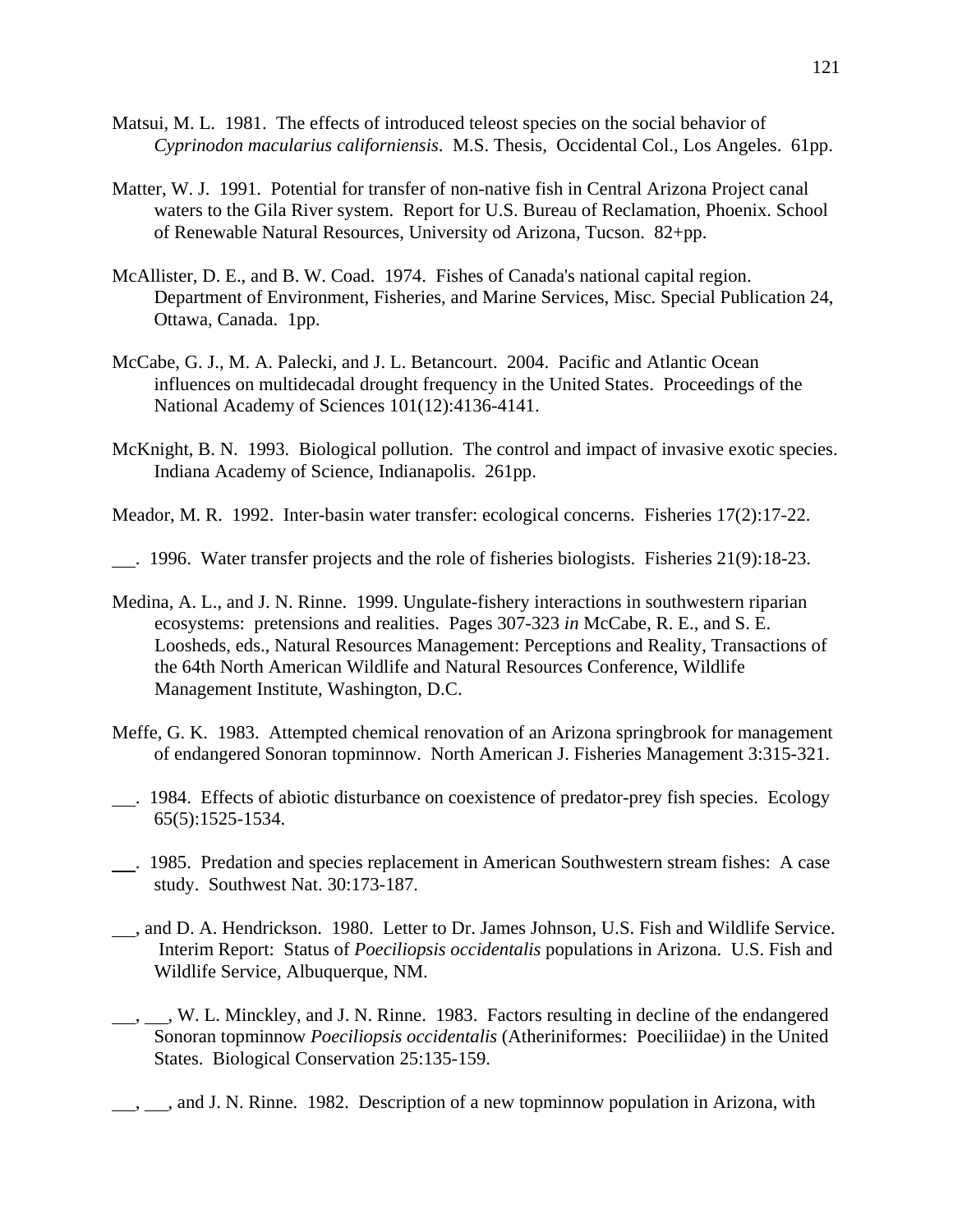observations on topminnow/mosquitofish co-occurrence. Southwestern Nat. 27:226-228.

- Mettee, M. F., P. E. O'Neil, and J. M. Pierson. 1996. Fishes of Alabama and the Mobile Basin. Oxmoor House, Birmingham, Alabama. 820pp.
- Miller, D. 1998. Fishery survey report: Negrito Creek within the Gila National Forest, New Mexico, 29 and 30 June 1998. Gila National Forest, Silver City, NM. 7pp.
- Miller, R. R. 1950. Notes on the cutthroat and rainbow trouts with the description of a new species from the Gila River, New Mexico. Occasional Papers of the Museum of Zoology. University of Michigan, Ann Arbor, Michigan 529:1-43.
- . 1957. Origin and dispersal of the alewife, *Alosa pseudoharengus*, and the gizzard shad, *Dorosoma cepedianum*, in the Great Lakes. Trans. American Fisheries Society 86:97-111.
- . 1961. Man and the changing fish fauna of the American Southwest. Pap. Michigan Acad. Sci., Arts, Lett. 46:365-404.
- , J. D. Williams, and J. E. Williams. 1989. Extinctions of North American fishes during the past century. Fisheries 14:22-38.
- Mills, E. L., M. D. Scheuerell, J. T. Carlton, and D. L. Strayer. 1997. Biological invasions in the Hudson River basin: an inventory and historical analysis. New York State Museum Circular 57, Albany, New York.

Minckley, W. L. 1969. Native Arizona fishes, part I— livebearers. Ariz. Wildl. Views 16:6-8.

- . 1973. Fishes of Arizona. Ariz. Game and Fish Dept., Sims Printing Company, Inc., Phoenix. 293pp.
- . 1985. Native fishes and natural aquatic habitats in U.S. Fish and Wildlife Region II west of the Continental Divide. Rept. to U.S. Fish and Wildlife Service, Albuquerque, New Mexico, Dept. of Zoology, Arizona State University, Tempe. 158pp.
- . 1991. Native fishes of the Grand Canyon region: An obituary? Pages 124-177 *in* Colorado River Ecology and Dam Management: Proc. of a Symposium, 24-25 May 1990, Santa Fe, New Mexico, National Academy Press, Washington, D.C.
- . 1999. Ecological review and management recommendations for recovery of the endangered Gila topminnow. Great Basin Naturalist 59(3): 230-244.
- , and J. E. Deacon. 1968. Southwestern fishes and the enigma of "endangered species". Science 159:1424-1432.
- $\_\_\_\$ , and  $\_\_\_\$ , eds. 1991. Battle against extinction: Native fish management in the American west. Univ. Arizona Press, Tucson. 517pp.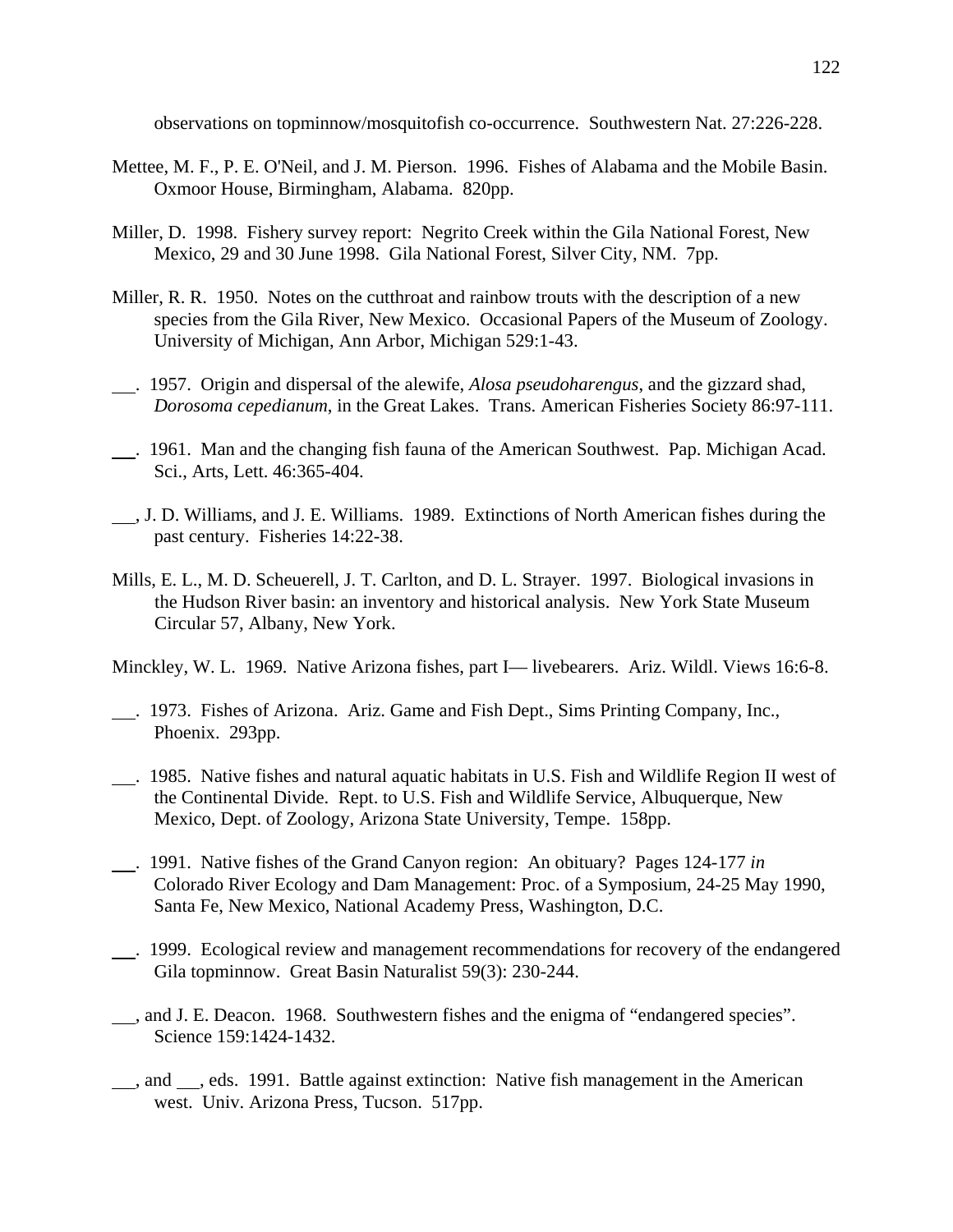- , and M. E. Douglas. 1991. Discovery and extinction of western fishes: A blink of the eye in geologic time. Pages 7-17 *in* Minckley, W. L. and J. E. Deacon, eds. Battle Against Extinction: Native Fish Management in the American West. Univ. Arizona Press, Tucson. 517pp.
- , R. R. Miller, and S. M. Norris. 2002. Three new pupfish species, *Cyprinodon* (Teleostei, Cyprinodontidae), from Chihuahua, Mexico, and Arizona, USA. Copeia 2002(3):687-705.
- , J. N. Rinne, and J. E. Johnson. 1977. Status of the Gila topminnow and its co-occurrence with mosquitofish. Research Paper RM-198, Rocky Mtn. For. & Range Exp. Stn., USDA Forest Service, Ft. Collins, Colorado. 8pp.
- Mitchell, A. 1994. Bothriocephalosis. Chapter XII, pages 1-7 *in* J. C. Thoesen, ed., Suggested Procedures for the Detection and Identification of Certain Finfish and Shellfish Pathogens. Fish Health Sect., Am. Fish. Soc.
- Modde, T., K. P. Burnham, and E. J. Wick. 1996. Population status of the razorback sucker in the middle Green River. Conservation Biology 10:110-119.
- Montgomery (J. M.) Consulting Engineers. 1985. Wildlife and fishery studies, upper Gila water supply project. J.M. Montgomery Consulting Engineers for Dept. Interior, Bureau of Reclamation, Boulder City, NV.
- Moore, R. H., R. A. Garrett, and P. J. Wingate. 1976. Occurrence of red shiner, *Notropis lutrensis*, in North Carolina: a probably aquarium release. Transactions of the American Fisheries Society 105:220-221.
- Moyle, P. B. 1976. Fish introductions in California: history and impact on native fishes. Biological Conservation 9:101-118.
- , H. W. Li, and B. A. Barton. 1986. The Frankenstein effect: impact of introduced fishes on native fishes in North America. Pages 415-426 *in* Stroud, R. H., ed., Fish Culture in Fisheries Management, American Fisheries Society, Bethesda, MD.
- , and R. Nichols. 1974. Decline of the native fish fauna of the Sierra-Nevada foothills, central California. Am. Midl. Nat. 92(1):72-83.
- , and J. E. Williams. 1990. Biodiversity loss in the temperate zone: decline of the native fish fauna of California. Conservation Biology 4(3):275-284.
- Mueller, G. 1989. Fisheries investigations in the Central Arizona Project Canal System. Final Report 1986-1989, Bureau of Reclamation, Boulder City, NV. 114pp.
- . 1990. Fisheries investigations: Central Arizona Project canal system: Final report 1986- 1989. Lower Colorado Regional Off., U.S. Bur. Reclamation, Boulder City, NV. 114pp.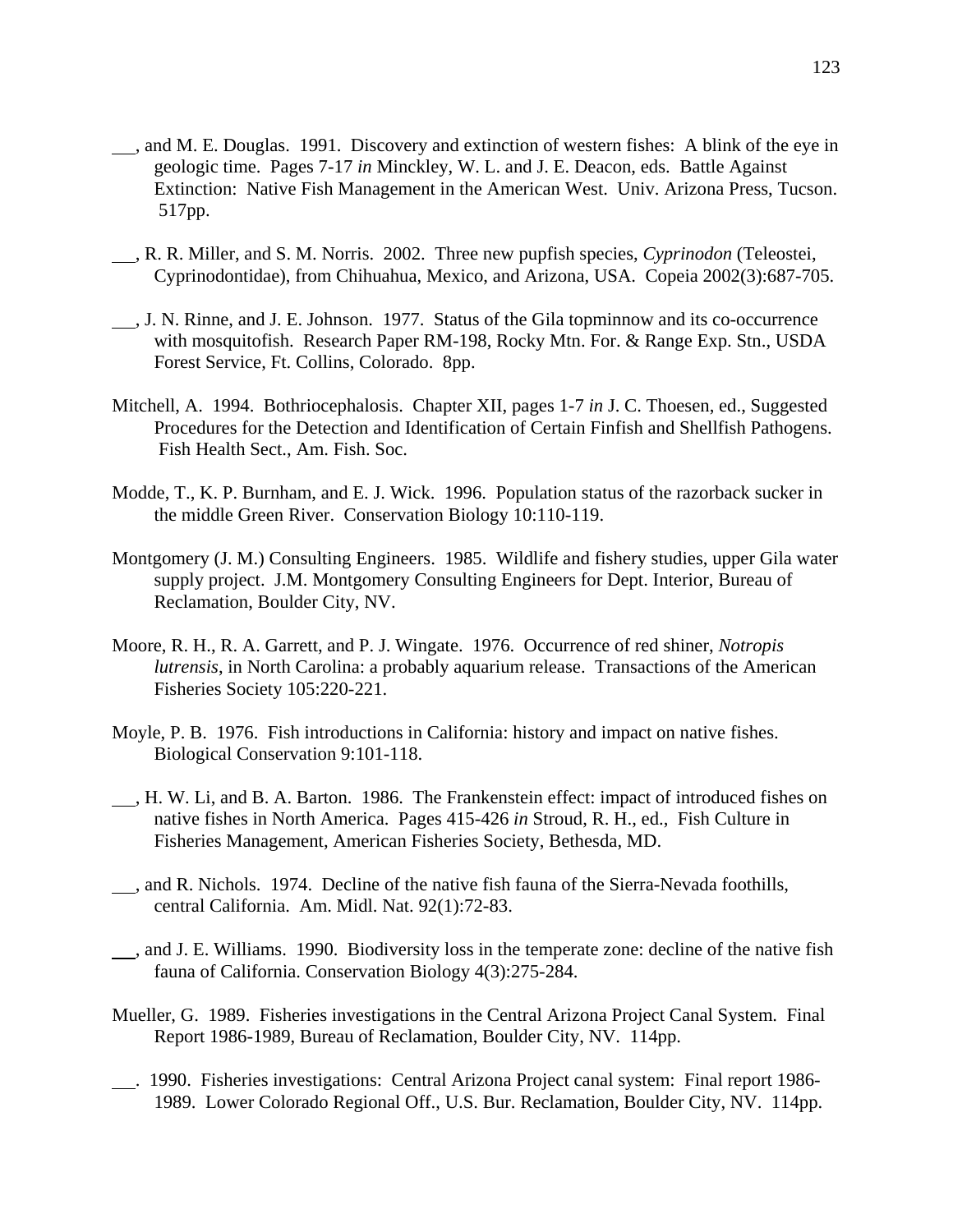- . 1997. Establishment of a fish community in the Hayden-Rhodes and Salt-Gila aqueducts, Arizona. North American Journal of Fisheries Management 16(4):795-804.
- Neary, A. P., J. N. Rinne, and D. G. Neary. 1996. Physical habitat use by spikedace in the upper Verde River, Arizona. Hydrology and Water Resources in Arizona and the Southwest: 26:23-28.
- Nico, L. G., and R. T. Martin. 2000. The South American suckermouth armored catfish, *Pterygoplichthys anisitsi* (Pisces:Loricariidae), in Texas, with comments on foreign fish introductions in the American southwest. The Southwestern Naturalist 46(1):98-104.
- Olden, J. D., and N. L. Poff. 2005. Long-term trends of native and non-native fish faunas in the American southwest. Animal Biodiversity and Conservation 28:75-89.
- Ono, R. D., J. D. Williams, and A. Wagner. 1983. Vanishing fishes of North America. Stone Wall Press, Washington, D.C.
- Overby, S. T., and C. D. Overby. 2005. Native fish restoration of a southwest stream following decommissioning of a hydroelectric facility. *In* Moglen, G. E., ed., Managing Watersheds for Human and Natural Impacts: Engineering, Ecological, an Economic Challenges, Proc. Of the Watershed Management Conf., Environmental and Water Resources Institute and American Society of Civil Engineers, Reston, Virginia.
- Pacey, C. A., and P. C. Marsh. 1998. Resource use by native and nonnative fishes of the lower Colorado River: literature review, summary, and assessment of relative roles of biotic and abiotic factors in management of an imperiled indigenous ichthyofauna. Final report submitted to Bureau of Reclamation, Lower Colorado Region. Boulder City, NV. Arizona State University, Tempe, AZ. 59pp+app.
- Painter, C. W. 2000. Status of listed and category herpetofauna. Report to U.S. Fish and Wildlife Service, Completion report for E-31/1-5, Albuquerque, NM.
- Parker, K. M., R. J. Sheffer, and P. W. Hedrick. 1999. Molecular variation and evolutionarily significant units in the endangered Gila topminnow. Conservation Biology 13(1):108-116.
- Parmley, D. D., and M. J. Brouder. 1998. Potential predation on native roundtail chub, *Gila robusta*, by non-native fishes in the Verde River, Arizona. Proceedings of the Desert Fishes Council XXX:32.
- Paroz, Y. M., D. L. Propst, and J. A. Stefferud. 2006. Long-term monitoring of fish assemblages in the Gila River drainage, New Mexico. New Mexico Department of Game and Fish, Santa Fe, NM. 74pp.
- Petitjean, M. O. G., and B. R. Davies. 1988. Ecological impacts of inter-basin water transfers: some case studies, research requirements and assessment procedures in southern Africa.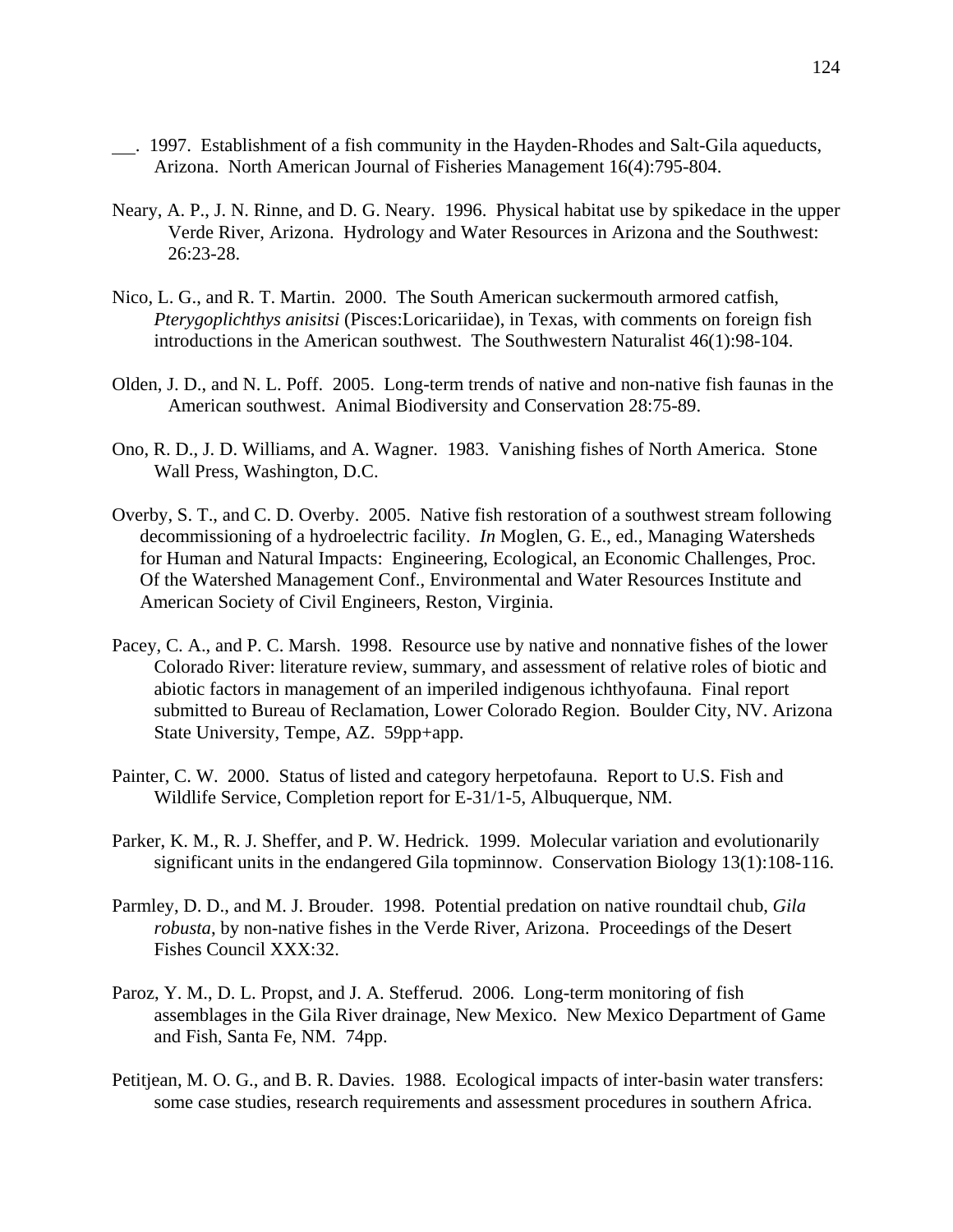South African Journal of Science 84:819-828.

- Pister, E. P. 1979. Death Valley Area Committee Report. Proc. of the Desert Fishes Council 11:22-28.
- Platania, S. P. 1990. Reports and verified occurrence of logperches (*Percina caprodes* and *Percina macroplepida*) in Colorado. Southw. Naturalist 35(1):87-88.
- Platz, J. E. 1993. *Rana subaquavocalis*, a remarkable new species of leopard frog (*Rana pipiens* Complex) from southeastern Arizona that calls under water. J. Herpetology 27(2):154-162.
- , R. W. Clarkson, J. C. Rorabaugh, and D. M. Hillis. 1990. *Rana berlandieri*: Recently introduced populations in Arizona and southeastern California. Copeia 1990(2):324-333.
- , and J. S. Mecham. 1979. *Rana chiricahuensis*, a new species of leopard frog (*Rana pipiens* Complex) from Arizona. Copeia 1979(3):383-390.
- , and . 1984. *Rana chiricahuensis*. Catalogue of American Amphibians & Reptiles 347.1.
- Plosila, D. S., and G. W. LaBar. 1981. Occurrence of juvenile blueback herring in Lake Champlain. New York Fish and Game Journal 28(1):118.
- Por, F. D. 1978. Lessespian migration: the influx of Red Sea biota into the Mediterranean by way of the Suez Canal. Springer-Verlag, New York, NY. 228pp.
- Propst, D. L. 2005. Systematic investigations of warmwater fish communities. FW-17-R-32 Performance Report, 1 July 2004–30 June 2005, New Mexico Department of Game and Fish, Santa Fe, NM. 43pp.
- , and K. R. Bestgen. 1991. Habitat and biology of the loach minnow, *Tiaroga cobitis*, in New Mexico. Copeia 1991(1):29-38.
- <sub>1, 1</sub>, and C. W. Painter. 1986. Distribution, status, biology, and conservation of the spikedace (*Meda fulgida*) in New Mexico. Endangered Species Report No. 15, U.S. Fish and Wildlife Service, Albuquerque, New Mexico. 93pp.
- <sub>1, 1</sub>, and <sub>1</sub>. 1988. Distribution, status, biology, and conservation of the loach minnow (*Tiaroga cobitis*) Girard in New Mexico. Endangered Species Report 17, USFWS, Albuquerque, NM. 75pp.
- Propst, D.L., J.P. Hubbard, and K.R. Bestgen. 1984. Habitat preferences of fishes endemic to the desert southwest. Final Report under Cooperative Agreement No. 14-16-0002-84-913.
- , J. A. Stefferud, and P. R. Turner. 1992. Conservation and status of Gila trout, *Oncorhynchus gilae*. The Southwestern Naturalist 37(2):117-125.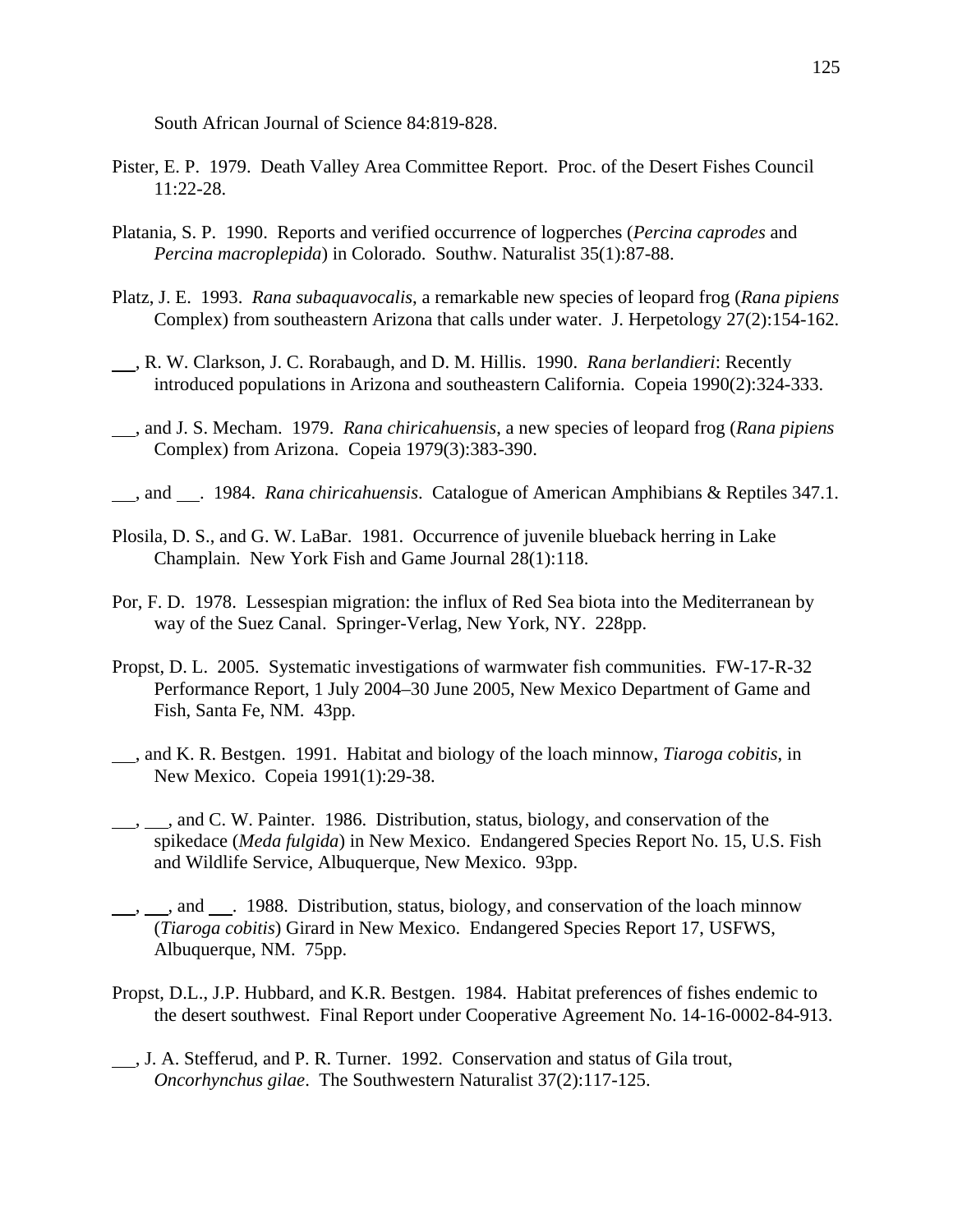- Quattro, J. M., P. L. Leberg, M. E. Douglas, and R. C. Vrijenhoek. 1996. Molecular evidence for a unique evolutionary lineage of endangered Sonoran Desert fish (Genus *Poeciliopsis*). Conservation Biology 10(1):128-135.
- Raibley, P. T., D. Blodgett, and R. E. Sparks. 1995. Evidence of grass carp (*Ctenopharyngodon idella*) reproduction in the Illinois and upper Mississippi Rivers. J. Freshwater Ecology 10(1):65-74.
- Regional Recharge Committee. 1996. Technical report: final report. Arizona Department of Water Resources, Tucson Active Management Area, Tucson. 175pp.
- Rinne, J. N. 1976. Cyprinid fishes of the genus Gila from the lower Colorado River basin. Wasmann Journal Biology 34(1):65-107.
- . 1989. Physical habitat use by loach minnow, *Tiaroga cobitis* (Pisces:Cyprinidae), in southwestern desert streams. The Southwestern Naturalist 34(1):109-117.
- *.* 1991. Habitat use by spikedace, *Meda fulgida* (Pisces: Cyprinidae) in southwestern streams with reference to probable habitat competition by red shiner, *Notropis lutrensis* (Pisces: Cyprinidae). Southw. Nat. 36(1)7-13.
- . 1999. The status of spikedace (*Meda fulgida*) in the Verde river, 1999: implications for management and research. Hydrology & Water Resources of Arizona & the Southwest, Proc. of the 1999 Meetings of the Hydrology Sect., Ariz.-Nev. Acad. Sci. Vol. 29.
- . 2001. Relationship of fine sediment and two native southwestern fish species. Hydrology and Water Resources in Arizona and the Southwest: 31:67-70 pp.
- , and B. P. Deason. 2000. Habitat availability and utilization by two native, threatened fish species in two southwestern rivers. Pages 43 – 52 *in* Hydrology and Water Resources of the Southwest, Volume 30, Proceedings of the 2000 meetings of the Hydrology Section, Arizona-Nevada Academy of Science, Northern Arizona University, Flagstaff.
- , and E. Kroeger. 1988. Physical habitat used by spikedace, *Meda fulgida*, in Aravaipa Creek, Arizona. Proc. of the Western Association of Fish and Wildlife Agencies Agenda 68:1-10.
- , and W. L. Minckley. 1970. Native Arizona fishes: Part III chubs. Wildl. Views 17(5):12- 19.
- , and W. L. Minckley. 1991. Native fishes of arid lands: a dwindling resource of the desert southwest. Gen. Tech. Report RM-GTR-206, Rocky Mtn Forest and Range Experiment Station, USDA Forest Service, Ft. Collins, CO. 45pp.
- , B. Rickel, and D. Hendrickson. 1980. A new Gila topminnow locality in southern Arizona. Research Note RM-382, Rocky Mtn. For. & Range Experiment Station, USDA Forest Service, Ft. Collins, Colorado. 4pp.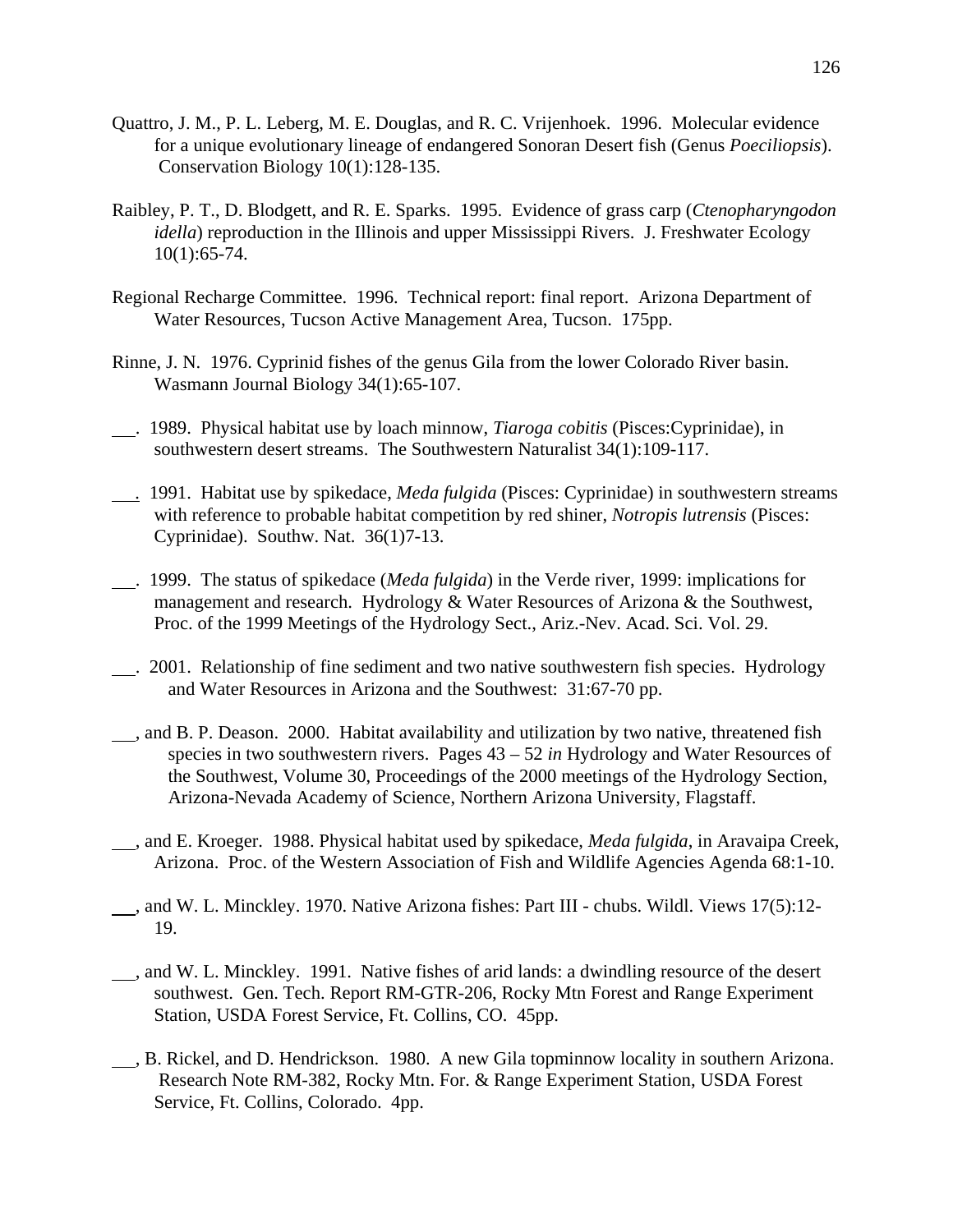- , and J. A. Stefferud. 1996 . Factors contributing to collapse yet maintenance of a native fish community in the desert southwest (USA). Pages 157-162 *in* Hancock, D. A., D. C. Smith, A. Grant, and J. P. Beaumer, eds., Developing and Sustaining World Fisheries Resources: The State of Science and Management, Second World Fisheries Congress, Brisbane, Australia, July 28-Aug. 2, 1996.
- Robinson, A. T., P. P. Hines, J. A. Sorensen, and S. D. Bryan. 1998. Parasites and fish health in a desert stream, and management implications for two endangered fishes. North American Journal of Fisheries Management 18:599-608.
- Rorabaugh, J. C. 2005. *Rana berlandieri* Baird, 1854(a), Rio Grande leopard frog. Pages 530- 532 *in* Lannoo, M. J., ed., Amphibian Declines: The Conservation Status of United States Species, University of California Press, Berkeley.
- , and J. M. Servoss. 2006. *Rana berlandieri* (Rio Grande leopard frog). Mexico: Sonora. Herpetological Review 37(1):102.
- , M. J. Sredl, V. Miera, and C. A. Drost. 2002. Continued invasion by an introduced frog (*Rana berlandieri*): southwestern Arizona, southeastern California, and Rio Colorado, Mexico. The Southwestern Naturalist 47(1):12-20.
- Rosen, P. C., S. S. Sartorius, C. R. Schwalbe, P. A. Holm, and C. H. Lowe. 1996a. Draft annotated checklist of the amphibians and reptiles of the Sulphur Springs Valley, Cochise County, Arizona. Final report, part 1, to the Arizona Game and Fish Department, Heritage Program, IIPAM Project No. I92052, Phoenix.
- , and C. R. Schwalbe. 2002. Effects of exotics on reptiles and amphibians. Pages 220-240 *in* Tellman, B., ed., Invasive Exotic Species in the Sonoran Region, University of Arizona Press and the Arizona-Sonora Desert Museum, Tucson.
- $\_, \_\_$ , D. A. Parizek, P. A. Holm, and C. H. Lowe. 1995. Introduced aquatic vertebrates in the Chiricahua region: effects on declining native ranid frogs. Pages 251-261 *in* DeBano, L. F., G. J. Gottfried, R. H. Hamre, C. B. Edminster, P. F. Ffolliott, and A. Ortega-Rubio, tech. coords., Biodiversity and Manage. of the Madrean Archipelago: the Sky Islands of the Southwestern U.S. & Northwestern Mexico, Gen. Tech. Rep. RM-GTR-264, Rocky Mtn. For. & Range Exp. Stn., USDA Forest Service, Ft. Collins, CO.
- , , and S. S. Sartorius. 1996b. Decline of the Chiricahua leopard frog in Arizona mediated by introduced species. Report to Heritage program, IIPAM Project No. I92052, Arizona Game and Fish Department, Phoenix.
- , J. E. Wallace, and C. R. Schwalbe. 2002. Resurvey of the Mexican garter snake (*Thamnophis eques*) in southeastern Arizona. School of Renewable Natural Resources, University of Arizona, Tucson.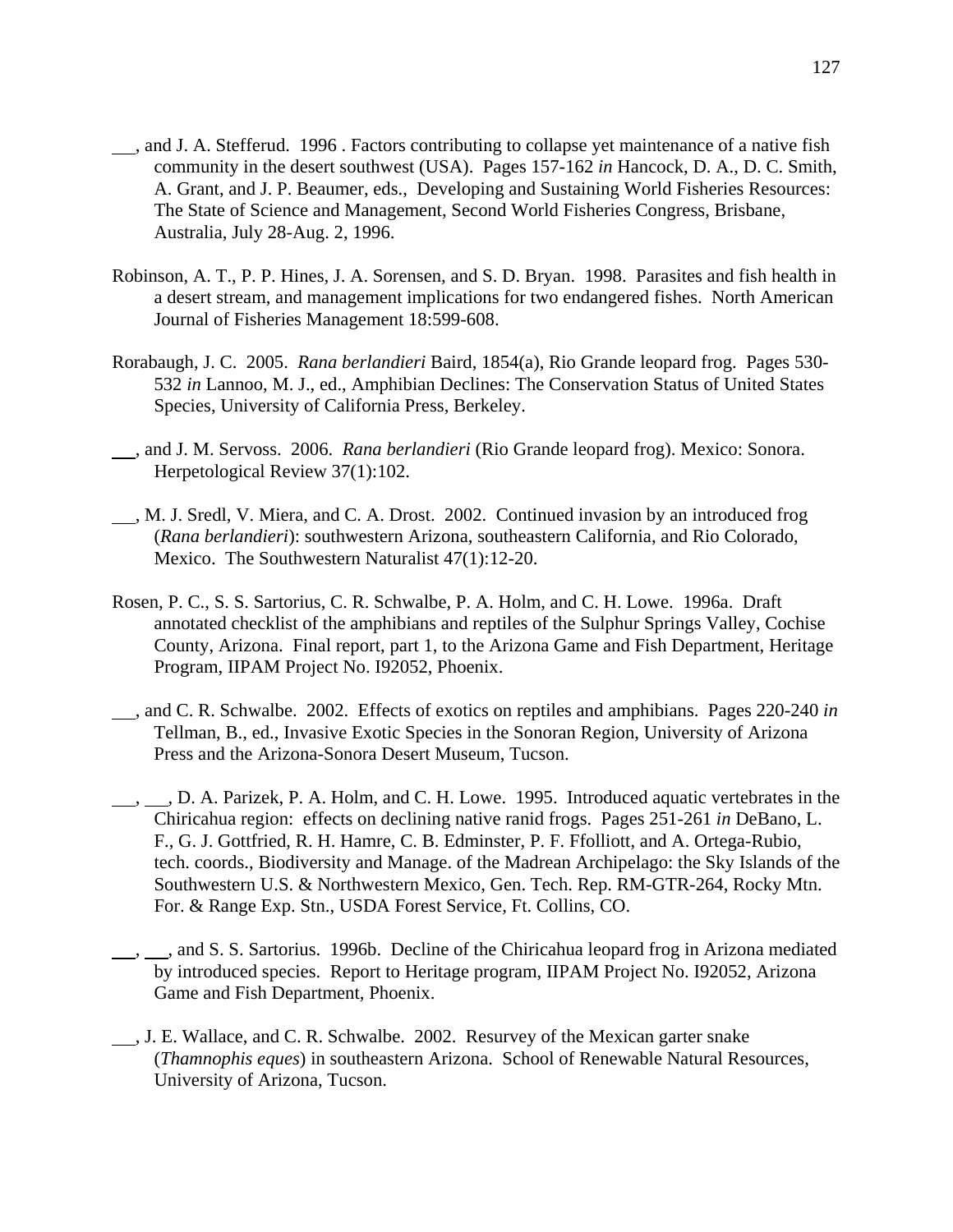- Rosenfield, A., and R. Mann. 1992. Dispersal of living organisms into aquatic ecosystems. Maryland Sea Grant Program, College Park, Maryland. 470pp.
- Ross, S. T. 1991. Mechanisms structuring stream fish assemblages: are there lessons from introduced species. Environmental Biology of Fishes 30:359-368.
- Rubinoff, I. 1970. The sea-level canal controversy. Biological Conservation 3(1):33-36.
- Rubinoff, R. W., and Rubinoff, I. 1968. Interoceanic colonization of a marine goby through the Panama Canal. Nature 217:476-478.
- Ruppert, J. B., R. T. Muth, T. P. Nesler. 1993. Predation on fish larvae by adult red shiner, Yampa and Green Rivers, Colorado. Southw. Nat. 38(4):397-399.
- San Xavier District, Tohono O'odham Nation. 1999. Letter to Bureau of Reclamation with comments on draft biological opinion on impacts of CAP to Gila topminnow in the Santa Cruz River basin. 4pp.
- Schmidt, R. E. 1986. Zoogeography of the northern Appalachians. Chapter 5 *in* Hocutt, C. H., and E. O. Wiley, eds., The Zoogeography of North American Freshwater Fishes, John Wiley and Sons, New York.
- Schmitz, D. C., J. D. Schardt, A. J. Leslie, F. A. Dray, Jr., J. A. Osborne, and B. V. Nelson. 1993. The ecological impact and management history of three invasive alien aquatic plant species in Florida. Pages 173-194 *in* McKnight, B. N., ed., Biological Pollution. The Control and Impact of Invasive Exotic Species, Indiana Academy of Science, Indianapolis.
- Schneider, N., and B. D. Cornuelle. 2005. The forcing of the Pacific Decadal Oscillation. Journal of Climate 18:4355-4373.
- Schoenherr, A. A. 1974. Life history of the topminnow *Poeciliopsis occidentalis* (Baird and Girard) in Arizona and an analysis of its interaction with the mosquitofish *Gambusia affinis* (Baird and Girard). PhD. Dissertation, Arizona State University, Tempe, AZ.
- . 1988. A review of the life history and status of the desert pupfish, *Cyprinodon macularius*. Bulletin Southern California Academy Science 87(3):104-134.
- Schooley, J. D., and P. C. Marsh. 2007. Stocking of endangered razorback suckers in the lower Colorado River basin over three decades: 1974–2004. North American Journal of Fisheries Management 27:43-51.
- Schreiber, D. C. 1978. Feeding interrelationships of fishes of Aravaipa Creek, Arizona. Arizona State University, Tempe, Arizona. 312pp.

Scott, W. B., and W. J. Christie. 1963. The invasion of the lower Great Lakes by the white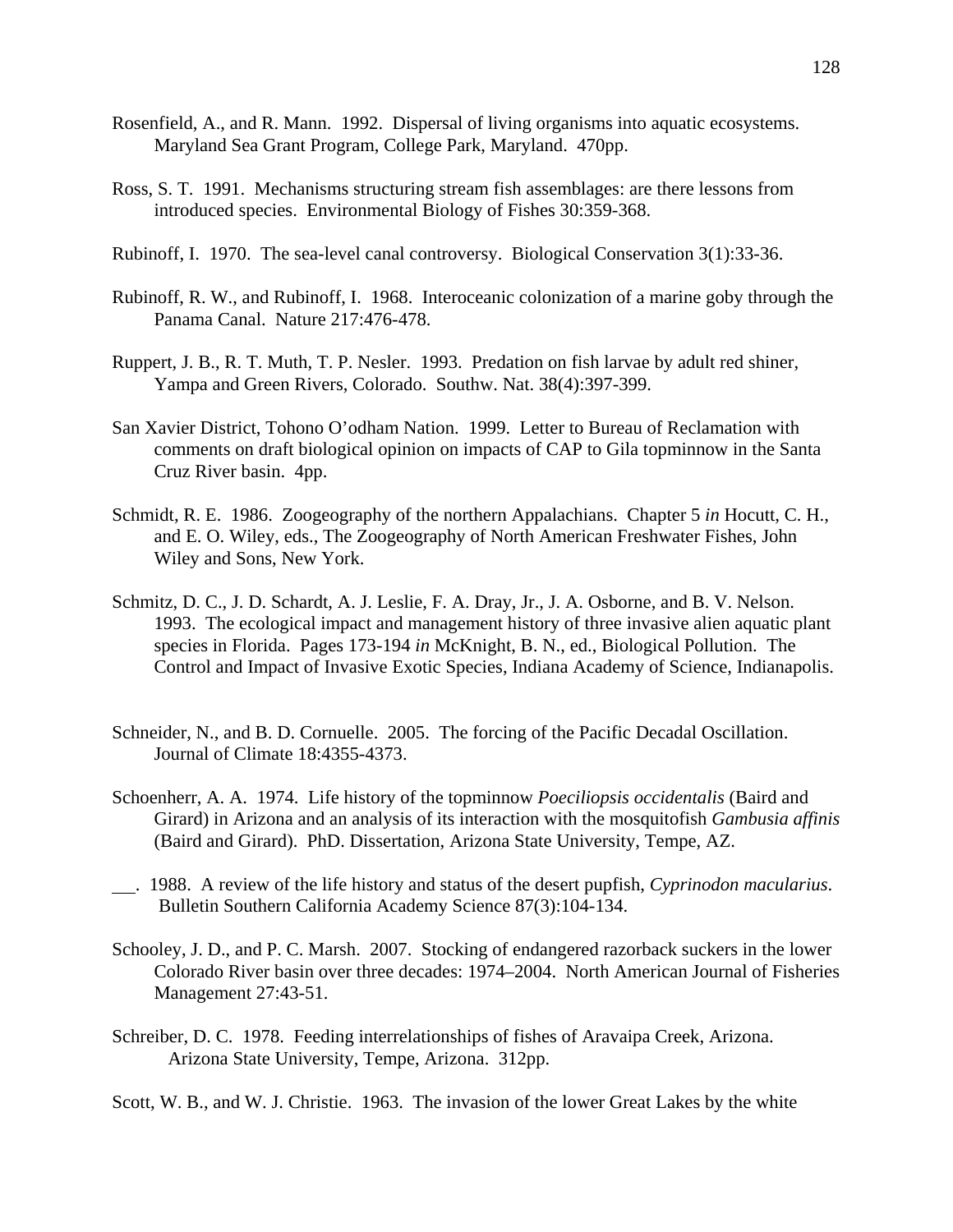perch, *Roccus americanus* (Gmelin). J. Fisheries Research Board of Canada 51:1189- 1195.

- , and E. J. Crossman. 1973. Freshwater fishes of Canada. Fisheries Research Board of Canada, Bulletin 184, Ottawa, ON.
- Scott, A. L., and J. M. Grizzle. 1979. Pathology of cyprinid fishes caused by *Bothriocephalus gowkongenesis* Yea, 1955 (Cestoda: Pseudophyllidea). J. Fish Diseases 2:69-73.
- Seager, R., M. Ting, I. Held, Y. Kushnir, J. Lu, G. Vecchi, H. Huang, N. Harnik, A. Leetmaa, N. Lau, C. Li, J. Velez, and N. Naik. 2007. Model projections of an imminent transition to a more arid climate in southwestern North America. Science 316:1181-1184.
- Shelton, W. L., and R. O. Smitherman. 1984. Exotic fishes in warmwater aquaculture. Pages 262-301 *in* Courtenay, Jr., W.R., and J.R. Stauffer, Jr., eds., Distribution, Biology, and Management of Exotic Fishes, Johns Hopkins Univ. Press, Baltimore, Maryland.
- Sheppard, P. R., A. C. Comrie, G. D. Packin, K. Angersbach, and M. K. Hughes. 2002. The climate of the Southwest. Climate Research 21:219-238.
- Shirman, J. V. 1984. Control of aquatic weeds with exotic fish. Pages 302-312 *in* Courtenay, Jr., W. R., and J. R. Stauffer, Jr., eds., Distribution, Biology, and Management of Exotic Fishes, Johns Hopkins University Press, Baltimore, Maryland.
- Silvey, W., and M. S. Thompson. 1978. The distribution of fishes in selected streams on the Apache-Sitgreaves National Forest. Completion report to USDA Forest Service, Arizona Game and Fish Department, Phoenix, AZ. 49pp.
- Simberloff, D., D. C. Schmitz, and T. C. Brown. 1997. Strangers in paradise: Impact and management of nonindigenous species in Florida. Island Press, Washington, D.C. 467pp.
- Simms, J. R. 2001. Cienega Creek stream restoration project. Hendrickson, D. A., and L. T. Findley, eds, Proc. of the Desert Fishes Council 32:13-14.
- , and K. M. Simms. 1991. What constitutes quality habitat for Gila topminnow (*Poeciliopsis occidentalis*)? An overview of habitat parameters supporting a robust population in Cienega Creek, Pima Co., AZ. Proceedings of the Desert Fishes Council 23:82.
- Simons, L. H. 1987. Status of the Gila topminnow (*Poeciliopsis occidentalis occidentalis*) in the United States. Arizona Game and Fish Department, Phoenix.
- Sinderman, C. J. 1993. Disease risks associated with importation of nonindigenous marine animals. Marine Fisheries Review 54(3):1-10.
- Sloat, M. R. 1999. The use of artificial migration barriers in the conservation of resident stream salmonids. Montana Cooperative Fishery Research Unit, Montana State University,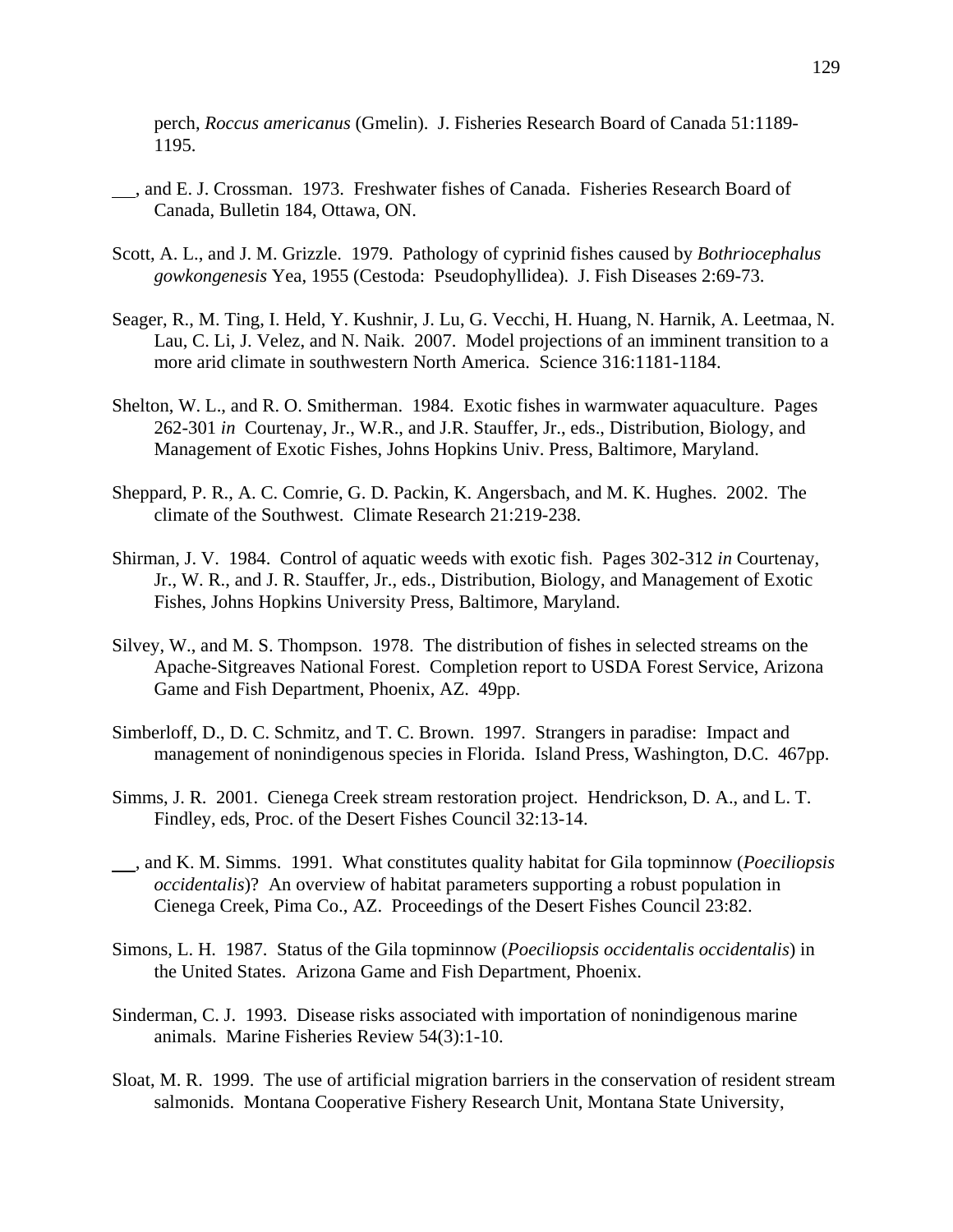Bozeman, MT. 12pp.

- Smith, C. L. 1985. The inland fishes of New York state. New York State Dept. of Environmental Conservation, Albany, NY.
- Snelson, F. F., Jr. 1968. Systematics of the cyprinid fish *Notropis amoenus*, with comments on the subgenus *Notropis*. Copeia 1968(4):776-802.
- Snyder, J. T., T. J. Maret, and J. P. Collins. 1996. Exotic species and the distribution of native amphibians in the San Rafael Valley, AZ. Abstract *in* Program and Abstracts, Second Annual Meeting of the Southwestern United States Working Group of the Declining Amphibians Populations Task Force, Tucson, AZ.
- $\_\_\_\_\$ , and  $\_\_\_\$ . 1998. Species' interactions and drying frequency determine extinction and colonization rates in metapopulations of the Huachuca tiger salamander, introduced fish, and introduced bullfrogs in the San Rafael Valley, AZ. Abstract *in* Program and Abstracts, Fourth Annual Meeting of the Southwestern United States Working Group of the Declining Amphibian Populations Task Force, Phoenix, AZ.
- Solomon, D. J. 1975. Water transfers and coarse fish. Pages 14-20 *in* Proceedings of the Fifth British Coarse Fisheries Conference.
- Soule, M. E. 1990. The onslaught of alien species, and other challenges in the coming decades. Conservation Biology 4(3):233-239.
- Speare, R., and L. Berger. 2000. Global distribution of chytridiomycosis in amphibians. Http://www.jcu.edu.au/school/phtm/PHTM/frogs/chyglob.htm.
- Sredl, M. J., and J. M. Howland. 1994. Conservation and management of Madrean populations of the Chiricahua leopard frog, *Rana chiricahuensis*. Nongame Branch, Arizona Game and Fish Department, Phoenix.
- $\_\_\_\,,\_\_\_\$ . J. E. Wallace, and L. S. Saylor. 1997. Status and distribution of Arizona's native ranid frogs. Pages 45-101 *in* Sredl, M. J., ed., Ranid Frog Conservation and Management, Nongame and Endangered Wildlife Program, Technical Report 121, Arizona Game and Fish Department, Phoenix.
- , and R. D. Jennings. 2005. *Rana chiricahuensis*: Platz and Mecham, 1979, Chiricahua leopard frogs. Pages 546-549 *in* Lannoo, M. J., ed., Amphibian Declines: The Conservation Status of United States Species. University of California Press, Berkeley.
- , and L. S. Saylor. 1998. Conservation and management zones and the role of earthern cattle tanks in conserving Arizona leopard frogs on large landscapes. Pages 211-225 *in* Proceedings of Symposium on Environmental, Economic, and Legal Issues Related to Rangeland Water Developments, November 13-15, 1997, Tempe, AZ.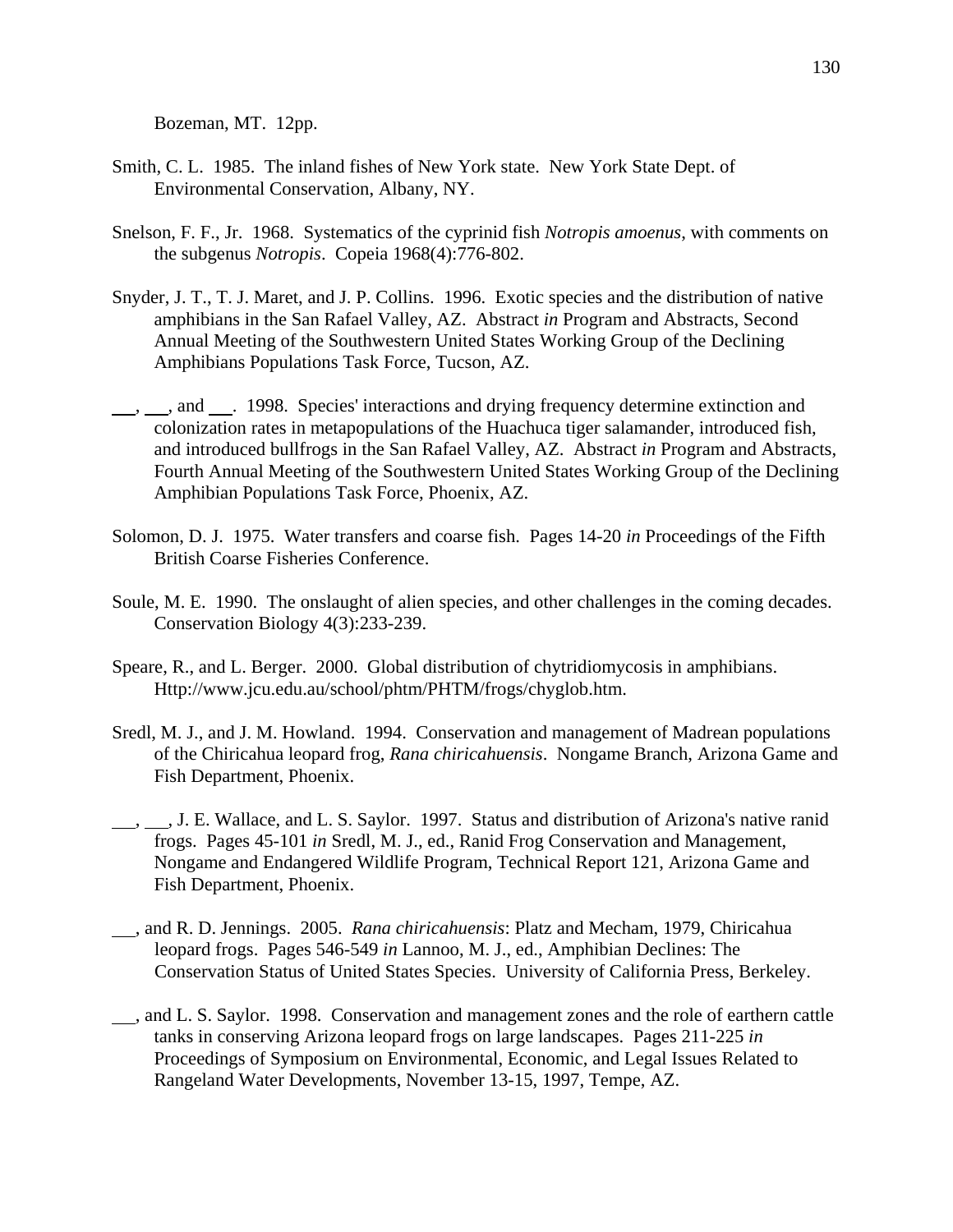- Stefferud, J. A.. 1993. 1992 Fishery monitoring for the Quien Sabe prescribed burn, Cave Creek and Seven Springs Wash, Cave Creek Ranger District. U.S. Forest Service, Phoenix, AZ. 14pp.
- , and J. N. Rinne. 1996. Effects of floods on fishes in the upper Verde River, Arizona. Proceedings of the Desert Fishes Council 28:80-81.
- , and S. E. Stefferud. 1994. Status of Gila topminnow and results of monitoring of the fish community in Redrock Canyon, Coronado National Forest, 1979-1993. Pages 361-369 *in* DeBano, L. F., P. F. Ffolliott, A. Ortega-Rubio, G. J. Gottfried, R. H. Hamre, and C. B. Edminster, eds., Biodiversity and Manage. of the Madrean Archipelago: the Sky Islands of the Southwestern U.S. and Northwestern Mexico, General Tech. Report RM-GTR-264, USDA Forest Service, Rocky Mountain Forest and Range Exp. Station, Ft. Collins, CO.
- <sub>1</sub>, and <sub>2001</sub>. Summary of management options and vision statement for Redrock Canyon watershed, Sierra Vista Ranger District, Coronado National Forest, USDA Forest Service, Santa Cruz County, Arizona. USDA Forest Service, Tonto National Forest, Phoenix (JAS), USFWS, Ecological Services Field Office, Phoenix (SES).
- Stefferud, S. E. 1989. Field notes from Little Mud Spring and vicinity, Tonto National Forest, Arizona. July 7 1989, USFWS, Phoenix. 3pp.
- ..., and M. R. Meador. 1998. Interbasin water transfers and nonnative aquatic species movement: a brief case history review. Proceedings of the Desert Fishes Council XXX:47.
- Stewart, I. T., D. R. Cayan, M. D. Dettinger. 2004. Changes in snowmelt runoff timing in western North American under a 'business as usual' climate change scenario. Climatic Change 62: 217-32.
- Stine, S. 1994. Extreme and persistent drought in California and Patagonia during mediaeval time. Nature 369:546-549.
- Storfer, A. 2003. Emerging disease and amphibian declines. Pages 42-43 *in* Program Book for the 2003 Joint Meeting of Icthyologists and Herpetologists, Manaus, Amazonas, Brazil (abstract).
- , S. G. Mech, M. W. Reudink, R. E. Ziemba, J. Warren, and J. P. Collins. 2004. Evidence for introgression in the endangered tiger salamander, *Ambystoma tigrinum stebbinsi* (Lowe). Copeia (2004)4:783-796.
- Stromberg, J. C., and M. K. Chew. 1997. Herbaceous exotics in Arizona's riparian ecosystems. Desert Plants 11-17.
- Sublette, J. E., M. D. Hatch, and M. Sublette. 1990. The fishes of New Mexico. University of New Mexico Press, Albuquerque, New Mexico. 393pp.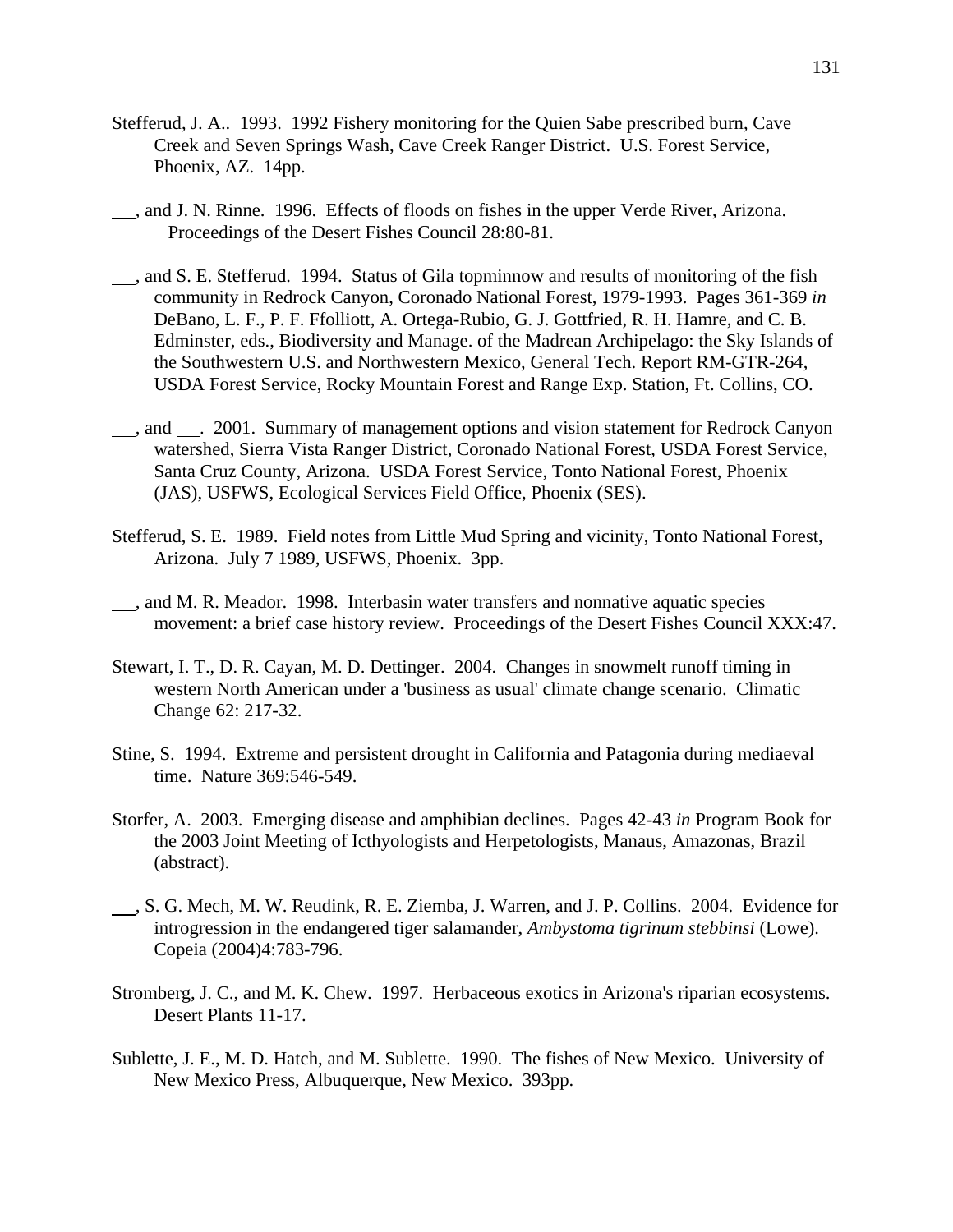- Suhre, D. O., P. C. Rosen, and C. R. Schwalbe. 2004. Brief summary of a ranid frog survey in the western Pajarito Mountains, 2004. Rept. to the Coronado Nat'l. Forest, Tucson. 5pp.
- Swift, C. C., R. R. Haglund, M. Ruiz, and R. N. Fisher. 1993. The status and distribution of the freshwater fishes of southern California. Bull. Southern Cal. Acad. Sci. 92(3):101-167.
- Tibbets, C. A. 1992. Allozyme variation in populations of the spikedace *Meda fulgida* and the loach minnow *Tiaroga cobitis*. Proc. of the Desert Fishes Council 24:37.
- . 1993. Patterns of genetic variation in three cyprinid fishes native to the American southwest. MS Thesis, Arizona State University, Tempe, AZ. 127pp.
- Thomas, P. A., and P. M. Room. 1986. Taxonomy and control of *Salvinia molesta*. Nature 320:581-584.
- Tyus, H. M., and J. F. Saunders, III. 2000. Nonnative fish control and endangered fish recovery: lessons from the Colorado River. Fisheries 25(9):17-24.
- U.S. Army Corps of Engineers. 1997. Rio Salado, Salt River, Arizona. Draft feasibility report and draft environmental impact statement. Los Angeles Dist., Southern Div., Los Angeles.
- U.S. Bureau of Reclamation. 1990. Garrison Diversion Unit joint technical committee report to the United States-Canada consultative group (including the Biology Task Force report). Bureau of Reclamation, Billings, Montana. 57pp.
- . 1994. Biological assessment transport of nonnative fishes into the Santa Cruz River basin by the Central Arizona Project aqueduct. USBR, Phoenix. 31pp.
- . 1996. Biological assessment for Central Arizona Project fish transfers to the Santa Cruz River subbasin. USBR, Phoenix. 21pp+figs.
- . 2001. Final biological assessment; transportation and delivery of Central Arizona Project water to the Gila River basin, Arizona and New Mexico. USBR, Phoenix. 30pp.+figs.
- . 2006. Biological assessment: Transportation and delivery of Central Arizona Project water to the Gila River basin; Reinitiation of consultation for evaluation of impacts to two newly listed aquatic species and inclusion of the Santa Cruz River subbasin into the action area. Phoenix Area Office, U.S. Bureau of Reclamation, Glendale, Arizona. 51pp.
- U.S. Fish and Wildlife Service. 1983. Central Arizona water control study Formal consultation under section 7 of the Endangered Species Act, biological opinion. 2-21-83- F-10, USFWS, Albuquerque, NM. 13pp.
- . 1984a. Sonoran topminnow recovery plan. USFWS, Albuquerque, New Mexico. 56pp.
- . 1984b. Biological opinion Central Arizona Project New Waddell Element of Plan 6. 2-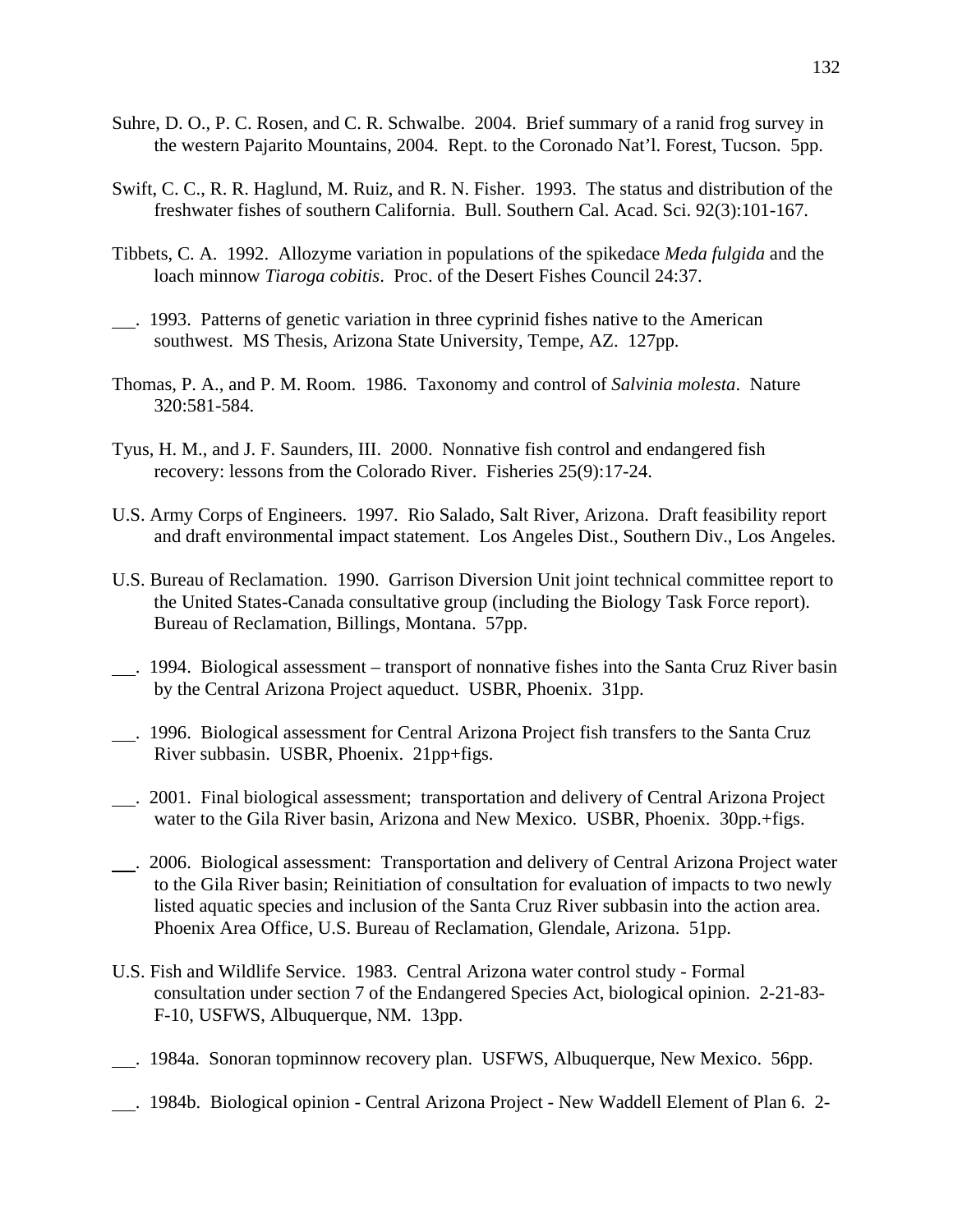21-83-F-10, November 15, 1984, amended July 2, 1997, Albuquerque, NM. 8pp.

- . 1991a. Loach minnow recovery plan. Albuquerque, New Mexico. 38pp.
- . 1991b. Spikedace recovery plan. Albuquerque, New Mexico. 38pp.
- . 1993a. Colorado River endangered fishes critical habitat. Draft Biological Support Document. Utah/Colorado Field Office, Salt Lake City, UT. 225pp.
- . 1993b. Desert pupfish recovery plan. Albuquerque, NM. 67pp.
- . 1994. Final biological opinion on the transportation and delivery of Central Arizona Project water to the Gila River Basin (Hassayampa, Agua Fria, Salt, Verde, San Pedro, middle and upper Gila Rivers, and associated tributaries) in Arizona and New Mexico. 2-21-90-F-119, USFWS, Albuquerque, NM. 41pp.
- . 1995. Yaqui fishes recovery plan. U.S. Fish & Wildl. Service, Albuquerque, New Mexico.
- . 1995b. Biological evaluation, intra-service section 7 evaluations, re fish stocking activities by Fishery Resources on the San Carlos and Fort Apache Reservations. December 4, 1995, USFWS, Pinetop, AZ.
- . 1997. Biological opinion for the San Bernardino National Wildlife Refuge, Asian tapeworm eradication. 2-21-97-F-051. July 7, 1997. USFWS, Albuquerque, NM. 20 pp.
- . 1998a. Biological opinion on the Cienega Creek stream restoration project. Memorandum, June 3 (2-21-98-F-373) from Acting Field Supervisor, Arizona Ecological Services Field Office, USFWS, to Manager, Tucson Field Office, BLM, Phoenix. 51pp.
- . 1998b. Razorback sucker recovery plan. Mountain-Prairie Region, Denver, CO. 81pp.
- . 1999a. Letter to Arizona Game and Fish Department agreeing to discontinuation of monitoring for rainbow trout stocking in the Verde River. March 8, 1999. USFWS. Albuquerque, NM. 2pp.
- . 1999b. Draft biological opinion on impacts of the Central Arizona Project to Gila topminnow in the Santa Cruz River subbasin through introduction and spread of nonnative aquatic species. 2-21-91-F-406, June 11 1999, Albuquerque, NM. 60pp.
- . 2001a. Section 7 informal consultation concurrence for stocking rainbow trout and roundtail chub into Rio Salado Town Lake. Ariz. Ecological Service Office, Phoenix. 9pp.
- . 2001b. Letter to Arizona Game and Fish Department re: exemption for live crayfish transport and possession for bait and human consumption in Yuma and western La Paz Counties, AZ. Ariz. Ecological Service Office, Phoenix. 2pp.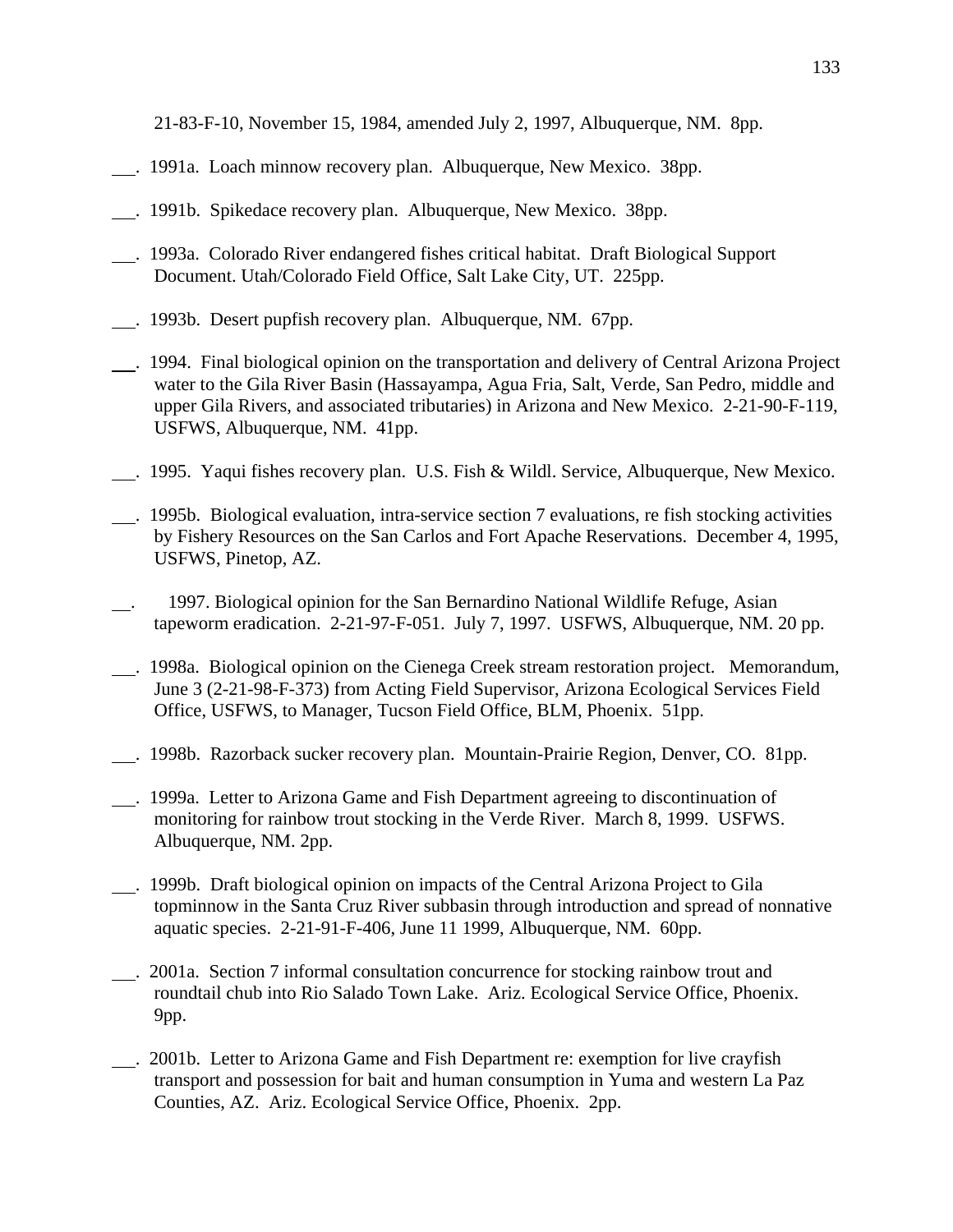- . 2001c. Final revised biological opinion on the transportation and delivery of Central Arizona Project water to the Gila River basin (Hassayampa, Agua Fria, Salt, Verde, San Pedro, middle and upper Gila Rivers and associated tributaries) in Arizona and New Mexico and its potential to introduce and spread nonnative aquatic species. 2-21-90-F-119a, Arizona Ecological Service Office, Phoenix.
- . 2001d. Background information on the Central Arizona Project and nonnative aquatic species in the Gila River basin. Arizona Ecological Service Office, Phoenix.
- . 2001e. Biological Opinion for interim surplus criteria, Secretarial Agreements, and conservation measures on the lower Colorado River, Lake Mead to the Southerly International Boundary, Arizona, California, and Nevada. Arizona Ecological Services Office, Phoenix. 96pp
- . 2002a. Razorback sucker (*Xyrauchen texanus*) recovery goals. Amendment and supplement to the razorback sucker recovery plan. Mountain-Prairie Region, Denver, CO. 78pp.+appendix.
- . 2002b. Sonora tiger salamander (*Ambystoma tigrinum stebbinsi*) recovery plan. U.S. Fish and Wildlife Service, Region 2, Albuquerque, NM.
- . 2002c. Background information on the Central Arizona Project and nonnative aquatic species in the Santa Cruz River subbasin. Ariz. Ecological Service Off., Phoenix. 106pp.
- . 2007. Chiricahua leopard frog (*Rana chiricahuensis*) recovery plan. Region 2, Albuquerque, NM.
- U.S. Geological Survey. 2001. Florida Carribean Science Center. Nonindigenous aquatic species. USGS, Biological Resources Division. Gainsville, FLlorida. http://nas.er.usgs.gov/fishes
- USGCRP (U.S. Global Change Research Program). 2001. Preparing for a changing climate: the potential consequences of climate variability and change – Southwest. A Report of the Southwest Regional Assessment Group for the U.S. Global Change Research Program. Institute for the Study of Planet Earth, University of Arizona, Tucson. 60pp.

University of Arizona. 1998. Arizona aquaculture. Http://ag.arizona.edu/azaqua/farmlist.txt.

- Unmack, P., G. W. Knowles, and M. Baltzly. 2003. Green sunfish impacts on Gila chub, a natural experiment thanks to a waterfall. Abstract *in* 2003 Desert Fishes Council Meeting, Furnace Creek, Death Valley National Park, California, November 20-23, 2003.
- Utah Department of Natural Resources. 1990. Assessment of a forage fish introduction into Lake Powell. Salt Lake City, Utah. 51pp.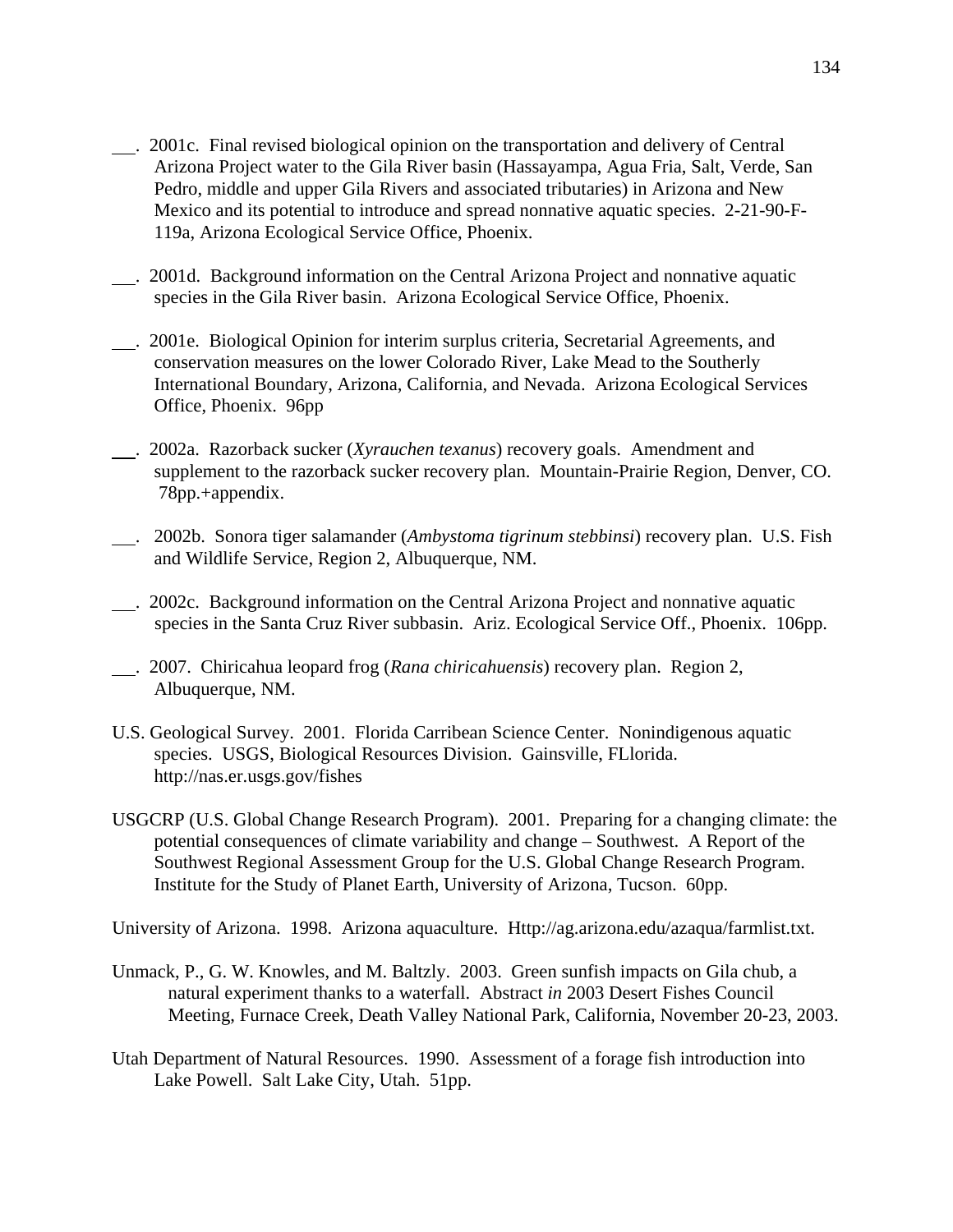- Velasco, A. L. 1997. Fish population response to variance in stream discharge, Aravaipa Creek, Arizona. MS Thesis, Arizona State University, Tempe, Arizona. 57pp.
- Vives, S. P., and W. L. Minckley. 1990. Autumn spawning and other reproductive notes on loach minnow, a threatened cyprinid fish on the American southwest. Southwestern Naturalist 35:451-454.
- Volpe, J. P., E. B. Taylor, D. W. Rimmer, and B. W. Glickman. 2000. Evidence of natural reproduction of aquaculture-escaped Atlantic salmon in a coastal British Columbia River. Conservation Biology 14(3):899-903.
- Varela-Romero, A., C. Galindo-Duarte, E. Saucedo-Monarque, L. S. Anderson, P. Warren, S. Stefferud, J. Stefferud, S. Rutman, T. Tibbits, and J. Malusa. 1992. Re-discovery of *Gila intermedia* and *G. purpurea* in northern Sonora, Mexico. Page 33 *in* Hendrickson, D. A., ed., Proc. of the Desert Fishes Council, Vol. XXII and XXIII, 1990 and 1991 Annual Symp., and Index for Volumes XVI Through XXIII, Desert Fishes Council, Bishop, CA.
- Voeltz, J. B., and R. H. Bettaso. 2003. 2003 status of the Gila topminnow and desert pupfish in Arizona. Nongame and Endangered Wildlife Program, Technical Report 226, Arizona Game and Fish Department, Phoenix. 124pp.
- Weedman, D. A. 1999. Gila topminnow, *Poeciliopsis occidentalis occidentalis*, draft revised recovery plan. Ariz. Ecological Service Office, U.S. Fish and Wildlife Service, Phoenix.
- , A. L. Girmendonk, and K. L. Young. 1996. Status review of Gila chub, *Gila intermedia*, in the United States and Mexico. Tech. Rept. 91, Ariz. Game & Fish Dept., Phoenix. 120pp.
- , P. Sponholtz, and S. Hedwall. 2005. Fossil Creek native fish restoration project. Arizona Game and Fish Department, Phoenix Arizona.
- , and K. L. Young. 1997. Status of the Gila topminnow and desert pupfish in Arizona. Nongame and Endangered Wildlife Program, Technical Report 118, Arizona Game and Fish Department, Phoenix. 141pp.
- Welcomme, R. L. 1988. International introductions of inland aquatic species. FAO Fisheries Tech. Paper 294, Food and Agriculture Org. of the United Nations (FAO), Rome. 318pp.
- Welker, T. L., and P. B. Holden. 2003. Razorback sucker studies on Lake Mead, Nevada and Arizona. 2002-2003 Annual Rept. to Southern Nevada Water Authority, Las Vegas. 58pp.
- , and . 2004. Razorback sucker studies on Lake Mead, Nevada and Arizona. 2003-2004 Annual Report to Southern Nevada Water Authority, Las Vegas. 46pp.
- Westman, W. E. 1990. Park management of exotic plant species: Problems and issues. Conservation Biology 4(3):251-260.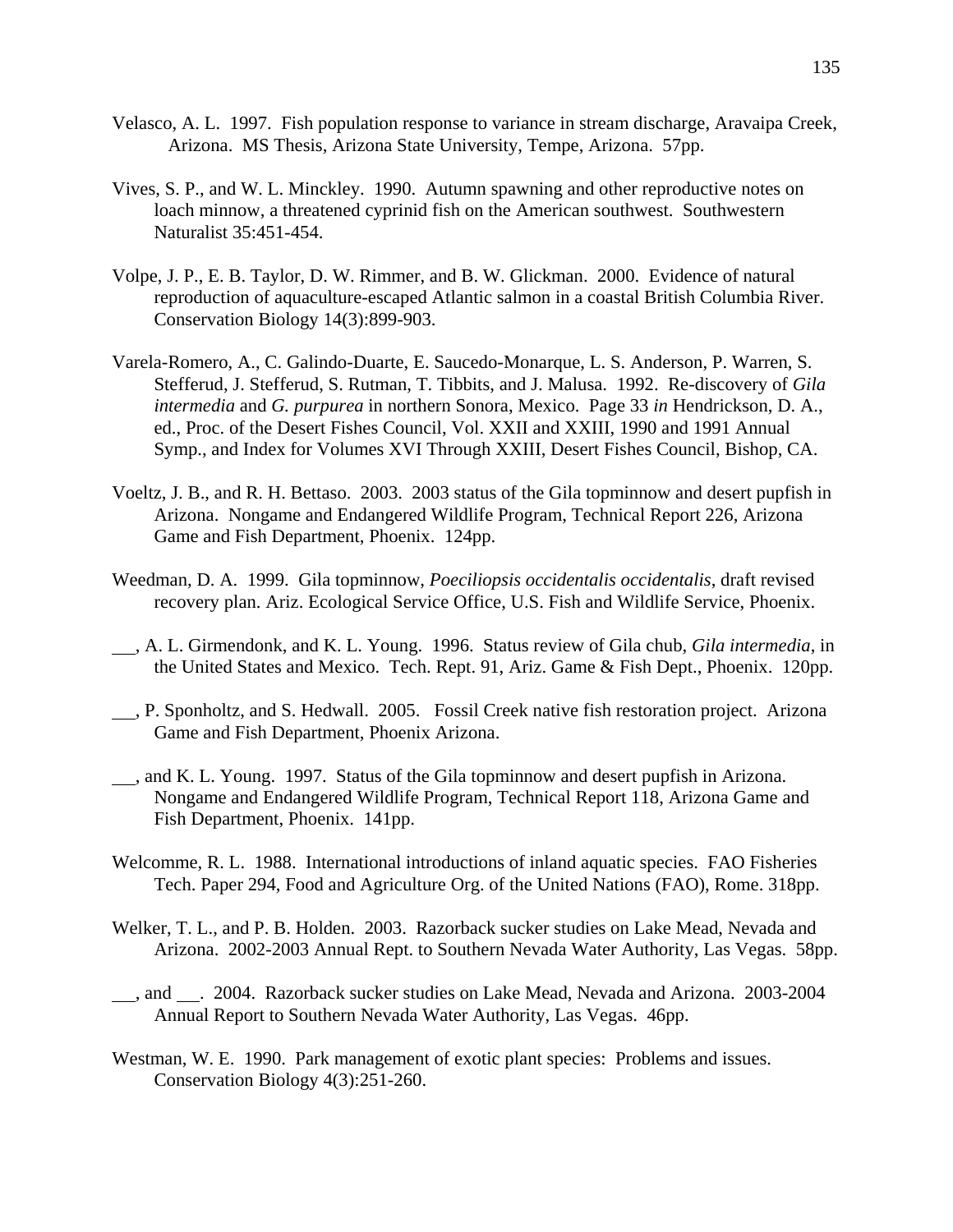- Williams, J. E., D. B. Bowman, J. E. Brooks, A. A. Echelle, R. J. Edwards, D. A. Hendrickson, and J. J. Landye. 1985. Endangered aquatic ecosystems in North American deserts with a list of vanishing fishes of the region. J. Arizona-Nevada Academy of Sci. 20(1):1-62.
- Wood, T. 1991. Results of 1991 amphibian monitoring on the Coronado National Forest. Report to the Coronado National Forest and the Nature Conservancy, Tucson.
- Wright, B. R., and J. A. Sorenson. 1995. Feasibility of developing and maintaining a sport fishery in the Salt River Project canals, Phoenix, Arizona. Technical Report 18, Arizona Game and Fish Department, Phoenix. 102pp.
- Wright, A. H., and A. A. Wright. 1949. Handbook of frogs and toads of the United States and Canada. Third edition, Comstock Publishing Association, Ithaca, New York.
- Young, K. L., and R. H. Bettaso. 1994. Native fishes of Sycamore, Cave, and Silver Creeks, Tonto National Forest, Arizona. Arizona Game and Fish Department, Phoenix. 46pp.
- , and M. A. Lopez. 1995. Fall fish count summary: 1988-1994. Nongame Technical Report 81, Arizona Game and Fish Department, Phoenix. 119pp.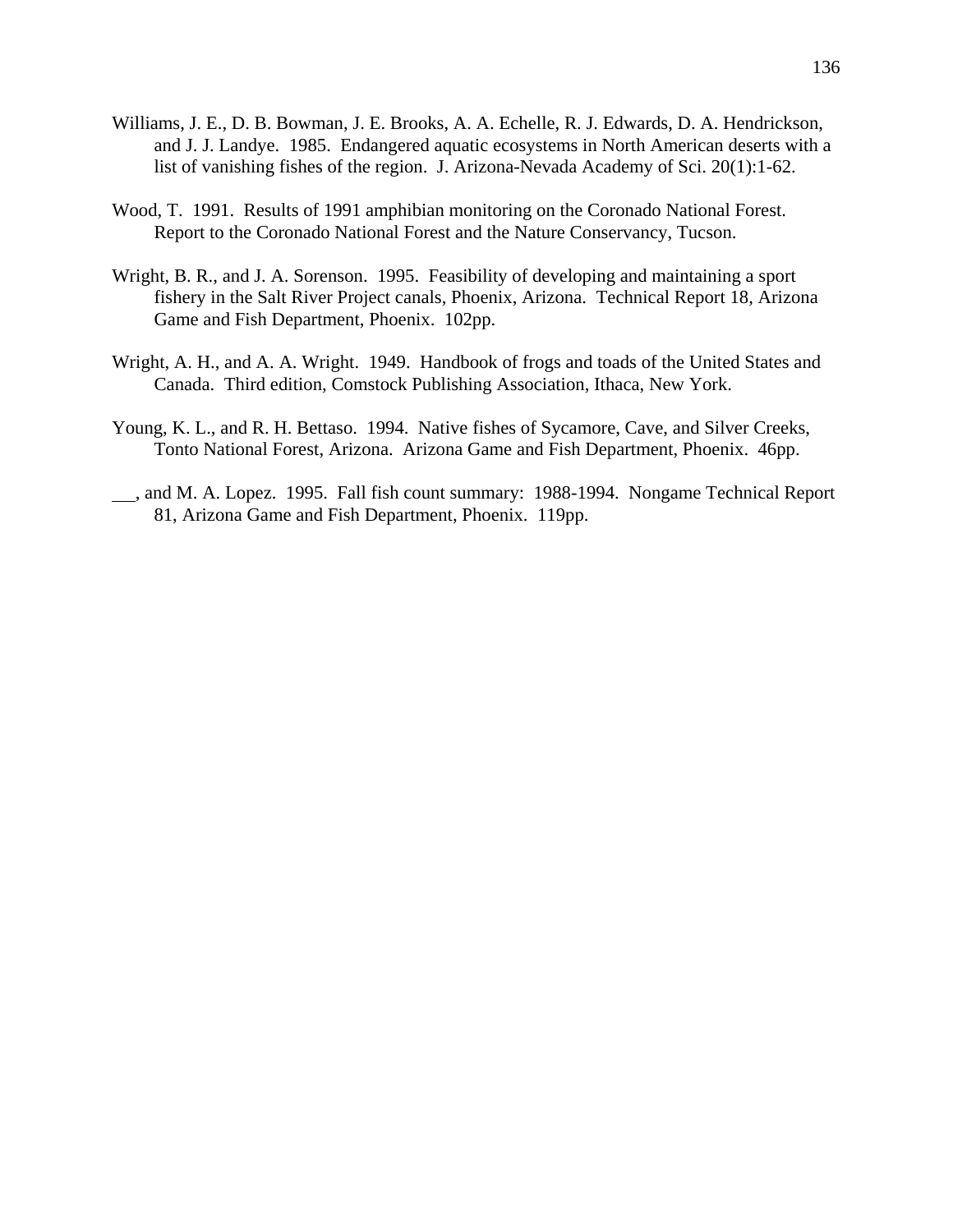## **APPENDIX 1. CONCURRENCES**

## **SONORA TIGER SALAMANDER (***Ambystoma tigrinum stebbensi***)**

# **Status of the Species in the Action Area**

The Sonora tiger salamander is known from about 53 breeding localities, although not all are currently occupied (Collins and Jones 1987, Collins 1996, Abbate 1998, USFWS 2002b and files). Populations and habitats are dynamic, thus the number and location of extant aquatic populations change over time, as exhibited by the differences between survey results in 1985 and 1993 to 1996 (Collins and Jones 1987; Collins 1996; James Collins, ASU, pers. comm. 1996). During surveys by the AGFD from 2001 to 2006, Sonora tiger salamanders were found at 37 of 139 stock tanks, which were sampled from 1 to 7 times each. At 23 of 29 tanks where salamanders were found, and which were sampled more than once, salamanders were not found on at least one visit.

All sites where Sonora tiger salamanders have been found are located in Arizona in the Santa Cruz and San Pedro River drainages, including sites in the San Rafael Valley and adjacent portions of the Patagonia and Huachuca mountains in Santa Cruz and Cochise counties. All confirmed historical and extant aquatic populations are found in cattle tanks or impounded cienegas within 19 miles of Lochiel, Arizona. Salamanders collected from a cienega at Rancho Los Fresnos in the San Rafael Valley, Sonora, may be *A. t. stebbinsi* (Varela-Romero et al., 1992). However, surveys during 2006 failed to locate additional salamanders, and most waters on the ranch are now occupied by nonindigenous bullfrogs, crayfish, green sunfish, or black bullhead (trip reports, USFWS files).

For further information on the ecology, taxonomy, range, and threats to this subspecies, refer to U.S. Fish and Wildlife Service (2002b), Collins (1981, 1996), Collins and Jones (1987), Collins et al. (1988, 2003), Gehlbach (1967), Jancovich et al. (1997, 1998, 2005), Jones et al. (1988, 1995), Lowe (1954), Snyder et al. (1996, 1998), Storfer (2003), and Storfer et al. (2004).

## **Analysis Of Effects**

Impacts of nonindigenous fishes and conspecific salamanders to Sonora tiger salamander are potentially the greatest among species considered here. Sonora tiger salamander evolved in systems that may have been devoid of fishes, and populations typically succumb when nonindigenous fishes invade their habitats. However, Sonora tiger salamander now breeds almost exclusively in artificial stock watering tanks in ephemeral drainages that are least accessible to fishes, and thus the threat of nonindigenous species introductions to those habitats is low unless aided by direct bait bucket transfers.

Tiger salamander populations in the western United States and Canada, including populations of the Sonora tiger salamander, exhibit frequent epizootics (Collins et al. 2001). Sonora tiger salamander populations experience frequent disease-related die-offs (about 8% of populations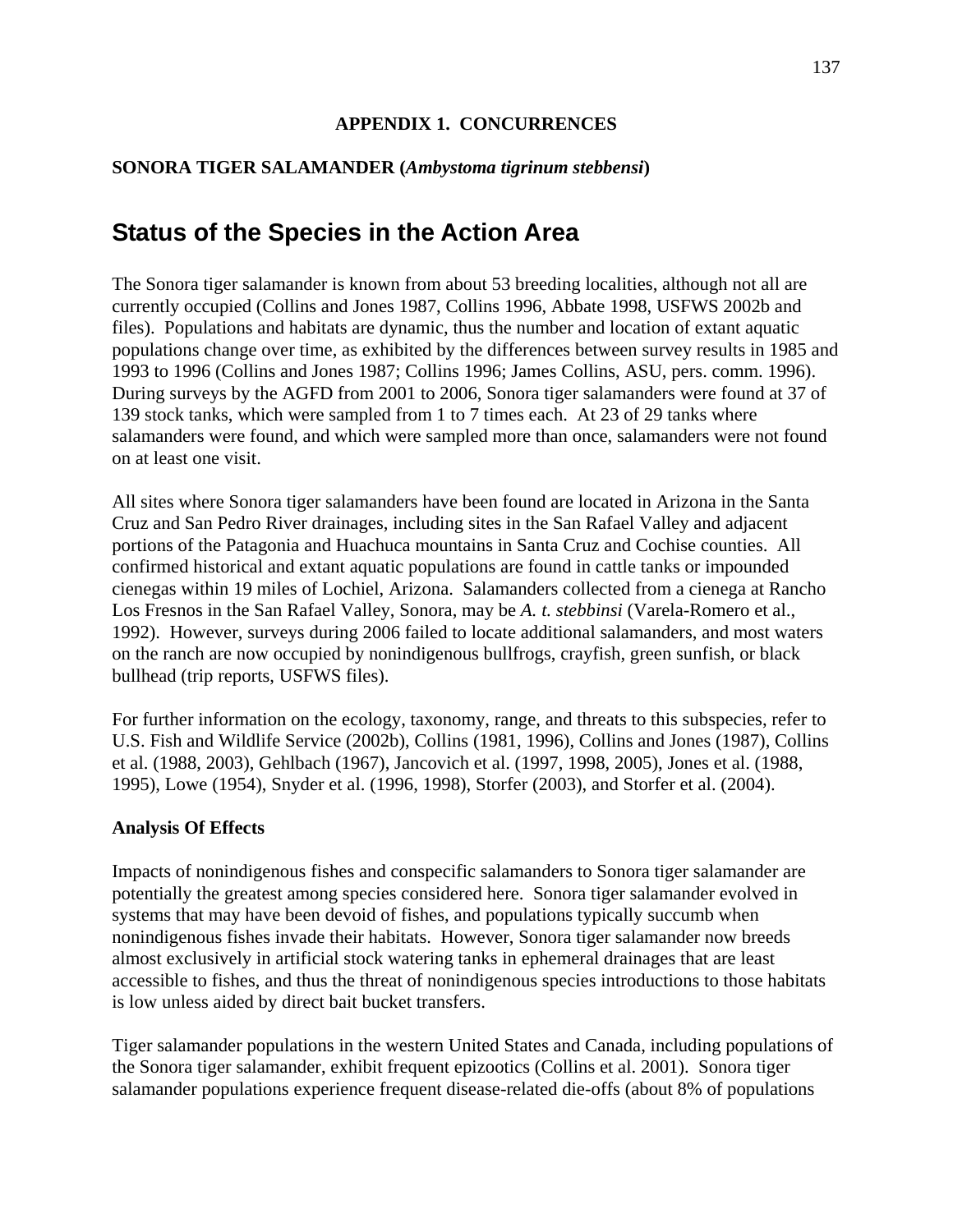are affected each year) in which almost all salamanders and larvae in the pond die. *A. tigrinum* virus (ATV) is the pathogen believed to be primarily responsible for these die-offs (Jancovich et al. 1997). ATV may be spread by bullfrogs, birds, cattle, or other animals that move among tanks (Jancovich et al. 1997); however, the viral life cycle appears to be restricted to tiger salamanders - no other syntopic hosts have been identified (Jancovich et al*.* 2001). The disease could be spread by researchers or anglers if equipment such as waders, nets, or fishing tackle used at a salamander tank are not allowed to dry or are not disinfected before use at another tank. ATV may have switched from sport fishes to salamanders or was introduced with water dogs (*A. t. mavortium*) imported for use as fish bait in Arizona and elsewhere (Jancovich et al*.* 2005). Collins et al. (2003) identified ATV in waterdogs obtained from a Phoenix bait shop.

Sonora tiger salamanders also contract chytridiomycosis, a fungal disease associated with global declines of frogs and toads (Berger et al. 1998, Longcore et al. 1999, Speare and Berger 2000, Davidson et al. 2003). However, compared to anurans, infected salamanders exhibit only minimal symptoms (Davidson et al. 2000).

## **Conclusion**

We concur with Reclamations's determination that the proposed action may affect, but is not likely to adversely affect, the Sonora tiger salamander for the following reasons:

- The San Rafael Valley is more isolated from CAP than other sites in the SCR subbasin, therefore the likelihood that nonindigenous species transported through the CAP will reach these populations is discountable.
- Problematic nonindigenous fish would have to be moved by people to get into the habitats that Sonora tiger salamanders occupy.

## **DESERT PUPFISH (***Cyprinodon macularius***)**

## **Status of the Species in the Action Area**

In Arizona, the family Cyprinodontidae was historically represented by two recognized subspecies, (*Cyprinodon m. macularius*) and (*C. m. eremus*), and an undescribed species, the Monkey Spring pupfish. Echelle et al*.* (2000) and Minckley et al. (2002) raised *C. m. eremus* to a species, *C. eremus*. Also, Minckley et al. (2002) suggested that the SCR drainage was historically occupied by the extinct Santa Cruz (=Monkey Spring) pupfish, described as *Cyprinodon arcuatus*. This has led to discussion among experts as to whether desert pupfish (*C. macularius*) should be reestablished in the Santa Cruz drainage, since it has been proposed that *C. arcuatus* was the species of pupfish historically found in the Santa Cruz drainage (Minckley et al. 2002). There is general agreement that available suitable habitats in the Santa Cruz drainage should be used for desert pupfish (*C. macularius*) recovery purposes. Both species of pupfish (*C. arcuatus* and *C. macularius*) were extremely similar to each other, and likely ecologically equivalent. Minckley et al. (2002) suggest that the species are similar enough that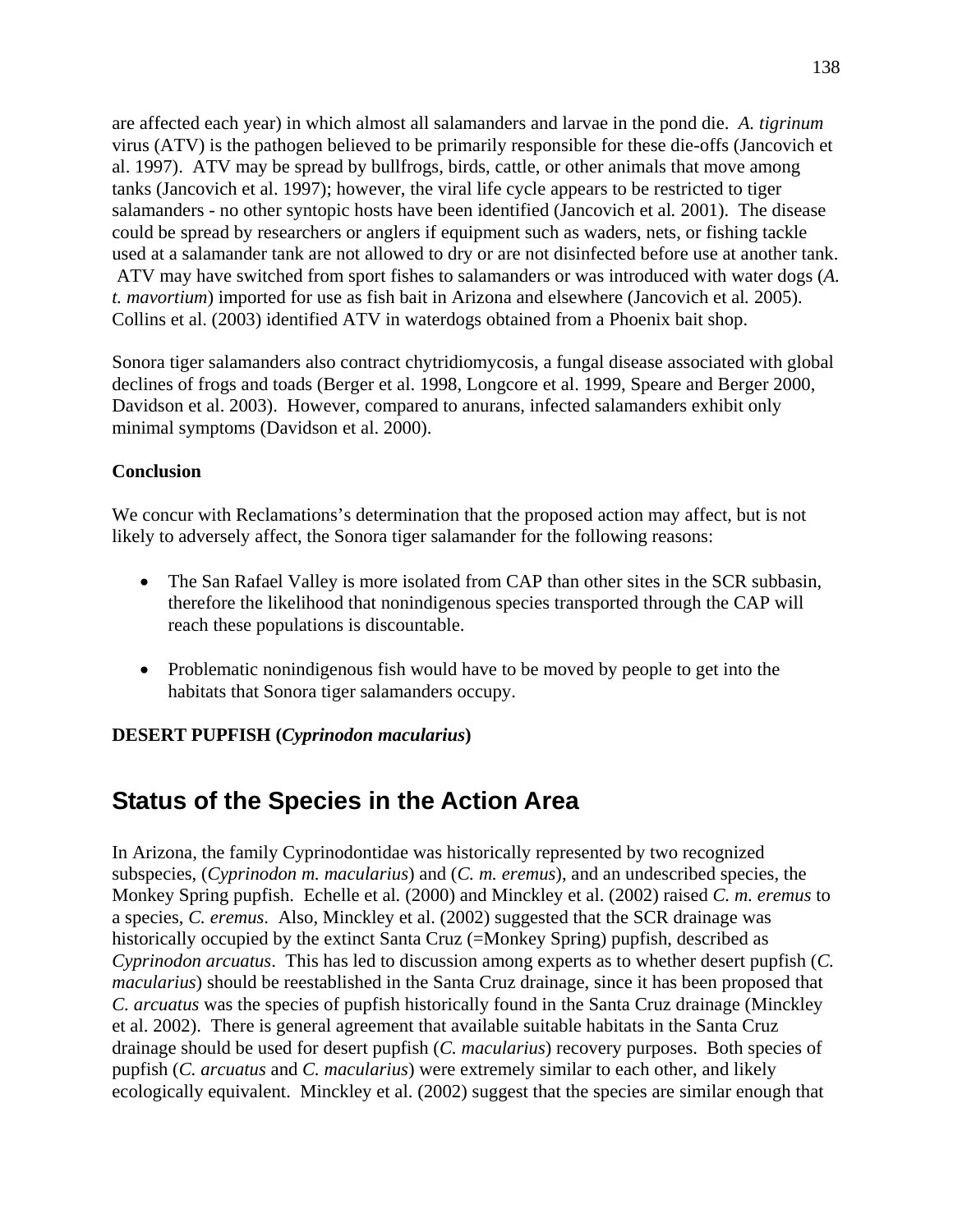they were long confounded under *C. macularius,* and the biogeographic considerations suggest that the affinities of *C. arcuatus* lie with *C. macularius* or *C. eremus*. Regardless of the ultimate origins of *C. macularius* and *C. arcuatus*, the Santa Cruz drainage is historical habitat for the genus *Cyprinodon*, and potential recovery habitats in the Santa Cruz should be pursued for *C. macularius*.

There are 13 natural populations that persist; nine of these are in Mexico, and none are in the Gila basin. About 20 transplanted populations exist in the wild (USFWS 1993b). One of the existing populations is semi-captive and is located in a small impoundment at Boyce-Thompson Arboretum, near the town of Superior. Both are small habitats. The Boyce-Thompson site is contaminated with fathead minnow, a nonindigenous fish. The oldest reestablished population is in Cold Spring Seep, a modified spring complex along the northern Gila River escarpment, just west of the town of Safford. Red shiner have been found in Cold Spring Seep, apparently a bait bucket introduction, but appear to have been successfully removed. Desert pupfish have been recently released into two streams in the Agua Fria drainage, three sites in the Aravaipa drainage, Fossil Creek, and streams on the Muleshoe. Only the Agua Fria populations appear to be self-sustaining. The success of the Aravaipa stockings is unclear, as pupfish have not been found post-stocking. Additional stocking of desert pupfish for recovery in the Gila basin is expected over the 100-year project life of CAP.

## **Analysis Of Effects**

No natural populations of desert pupfish are located within the action area. Most areas in which repatriation is likely to occur are isolated, although some may be connected to other surface waters. Although the existing repatriated populations are the sole representatives of this species in the entire Gila basin, the potential for adverse effects from CAP-mediated nonindigenous aquatic species is expected to be very small because there are so few occupied sites. However, some aquatic species dispersing via CAP, such as giant salvinia, might have a substantially increased likelihood of reaching these habitats once introduced into the Gila basin through the CAP aqueduct. The potential impacts from CAP-mediated movement of nonindigenous species to the desert pupfish will be similar to those described for the Gila topminnow, but much smaller in scope and in potential to occur.

## **Conclusion**

We concur with Reclamation's determination that the proposed action may affect, but is not likely to adversely affect, the desert pupfish for the following reasons:

- There are no natural populations, and few reestablished populations in the action area.
- The reestablished populations are isolated, and the likelihood that nonindigenous species transported through the CAP will reach these populations is discountable.
- No barriers are planned at any extant desert pupfish populations.
- The conservation measures should enhance the status of the species.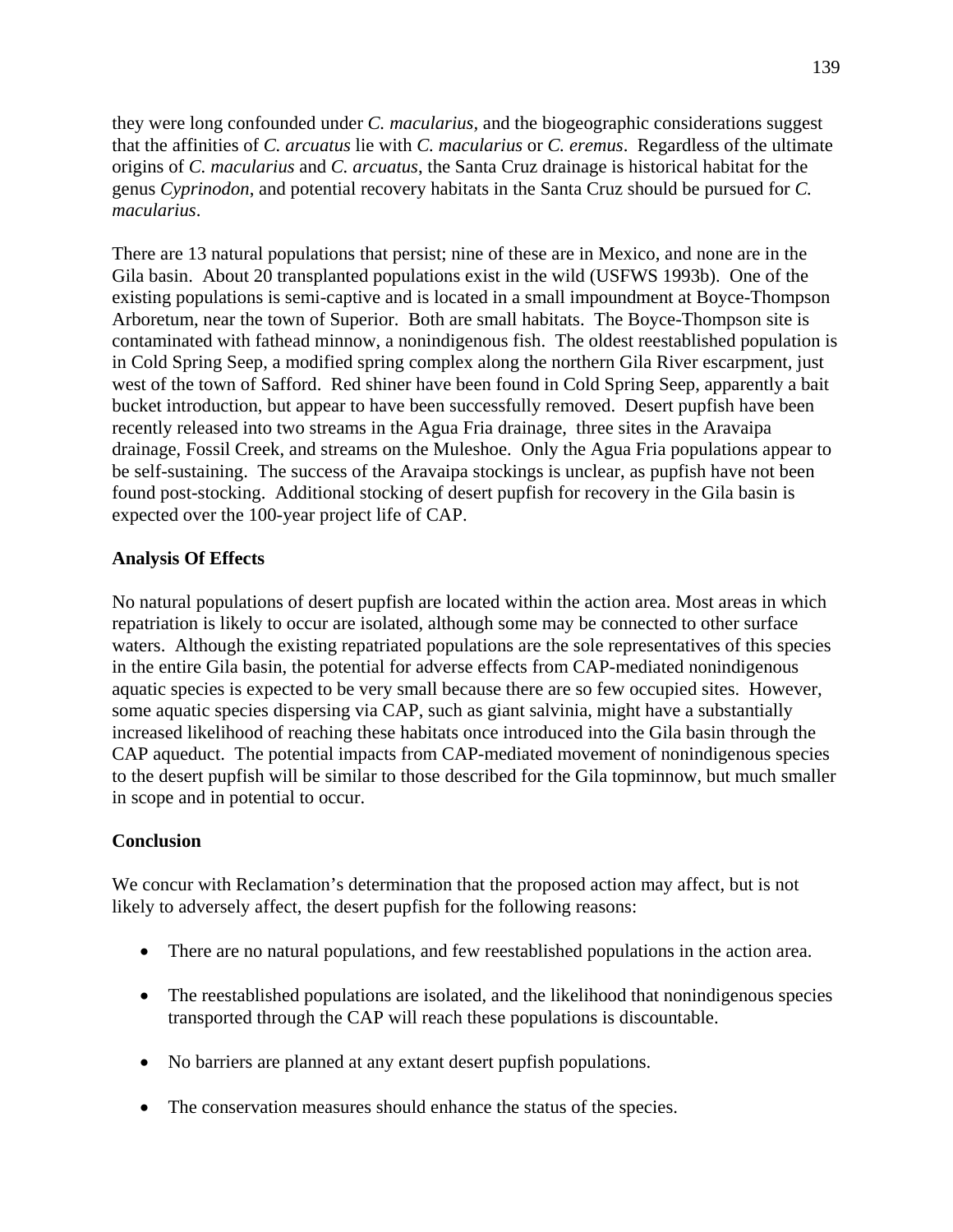## **APACHE TROUT (***Oncorhynchus apache***)**

## **Status of the Species in the Action Area**

Historically, Apache trout inhabited most of the streams occurring greater than about one mile in elevation (1,609 meters) in east-central Arizona's White Mountains. By 1950, the only known populations of Apache trout were located on the Fort Apache Indian Reservation (FAIR). Streams occupied today by this trout species within its former historical range are located on the FAIR and the Apache-Sitgreaves National Forest. Apache trout within the action area occur in headwaters of the Salt River system. This includes 12 natural populations and 9 replicate populations. These populations are at the uppermost ends of the action area with a number of intervening dams along the Salt River that separate them from direct influence from CAP mediated nonindigenous aquatic species. Their status in the action area is equivalent to their range-wide status, which is good and improving.

## **Analysis Of Effects**

Apache trout is not expected to sustain significant impacts. Their populations and recovery areas are distant from the CAP aqueduct and above the mainstem dams on the Gila, Salt, and Verde rivers. In addition, there are small fish barriers near the downstream end of most of the Apache trout occupied habitats. The higher, colder waters of the trout habitats are substantially less likely to be successfully colonized by species moving out of the warmwater CAP aqueduct or its related facilities.

## **Conclusion**

We concur with Reclamation's determination that the proposed action may affect, but is not likely to adversely affect, the Apache trout for the following reasons:

- Apache trout habitats are distant from CAP and associated waters, and are above numerous dams and barriers. Therefore, the likelihood that nonindigenous species transported through the CAP will reach these populations is discountable.
- The nonindigenous aquatic species likely to be spread by CAP are likely to be most adapted to warm water, and not the colder water occupied by Apache trout. Therefore, effects of the CAP should be insignificant.

## **GILA TROUT (***Oncorhynchus gilae***)**

## **Status of the Species in the Action Area**

The range of Gila trout is entirely contained within the Gila River basin, so that its status rangewide is equivalent to that in the action area. The Gila trout is endemic to mountain streams in the Gila, San Francisco, Agua Fria, and Verde river drainages in Arizona and New Mexico (Miller 1950, Minckley 1973, Behnke 1992). In 1975, the known distribution of the species consisted of only five relict populations restricted to headwater stream habitats in the upper Gila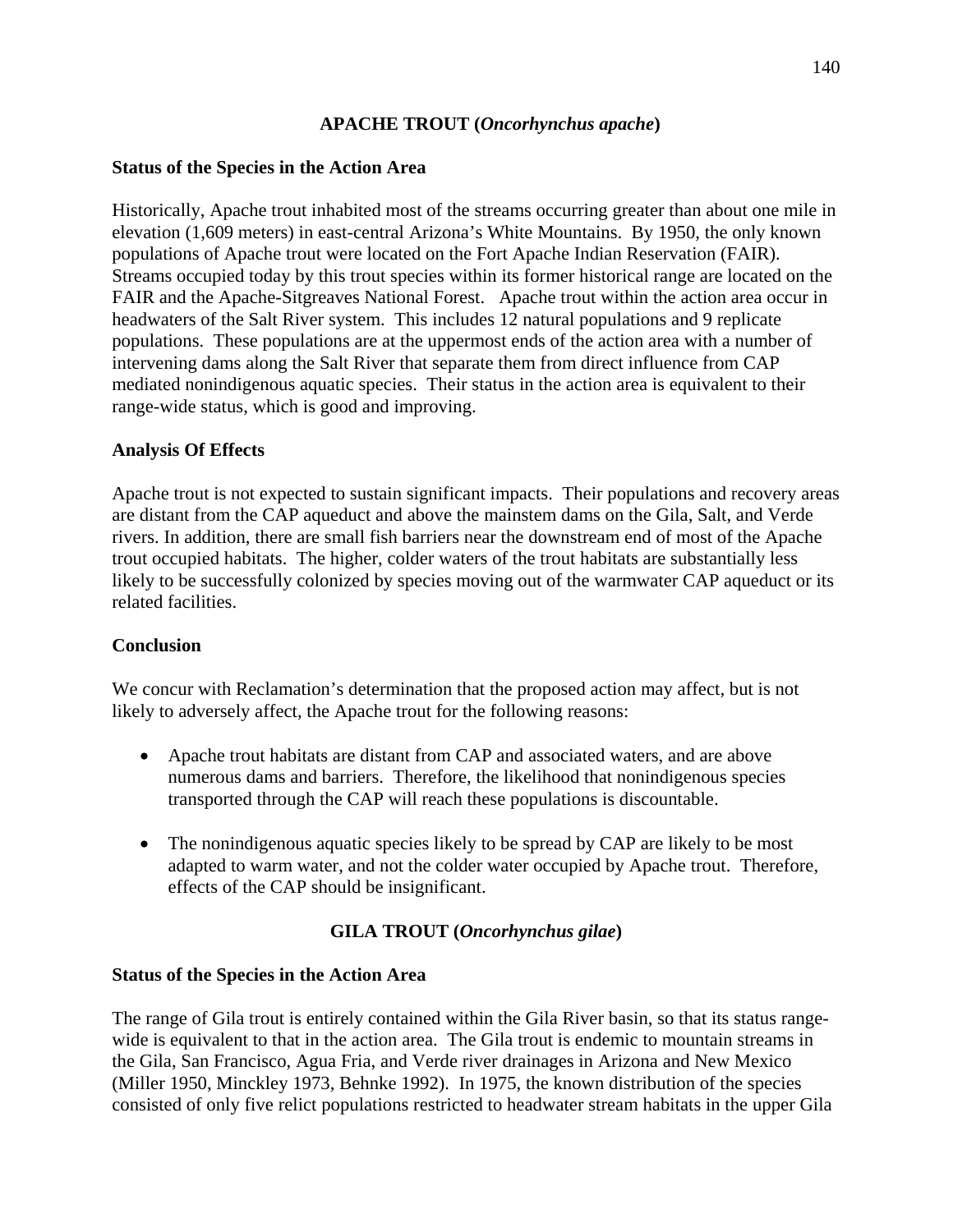River drainage in New Mexico (Main Diamond Creek, South Diamond Creek, McKenna Creek, Spruce Creek, Iron Creek). Before 1900, Gila trout were found in Arizona in the Agua Fria River, Verde River, Eagle Creek, Blue River, and San Francisco River, but the species was extirpated from the state around the turn of the century. The species remained extirpated from Arizona until fish from Main Diamond Creek were translocated into Gap Creek, a tributary of the Verde River, in 1974. This population is believed to be extirpated.

Dude Creek, a tributary of the East Verde River near Payson, was stocked with Gila trout in 1999. In November 2000, Raspberry Creek, a tributary to the Blue River, was stocked with 113 age 0 Gila trout, creating a second Arizona population. Gila trout was also stocked into Strayhorse Creek in the Blue River basin. These fish are considered the representative native trout for the San Francisco and Blue river drainages (David 1998). Within the action area, the status of Gila trout is good and improving, due to extensive recovery efforts that are primarily removal and prevention of invasion of nonindigenous fish.

## **Analysis Of Effects**

Natural and repatriated populations in the tributaries of the upper Gila and San Francisco rivers are near the top of the watershed, but have only one intervening large dam between them and the CAP. All of the others have natural or constructed barriers near their downstream limits. Repatriated populations in Arizona are located in Dude Creek, a tributary of the East Verde River and Raspberry Creek, a tributary of the Blue River. Additional repatriation efforts are expected in headwater streams in the Verde, Blue, and Eagle drainages.

## **Conclusion**

We concur with Reclamation's determination that the proposed action may affect, but is not likely to adversely affect, the Gila trout for the following reasons:

- Gila trout habitats are distant from CAP and associated waters, and are above numerous dams and barriers. Therefore, the likelihood that nonindigenous species transported through the CAP will reach these populations is discountable.
- The nonindigenous aquatic species likely to be spread by CAP are likely to be most adapted to warm water, and not the colder water occupied by Gila trout. Therefore, effects of the CAP should be insignificant.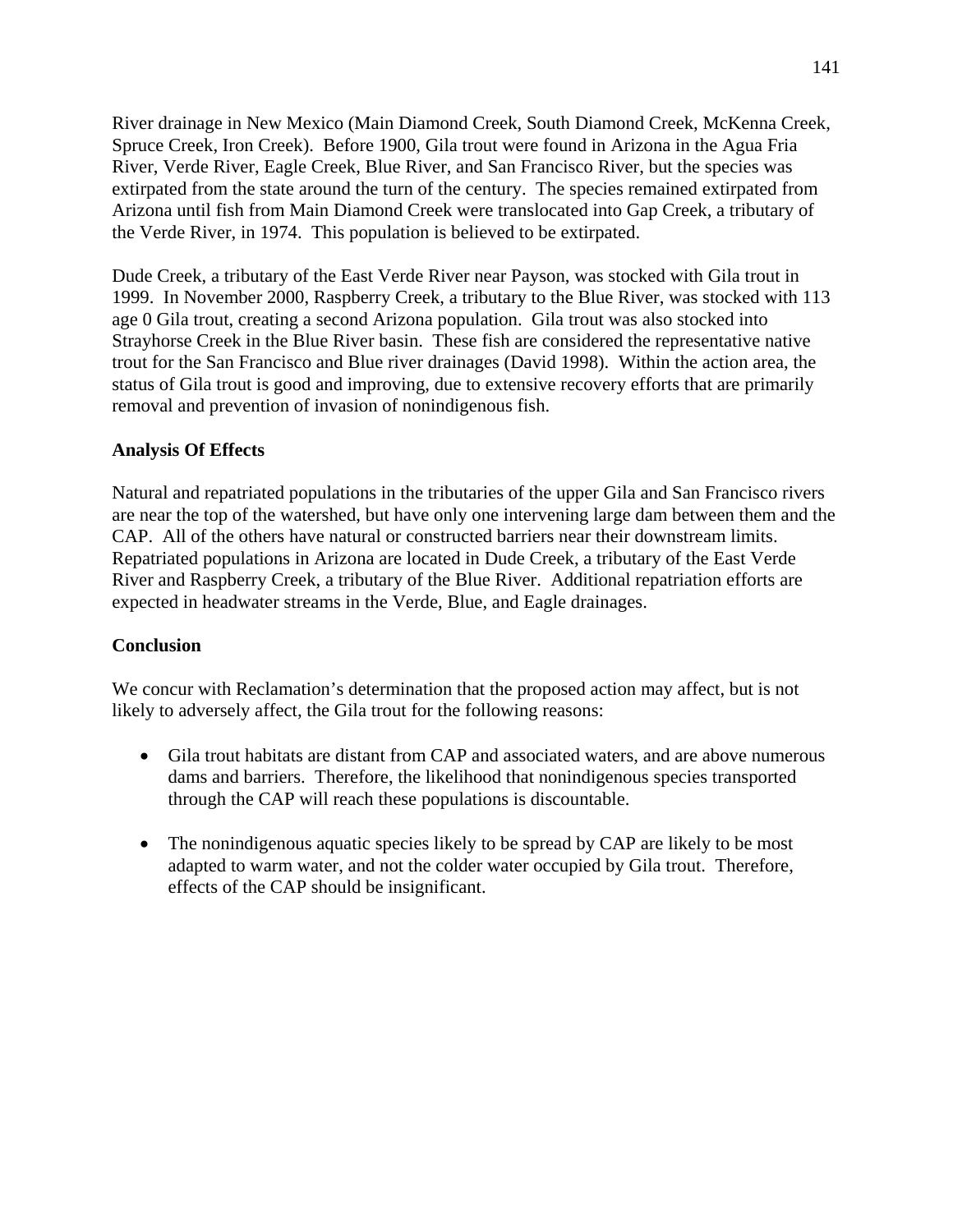| APPENDIX 2. Central Arizona Project - section 7 consultations in Arizona. |                                     |                           |                           |              |                             |  |
|---------------------------------------------------------------------------|-------------------------------------|---------------------------|---------------------------|--------------|-----------------------------|--|
| Consultation                                                              | Project                             | Formal(F)                 | <b>Biological Opinion</b> | Finding      | Species                     |  |
| Number                                                                    |                                     | Informal(I)               | <b>Concurrence Date</b>   |              |                             |  |
|                                                                           |                                     | Conference(C)             |                           |              |                             |  |
| $2 - 21 - 83 - F - 10$                                                    | Central Arizona Water               | $\mathbf{F}$              | 3/8/83                    | jeopardy     | bald eagle                  |  |
|                                                                           | Control Study - Plan 6              |                           | amended 4/7/83            | nonjeopardy  | Yuma clapper rail, Gila     |  |
|                                                                           |                                     |                           |                           |              | topminnow, peregrine falcon |  |
|                                                                           |                                     |                           |                           |              |                             |  |
|                                                                           | - Waddell Dam                       | F                         | 11/15/84                  | jeopardy     | bald eagle                  |  |
|                                                                           |                                     |                           | amended 7/2/97            |              |                             |  |
|                                                                           | - Cliff Dam                         | $\boldsymbol{\mathrm{F}}$ | 8/15/85                   | jeopardy     | bald eagle                  |  |
|                                                                           | - Cliff Dam                         | ${\bf F}$                 | 3/10/87                   | nonjeopardy  | Arizona cliffrose           |  |
|                                                                           | - Roosevelt Dam (see also 2-        | $\overline{F}$            | 3/30/90                   | jeopardy     | bald eagle                  |  |
|                                                                           | 21-95-F-462)                        |                           |                           |              |                             |  |
| $2 - 21 - 83 - 1 - 24$                                                    | New Waddell Pumped                  | $\mathbf I$               |                           | file missing |                             |  |
|                                                                           | Storage Hydroelectric Plant         |                           |                           |              |                             |  |
| $2 - 21 - 83 - 1 - 50$                                                    | <b>Pump below Granite Reef</b>      | $\mathbf I$               |                           |              | bald eagle                  |  |
|                                                                           | Dam                                 |                           |                           |              | Yuma clapper rail           |  |
| $2 - 21 - 83 - 1 - 55$                                                    | CAP upstream water                  | $\mathbf I$               | see 2-21-86-F-87          |              | spikedace                   |  |
|                                                                           | exchange (converted to 2-21-        |                           |                           |              | loach minnow                |  |
|                                                                           | $86 - F - 87$                       |                           |                           |              | bald eagle                  |  |
| 2-22-83-F-74                                                              | <b>Upper Gila Water Supply</b>      | $\mathbf F$               | draft                     | nonjeopardy  | Spikedace, loach minnow,    |  |
|                                                                           | Study (Hooker/Connor Dam)           |                           | 3/9/87                    |              | bald eagle                  |  |
| 2-21-84-F-49                                                              | Ft. McDowell Indian                 | $\mathbf{F}$              | 3/21/85                   | jeopardy     | bald eagle                  |  |
|                                                                           | Reservation -                       |                           |                           |              |                             |  |
|                                                                           | Rehabilitation and                  |                           |                           |              |                             |  |
|                                                                           | <b>Betterment Irrigation System</b> |                           |                           |              |                             |  |
| $2 - 21 - 84 - 1 - 56$                                                    | Tucson Aqueduct Phase B             | $\mathsf{C}$              | 11/18/85                  | jeopardy     | Tumamoc globeberry          |  |
|                                                                           | (CAP)                               | ${\bf F}$                 | 6/27/86                   | jeopardy     | Thornber's fishhook cactus  |  |
| 2-21-84-I-92                                                              | <b>Tonopah Irrigation District</b>  | $\mathbf I$               |                           |              | none                        |  |
|                                                                           | CAP water delivery system           |                           |                           |              |                             |  |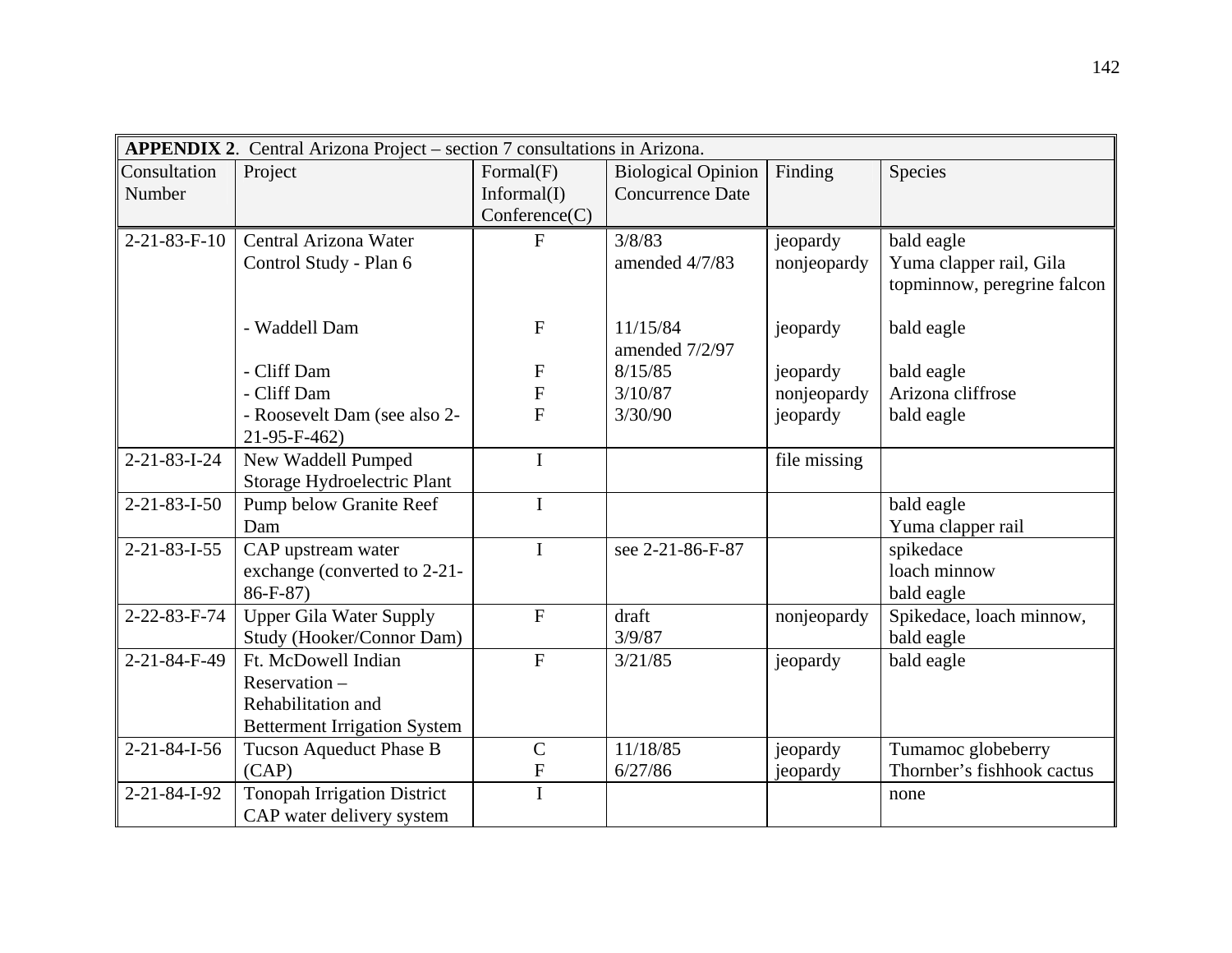| APPENDIX 2 cont'd. Central Arizona Project – section 7 consultations in Arizona. |                                                                                             |                                           |                                                      |             |                                                            |  |  |
|----------------------------------------------------------------------------------|---------------------------------------------------------------------------------------------|-------------------------------------------|------------------------------------------------------|-------------|------------------------------------------------------------|--|--|
| Consultation<br>Number                                                           | Project                                                                                     | Formal(F)<br>Informal(I)<br>Conference(C) | <b>Biological Opinion</b><br><b>Concurrence Date</b> | Finding     | Species                                                    |  |  |
| 2-21-84-F-96                                                                     | Papago and San Xavier<br><b>Indian Reservations</b><br>(SAWRSA) and Schuk Toak              | F                                         | 11/2/87                                              | nonjeopardy | Tumamoc globeberry                                         |  |  |
| $2 - 21 - 84 - 1 - 97$                                                           | <b>Granite Reef aqueduct</b><br>wildlife water catchments                                   | $\mathbf I$                               |                                                      | no effect   | peregrine falcon                                           |  |  |
| 2-21-84-I-98                                                                     | Avra Valley Irrigation and<br>Drainage District delivery<br>system (CAP)                    | $\mathbf I$                               |                                                      |             | Thornber's fishhook cactus                                 |  |  |
| $2 - 21 - 85 - 1 - 03$                                                           | Farmers Investment Coop. -<br>CAP water system                                              | $\mathbf I$                               |                                                      |             | bald eagle, peregrine falcon<br>Thornber's fishhook cactus |  |  |
| 2-2185-I-38                                                                      | Cave Creek Water Co.<br>storage facility                                                    | $\mathbf I$                               |                                                      |             | none                                                       |  |  |
| $2 - 21 - 85 - 1 - 40$                                                           | <b>Salt River Indian</b><br>Community Plan - CAP                                            | $\mathbf I$                               |                                                      |             | peregrine falcon<br>Yuma clapper rail                      |  |  |
| $2 - 21 - 85 - 1 - 41$                                                           | Papago Chui Chu on-<br>reserva-tion delivery system<br>$-CAP$                               | $\mathbf I$                               |                                                      |             | Thornber's fishhook cactus                                 |  |  |
| $2 - 21 - 85 - 1 - 66$                                                           | Castle Hot Springs right-of-<br>way rerouting                                               | $\mathbf I$                               |                                                      |             | none                                                       |  |  |
| $2 - 21 - 85 - I -$<br>106                                                       | San Tan Irrigation, Chandler<br>Heights, Queen Creek<br>Districts delivery systems -<br>CAP | $\mathbf I$                               |                                                      |             | none                                                       |  |  |
| $2 - 21 - 86 - 1 - 22$                                                           | Ft. McDowell Irrigation<br>Project                                                          | $\mathbf I$                               |                                                      |             | bald eagle, peregrine falcon<br>Yuma clapper rail          |  |  |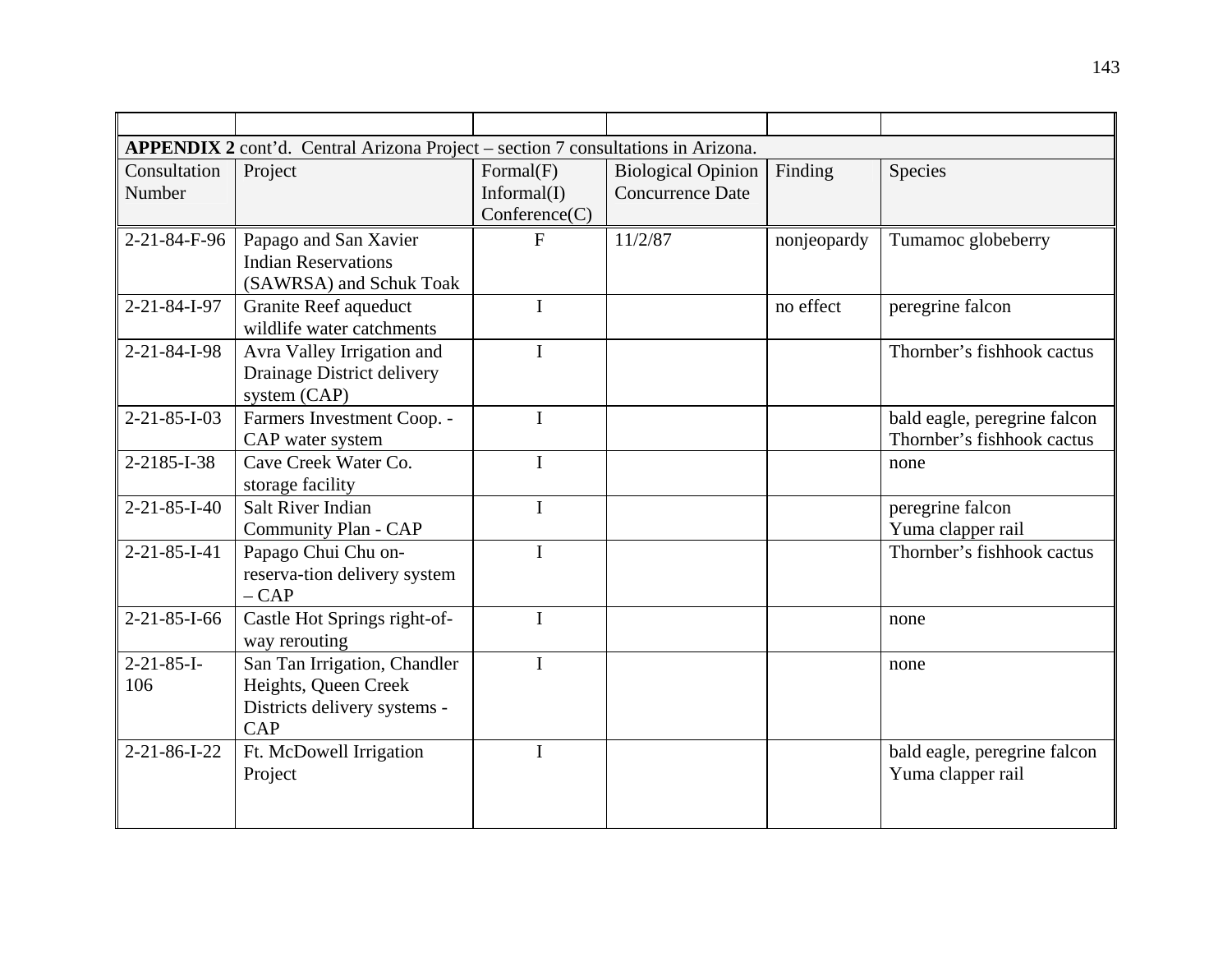| <b>APPENDIX 2</b> cont'd. Central Arizona Project - Section 7 Consultation History |                                                                                                                                            |                                           |                                                      |                                                                                |                                                                                    |  |  |
|------------------------------------------------------------------------------------|--------------------------------------------------------------------------------------------------------------------------------------------|-------------------------------------------|------------------------------------------------------|--------------------------------------------------------------------------------|------------------------------------------------------------------------------------|--|--|
| Consultation<br>Number                                                             | Project                                                                                                                                    | Formal(F)<br>Informal(I)<br>Conference(C) | <b>Biological Opinion</b><br><b>Concurrence Date</b> | Finding                                                                        | Species                                                                            |  |  |
| $2 - 21 - 86 - 1 - 35$                                                             | Delivery system CAP -<br><b>Community Water Company</b><br>of Green Valley, Green<br>Valley Water Company, and<br>New Pueblo Water Company |                                           |                                                      |                                                                                | bald eagle<br>peregrine falcon<br>Tumamoc globeberry<br>Thornber's fishhook cactus |  |  |
| $2 - 21 - 86 - 1 - 66$                                                             | Relocation & reconstruction<br>of US 88 near Government<br>Camp on Lake Roosevelt                                                          | I                                         |                                                      | file missing                                                                   |                                                                                    |  |  |
| $2 - 21 - 86 - 1 - 73$                                                             | Gila River Indian<br>Community water and soil<br>conservation study (CAP)                                                                  | $\mathbf I$                               |                                                      |                                                                                | Thornber's fishhook cactus<br>Tumamoc globeberry                                   |  |  |
| $2 - 21 - 86 - C -$<br>87 2-21-86-<br>$F-87$                                       | <b>Upper Gila Water Supply</b><br><b>Study and Verde River</b><br>diversions                                                               | $\mathbf C$                               | 4/14/86                                              | jeopardy $\&$<br>adverse<br>modification                                       | spikedace<br>loach minnow                                                          |  |  |
|                                                                                    |                                                                                                                                            | $\mathbf F$                               | $5/30/90$ amended<br>3/18/94                         | jeopardy $\&$<br>adverse<br>modification<br>of proposed<br>critical<br>habitat | spikedace                                                                          |  |  |
| $2 - 21 - 87 - 1 - 52$                                                             | Pan Quemado<br>communication site and road<br>(CAP)                                                                                        | $\bf{I}$                                  |                                                      |                                                                                | Tumamoc globeberry<br>Thornber's fishhook cactus<br>Nichol's turkshead cactus      |  |  |
| $2 - 21 - 87 - 1 - 56$                                                             | <b>High Plains States</b><br>groundwater recharge<br>demonstration project in                                                              | $\mathbf I$                               |                                                      |                                                                                | Tumamoc globeberry                                                                 |  |  |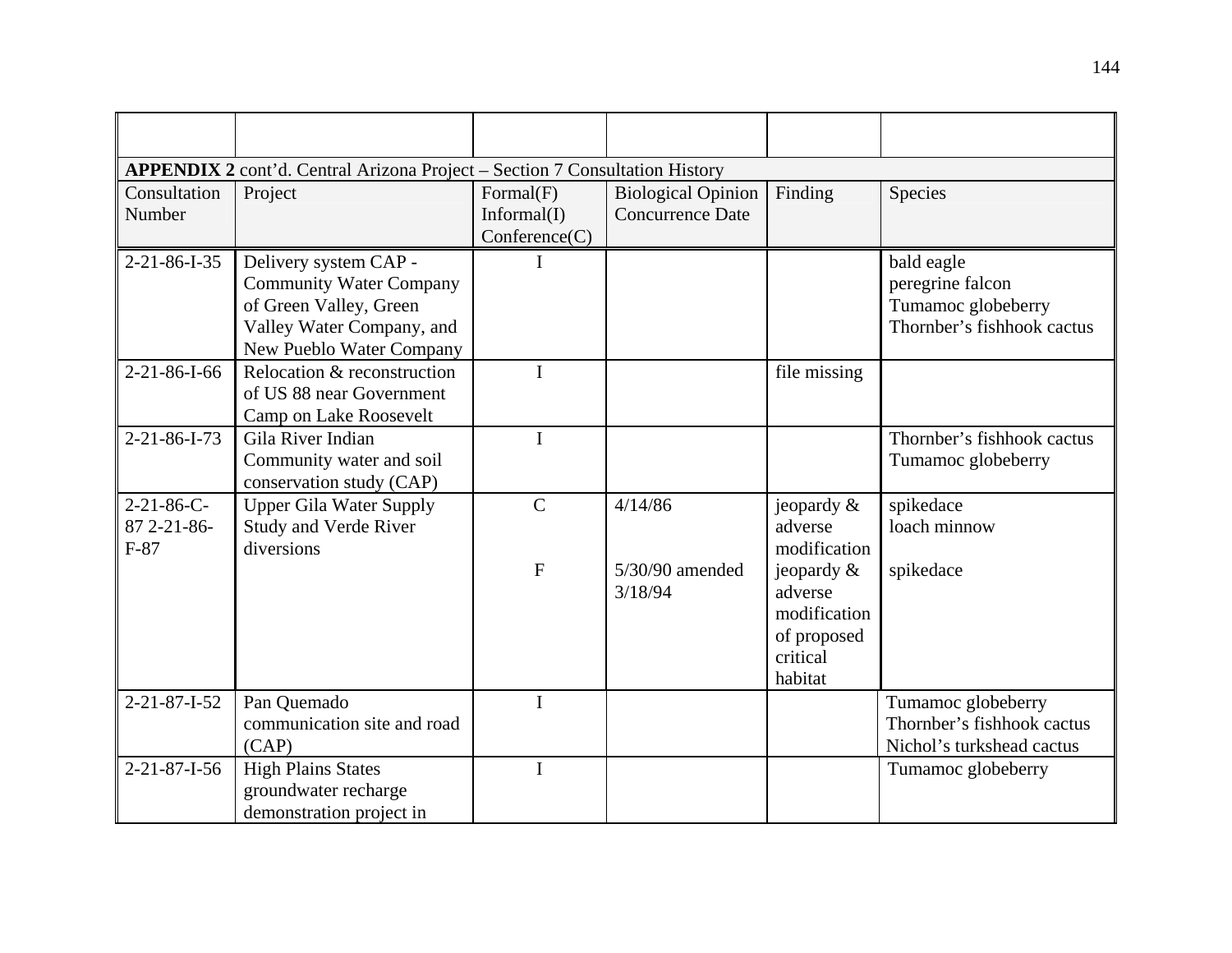|                                                                                    | Arizona                                                              |                                           |                                                      |           |                                                                               |  |  |  |  |  |
|------------------------------------------------------------------------------------|----------------------------------------------------------------------|-------------------------------------------|------------------------------------------------------|-----------|-------------------------------------------------------------------------------|--|--|--|--|--|
|                                                                                    |                                                                      |                                           |                                                      |           |                                                                               |  |  |  |  |  |
| <b>APPENDIX 2</b> cont'd. Central Arizona Project – Section 7 Consultation History |                                                                      |                                           |                                                      |           |                                                                               |  |  |  |  |  |
| Consultation<br>Number                                                             | Project                                                              | Formal(F)<br>Informal(I)<br>Conference(C) | <b>Biological Opinion</b><br><b>Concurrence Date</b> | Finding   | Species                                                                       |  |  |  |  |  |
| $2 - 21 - 87 - 1 - 79$                                                             | Temporary 69KV line and<br>substation, New Waddell<br>Dam            | I                                         |                                                      |           | bald eagle<br>peregrine falcon                                                |  |  |  |  |  |
| $2 - 21 - 87 - 1 - 90$                                                             | Water resources core hole<br>drilling, Tohono O'odham                | $\mathbf{I}$                              |                                                      |           | Tumamoc globeberry<br>Nichol's turkshead cactus<br>Thornber's fishhook cactus |  |  |  |  |  |
| $2 - 21 - 87 - I -$<br>124                                                         | Tucson Aqueduct Reach 6 or<br>Tucson Pipeline/Tunnel                 | $\mathbf I$                               |                                                      |           | Tumamoc globeberry                                                            |  |  |  |  |  |
| $2 - 21 - 88 - 1 - 71$                                                             | New powerplant road and<br>Apache Trail relocation,<br>Roosevelt Dam | $\mathbf I$                               |                                                      |           | none                                                                          |  |  |  |  |  |
| 2-21-88-I-72                                                                       | Proposed wildlife water<br>catchments, New Waddell<br>Dam            | $\mathbf I$                               |                                                      |           | none                                                                          |  |  |  |  |  |
| $2 - 21 - 88 - I -$<br>113                                                         | Los Reales transmission line,<br><b>CAP</b>                          | $\mathbf I$                               |                                                      | no effect | Tumamoc globeberry                                                            |  |  |  |  |  |
| $2 - 21 - 88 - I -$<br>125                                                         | Doe Peak water catchments,<br>New Waddell Dam                        | $\mathbf I$                               |                                                      |           | none                                                                          |  |  |  |  |  |
| $2 - 21 - 89 - 1 - 34$                                                             | Wildlife water catchments,<br>Tucson aqueduct                        | $\mathbf I$                               |                                                      |           | Tumamoc globeberry                                                            |  |  |  |  |  |
| 2-21-89-I-36                                                                       | Wildlife water catchments,<br>Salt-Gila aqueduct                     | $\mathbf I$                               |                                                      |           | none                                                                          |  |  |  |  |  |
| $2 - 21 - 89 - I -$<br>101                                                         | Wildlife water catchments,<br><b>Pinal County</b>                    | $\mathbf I$                               |                                                      |           | none                                                                          |  |  |  |  |  |
| 2-21-90-I-41                                                                       | Tucson water treatment plant                                         | I                                         |                                                      | no effect | Tumamoc globeberry                                                            |  |  |  |  |  |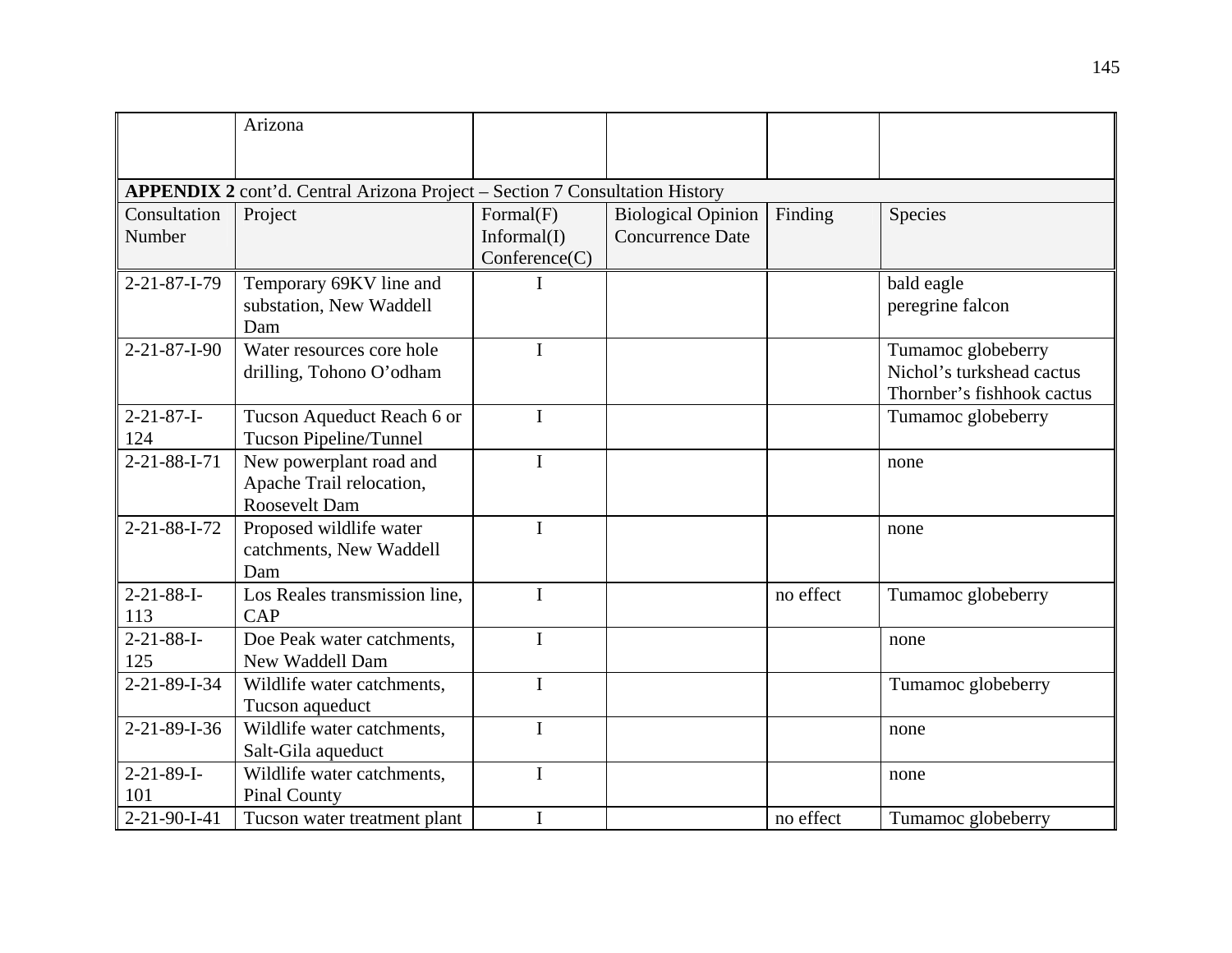|                            | spoil site                                                                                                                                   |                                           |                                                                              |                                                                     |                                                                                                                       |  |  |  |  |  |  |
|----------------------------|----------------------------------------------------------------------------------------------------------------------------------------------|-------------------------------------------|------------------------------------------------------------------------------|---------------------------------------------------------------------|-----------------------------------------------------------------------------------------------------------------------|--|--|--|--|--|--|
| $2 - 21 - 90 - 1 - 51$     | Pasqua Yaqui Reservation                                                                                                                     | I                                         |                                                                              |                                                                     | Tumamoc globeberry, Gila<br>topminnow, Sanborn's bat                                                                  |  |  |  |  |  |  |
|                            | <b>APPENDIX 2</b> cont'd. Central Arizona Project – Section 7 Consultation History                                                           |                                           |                                                                              |                                                                     |                                                                                                                       |  |  |  |  |  |  |
| Consultation<br>Number     | Project                                                                                                                                      | Formal(F)<br>Informal(I)<br>Conference(C) | <b>Biological Opinion</b><br><b>Concurrence Date</b>                         | Finding                                                             | Species                                                                                                               |  |  |  |  |  |  |
| $2-21-90-F$ -<br>119       | Pima Lateral Feeder Canal/<br>Introduction and Spread of<br>nonnative species into Gila<br>River Basin (excluding the<br>Santa Cruz) via CAP | ${\bf F}$<br>F (reinitiation)             | $4/20/94$ amended<br>6/22/95 5/6/98<br>7/15/98 1/13/00<br>6/30/00<br>4/17/01 | jeopardy $\&$<br>adverse<br>modification<br>jeopardy<br>nonjeopardy | Spikedace, loach minnow,<br>razorback sucker, Gila<br>topminnow, bald eagle,<br>Colorado squawfish, desert<br>pupfish |  |  |  |  |  |  |
| $2 - 21 - 90 - I -$<br>151 | <b>Carefree Water Company</b><br>upgrade                                                                                                     |                                           |                                                                              |                                                                     | none                                                                                                                  |  |  |  |  |  |  |
| $2 - 21 - 91 - I -$<br>238 | CAP - Salt River Pima-<br>Maricopa Indian Community<br>water use                                                                             | $\mathbf I$                               |                                                                              | no effect                                                           | bald eagle Yuma clapper rail                                                                                          |  |  |  |  |  |  |
| $2 - 21 - 91 - F -$<br>248 | Federal Loan Application,<br>Fort McDowell Indian<br>Reservation                                                                             | $\mathbf F$                               | 2/28/92                                                                      | jeopardy                                                            | bald eagle                                                                                                            |  |  |  |  |  |  |
| $2-21-91-I-$<br>406        | <b>Tucson Aqueduct System</b><br>Reliability (TASRI) -<br>Construction and Filling of<br>reservoir                                           | $\mathbf F$<br>I                          | 2/11/98                                                                      | jeopardy<br>is not likely<br>to adversely<br>affect                 | Pima pineapple cactus<br>Gila topminnow, lesser<br>long-nosed bat, desert<br>pupfish, cactus ferrug.<br>pygmy owl     |  |  |  |  |  |  |
|                            | <b>CAP</b> - Nonnative<br>Introduction and Spread in                                                                                         | $\mathbf F$<br>$\mathbf I$                | draft 6/11/99<br>12/6/94                                                     | jeopardy<br>no effect                                               | Gila topminnow<br>Spikedace, loach minnow,                                                                            |  |  |  |  |  |  |
|                            | Santa Cruz River subbasin                                                                                                                    |                                           | 6/5/97                                                                       | is not likely<br>to adversely<br>affect                             | razorback sucker<br>Colorado squawfish, Sonora<br>tiger salamander, Chiricahua<br>leopard frog                        |  |  |  |  |  |  |
| 2-21-92-I-41               | Salt River siphon, Granite                                                                                                                   | $\mathbf I$                               |                                                                              | not likely to                                                       | bald eagle, Yuma clapper                                                                                              |  |  |  |  |  |  |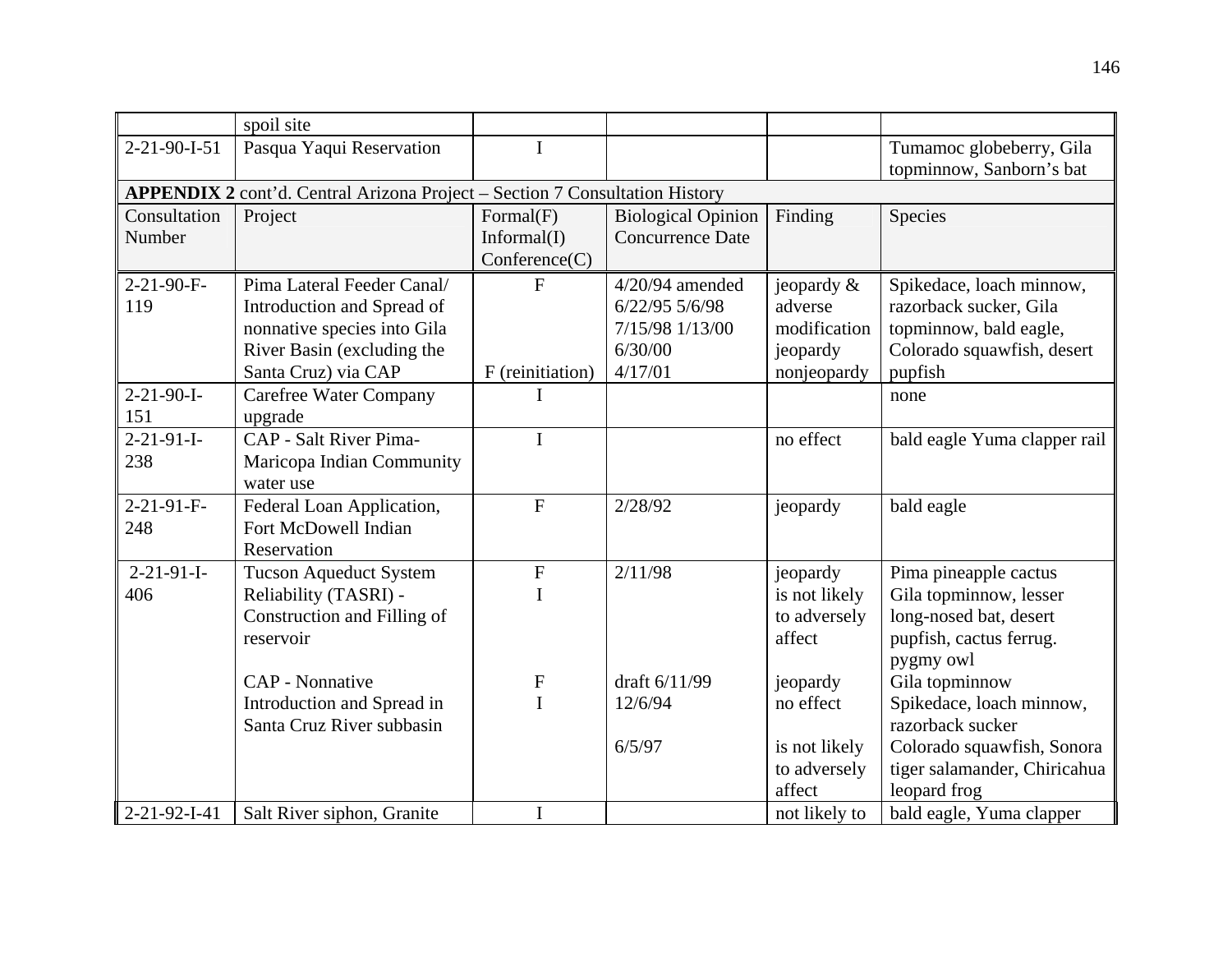|                            | Reef Dam                                                                    |                                           |                                                      | adversely<br>affect                                                               | rail, razorback sucker,<br>bonytail chub                                                                                           |
|----------------------------|-----------------------------------------------------------------------------|-------------------------------------------|------------------------------------------------------|-----------------------------------------------------------------------------------|------------------------------------------------------------------------------------------------------------------------------------|
| $2 - 21 - 92 - I -$<br>226 | Pima Mine Road pilot<br>recharge project                                    | I                                         |                                                      |                                                                                   | lesser long-nosed bat<br>Tumamoc globeberry                                                                                        |
|                            | APPENDIX 2 cont'd. Central Arizona Project - Section 7 Consultation History |                                           |                                                      |                                                                                   |                                                                                                                                    |
| Consultation<br>Number     | Project                                                                     | Formal(F)<br>Informal(I)<br>Conference(C) | <b>Biological Opinion</b><br><b>Concurrence Date</b> | Finding                                                                           | Species                                                                                                                            |
| $2 - 21 - 92 - I -$<br>709 | Cacti salvage at Lake<br>Pleasant                                           | $\mathbf{F}$                              | formal withdrawn<br>12/3/92                          |                                                                                   | bald eagle                                                                                                                         |
| $2 - 21 - 92 - I -$<br>722 | San Carlos Irrigation District<br>Rehabilitation for CAP                    | I                                         |                                                      |                                                                                   | none                                                                                                                               |
| $2 - 21 - 93 - 1 - 86$     | Gila River Indian<br>Community on-farm<br>development                       | I                                         |                                                      |                                                                                   | bald eagle, SW willow<br>flycatcher, peregrine falcon,<br>Yuma clapper rail, cactus<br>ferrug. pygmy owl, lesser<br>long-nosed bat |
| $2 - 21 - 93 - I -$<br>124 | Sierra Vista wastewater<br>wetlands (converted to 2-21-<br>99-I-097)        | I                                         | see 2-21-99-I-097                                    |                                                                                   |                                                                                                                                    |
| $2 - 21 - 93 - I -$<br>339 | Cortaro-Marana Irrigation<br>District indirect recharge<br>project          | I                                         |                                                      | no effect/<br>proposed<br>mitigation<br>and time<br>limit.<br>renewed for<br>1995 | Spikedace<br>loach minnow<br>Gila topminnow<br>desert pupfish<br>razorback sucker<br>Colorado squawfish<br>bald eagle              |
| $2 - 21 - 93 - I -$<br>412 | New River siphon repairs                                                    | $\mathbf I$                               |                                                      |                                                                                   | bald eagle peregrine falcon                                                                                                        |
| $2 - 21 - 95 - I -$<br>247 | Agua Fria siphon repairs                                                    | $\mathbf I$                               |                                                      |                                                                                   | peregrine falcon<br>cactus ferrug. pygmy owl                                                                                       |
| 2-21-95-F-                 | Roosevelt Lake, water level                                                 | $\overline{F}$                            | 7/17/96                                              | jeopardy                                                                          | SW willow flycatcher                                                                                                               |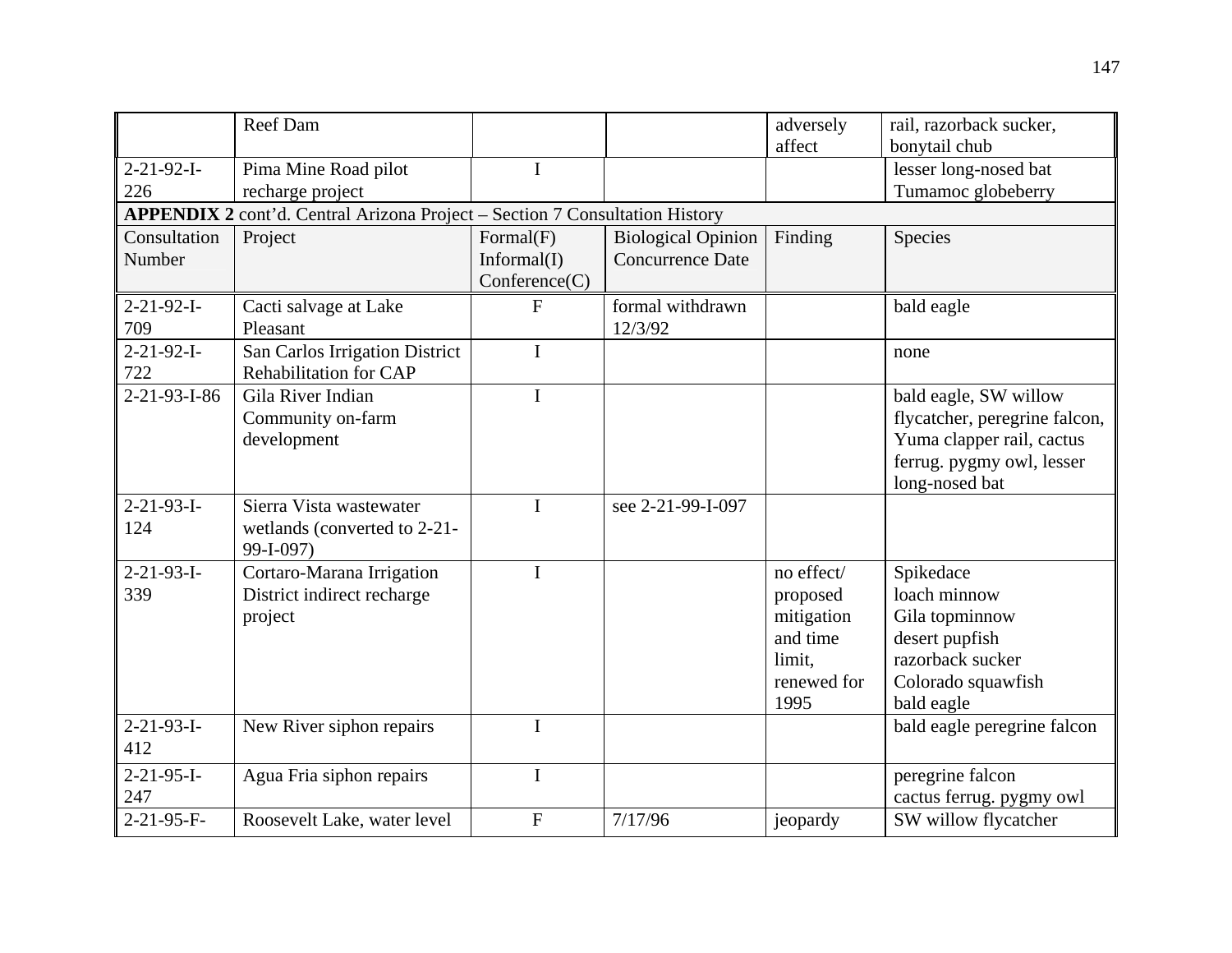| 462                 | changes                                                                     |               | Amended 6/7/99            |               |                          |
|---------------------|-----------------------------------------------------------------------------|---------------|---------------------------|---------------|--------------------------|
| $2-21-96-I-$        | City of Surprise recharge                                                   |               |                           |               | unknown                  |
| 136                 | project                                                                     |               |                           |               |                          |
|                     | APPENDIX 2 cont'd. Central Arizona Project - Section 7 Consultation History |               |                           |               |                          |
|                     |                                                                             | Formal(F)     |                           |               |                          |
| Consultation        |                                                                             | Informal(I)   | <b>Biological Opinion</b> |               |                          |
| Number              | Project                                                                     | Conference(C) | Concurrence Date          | Finding       | <b>Species</b>           |
| 2-21-97-214         | Marana High Plains Effluent                                                 |               |                           | no effect     | SW willow flycatcher     |
|                     | <b>Recharge Project</b>                                                     |               |                           |               | cactus ferrug. pygmy owl |
| $2-21-97-F$ -       | CAP water assignment Camp                                                   | $\mathbf F$   | 3/30/98                   | nonjeopardy   | razorback sucker         |
| 314                 | Verde and Cottonwood                                                        |               | Amended 4/28/98           |               | SW willow flycatcher     |
|                     |                                                                             |               |                           |               | Arizona cliffrose        |
| $2-21-99-I-$        | San Pedro River watershed                                                   |               | 1/25/99                   | is not likely | Huachuca water umbel     |
| 097                 | effluent recharge project                                                   |               |                           | to adversely  | peregrine falcon         |
|                     |                                                                             |               |                           | affect        | SW willow flycatcher     |
| $2-21-99-I-$        | <b>Construction of San Xavier</b>                                           | $\mathbf{F}$  | 5/13/99                   | nonjeopardy   | Pima pineapple cactus    |
| 190                 | CAP-Link pipeline                                                           |               | Amended 5/26/99           |               |                          |
| 2-21-99-F-          | Central Avra Valley storage                                                 | $\mathbf{F}$  | 12/12/2000                | nonjeopardy   | cactus ferrug. pygmy owl |
| 360                 | and recharge project                                                        |               |                           |               |                          |
| $2 - 21 - 00 - I -$ | Water exchange agreement                                                    | I             |                           | no effect     | AZ hedgehog cactus       |
| 115                 | between BHP Copper and                                                      |               |                           |               | cactus ferrug. pygmy owl |
|                     | <b>Tonto Hills Utility Company</b>                                          |               |                           |               |                          |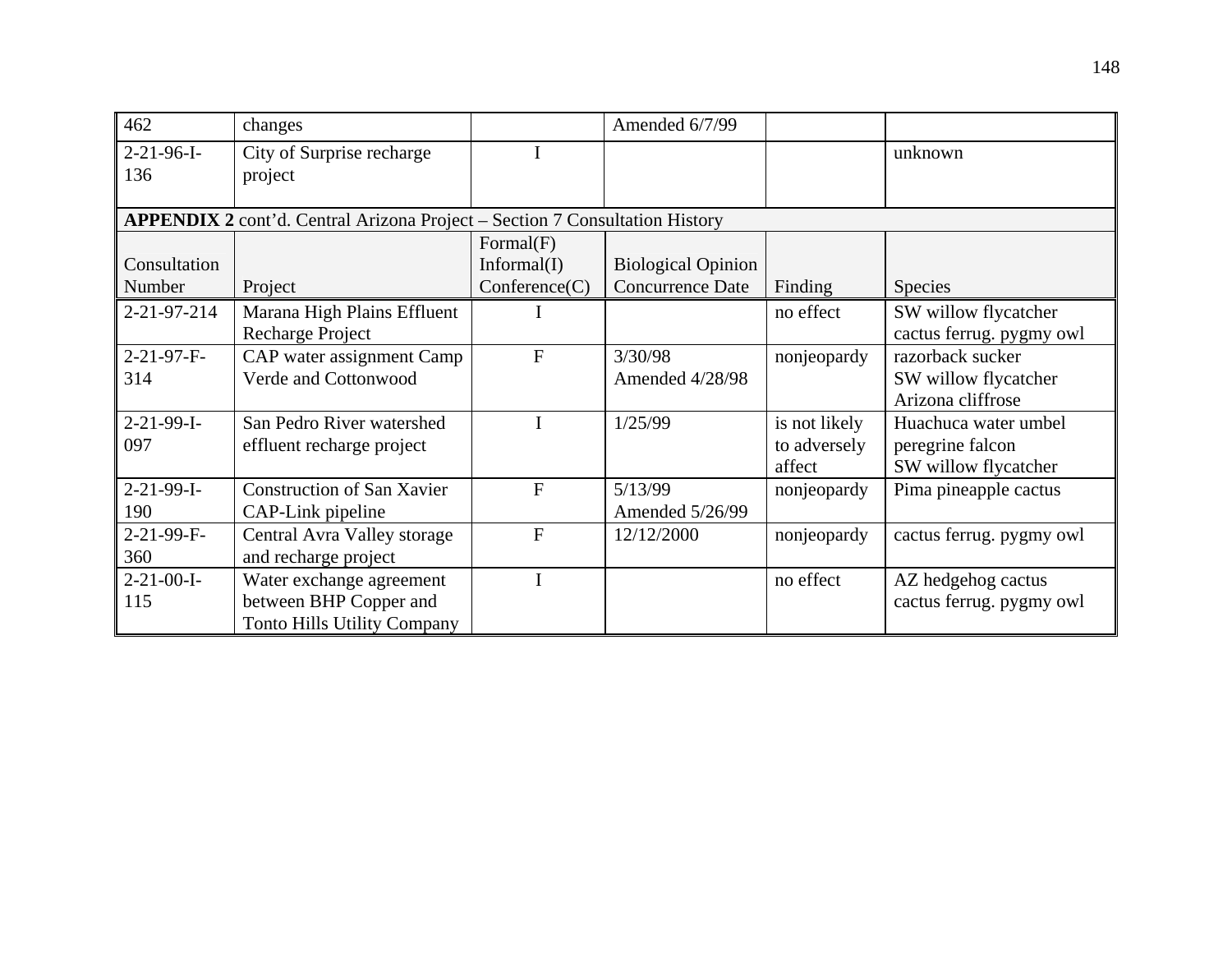| <b>Appendix 3.</b> Types of actions and their effects considered under section 7 consultation. |                                          |                                  |                                                                                                                                     |  |  |  |
|------------------------------------------------------------------------------------------------|------------------------------------------|----------------------------------|-------------------------------------------------------------------------------------------------------------------------------------|--|--|--|
| <b>ACTION NAME</b>                                                                             | <b>ACTION ENTITY</b>                     | <b>EFFECT TYPES</b>              | <b>BIOLOGICAL OPINION</b><br><b>SECTION</b>                                                                                         |  |  |  |
| Past actions                                                                                   | Federal, State,<br>Tribal, or<br>private | direct<br>Indirect               | description and effects analysis<br>are in <i>Environmental Baseline</i>                                                            |  |  |  |
| Interrelated and<br>interdependent                                                             | State, Tribal, or<br>private             | direct<br>indirect<br>cumulative | description in <i>Description of</i><br>the Proposed Action; effects<br>analysis in Effects of the Action<br>and Cumulative Effects |  |  |  |
| Proposed action                                                                                | Federal                                  | direct<br>Indirect               | description in <i>Description of</i><br>the Proposed Action; effects<br>analysis in <i>Effects of the Action</i>                    |  |  |  |
| Future non-Federal                                                                             | State, Tribal, or<br>private             | Cumulative                       | description and effects analysis<br>are in <i>Cumulative Effects</i>                                                                |  |  |  |

Past actions are any actions in the action area that occurred before the date of this consultation. Interrelated actions are those non-Federal actions that are part of a larger action and depend upon that action for their justification. Interdependent actions are those non-Federal actions that have no independent utility apart from the action under consultation. Proposed action is the Federal action under consultation. Future non-Federal actions are any actions in the action area that are reasonably foreseeable to occur. Direct effects are those effects that are a direct result of some action. The term "direct effects" in a section 7 context normally refers to those of the proposed Federal action. However, other related action (past, interrelated, interdependent, future non-Federal) may all have effects that are a direct result of those actions. Indirect effects are those that are caused by some action, but are later in time. The term "indirect effects" in a section 7 context normally refers to those of the proposed Federal action. However, other related actions (past, interrelated, interdependent, future non-Federal) may all have indirect effects. Indirect effects of the proposed Federal action usually refer to those that result from that specific action and do not have an intervening State, Tribal or private action. However, an interdependent and interrelated State, Tribal, or private action may occur as an indirect effect of the Federal action. Cumulative effects result from future non-Federal actions that are reasonably certain to occur.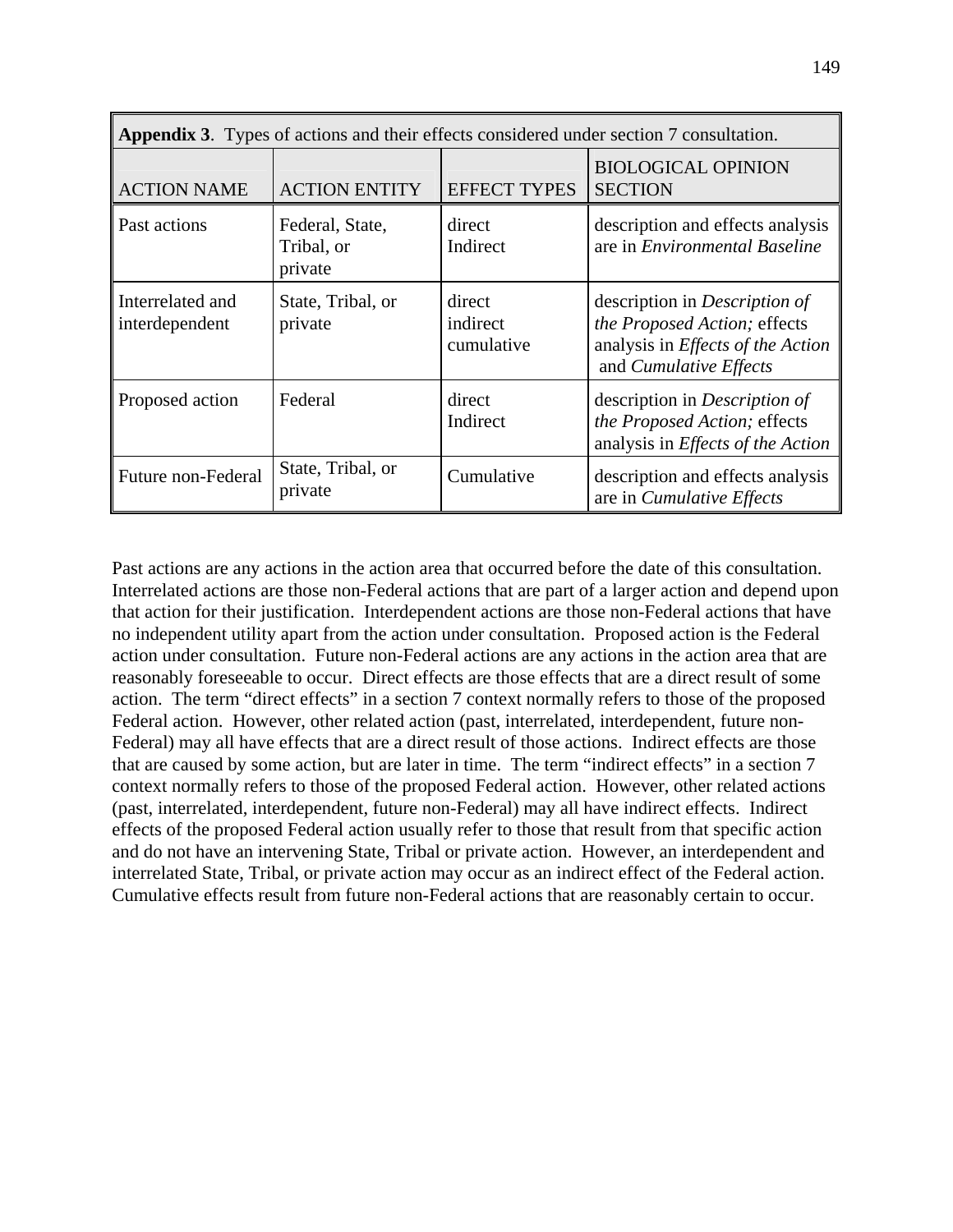|                                               | Dollars expended as of May, 2007 by species for each conservation measure fund. |                   |           |                     |           |                        |                   |                            |         |
|-----------------------------------------------|---------------------------------------------------------------------------------|-------------------|-----------|---------------------|-----------|------------------------|-------------------|----------------------------|---------|
|                                               | Loach<br>minnow                                                                 | Gila<br>topminnow | spikedace | razorback<br>sucker | Gila chub | Colorado<br>pikeminnow | Desert<br>pupfish | Gila &<br>Apache<br>trouts | Total   |
| Management against nonindigenous species fund |                                                                                 |                   |           |                     |           |                        |                   |                            |         |
| <b>Dollars</b>                                | 289,729                                                                         | 99,987            | 148,027   | 33,990              | 143,194   | 7,500                  | 92,240            | 30,000                     | 844,668 |
| Percent                                       | 34                                                                              | 12                | 18        | 4                   | 17        |                        | 11                | 4                          |         |
| Recovery in lieu of threat removal fund       |                                                                                 |                   |           |                     |           |                        |                   |                            |         |
| <b>Dollars</b>                                | 182,277                                                                         | 65,000            | 172,277   | 85,900              | 36,377    | 0                      | $\Omega$          | 0                          | 541833  |
| Percent                                       | 22                                                                              | 8                 | 20        | 10                  | 4         | 0                      | 0                 | 0                          |         |
| <b>TOTAL</b>                                  |                                                                                 |                   |           |                     |           |                        |                   |                            |         |
| <b>Dollars</b>                                | 472,006                                                                         | 164,987           | 320,304   | 119,890             | 179,571   | 7,500                  | 92,240            | 30,000                     | 1386501 |
| Percent                                       | 34                                                                              | 12                | 23        | 9                   | 13        |                        |                   | $\overline{2}$             |         |
|                                               |                                                                                 |                   |           |                     |           |                        |                   |                            |         |

**Appendix 4. Expenditures for the conservation measure funds.**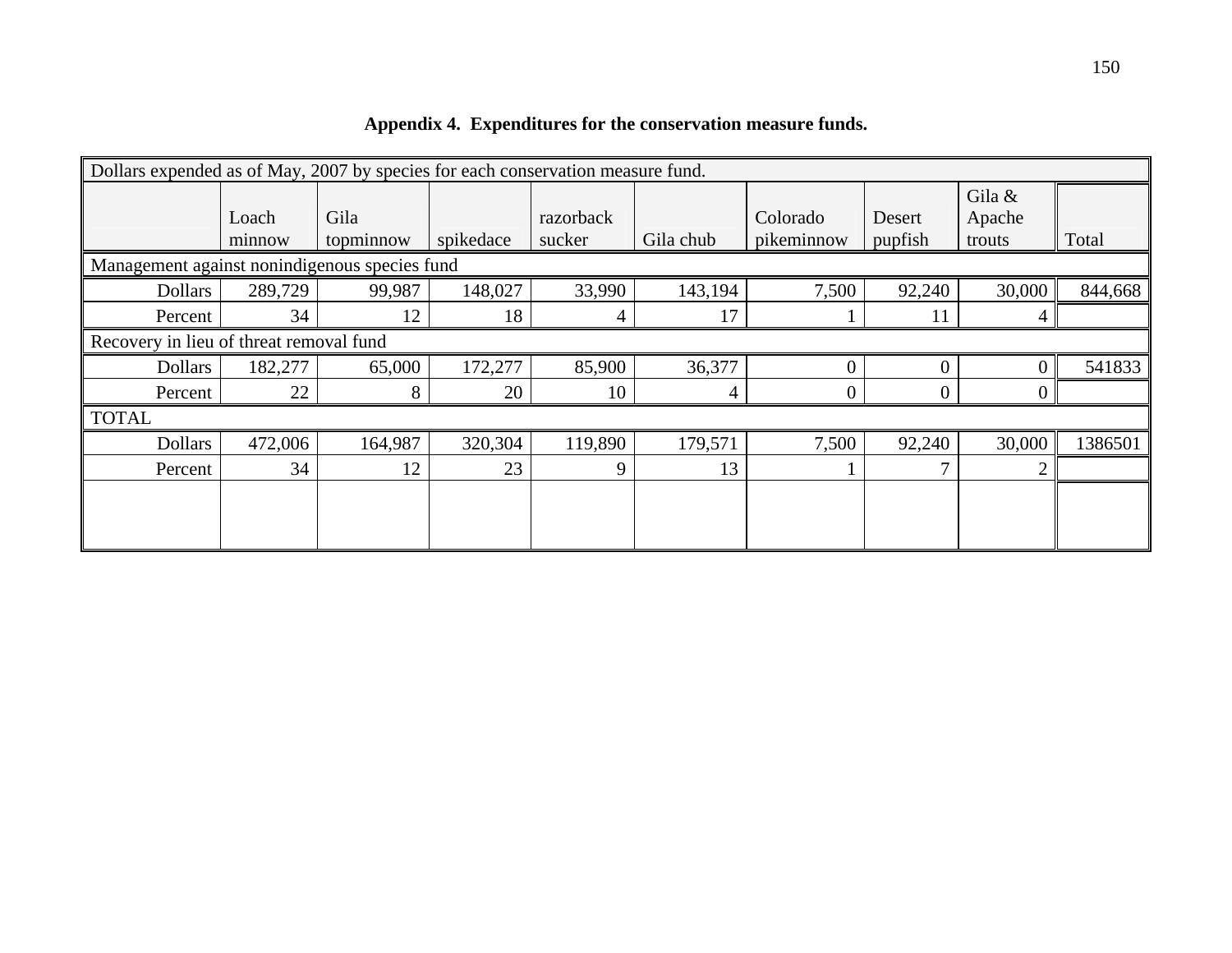|      |                                                                                   |                                       | 151                |  |  |  |  |  |
|------|-----------------------------------------------------------------------------------|---------------------------------------|--------------------|--|--|--|--|--|
|      | Agreement No. 1425-97-AA-32-00420 (Recovery of Natives, RPA 3) as of May 11, 2007 |                                       |                    |  |  |  |  |  |
| Year | Task                                                                              | Description                           | <b>Notes</b>       |  |  |  |  |  |
|      | 1                                                                                 | Aravaipa Creek geohydrology           | Completed          |  |  |  |  |  |
|      | $\overline{2}$                                                                    | NM spikedace/loach minnow monitoring  | Completed          |  |  |  |  |  |
|      | $\overline{3}$                                                                    | Maintain Gila topminnow stocks        | Completed          |  |  |  |  |  |
|      | $\overline{4}$                                                                    | <b>Bylas Springs geohydrology</b>     | Deleted by Mod. 2  |  |  |  |  |  |
|      | 5                                                                                 | Bonita Creek monitoring wells         | Deleted by Mod. 2  |  |  |  |  |  |
|      | 6                                                                                 | Klondyke mine tailings                | Deleted by Mod. 2  |  |  |  |  |  |
| 1997 | $\overline{7}$                                                                    | Water rights survey                   | Pending            |  |  |  |  |  |
|      | 8                                                                                 | Verde River fish study                | Deleted by Mod. 6  |  |  |  |  |  |
|      | 9                                                                                 | Augment Gila topminnow populations    | Completed          |  |  |  |  |  |
|      | 10                                                                                | Roundtail chub status survey          | Completed          |  |  |  |  |  |
|      | 11                                                                                | Aravaipa Creek fish monitoring        | Deleted by Mod. 5  |  |  |  |  |  |
|      | 12                                                                                | Achii-Hanyo growout enhancement       | Completed          |  |  |  |  |  |
|      | 13                                                                                | Middle Gila River spikedace survey    | Deleted by Mod. 7  |  |  |  |  |  |
|      | 14                                                                                | Spikedace/loach minnow stockings      | Deleted by Mod. 7  |  |  |  |  |  |
|      | 15                                                                                | <b>Status of Rio Rico topminnow</b>   | Deleted by Mod. 5  |  |  |  |  |  |
|      | 16                                                                                | Razorback/squawfish assessment        | Completed          |  |  |  |  |  |
|      | 17                                                                                | Verde River loach minnow survey       | Completed          |  |  |  |  |  |
|      | 18                                                                                | Database integration                  | Deleted by Mod. 5  |  |  |  |  |  |
|      | 19                                                                                | Spikedace/loach minnow declines       | Moved to task 76   |  |  |  |  |  |
| 1999 | 20                                                                                | Razorback sucker skeletal deformities | Deleted by Mod. 5  |  |  |  |  |  |
|      | 21                                                                                | Larval fish key (yr $1$ of $2$ )      | Completed          |  |  |  |  |  |
|      | 22                                                                                | Achii-Hanyo growout enhancement       | Deleted by Mod. 6  |  |  |  |  |  |
|      | 23                                                                                | San Juan growout ponds                | Deleted by Mod. 6  |  |  |  |  |  |
|      | $24\,$                                                                            | Spikedace propagation (yr 1 of 2)     | Completed          |  |  |  |  |  |
|      | 25                                                                                | FWS coordination                      | Completed          |  |  |  |  |  |
|      | 26                                                                                | Artificial stream design/construction | Deleted by Mod. 7  |  |  |  |  |  |
|      | 27                                                                                | Fish database workshop and manual     | Completed          |  |  |  |  |  |
| 2000 | 28                                                                                | Redrock Canyon stock tank renovations | Deleted by Mod. 7  |  |  |  |  |  |
|      | 29                                                                                | Larval fish key (yr 2 of 2)           | Completed          |  |  |  |  |  |
|      | 30                                                                                | Spikedace propagation (yr 2 of 2)     | Completed          |  |  |  |  |  |
|      | 31                                                                                | <b>Redrock Ranch acquisition</b>      | Deleted by Mod. 10 |  |  |  |  |  |
|      | 32                                                                                | Blue River hatchery easement          | Deleted by Mod. 10 |  |  |  |  |  |
| 2001 | 33                                                                                | Artificial stream construction        | Deleted by Mod. 7  |  |  |  |  |  |
|      | 34                                                                                | Maintain Gila topminnow stocks        | Completed          |  |  |  |  |  |
|      | 35                                                                                | Technical monitor                     | Completed          |  |  |  |  |  |
|      | 36                                                                                | Loach minnow progagation              | Completed          |  |  |  |  |  |
|      | 37                                                                                | Gila topminnow stockings              | Moved to task 75   |  |  |  |  |  |
| 2002 | 38                                                                                | AZ trout stream repatriations         | Moved to task 75   |  |  |  |  |  |
|      | 39                                                                                | NM trout stream repatriations         | Moved to task 76   |  |  |  |  |  |
|      | 40                                                                                | <b>Redrock Canyon repatriations</b>   | Moved to task 75   |  |  |  |  |  |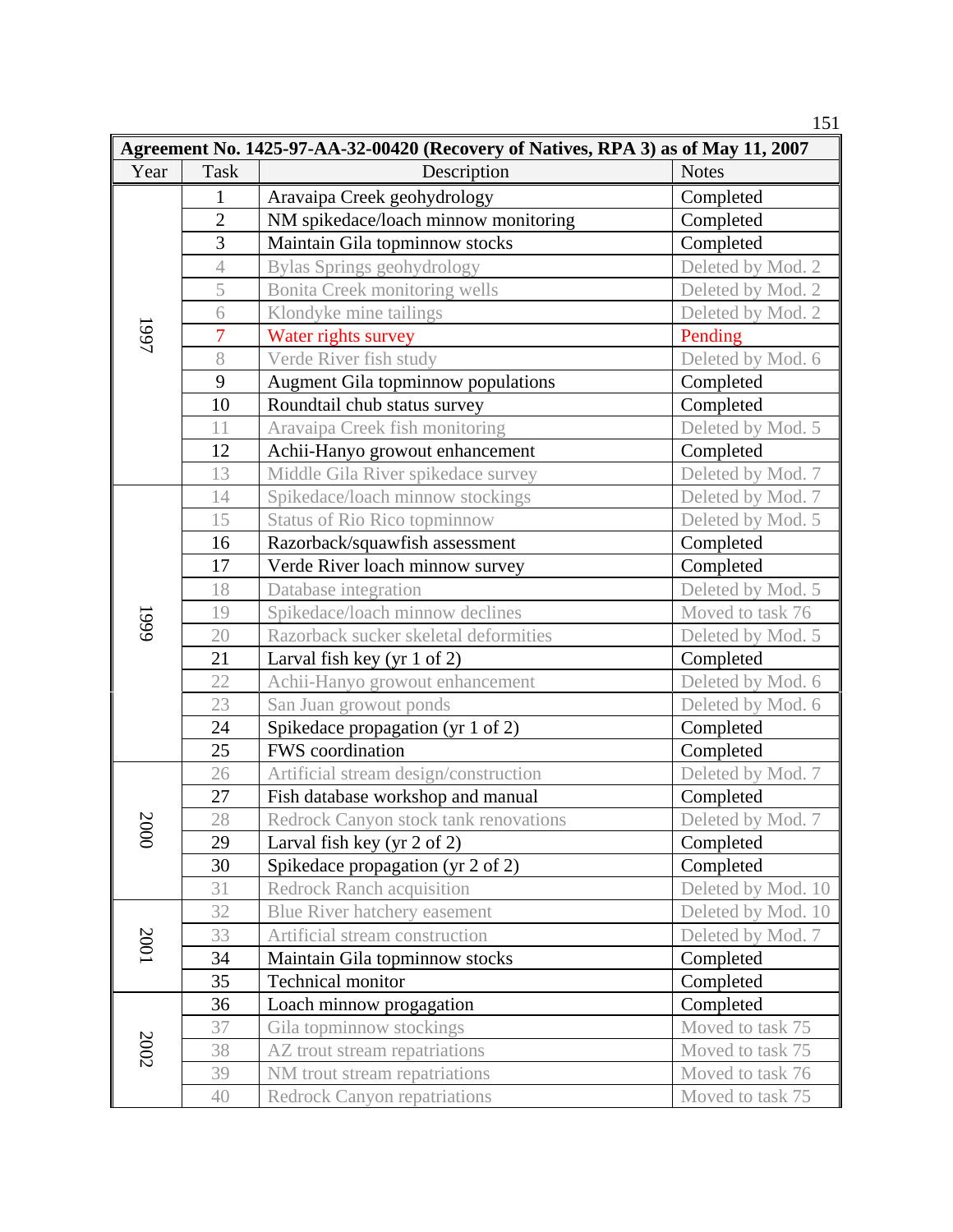|      |    |                                            | 152                |
|------|----|--------------------------------------------|--------------------|
|      | 41 | <b>Arnett Creek repatriations</b>          | Moved to task 75   |
|      | 42 | <b>Blue River repatriations</b>            | Moved to task 75   |
|      | 43 | Miscellaneous support expenses             | Ongoing            |
|      | 44 | Maintain Gila topminnow stocks             | Completed          |
|      | 45 | Hatchery facilities needs                  | Deleted by Mod. 11 |
|      | 46 | Gila basin chub genetics                   | Completed          |
|      | 47 | Hot Springs Canyon repatriations           | Moved to task 75   |
|      | 48 | Acquire rare populations (yr 1 of 2)       | Moved to task 75   |
|      | 49 | Identify native-only streams (yr 1 of 2)   | Pending            |
| 2003 | 50 | Chub propagation techniques (yr 1 of 3)    | Completed          |
|      | 51 | Aravaipa topminnow helicopter support      | Completed          |
|      | 52 | GIS database development                   | Deleted by Mod. 10 |
|      | 53 | Acquisition of renovation chemicals        | Completed          |
|      | 54 | <b>Romero and Paige Creek renovations</b>  | Ongoing            |
|      | 55 | Salt River repatriations                   | Deleted by Mod. 11 |
|      | 56 | Maintain Gila topminnow stocks             | Completed          |
|      | 57 | Acquire rare populations (yr 2 of 2)       | Moved to task 75   |
|      | 58 | Identify native-only streams (yr 2 of 2)   | Pending            |
|      | 59 | Chub propagation techniques (yr 2 of 3)    | Completed          |
| 2004 | 60 | <b>Turkey Creek repatriations</b>          | Completed          |
|      | 61 | Post/Welch repatriations                   | Moved to task 75   |
|      | 62 | Ash Creek repatriations                    | Moved to task 75   |
|      | 63 | Acquisition of fish transport gear         | Completed          |
|      | 64 | San Pedro Pond stockings                   | Moved to task 75   |
|      | 65 | Pupfish genetics (yr 1 of 3)               | Completed          |
|      | 66 | Post repatriation evaluations              | Pending            |
|      | 67 | Chub propagation techniques (yr 3 of 3)    | Ongoing            |
| 2005 | 68 | Pupfish genetics (yr 2 of 3)               | Completed          |
|      | 69 | <b>Bubbling Ponds Hatchery development</b> | Completed          |
|      | 70 | Pupfish genetics (yr 3 of 3)               | Ongoing            |
|      | 71 | San Pedro pond reconstruction              | Completed          |
|      | 72 | Bubbling Ponds O&M (yr 1 of 5)             | Ongoing            |
|      | 73 | Miscellaneous helicopter support           | Ongoing            |
|      | 74 | Topminnow stock maintenance                | Ongoing            |
|      | 75 | AZGFD recovery actions (yr 1 of n)         | Ongoing            |
| 2006 |    | Gila topminnow stockings (37)              |                    |
|      |    | AZ trout stream repatriations (38)         |                    |
|      |    | Redrock Canyon repatriations (40)          |                    |
|      |    | <b>Arnett Creek repatriations (41)</b>     |                    |
|      |    | Blue River repatriations (42)              |                    |
|      |    | Redfield/Hot Springs repatriations (47)    |                    |
|      |    | Acquire rare populations (48, 57)          |                    |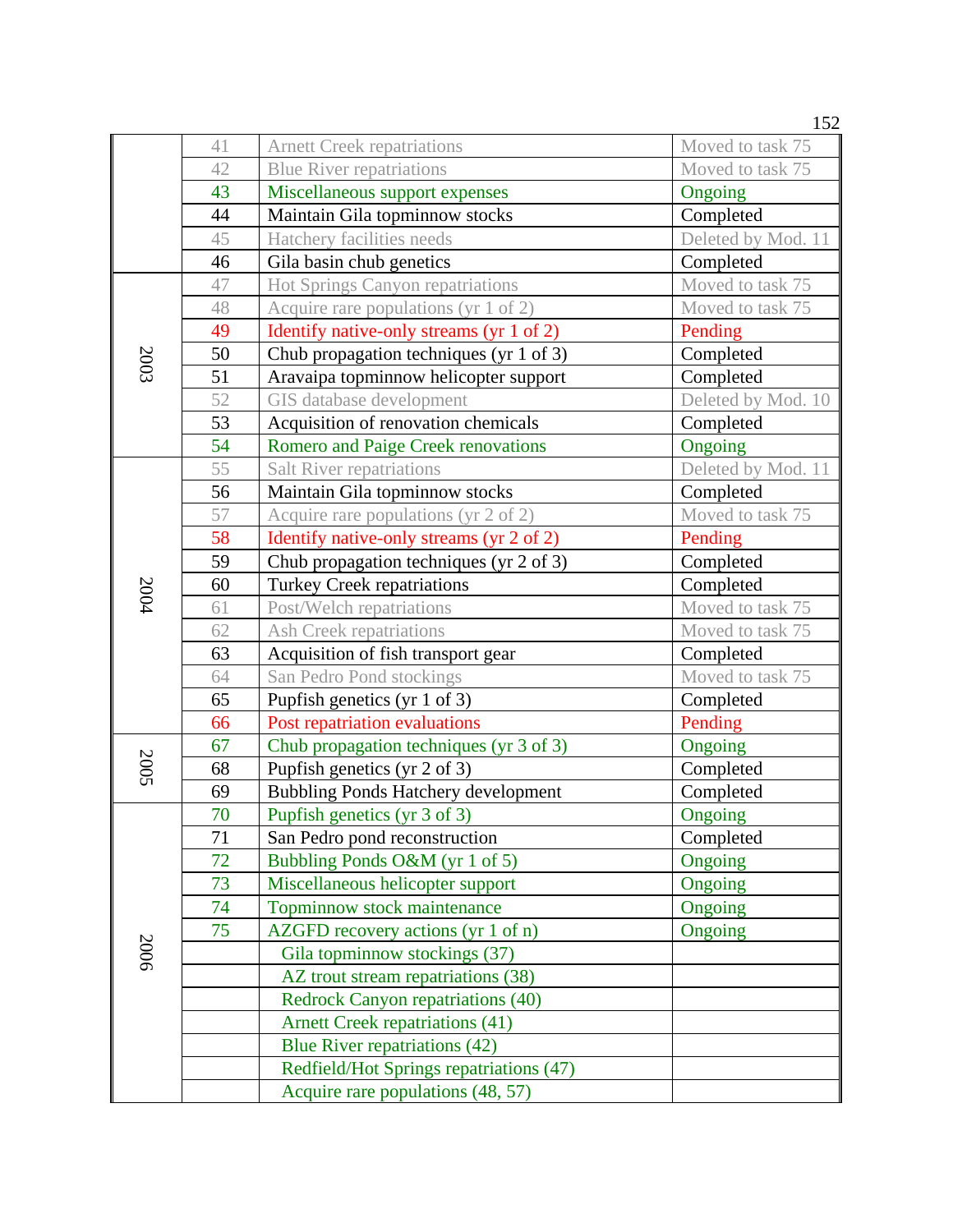|      |    | Post/Welch repatriations (61)             |         |
|------|----|-------------------------------------------|---------|
|      |    | Ash Creek repatriations (62)              |         |
|      |    | San Pedro Pond stockings (64)             |         |
|      |    | Meda/Tiaroga data assembly-AZ             |         |
|      |    | <b>Fossil Creek repatriations</b>         |         |
|      | 76 | NMDGFD recovery actions (yr 1 of n)       | Ongoing |
|      |    | Spikedace/loach minnow declines (19)      |         |
|      |    | NM trout stream repatriations (39)        |         |
|      |    | Meda/Tiaroga data assembly-NM             |         |
|      |    | Gila forks inventory (yr 1 of 2)          |         |
|      | 77 | USFS Gila forks inventory (yr 1 of 2)     | Ongoing |
|      | 78 | AZGFD recovery actions (yr 2 of n)        | Pending |
|      |    | <b>Repatriate chub to Mineral Creek</b>   |         |
|      | 79 | NMDGFD recovery actions (yr 2 of n)       | Pending |
|      |    | Gila forks inventory (yr 2 of 2)          |         |
|      |    | Spikedace repatriation (yr 1 of 5)        |         |
| 2007 |    | Gila forks community isotopes (yr 1 of 3) |         |
|      |    | Red Rock cienega restoration (yr 1 of 2)  |         |
|      | 80 | USFS Gila forks inventory (yr 2 of 2)     | Pending |
|      | 81 | Bubbling Ponds O&M (yr 2 of 5)            | Pending |
|      | 82 | Additional cost for yr 2 of task 74       | Pending |
|      | 83 | Additional cost for task 67               | Pending |

| Agreement No. 1425-97-AA-32-00410 (Control of Nonnatives, RPA 4) as of May 11, 2007 |                |                                      |                    |  |  |  |
|-------------------------------------------------------------------------------------|----------------|--------------------------------------|--------------------|--|--|--|
| Year                                                                                | Task           | Description                          | <b>Notes</b>       |  |  |  |
|                                                                                     |                | Removal of mosquitofish              | Deleted by Mod. 2  |  |  |  |
|                                                                                     | $\overline{2}$ | Down Under Tank                      | Deleted by Mod. 13 |  |  |  |
|                                                                                     | 3              | Diseases and pathogens               | Completed          |  |  |  |
|                                                                                     | 4              | Kingfisher ponds                     | Deleted by Mod. 7  |  |  |  |
|                                                                                     | 5              | E Fk White River barrier feasibility | Completed          |  |  |  |
| 1661                                                                                | 6              | NM fish stocking records             | Deleted by Mod. 14 |  |  |  |
|                                                                                     | 7              | Piscicide development                | Completed          |  |  |  |
|                                                                                     | 8              | Cottonwood Spring barrier            | Completed          |  |  |  |
|                                                                                     | 9              | FWS coordination                     | Completed          |  |  |  |
|                                                                                     | 10             | Contingency management fund          | Deleted by Mod. 2  |  |  |  |
|                                                                                     | 11             | Ichthyocide acquisition              | Completed          |  |  |  |
|                                                                                     | 12             | <b>Flathead suppression</b>          | Deleted by Mod. 7  |  |  |  |
|                                                                                     | 13             | <b>Stock tank easements</b>          | Pending            |  |  |  |
| 1999                                                                                | 14             | Ichthyocide acquisition              | Completed          |  |  |  |
|                                                                                     | 15             | Blue River barrier design            | Ongoing            |  |  |  |
|                                                                                     | 16             | White River barrier design           | Deleted by Mod. 7  |  |  |  |
|                                                                                     | 17             | <b>O'Donnell Cienega renovation</b>  | Deleted by Mod. 7  |  |  |  |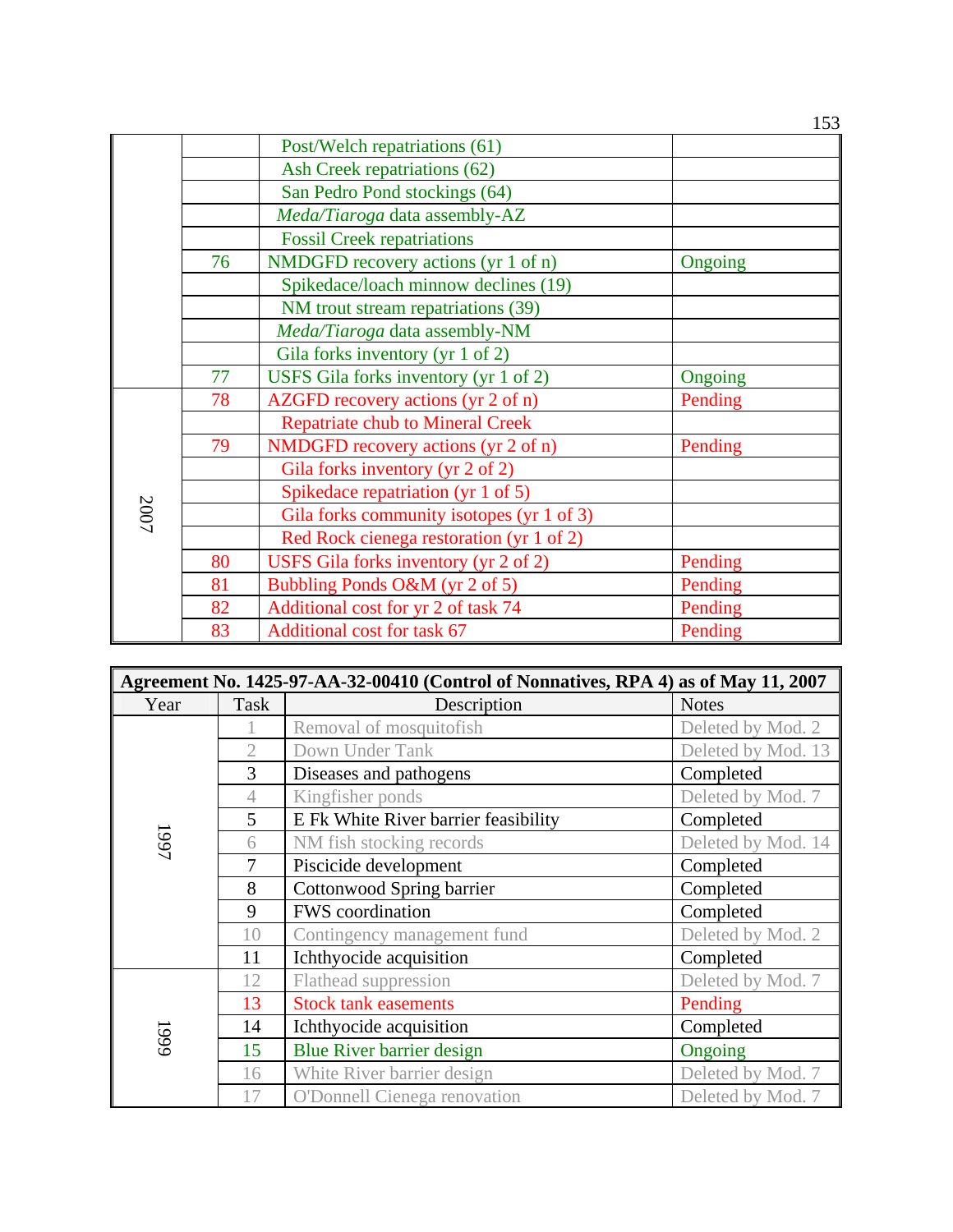|             |    |                                           | 154                |
|-------------|----|-------------------------------------------|--------------------|
|             | 18 | Verde River barrier feasibility           | Deleted by Mod. 11 |
|             | 19 | Crayfish control technology               | Completed          |
|             | 20 | <b>Fossil Creek renovation</b>            | Completed          |
|             | 21 | <b>Fossil Creek barrier feasibility</b>   | Completed          |
|             | 22 | Granite Creek barrier feasibility         | Completed          |
| 2000        | 23 | Boyce-Thompson renovation                 | Moved to task 64   |
|             | 24 | Ichthyocide acquisition                   | Completed          |
|             | 25 | Verde River barrier design                | Deleted by Mod. 8  |
|             | 26 | Piscicide susceptibility                  | Deleted by Mod. 7  |
|             | 27 | <b>FWS</b> coordination                   | Completed          |
|             | 28 | Transgenic fish feasibility               | Completed          |
|             | 29 | Blue River hatchery water rights          | Deleted by Mod. 11 |
| <b>2001</b> | 30 | Fossil Creek stock tank survey            | Completed          |
|             | 31 | Fossil Creek barrier design               | Completed          |
|             | 32 | Redfield/Hot Springs barrier feasibility  | Ongoing            |
|             | 33 | Redfield/Hot Springs barrier design       | Ongoing            |
|             | 34 | Bonita Creek barrier feasibility          | Completed          |
|             | 35 | NM barriers feasibiltiy                   | Completed          |
| 2002        | 36 | FWS coordination                          | Completed          |
|             | 37 | Redrock Canyon barrier design             | Ongoing            |
|             | 38 | Crayfish removal from Fossil Creek        | Completed          |
|             | 39 | Production of SW fishes book              | Ongoing            |
|             | 40 | Independent technical monitor             | Completed          |
|             | 41 | <b>Tonto Creek barrier feasibility</b>    | Ongoing            |
|             | 42 | Acquisition of renovation supplies        | Completed          |
| 2003        | 43 | Acquisition of renovation chemicals       | Completed          |
|             | 44 | Cottonwood Spring barrier construction    | Deleted by Mod. 11 |
|             | 45 | <b>Technical monitor</b>                  | Completed          |
|             | 46 | O'Donnell Canyon barrier feasibility      | Completed          |
|             | 47 | Fossil Creek stock tank renovations       | Completed          |
|             | 48 | AZ oversight of renovations               | Ongoing            |
| 2004        | 49 | Lewis Springs barrier feasibility         | Completed          |
|             | 50 | <b>Stillman Lake renovation NEPA</b>      | Ongoing            |
|             | 51 | Miscellaneous stock tank surveys          | Pending            |
|             | 52 | Barrier and renovation effectiveness      | Completed          |
|             | 53 | Fund Transfer Program effectiveness       | Completed          |
|             | 54 | Travel costs for transgenic fish briefing | Completed          |
|             | 55 | Helicopter support for Fossil Creek       | Completed          |
| 2005        | 56 | Additional funding for prior tasks        | Completed          |
|             | 57 | Antimycin purchase for Fossil Creek       | Completed          |
|             |    |                                           | Completed          |
|             | 58 | Rotenone purchase for Fossil Creek        |                    |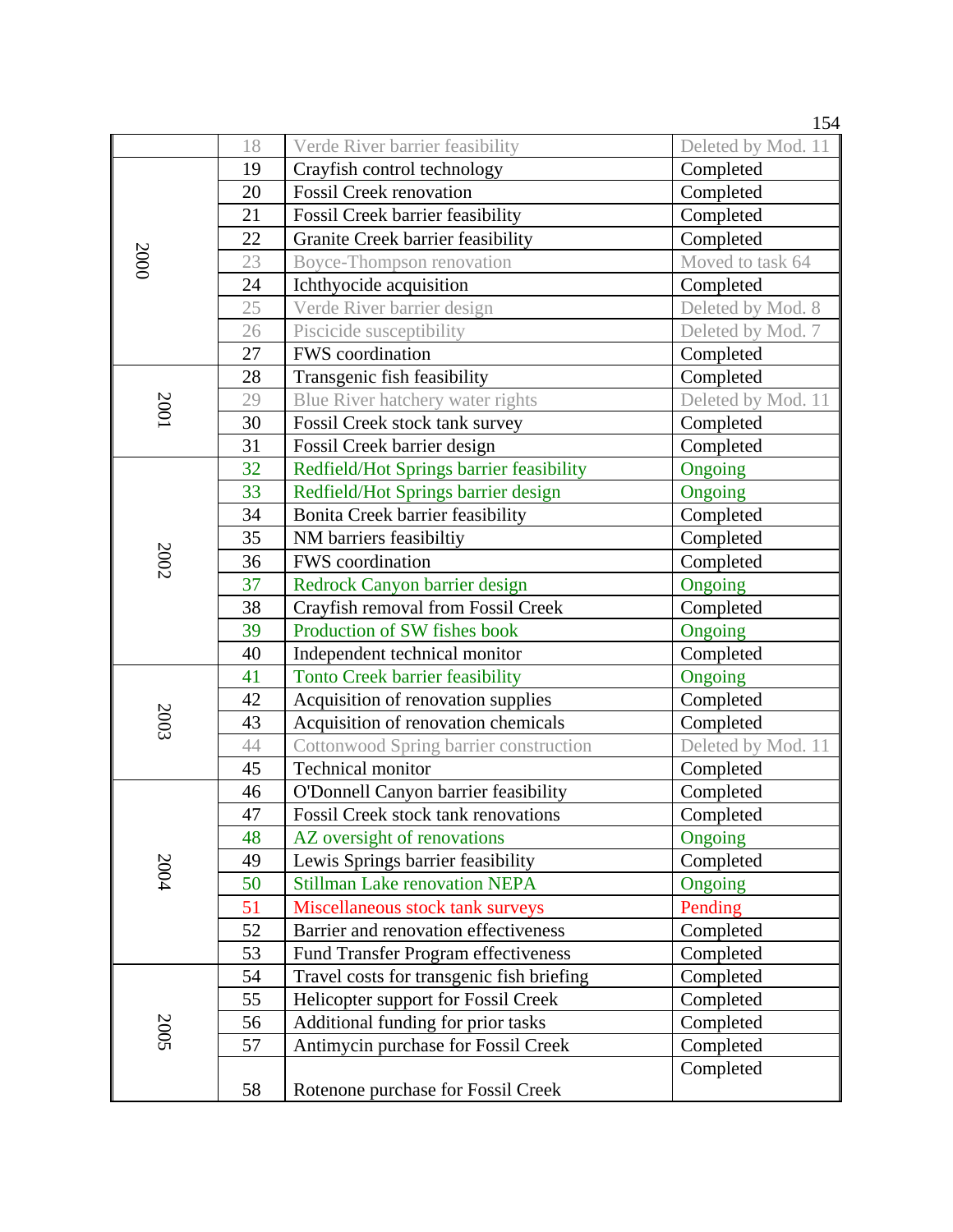|      |    |                                                    | 155       |
|------|----|----------------------------------------------------|-----------|
|      | 59 | USFS Gila mechanical removal (1 of 4)              | Ongoing   |
|      | 60 | FWS Gila mechanical removal (1 of 4)               | Ongoing   |
|      | 61 | <b>Stillman Lake renovation</b>                    | Ongoing   |
|      | 62 | <b>Additional BPH</b> construction funds           | Completed |
|      | 63 | Little Creek barrier design                        | Ongoing   |
| 2006 | 64 | AZGFD nonnative control actions (yr 1 of n)        | Ongoing   |
|      |    | Boyce-Thompson renovation (23)                     |           |
|      |    | <b>Fresno Canyon renovation</b>                    |           |
|      | 65 | NMDGFD nonnative control actions (yr 1 of n)       | Ongoing   |
|      |    | NM mechanical removal (yr 1 of 4)                  |           |
|      | 66 | Emergency salvage facility needs                   | Completed |
|      | 67 | West Fork Oak Creek fish barrier design            | Pending   |
|      | 68 | USFS Gila mechanical removal (yr 2 of 4)           | Pending   |
|      | 69 | FWS Gila mechanical removal (yr 2 of 4)            | Pending   |
|      | 70 | AZGFD nonnative control actions (yr 2 of n)        | Pending   |
|      |    | <b>Redrock Canyon renovation</b>                   |           |
| 2007 |    | <b>Bonita Creek renovation</b>                     |           |
|      | 71 | NMDGFD nonnative control actions (yr 2 of n)       | Pending   |
|      |    | Gila mechanical removal (yr 2 of 4)                |           |
|      | 72 | Genetic biocontrol symposium                       |           |
|      | 73 | Rotenone purchase (new formulation)                | Pending   |
|      |    | <b>Additional O&amp;M costs for Bubbling Ponds</b> |           |
|      | 74 | <b>Hatchery</b>                                    | Pending   |